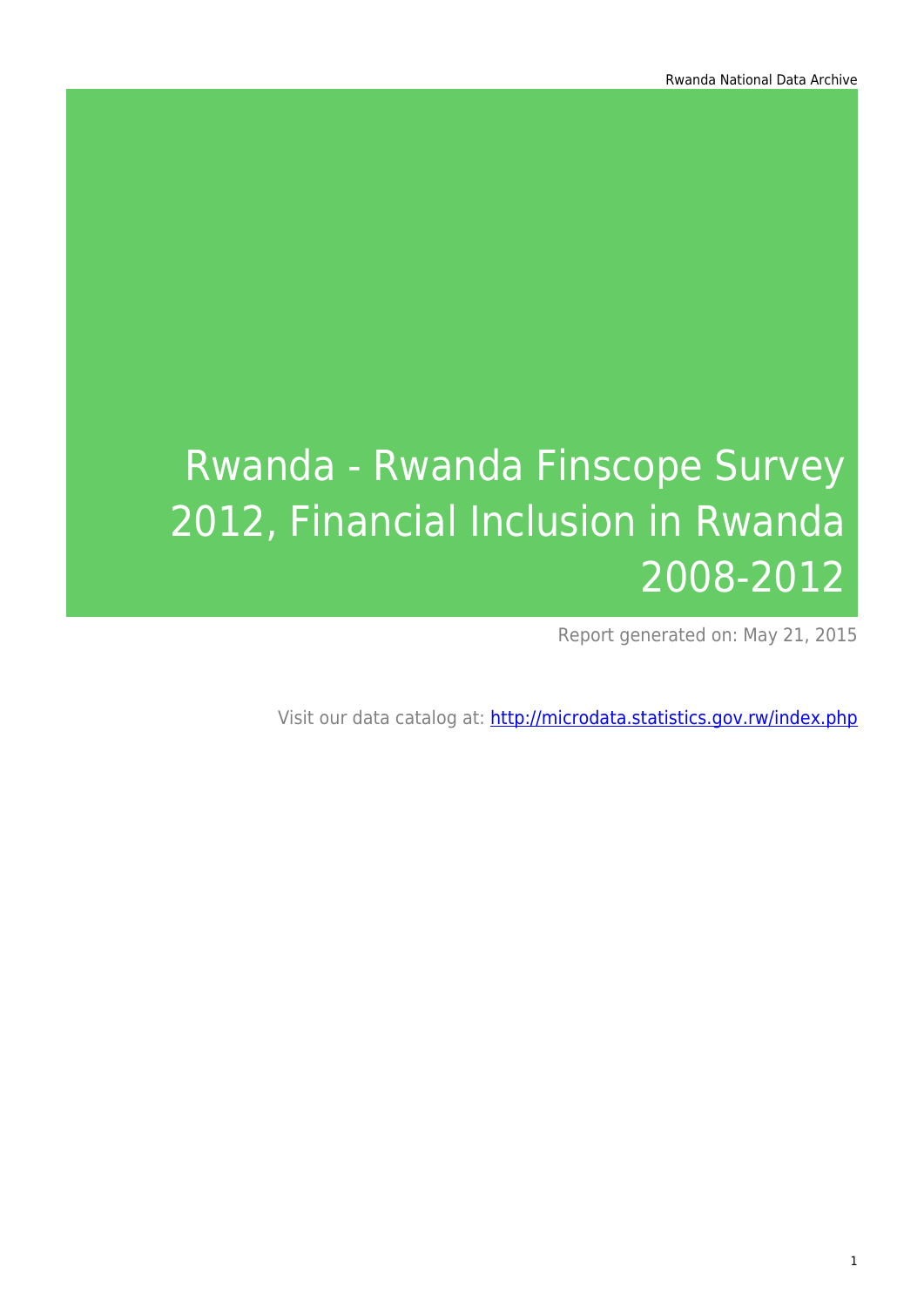### **Overview**

### Identification

#### **ID NUMBER** RWA-NISR-FS-2012-v01

### Version

### **VERSION DESCRIPTION**

Edited, anonymous dataset for public distribution.

### **PRODUCTION DATE**

2014-06-10

### **NOTES**

This is the first version of the data description

### **Overview**

### **ABSTRACT**

The FinScope survey provides a holistic understanding of how individuals generate an income and how they manage their financial lives. It identifies the factors that drive financial behaviour and those that prevent individuals from using financial products and services. Implementing the FinScope survey over time provides the opportunity to assess whether, and how, a country's situation changes.

This survey covers all areas of financial interest that look at quality of life, poverty, attitudes towards and usage of financial products, as well as measuring levels of financial literacy.

#### **KIND OF DATA**

Sample survey data [ssd]

#### **UNITS OF ANALYSIS**

Basic units of analyisis were individuals and households.

### Scope

#### **NOTES**

Rwanda FinScope 2012 survey covered the following themes:

A. Household Characteristics

- B. Access to infrastructures
- C. Financial capacity
- D. Money Management Saving
- E. Money Management Borrowing
- F. Money Management Risk &Risk Mitigation
- G. Money Management Remittances
- H. Bank Penetration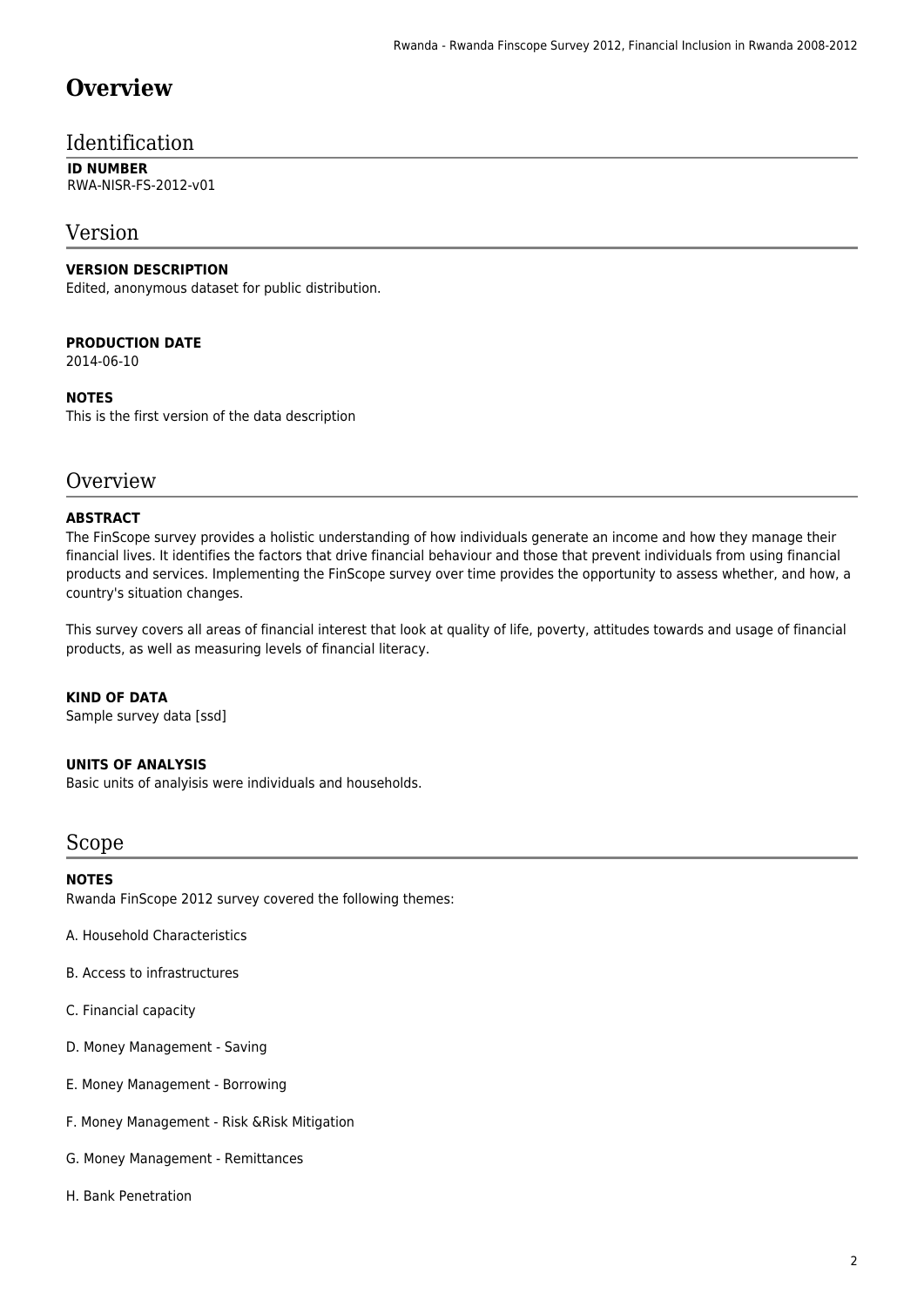### I. Informal Products

J. Farming

K. Income and Expenditure

### **KEYWORDS**

FinScope, FinScope

### Coverage

### **GEOGRAPHIC COVERAGE**

FinScope data are at the National level coverage

### **UNIVERSE**

The target population eligible for FinScope survey is every 18 years old and above resident in selected households

### Producers and Sponsors

#### **PRIMARY INVESTIGATOR(S)**

### **Name Affiliation** Access to Finance Rwanda (AFR)

#### **OTHER PRODUCER(S)**

| <b>Name</b>                                  | <b>Affiliation</b>                           | Role                                                |
|----------------------------------------------|----------------------------------------------|-----------------------------------------------------|
| National Bank of Rwanda                      | Ministry of Finance and<br>Economic Planning | <b>Technical Partner</b>                            |
| Ministry of Finance and Economic<br>Planning | Government of Rwanda                         | <b>Technical Partner</b>                            |
| National Institute of statistics of Rwanda   | Ministry of Finance and<br>Economic Planning | <b>Technical Partner</b>                            |
| Yakini Development                           |                                              | Technical Partner/Analysis and quality<br>assurance |
| <b>Finmark Trust</b>                         |                                              | Technical Partner/Quetionnaire design               |
| Centre for Social and Economic Studies       |                                              | <b>Technical Partner</b>                            |
|                                              |                                              |                                                     |

#### **FUNDING**

| <b>Name</b>                                               | <b>Abbreviation</b> | Role    |
|-----------------------------------------------------------|---------------------|---------|
| United Kingdom's Department for International Development | <b>UKaid</b>        | Funding |
| World Bank                                                | <b>WB</b>           | Funding |

#### **OTHER ACKNOWLEDGEMENTS**

| <b>Name</b> | the contract of the contract of the contract of the contract of the contract of the contract of the contract of | -<br>D,<br><b>NOIG</b> |
|-------------|-----------------------------------------------------------------------------------------------------------------|------------------------|
|             |                                                                                                                 |                        |

### Metadata Production

### **METADATA PRODUCED BY**

| <b>Name</b>                                   | Abbreviation   Affiliation |                                                                 | Role |
|-----------------------------------------------|----------------------------|-----------------------------------------------------------------|------|
| National Institute of Statistics of<br>Rwanda | <b>NISR</b>                | Ministry of Finance and Economic Planning   Study documentation |      |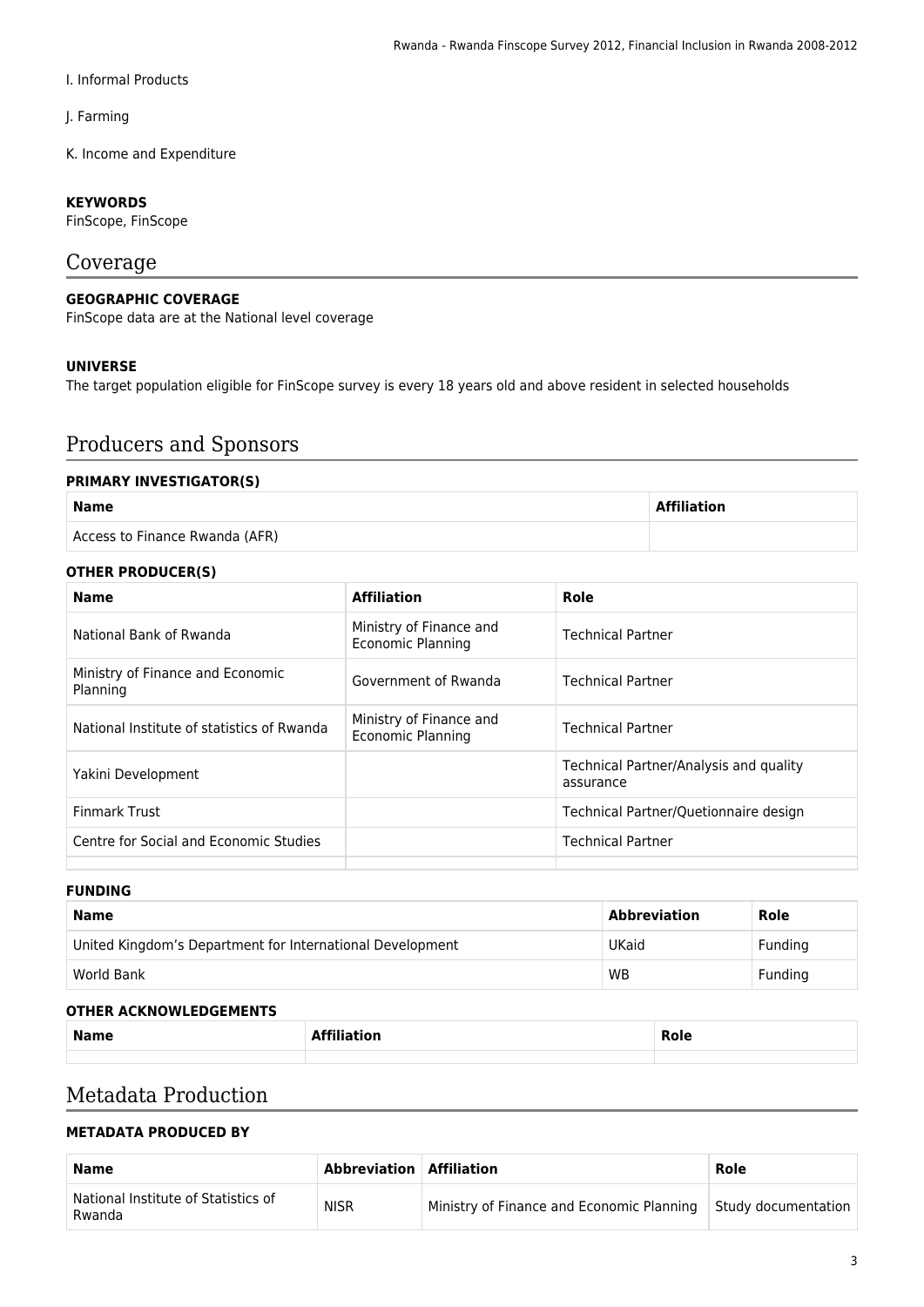#### **DATE OF METADATA PRODUCTION** 2015-03-26

### **DDI DOCUMENT VERSION**

V1

### **DDI DOCUMENT ID**

rwa-nisr-rfs-2012-v1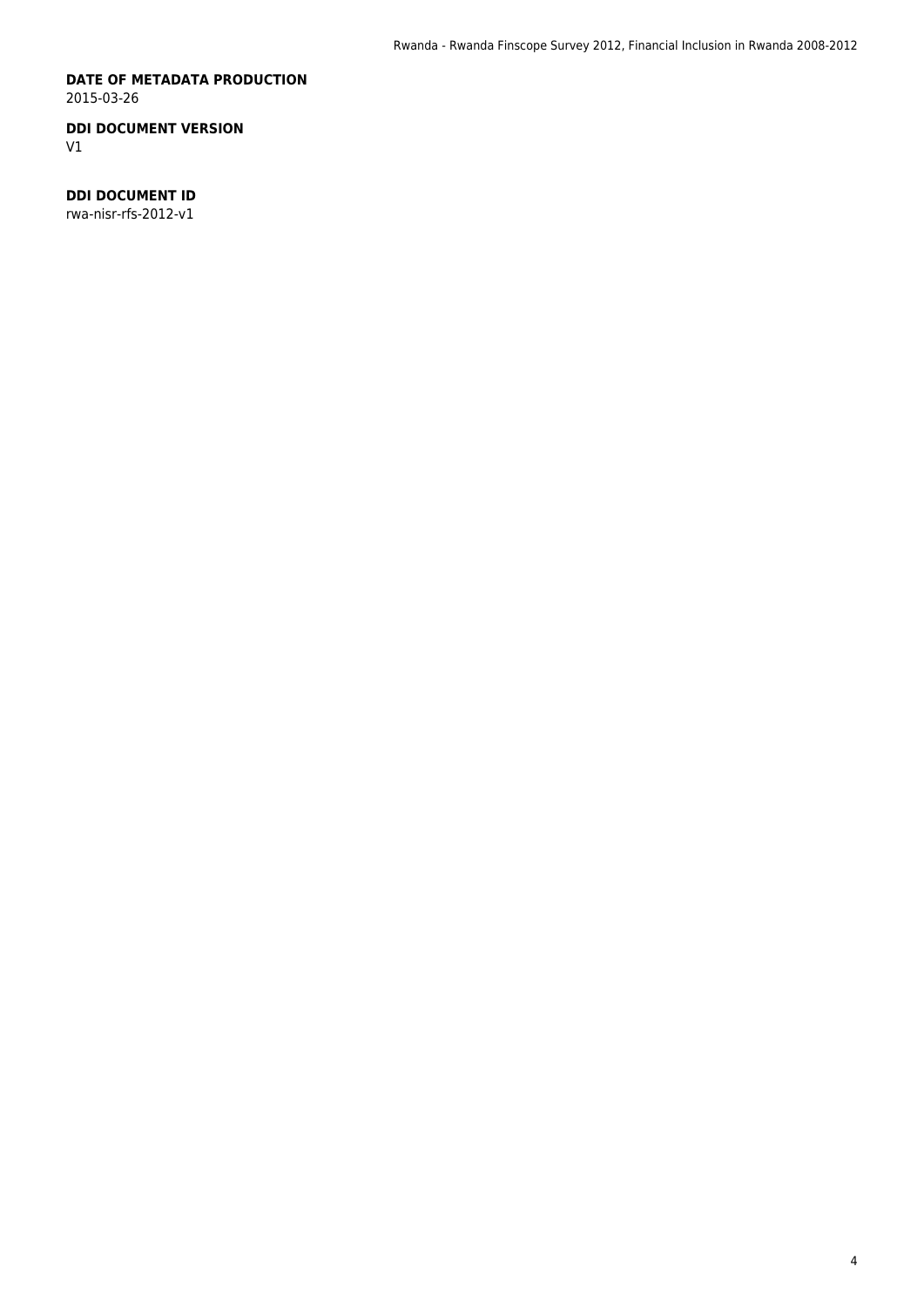## **Sampling**

### Sampling Procedure

The sampling frame used to select 2012 Rwanda FinScope Survey was provided by the National Institute of Statistics of Rwanda (NISR). This is the one which was used to select EICV3 sample.

The first level of sampling was conducted at Enumeration Area (EA) level. A sample of EAs was drawn using a "probability proportion to size" approach. For the 2012 survey 615 EAs were selected ensuring urban-rural, as well as, district representativeness.

The second level of sampling was conducted at household level. During this sampling stage, a sample of households was selected at random from the households in each of the sampled EAs. In order to achieve this sample for each EA, the sampling process involved visiting each sampled EA and drawing up a list of all households in the EA. For the purpose of the 2012 survey, a sample of ten households was drawn at random from the compiled household list for each EA.

The third level of sampling was conducted at individual level. For the purpose of the 2012 survey, one individual (i.e. the intended respondent) was selected at random from all individuals 16 years or older in each of the sampled households in the EA.

### Weighting

The data was weighted (taking into account the three levels of sampling) in order for the data to represent the Rwandan population 16 years or older.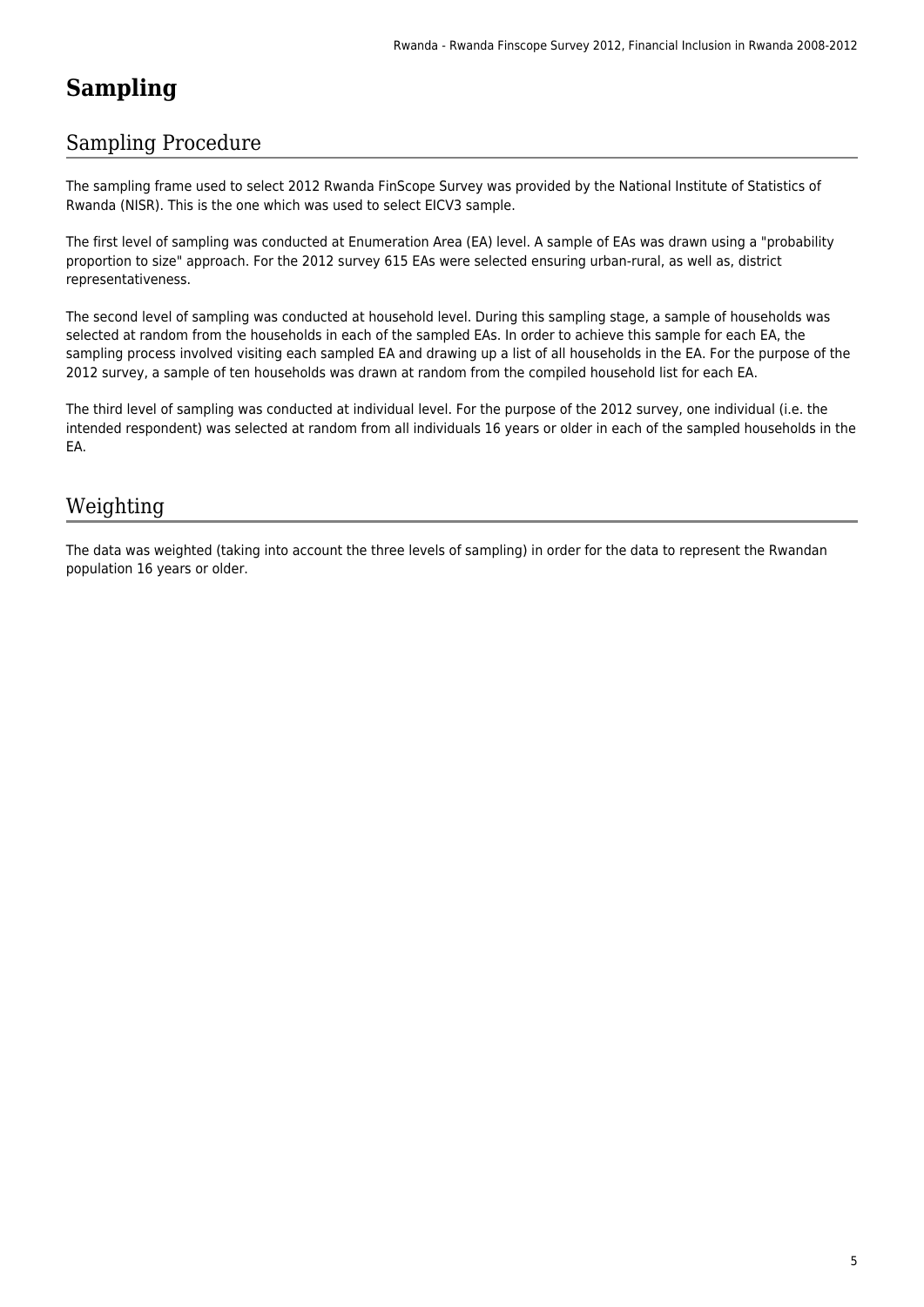## **Questionnaires**

### **Overview**

The questionnaire was drafted in English and translated into Kinyarwanda. An instruction manual was developed in order to guide the enumerators how to use better the questionnaire and conduct interviews.

The questionnaire had the following sections:

- A. Interview Identification details
- B. Household Register
- C. Household Characteristics
- D. Access to infrastructure
- E. Financial capacity
- F. Money Management Saving
- G. Money Management Borrowing
- H. Money Management Risk &Risk Mitigation
- I. Money Management Remittances
- J. Bank Penetration
- K. Informal Products
- L. Farming
- M. Income and Expenditure
- N. General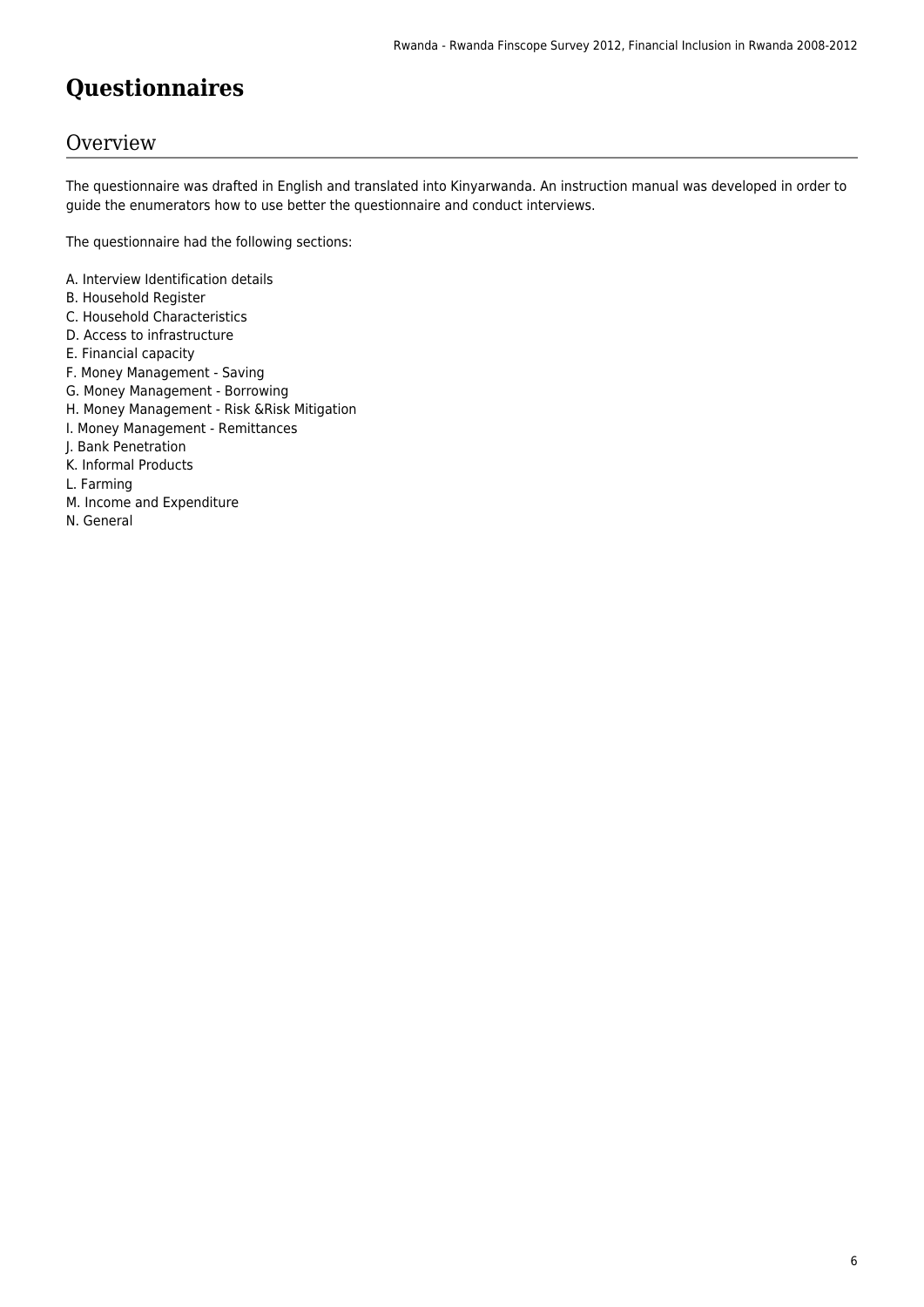## **Data Collection**

### Data Collection Dates

| End        | Cycle |
|------------|-------|
| 2012-06-15 | N/A   |
|            |       |

### Data Collection Mode

Face-to-face [f2f]

### Data Collection Notes

100 enumerators were trained for two weeks to ensure that field teams fully understood the requirements of the study, the survey methodology and the questionnaire of which 90 enumerators were selected to conduct the survey. The 15 best enumerators were designated as team leaders.

Field managers conducted spot-checks by attending a number of interviews of each enumerator. This approach helped to ensure that enumerators followed correct procedures and that corrective action could be taken timely where enumerators experienced problems regarding any aspect of survey implementation or questionnaire administration.

A pilot survey to test the survey methodology, questionnaire effectiveness and the readiness of enumerators to go to field was conducted before fieldwork commenced. The pilot survey also enabled the survey team to test and finalize the questionnaire and its translation.

### Questionnaires

The questionnaire was drafted in English and translated into Kinyarwanda. An instruction manual was developed in order to guide the enumerators how to use better the questionnaire and conduct interviews.

The questionnaire had the following sections:

- A. Interview Identification details
- B. Household Register
- C. Household Characteristics
- D. Access to infrastructure
- E. Financial capacity
- F. Money Management Saving
- G. Money Management Borrowing
- H. Money Management Risk &Risk Mitigation
- I. Money Management Remittances
- J. Bank Penetration
- K. Informal Products
- L. Farming
- M. Income and Expenditure
- N. General

### Data Collectors

| <b>Name</b>              | <b>Abbreviation</b> | <b>Affiliation</b> |  |
|--------------------------|---------------------|--------------------|--|
| Access to Finance Rwanda | <b>AFR</b>          |                    |  |

### Supervision

Under 15 team leaders, the 75 enumerators collected data.Field managers conducted spot-checks by attending a number of interviews of each enumerator. This approach helped to ensure that enumerators followed correct procedures and that corrective action could be taken timely where enumerators experienced problems regarding any aspect of survey implementation or questionnaire administration.

To complement and verify these quality control measures, Access to Finance Rwanda (AFR), Yakini and the National Institute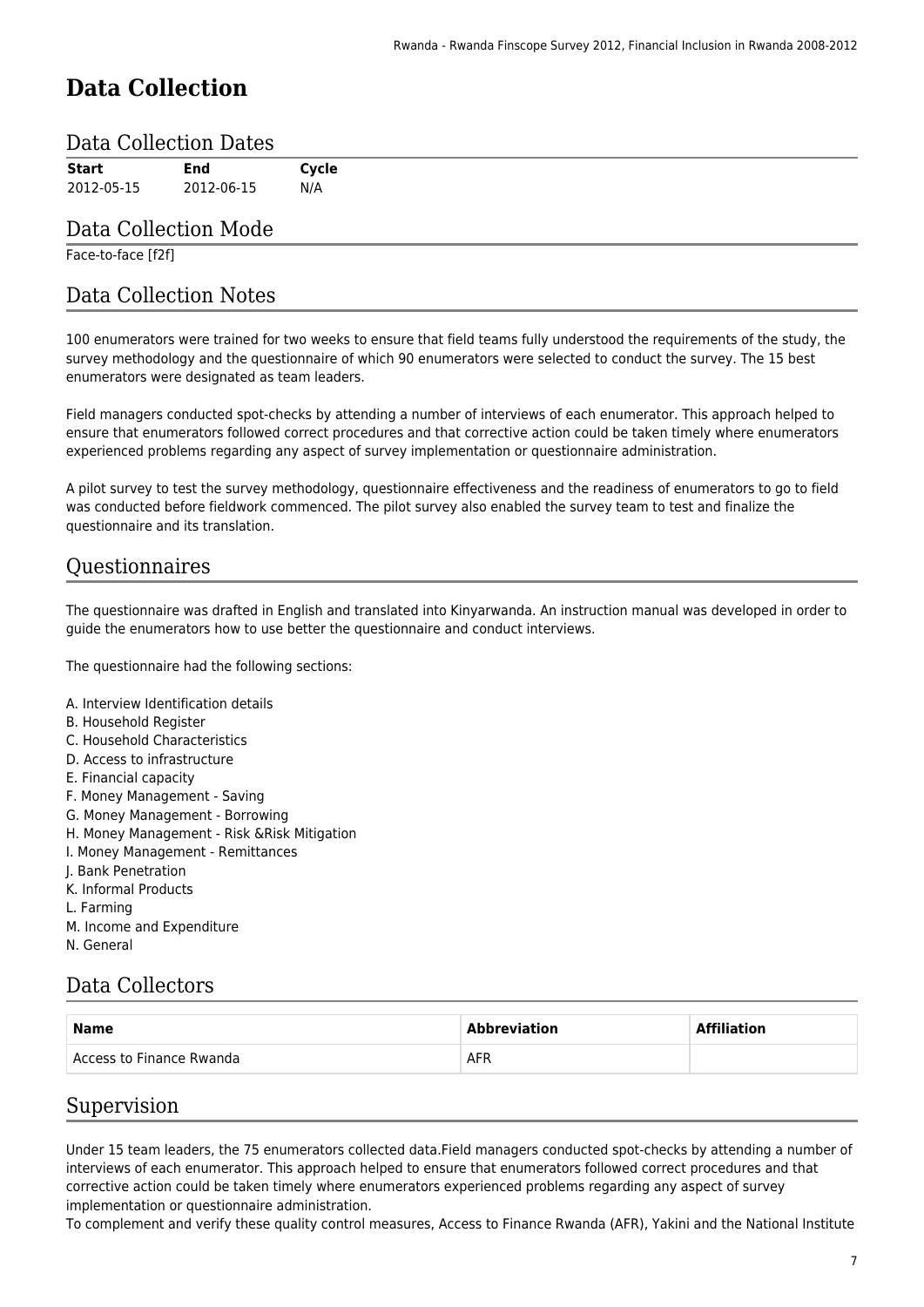of Statistics of Rwanda ( NISR) conducted independent field visits to verify field teams' implementation of the survey methodology and the interviewing process. Spot checks were also carried out on a number of completed questionnaires to assess completeness and logical consistency of interview data.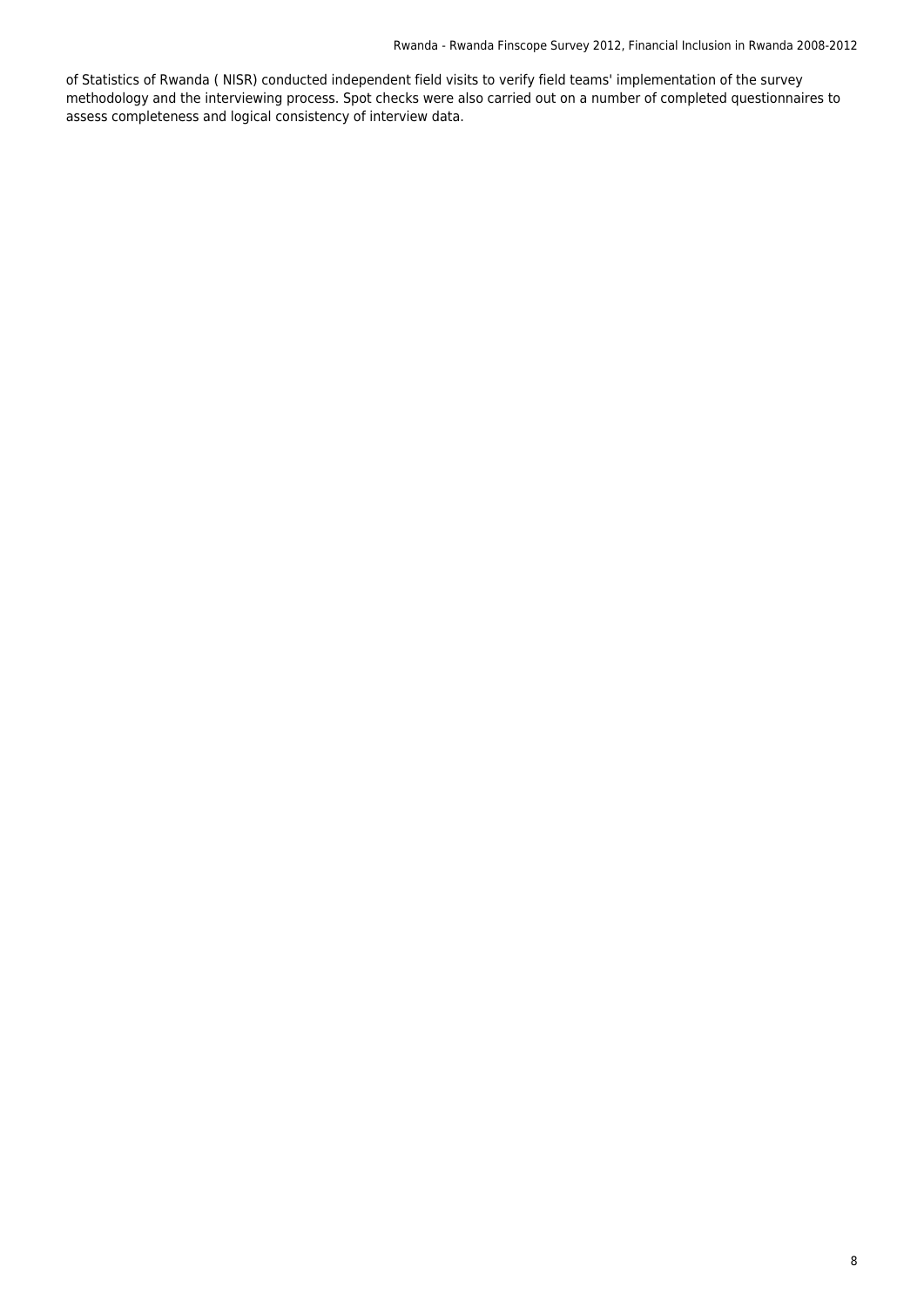## **Data Processing**

### Data Editing

The survey data entry was done by using the Statistical Package for the Social Sciences (SPSS) software. Once the entire dataset was entered, extensive checks were carried out to ensure that the data was clean and without errors. Any anomalies were reviewed and checked against the original questionnaires to establish validity.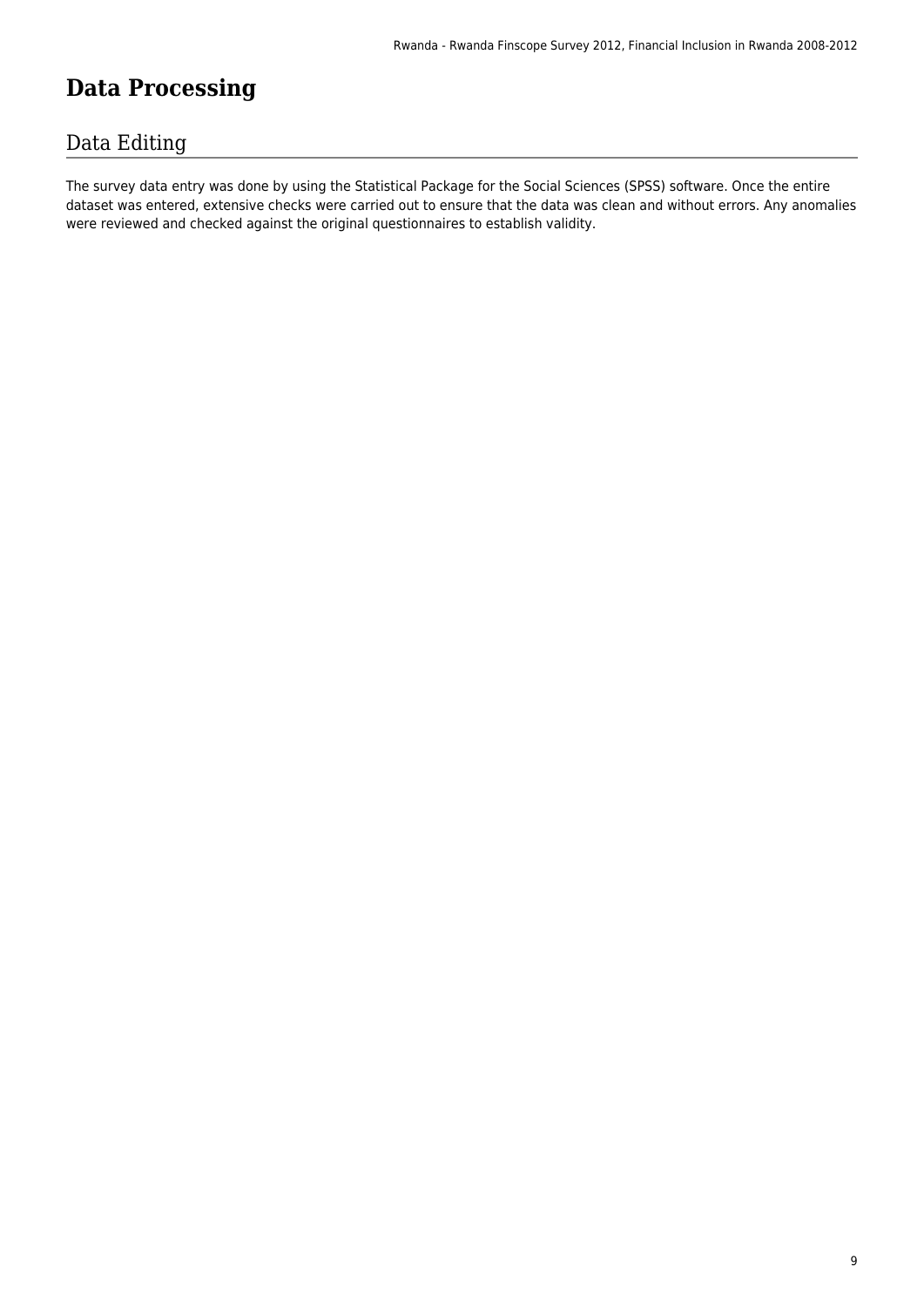## **Data Appraisal**

No content available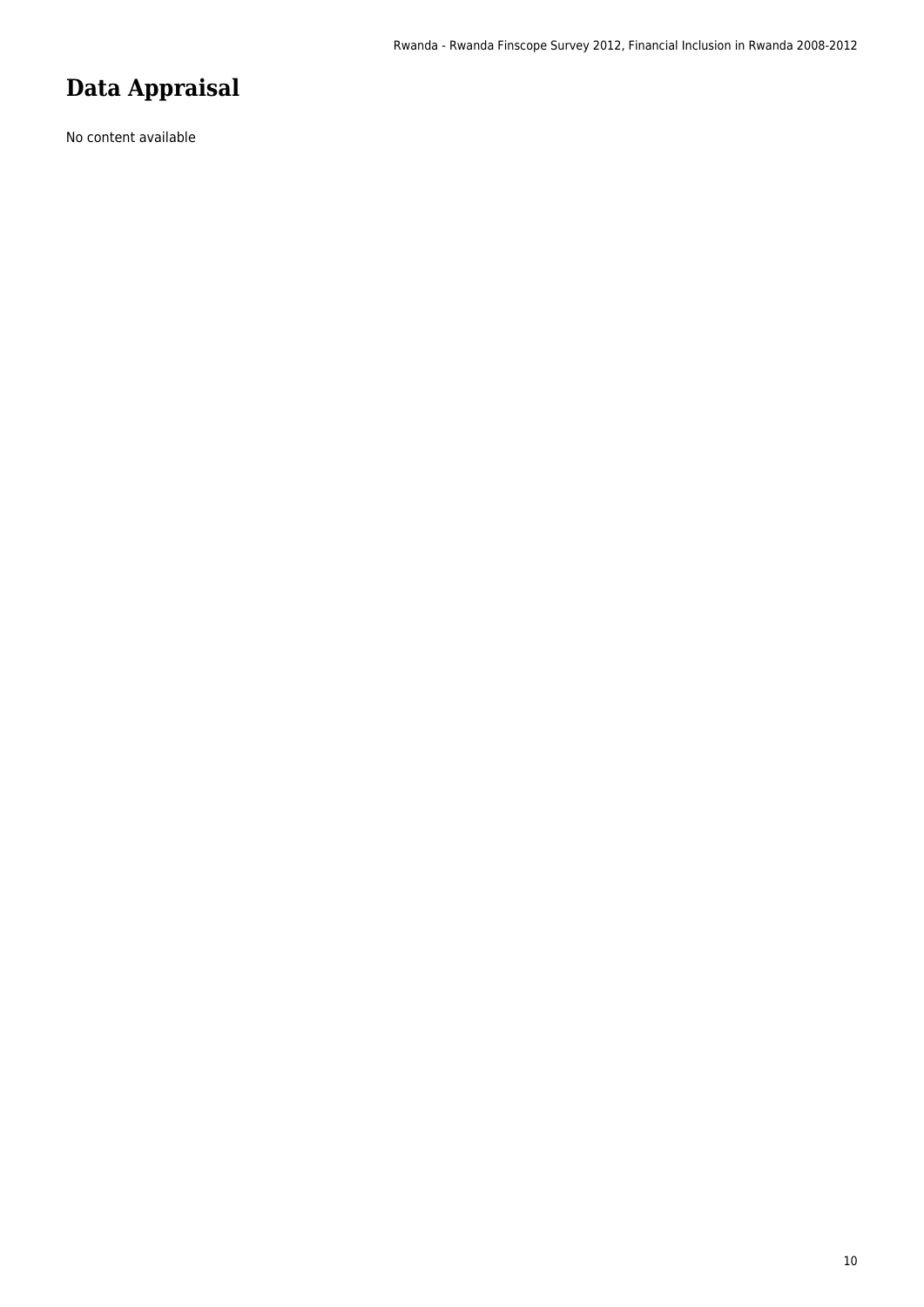## **File Description**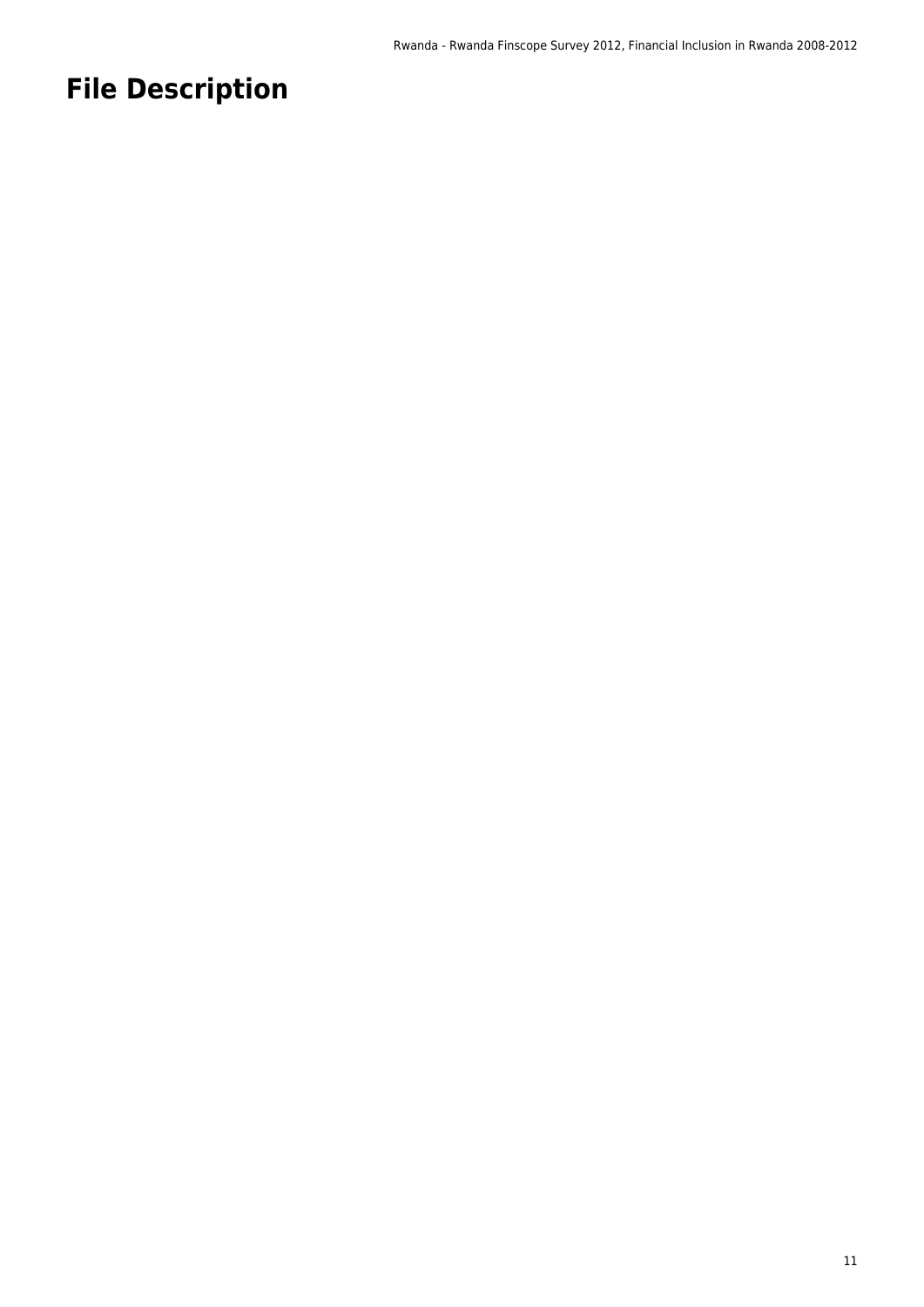## **Variable List**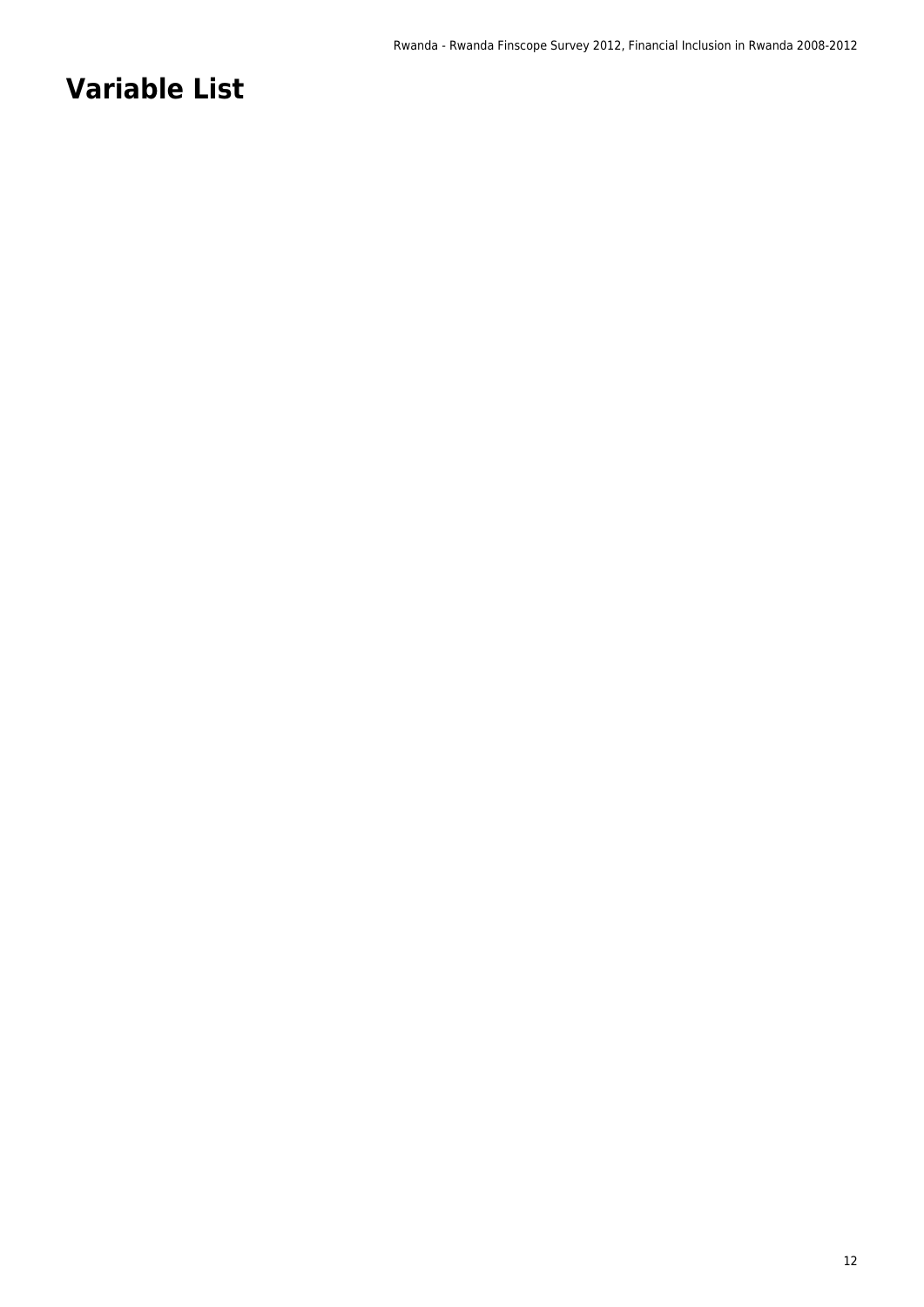### **rfs-2012-data**

| Content      |                                |
|--------------|--------------------------------|
| Cases        | 6150                           |
| Variable(s)  | 668                            |
| Structure    | Type:<br>Keys: ()              |
| Version      | V1                             |
| Producer     | Access to Finance Rwanda (AFR) |
| Missing Data |                                |

## **Variables**

| ID              | Name             | Label                                                                                                                                   | <b>Type</b> |                    | <b>Format Question</b> |
|-----------------|------------------|-----------------------------------------------------------------------------------------------------------------------------------------|-------------|--------------------|------------------------|
| V1              | A2               | Province                                                                                                                                | discrete    | numeric            |                        |
| V <sub>2</sub>  | A <sub>3</sub>   | <b>District</b>                                                                                                                         | discrete    | numeric            |                        |
| V3              | A3D              | District                                                                                                                                | contin      | numeric            |                        |
| V <sub>4</sub>  | A4               | Sector                                                                                                                                  | discrete    | numeric            |                        |
| V <sub>5</sub>  | A <sub>5</sub>   | Cell                                                                                                                                    | discrete    | numeric            |                        |
| V <sub>6</sub>  | A <sub>6</sub>   | Village                                                                                                                                 | discrete    | numeric            |                        |
| V <sub>7</sub>  | A1               | Urban/Rural                                                                                                                             | discrete    | numeric            |                        |
| V <sub>8</sub>  | A7A              | Number of the selected household                                                                                                        | discrete    | numeric            |                        |
| V <sub>9</sub>  | A7B              | Number of substitute household                                                                                                          | discrete    | numeric            |                        |
| V10             | <b>NUMHH</b>     | <b>NUMHH</b>                                                                                                                            | contin      | numeric            |                        |
| V11             | C1               | Do you consider yourself head of the household?                                                                                         | discrete    | numeric            |                        |
| V12             | C1A              | How old is the head of the household?                                                                                                   | contin      | numeric            |                        |
| V13             | C <sub>1</sub> B | Gender of the head of the household?                                                                                                    | discrete    | numeric            |                        |
| V14             | C1C              | Highest level of education completed by the head of the household?                                                                      | discrete    | numeric            |                        |
| V15             | C <sub>1</sub> D | Does the head of the household bring money into the household?                                                                          | discrete    | numeric            |                        |
| V16             | C1E              | How many people depend on the household income?                                                                                         | discrete    | numeric            |                        |
| V17             | C1F              | What is your relationship to the head of the household?                                                                                 | discrete    | numeric            |                        |
| V18             | C <sub>2</sub>   | Respondent age                                                                                                                          | contin      | numeric            |                        |
| V19             | C <sub>3</sub>   | Respondent gender                                                                                                                       | discrete    | numeric            |                        |
| V20             | C <sub>4</sub> A | Respondent highest level of education achieved                                                                                          | discrete    | numeric            |                        |
| V21             | C <sub>4</sub> B | Respondent marital status                                                                                                               | discrete    | numeric            |                        |
| V <sub>22</sub> | C <sub>5</sub>   | Respondent participation in financial decision making in the household                                                                  | discrete    | numeric            |                        |
| V <sub>23</sub> | C <sub>6</sub>   | Respondent general health status                                                                                                        | discrete    | numeric            |                        |
| V <sub>24</sub> | C <sub>7</sub>   | When you are ill, where do you mostly go to be treated?                                                                                 |             | discrete   numeric |                        |
| V <sub>25</sub> | C8A1             | How often have you or your household had to skip a meal because you didn't<br>have food?                                                | discrete    | numeric            |                        |
| V <sub>26</sub> | C8A2             | Who would you first turn to for help if you don't have food?                                                                            | discrete    | numeric            |                        |
| V <sub>27</sub> | C8A3             | How often have you or your household had to go without medical<br>treatment/medicine because did not have money for treatment/medicine? | discrete    | numeric            |                        |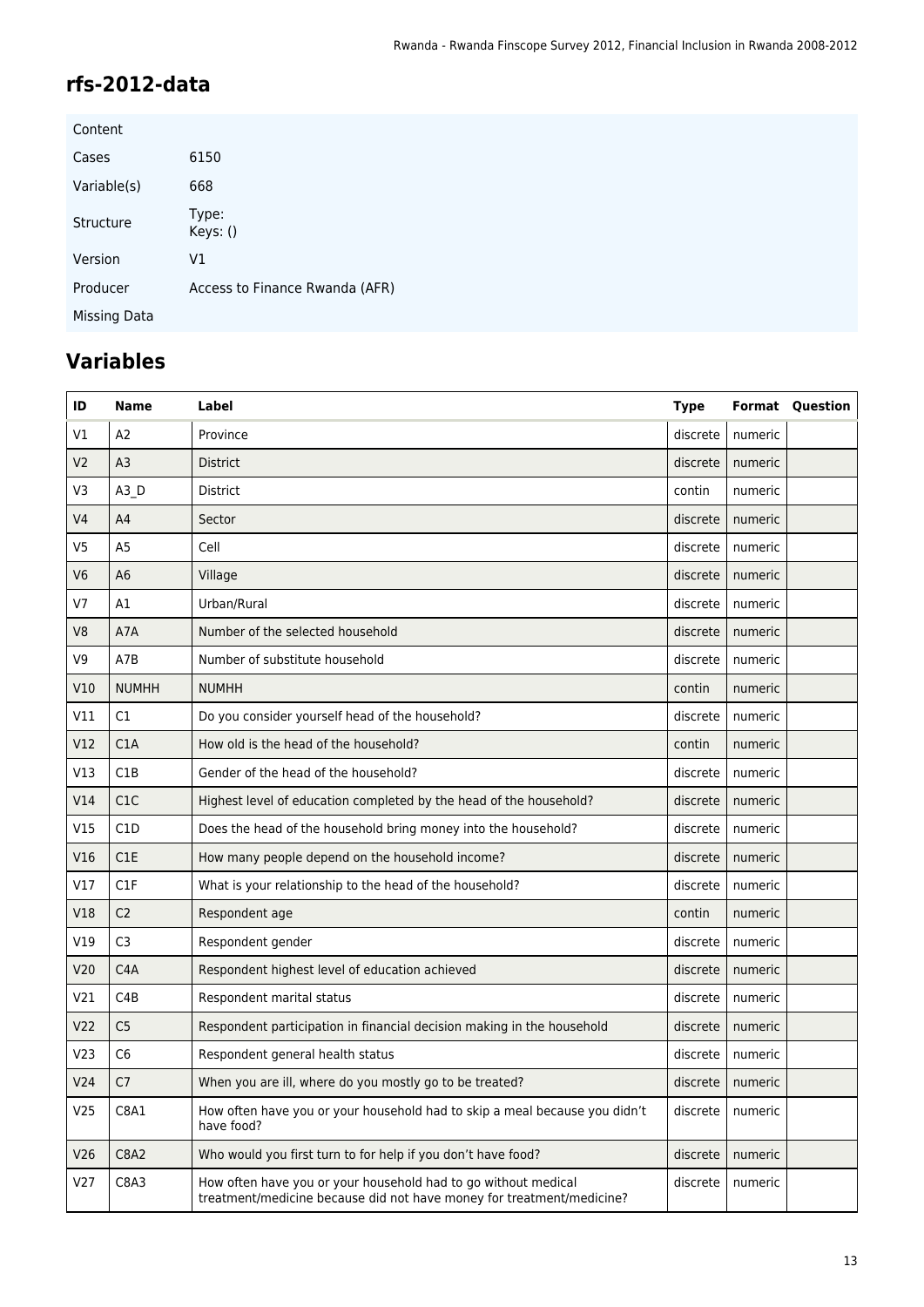| ID              | <b>Name</b>      | Label                                                                                                                                               | <b>Type</b> |                    | <b>Format Question</b> |
|-----------------|------------------|-----------------------------------------------------------------------------------------------------------------------------------------------------|-------------|--------------------|------------------------|
| V28             | <b>C8A4</b>      | Who would you first turn to for help if you don't have money for medicine or<br>medical treatment?                                                  | discrete    | numeric            |                        |
| V <sub>29</sub> | C8A5             | How often have you or your household not been able to send children to school<br>because of lack of money for transport/uniform/other school costs? | discrete    | numeric            |                        |
| V30             | <b>C8A6</b>      | Who would you first turn to for help if you need money for school expenses?                                                                         | discrete    | numeric            |                        |
| V31             | C8A7             | How often have you or your household had to go without cash income and had<br>to make a plan for daily needs?                                       | discrete    | numeric            |                        |
| V32             | <b>C8A8</b>      | Who would you first turn to for help if you don't have cash to cover your daily<br>needs?                                                           | discrete    | numeric            |                        |
| V33             | C <sub>9</sub> A | How many rooms does the dwelling have?                                                                                                              | discrete    | numeric            |                        |
| V34             | C <sub>9</sub> B | How many rooms in this dwelling are used for sleeping purposes?                                                                                     | discrete    | numeric            |                        |
| V35             | C <sub>9</sub> C | How many people usually sleep in this dwelling 5 nights a week?                                                                                     | discrete    | numeric            |                        |
| V36             | C10              | Household home ownership status                                                                                                                     | discrete    | numeric            |                        |
| V37             | C10A             | Home owners: How did you get the dwelling?                                                                                                          | discrete    | numeric            |                        |
| V38             | C10B             | Home owners: Where did you get most of the money from to buy/build the<br>house?                                                                    | discrete    | numeric            |                        |
| V39             | C10C             | Home owners: Do you owe money on the dwelling?                                                                                                      | discrete    | numeric            |                        |
| V40             | C10D             | Home owners: Do you have a title deed for the land/plot where your dwelling is?                                                                     | discrete    | numeric            |                        |
| V41             | C10E             | Home owners: Do you own other dwellings?                                                                                                            | discrete    | numeric            |                        |
| V42             | C11A             | You will never move and will probably spend your whole life in this dwelling                                                                        | discrete    | numeric            |                        |
| V43             | C11B             | Your dwelling is something to keep and never sell                                                                                                   | discrete    | numeric            |                        |
| V44             | C11C             | If you needed a large sum of money you would sell your dwelling                                                                                     | discrete    | numeric            |                        |
| V45             | C11D             | You would use your dwelling as security when borrowing money                                                                                        | discrete    | numeric            |                        |
| V46             | C11E             | You think of your dwelling as an investment that will increase in value over<br>time                                                                | discrete    | numeric            |                        |
| V47             | C11F             | Your dwelling is an asset you can use to earn money                                                                                                 | discrete    | numeric            |                        |
| <b>V48</b>      | C11G             | You have enlarged or plan to enlarge your dwelling                                                                                                  |             | discrete   numeric |                        |
| V49             | C12              | What is the main source of drinking water for household members                                                                                     | discrete    | numeric            |                        |
| V50             | C13A             | Does household have own toilet or is toilet shared with other households?                                                                           | discrete    | numeric            |                        |
| V51             | C13B             | What type of toilet facility is mostly used by the members of your household?                                                                       | discrete    | numeric            |                        |
| V <sub>52</sub> | C14A             | What is the main source of energy that your household uses for cooking?                                                                             | discrete    | numeric            |                        |
| V <sub>53</sub> | C14B             | What is the main source of lighting in your home?                                                                                                   | discrete    | numeric            |                        |
| V54             | C1501            | Seating room chairs and tables                                                                                                                      | discrete    | numeric            |                        |
| V <sub>55</sub> | C1502            | Fridge                                                                                                                                              | discrete    | numeric            |                        |
| V56             | C1503            | Deep freezer                                                                                                                                        | discrete    | numeric            |                        |
| V57             | C1504            | Radio                                                                                                                                               | discrete    | numeric            |                        |
| V58             | C1505            | Radio that plays cassettes or CDs                                                                                                                   | discrete    | numeric            |                        |
| V59             | C1506            | TV                                                                                                                                                  | discrete    | numeric            |                        |
| <b>V60</b>      | C1507            | Decoder                                                                                                                                             | discrete    | numeric            |                        |
| V61             | C1508            | TV antenna                                                                                                                                          | discrete    | numeric            |                        |
| V62             | C1509            | Video player                                                                                                                                        | discrete    | numeric            |                        |
| V63             | C1510            | Computer                                                                                                                                            | discrete    | numeric            |                        |
| V64             | C1511            | Sound system                                                                                                                                        | discrete    | numeric            |                        |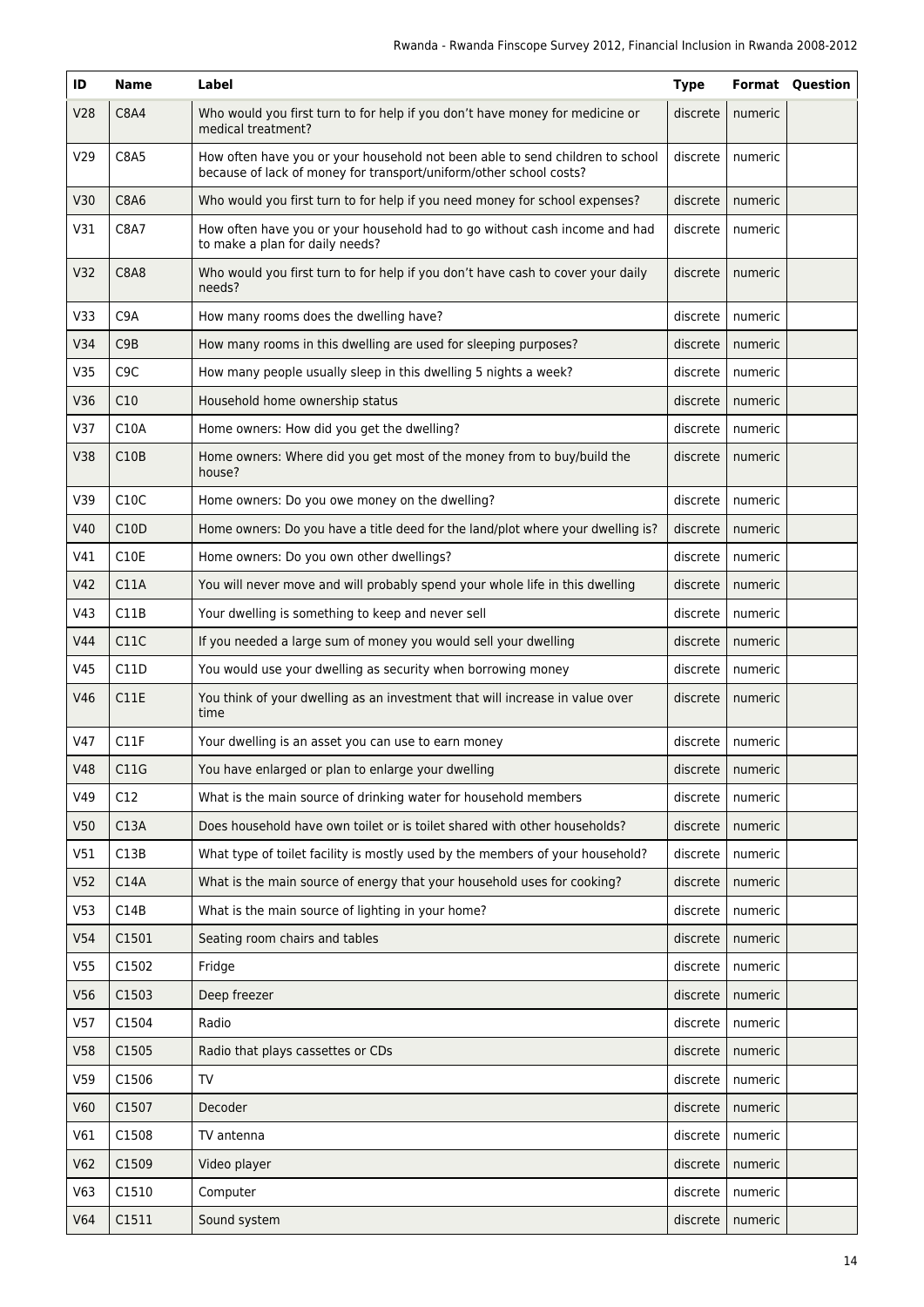| ID              | <b>Name</b> | Label                                                                                 | <b>Type</b> |                    | <b>Format Question</b> |
|-----------------|-------------|---------------------------------------------------------------------------------------|-------------|--------------------|------------------------|
| V65             | C1512       | Mobile phone                                                                          | discrete    | numeric            |                        |
| <b>V66</b>      | C1513       | Fixed phone                                                                           | discrete    | numeric            |                        |
| V67             | C1514       | Cooker                                                                                | discrete    | numeric            |                        |
| <b>V68</b>      | C1515       | Hoe, Slasher, Panga, Spade,                                                           | discrete    | numeric            |                        |
| V69             | C1516       | <b>Wheel Barrow</b>                                                                   | discrete    | numeric            |                        |
| V70             | C1517       | Machine used for digging                                                              | discrete    | numeric            |                        |
| V71             | C1518       | Washing machine                                                                       | discrete    | numeric            |                        |
| V <sub>72</sub> | C1519       | Fan                                                                                   | discrete    | numeric            |                        |
| V73             | C1520       | Air condition machine                                                                 | discrete    | numeric            |                        |
| V74             | C1521       | Sewing machine                                                                        | discrete    | numeric            |                        |
| V75             | C1522       | Bed                                                                                   | discrete    | numeric            |                        |
| V76             | C1523       | Wardrobe for clothes                                                                  | discrete    | numeric            |                        |
| V77             | C1524       | Book shelf                                                                            | discrete    | numeric            |                        |
| V78             | C1525       | Table                                                                                 | discrete    | numeric            |                        |
| V79             | C1526       | Chairs                                                                                | discrete    | numeric            |                        |
| <b>V80</b>      | C1527       | Car                                                                                   | discrete    | numeric            |                        |
| V81             | C1528       | <b>Minibus</b>                                                                        | discrete    | numeric            |                        |
| <b>V82</b>      | C1529       | Motorcycle                                                                            | discrete    | numeric            |                        |
| V83             | C1530       | Leisure Boat                                                                          | discrete    | numeric            |                        |
| <b>V84</b>      | C1531       | <b>Bicycle</b>                                                                        | discrete    | numeric            |                        |
| V85             | C1532       | Donkey or Oxen for ploughing                                                          | discrete    | numeric            |                        |
| <b>V86</b>      | C1533       | Tractor                                                                               | discrete    | numeric            |                        |
| V87             | C1534       | Grinding machine                                                                      | discrete    | numeric            |                        |
| <b>V88</b>      | C16A        | Household ubudehe status                                                              |             | discrete   numeric |                        |
| V89             | C16B        | Has the category your household is in changed in the past 2 years?                    | discrete    | numeric            |                        |
| V90             | C16C        | In what category did your household fall before it changed?                           | discrete    | numeric            |                        |
| V91             | C16D        | Has your household received a direct cash transfer from VUP in the past 12<br>months? | discrete    | numeric            |                        |
| V92             | C17A1       | Cell phone access                                                                     | discrete    | numeric            |                        |
| V93             | C17B1       | Those with access, cell phone ownership                                               | discrete    | numeric            |                        |
| V94             | C17A2       | Public phone/Landline access                                                          | discrete    | numeric            |                        |
| V95             | C17B2       | Those with access, landline ownership                                                 | discrete    | numeric            |                        |
| V96             | C17A3       | Computer access                                                                       | discrete    | numeric            |                        |
| V97             | C17B3       | Those with access, computer ownership                                                 | discrete    | numeric            |                        |
| V98             | C17A4       | Internet access                                                                       | discrete    | numeric            |                        |
| V99             | C17B4       | Those with access, own internet?                                                      | discrete    | numeric            |                        |
| V100            | D1A1        | How long would it take you to get to your nearest market?                             | discrete    | numeric            |                        |
| V101            | D1B1        | Can you use public transport to access this market?                                   | discrete    | numeric            |                        |
| V102            | D1A2        | How long would it take you to get to your nearest sector office?                      | discrete    | numeric            |                        |
| V103            | D1B2        | Can you use public transport to access this sector office?                            | discrete    | numeric            |                        |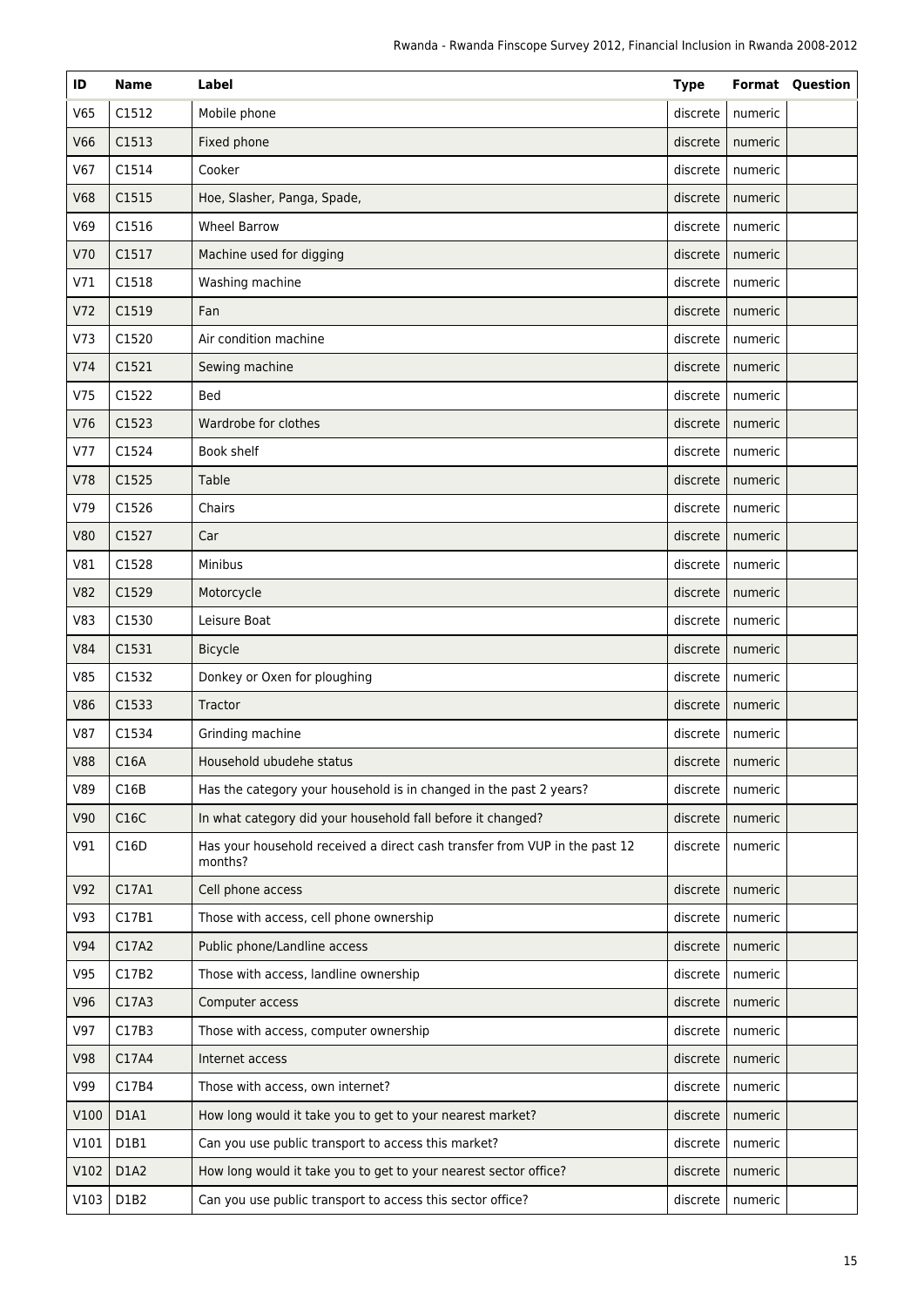| ID   | <b>Name</b>                   | Label                                                                                                            | <b>Type</b> |         | <b>Format Question</b> |
|------|-------------------------------|------------------------------------------------------------------------------------------------------------------|-------------|---------|------------------------|
| V104 | D <sub>1</sub> A <sub>3</sub> | How long would it take you to get to your nearest school?                                                        | discrete    | numeric |                        |
| V105 | D1B3                          | Can you use public transport to access this school?                                                              | discrete    | numeric |                        |
| V106 | D1A4                          | How long would it take you to get to your nearest health care facility?                                          | discrete    | numeric |                        |
| V107 | D1B4                          | Can you use public transport to access this health care facility?                                                | discrete    | numeric |                        |
| V108 | D1A5                          | How long would it take you to get to your nearest taxi rank?                                                     | discrete    | numeric |                        |
| V109 | D1B5                          | Can you use public transport to access this taxi rank?                                                           | discrete    | numeric |                        |
| V110 | D1A6                          | How long would it take you to get to your nearest umurenge SACCO?                                                | discrete    | numeric |                        |
| V111 | D1B6                          | Can you use public transport to access this umurenge SACCO?                                                      | discrete    | numeric |                        |
| V112 | D1A7                          | How long would it take you to get to your nearest Bank?                                                          | discrete    | numeric |                        |
| V113 | D1B7                          | Can you use public transport to access this bank?                                                                | discrete    | numeric |                        |
| V114 | D <sub>2</sub> A              | Public transport is reliable                                                                                     | discrete    | numeric |                        |
| V115 | D <sub>2</sub> B              | Public transport is affordable                                                                                   | discrete    | numeric |                        |
| V116 | D <sub>2</sub> C              | Public transport is safe to use                                                                                  | discrete    | numeric |                        |
| V117 | E1A                           | You often have to spend more money than you have available                                                       | discrete    | numeric |                        |
| V118 | E1B                           | Your current financial situation makes you worry                                                                 | discrete    | numeric |                        |
| V119 | E <sub>1</sub> C              | You keep track of your income and expenditure                                                                    | discrete    | numeric |                        |
| V120 | E1D                           | At any given time you know approximately how much money you have                                                 | discrete    | numeric |                        |
| V121 | E1E                           | You adjust your expenses according to your income                                                                | discrete    | numeric |                        |
| V122 | E1F                           | You plan for your future or long-term money needs                                                                | discrete    | numeric |                        |
| V123 | E <sub>2</sub> A              | Criteria for choosing a financial institution to open an account                                                 | discrete    | numeric |                        |
| V124 | E <sub>2</sub> B              | Criteria for choosing an informal group to become a member of                                                    | discrete    | numeric |                        |
| V125 | E3A                           | Can you please tell me which of the following would you trust most with your<br>SAVINGS?                         | discrete    | numeric |                        |
| V126 | E3B                           | Can you please tell me which of the following would you trust most to borrow<br>from?                            | discrete    | numeric |                        |
| V127 | E3C                           | Which of the following would you trust most if you are to send money to<br>someone?                              | discrete    | numeric |                        |
| V128 | F1                            | Savings definition                                                                                               | discrete    | numeric |                        |
| V129 | F <sub>2</sub> A              | You go without certain things to be able to save                                                                 | discrete    | numeric |                        |
| V130 | F <sub>2</sub> B              | You believe you have to save for difficult times even if your income is low                                      | discrete    | numeric |                        |
| V131 | F <sub>2</sub> C              | You believe it is better to save where your money is safe than to take risks to<br>make more                     | discrete    | numeric |                        |
| V132 | F <sub>2</sub> D              | You save or put money aside when you can                                                                         | discrete    | numeric |                        |
| V133 | F <sub>2</sub> E              | You save or put money away for a specific purpose and you do not use it for<br>any other purpose                 | discrete    | numeric |                        |
| V134 | F <sub>2F</sub>               | You save or put money away for a specific purpose but you end up using it<br>before you used it for that purpose | discrete    | numeric |                        |
| V135 | F31_F3A                       | Do you have savings at a bank?                                                                                   | discrete    | numeric |                        |
| V136 | F31_F3B1                      | With which institution(s)?                                                                                       | discrete    | numeric |                        |
| V137 | F31_F3B2                      | With which institution(s)?                                                                                       | discrete    | numeric |                        |
| V138 | F31_F3C                       | What was the main reason for you to choose to keep your savings in the bank?                                     | discrete    | numeric |                        |
| V139 | F31_F3D                       | Does this way of saving meet your saving needs? Bank                                                             | discrete    | numeric |                        |
| V140 | F31_F3E                       | If not, what is the main reason for it not meeting your need? Bank                                               | discrete    | numeric |                        |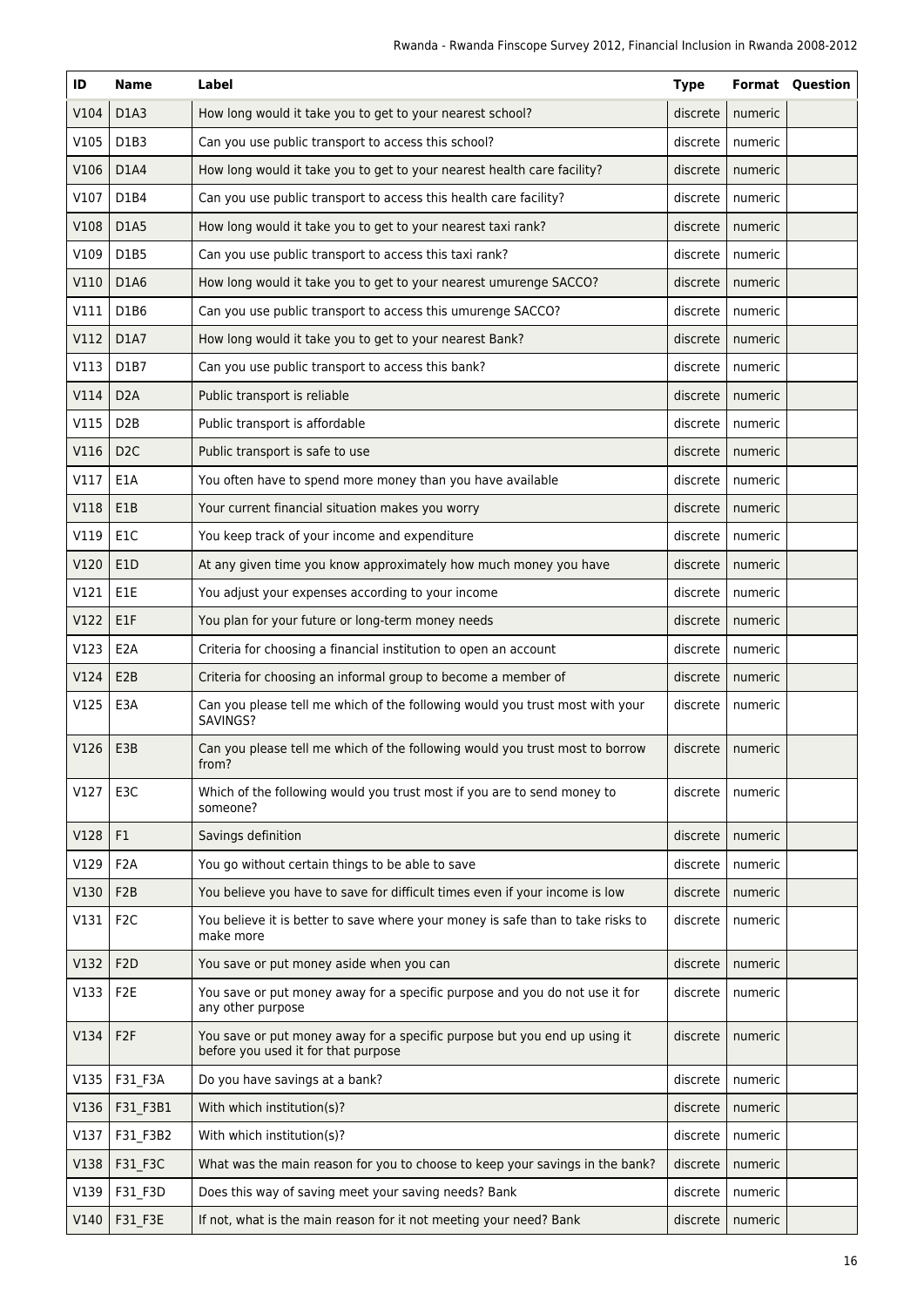| ID   | <b>Name</b> | Label                                                                                                | <b>Type</b> |                    | <b>Format Question</b> |
|------|-------------|------------------------------------------------------------------------------------------------------|-------------|--------------------|------------------------|
| V141 | F31_F3F1    | Usage: Past month Bank savings account                                                               | discrete    | numeric            |                        |
| V142 | F31_F3F2    | Usage: Past 6 months Bank savings account                                                            | discrete    | numeric            |                        |
| V143 | F32_F3A     | Do you have savings at a MFI or a non-umurenge SACCO?                                                | discrete    | numeric            |                        |
| V144 | F32_F3B1    | With which institution(s)?                                                                           | contin      | numeric            |                        |
| V145 | F32_F3B2    | With which institution(s)?                                                                           | discrete    | numeric            |                        |
| V146 | F32_F3C     | What was the main reason for you to choose to keep your savings at a MFI or a<br>non-umurenge SACCO? | discrete    | numeric            |                        |
| V147 | F32_F3D     | Does this way of saving meet your saving needs? MFI or non-umurenge SACCO                            | discrete    | numeric            |                        |
| V148 | F32_F3E     | If not, what is the main reason for it not meeting your need? MFI or<br>non-umurenge SACCO           | discrete    | numeric            |                        |
| V149 | F32_F3F1    | Usage: Past month MFI or non-umurenge SACCO savings account                                          | discrete    | numeric            |                        |
| V150 | F32_F3F2    | Usage: Past 6 months MFI or non-umurenge SACCO savings account                                       | discrete    | numeric            |                        |
| V151 | F33_F3A     | Do you have savings at an umurenge SACCO?                                                            | discrete    | numeric            |                        |
| V152 | F33_F3C     | What was the main reason for you to choose to keep your savings at an<br>umurenge SACCO?             | discrete    | numeric            |                        |
| V153 | F33_F3D     | Does this way of saving meet your saving needs? Umurenge SACCO                                       | discrete    | numeric            |                        |
| V154 | F33_F3E     | If not, what is the main reason for it not meeting your need? Umurenge SACCO<br>savings account      | discrete    | numeric            |                        |
| V155 | F33_F3F1    | Usage: Past month Umurenge SACCO savings account                                                     | discrete    | numeric            |                        |
| V156 | F33_F3F2    | Usage: Past 6 months Umurenge SACCO savings account                                                  | discrete    | numeric            |                        |
| V157 | F34_F3A     | Do you have savings in the capital or stock market (incl. Treasury bonds)?                           | discrete    | numeric            |                        |
| V158 | F34_F3C     | What was the main reason for you to choose to keep your savings in the capital<br>or stock market?   | discrete    | numeric            |                        |
| V159 | F34 F3D     | Does this way of saving meet your saving needs? Capital or stock market                              | discrete    | numeric            |                        |
| V160 | F34_F3E     | If not, what is the main reason for it not meeting your need? Capital or stock<br>market             | discrete    | numeric            |                        |
| V161 | F34_F3F1    | Usage: Past month Capital or stock market                                                            |             | discrete   numeric |                        |
| V162 | F34_F3F2    | Usage: Past 6 months Capital or stock market                                                         | discrete    | numeric            |                        |
| V163 | F35_F3A     | Do you have a pension fund or provident fund (incl. Caisse Sociale du Rwanda)?                       | discrete    | numeric            |                        |
| V164 | F35_F3C     | What was the main reason for you to get a pension fund or provident fund?                            | discrete    | numeric            |                        |
| V165 | F35_F3D     | Does this way of saving meet your saving needs? Pension or provident fund                            | discrete    | numeric            |                        |
| V166 | F35_F3E     | If not, what is the main reason for it not meeting your need? Pension or<br>provident fund           | discrete    | numeric            |                        |
| V167 | F35_F3F1    | Usage: Past month Pension or provident fund                                                          | discrete    | numeric            |                        |
| V168 | F35_F3F2    | Usage: Past 6 months Pension or provident fund                                                       | discrete    | numeric            |                        |
| V169 | F36_F3A     | Do you have savings with a group such as a co-op, VSLA, tontine, ikibina?                            | discrete    | numeric            |                        |
| V170 | F36_F3C     | What was the main reason for you to choose to keep your savings in a group?                          | discrete    | numeric            |                        |
| V171 | F36_F3D     | Does this way of saving meet your saving needs? Group                                                | discrete    | numeric            |                        |
| V172 | F36_F3E     | If not, what is the main reason for it not meeting your need? Group                                  | discrete    | numeric            |                        |
| V173 | F36_F3F1    | Usage: Past month Group                                                                              | discrete    | numeric            |                        |
| V174 | F36_F3F2    | Usage: Past 6 months Group                                                                           | discrete    | numeric            |                        |
| V175 | F37_F3A     | Do you have savings with someone in community who keeps it safe for you?                             | discrete    | numeric            |                        |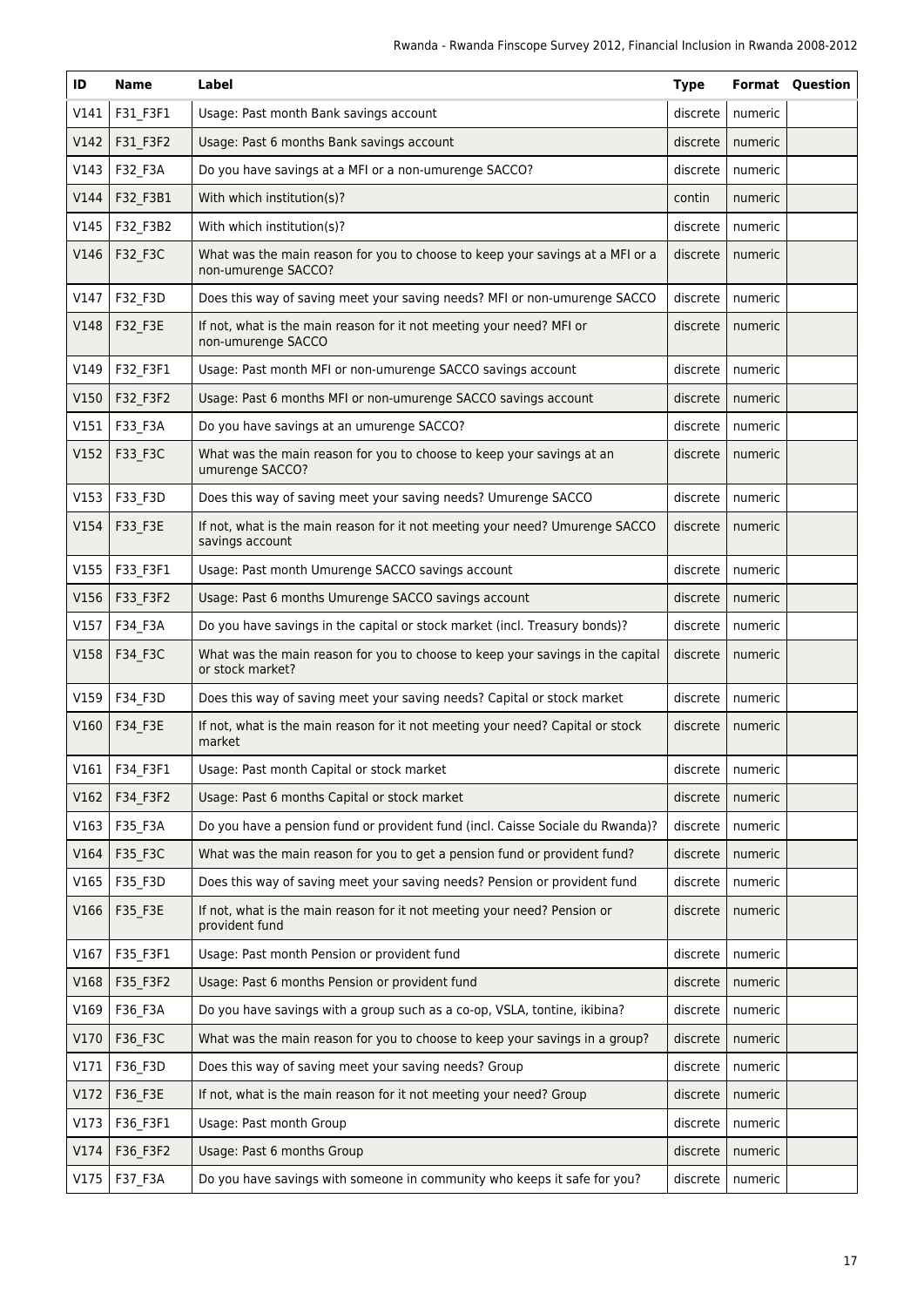| ID   | <b>Name</b>    | Label                                                                                                          | <b>Type</b> |         | <b>Format Question</b> |
|------|----------------|----------------------------------------------------------------------------------------------------------------|-------------|---------|------------------------|
| V176 | F37_F3C        | What was the main reason for you to choose to keep your savings with<br>someone in community?                  | discrete    | numeric |                        |
| V177 | F37_F3D        | Does this way of saving meet your saving needs? Someone in community                                           | discrete    | numeric |                        |
| V178 | F37_F3E        | If not, what is the main reason for it not meeting your need? Someone in<br>community                          | discrete    | numeric |                        |
| V179 | F37_F3F1       | Usage: Past month Someone in the community                                                                     | discrete    | numeric |                        |
| V180 | F37 F3F2       | Usage: Past 6 months Someone in the community                                                                  | discrete    | numeric |                        |
| V181 | F38_F3A        | Do you have savings with someone in household or family who keeps it safe for<br>you?                          | discrete    | numeric |                        |
| V182 | F38_F3C        | What was the main reason for you to choose to keep your savings with<br>someone in household or family?        | discrete    | numeric |                        |
| V183 | F38_F3D        | Does this way of saving meet your saving needs? Household or family member                                     | discrete    | numeric |                        |
| V184 | F38_F3E        | If not, what is the main reason for it not meeting your need? Household or<br>family member                    | discrete    | numeric |                        |
| V185 | F38_F3F1       | Usage: Past month Someone in household or family                                                               | discrete    | numeric |                        |
| V186 | F38_F3F2       | Usage: Past 6 months Someone in the household or family                                                        | discrete    | numeric |                        |
| V187 | F39_F3A        | Do you buy things to sell later as a form of savings?                                                          | discrete    | numeric |                        |
| V188 | F39_F3C        | What was the main reason for you to choose to save in this way?                                                | discrete    | numeric |                        |
| V189 | F39_F3D        | Does this way of saving meet your saving needs? Buy assets                                                     | discrete    | numeric |                        |
| V190 | F39_F3E        | If not, what is the main reason for it not meeting your need? Buy assets                                       | discrete    | numeric |                        |
| V191 | F39_F3F1       | Usage: Past month Buying assets                                                                                | discrete    | numeric |                        |
| V192 | F39_F3F2       | Usage: Past 6 months Buying assets                                                                             | discrete    | numeric |                        |
| V193 | F310_F3A       | Do you have savings in a secret place at home?                                                                 | discrete    | numeric |                        |
| V194 | F310_F3C       | What was the main reason for you to choose to keep your savings at home?                                       | discrete    | numeric |                        |
| V195 | F310_F3D       | Does this way of saving meet your saving needs? Home                                                           | discrete    | numeric |                        |
| V196 | F310 F3E       | If not, what is the main reason for it not meeting your need? Home                                             | discrete    | numeric |                        |
| V197 | F310 F3F1      | Usage: Past month Home savings                                                                                 | discrete    | numeric |                        |
| V198 | F310_F3F2      | Usage: Past 6 months Home savings                                                                              | discrete    | numeric |                        |
| V199 | F311_F3A       | Do you have any other savings mechanism not mentioned?                                                         | discrete    | numeric |                        |
| V200 | F311_F3C       | What was the main reason for you to choose to keep your savings in this way?                                   | discrete    | numeric |                        |
| V201 | F311_F3D       | Does this way of saving meet your saving needs? Other                                                          | discrete    | numeric |                        |
| V202 | F311_F3E       | If not, what is the main reason for it not meeting your need? Other                                            | discrete    | numeric |                        |
| V203 | F311_F3F1      | Usage: Past month Other                                                                                        | discrete    | numeric |                        |
| V204 | F311_F3F2      | Usage: Past 6 months Other                                                                                     | discrete    | numeric |                        |
| V205 | F <sub>4</sub> | What are you mainly saving or putting money away for?                                                          | discrete    | numeric |                        |
| V206 | G1A            | You avoid borrowing money if you can                                                                           | discrete    | numeric |                        |
| V207 | G1B            | You prefer to save money for something rather than borrow to pay for it                                        | discrete    | numeric |                        |
| V208 | G1C            | Without borrowing money you would not be able to pay for your children's<br>education                          | discrete    | numeric |                        |
| V209 | G1D            | If you borrow money it is okay to pay it a bit later than agreed                                               | discrete    | numeric |                        |
| V210 | G1E            | It is okay to borrow money to pay back outstanding debt                                                        | discrete    | numeric |                        |
| V211 | G1F            | Being able to borrow money when you need it is more important than the<br>amount of money you have to pay back | discrete    | numeric |                        |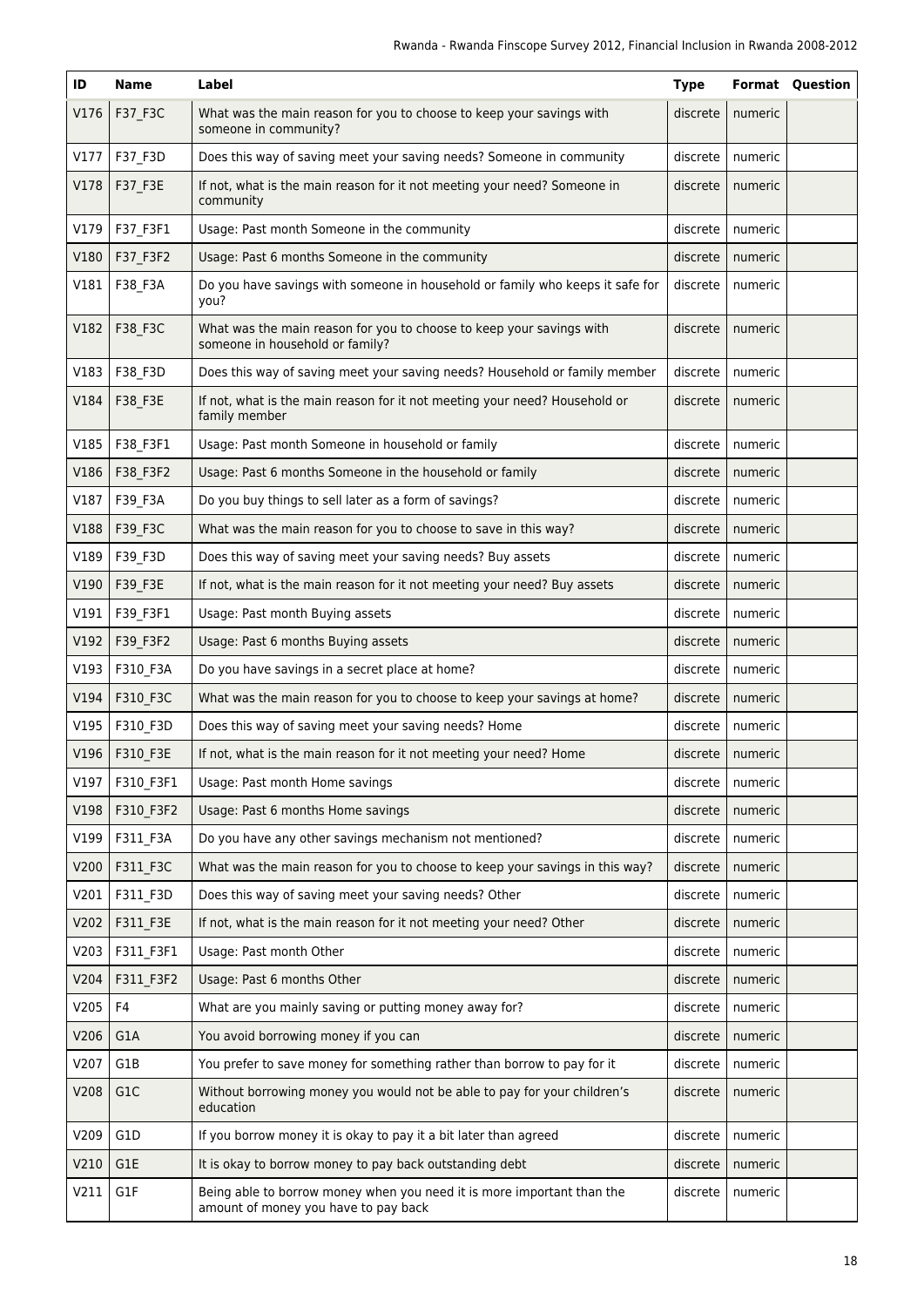| ID   | <b>Name</b>      | Label                                                                                                                       | <b>Type</b> |                    | <b>Format Question</b> |
|------|------------------|-----------------------------------------------------------------------------------------------------------------------------|-------------|--------------------|------------------------|
| V212 | G <sub>1</sub> G | It is better to remain with debt than to sell something to pay it                                                           | discrete    | numeric            |                        |
| V213 | G1H              | It is better to keep savings than to use it to pay a debt                                                                   | discrete    | numeric            |                        |
| V214 | G11              | You would be ashamed/embarrassed to admit that you need to borrow money<br>to meet your needs                               | discrete    | numeric            |                        |
| V215 | G <sub>1</sub>   | You would be ashamed/embarrassed if you were not able to pay back money<br>that you owe                                     | discrete    | numeric            |                        |
| V216 | G <sub>2</sub> A | Did you borrow money from anybody or any institution during the past 12<br>months?                                          | discrete    | numeric            |                        |
| V217 | G <sub>2</sub> B | Have you, in the past 12 months, been paying back money that you borrowed<br>from anybody or any institution?               | discrete    | numeric            |                        |
| V218 | G <sub>2</sub> C | During the past 12 months, did you get any goods/services in advance and had<br>to for pay it later?                        | discrete    | numeric            |                        |
| V219 | G <sub>3</sub>   | Non-borrowers: What is the main reason why you have not borrowed money?                                                     | discrete    | numeric            |                        |
| V220 | G41_G4A          | Borrowed money from a bank                                                                                                  | discrete    | numeric            |                        |
| V221 | G41_G4B1         | With which institution(s)?                                                                                                  | discrete    | numeric            |                        |
| V222 | G41_G4B2         | With which institution(s)?                                                                                                  | discrete    | numeric            |                        |
| V223 | G42_G4A          | Borrowed money from a MFI or a non-umurenge SACCO                                                                           | discrete    | numeric            |                        |
| V224 | G42_G4B1         | With which institution(s)?                                                                                                  | discrete    | numeric            |                        |
| V225 | G42_G4B2         | With which institution(s)?                                                                                                  | discrete    | numeric            |                        |
| V226 | G43_G4A          | Borrowed from an umurenge SACCO                                                                                             | discrete    | numeric            |                        |
| V227 | G44_G4A          | Got a loan from Government (Ubudehe credit scheme/VUP loan)                                                                 | discrete    | numeric            |                        |
| V228 | G45_G4A          | Borrowed money from your employer                                                                                           | discrete    | numeric            |                        |
| V229 | G46_G4A          | Borrowed money from a group such as a co-op, VLSA, tontine, ikibina                                                         | discrete    | numeric            |                        |
| V230 | G47_G4A          | Borrowed money from a money lender in the community                                                                         | discrete    | numeric            |                        |
| V231 | G48_G4A          | Borrowed money or got goods in advance from an agricultural buyer or a<br>farmers organisation                              | discrete    | numeric            |                        |
|      | V232 G49 G4A     | Borrowed money from a church or other community based organisation                                                          |             | discrete   numeric |                        |
| V233 | G410_G4A         | Borrowed money from family/friends that you had to pay back                                                                 | discrete    | numeric            |                        |
| V234 | G411_G4A         | Got money from family/friends that you did not have to pay back                                                             | discrete    | numeric            |                        |
| V235 | G412_G4A         | Got goods in advance from a shop/store and had to pay back later                                                            | discrete    | numeric            |                        |
| V236 | G413_G4A         | Borrowed from other sources                                                                                                 | discrete    | numeric            |                        |
| V237 | G4_G4C           | More than one lender: Who did you borrow the most money from?                                                               | discrete    | numeric            |                        |
| V238 | G <sub>5</sub>   | Borrowers: What did you borrow the most money for?                                                                          | discrete    | numeric            |                        |
| V239 | G <sub>6</sub>   | What is the most important thing you take into account when you choose who<br>to borrow from when you want to borrow money? | discrete    | numeric            |                        |
| V240 | G7A              | In the past 6 months, have you been refused a loan by a bank or SACCO or MFI?                                               | discrete    | numeric            |                        |
| V241 | G7B              | Those refused a loan: What was the main reason given for the refusal?                                                       | discrete    | numeric            |                        |
| V242 | H11_H1A          | Experienced: Increase in household size                                                                                     | discrete    | numeric            |                        |
| V243 | H11_H1B          | Those experienced: How did you cope financially? Increase in household size                                                 | discrete    | numeric            |                        |
| V244 | H12_H1A          | Experienced: A household member who used to bring in cash for the household<br>does not bring in cash anymore               | discrete    | numeric            |                        |
| V245 | H12_H1B          | Those experienced: How did you cope financially? A household member does<br>not bring in cash anymore                       | discrete    | numeric            |                        |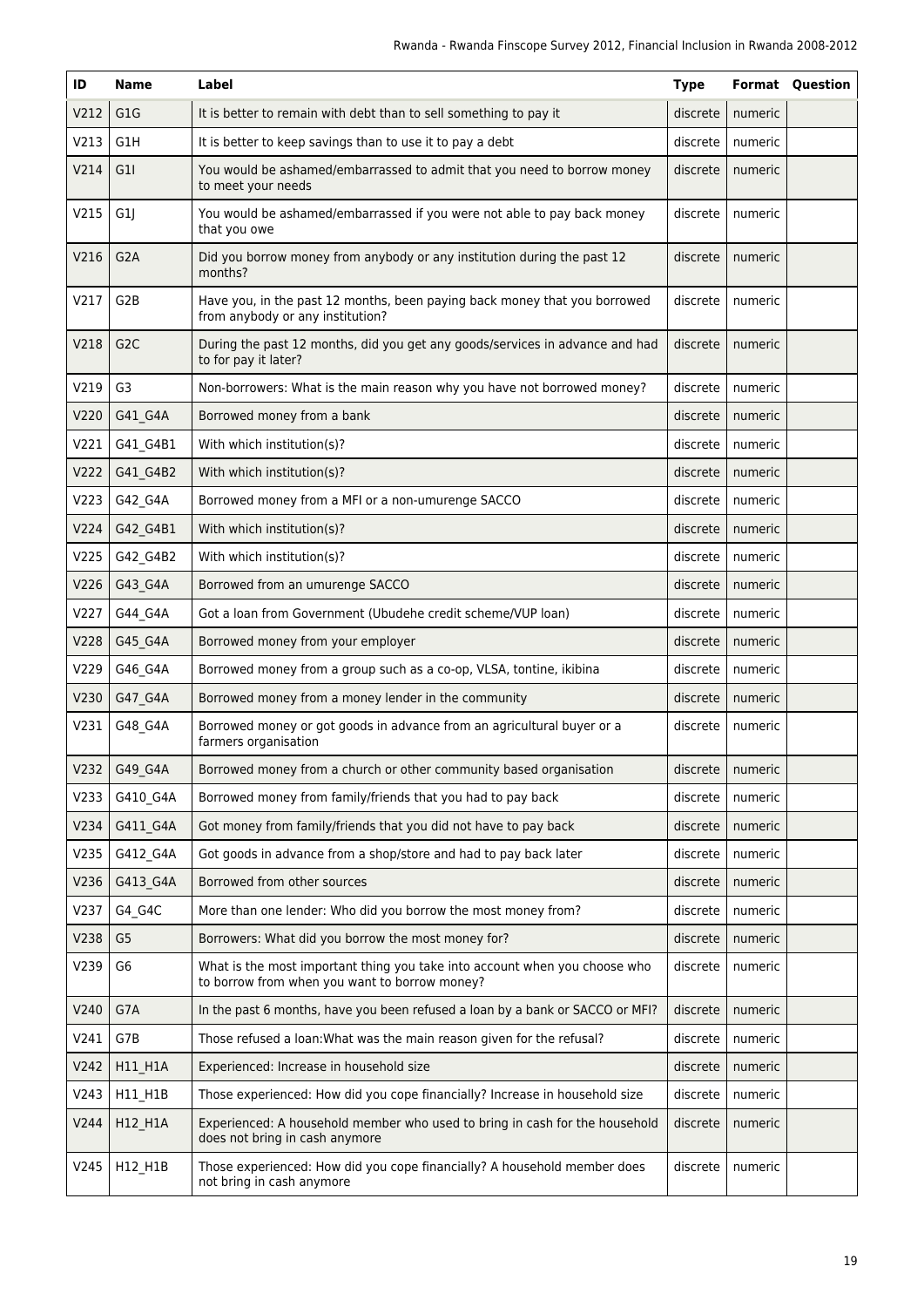| ID   | <b>Name</b>      | Label                                                                                                                     | <b>Type</b> |         | <b>Format Question</b> |
|------|------------------|---------------------------------------------------------------------------------------------------------------------------|-------------|---------|------------------------|
| V246 | H13_H1A          | Experienced: Having to pay unforeseen expenses such as<br>medical/funeral/school fees                                     | discrete    | numeric |                        |
| V247 | H13_H1B          | Those experienced: How did you cope financially? Having to pay unforeseen<br>expenses such as medical/funeral/school fees | discrete    | numeric |                        |
| V248 | H14_H1A          | Experienced: Unexpected rise in prices of goods, fuel                                                                     | discrete    | numeric |                        |
| V249 | H14_H1B          | Those experienced: How did you cope financially? Unexpected rise in prices of<br>goods, fuel                              | discrete    | numeric |                        |
| V250 | H15_H1A          | Experienced: Running out of money to meet household expenses                                                              | discrete    | numeric |                        |
| V251 | H15_H1B          | Those experienced: How did you cope financially? Running out of money to<br>meet household expenses                       | discrete    | numeric |                        |
| V252 | H16_H1A          | Experienced: Harvest/livestock loss                                                                                       | discrete    | numeric |                        |
| V253 | H16_H1B          | Those experienced: How did you cope financially? Harvest/livestock loss                                                   | discrete    | numeric |                        |
| V254 | H17_H1A          | Experienced: Loss of an asset/dwelling/land                                                                               | discrete    | numeric |                        |
| V255 | H17_H1B          | Those experienced: How did you cope financially? Loss of an<br>asset/dwelling/land                                        | discrete    | numeric |                        |
| V256 | H <sub>2</sub> A | Insurance is not a way of saving because they never pay out                                                               | discrete    | numeric |                        |
| V257 | H <sub>2</sub> B | Having insurance is a good way of protecting yourself for when things go wrong                                            | discrete    | numeric |                        |
| V258 | H <sub>2</sub> C | It is better to have savings to fall back on when you suffer a loss rather than to<br>have insurance                      | discrete    | numeric |                        |
| V259 | H <sub>2</sub> D | You understand how insurance works                                                                                        | discrete    | numeric |                        |
| V260 | H <sub>2</sub> E | You are responsible to make arrangements for the costs associated with your<br>funeral before you die                     | discrete    | numeric |                        |
| V261 | H31_H3A          | Medical insurance (including RAMA, MMI)                                                                                   | discrete    | numeric |                        |
| V262 | H31_H3B          | If not self covered: Are you covered by someone else's insurance? Medical<br>insurance                                    | discrete    | numeric |                        |
| V263 | H32_H3A          | Mutuelle de Sante (MdS)                                                                                                   | discrete    | numeric |                        |
| V264 | H32_H3B          | If not self covered: Are you covered by someone else's insurance? Mutuelle de<br>Sante                                    | discrete    | numeric |                        |
| V265 | H41              | Third party insurance                                                                                                     | discrete    | numeric |                        |
| V266 | H42              | Household insurance                                                                                                       | discrete    | numeric |                        |
| V267 | H43              | Life insurance                                                                                                            | discrete    | numeric |                        |
| V268 | H44              | Credit life (insurance linked to a loan)                                                                                  | discrete    | numeric |                        |
| V269 | H45              | Caisse Sociale du Rwanda/Rwanda Social Security Board                                                                     | discrete    | numeric |                        |
| V270 | H46              | Other insurance                                                                                                           | discrete    | numeric |                        |
| V271 | H <sub>5</sub>   | Uninsured: Main reason for not having insurance                                                                           | discrete    | numeric |                        |
| V272 | H <sub>6</sub>   | Who will pay the costs associated with your funeral?                                                                      | discrete    | numeric |                        |
| V273 | 1A               | In the past 6 months, have you sent money to someone in a different place<br>within the country?                          | discrete    | numeric |                        |
| V274 | 11B              | In the past 6 months, have you sent money to someone outside the country?                                                 | discrete    | numeric |                        |
| V275 | 121_12A          | Who did you send money to? Spouse                                                                                         | discrete    | numeric |                        |
| V276 | I21_I2B          | Where were you sending the money? Spouse                                                                                  | discrete    | numeric |                        |
| V277 | I21_I2C          | How often do you send money? Spouse                                                                                       | discrete    | numeric |                        |
| V278 | I21_I2D          | How do you mostly send money? Spouse                                                                                      | discrete    | numeric |                        |
| V279 | 121_12E          | How much did you send the last time? Spouse                                                                               | discrete    | numeric |                        |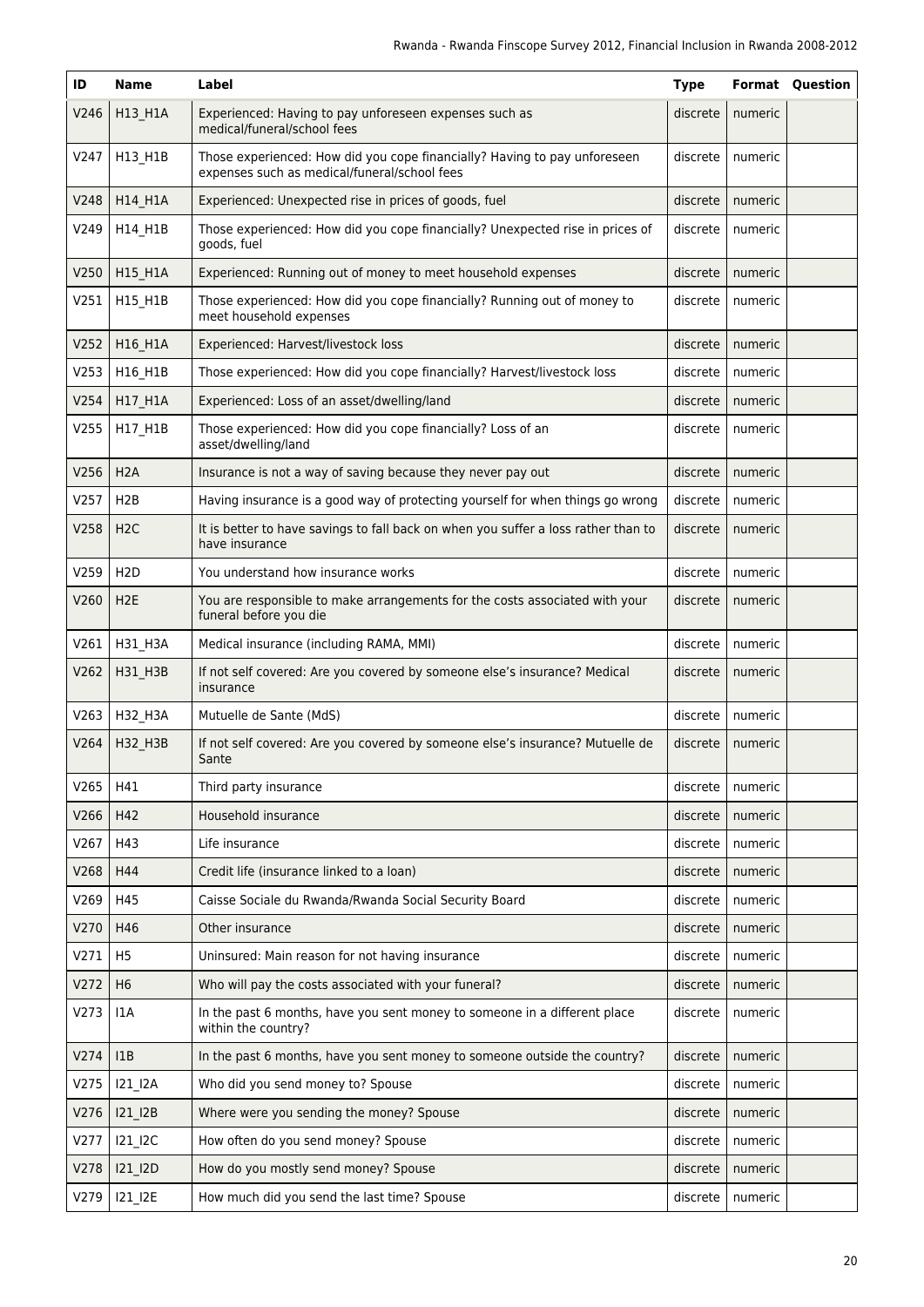| ID   | Name                              | Label                                                            | <b>Type</b> |                    | <b>Format Question</b> |
|------|-----------------------------------|------------------------------------------------------------------|-------------|--------------------|------------------------|
| V280 | I22_I2A                           | Who did you send money to? Child                                 | discrete    | numeric            |                        |
| V281 | 122_12B                           | Where were you sending the money? Child                          | discrete    | numeric            |                        |
| V282 | I22_I2C                           | How often do you send money? Child                               | discrete    | numeric            |                        |
| V283 | I22_I2D                           | How do you mostly send money? Child                              | discrete    | numeric            |                        |
| V284 | 122_12E                           | How much did you send the last time? Child                       | contin      | numeric            |                        |
| V285 | 123_12A                           | Who did you send money to? Parent                                | discrete    | numeric            |                        |
| V286 | I23_I2B                           | Where were you sending the money? Parent                         | discrete    | numeric            |                        |
| V287 | I23_I2C                           | How often do you send money? Parent                              | discrete    | numeric            |                        |
| V288 | I23_I2D                           | How do you mostly send money? Parent                             | discrete    | numeric            |                        |
| V289 | 123_12E                           | How much did you send the last time? Parent                      | discrete    | numeric            |                        |
| V290 | 124_12A                           | Who did you send money to? Other family member                   | discrete    | numeric            |                        |
| V291 | 124_12B                           | Where were you sending the money? Other family member            | discrete    | numeric            |                        |
| V292 | I24_I2C                           | How often do you send money? Other family member                 | discrete    | numeric            |                        |
| V293 | I24_I2D                           | How do you mostly send money? Other family member                | discrete    | numeric            |                        |
| V294 | 124_12E                           | How much did you send the last time? Other family member         | contin      | numeric            |                        |
| V295 | 125_12A                           | Who did you send money to? Friend                                | discrete    | numeric            |                        |
| V296 | I25_I2B                           | Where were you sending the money? Friend                         | discrete    | numeric            |                        |
| V297 | I25_I2C                           | How often do you send money? Friend                              | discrete    | numeric            |                        |
| V298 | I25_I2D                           | How do you mostly send money? Friend                             | discrete    | numeric            |                        |
| V299 | I25_I2E                           | How much did you send the last time? Friend                      | contin      | numeric            |                        |
| V300 | I26_I2A                           | Who did you send money to? Supplier or business                  | discrete    | numeric            |                        |
| V301 | I26_I2B                           | Where were you sending the money? Supplier or business           | discrete    | numeric            |                        |
| V302 | I26_I2C                           | How often do you send money? Supplier or business                | discrete    | numeric            |                        |
| V303 | I26 I2D                           | How do you mostly send money? Supplier or business               |             | discrete   numeric |                        |
| V304 | I26_I2E                           | How much did you send the last time? Supplier or business        | discrete    | numeric            |                        |
| V305 | 127_12A                           | Who did you send money to? Someone borrowed from                 | discrete    | numeric            |                        |
| V306 | $127$ <sup><math>12B</math></sup> | Where were you sending the money? Someone borrowed from          | discrete    | numeric            |                        |
| V307 | 127_12C                           | How often do you send money? Someone borrowed from               | discrete    | numeric            |                        |
| V308 | I27_I2D                           | How do you mostly send money? Someone borrowed from              | discrete    | numeric            |                        |
| V309 | 127_12E                           | How much did you send the last time? Someone borrowed from       | discrete    | numeric            |                        |
| V310 | 128_12A                           | Who did you send money to? School, college, university           | discrete    | numeric            |                        |
| V311 | 128_12B                           | Where were you sending the money? School, college, university    | discrete    | numeric            |                        |
| V312 | I28_I2C                           | How often do you send money? School, college, university         | discrete    | numeric            |                        |
| V313 | I28_I2D                           | How do you mostly send money? School, college, university        | discrete    | numeric            |                        |
| V314 | 128_12E                           | How much did you send the last time? School, college, university | discrete    | numeric            |                        |
| V315 | 129_12A                           | Who did you send money to? Other                                 | discrete    | numeric            |                        |
| V316 | 129_12B                           | Where were you sending the money? Other                          | discrete    | numeric            |                        |
| V317 | 129_12C                           | How often do you send money? Other                               | discrete    | numeric            |                        |
| V318 | I29_I2D                           | How do you mostly send money? Other                              | discrete    | numeric            |                        |
| V319 | 129_12E                           | How much did you send the last time? Other                       | discrete    | numeric            |                        |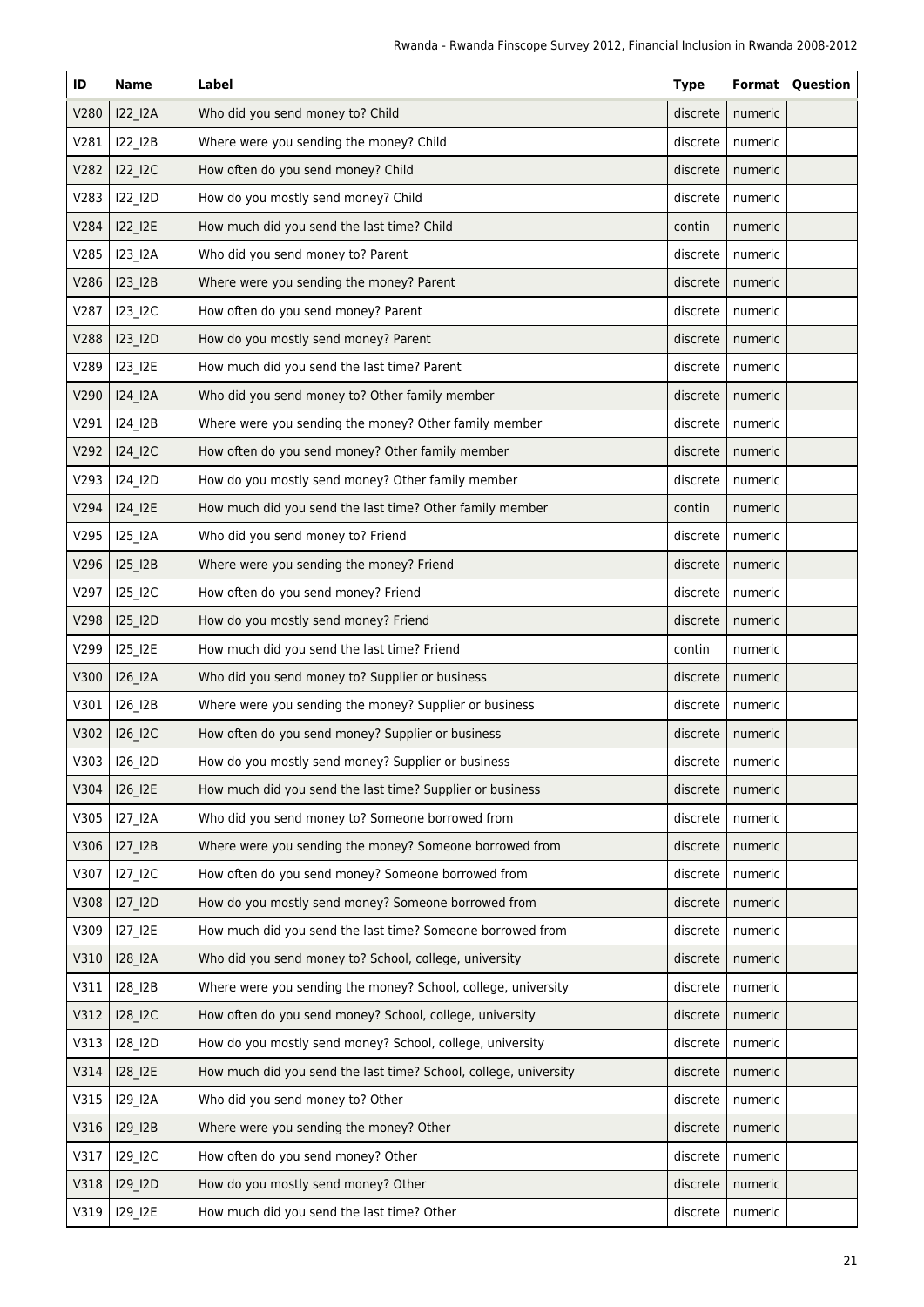| ID   | <b>Name</b>      | Label                                                                                                  | <b>Type</b> |         | <b>Format Question</b> |
|------|------------------|--------------------------------------------------------------------------------------------------------|-------------|---------|------------------------|
| V320 | I <sub>3</sub> A | In the past 6 months, have you received money from someone in a different<br>place within the country? | discrete    | numeric |                        |
| V321 | I <sub>3</sub> B | In the past 6 months, have you received money from someone outside the<br>country?                     | discrete    | numeric |                        |
| V322 | 141_14A          | From whom did you receive money? Spouse                                                                | discrete    | numeric |                        |
| V323 | 141_14B          | Where did they send the money from? Spouse                                                             | discrete    | numeric |                        |
| V324 | 141_14C          | How often did they send you money? Spouse                                                              | discrete    | numeric |                        |
| V325 | 141_14D          | How do they mostly send the money to you? Spouse                                                       | discrete    | numeric |                        |
| V326 | 141_14E          | What did you use most of the money they sent you for? Spouse                                           | discrete    | numeric |                        |
| V327 | 142_14A          | From whom did you receive money? Child                                                                 | discrete    | numeric |                        |
| V328 | 142_14B          | Where did they send the money from? Child                                                              | discrete    | numeric |                        |
| V329 | 142_14C          | How often did they send you money? Child                                                               | discrete    | numeric |                        |
| V330 | 142_14D          | How do they mostly send the money to you? Child                                                        | discrete    | numeric |                        |
| V331 | 142_14E          | What did you use most of the money they sent you for? Child                                            | discrete    | numeric |                        |
| V332 | 143_14A          | From whom did you receive money? Parent                                                                | discrete    | numeric |                        |
| V333 | 143_14B          | Where did they send the money from? Parent                                                             | discrete    | numeric |                        |
| V334 | 143_14C          | How often did they send you money? Parent                                                              | discrete    | numeric |                        |
| V335 | 143_14D          | How do they mostly send the money to you? Parent                                                       | discrete    | numeric |                        |
| V336 | 143_14E          | What did you use most of the money they sent you for? Parent                                           | discrete    | numeric |                        |
| V337 | 144_14A          | From whom did you receive money? Other family member                                                   | discrete    | numeric |                        |
| V338 | 144_14B          | Where did they send the money from? Other family member                                                | discrete    | numeric |                        |
| V339 | 144_14C          | How often did they send you money? Other family member                                                 | discrete    | numeric |                        |
| V340 | 144_14D          | How do they mostly send the money to you? Other family member                                          | discrete    | numeric |                        |
| V341 | 144_14E          | What did you use most of the money they sent you for? Other family member                              | discrete    | numeric |                        |
|      | V342   145 14A   | From whom did you receive money? Friend                                                                | discrete    | numeric |                        |
| V343 | 145 14B          | Where did they send the money from? Friend                                                             | discrete    | numeric |                        |
| V344 | 145_14C          | How often did they send you money? Friend                                                              | discrete    | numeric |                        |
| V345 | 145_14D          | How do they mostly send the money to you? Friend                                                       | discrete    | numeric |                        |
| V346 | 145_14E          | What did you use most of the money they sent you for? Friend                                           | discrete    | numeric |                        |
| V347 | 146_14A          | From whom did you receive money? Customer                                                              | discrete    | numeric |                        |
| V348 | 146_14B          | Where did they send the money from? Customer                                                           | discrete    | numeric |                        |
| V349 | 146_14C          | How often did they send you money? Customer                                                            | discrete    | numeric |                        |
| V350 | 146_14D          | How do they mostly send the money to you? Customer                                                     | discrete    | numeric |                        |
| V351 | 146_14E          | What did you use most of the money they sent you for? Customer                                         | discrete    | numeric |                        |
| V352 | 147_14A          | From whom did you receive money? Someone you lent money to                                             | discrete    | numeric |                        |
| V353 | 147_14B          | Where did they send the money from? Someone you lent money to                                          | discrete    | numeric |                        |
| V354 | 147_14C          | How often did they send you money? Someone you lent money to                                           | discrete    | numeric |                        |
| V355 | 147_14D          | How do they mostly send the money to you? Someone you lent money to                                    | discrete    | numeric |                        |
| V356 | 147_14E          | What did you use most of the money they sent you for? Someone you lent<br>money to                     | discrete    | numeric |                        |
| V357 | 148_14A          | From whom did you receive money? Other                                                                 | discrete    | numeric |                        |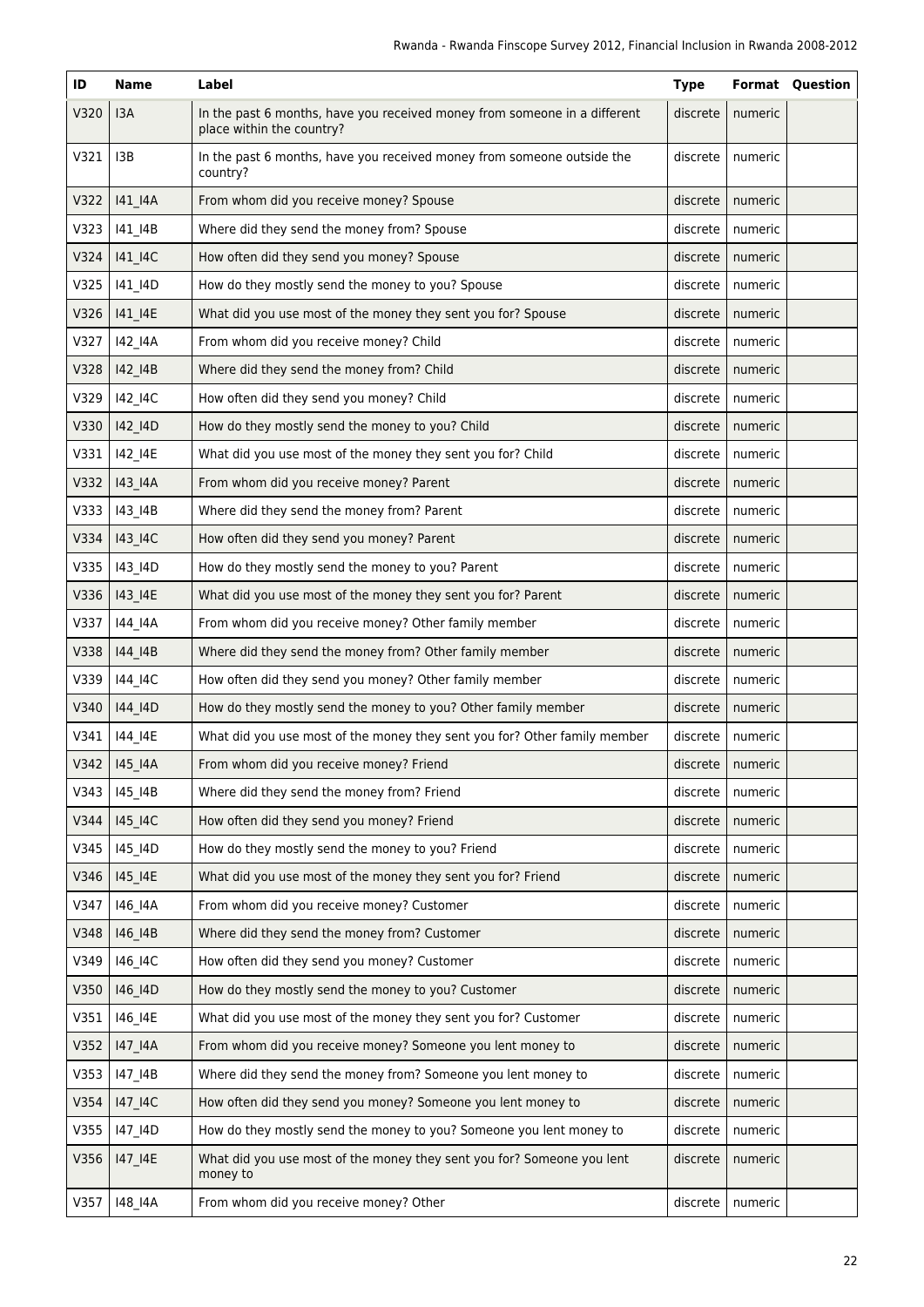| ID   | <b>Name</b> | Label                                                                                             | <b>Type</b> |         | <b>Format Ouestion</b> |
|------|-------------|---------------------------------------------------------------------------------------------------|-------------|---------|------------------------|
| V358 | 148_14B     | Where did they send the money from? Other                                                         | discrete    | numeric |                        |
| V359 | 148_14C     | How often did they send you money? Other                                                          | discrete    | numeric |                        |
| V360 | 148_14D     | How do they mostly send the money to you? Other                                                   | discrete    | numeric |                        |
| V361 | 148_14E     | What did you use most of the money they sent you for? Other                                       | discrete    | numeric |                        |
| V362 | <b>I5A1</b> | Have you received money using a mobile phone?                                                     | discrete    | numeric |                        |
| V363 | <b>I5A2</b> | Have you sent money using a mobile phone?                                                         | discrete    | numeric |                        |
| V364 | <b>I5B1</b> | In the past 6 months have you sent money using a mobile phone?                                    | discrete    | numeric |                        |
| V365 | <b>I5B2</b> | In the past 6 months have you received money using a mobile phone?                                | discrete    | numeric |                        |
| V366 | 16A         | Non-use in QI5: Would you use a mobile phone to send money?                                       | discrete    | numeric |                        |
| V367 | I6B         | QI6A=no: What is the most important reason why you would not use a mobile<br>phone to send money? | discrete    | numeric |                        |
| V368 | 1A          | If you are not employed you cannot open a bank account                                            | discrete    | numeric |                        |
| V369 | J1B         | Having a bank account makes it easier to get credit                                               | discrete    | numeric |                        |
| V370 | J1C         | You can easily live your life without a bank account                                              | discrete    | numeric |                        |
| V371 | J1D         | Most services from banks are also offered elsewhere                                               | discrete    | numeric |                        |
| V372 | J1E         | You trust banks with your money                                                                   | discrete    | numeric |                        |
| V373 | J1F         | Banking is for people like me                                                                     | discrete    | numeric |                        |
| V374 | J1G         | Banks treat people with respect                                                                   | discrete    | numeric |                        |
| V375 | J21A        | Savings account at a bank - can deposit and withdraw as you wish                                  | discrete    | numeric |                        |
| V376 | J21B1       | At which bank? Savings account                                                                    | discrete    | numeric |                        |
| V377 | J21B2       | At which bank? Savings account                                                                    | discrete    | numeric |                        |
| V378 | J21Cl       | Usage in past month: Savings account                                                              | discrete    | numeric |                        |
| V379 | J21CII      | Usage in past 6 months: Savings account                                                           | discrete    | numeric |                        |
| V380 | J21D        | Non-users: Main reason for not using: Savings account                                             | discrete    | numeric |                        |
| V381 | J22A        | Savings account at a bank with rules about deposits and withdrawals                               | discrete    | numeric |                        |
| V382 | J22B1       | At which bank? Fixed deposit                                                                      | discrete    | numeric |                        |
| V383 | J22B2       | At which bank? Fixed deposit                                                                      | discrete    | numeric |                        |
| V384 | J22Cl       | Usage in past month: Fixed deposit                                                                | discrete    | numeric |                        |
| V385 | J22CII      | Usage in past 6 months: Fixed deposit                                                             | discrete    | numeric |                        |
| V386 | J22D        | Non-users: Main reason for not using: Fixed deposit                                               | discrete    | numeric |                        |
| V387 | J23A        | Loan with a bank                                                                                  | discrete    | numeric |                        |
| V388 | J23B1       | At which bank?                                                                                    | discrete    | numeric |                        |
| V389 | J23B2       | At which bank?                                                                                    | discrete    | numeric |                        |
| V390 | J24A        | ATM/Debit card                                                                                    | discrete    | numeric |                        |
| V391 | J24B1       | At which bank? ATM or Debit card                                                                  | discrete    | numeric |                        |
| V392 | J24B2       | At which bank? ATM or Debit card                                                                  | discrete    | numeric |                        |
| V393 | J24Cl       | Usage in past month: ATM or Debit card                                                            | discrete    | numeric |                        |
| V394 | $J24$ CII   | Usage in past 6 months: ATM or Debit card                                                         | discrete    | numeric |                        |
| V395 | J24D        | Non-users: Main reason for not using: ATM or Debit card                                           | discrete    | numeric |                        |
| V396 | J25A        | Current or Cheque account                                                                         | discrete    | numeric |                        |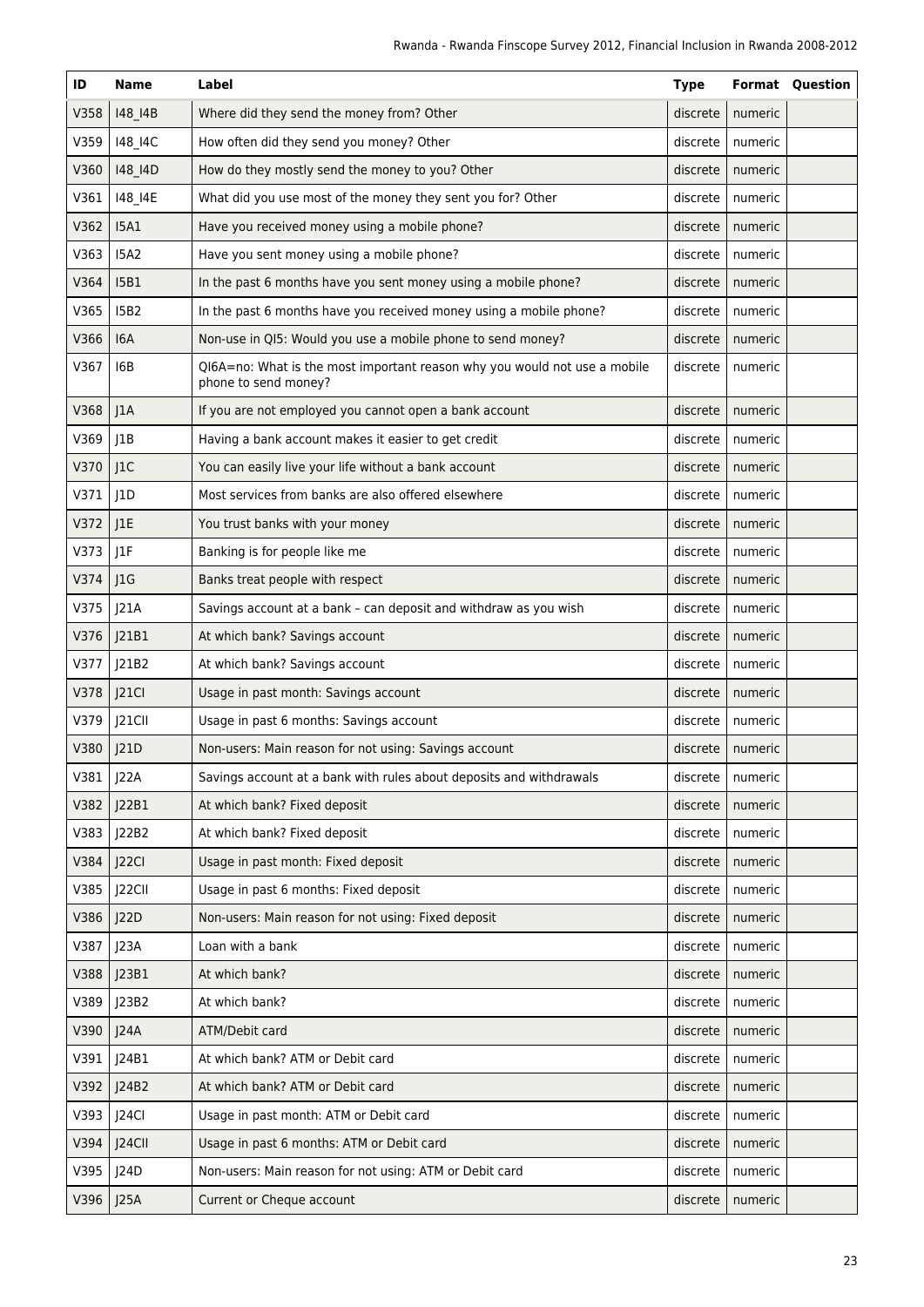| ID          | <b>Name</b>     | Label                                                                                                                           | <b>Type</b> |                    | <b>Format Question</b> |
|-------------|-----------------|---------------------------------------------------------------------------------------------------------------------------------|-------------|--------------------|------------------------|
| V397        | J25B1           | At which bank? Current or Cheque account                                                                                        | discrete    | numeric            |                        |
| V398        | J25B2           | At which bank? Current or Cheque account                                                                                        | discrete    | numeric            |                        |
| V399        | J25Cl           | Usage in past month: Current or Cheque account                                                                                  | discrete    | numeric            |                        |
| V400        | J25CII          | Usage in past 6 months: Current or Cheque account                                                                               | discrete    | numeric            |                        |
| V401        | J25D            | Non-users: Main reason for not using: Current or Cheque account                                                                 | discrete    | numeric            |                        |
| V402        | J26A            | <b>Overdraft facilities</b>                                                                                                     | discrete    | numeric            |                        |
| V403        | J26B1           | At which bank? Overdraft facilities                                                                                             | discrete    | numeric            |                        |
| V404        | J26B2           | At which bank? Overdraft facilities                                                                                             | discrete    | numeric            |                        |
| V405        | J26Cl           | Usage in past month: Overdraft facilities                                                                                       | discrete    | numeric            |                        |
| V406        | J26CII          | Usage in past 6 months: Overdraft facilities                                                                                    | discrete    | numeric            |                        |
| V407        | J26D            | Non-users: Main reason for not using: Overdraft facilities                                                                      | discrete    | numeric            |                        |
| V408        | J27A            | <b>Credit Card</b>                                                                                                              | discrete    | numeric            |                        |
| V409        | J27B1           | At which bank? Credit Card                                                                                                      | discrete    | numeric            |                        |
| V410        | J27B2           | At which bank? Credit Card                                                                                                      | discrete    | numeric            |                        |
| V411        | J27CI           | Usage in past month: Credit Card                                                                                                | discrete    | numeric            |                        |
| V412        | J27CII          | Usage in past 6 months: Credit Card                                                                                             | discrete    | numeric            |                        |
| V413        | J27D            | Non-users: Main reason for not using: Credit Card                                                                               | discrete    | numeric            |                        |
| V414        | J28A            | Foreign bank account                                                                                                            | discrete    | numeric            |                        |
| V415        | J28B1           | At which bank? Foreign bank account                                                                                             | discrete    | numeric            |                        |
| V416        | J28B2           | At which bank? Foreign bank account                                                                                             | discrete    | numeric            |                        |
| V417        | J28CI           | Usage in past month: Foreign bank account                                                                                       | discrete    | numeric            |                        |
| V418        | J28CII          | Usage in past 6 months: Foreign bank account                                                                                    | discrete    | numeric            |                        |
| V419        | J28D            | Non-users: Main reason for not using: Foreign bank account                                                                      | discrete    | numeric            |                        |
| V420   J29A |                 | Other bank product                                                                                                              |             | discrete   numeric |                        |
| V421        | J29B1           | At which bank? Other                                                                                                            | discrete    | numeric            |                        |
| V422        | J29B2           | At which bank? Other                                                                                                            | discrete    | numeric            |                        |
| V423        | J29Cl           | Usage in past month: Other                                                                                                      | discrete    | numeric            |                        |
| V424        | J29CII          | Usage in past 6 months: Other                                                                                                   | discrete    | numeric            |                        |
| V425        | J29D            | Non-users: Main reason for not using: Other                                                                                     | discrete    | numeric            |                        |
| V426        | J3A             | Do you have a bank account in your name?                                                                                        | discrete    | numeric            |                        |
| V427        | J3B             | Can you use/access your bank account when you want to?                                                                          | discrete    | numeric            |                        |
| V428        | J3C             | Those who can't access/use: What is the main reason you are not able to<br>use/access your account when you want to?            | discrete    | numeric            |                        |
| V429        | J3D             | For approximately how long have you had a bank account?                                                                         | discrete    | numeric            |                        |
| V430        | J3E             | What was the main reason you opened a bank account?                                                                             | discrete    | numeric            |                        |
| V431        | J3F             | When you first opened a bank account, did you have an account with a SACCO<br>or MFI?                                           | discrete    | numeric            |                        |
| V432        | J3G             | J3F=Yes: Did you close any of these when you opened your bank account?                                                          | discrete    | numeric            |                        |
| V433        | J3H             | When you first opened a bank account, were you member of a group such as a<br>savings and loan group or a savings club/tontine? | discrete    | numeric            |                        |
| V434        | J <sup>31</sup> | J3H=Yes: Did you give up your membership with any of these when you<br>opened your bank account?                                | discrete    | numeric            |                        |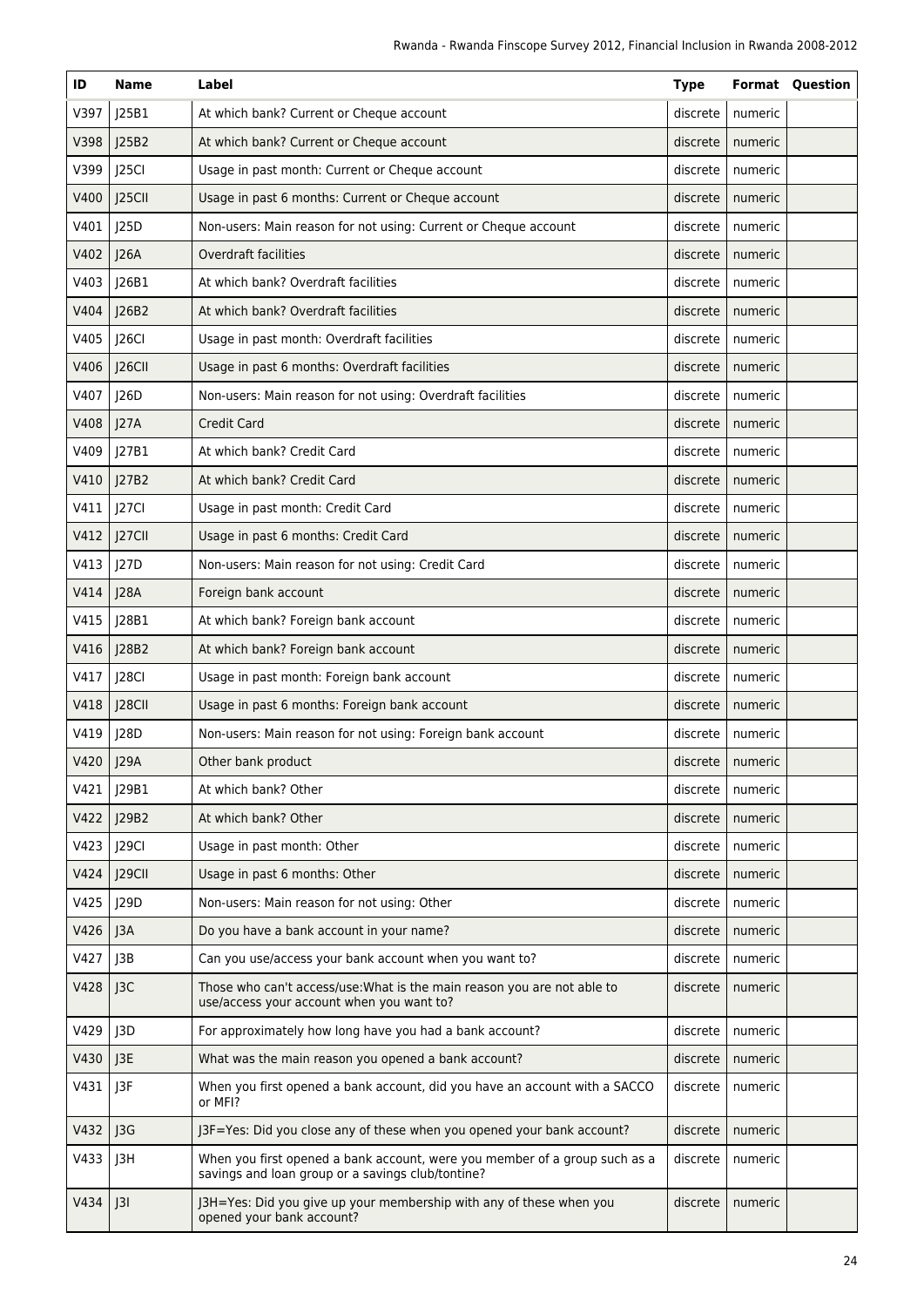| ID   | <b>Name</b>      | Label                                                                                                                          | <b>Type</b> |         | <b>Format Question</b> |
|------|------------------|--------------------------------------------------------------------------------------------------------------------------------|-------------|---------|------------------------|
| V435 | J4A              | Are you using someone else's bank account?                                                                                     | discrete    | numeric |                        |
| V436 | JAB              | J4A=Yes: Can you use/access this bank account when you want to?                                                                | discrete    | numeric |                        |
| V437 | J4C              | J4B=No: What is the main reason you are not able to use/access your account<br>when you want to?                               | discrete    | numeric |                        |
| V438 | 4D1              | Whose account(s) are you using? Spouse or partner                                                                              | discrete    | numeric |                        |
| V439 | J4D2             | Whose account(s) are you using? Child                                                                                          | discrete    | numeric |                        |
| V440 | J4D3             | Whose account(s) are you using? Parent                                                                                         | discrete    | numeric |                        |
| V441 | J4D4             | Whose account(s) are you using? Other family member                                                                            | discrete    | numeric |                        |
| V442 | J4D5             | Whose account(s) are you using? Neighbour or friend                                                                            | discrete    | numeric |                        |
| V443 | J4D6             | Whose account(s) are you using? Savings club                                                                                   | discrete    | numeric |                        |
| V444 | J4D7             | Whose account(s) are you using? Community organisation                                                                         | discrete    | numeric |                        |
| V445 | J4D8             | Whose account(s) are you using? Other                                                                                          | discrete    | numeric |                        |
| V446 | J4E              | What is the main reason why you are using someone else's account?                                                              | discrete    | numeric |                        |
| V447 | J51              | Done in past 6 months: Cash a cheque                                                                                           | discrete    | numeric |                        |
| V448 | J52              | Done in past 6 months: Deposit cash into a bank account                                                                        | discrete    | numeric |                        |
| V449 | J53              | Done in past 6 months: Deposit a cheque into a bank account                                                                    | discrete    | numeric |                        |
| V450 | J54A             | Done in past 6 months: Cash withdrawal from a bank account                                                                     | discrete    | numeric |                        |
| V451 | J54B             | From branch or ATM? Cash withdrawal from a bank account                                                                        | discrete    | numeric |                        |
| V452 | J55              | Done in past 6 months: Paid people or bills using a cheque                                                                     | discrete    | numeric |                        |
| V453 | J56              | Done in past 6 months: Money transfers between your own bank accounts                                                          | discrete    | numeric |                        |
| V454 | J57              | Done in past 6 months: Money transfer to another person's bank account                                                         | discrete    | numeric |                        |
| V455 | J58              | Done in past 6 months: Received money from someone into a bank account                                                         | discrete    | numeric |                        |
| V456 | J59              | Done in past 6 months: Get a bank statement                                                                                    | discrete    | numeric |                        |
| V457 | J510             | Done in past 6 months: Internet banking transaction                                                                            | discrete    | numeric |                        |
| V458 | J511             | Done in past 6 months: Mobile banking transaction                                                                              | discrete    | numeric |                        |
| V459 | J <sub>6</sub>   | Unbanked: What is the main reason why do you not have a bank account?                                                          | discrete    | numeric |                        |
| V460 | J7A              | Do you have a MFI account?                                                                                                     | discrete    | numeric |                        |
| V461 | J7B1             | Have you used your MFI account in the past month?                                                                              | discrete    | numeric |                        |
| V462 | J7B2             | Have you used your MFI account this year?                                                                                      | discrete    | numeric |                        |
| V463 | J7C              | Non users: What is the main reason for you not using your MFI account?                                                         | discrete    | numeric |                        |
| V464 | J <sub>7D1</sub> | What do you usually use your MFI account for? Saving                                                                           | discrete    | numeric |                        |
| V465 | J7D2             | What do you usually use your MFI account for? Credit                                                                           | discrete    | numeric |                        |
| V466 | J7D3             | What do you usually use your MFI account for? Other                                                                            | discrete    | numeric |                        |
| V467 | J7E              | For approximately how long have you had an account with a MFI?                                                                 | discrete    | numeric |                        |
| V468 | J7F              | Why did you mainly open a MFI account?                                                                                         | discrete    | numeric |                        |
| V469 | J7G              | When you first opened a MFI account, did you have an account with a bank or a<br>SACCO?                                        | discrete    | numeric |                        |
| V470 | J7H              | J7G=Yes: Did you close any of these when you opened your MFI account?                                                          | discrete    | numeric |                        |
| V471 | 7                | When you first opened a MFI account, were you member of a group such as a<br>savings and loan group or a savings club/tontine? | discrete    | numeric |                        |
| V472 | J7               | J7I=Yes: Did you give up your membership with any of these when you opened<br>your MFI account?                                | discrete    | numeric |                        |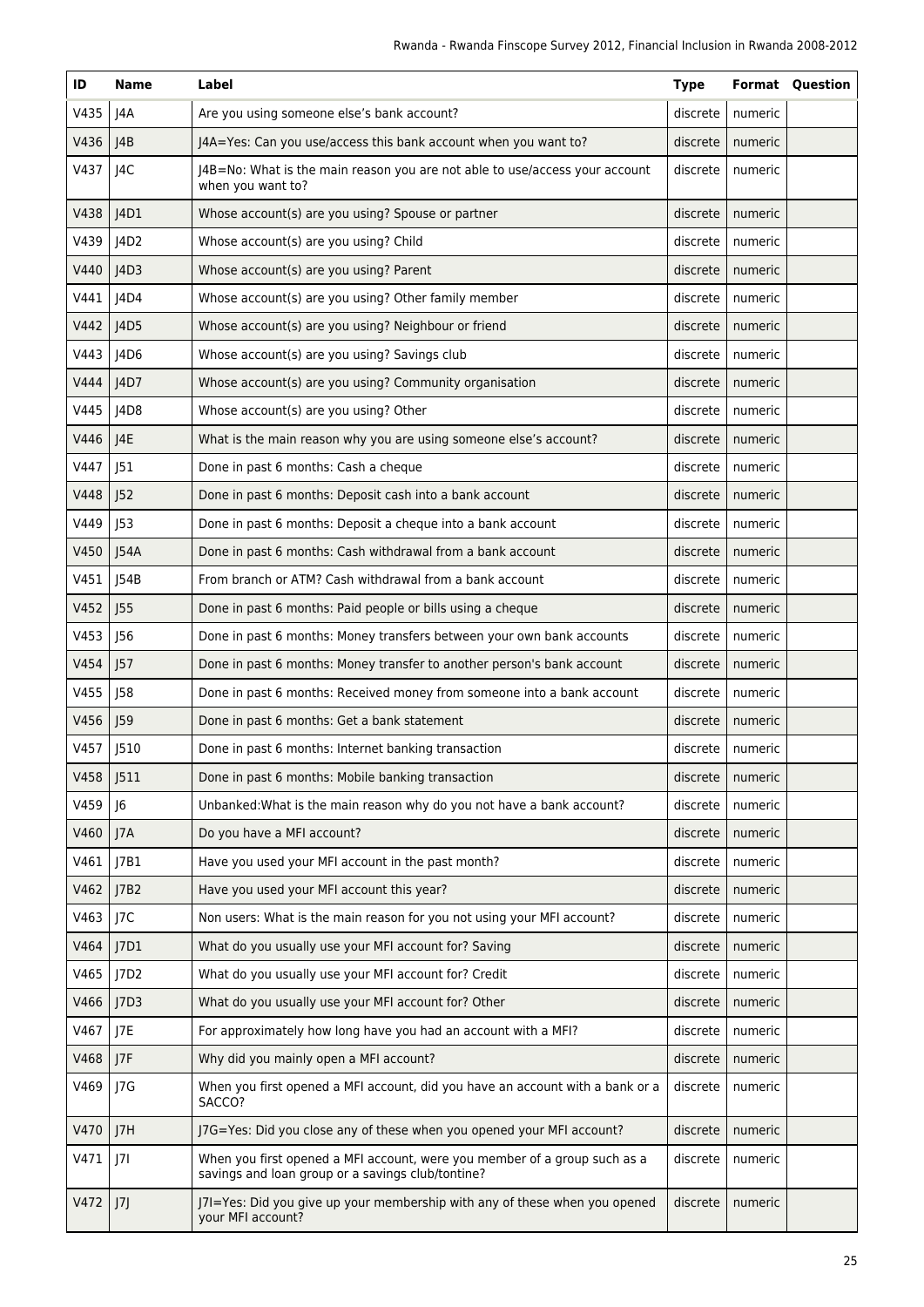| ID   | <b>Name</b>      | Label                                                                                                                                                           | <b>Type</b> |                    | <b>Format Question</b> |
|------|------------------|-----------------------------------------------------------------------------------------------------------------------------------------------------------------|-------------|--------------------|------------------------|
| V473 | J8A              | Are you a member of an umurenge SACCO or do you have an umurenge SACCO<br>account?                                                                              | discrete    | numeric            |                        |
| V474 | 8B1              | Have you used your umurenge SACCO account in the past month?                                                                                                    | discrete    | numeric            |                        |
| V475 | 8B2              | Have you used your umurenge SACCO account this year?                                                                                                            | discrete    | numeric            |                        |
| V476 | 8C               | Non-users: What is the main reason for you not using your SACCO account?                                                                                        | discrete    | numeric            |                        |
| V477 | 8D1              | What do you usually use your umurenge SACCO account for? Savings                                                                                                | discrete    | numeric            |                        |
| V478 | 8D2              | What do you usually use your umurenge SACCO account for? Credit                                                                                                 | discrete    | numeric            |                        |
| V479 | 8D3              | What do you usually use your umurenge SACCO account for? Other                                                                                                  | discrete    | numeric            |                        |
| V480 | J8E              | For approximately how long have you been a member of an umurenge SACCO?                                                                                         | discrete    | numeric            |                        |
| V481 | J8F              | Why did you mainly become a member?                                                                                                                             | discrete    | numeric            |                        |
| V482 | J8G              | When you first became a member/opened your umurenge SACCO account, did<br>you have an account with a bank or a MFI?                                             | discrete    | numeric            |                        |
| V483 | J8H              | J8G=Yes: Did you close any of these when you opened your umurenge SACCO<br>account/became a member?                                                             | discrete    | numeric            |                        |
| V484 | 8                | When you first became a member/opened your umurenge SACCO account,<br>were you member of a group such as a savings and loan group or a savings<br>club/tontine? | discrete    | numeric            |                        |
| V485 | 8                | J8I=Yes: Did you give up your membership with any of these when you became<br>a member/opened your umurenge SACCO account?                                      | discrete    | numeric            |                        |
| V486 | K1A              | Do you belong to a savings groups such as a VSLA, SILC, tontine, ikibina?                                                                                       | discrete    | numeric            |                        |
| V487 | K1B1             | Which of the following do you do with the group? Save                                                                                                           | discrete    | numeric            |                        |
| V488 | K1B2             | Which of the following do you do with the group? Borrow                                                                                                         | discrete    | numeric            |                        |
| V489 | K1B3             | Which of the following do you do with the group? Other                                                                                                          | discrete    | numeric            |                        |
| V490 | K1C              | For approximately how long have you been a member of such a group?                                                                                              | discrete    | numeric            |                        |
| V491 | K <sub>2</sub> A | Club activities: Lend money out to members when they need the money                                                                                             | discrete    | numeric            |                        |
| V492 | K <sub>2</sub> B | Club activities: Lend out money to non-members when they want to borrow                                                                                         | discrete    | numeric            |                        |
| V493 | K <sub>2</sub> C | Club activities: Give collected money to one member every month                                                                                                 |             | discrete   numeric |                        |
| V494 | K <sub>2</sub> D | Club activities: Keep the collected money for members and members can<br>withdraw this money when they need it                                                  | discrete    | numeric            |                        |
| V495 | K <sub>2</sub> E | Club activities: Keep the collected money for members and give to members<br>after a certain period of time                                                     | discrete    | numeric            |                        |
| V496 | K <sub>2F</sub>  | Club activities: Buy assets as a group                                                                                                                          | discrete    | numeric            |                        |
| V497 | K <sub>2</sub> G | Club activities: Buy assets for individual members                                                                                                              | discrete    | numeric            |                        |
| V498 | K <sub>2</sub> H | Club activities: Raise or save money for funerals for group members                                                                                             | discrete    | numeric            |                        |
| V499 | K2I              | Club activities: Raise or save money for other emergencies for group members                                                                                    | discrete    | numeric            |                        |
| V500 | K2               | Club activities: Act as guarantor when members want to borrow money<br>somewhere else                                                                           | discrete    | numeric            |                        |
| V501 | K3A              | What is the main reason why you belong to a group?                                                                                                              | discrete    | numeric            |                        |
| V502 | K3B1             | I have more discipline in saving with a group than any other way                                                                                                | discrete    | numeric            |                        |
| V503 | K3B2             | I have more discipline paying back money borrowed from a group                                                                                                  | discrete    | numeric            |                        |
| V504 | K4A              | Are you a member of any other group or organisation?                                                                                                            | discrete    | numeric            |                        |
| V505 | K4B1             | What type of group/organisation? Business organisation                                                                                                          | discrete    | numeric            |                        |
| V506 | K4B2             | What type of group/organisation? Farmer's association                                                                                                           | discrete    | numeric            |                        |
| V507 | K4B3             | What type of group/organisation? Market/traders association                                                                                                     | discrete    | numeric            |                        |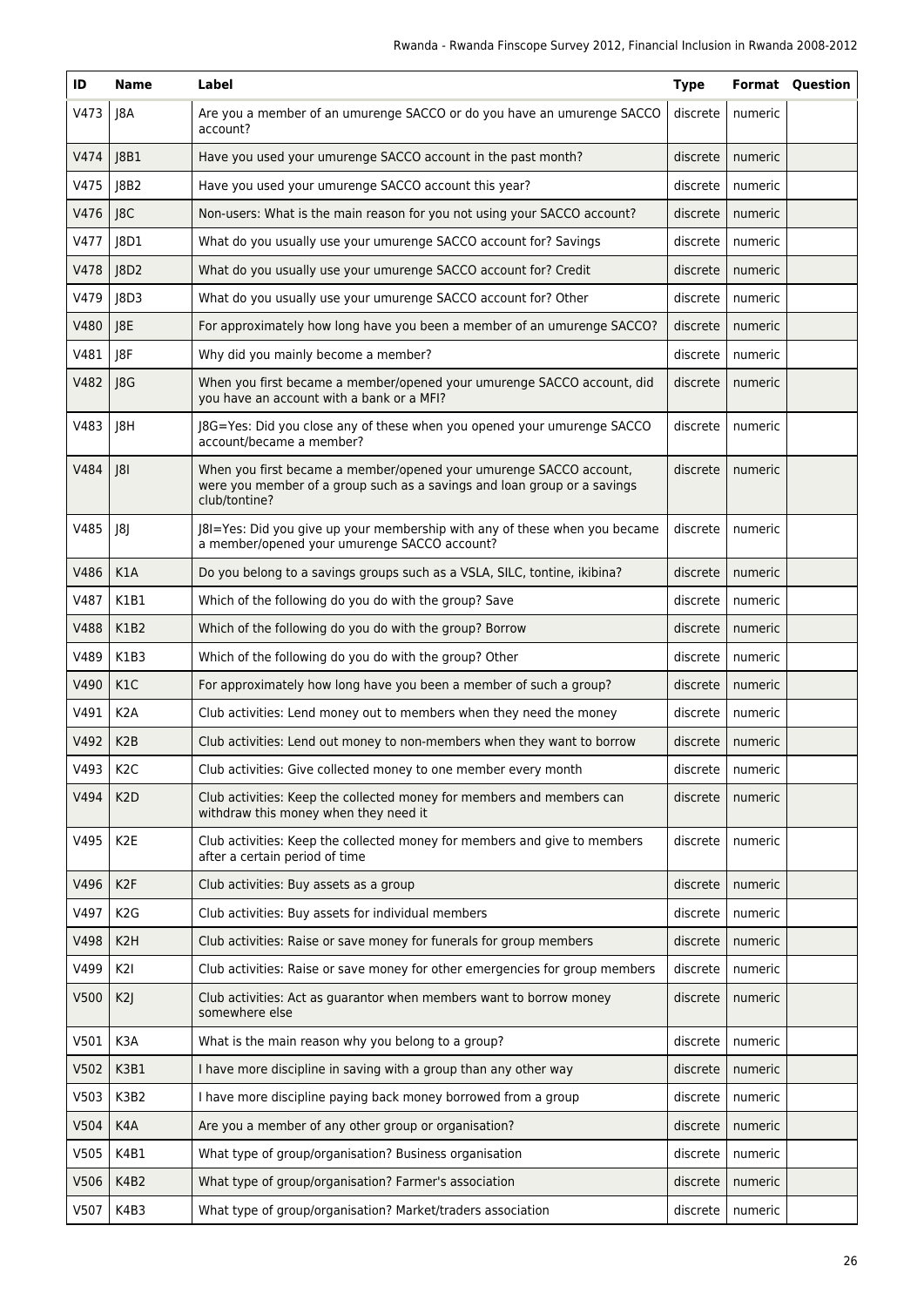| ID               | <b>Name</b>      | Label                                                                                                 | <b>Type</b> |         | <b>Format Question</b> |
|------------------|------------------|-------------------------------------------------------------------------------------------------------|-------------|---------|------------------------|
| V508             | K4B4             | What type of group/organisation? Cooperative                                                          | discrete    | numeric |                        |
| V509             | K4B5             | What type of group/organisation? Church/religious group                                               | discrete    | numeric |                        |
| V510             | K4B6             | What type of group/organisation? Women's/men's group                                                  | discrete    | numeric |                        |
| V511             | K4B7             | What type of group/organisation? Other                                                                | discrete    | numeric |                        |
| V512             | L1               | Household involvement in farming                                                                      | discrete    | numeric |                        |
| V513             | L21              | Farming activities: Cattle                                                                            | discrete    | numeric |                        |
| V514             | L22              | Farming activities: Goats, sheep, pigs, etc                                                           | discrete    | numeric |                        |
| V515             | L23              | Farming activities: Other livestock such as chickens, rabbits, etc                                    | discrete    | numeric |                        |
| V516             | L24              | Farming activities: Cash crops - tea, coffee, pyrethrum                                               | discrete    | numeric |                        |
| V517             | L25              | Farming activities: Fruit - such as bananas, pineapple, avocado, pepper,<br>papaya, passion fruit     | discrete    | numeric |                        |
| V518             | L26              | Farming activities: Vegetables - tomatoes, carrots, onions, cabbages, etc.                            | discrete    | numeric |                        |
| V519             | L27              | Farming activities: Grains                                                                            | discrete    | numeric |                        |
| V520             | L28              | Farming activities: Roots                                                                             | discrete    | numeric |                        |
| V521             | L <sub>29</sub>  | Farming activities: Beans, peas, ground nuts                                                          | discrete    | numeric |                        |
| V522             | L210             | Farming activities: Banana                                                                            | discrete    | numeric |                        |
| V <sub>523</sub> | L211             | Farming activities: Other                                                                             | discrete    | numeric |                        |
| V524             | L <sub>3</sub> A | Livestock owners: Your household will never sell your livestock                                       | discrete    | numeric |                        |
| V525             | L3B              | Livestock owners: Your household will use your livestock as security when you<br>need to borrow money | discrete    | numeric |                        |
| V526             | L <sub>3</sub> C | Livestock owners: Your household regards your livestock as a form of savings                          | discrete    | numeric |                        |
| V527             | L <sub>3</sub> D | Livestock owners: Your household will sell some of your livestock to get cash<br>when you need cash   | discrete    | numeric |                        |
| V528             | L4               | Do you/your household farm mostly for consumption or selling?                                         | discrete    | numeric |                        |
| V529             | L5               | Where do you mainly get the money for inputs?                                                         | discrete    | numeric |                        |
| V530             | M1 M1A           | How do you usually pay for food/groceries?                                                            | discrete    | numeric |                        |
| V531             | $M1$ $M1B$       | How do you usually pay for clothes?                                                                   | discrete    | numeric |                        |
| V532             | M1_M1C           | How would you pay for larger goods/appliances?                                                        | discrete    | numeric |                        |
| V533             | M21_M2A          | Income source: Salary or wages from Government                                                        | discrete    | numeric |                        |
| V534             | M21_M2B          | How often do you usually receive money from: Salary or wages from<br>Government                       | discrete    | numeric |                        |
| V535             | M21_M2C1         | How do you receive the money from: Salary or wages from Government                                    | discrete    | numeric |                        |
| V536             | M21_M2C2         | How do you receive the money from: Salary or wages from Government                                    | discrete    | numeric |                        |
| V537             | M21_M2C3         | How do you receive the money from: Salary or wages from Government                                    | discrete    | numeric |                        |
| V538             | M22_M2A          | Income source: Salary or wages from a business or company                                             | discrete    | numeric |                        |
| V539             | M22_M2B          | How often do you usually receive money from: Salary or wages from a business<br>or company            | discrete    | numeric |                        |
| V540             | M22_M2C1         | How do you receive the money from: Salary or wages from a business or<br>company                      | discrete    | numeric |                        |
| V541             | M22_M2C2         | How do you receive the money from: Salary or wages from a business or<br>company                      | discrete    | numeric |                        |
| V542             | M22_M2C3         | How do you receive the money from: Salary or wages from a business or<br>company                      | discrete    | numeric |                        |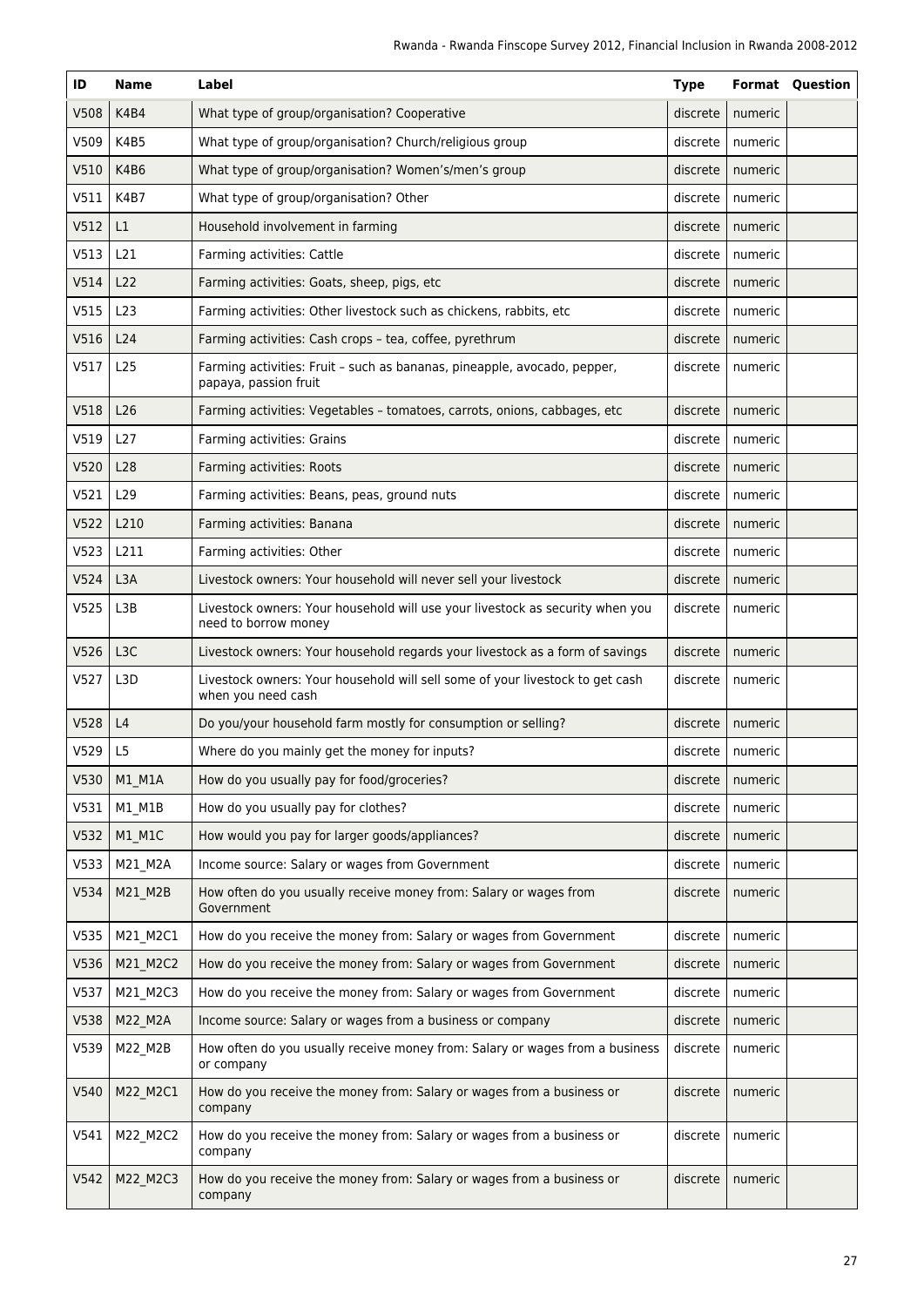| ID   | <b>Name</b> | Label                                                                              | <b>Type</b> |                    | <b>Format Question</b> |
|------|-------------|------------------------------------------------------------------------------------|-------------|--------------------|------------------------|
| V543 | M23_M2A     | Income source: Salary or wages from a farmer                                       | discrete    | numeric            |                        |
| V544 | M23_M2B     | How often do you usually receive money from: Salary or wages from a farmer         | discrete    | numeric            |                        |
| V545 | M23_M2C1    | How do you receive the money from: Salary or wages from a farmer                   | discrete    | numeric            |                        |
| V546 | M23_M2C2    | How do you receive the money from: Salary or wages from a farmer                   | discrete    | numeric            |                        |
| V547 | M23_M2C3    | How do you receive the money from: Salary or wages from a farmer                   | discrete    | numeric            |                        |
| V548 | M24_M2A     | Income source: Salary or wages from an individual                                  | discrete    | numeric            |                        |
| V549 | M24_M2B     | How often do you usually receive money from: Salary or wages from an<br>individual | discrete    | numeric            |                        |
| V550 | M24_M2C1    | How do you receive the money from: Salary or wages from an individual              | discrete    | numeric            |                        |
| V551 | M24_M2C2    | How do you receive the money from: Salary or wages from an individual              | discrete    | numeric            |                        |
| V552 | M24_M2C3    | How do you receive the money from: Salary or wages from an individual              | discrete    | numeric            |                        |
| V553 | M25_M2A     | Income source: Self-employed (have own business)                                   | discrete    | numeric            |                        |
| V554 | M25_M2B     | How often do you usually receive money from: Self-employed (have own<br>business)  | discrete    | numeric            |                        |
| V555 | M25_M2C1    | How do you receive the money from: Self-employed (have own business)               | discrete    | numeric            |                        |
| V556 | M25_M2C2    | How do you receive the money from: Self-employed (have own business)               | discrete    | numeric            |                        |
| V557 | M25_M2C3    | How do you receive the money from: Self-employed (have own business)               | discrete    | numeric            |                        |
| V558 | M26_M2A     | Income source: Money from farming                                                  | discrete    | numeric            |                        |
| V559 | M26_M2B     | How often do you usually receive money from: Money from farming                    | discrete    | numeric            |                        |
| V560 | M26_M2C1    | How do you receive the money from: Money from farming                              | discrete    | numeric            |                        |
| V561 | M26_M2C2    | How do you receive the money from: Money from farming                              | discrete    | numeric            |                        |
| V562 | M26_M2C3    | How do you receive the money from: Money from farming                              | discrete    | numeric            |                        |
| V563 | M27_M2A     | Income source: Money from fishing                                                  | discrete    | numeric            |                        |
| V564 | M27_M2B     | How often do you usually receive money from: Money from fishing                    | discrete    | numeric            |                        |
| V565 | M27 M2C1    | How do you receive the money from: Money from fishing                              |             | discrete   numeric |                        |
| V566 | M27 M2C2    | How do you receive the money from: Money from fishing                              | discrete    | numeric            |                        |
| V567 | M27_M2C3    | How do you receive the money from: Money from fishing                              | discrete    | numeric            |                        |
| V568 | M28_M2A     | Income source: Rental income                                                       | discrete    | numeric            |                        |
| V569 | M28_M2B     | How often do you usually receive money from: Rental income                         | discrete    | numeric            |                        |
| V570 | M28_M2C1    | How do you receive the money from: Rental income                                   | discrete    | numeric            |                        |
| V571 | M28_M2C2    | How do you receive the money from: Rental income                                   | discrete    | numeric            |                        |
| V572 | M28_M2C3    | How do you receive the money from: Rental income                                   | discrete    | numeric            |                        |
| V573 | M29_M2A     | Income source: Private pension                                                     | discrete    | numeric            |                        |
| V574 | M29_M2B     | How often do you usually receive money from: Private pension                       | discrete    | numeric            |                        |
| V575 | M29_M2C1    | How do you receive the money from: Private pension                                 | discrete    | numeric            |                        |
| V576 | M29_M2C2    | How do you receive the money from: Private pension                                 | discrete    | numeric            |                        |
| V577 | M29_M2C3    | How do you receive the money from: Private pension                                 | discrete    | numeric            |                        |
| V578 | M210_M2A    | Income source: Government pension                                                  | discrete    | numeric            |                        |
| V579 | M210_M2B    | How often do you usually receive money from: Government pension                    | discrete    | numeric            |                        |
| V580 | M210_M2C1   | How do you receive the money from: Government pension                              | discrete    | numeric            |                        |
| V581 | M210_M2C2   | How do you receive the money from: Government pension                              | discrete    | numeric            |                        |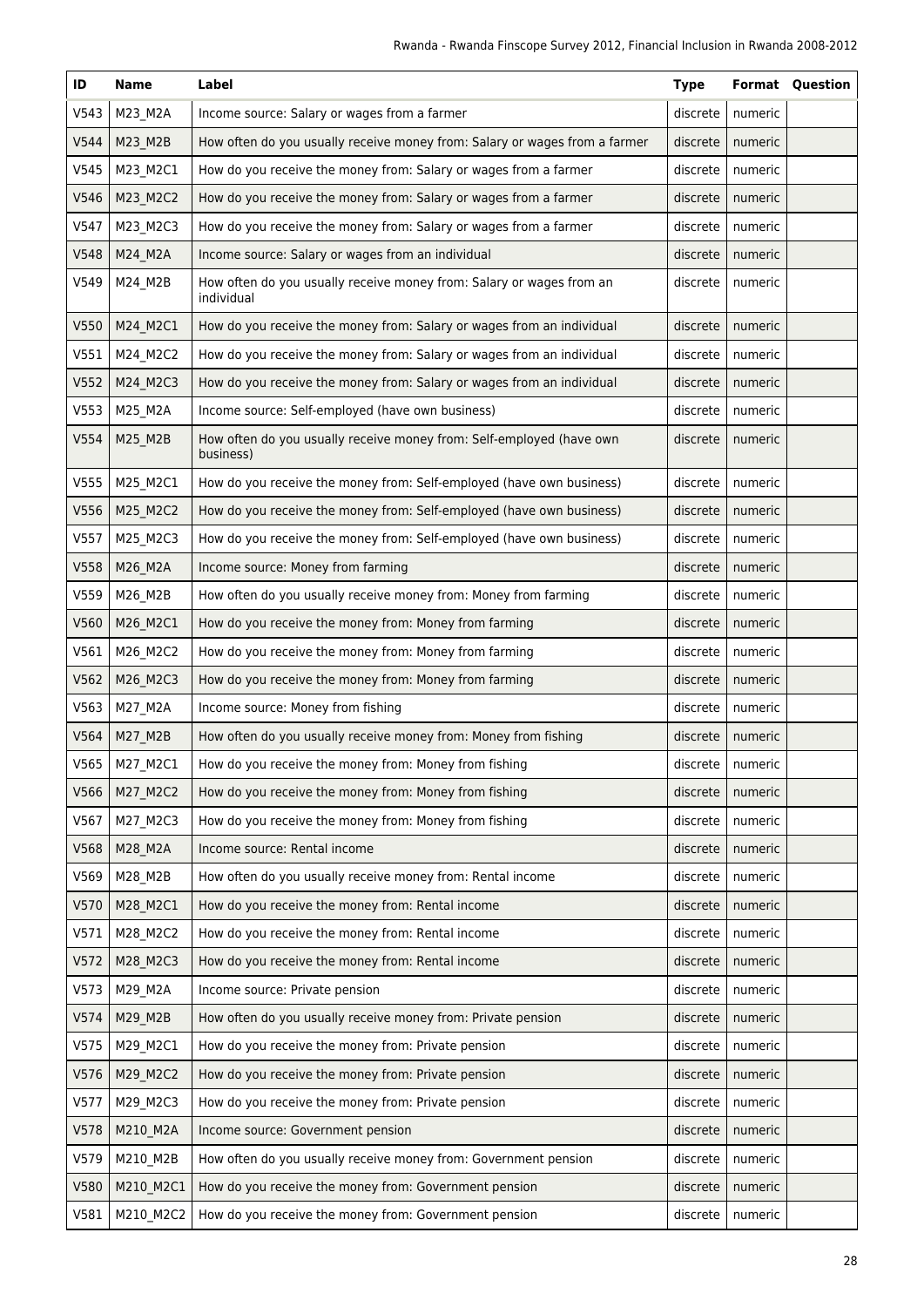| ID   | Name      | Label                                                                                                       | <b>Type</b> |                    | <b>Format Question</b> |
|------|-----------|-------------------------------------------------------------------------------------------------------------|-------------|--------------------|------------------------|
| V582 | M210 M2C3 | How do you receive the money from: Government pension                                                       | discrete    | numeric            |                        |
| V583 | M211_M2A  | Income source: Government or state grant or VUP grant or VUP cash transfer                                  | discrete    | numeric            |                        |
| V584 | M211_M2B  | How often do you usually receive money from: Government or state grant or<br>VUP grant or VUP cash transfer | discrete    | numeric            |                        |
| V585 | M211_M2C1 | How do you receive the money from: Government or state grant or VUP grant<br>or VUP cash transfer           | discrete    | numeric            |                        |
| V586 | M211_M2C2 | How do you receive the money from: Government or state grant or VUP grant<br>or VUP cash transfer           | discrete    | numeric            |                        |
| V587 | M211_M2C3 | How do you receive the money from: Government or state grant or VUP grant<br>or VUP cash transfer           | discrete    | numeric            |                        |
| V588 | M212_M2A  | Income source: Maintenance money                                                                            | discrete    | numeric            |                        |
| V589 | M212_M2B  | How often do you usually receive money from: Maintenance money                                              | discrete    | numeric            |                        |
| V590 | M212_M2C1 | How do you receive the money from: Maintenance money                                                        | discrete    | numeric            |                        |
| V591 | M212_M2C2 | How do you receive the money from: Maintenance money                                                        | discrete    | numeric            |                        |
| V592 | M212_M2C3 | How do you receive the money from: Maintenance money                                                        | discrete    | numeric            |                        |
| V593 | M213_M2A  | Income source: Remittances (money from friends or family)                                                   | discrete    | numeric            |                        |
| V594 | M213_M2B  | How often do you usually receive money from: Remittances (money from<br>friends or family)                  | discrete    | numeric            |                        |
| V595 | M213_M2C1 | How do you receive the money from: Remittances (money from friends or<br>family)                            | discrete    | numeric            |                        |
| V596 | M213_M2C2 | How do you receive the money from: Remittances (money from friends or<br>family)                            | discrete    | numeric            |                        |
| V597 | M213_M2C3 | How do you receive the money from: Remittances (money from friends or<br>family)                            | discrete    | numeric            |                        |
| V598 | M214_M2A  | Income source: Get money from household member                                                              | discrete    | numeric            |                        |
| V599 | M214_M2B  | How often do you usually receive money from: Get money from household<br>member                             | discrete    | numeric            |                        |
| V600 | M214 M2C1 | How do you receive the money from: Get money from household member                                          |             | discrete   numeric |                        |
| V601 | M214_M2C2 | How do you receive the money from: Get money from household member                                          | discrete    | numeric            |                        |
| V602 | M214_M2C3 | How do you receive the money from: Get money from household member                                          | discrete    | numeric            |                        |
| V603 | M215_M2A  | Income source: Household member pays expenses                                                               | discrete    | numeric            |                        |
| V604 | M215 M2B  | How often do you usually receive money from: Household member pays<br>expenses                              | discrete    | numeric            |                        |
| V605 | M215 M2C1 | How do you receive the money from: Household member pays expenses                                           | discrete    | numeric            |                        |
| V606 | M215_M2C2 | How do you receive the money from: Household member pays expenses                                           | discrete    | numeric            |                        |
| V607 | M215_M2C3 | How do you receive the money from: Household member pays expenses                                           | discrete    | numeric            |                        |
| V608 | M216_M2A  | Income source: Piece work                                                                                   | discrete    | numeric            |                        |
| V609 | M216_M2B  | How often do you usually receive money from: Piece work                                                     | discrete    | numeric            |                        |
| V610 | M216_M2C1 | How do you receive the money from: Piece work                                                               | discrete    | numeric            |                        |
| V611 | M216_M2C2 | How do you receive the money from: Piece work                                                               | discrete    | numeric            |                        |
| V612 | M216_M2C3 | How do you receive the money from: Piece work                                                               | discrete    | numeric            |                        |
| V613 | M217_M2A  | Income source: VUP public works                                                                             | discrete    | numeric            |                        |
| V614 | M217_M2B  | How often do you usually receive money from: VUP public works                                               | discrete    | numeric            |                        |
| V615 | M217_M2C1 | How do you receive the money from: VUP public works                                                         | discrete    | numeric            |                        |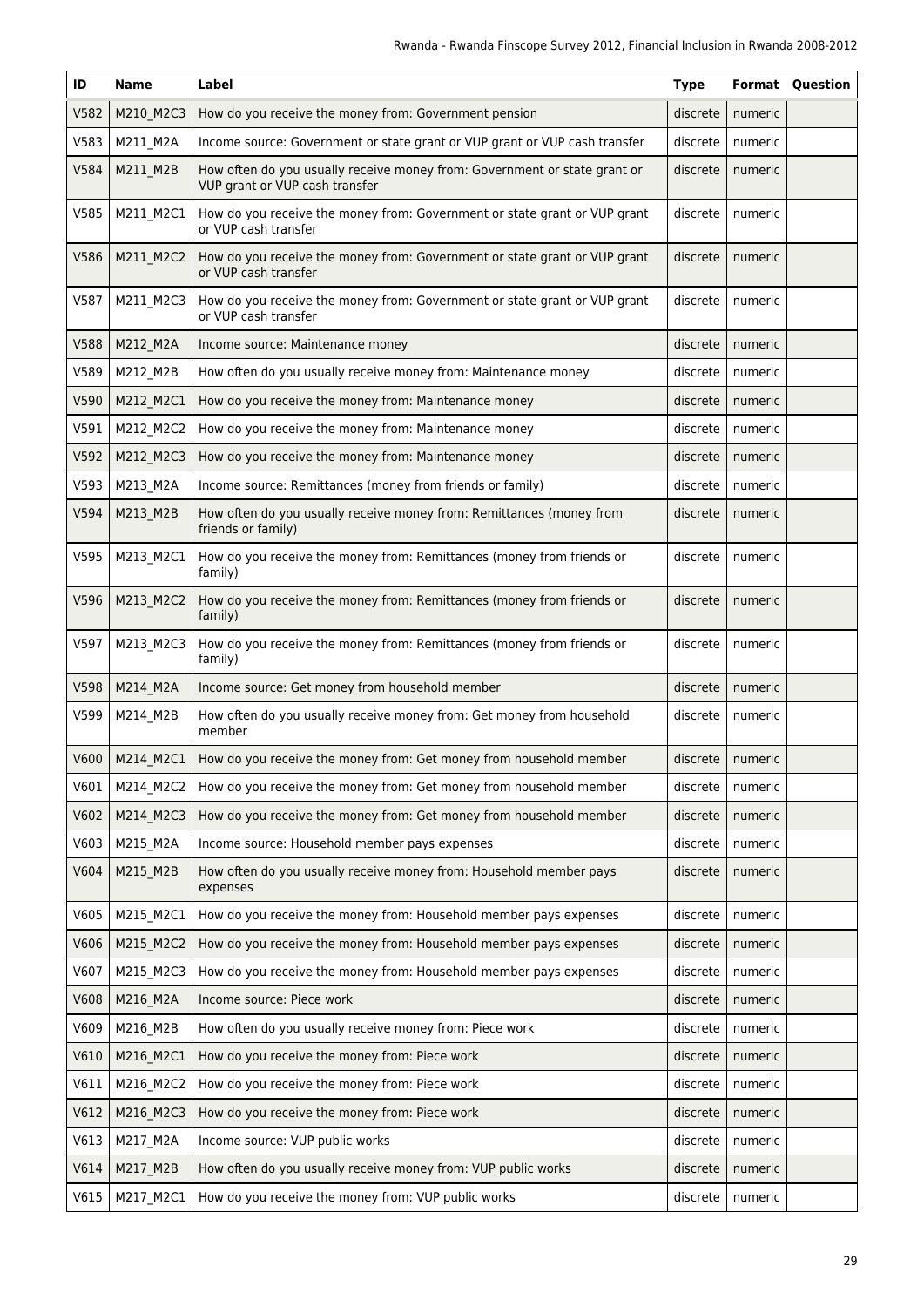| ID   | <b>Name</b>      | Label                                                                                | <b>Type</b> |         | <b>Format Question</b> |
|------|------------------|--------------------------------------------------------------------------------------|-------------|---------|------------------------|
| V616 | M217_M2C2        | How do you receive the money from: VUP public works                                  | discrete    | numeric |                        |
| V617 | M217_M2C3        | How do you receive the money from: VUP public works                                  | discrete    | numeric |                        |
| V618 | M218_M2A         | Income source: Make goods to sell                                                    | discrete    | numeric |                        |
| V619 | M218_M2B         | How often do you usually receive money from: Make goods to sell                      | discrete    | numeric |                        |
| V620 | M218_M2C1        | How do you receive the money from: Make goods to sell                                | discrete    | numeric |                        |
| V621 | M218_M2C2        | How do you receive the money from: Make goods to sell                                | discrete    | numeric |                        |
| V622 | M218_M2C3        | How do you receive the money from: Make goods to sell                                | discrete    | numeric |                        |
| V623 | M219_M2A         | Income source: Sell something I grow                                                 | discrete    | numeric |                        |
| V624 | M219_M2B         | How often do you usually receive money from: Sell something I grow                   | discrete    | numeric |                        |
| V625 | M219_M2C1        | How do you receive the money from: Sell something I grow                             | discrete    | numeric |                        |
| V626 | M219_M2C2        | How do you receive the money from: Sell something I grow                             | discrete    | numeric |                        |
| V627 | M219_M2C3        | How do you receive the money from: Sell something I grow                             | discrete    | numeric |                        |
| V628 | M220_M2A         | Income source: Sell something I collect from nature                                  | discrete    | numeric |                        |
| V629 | M220_M2B         | How often do you usually receive money from: Sell something I collect from<br>nature | discrete    | numeric |                        |
| V630 | M220_M2C1        | How do you receive the money from: Sell something I collect from nature              | discrete    | numeric |                        |
| V631 | M220_M2C2        | How do you receive the money from: Sell something I collect from nature              | discrete    | numeric |                        |
| V632 | M220_M2C3        | How do you receive the money from: Sell something I collect from nature              | discrete    | numeric |                        |
| V633 | M221_M2A         | Income source: Other                                                                 | discrete    | numeric |                        |
| V634 | M221_M2B         | How often do you usually receive money from: Other                                   | discrete    | numeric |                        |
| V635 | M221_M2C1        | How do you receive the money from: Other                                             | discrete    | numeric |                        |
| V636 | M221_M2C2        | How do you receive the money from: Other                                             | discrete    | numeric |                        |
| V637 | M221 M2C3        | How do you receive the money from: Other                                             | discrete    | numeric |                        |
| V638 | M2_M2D           | Main source of income                                                                | discrete    | numeric |                        |
| V639 | M2F1             | Get money from HH member: Spouse                                                     | discrete    | numeric |                        |
| V640 | M <sub>2F2</sub> | Get money from HH member: Parent                                                     | discrete    | numeric |                        |
| V641 | M <sub>2F3</sub> | Get money from HH member: Child                                                      | discrete    | numeric |                        |
| V642 | M <sub>2F4</sub> | Get money from HH member: Other relative                                             | discrete    | numeric |                        |
| V643 | M <sub>2F5</sub> | Get money from HH member: Other                                                      | discrete    | numeric |                        |
| V644 | M3A              | Do you have money of your own that you can do with as you wish?                      | discrete    | numeric |                        |
| V645 | M3B1             | M3a=No:Why not?                                                                      | discrete    | numeric |                        |
| V646 | M3B2             | M3a=No:Why not?                                                                      | discrete    | numeric |                        |
| V647 | M3B3             | M3a=No:Why not?                                                                      | discrete    | numeric |                        |
| V648 | M3B4             | M3a=No:Why not?                                                                      | discrete    | numeric |                        |
| V649 | M4               | Total income base                                                                    | discrete    | numeric |                        |
| V650 | M4A              | Personal total monthly income?                                                       | discrete    | numeric |                        |
| V651 | M4B              | Personal total annual income?                                                        | discrete    | numeric |                        |
| V652 | M <sub>5</sub> A | How would you mainly cover the costs: Wedding                                        | discrete    | numeric |                        |
| V653 | M5B              | How would you mainly cover the costs: Funeral                                        | discrete    | numeric |                        |
| V654 | M <sub>5</sub> C | How would you mainly cover the costs: Medical emergency                              | discrete    | numeric |                        |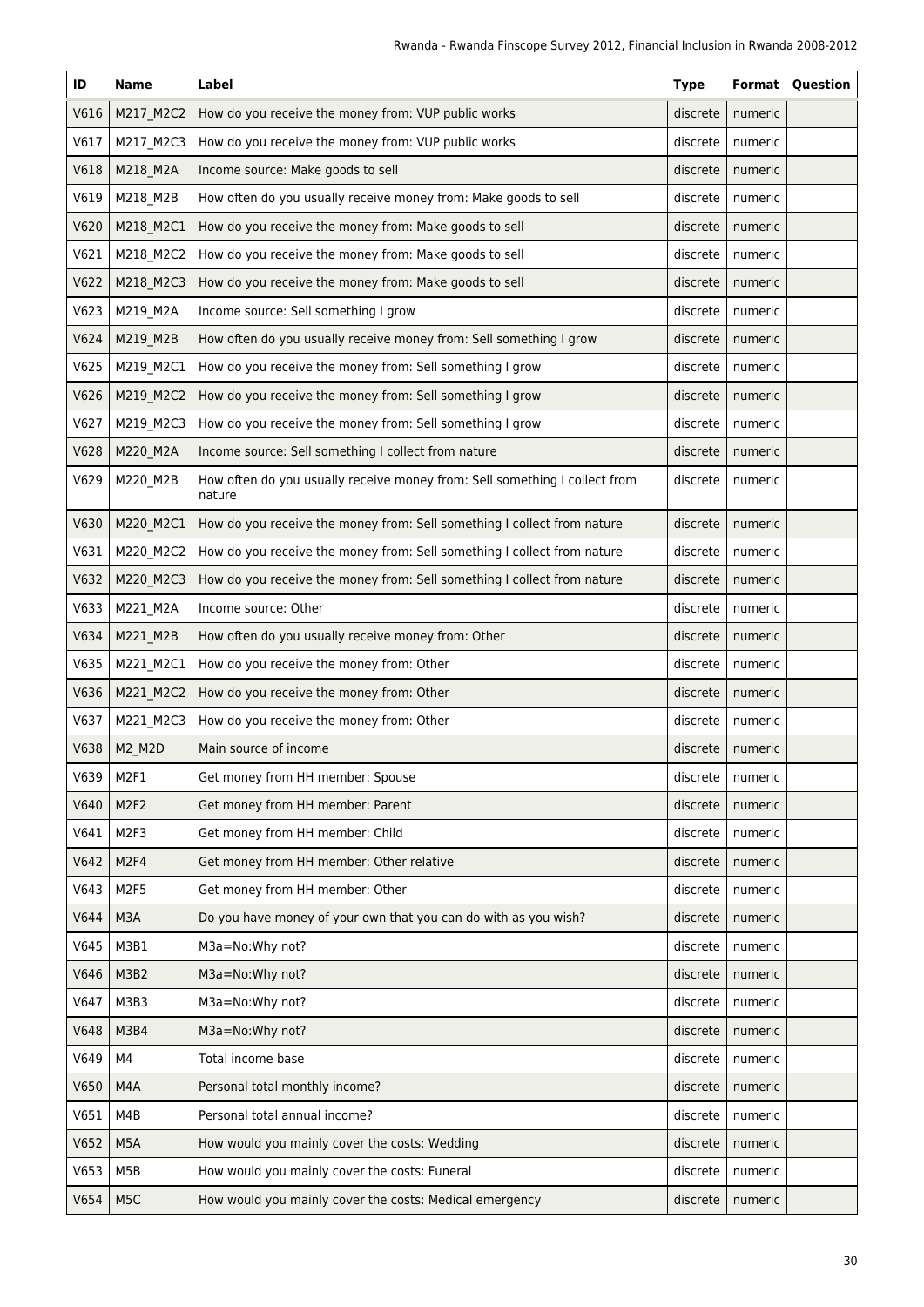| ID   | <b>Name</b>      | Label                                                                                                                  | <b>Type</b> | Format  | <b>Ouestion</b> |
|------|------------------|------------------------------------------------------------------------------------------------------------------------|-------------|---------|-----------------|
| V655 | M <sub>5</sub> D | How would you mainly cover the costs: Childrens education                                                              | discrete    | numeric |                 |
| V656 | N <sub>1</sub> A | You have many dreams and ambitions you are working towards                                                             | discrete    | numeric |                 |
| V657 | N <sub>1</sub> B | You have people in the community that you can turn to for help if you need to                                          | discrete    | numeric |                 |
| V658 | N1C              | You would rather turn to strangers then people in the community if you need<br>financial help                          | discrete    | numeric |                 |
| V659 | N <sub>1</sub> D | You want to leave your children well taken care of                                                                     | discrete    | numeric |                 |
| V660 | N <sub>1</sub> E | It is the responsibility of government to take care of those who struggle to<br>make a living                          | discrete    | numeric |                 |
| V661 | N <sub>1</sub> F | People in your community have a strong sense of involvement in the<br>community, people rely on each other for support | discrete    | numeric |                 |
| V662 | N1G              | You believe that technology improves the quality of one's life and you are<br>willing to use it                        | discrete    | numeric |                 |
| V663 | N2A              | In the past year did any member of your household pass away?                                                           | discrete    | numeric |                 |
| V664 | <b>N2B1</b>      | Age group                                                                                                              | discrete    | numeric |                 |
| V665 | <b>N2B2</b>      | Age group                                                                                                              | discrete    | numeric |                 |
| V666 | <b>N2B3</b>      | Age group                                                                                                              | discrete    | numeric |                 |
| V667 | N <sub>2</sub> C | Did you lose the main income earner of the household?                                                                  | discrete    | numeric |                 |
| V668 | <b>WEIGHT</b>    | Weight                                                                                                                 | contin      | numeric |                 |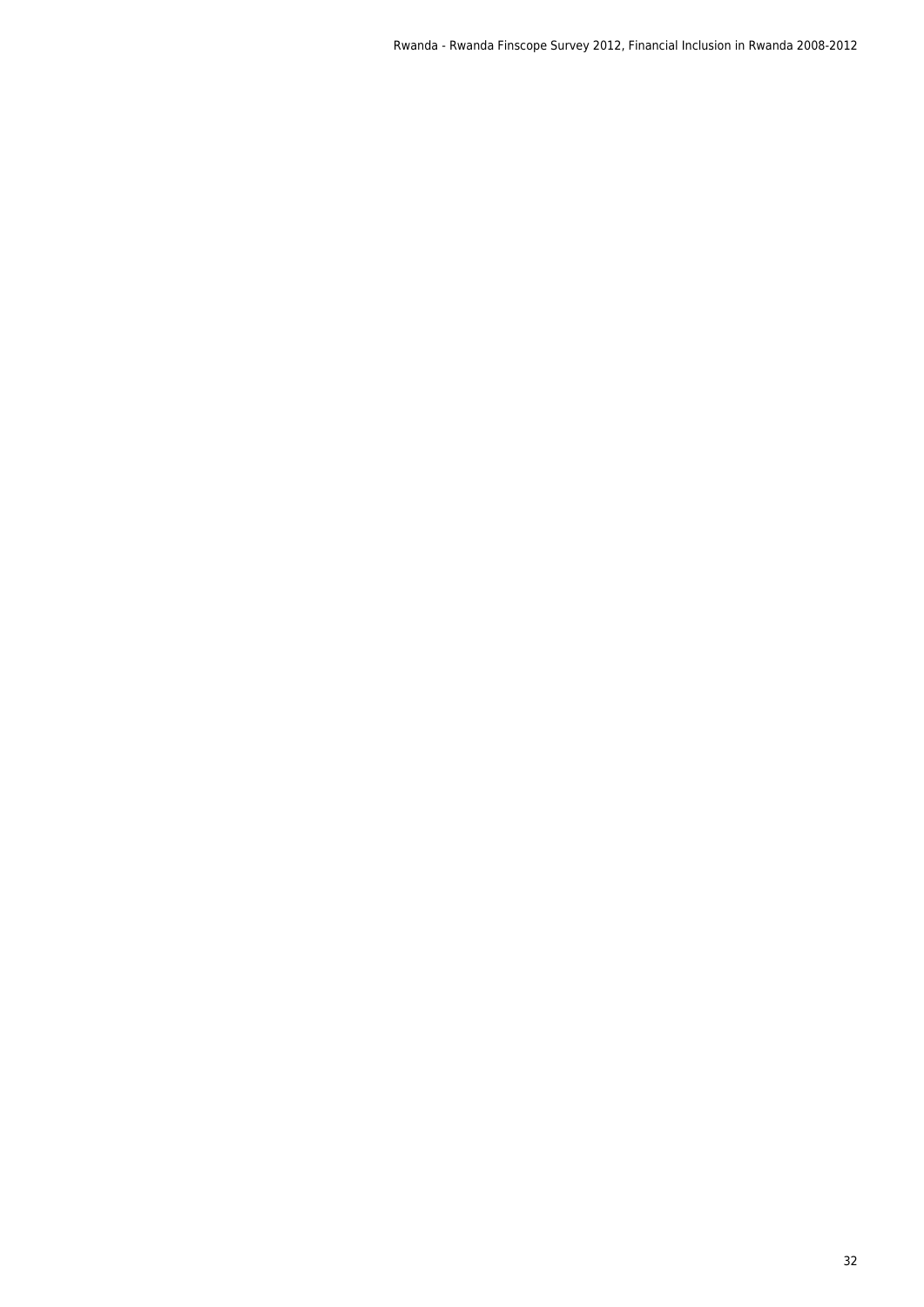### **Province (A2)**  File: rfs-2012-data

### **Overview**

Type: Discrete Format: numeric Width: 1 Decimals: 0 Range: 1-5

## **District (A3)**

File: rfs-2012-data

#### **Overview**

Type: Discrete Format: numeric Width: 1 Decimals: 0 Range: 1-8

Valid cases: 6150 Invalid: 0

Valid cases: 6150 Invalid: 0

## **District (A3\_D)**

File: rfs-2012-data

### **Overview**

Type: Continuous Format: numeric Width: 2 Decimals: 0 Range: 11-57

### **Sector (A4)**  File: rfs-2012-data

#### **Overview**

Type: Discrete Format: numeric Width: 2 Decimals: 0 Range: 1-18

Valid cases: 6150

Invalid: 0

**Cell (A5)**  File: rfs-2012-data

#### **Overview**

Type: Discrete Format: numeric Width: 1 Decimals: 0 Range: 1-5

**Village (A6)**  File: rfs-2012-data Valid cases: 6150 Invalid: 0

Valid cases: 6150 Invalid: 0 Minimum: 11

Maximum: 57

33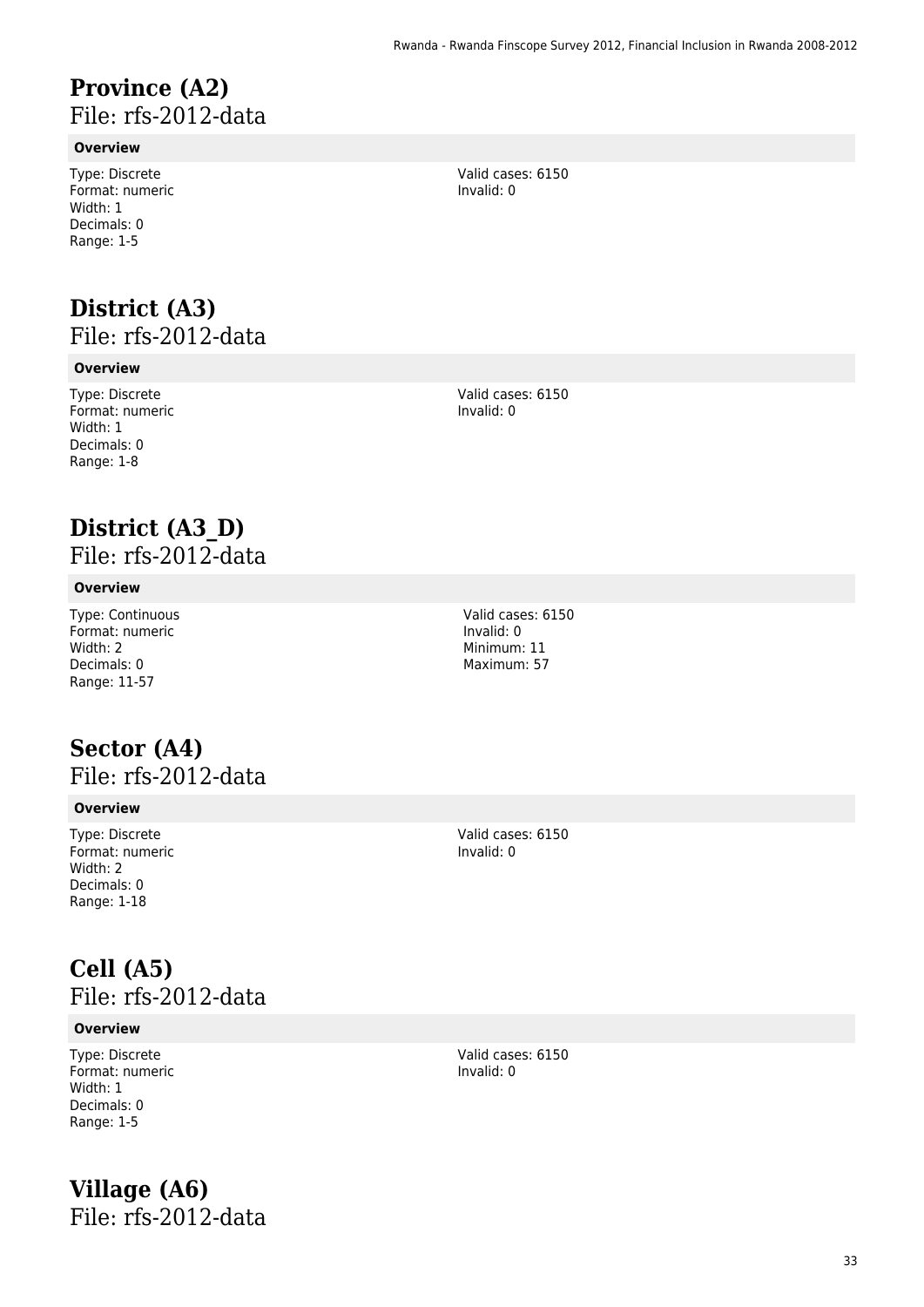### **Village (A6)**  File: rfs-2012-data

#### **Overview**

Type: Discrete Format: numeric Width: 1 Decimals: 0 Range: 1-3

## **Urban/Rural (A1)**

File: rfs-2012-data

#### **Overview**

Type: Discrete Format: numeric Width: 1 Decimals: 0 Range: 1-3

Valid cases: 6150 Invalid: 0

### **Number of the selected household (A7A)**

File: rfs-2012-data

#### **Overview**

Type: Discrete Format: numeric Width: 2 Decimals: 0 Range: 1-15

Valid cases: 6150 Invalid: 0

## **Number of substitute household (A7B)**

### File: rfs-2012-data

#### **Overview**

Type: Discrete Format: numeric Width: 2 Decimals: 0 Range: 1-99

Valid cases: 6150 Invalid: 0

## **NUMHH (NUMHH)**

File: rfs-2012-data

#### **Overview**

Type: Continuous Format: numeric Width: 5 Decimals: 0 Range: 11001-57298 Valid cases: 6149 Invalid: 1 Minimum: 11001 Maximum: 57298 Mean: 34994.1 Standard deviation: 13753.7

Valid cases: 6150 Invalid: 0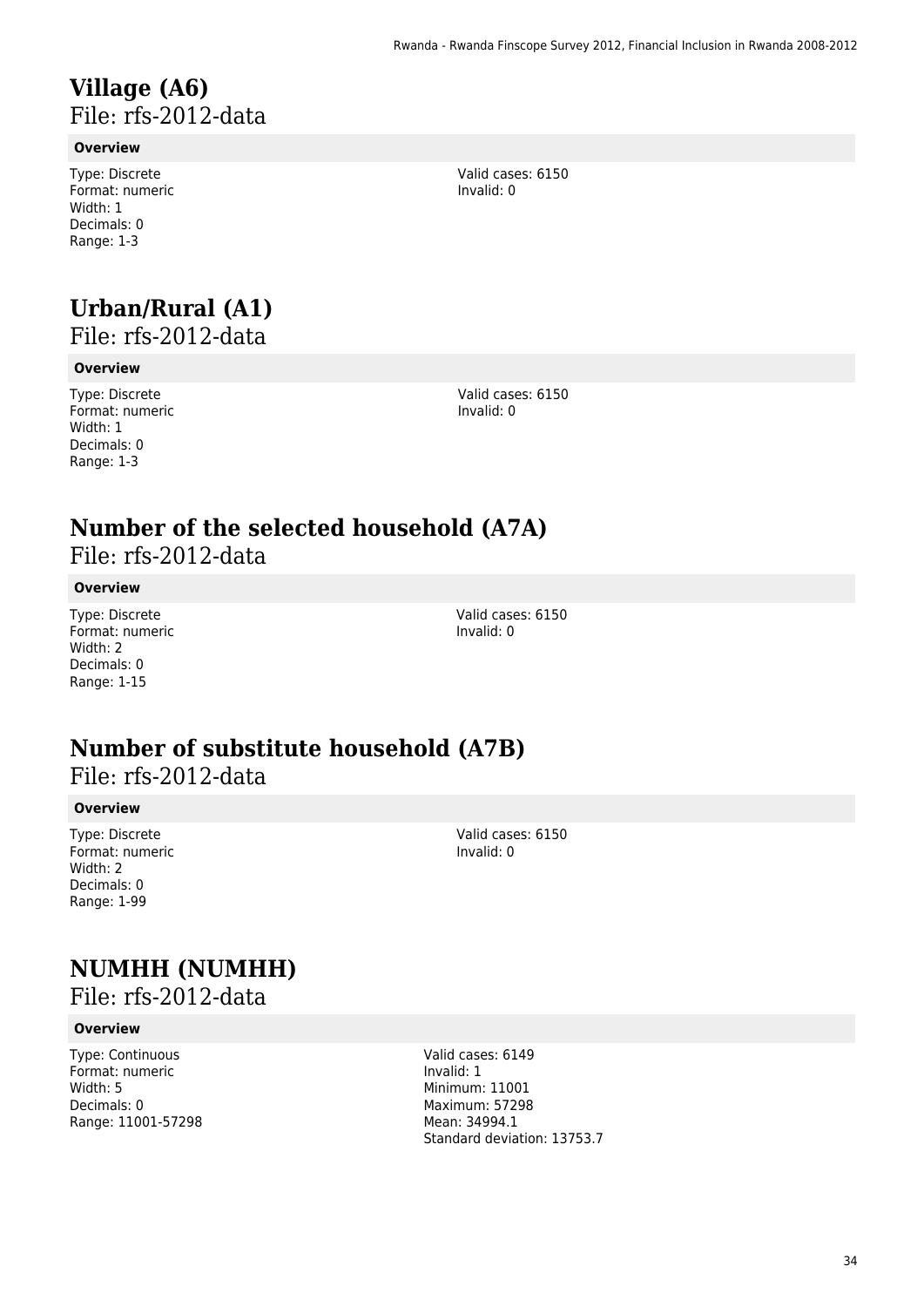### **Do you consider yourself head of the household? (C1)**  File: rfs-2012-data

#### **Overview**

Type: Discrete Format: numeric Width: 1 Decimals: 0 Range: 1-2

Valid cases: 6150 Invalid: 0

### **How old is the head of the household? (C1A)**  File: rfs-2012-data

#### **Overview**

Type: Continuous Format: numeric Width: 2 Decimals: 0 Range: 3-95

Valid cases: 2787 Invalid: 3363 Minimum: 3 Maximum: 95

## **Gender of the head of the household? (C1B)**

File: rfs-2012-data

#### **Overview**

Type: Discrete Format: numeric Width: 1 Decimals: 0 Range: 1-2

Valid cases: 2787 Invalid: 3363

## **Highest level of education completed by the head of the household? (C1C)**

File: rfs-2012-data

#### **Overview**

Type: Discrete Format: numeric Width: 1 Decimals: 0 Range: 1-8

Valid cases: 2787 Invalid: 3363

## **Does the head of the household bring money into the household? (C1D)**

File: rfs-2012-data

#### **Overview**

Type: Discrete Format: numeric Width: 1 Decimals: 0 Range: 1-2

Valid cases: 2787 Invalid: 3363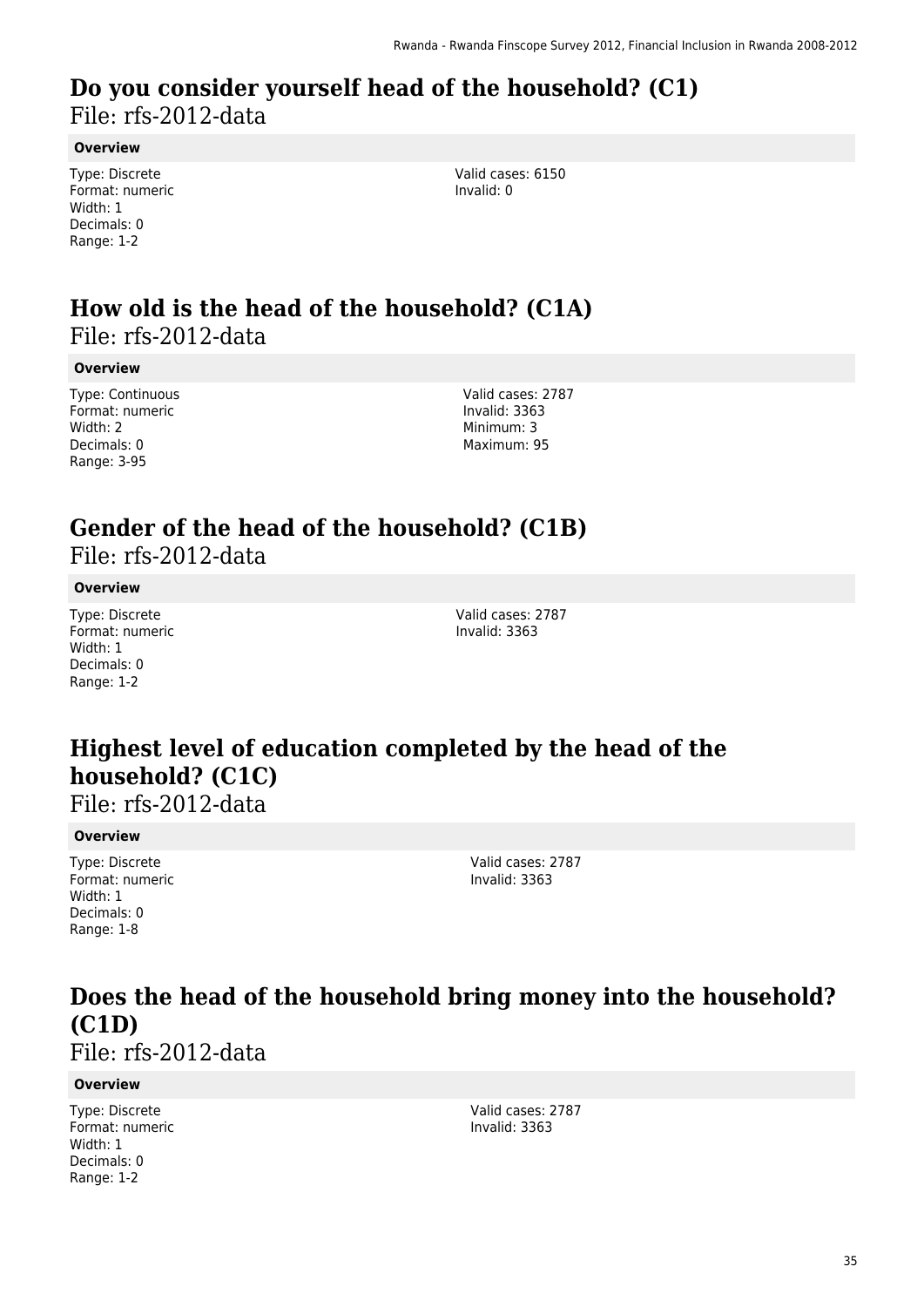### **How many people depend on the household income? (C1E)**  File: rfs-2012-data

**Overview**

Type: Discrete Format: numeric Width: 2 Decimals: 0 Range: 1-99

Valid cases: 2787 Invalid: 3363

### **What is your relationship to the head of the household? (C1F)**  File: rfs-2012-data

#### **Overview**

Type: Discrete Format: numeric Width: 1 Decimals: 0 Range: 1-7

Valid cases: 2787 Invalid: 3363

### **Respondent age (C2)**

File: rfs-2012-data

### **Overview**

Type: Continuous Format: numeric Width: 2 Decimals: 0 Range: 16-99

### **Respondent gender (C3)**

File: rfs-2012-data

#### **Overview**

Type: Discrete Format: numeric Width: 1 Decimals: 0 Range: 1-2

Valid cases: 6150 Invalid: 0

## **Respondent highest level of education achieved (C4A)**

File: rfs-2012-data

#### **Overview**

Type: Discrete Format: numeric Width: 1 Decimals: 0 Range: 1-7

Valid cases: 6150 Invalid: 0

## **Respondent marital status (C4B)**

File: rfs-2012-data

Valid cases: 6150 Invalid: 0 Minimum: 16 Maximum: 99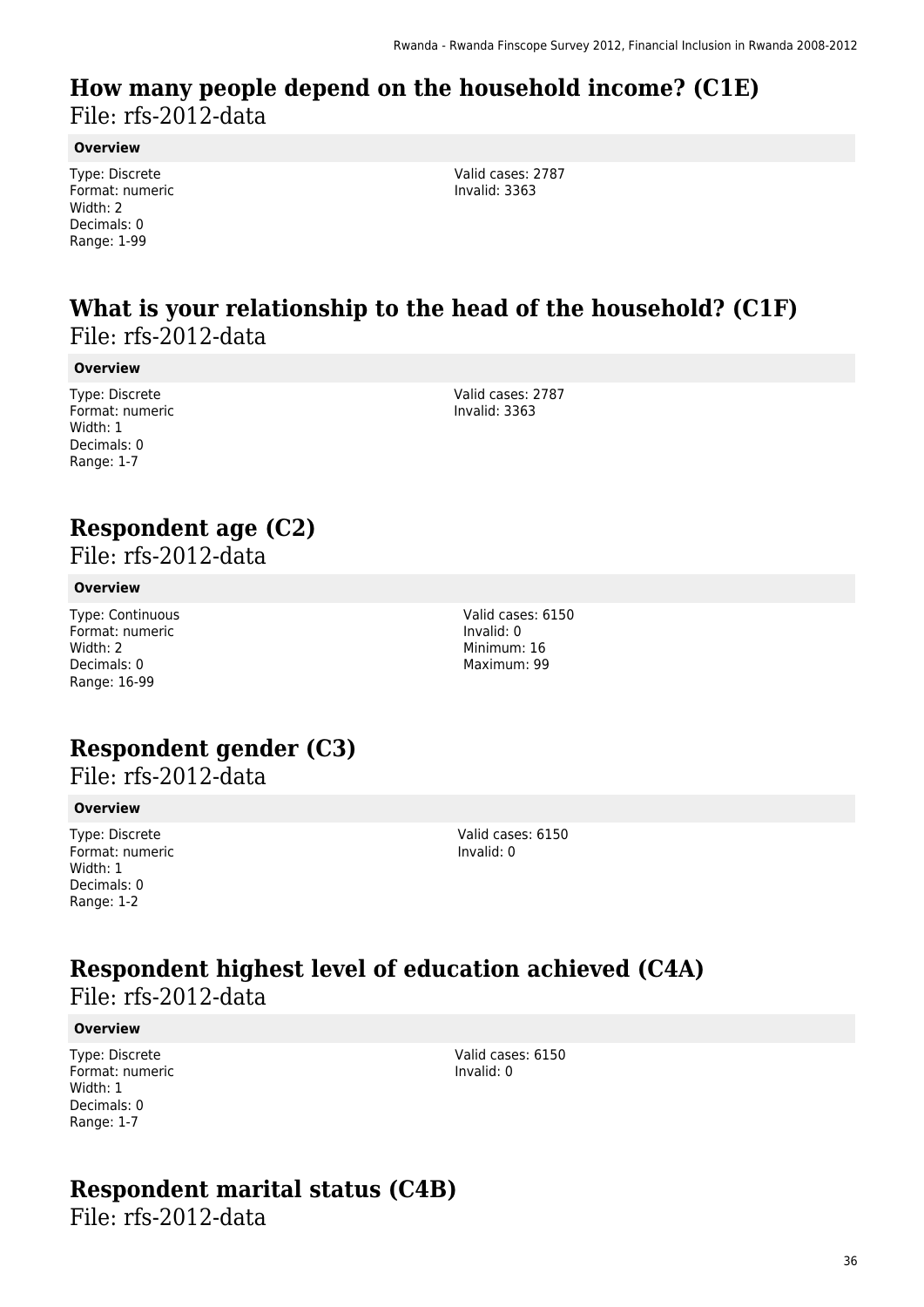## **Respondent marital status (C4B)**

File: rfs-2012-data

### **Overview**

Type: Discrete Format: numeric Width: 1 Decimals: 0 Range: 1-5

Valid cases: 6150 Invalid: 0

## **Respondent participation in financial decision making in the household (C5)**

File: rfs-2012-data

### **Overview**

Type: Discrete Format: numeric Width: 1 Decimals: 0 Range: 1-4

Valid cases: 6150 Invalid: 0

### **Respondent general health status (C6)**

File: rfs-2012-data

### **Overview**

Type: Discrete Format: numeric Width: 1 Decimals: 0 Range: 1-2

Valid cases: 6150 Invalid: 0

### **When you are ill, where do you mostly go to be treated? (C7)**  File: rfs-2012-data

#### **Overview**

Type: Discrete Format: numeric Width: 1 Decimals: 0 Range: 1-7

Valid cases: 6150 Invalid: 0

### **How often have you or your household had to skip a meal because you didn't have food? (C8A1)**

File: rfs-2012-data

#### **Overview**

Type: Discrete Format: numeric Width: 1 Decimals: 0 Range: 1-4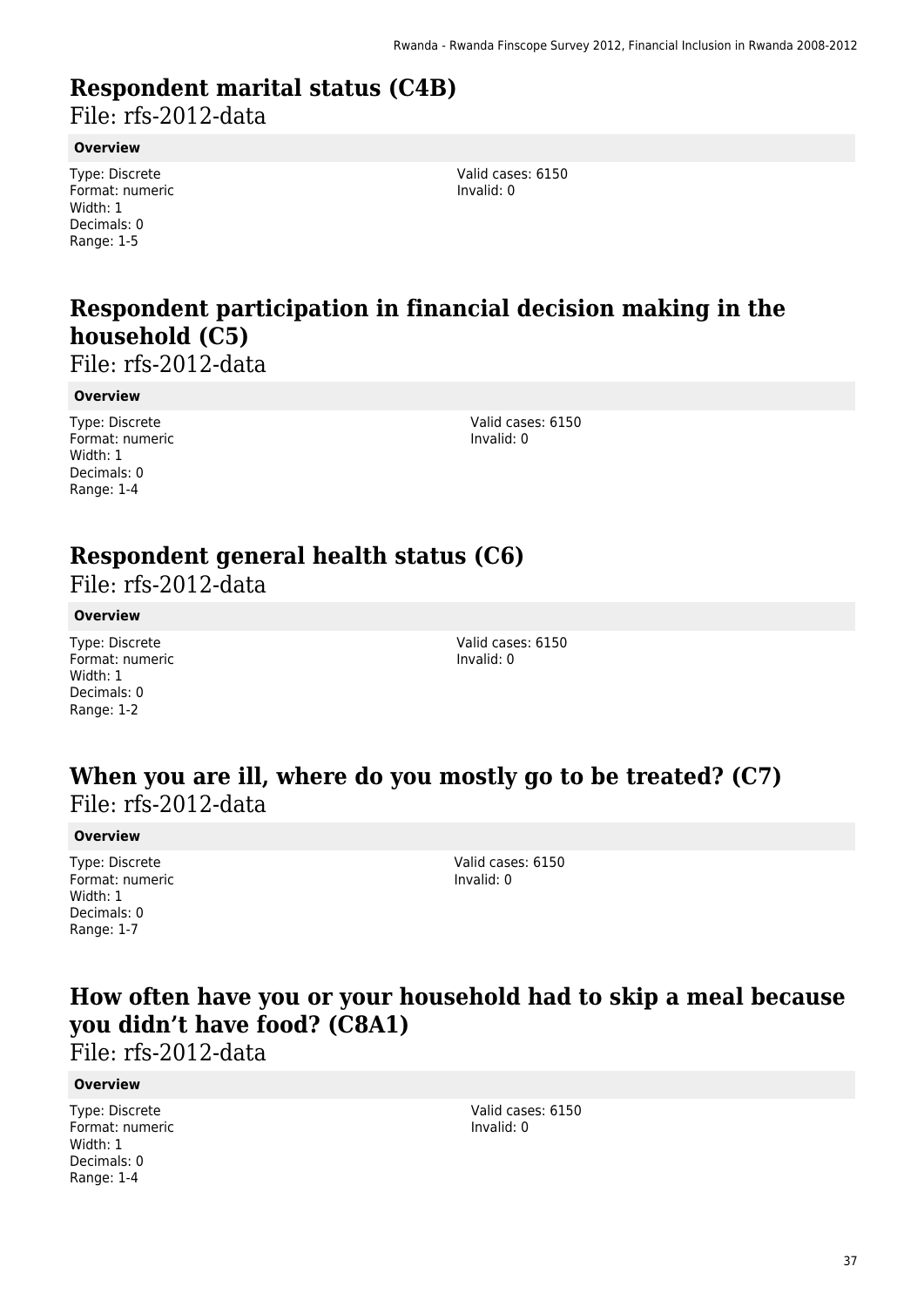### **Who would you first turn to for help if you don't have food? (C8A2)**  File: rfs-2012-data

### **Overview**

Type: Discrete Format: numeric Width: 2 Decimals: 0 Range: 1-13

Valid cases: 6150 Invalid: 0

### **How often have you or your household had to go without medical treatment/medicine because did not have money for treatment/medicine? (C8A3)**

File: rfs-2012-data

### **Overview**

Type: Discrete Format: numeric Width: 1 Decimals: 0 Range: 1-4

Valid cases: 6150 Invalid: 0

### **Who would you first turn to for help if you don't have money for medicine or medical treatment? (C8A4)**

File: rfs-2012-data

### **Overview**

Type: Discrete Format: numeric Width: 2 Decimals: 0 Range: 1-13

Valid cases: 6130 Invalid: 20

### **How often have you or your household not been able to send children to school because of lack of money for transport/uniform/other school costs? (C8A5)**

File: rfs-2012-data

### **Overview**

Type: Discrete Format: numeric Width: 1 Decimals: 0 Range: 1-5

Valid cases: 6150 Invalid: 0

## **Who would you first turn to for help if you need money for school expenses? (C8A6)**

File: rfs-2012-data

### **Overview**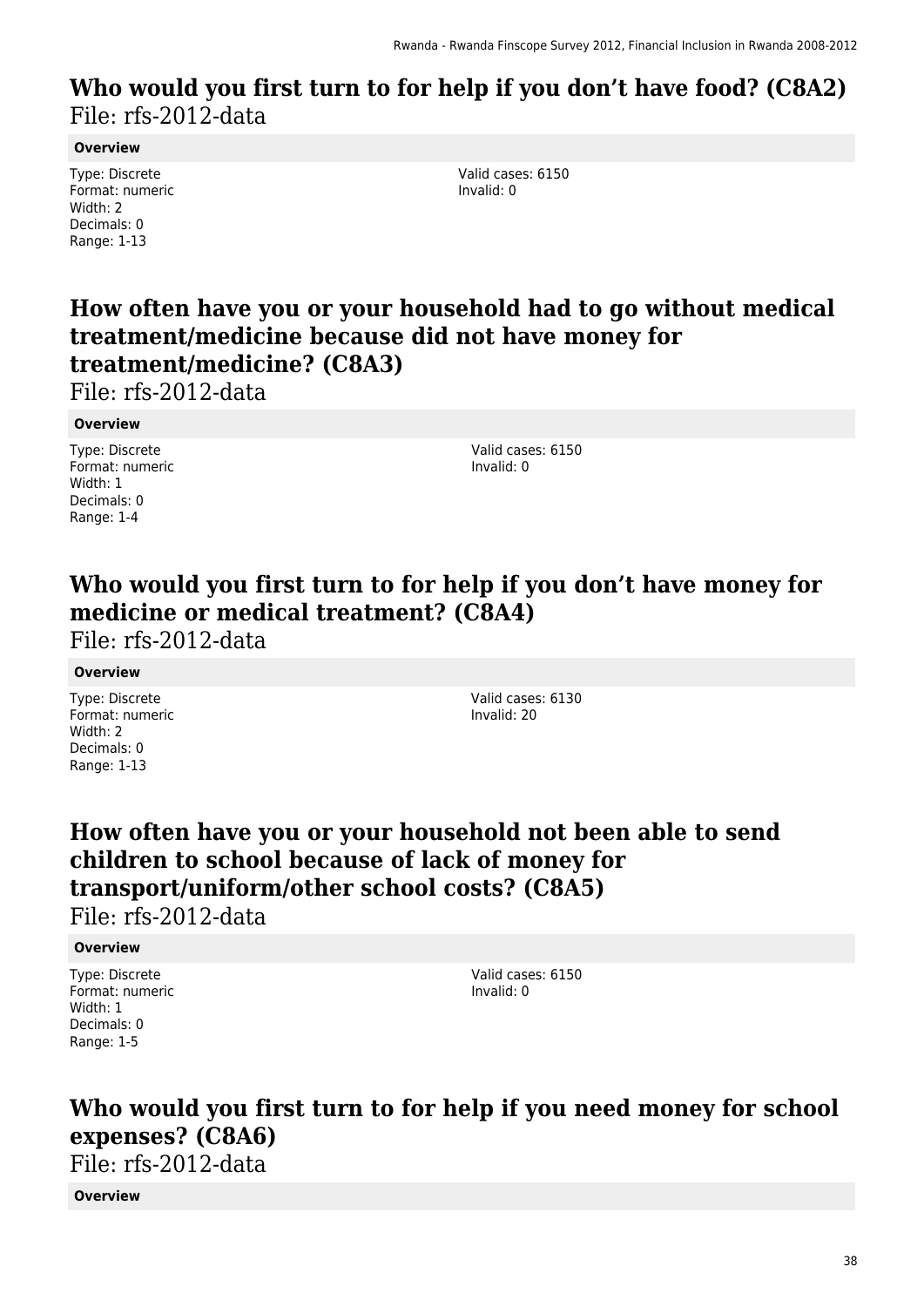## **Who would you first turn to for help if you need money for school expenses? (C8A6)**

File: rfs-2012-data

Type: Discrete Format: numeric Width: 2 Decimals: 0 Range: 1-13

Valid cases: 4476 Invalid: 1674

## **How often have you or your household had to go without cash income and had to make a plan for daily needs? (C8A7)**

File: rfs-2012-data

### **Overview**

Type: Discrete Format: numeric Width: 1 Decimals: 0 Range: 1-4

Valid cases: 6150 Invalid: 0

## **Who would you first turn to for help if you don't have cash to cover your daily needs? (C8A8)**

File: rfs-2012-data

### **Overview**

Type: Discrete Format: numeric Width: 2 Decimals: 0 Range: 1-13

Valid cases: 6150 Invalid: 0

### **How many rooms does the dwelling have? (C9A)**  File: rfs-2012-data

### **Overview**

Type: Discrete Format: numeric Width: 2 Decimals: 0 Range: 1-10

Valid cases: 6150 Invalid: 0

### **How many rooms in this dwelling are used for sleeping purposes? (C9B)**

File: rfs-2012-data

### **Overview**

Type: Discrete Format: numeric Width: 1 Decimals: 0 Range: 1-9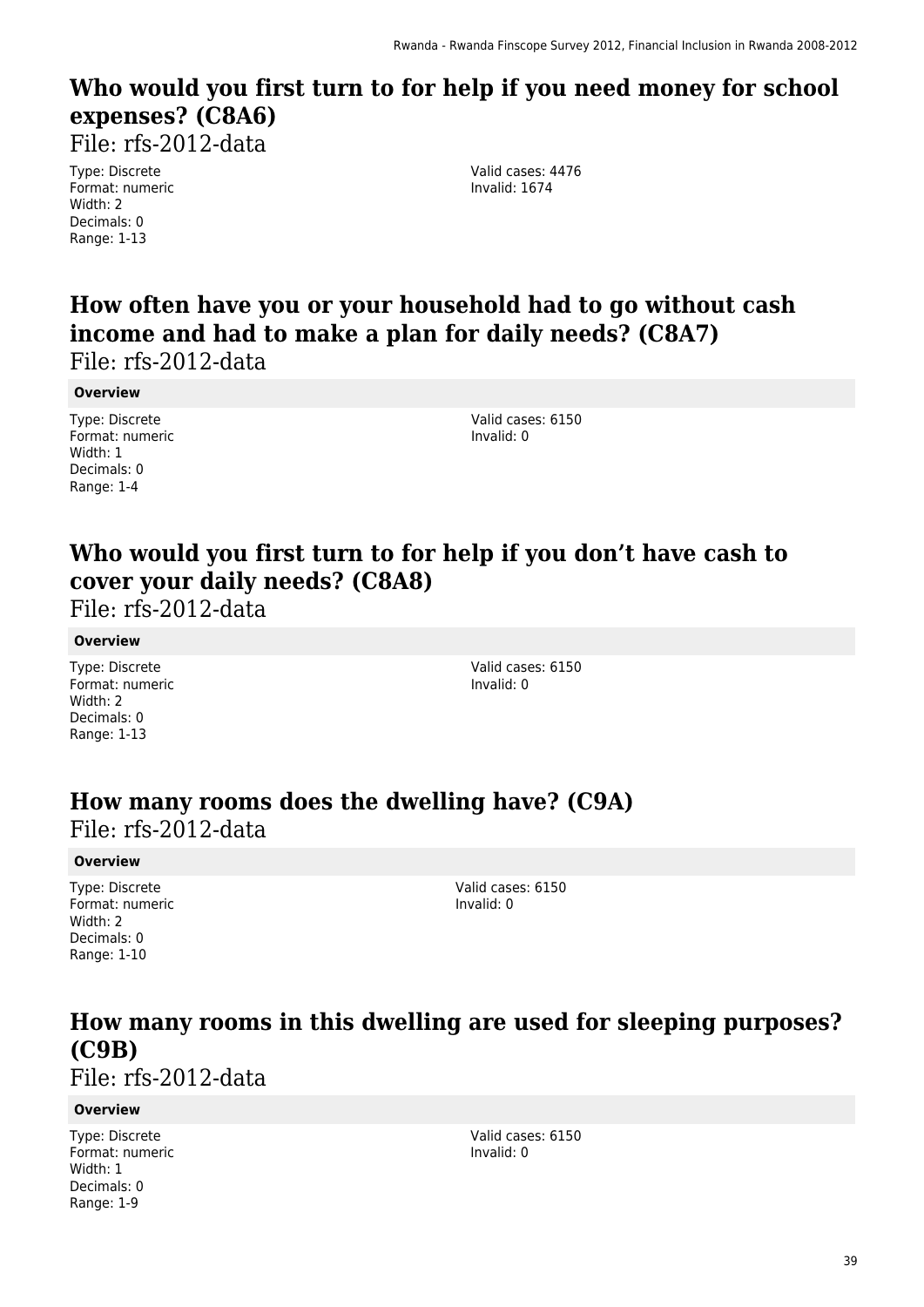## **How many people usually sleep in this dwelling 5 nights a week? (C9C)**

File: rfs-2012-data

### **Overview**

Type: Discrete Format: numeric Width: 2 Decimals: 0 Range: 1-12

Valid cases: 6150 Invalid: 0

## **Household home ownership status (C10)**

File: rfs-2012-data

### **Overview**

Type: Discrete Format: numeric Width: 1 Decimals: 0 Range: 1-6

Valid cases: 6150 Invalid: 0

# **Home owners: How did you get the dwelling? (C10A)**

File: rfs-2012-data

### **Overview**

Type: Discrete Format: numeric Width: 1 Decimals: 0 Range: 1-5

Valid cases: 4842 Invalid: 1308

### **Home owners: Where did you get most of the money from to buy/build the house? (C10B)**

File: rfs-2012-data

### **Overview**

Type: Discrete Format: numeric Width: 2 Decimals: 0 Range: 1-11

Valid cases: 4305 Invalid: 1845

### **Home owners: Do you owe money on the dwelling? (C10C)**  File: rfs-2012-data

### **Overview**

Type: Discrete Format: numeric Width: 1 Decimals: 0 Range: 1-3

Valid cases: 4305 Invalid: 1845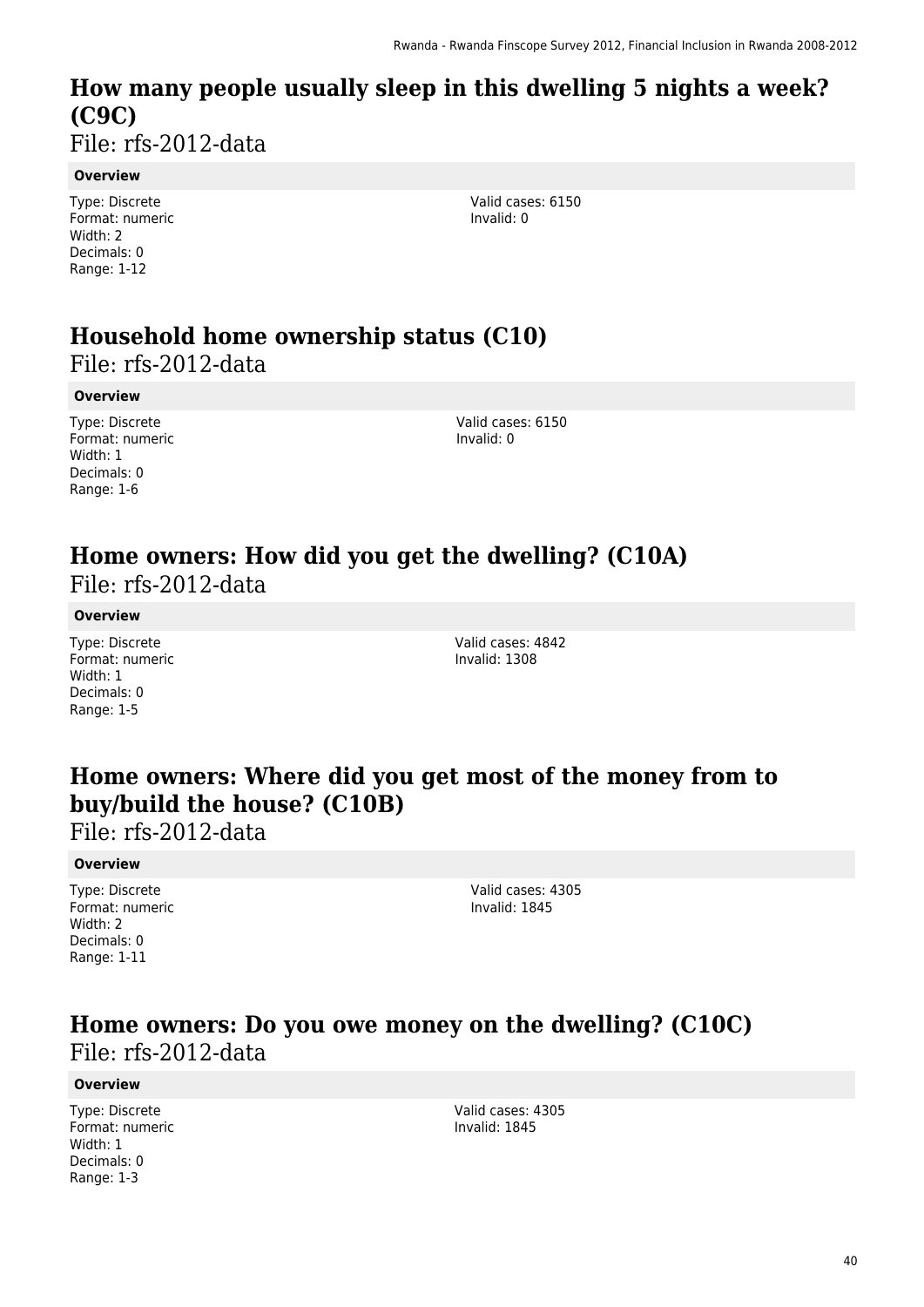## **Home owners: Do you have a title deed for the land/plot where your dwelling is? (C10D)**

File: rfs-2012-data

#### **Overview**

Type: Discrete Format: numeric Width: 1 Decimals: 0 Range: 1-3

Valid cases: 4842 Invalid: 1308

### **Home owners: Do you own other dwellings? (C10E)**  File: rfs-2012-data

### **Overview**

Type: Discrete Format: numeric Width: 1 Decimals: 0 Range: 1-2

Valid cases: 4842 Invalid: 1308

## **You will never move and will probably spend your whole life in this dwelling (C11A)**

File: rfs-2012-data

### **Overview**

Type: Discrete Format: numeric Width: 1 Decimals: 0 Range: 1-4

Valid cases: 4842 Invalid: 1308

### **Your dwelling is something to keep and never sell (C11B)**  File: rfs-2012-data

### **Overview**

Type: Discrete Format: numeric Width: 1 Decimals: 0 Range: 1-4

Valid cases: 4842 Invalid: 1308

## **If you needed a large sum of money you would sell your dwelling (C11C)**

File: rfs-2012-data

#### **Overview**

Type: Discrete Format: numeric Width: 1 Decimals: 0 Range: 1-4

Valid cases: 4842 Invalid: 1308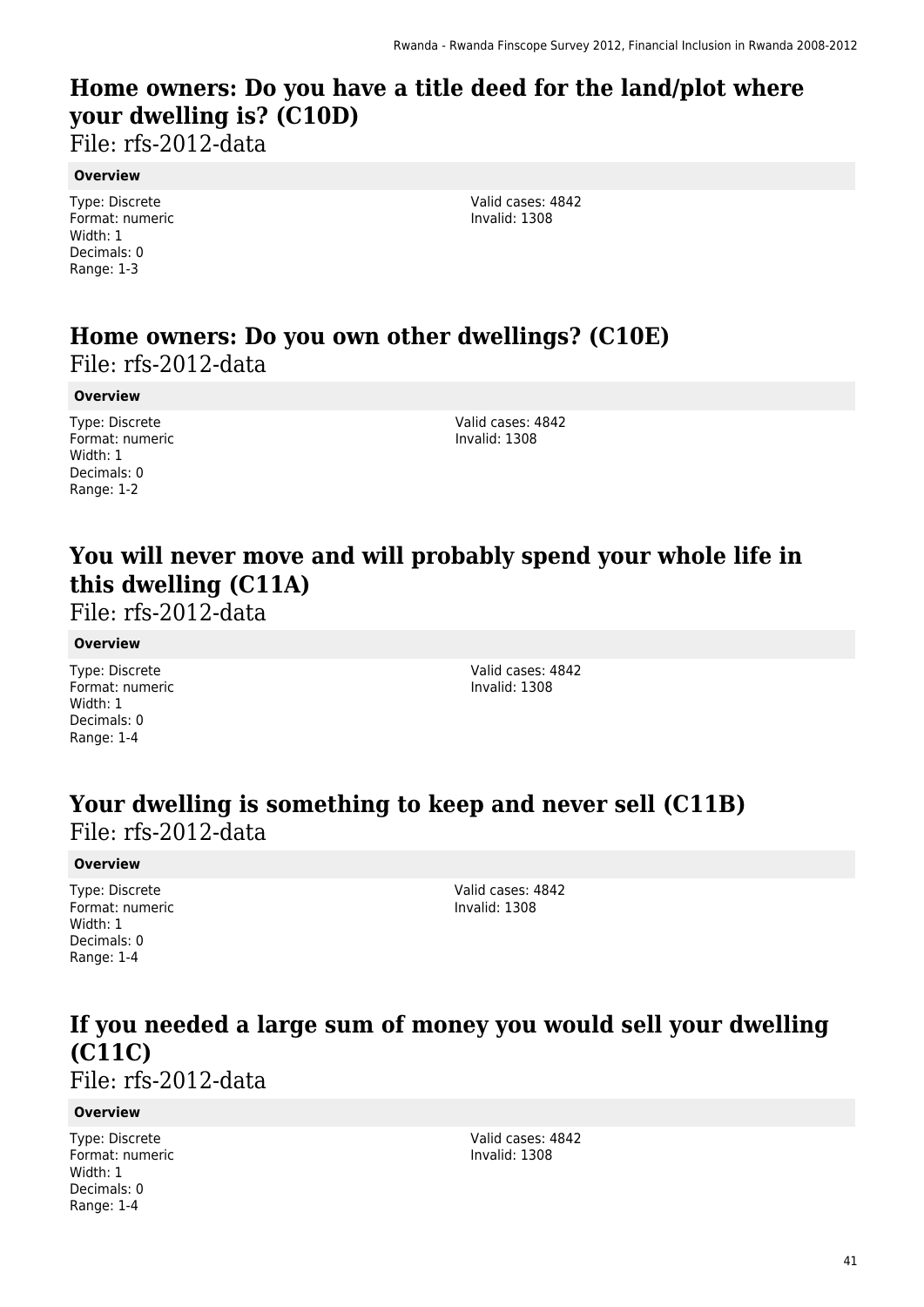## **You would use your dwelling as security when borrowing money (C11D)**

File: rfs-2012-data

#### **Overview**

Type: Discrete Format: numeric Width: 1 Decimals: 0 Range: 1-4

Valid cases: 4842 Invalid: 1308

### **You think of your dwelling as an investment that will increase in value over time (C11E)**

File: rfs-2012-data

### **Overview**

Type: Discrete Format: numeric Width: 1 Decimals: 0 Range: 1-4

Valid cases: 4842 Invalid: 1308

### **Your dwelling is an asset you can use to earn money (C11F)**  File: rfs-2012-data

### **Overview**

Type: Discrete Format: numeric Width: 1 Decimals: 0 Range: 1-4

Valid cases: 4842 Invalid: 1308

### **You have enlarged or plan to enlarge your dwelling (C11G)**  File: rfs-2012-data

#### **Overview**

Type: Discrete Format: numeric Width: 1 Decimals: 0 Range: 1-4

Valid cases: 4842 Invalid: 1308

## **What is the main source of drinking water for household members (C12)**

File: rfs-2012-data

### **Overview**

Type: Discrete Format: numeric Width: 2 Decimals: 0 Range: 1-12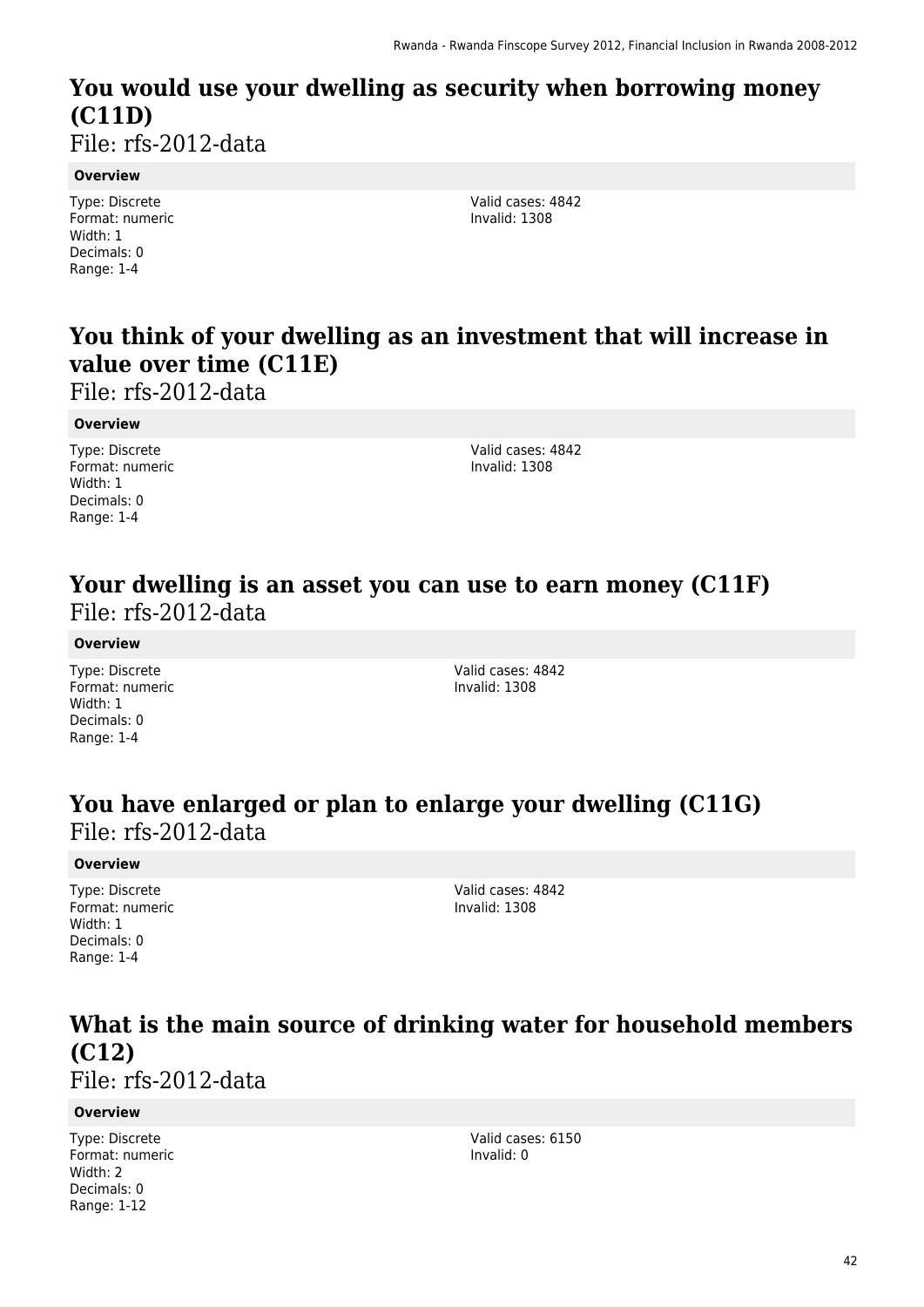## **Does household have own toilet or is toilet shared with other households? (C13A)**

File: rfs-2012-data

#### **Overview**

Type: Discrete Format: numeric Width: 1 Decimals: 0 Range: 1-3

Valid cases: 6150 Invalid: 0

## **What type of toilet facility is mostly used by the members of your household? (C13B)**

File: rfs-2012-data

#### **Overview**

Type: Discrete Format: numeric Width: 1 Decimals: 0 Range: 1-5

Valid cases: 5817 Invalid: 333

## **What is the main source of energy that your household uses for cooking? (C14A)**

File: rfs-2012-data

#### **Overview**

Type: Discrete Format: numeric Width: 2 Decimals: 0 Range: 1-10

Valid cases: 6150 Invalid: 0

### **What is the main source of lighting in your home? (C14B)**  File: rfs-2012-data

### **Overview**

Type: Discrete Format: numeric Width: 2 Decimals: 0 Range: 1-11

Valid cases: 6150 Invalid: 0

### **Seating room chairs and tables (C1501)**

File: rfs-2012-data

### **Overview**

Type: Discrete Format: numeric Width: 1 Decimals: 0 Range: 1-2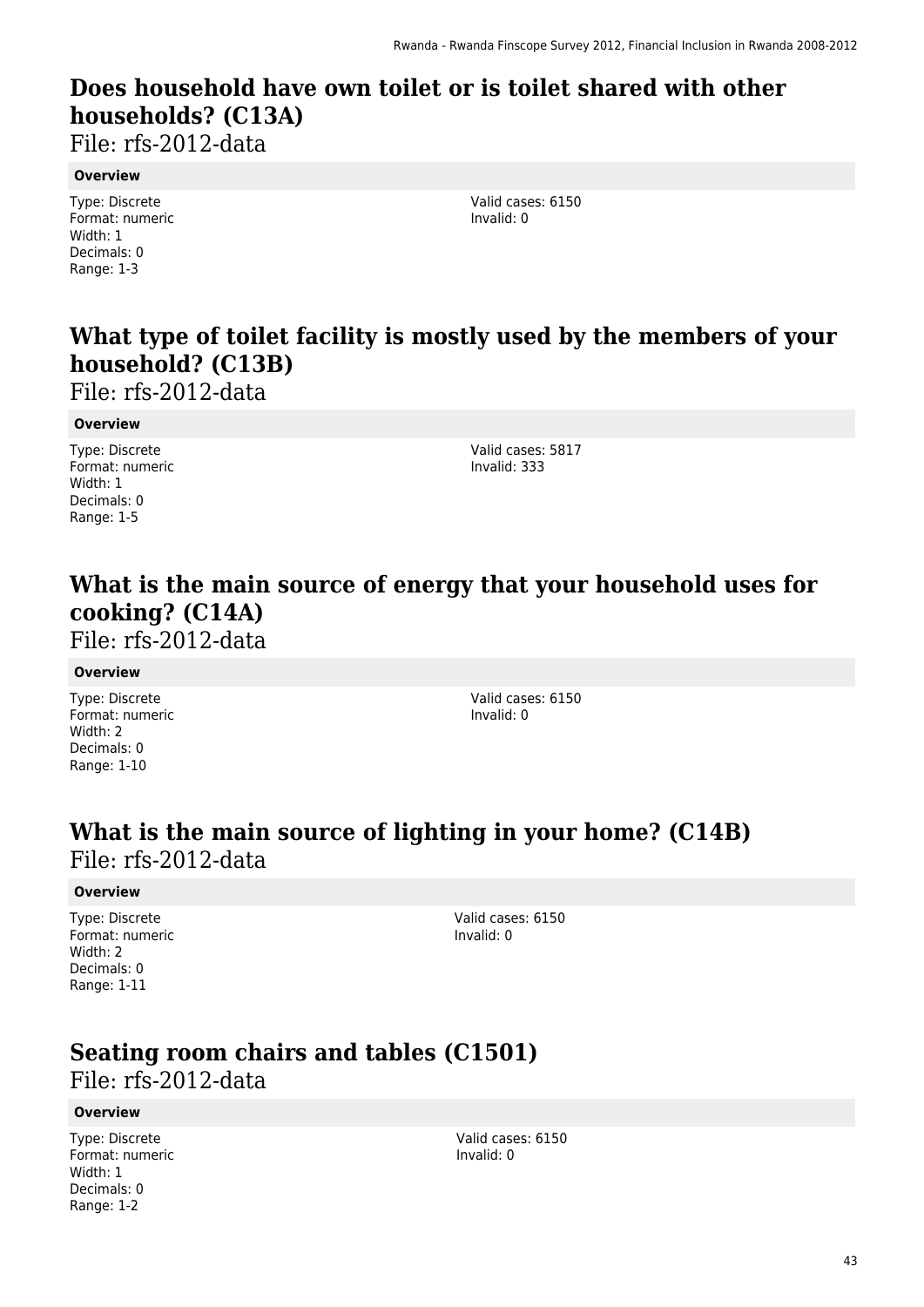### **Fridge (C1502)**  File: rfs-2012-data

### **Overview**

Type: Discrete Format: numeric Width: 1 Decimals: 0 Range: 1-2

### **Deep freezer (C1503)**

File: rfs-2012-data

#### **Overview**

Type: Discrete Format: numeric Width: 1 Decimals: 0 Range: 1-2

Valid cases: 6150 Invalid: 0

Valid cases: 6150 Invalid: 0

# **Radio (C1504)**

File: rfs-2012-data

#### **Overview**

Type: Discrete Format: numeric Width: 1 Decimals: 0 Range: 1-2

Valid cases: 6150 Invalid: 0

### **Radio that plays cassettes or CDs (C1505)**  File: rfs-2012-data

#### **Overview**

Type: Discrete Format: numeric Width: 1 Decimals: 0 Range: 1-2

Valid cases: 6150 Invalid: 0

### **TV (C1506)**  File: rfs-2012-data

#### **Overview**

Type: Discrete Format: numeric Width: 1 Decimals: 0 Range: 1-2

## **Decoder (C1507)**

File: rfs-2012-data

Valid cases: 6150 Invalid: 0

44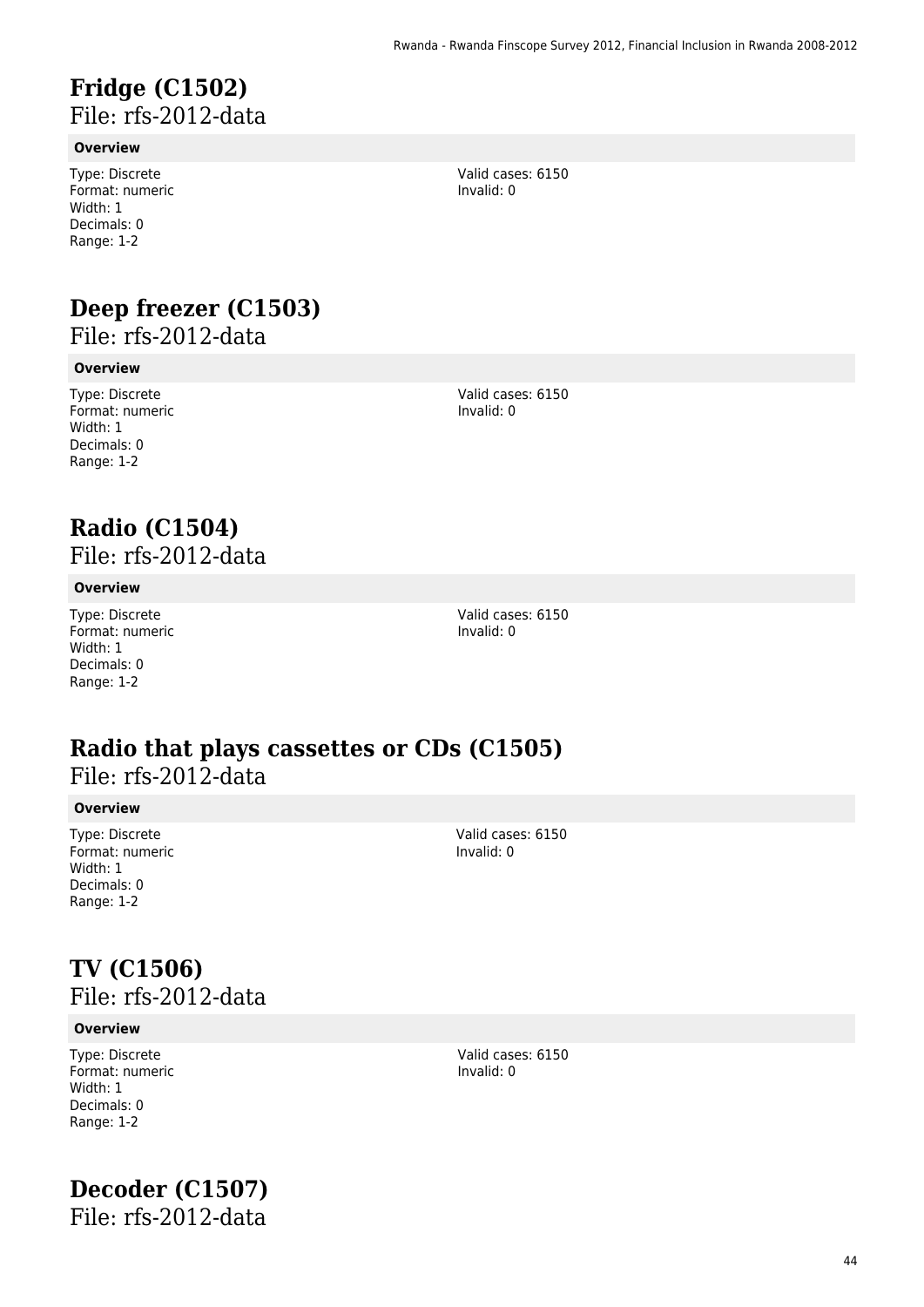### **Decoder (C1507)**  File: rfs-2012-data

### **Overview**

Type: Discrete Format: numeric Width: 1 Decimals: 0 Range: 1-2

## **TV antenna (C1508)**

File: rfs-2012-data

### **Overview**

Type: Discrete Format: numeric Width: 1 Decimals: 0 Range: 1-2

Valid cases: 6150 Invalid: 0

Valid cases: 6150 Invalid: 0

## **Video player (C1509)**

File: rfs-2012-data

### **Overview**

Type: Discrete Format: numeric Width: 1 Decimals: 0 Range: 1-2

Valid cases: 6150 Invalid: 0

# **Computer (C1510)**

## File: rfs-2012-data

#### **Overview**

Type: Discrete Format: numeric Width: 1 Decimals: 0 Range: 1-2

Valid cases: 6150 Invalid: 0

## **Sound system (C1511)**

File: rfs-2012-data

#### **Overview**

Type: Discrete Format: numeric Width: 1 Decimals: 0 Range: 1-2

## **Mobile phone (C1512)**

File: rfs-2012-data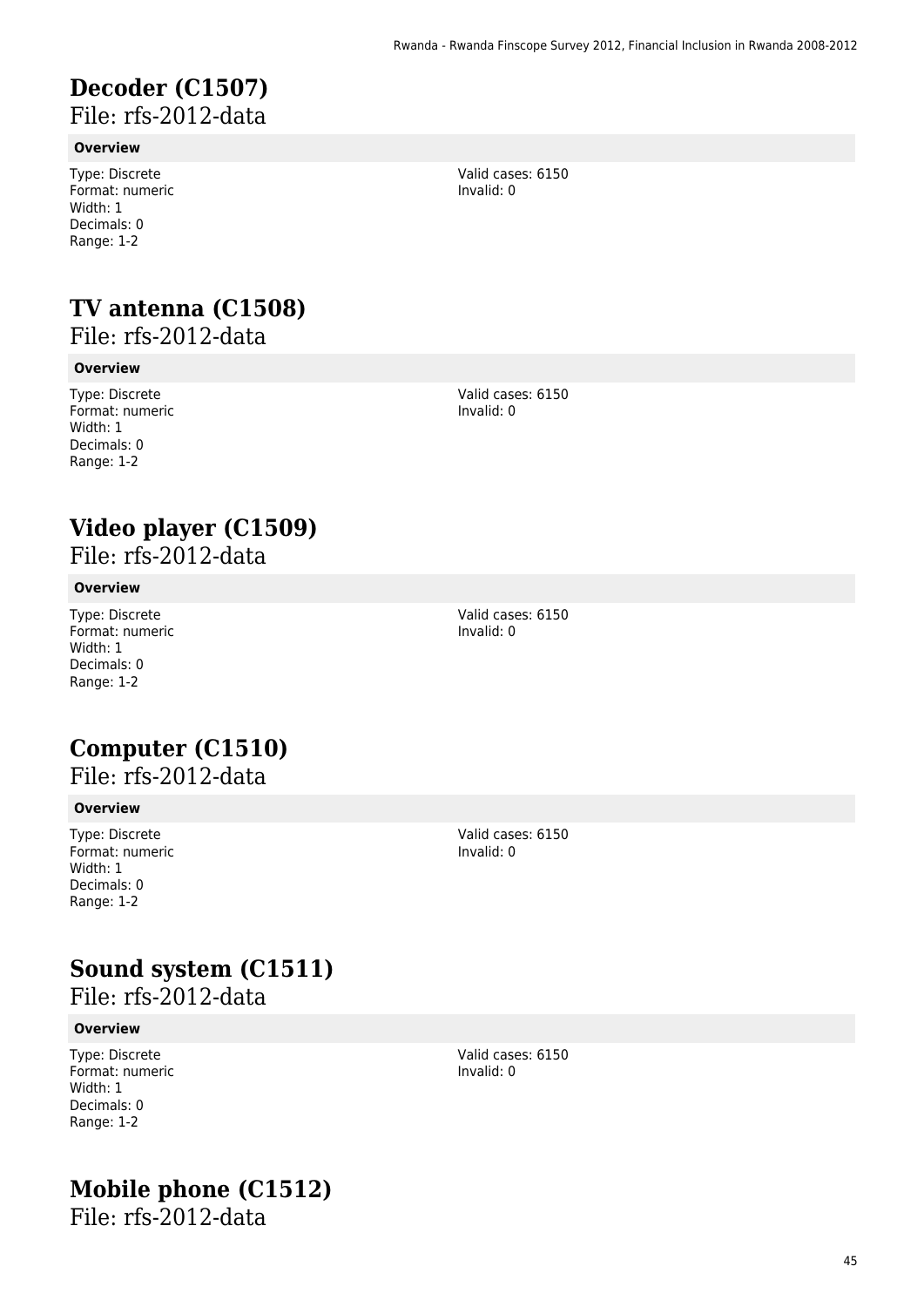## **Mobile phone (C1512)**

File: rfs-2012-data

#### **Overview**

Type: Discrete Format: numeric Width: 1 Decimals: 0 Range: 1-2

## **Fixed phone (C1513)**

File: rfs-2012-data

### **Overview**

Type: Discrete Format: numeric Width: 1 Decimals: 0 Range: 1-2

Valid cases: 6150 Invalid: 0

Valid cases: 6150

Invalid: 0

## **Cooker (C1514)**

File: rfs-2012-data

### **Overview**

Type: Discrete Format: numeric Width: 1 Decimals: 0 Range: 1-2

Valid cases: 6150 Invalid: 0

### **Hoe, Slasher, Panga, Spade, (C1515)**  File: rfs-2012-data

#### **Overview**

Type: Discrete Format: numeric Width: 1 Decimals: 0 Range: 1-2

Valid cases: 6150 Invalid: 0

## **Wheel Barrow (C1516)**

File: rfs-2012-data

#### **Overview**

Type: Discrete Format: numeric Width: 1 Decimals: 0 Range: 1-2

Valid cases: 6150 Invalid: 0

## **Machine used for digging (C1517)**

File: rfs-2012-data

46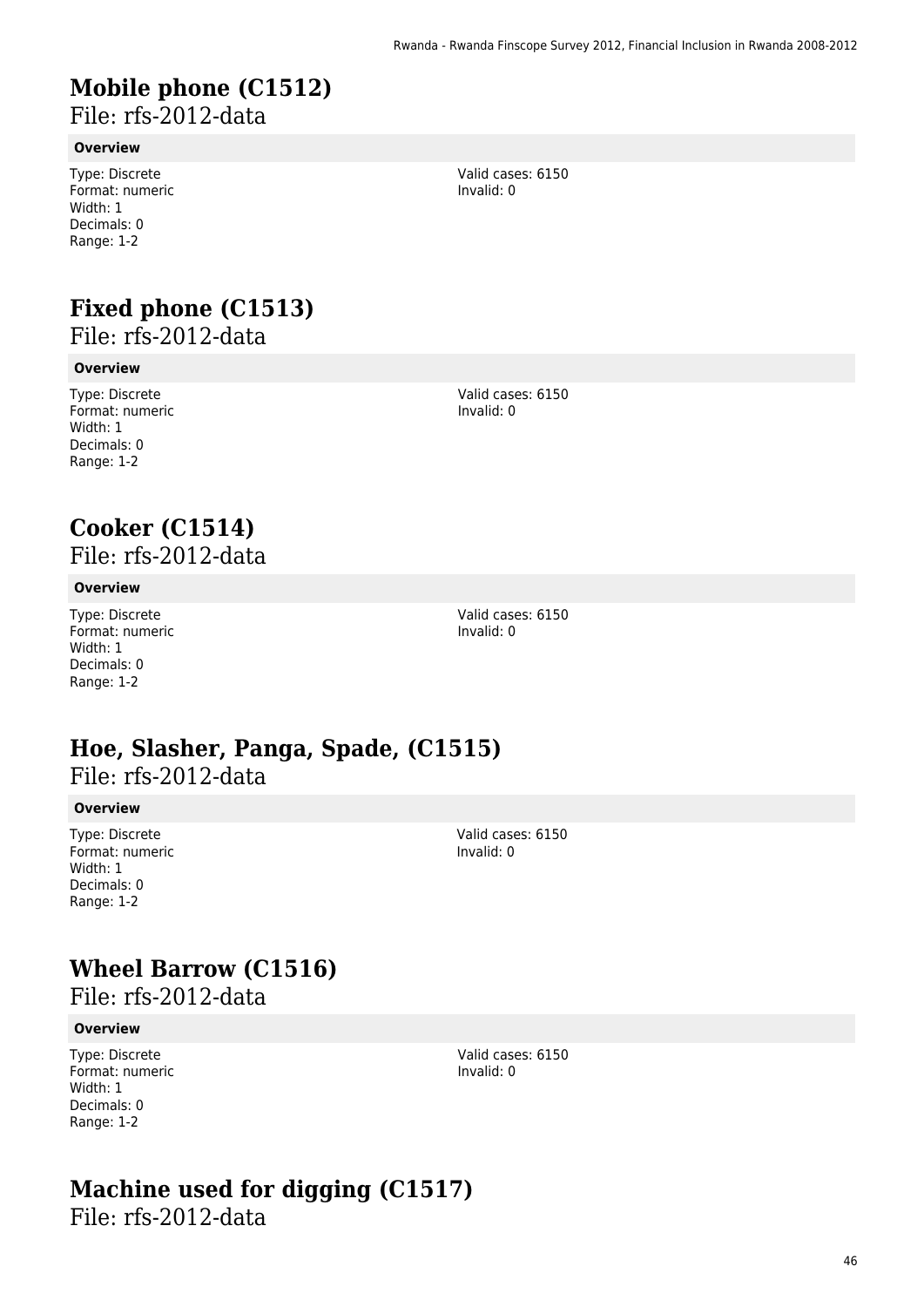# **Machine used for digging (C1517)**

File: rfs-2012-data

### **Overview**

Type: Discrete Format: numeric Width: 1 Decimals: 0 Range: 1-2

Valid cases: 6150 Invalid: 0

## **Washing machine (C1518)**

File: rfs-2012-data

### **Overview**

Type: Discrete Format: numeric Width: 1 Decimals: 0 Range: 1-2

Valid cases: 6150 Invalid: 0

### **Fan (C1519)**  File: rfs-2012-data

### **Overview**

Type: Discrete Format: numeric Width: 1 Decimals: 0 Range: 1-2

Valid cases: 6150 Invalid: 0

# **Air condition machine (C1520)**

### File: rfs-2012-data

### **Overview**

Type: Discrete Format: numeric Width: 1 Decimals: 0 Range: 1-2

Valid cases: 6150 Invalid: 0

## **Sewing machine (C1521)**

File: rfs-2012-data

### **Overview**

Type: Discrete Format: numeric Width: 1 Decimals: 0 Range: 1-2

**Bed (C1522)**  File: rfs-2012-data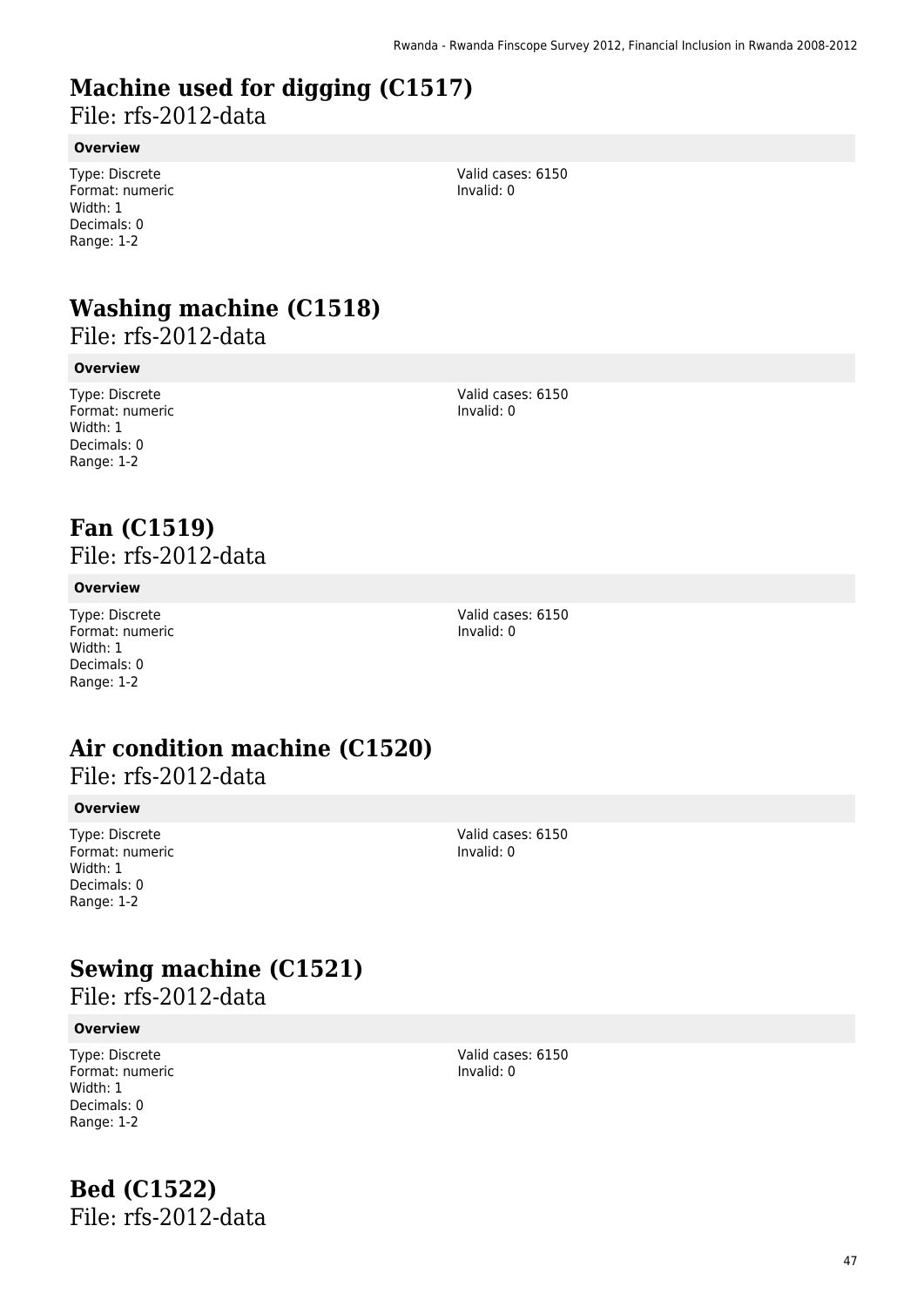### **Bed (C1522)**  File: rfs-2012-data

### **Overview**

Type: Discrete Format: numeric Width: 1 Decimals: 0 Range: 1-2

Valid cases: 6150 Invalid: 0

## **Wardrobe for clothes (C1523)**

File: rfs-2012-data

### **Overview**

Type: Discrete Format: numeric Width: 1 Decimals: 0 Range: 1-2

Valid cases: 6150 Invalid: 0

## **Book shelf (C1524)**

File: rfs-2012-data

### **Overview**

Type: Discrete Format: numeric Width: 1 Decimals: 0 Range: 1-2

Valid cases: 6150 Invalid: 0

### **Table (C1525)**  File: rfs-2012-data

#### **Overview**

Type: Discrete Format: numeric Width: 1 Decimals: 0 Range: 1-2

Valid cases: 6150 Invalid: 0

# **Chairs (C1526)**

File: rfs-2012-data

### **Overview**

Type: Discrete Format: numeric Width: 1 Decimals: 0 Range: 1-2

**Car (C1527)**  File: rfs-2012-data Valid cases: 6150 Invalid: 0

48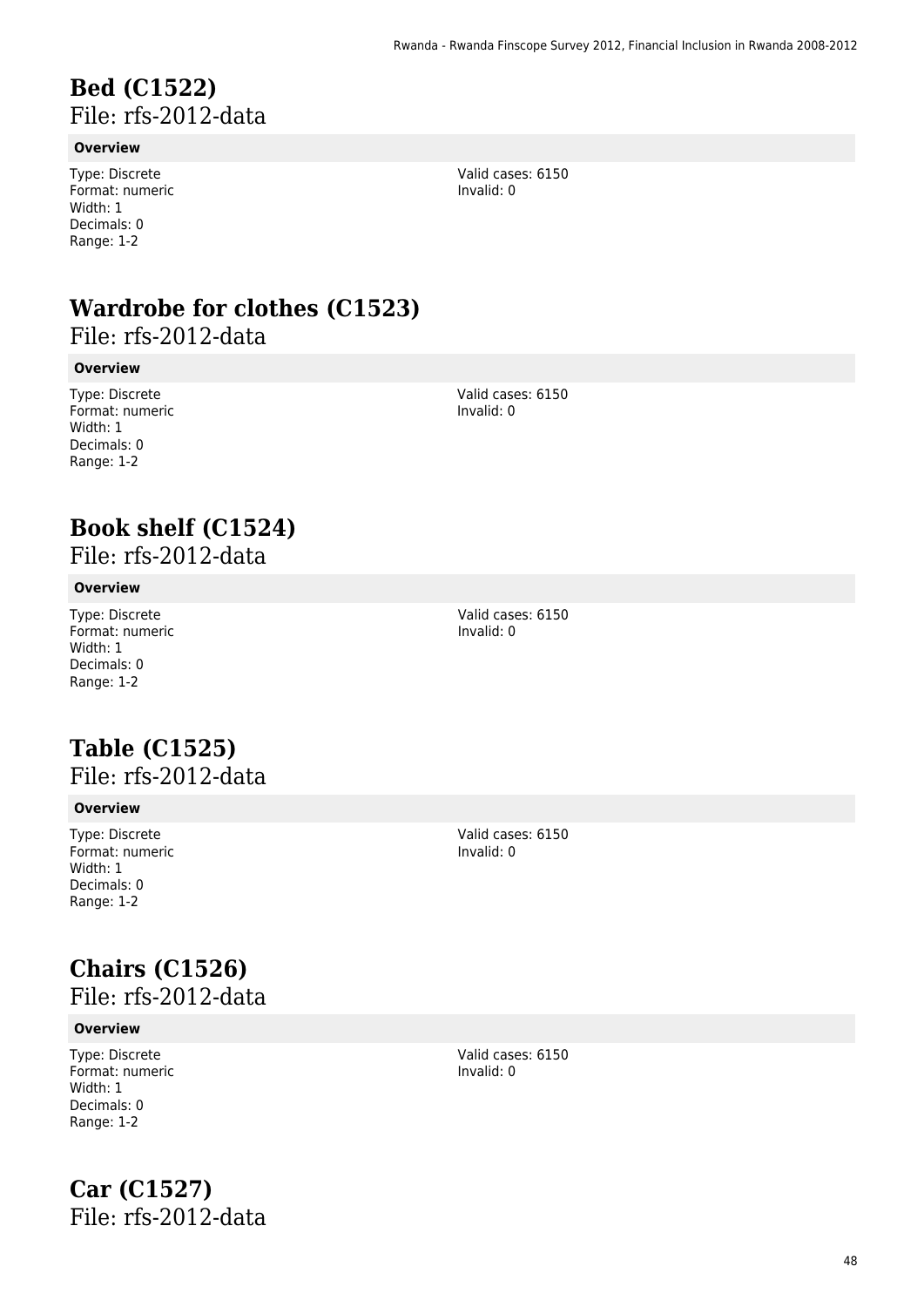### **Car (C1527)**  File: rfs-2012-data

### **Overview**

Type: Discrete Format: numeric Width: 1 Decimals: 0 Range: 1-2

## **Minibus (C1528)**

File: rfs-2012-data

### **Overview**

Type: Discrete Format: numeric Width: 1 Decimals: 0 Range: 1-2

Valid cases: 6150 Invalid: 0

Valid cases: 6150 Invalid: 0

## **Motorcycle (C1529)**

File: rfs-2012-data

### **Overview**

Type: Discrete Format: numeric Width: 1 Decimals: 0 Range: 1-2

# **Leisure Boat (C1530)**

### File: rfs-2012-data

#### **Overview**

Type: Discrete Format: numeric Width: 1 Decimals: 0 Range: 1-2

Valid cases: 6150

Invalid: 0

Valid cases: 6150 Invalid: 0

# **Bicycle (C1531)**

File: rfs-2012-data

### **Overview**

Type: Discrete Format: numeric Width: 1 Decimals: 0 Range: 1-2

Valid cases: 6150 Invalid: 0

# **Donkey or Oxen for ploughing (C1532)**

File: rfs-2012-data

49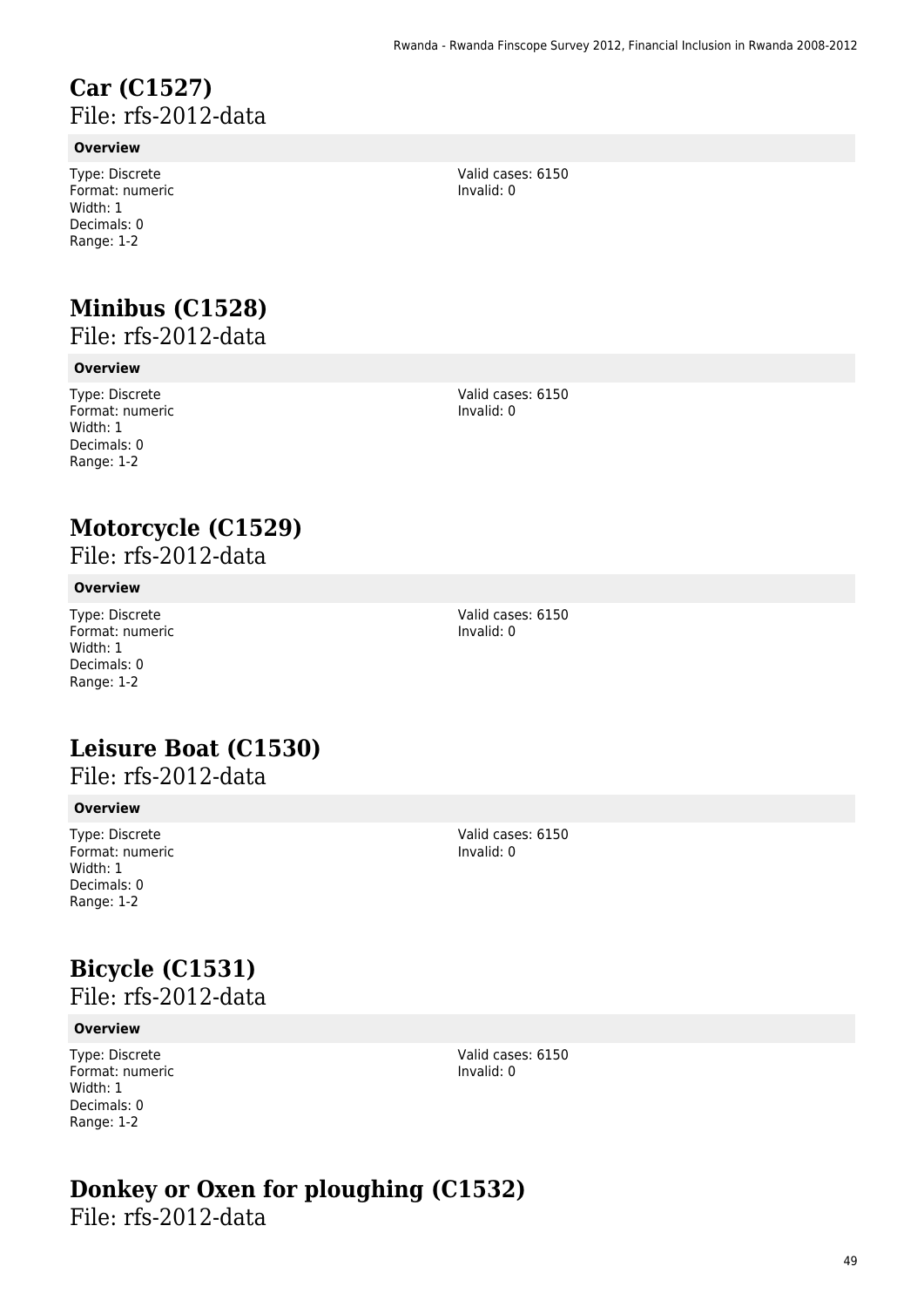# **Donkey or Oxen for ploughing (C1532)**

File: rfs-2012-data

### **Overview**

Type: Discrete Format: numeric Width: 1 Decimals: 0 Range: 1-2

Valid cases: 6150 Invalid: 0

# **Tractor (C1533)**

File: rfs-2012-data

### **Overview**

Type: Discrete Format: numeric Width: 1 Decimals: 0 Range: 1-2

Valid cases: 6150 Invalid: 0

## **Grinding machine (C1534)**

File: rfs-2012-data

### **Overview**

Type: Discrete Format: numeric Width: 1 Decimals: 0 Range: 1-2

Valid cases: 6150 Invalid: 0

## **Household ubudehe status (C16A)**

File: rfs-2012-data

### **Overview**

Type: Discrete Format: numeric Width: 1 Decimals: 0 Range: 1-7

Valid cases: 6150 Invalid: 0

## **Has the category your household is in changed in the past 2 years? (C16B)**

File: rfs-2012-data

### **Overview**

Type: Discrete Format: numeric Width: 1 Decimals: 0 Range: 1-3

Valid cases: 5476 Invalid: 674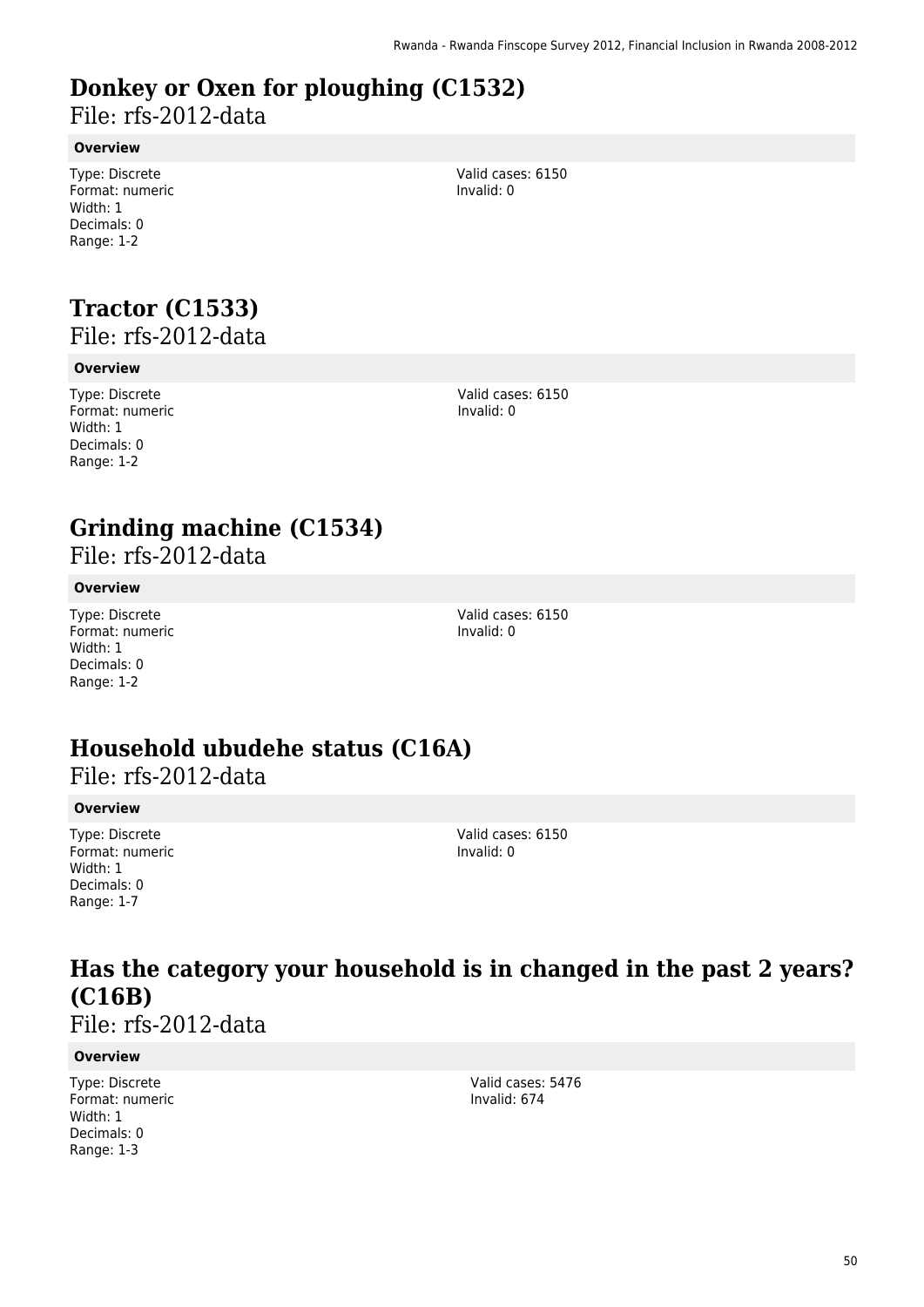### **In what category did your household fall before it changed? (C16C)**  File: rfs-2012-data

#### **Overview**

Type: Discrete Format: numeric Width: 1 Decimals: 0 Range: 1-7

Valid cases: 742 Invalid: 5408

### **Has your household received a direct cash transfer from VUP in the past 12 months? (C16D)**

File: rfs-2012-data

#### **Overview**

Type: Discrete Format: numeric Width: 1 Decimals: 0 Range: 1-3

Valid cases: 6150 Invalid: 0

## **Cell phone access (C17A1)**

File: rfs-2012-data

#### **Overview**

Type: Discrete Format: numeric Width: 1 Decimals: 0 Range: 1-2

Valid cases: 6150 Invalid: 0

# **Those with access, cell phone ownership (C17B1)**

File: rfs-2012-data

#### **Overview**

Type: Discrete Format: numeric Width: 1 Decimals: 0 Range: 1-3

Valid cases: 3885 Invalid: 2265

## **Public phone/Landline access (C17A2)**

File: rfs-2012-data

#### **Overview**

Type: Discrete Format: numeric Width: 1 Decimals: 0 Range: 1-2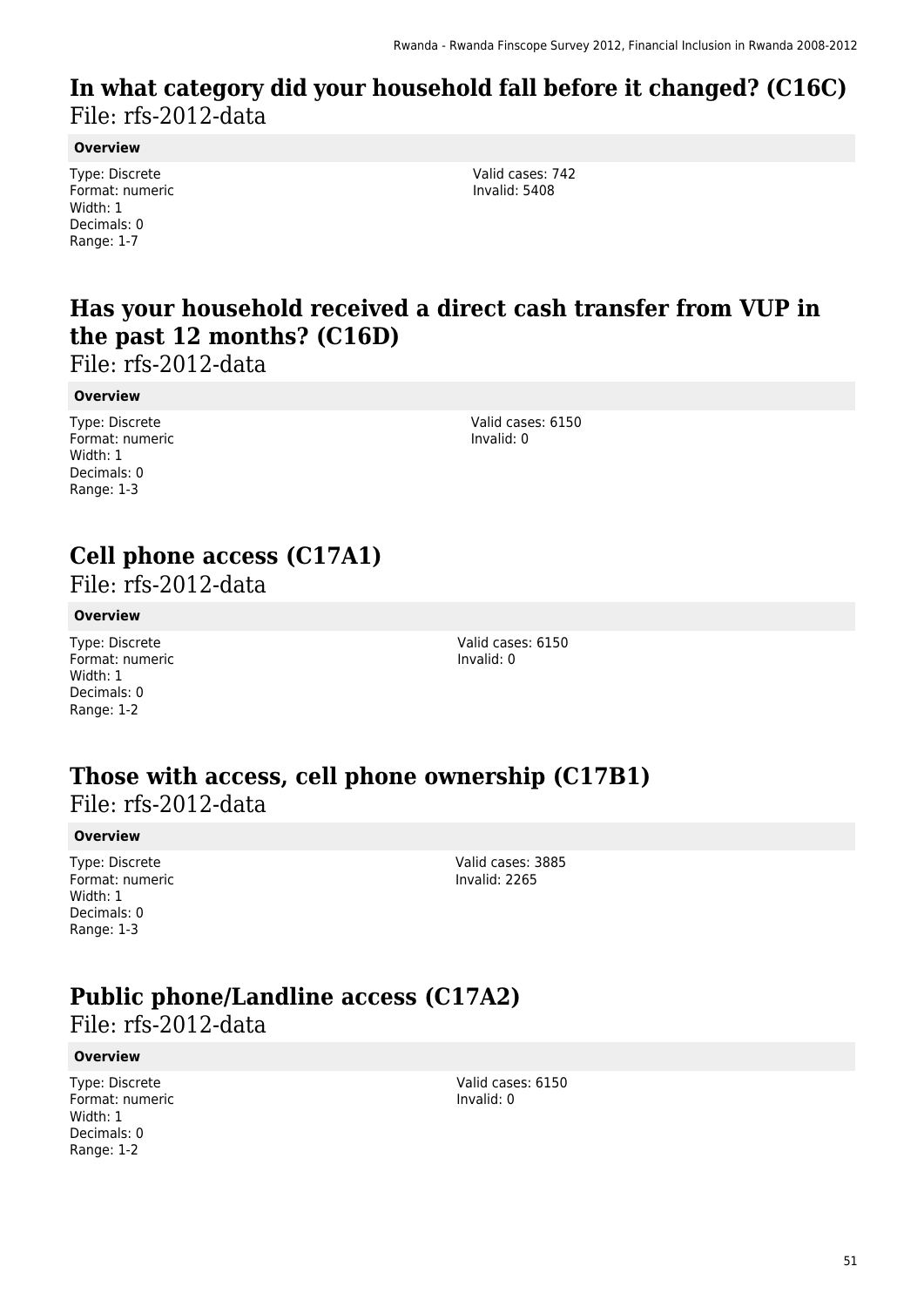### **Those with access, landline ownership (C17B2)**  File: rfs-2012-data

### **Overview**

Type: Discrete Format: numeric Width: 1 Decimals: 0 Range: 1-3

Valid cases: 868 Invalid: 5282

### **Computer access (C17A3)**

File: rfs-2012-data

### **Overview**

Type: Discrete Format: numeric Width: 1 Decimals: 0 Range: 1-2

Valid cases: 6150 Invalid: 0

### **Those with access, computer ownership (C17B3)**  File: rfs-2012-data

### **Overview**

Type: Discrete Format: numeric Width: 1 Decimals: 0 Range: 1-3

Valid cases: 455 Invalid: 5695

### **Internet access (C17A4)**

File: rfs-2012-data

#### **Overview**

Type: Discrete Format: numeric Width: 1 Decimals: 0 Range: 1-2

Valid cases: 6150 Invalid: 0

# **Those with access, own internet? (C17B4)**

File: rfs-2012-data

#### **Overview**

Type: Discrete Format: numeric Width: 1 Decimals: 0 Range: 1-3

Valid cases: 379 Invalid: 5771

### **How long would it take you to get to your nearest market? (D1A1)**  File: rfs-2012-data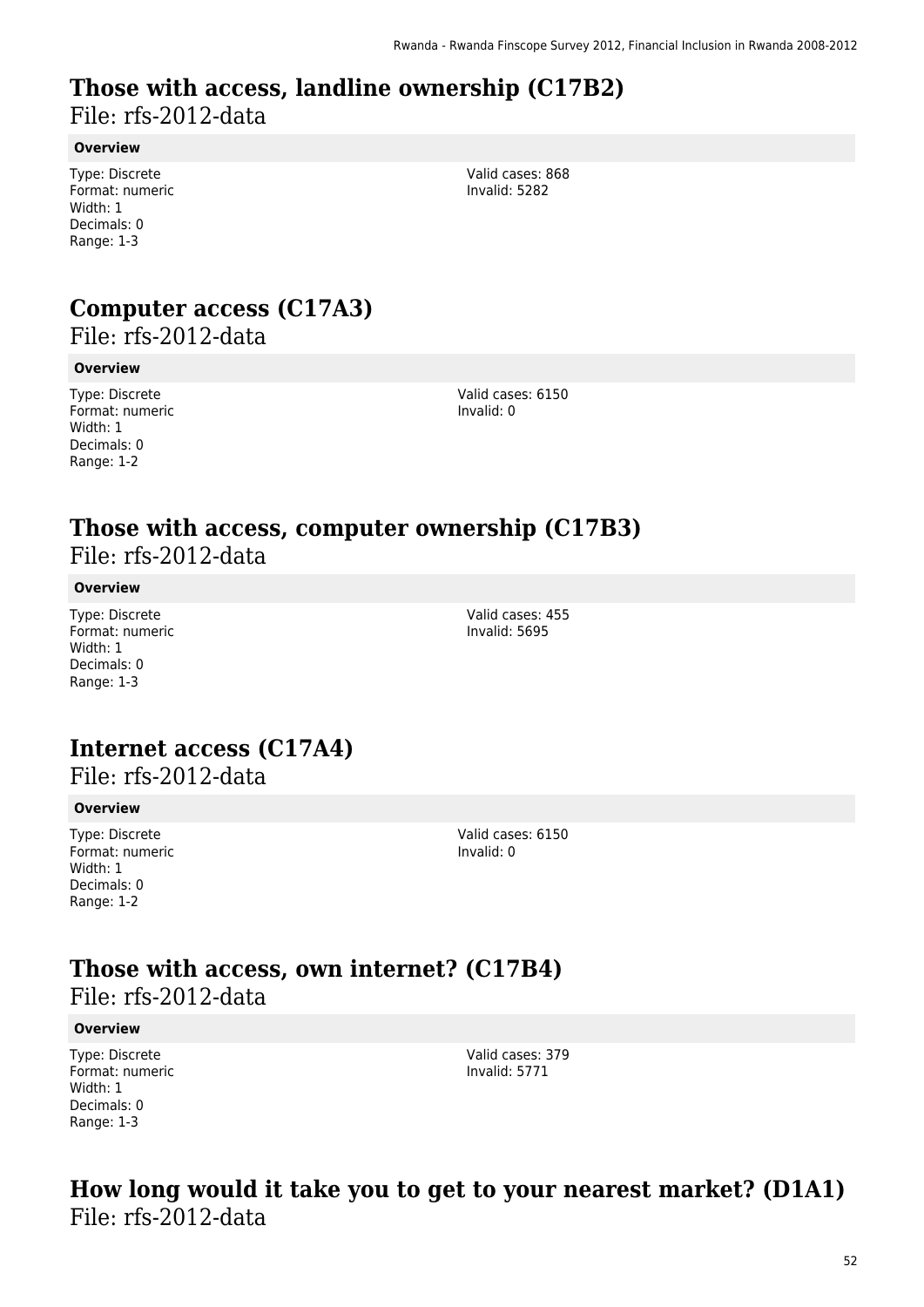### **How long would it take you to get to your nearest market? (D1A1)**  File: rfs-2012-data

#### **Overview**

Type: Discrete Format: numeric Width: 1 Decimals: 0 Range: 1-4

Valid cases: 6150 Invalid: 0

### **Can you use public transport to access this market? (D1B1)**  File: rfs-2012-data

#### **Overview**

Type: Discrete Format: numeric Width: 1 Decimals: 0 Range: 1-3

Valid cases: 6150 Invalid: 0

## **How long would it take you to get to your nearest sector office? (D1A2)**

File: rfs-2012-data

### **Overview**

Type: Discrete Format: numeric Width: 1 Decimals: 0 Range: 1-4

Valid cases: 6150 Invalid: 0

### **Can you use public transport to access this sector office? (D1B2)**  File: rfs-2012-data

#### **Overview**

Type: Discrete Format: numeric Width: 1 Decimals: 0 Range: 1-3

Valid cases: 6150 Invalid: 0

### **How long would it take you to get to your nearest school? (D1A3)**  File: rfs-2012-data

#### **Overview**

Type: Discrete Format: numeric Width: 1 Decimals: 0 Range: 1-4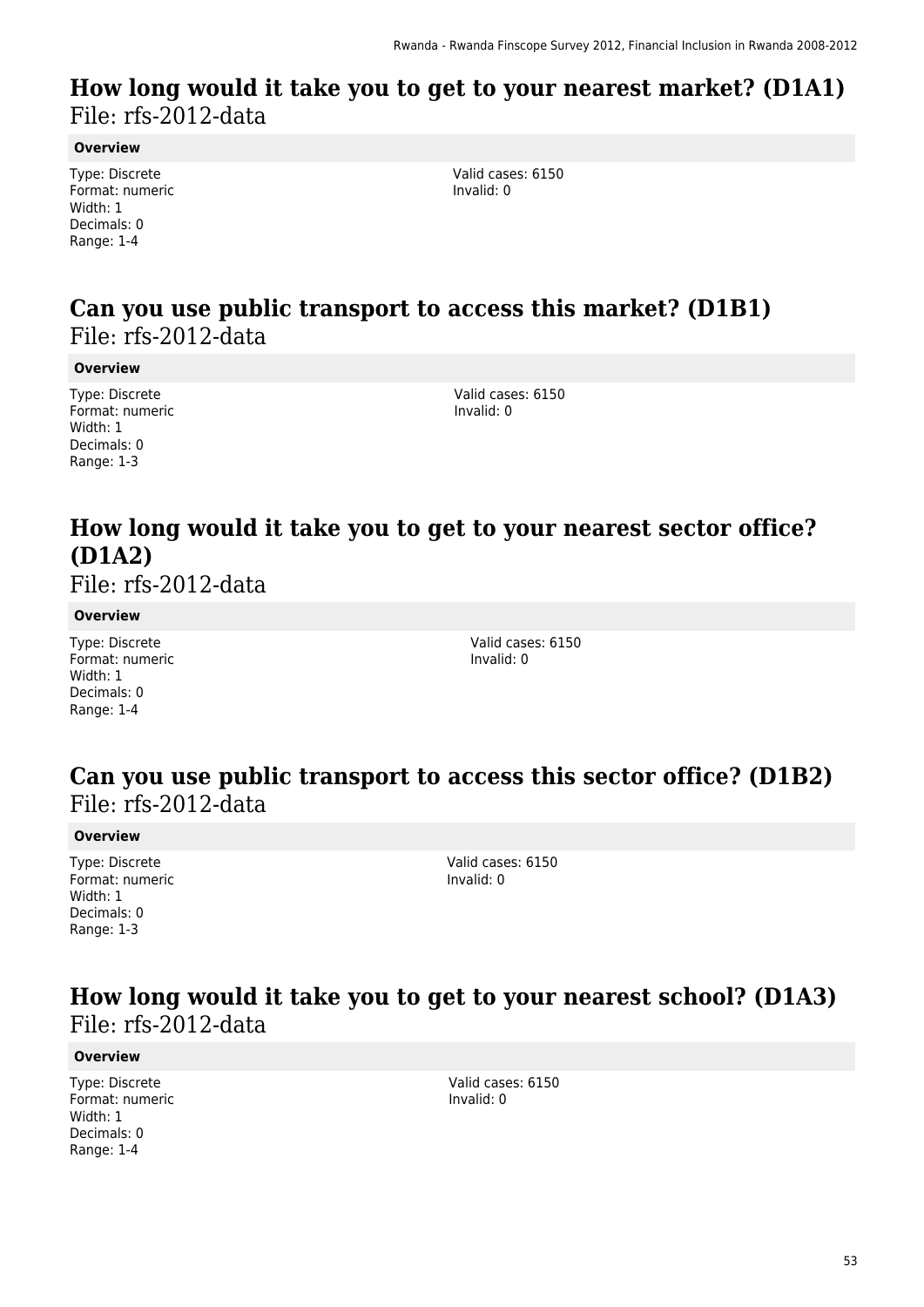### **Can you use public transport to access this school? (D1B3)**  File: rfs-2012-data

#### **Overview**

Type: Discrete Format: numeric Width: 1 Decimals: 0 Range: 1-3

Valid cases: 6150 Invalid: 0

### **How long would it take you to get to your nearest health care facility? (D1A4)**

File: rfs-2012-data

#### **Overview**

Type: Discrete Format: numeric Width: 1 Decimals: 0 Range: 1-4

Valid cases: 6150 Invalid: 0

### **Can you use public transport to access this health care facility? (D1B4)**

File: rfs-2012-data

#### **Overview**

Type: Discrete Format: numeric Width: 1 Decimals: 0 Range: 1-3

Valid cases: 6150 Invalid: 0

## **How long would it take you to get to your nearest taxi rank? (D1A5)**

File: rfs-2012-data

#### **Overview**

Type: Discrete Format: numeric Width: 1 Decimals: 0 Range: 1-4

Valid cases: 6150 Invalid: 0

### **Can you use public transport to access this taxi rank? (D1B5)**  File: rfs-2012-data

### **Overview**

Type: Discrete Format: numeric Width: 1 Decimals: 0 Range: 1-3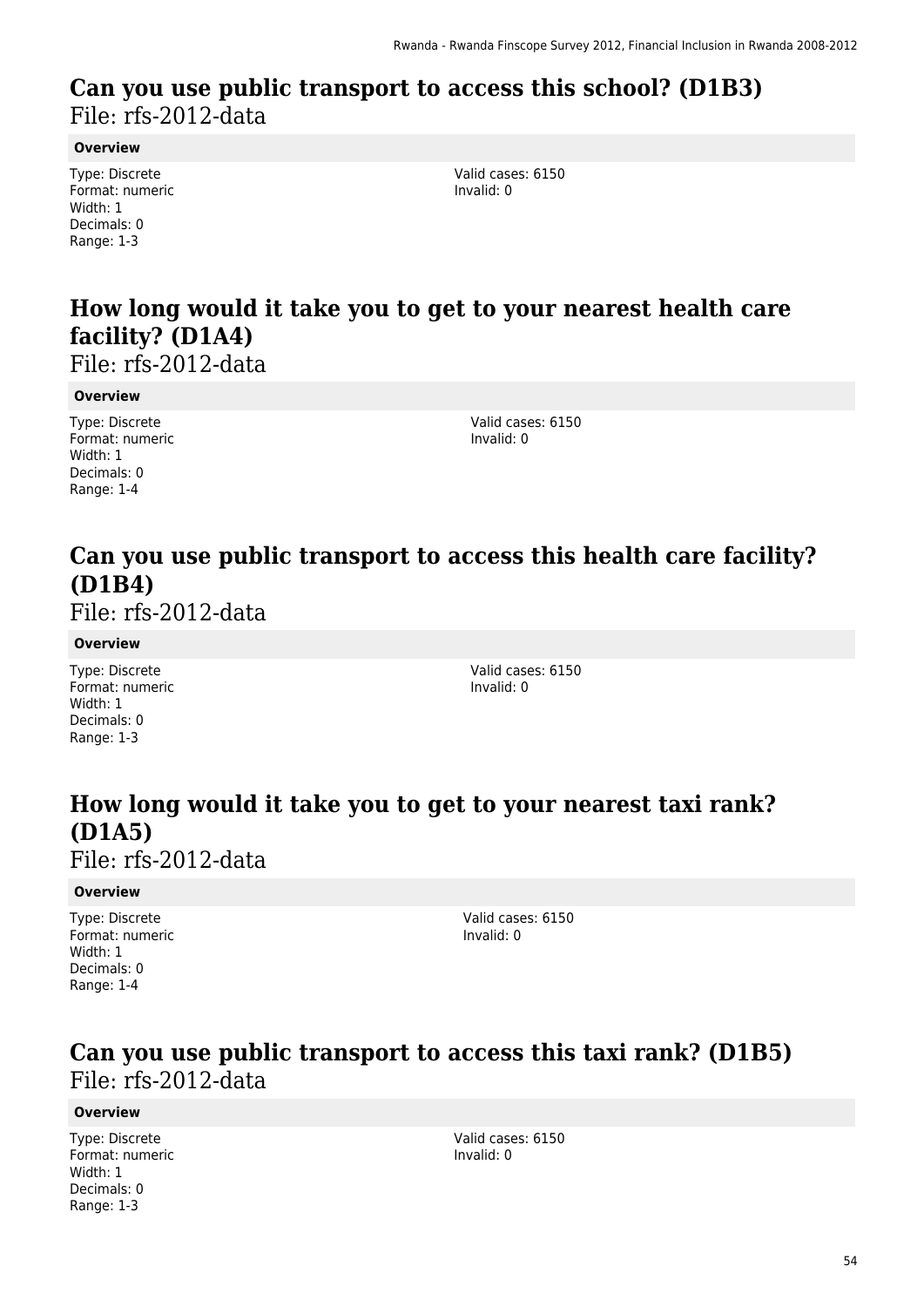## **How long would it take you to get to your nearest umurenge SACCO? (D1A6)**

File: rfs-2012-data

#### **Overview**

Type: Discrete Format: numeric Width: 1 Decimals: 0 Range: 1-4

Valid cases: 6150 Invalid: 0

### **Can you use public transport to access this umurenge SACCO? (D1B6)**

File: rfs-2012-data

#### **Overview**

Type: Discrete Format: numeric Width: 1 Decimals: 0 Range: 1-3

Valid cases: 6150 Invalid: 0

### **How long would it take you to get to your nearest Bank? (D1A7)**  File: rfs-2012-data

#### **Overview**

Type: Discrete Format: numeric Width: 1 Decimals: 0 Range: 1-4

Valid cases: 6150 Invalid: 0

### **Can you use public transport to access this bank? (D1B7)**  File: rfs-2012-data

#### **Overview**

Type: Discrete Format: numeric Width: 1 Decimals: 0 Range: 1-3

Valid cases: 6150 Invalid: 0

## **Public transport is reliable (D2A)**

File: rfs-2012-data

#### **Overview**

Type: Discrete Format: numeric Width: 1 Decimals: 0 Range: 1-3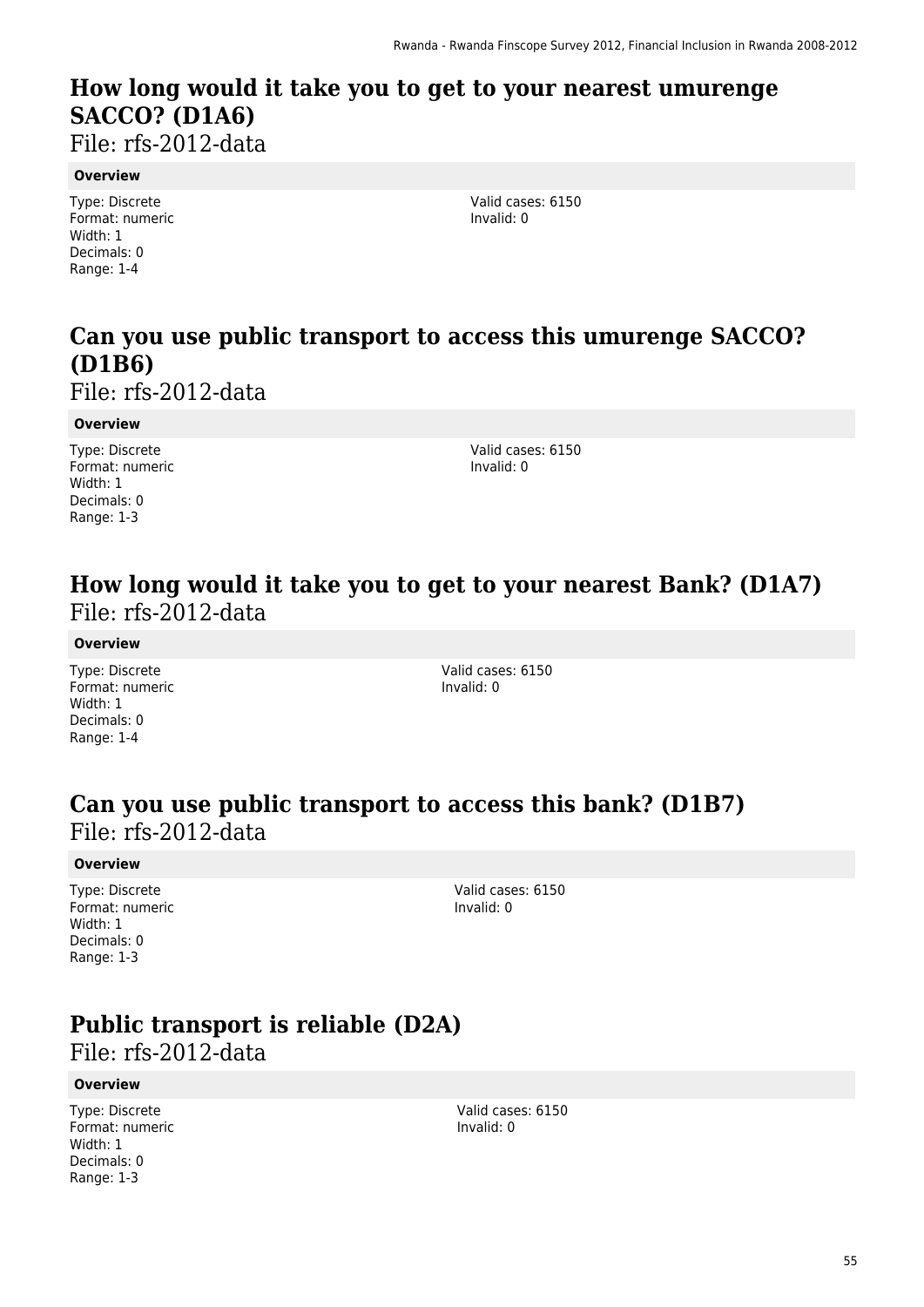## **Public transport is affordable (D2B)**

File: rfs-2012-data

#### **Overview**

Type: Discrete Format: numeric Width: 1 Decimals: 0 Range: 1-3

Valid cases: 6150 Invalid: 0

# **Public transport is safe to use (D2C)**

File: rfs-2012-data

### **Overview**

Type: Discrete Format: numeric Width: 1 Decimals: 0 Range: 1-3

Valid cases: 6150 Invalid: 0

### **You often have to spend more money than you have available (E1A)**  File: rfs-2012-data

### **Overview**

Type: Discrete Format: numeric Width: 1 Decimals: 0 Range: 1-3

Valid cases: 6150 Invalid: 0

### **Your current financial situation makes you worry (E1B)**  File: rfs-2012-data

#### **Overview**

Type: Discrete Format: numeric Width: 1 Decimals: 0 Range: 1-3

Valid cases: 6150 Invalid: 0

### **You keep track of your income and expenditure (E1C)**  File: rfs-2012-data

#### **Overview**

Type: Discrete Format: numeric Width: 1 Decimals: 0 Range: 1-3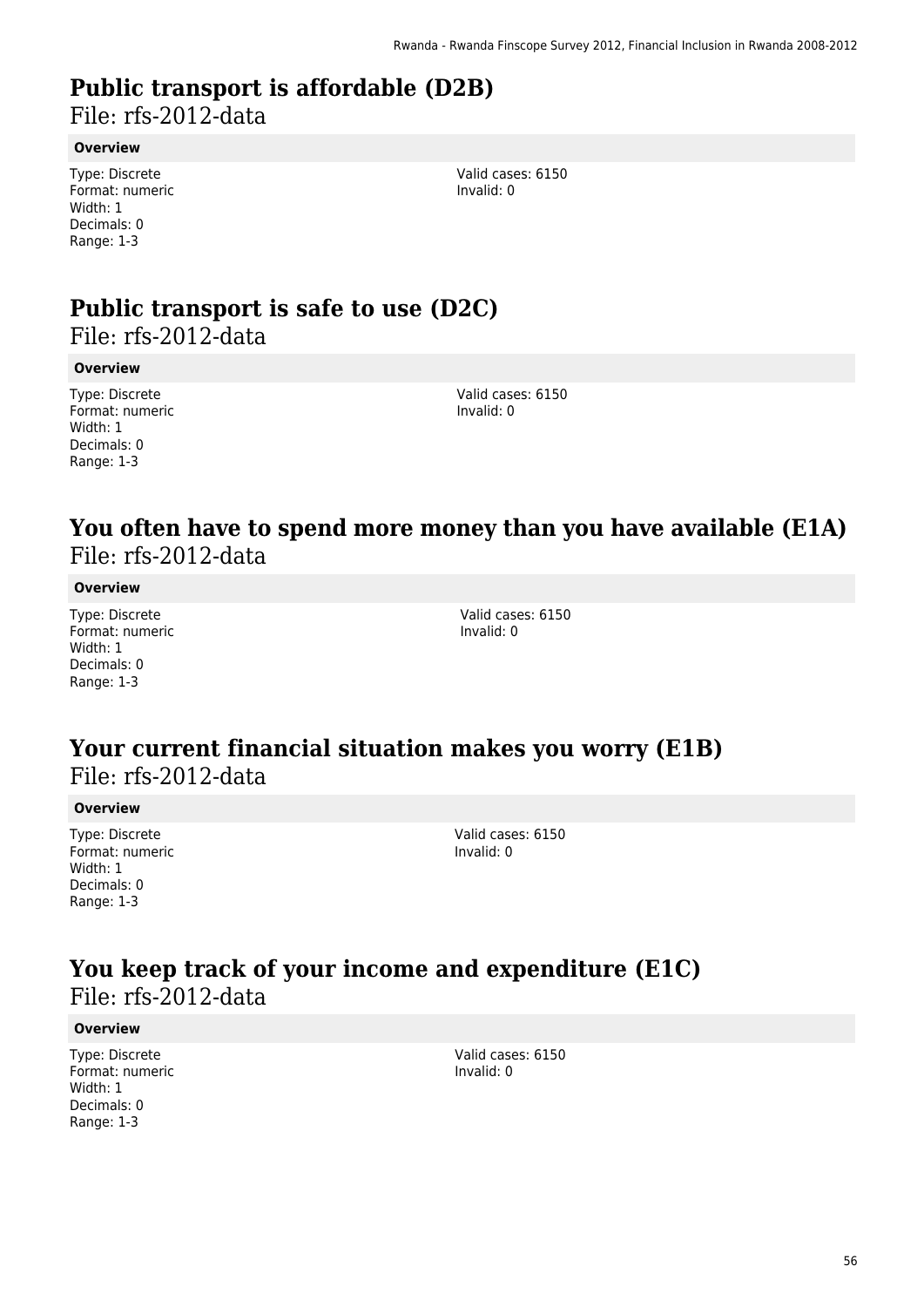## **At any given time you know approximately how much money you have (E1D)**

File: rfs-2012-data

### **Overview**

Type: Discrete Format: numeric Width: 1 Decimals: 0 Range: 1-3

Valid cases: 6150 Invalid: 0

### **You adjust your expenses according to your income (E1E)**  File: rfs-2012-data

### **Overview**

Type: Discrete Format: numeric Width: 1 Decimals: 0 Range: 1-3

Valid cases: 6150 Invalid: 0

### **You plan for your future or long-term money needs (E1F)**  File: rfs-2012-data

### **Overview**

Type: Discrete Format: numeric Width: 1 Decimals: 0 Range: 1-3

Valid cases: 6150 Invalid: 0

## **Criteria for choosing a financial institution to open an account (E2A)**

File: rfs-2012-data

### **Overview**

Type: Discrete Format: numeric Width: 2 Decimals: 0 Range: 1-14

Valid cases: 6150 Invalid: 0

## **Criteria for choosing an informal group to become a member of (E2B)**

File: rfs-2012-data

### **Overview**

Type: Discrete Format: numeric Width: 2 Decimals: 0 Range: 1-12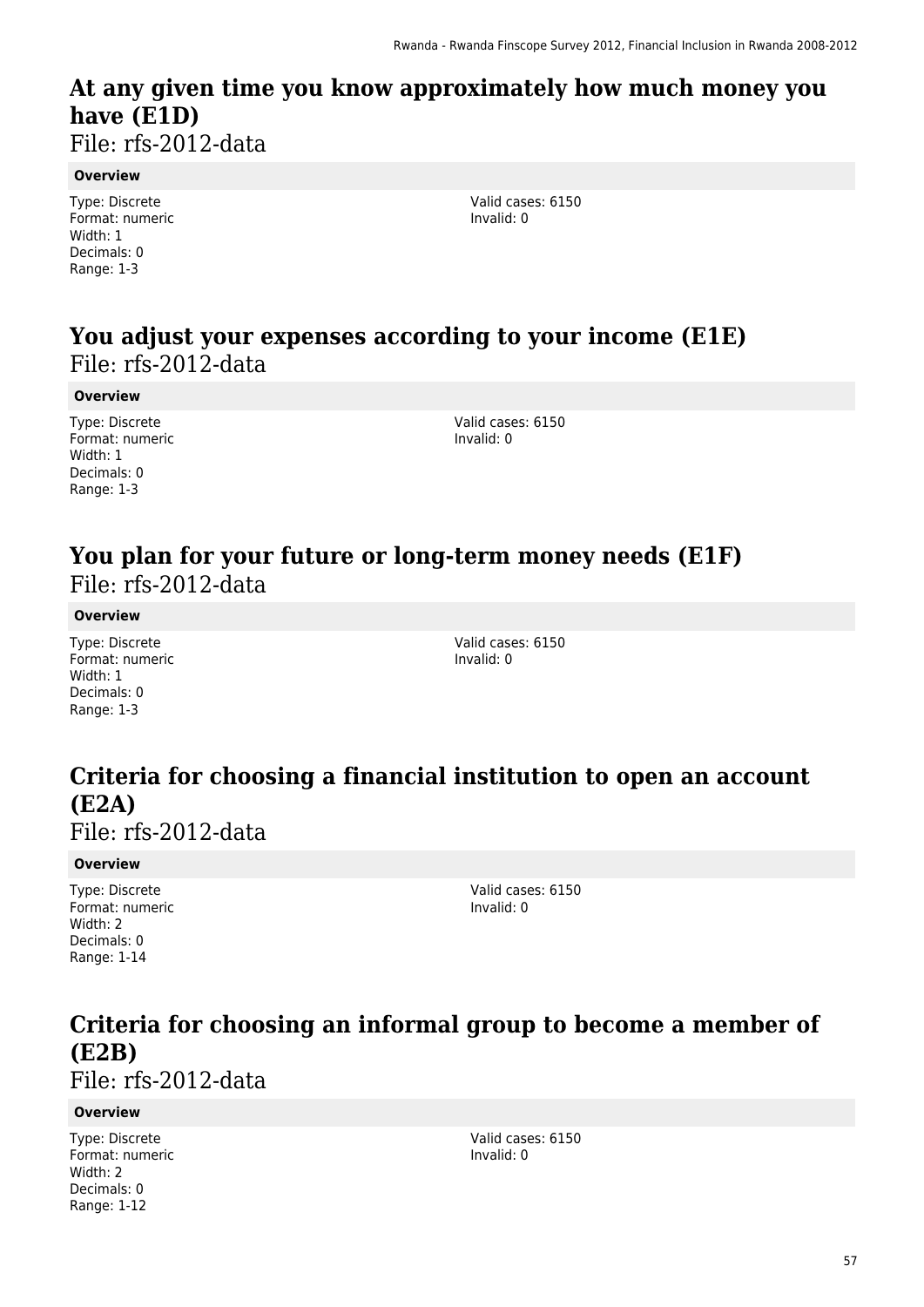## **Can you please tell me which of the following would you trust most with your SAVINGS? (E3A)**

File: rfs-2012-data

#### **Overview**

Type: Discrete Format: numeric Width: 1 Decimals: 0 Range: 1-5

Valid cases: 6150 Invalid: 0

## **Can you please tell me which of the following would you trust most to borrow from? (E3B)**

File: rfs-2012-data

### **Overview**

Type: Discrete Format: numeric Width: 1 Decimals: 0 Range: 1-6

Valid cases: 6150 Invalid: 0

### **Which of the following would you trust most if you are to send money to someone? (E3C)**

File: rfs-2012-data

### **Overview**

Type: Discrete Format: numeric Width: 1 Decimals: 0 Range: 1-7

Valid cases: 6150 Invalid: 0

## **Savings definition (F1)**

File: rfs-2012-data

### **Overview**

Type: Discrete Format: numeric Width: 1 Decimals: 0 Range: 1-4

Valid cases: 6150 Invalid: 0

### **You go without certain things to be able to save (F2A)**  File: rfs-2012-data

### **Overview**

Type: Discrete Format: numeric Width: 1 Decimals: 0 Range: 1-2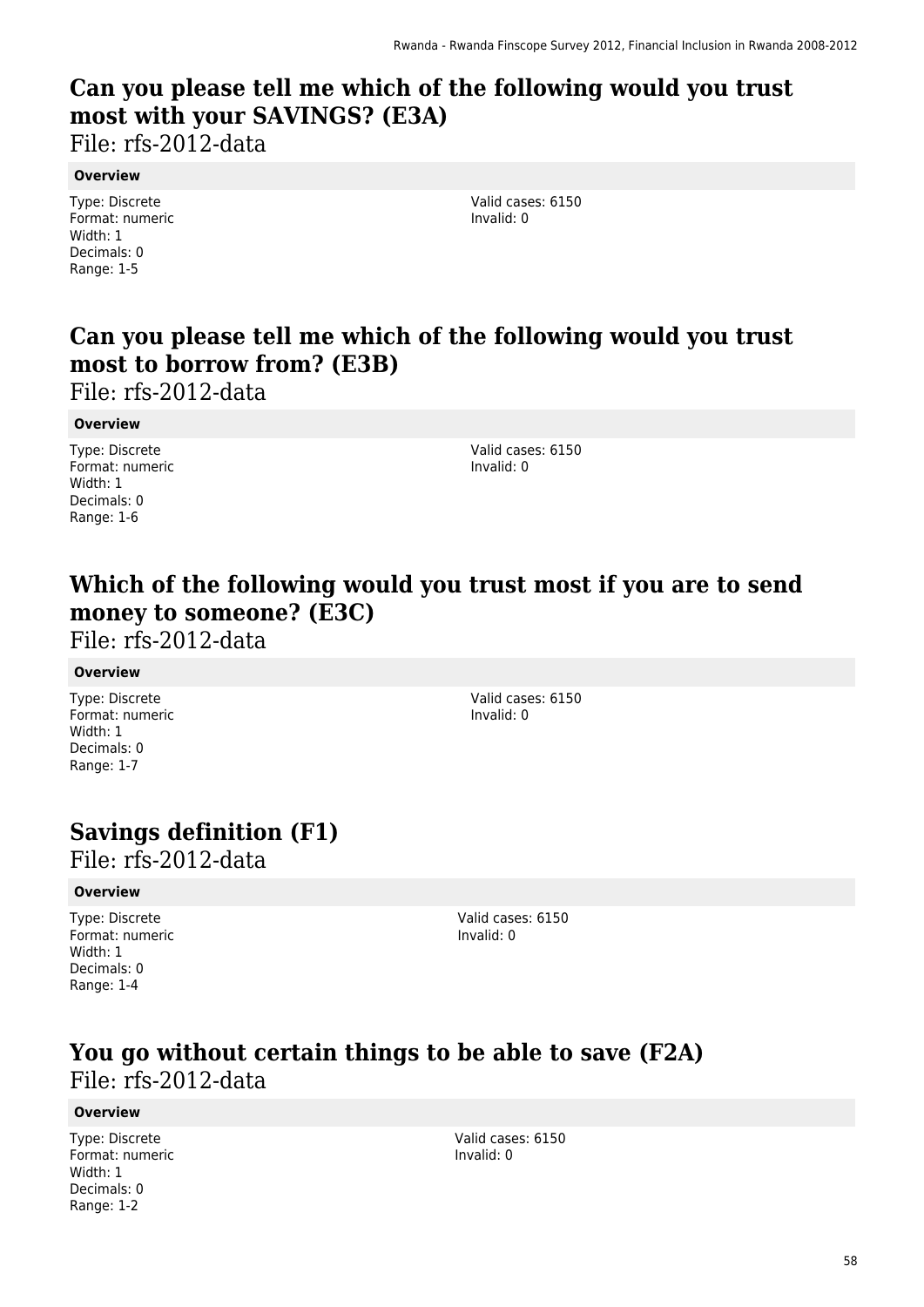## **You believe you have to save for difficult times even if your income is low (F2B)**

File: rfs-2012-data

#### **Overview**

Type: Discrete Format: numeric Width: 1 Decimals: 0 Range: 1-2

Valid cases: 6150 Invalid: 0

## **You believe it is better to save where your money is safe than to take risks to make more (F2C)**

File: rfs-2012-data

### **Overview**

Type: Discrete Format: numeric Width: 1 Decimals: 0 Range: 1-2

Valid cases: 6150 Invalid: 0

### **You save or put money aside when you can (F2D)**  File: rfs-2012-data

#### **Overview**

Type: Discrete Format: numeric Width: 1 Decimals: 0 Range: 1-2

Valid cases: 6150 Invalid: 0

### **You save or put money away for a specific purpose and you do not use it for any other purpose (F2E)**

File: rfs-2012-data

### **Overview**

Type: Discrete Format: numeric Width: 1 Decimals: 0 Range: 1-2

Valid cases: 6150 Invalid: 0

### **You save or put money away for a specific purpose but you end up using it before you used it for that purpose (F2F)**  File: rfs-2012-data

### **Overview**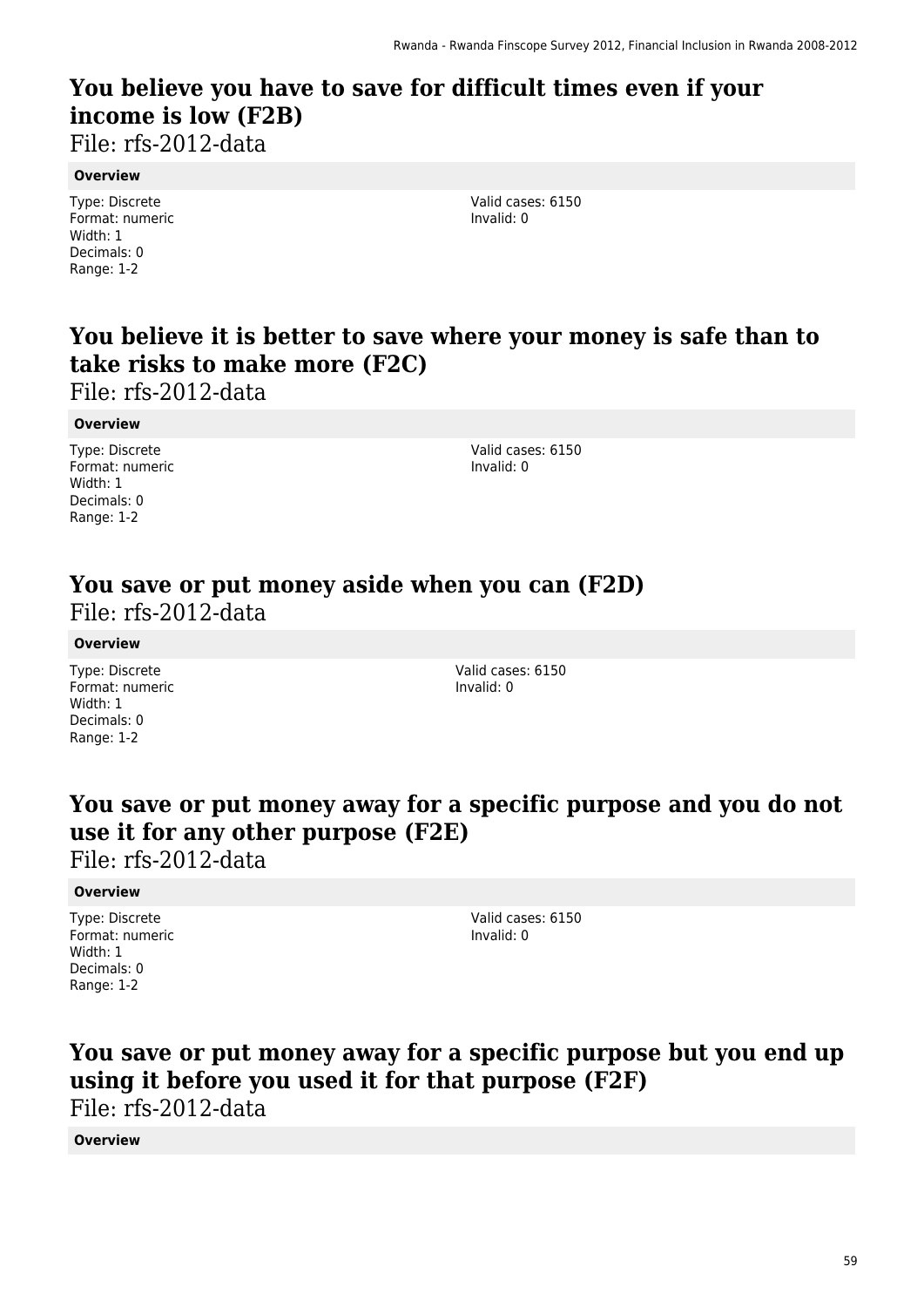## **You save or put money away for a specific purpose but you end up using it before you used it for that purpose (F2F)**

File: rfs-2012-data

Type: Discrete Format: numeric Width: 1 Decimals: 0 Range: 1-2

Valid cases: 6150 Invalid: 0

### **Do you have savings at a bank? (F31\_F3A)**  File: rfs-2012-data

### **Overview**

Type: Discrete Format: numeric Width: 1 Decimals: 0 Range: 1-2

Valid cases: 6150 Invalid: 0

## **With which institution(s)? (F31\_F3B1)**

File: rfs-2012-data

### **Overview**

Type: Discrete Format: numeric Width: 2 Decimals: 0 Range: 1-15

Valid cases: 873 Invalid: 5277

## **With which institution(s)? (F31\_F3B2)**

File: rfs-2012-data

### **Overview**

Type: Discrete Format: numeric Width: 2 Decimals: 0 Range: 1-99

Valid cases: 873 Invalid: 5277

### **What was the main reason for you to choose to keep your savings in the bank? (F31\_F3C)**

File: rfs-2012-data

### **Overview**

Type: Discrete Format: numeric Width: 1 Decimals: 0 Range: 1-6

Valid cases: 873 Invalid: 5277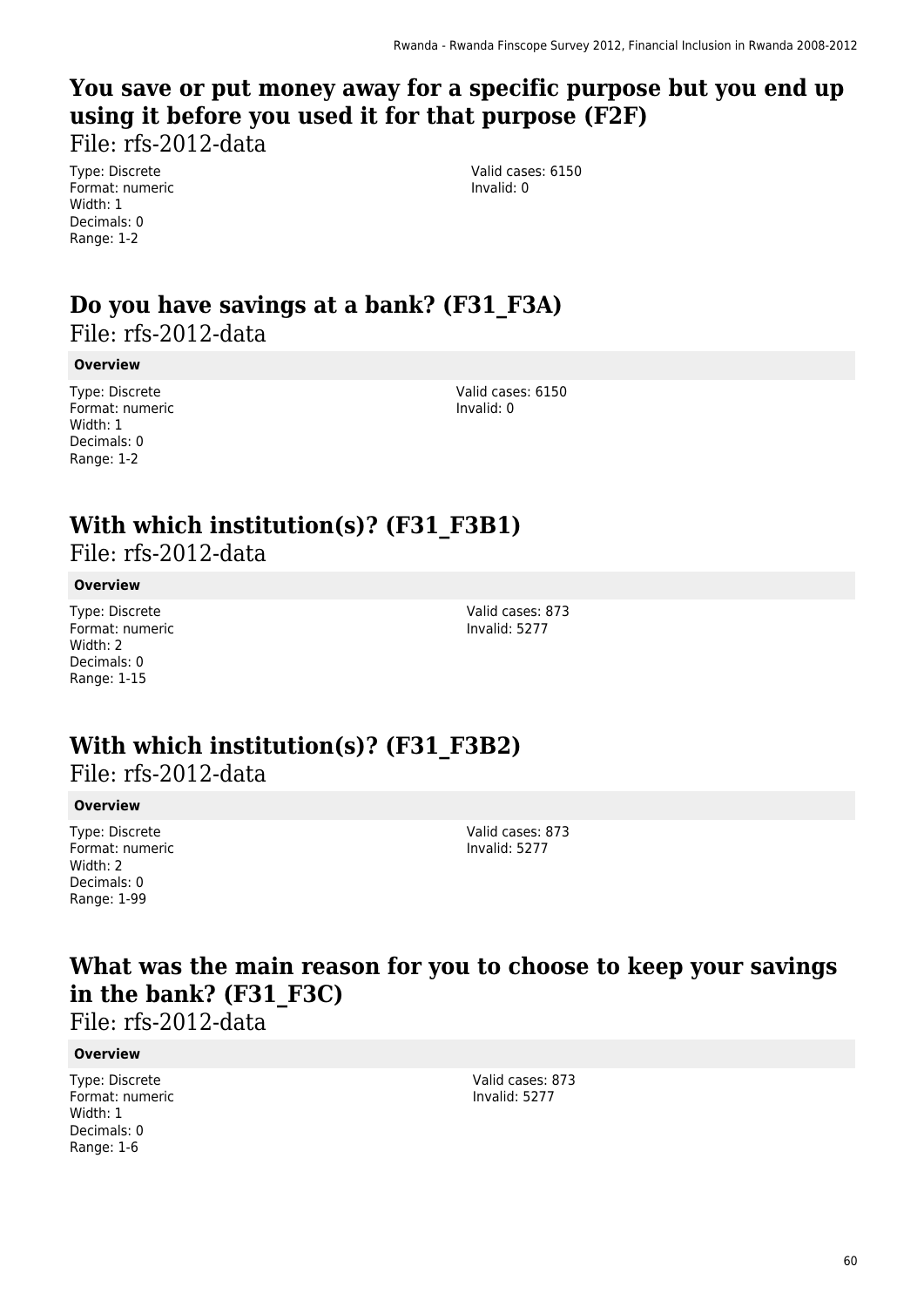### **Does this way of saving meet your saving needs? Bank (F31\_F3D)**  File: rfs-2012-data

#### **Overview**

Type: Discrete Format: numeric Width: 1 Decimals: 0 Range: 1-2

Valid cases: 873 Invalid: 5277

### **If not, what is the main reason for it not meeting your need? Bank (F31\_F3E)**

File: rfs-2012-data

#### **Overview**

Type: Discrete Format: numeric Width: 1 Decimals: 0 Range: 1-4

Valid cases: 122 Invalid: 6028

### **Usage: Past month Bank savings account (F31\_F3F1)**  File: rfs-2012-data

**Overview**

Type: Discrete Format: numeric Width: 1 Decimals: 0 Range: 1-2

Valid cases: 873 Invalid: 5277

### **Usage: Past 6 months Bank savings account (F31\_F3F2)**  File: rfs-2012-data

#### **Overview**

Type: Discrete Format: numeric Width: 1 Decimals: 0 Range: 1-2

Valid cases: 372 Invalid: 5778

### **Do you have savings at a MFI or a non-umurenge SACCO? (F32\_F3A)**  File: rfs-2012-data

#### **Overview**

Type: Discrete Format: numeric Width: 1 Decimals: 0 Range: 1-2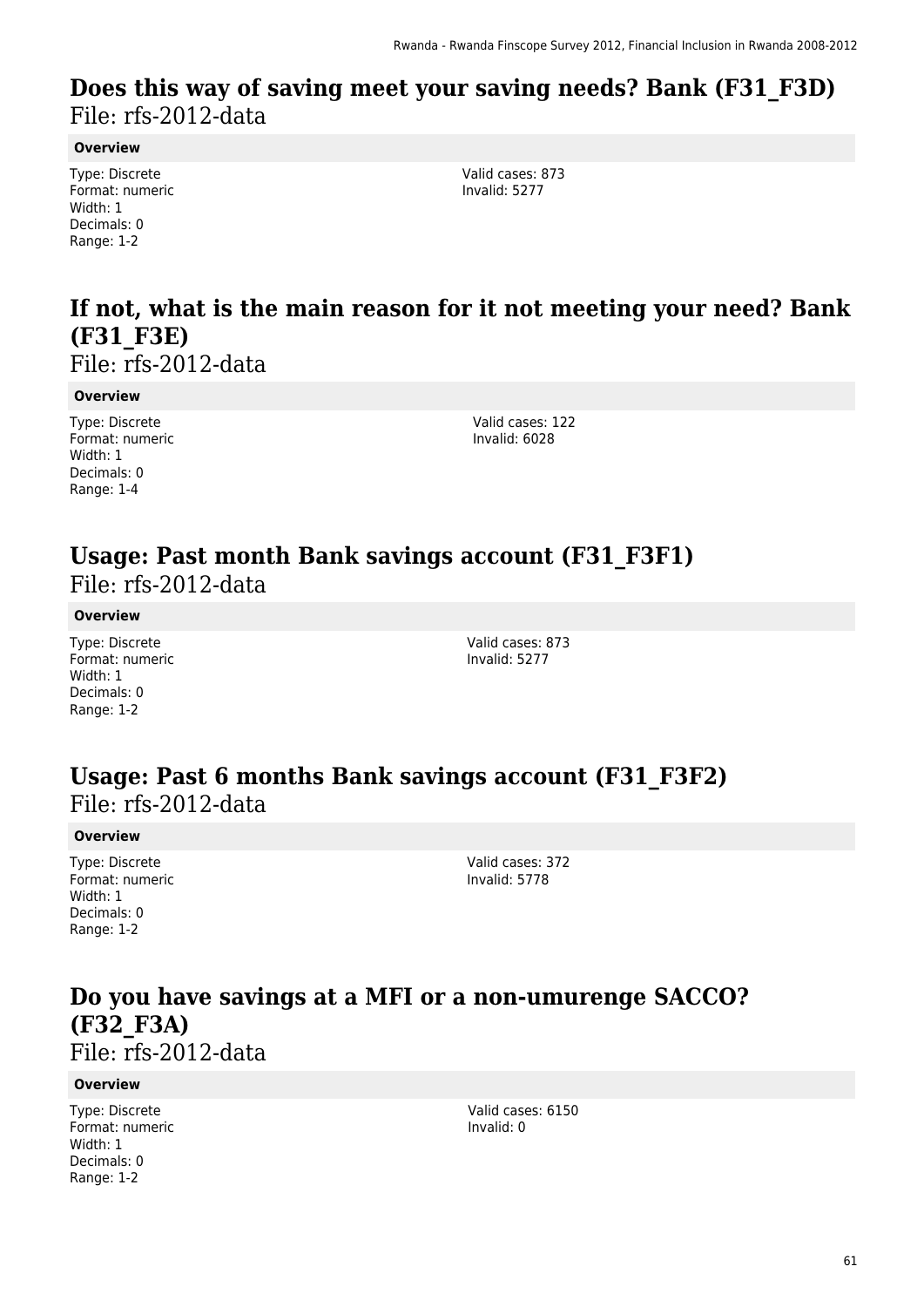# **With which institution(s)? (F32\_F3B1)**

File: rfs-2012-data

### **Overview**

Type: Continuous Format: numeric Width: 2 Decimals: 0 Range: 1-99

Valid cases: 176 Invalid: 5974 Minimum: 1 Maximum: 99 Mean: 30.4 Standard deviation: 28.7

### **With which institution(s)? (F32\_F3B2)**  File: rfs-2012-data

#### **Overview**

Type: Discrete Format: numeric Width: 2 Decimals: 0 Range: 1-99

Valid cases: 176 Invalid: 5974

## **What was the main reason for you to choose to keep your savings at a MFI or a non-umurenge SACCO? (F32\_F3C)**

File: rfs-2012-data

### **Overview**

Type: Discrete Format: numeric Width: 1 Decimals: 0 Range: 1-6

Valid cases: 176 Invalid: 5974

## **Does this way of saving meet your saving needs? MFI or non-umurenge SACCO (F32\_F3D)**

File: rfs-2012-data

### **Overview**

Type: Discrete Format: numeric Width: 1 Decimals: 0 Range: 1-2

Valid cases: 176 Invalid: 5974

## **If not, what is the main reason for it not meeting your need? MFI or non-umurenge SACCO (F32\_F3E)**

File: rfs-2012-data

### **Overview**

Type: Discrete Format: numeric Width: 1 Decimals: 0 Range: 1-4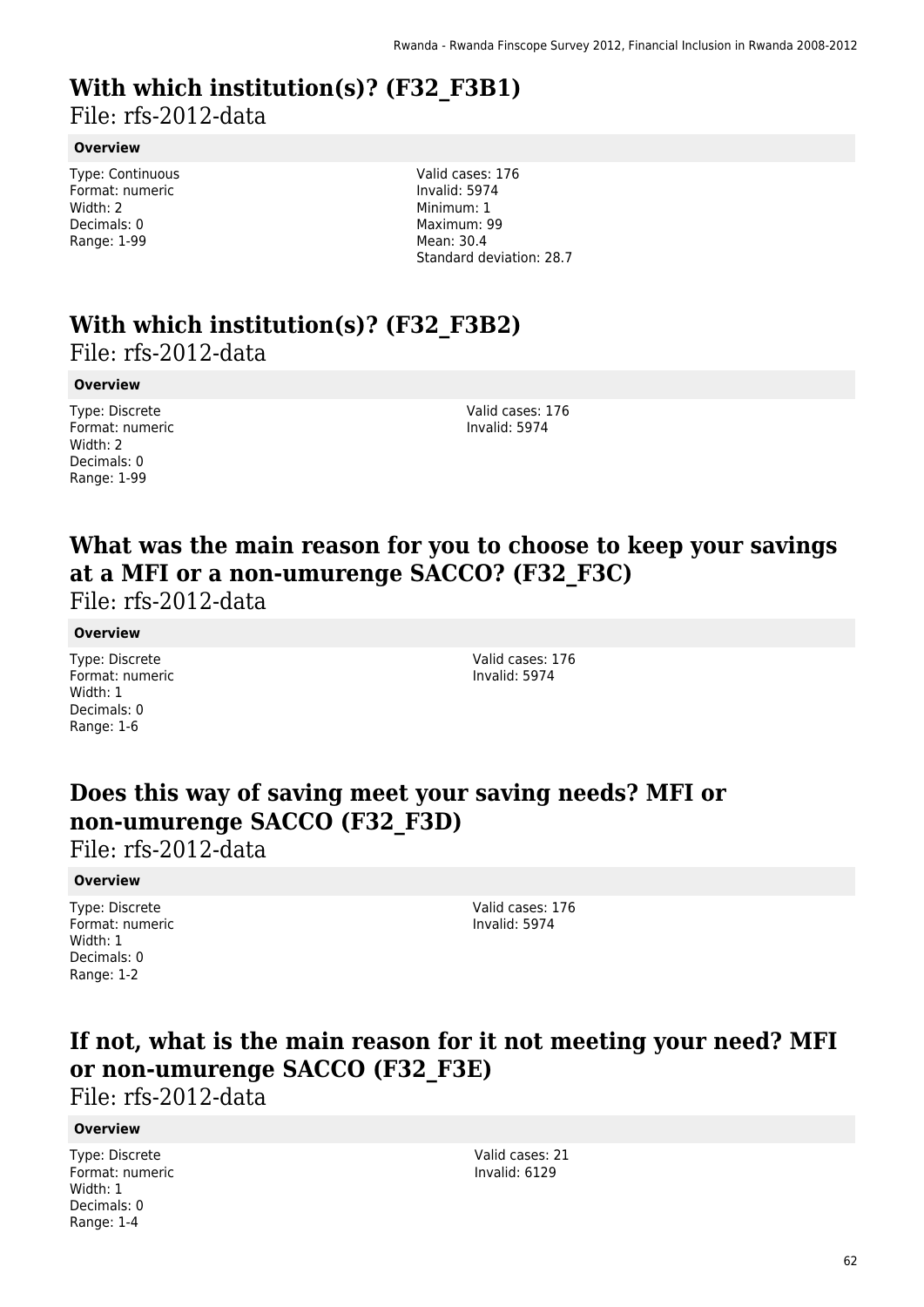### **Usage: Past month MFI or non-umurenge SACCO savings account (F32\_F3F1)**  File: rfs-2012-data

**Overview**

Type: Discrete Format: numeric Width: 1 Decimals: 0 Range: 1-2

Valid cases: 176 Invalid: 5974

## **Usage: Past 6 months MFI or non-umurenge SACCO savings account (F32\_F3F2)**

File: rfs-2012-data

#### **Overview**

Type: Discrete Format: numeric Width: 1 Decimals: 0 Range: 1-2

Valid cases: 59 Invalid: 6091

### **Do you have savings at an umurenge SACCO? (F33\_F3A)**  File: rfs-2012-data

#### **Overview**

Type: Discrete Format: numeric Width: 1 Decimals: 0 Range: 1-2

Valid cases: 6150 Invalid: 0

### **What was the main reason for you to choose to keep your savings at an umurenge SACCO? (F33\_F3C)**

File: rfs-2012-data

### **Overview**

Type: Discrete Format: numeric Width: 1 Decimals: 0 Range: 1-6

Valid cases: 1169 Invalid: 4981

## **Does this way of saving meet your saving needs? Umurenge SACCO (F33\_F3D)**

File: rfs-2012-data

**Overview**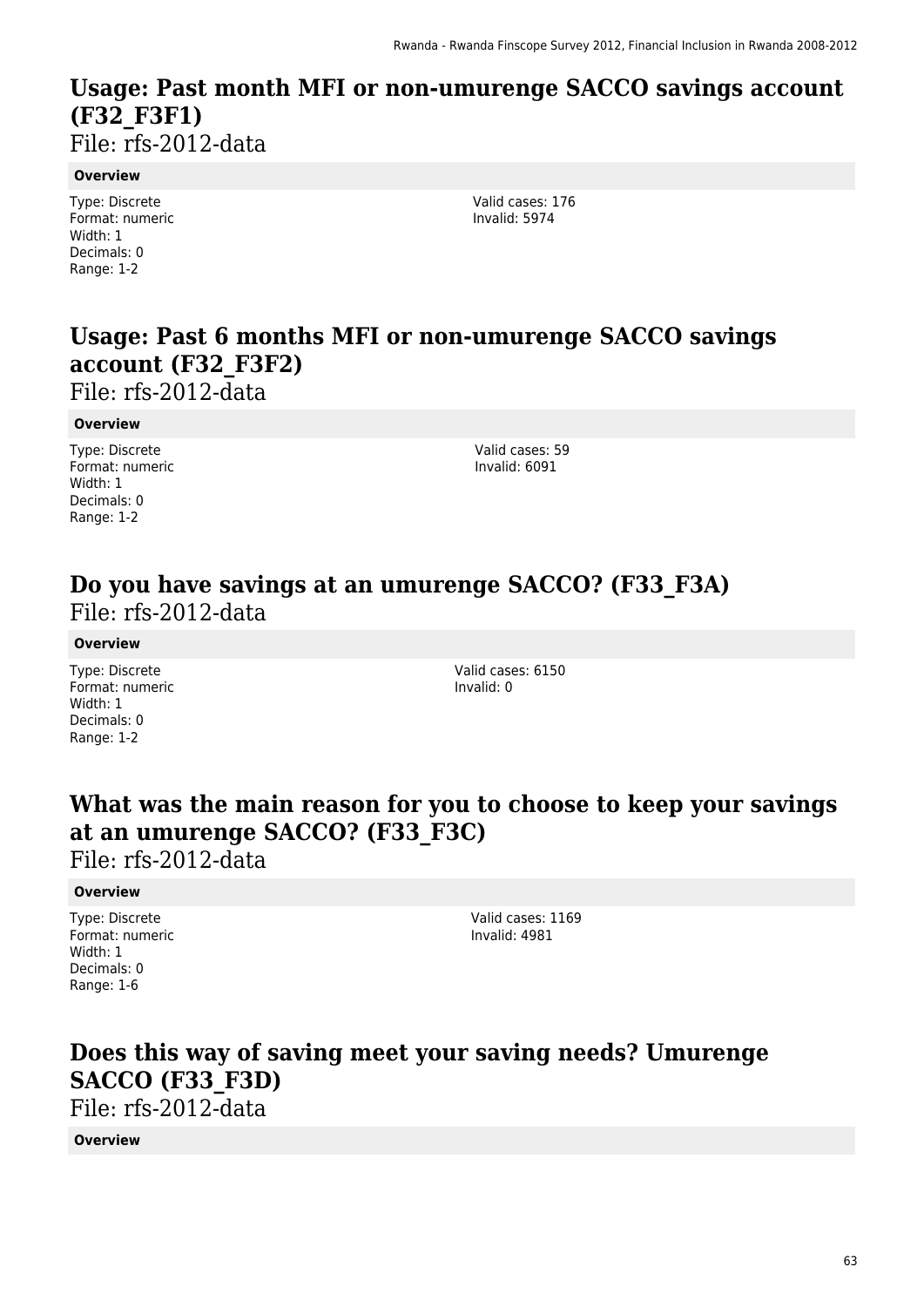# **Does this way of saving meet your saving needs? Umurenge SACCO (F33\_F3D)**

File: rfs-2012-data

Type: Discrete Format: numeric Width: 1 Decimals: 0 Range: 1-2

Valid cases: 1169 Invalid: 4981

## **If not, what is the main reason for it not meeting your need? Umurenge SACCO savings account (F33\_F3E)**

File: rfs-2012-data

### **Overview**

Type: Discrete Format: numeric Width: 1 Decimals: 0 Range: 1-4

Valid cases: 71 Invalid: 6079

### **Usage: Past month Umurenge SACCO savings account (F33\_F3F1)**  File: rfs-2012-data

### **Overview**

Type: Discrete Format: numeric Width: 1 Decimals: 0 Range: 1-2

Valid cases: 1169 Invalid: 4981

## **Usage: Past 6 months Umurenge SACCO savings account (F33\_F3F2)**

File: rfs-2012-data

### **Overview**

Type: Discrete Format: numeric Width: 1 Decimals: 0 Range: 1-2

Valid cases: 550 Invalid: 5600

### **Do you have savings in the capital or stock market (incl. Treasury bonds)? (F34\_F3A)**

File: rfs-2012-data

### **Overview**

Type: Discrete Format: numeric Width: 1 Decimals: 0 Range: 1-2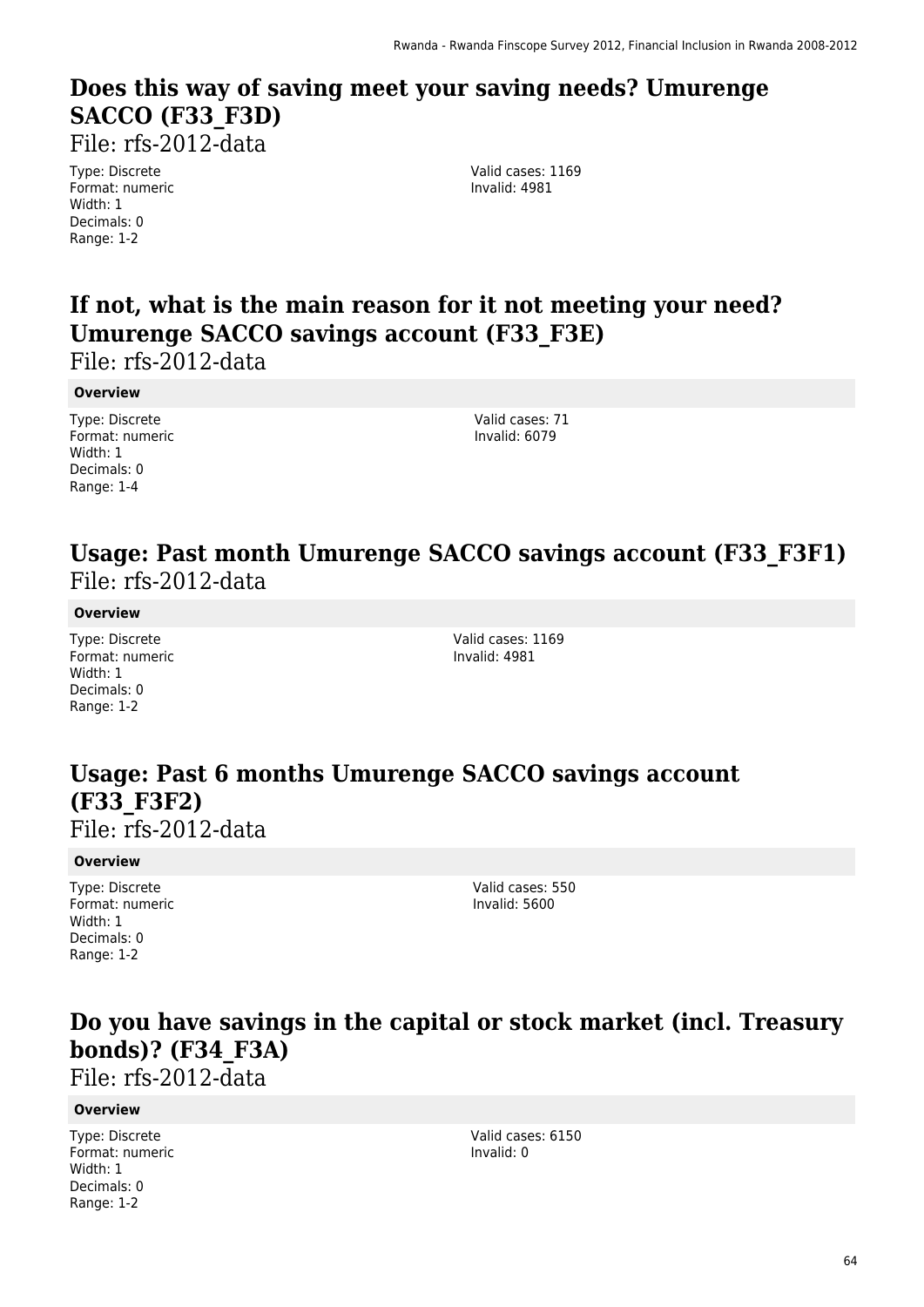## **What was the main reason for you to choose to keep your savings in the capital or stock market? (F34\_F3C)**

File: rfs-2012-data

### **Overview**

Type: Discrete Format: numeric Width: 1 Decimals: 0 Range: 1-6

Valid cases: 13 Invalid: 6137

## **Does this way of saving meet your saving needs? Capital or stock market (F34\_F3D)**

File: rfs-2012-data

### **Overview**

Type: Discrete Format: numeric Width: 1 Decimals: 0 Range: 1-2

Valid cases: 13 Invalid: 6137

## **If not, what is the main reason for it not meeting your need? Capital or stock market (F34\_F3E)**

File: rfs-2012-data

### **Overview**

Type: Discrete Format: numeric Width: 1 Decimals: 0 Range: 1-4

Valid cases: 3 Invalid: 6147

### **Usage: Past month Capital or stock market (F34\_F3F1)**  File: rfs-2012-data

### **Overview**

Type: Discrete Format: numeric Width: 1 Decimals: 0 Range: 1-2

Valid cases: 13 Invalid: 6137

### **Usage: Past 6 months Capital or stock market (F34\_F3F2)**  File: rfs-2012-data

### **Overview**

Type: Discrete Format: numeric Width: 1 Decimals: 0 Range: 1-2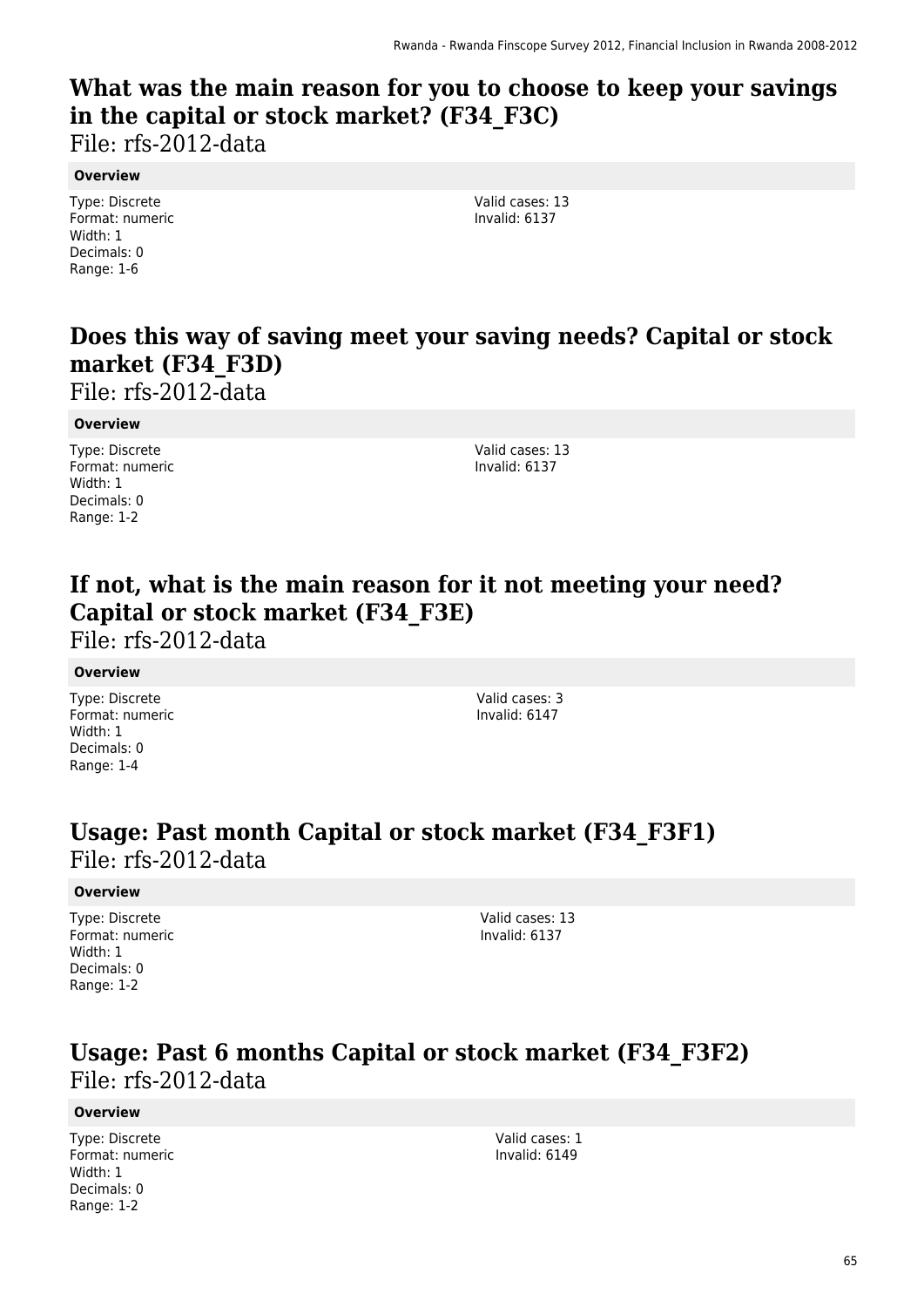## **Do you have a pension fund or provident fund (incl. Caisse Sociale du Rwanda)? (F35\_F3A)**

File: rfs-2012-data

### **Overview**

Type: Discrete Format: numeric Width: 1 Decimals: 0 Range: 1-2

Valid cases: 6150 Invalid: 0

## **What was the main reason for you to get a pension fund or provident fund? (F35\_F3C)**

File: rfs-2012-data

### **Overview**

Type: Discrete Format: numeric Width: 1 Decimals: 0 Range: 1-6

Valid cases: 132 Invalid: 6018

### **Does this way of saving meet your saving needs? Pension or provident fund (F35\_F3D)**

File: rfs-2012-data

### **Overview**

Type: Discrete Format: numeric Width: 1 Decimals: 0 Range: 1-2

Valid cases: 132 Invalid: 6018

### **If not, what is the main reason for it not meeting your need? Pension or provident fund (F35\_F3E)**

File: rfs-2012-data

### **Overview**

Type: Discrete Format: numeric Width: 1 Decimals: 0 Range: 1-4

Valid cases: 10 Invalid: 6140

### **Usage: Past month Pension or provident fund (F35\_F3F1)**  File: rfs-2012-data

### **Overview**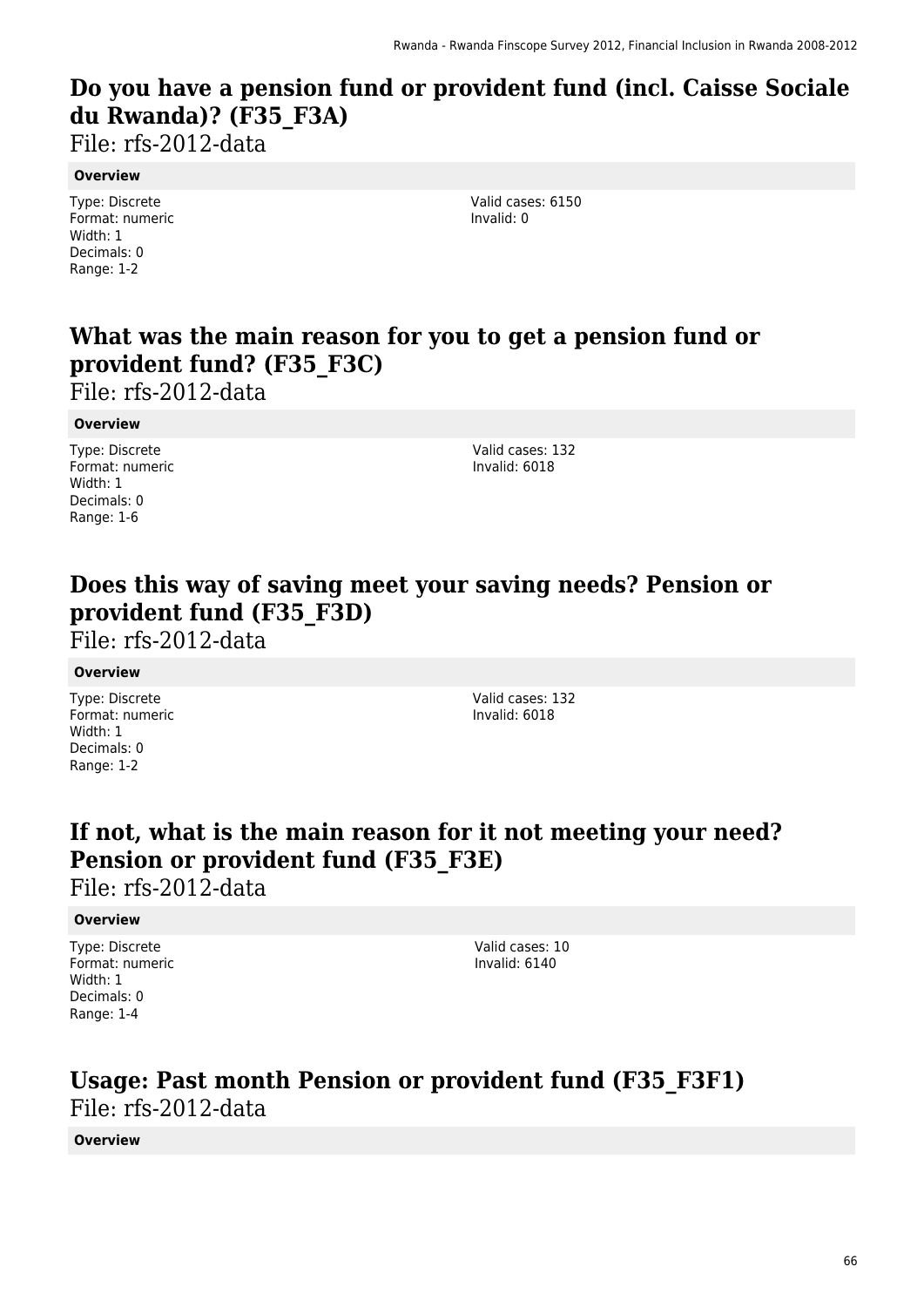### **Usage: Past month Pension or provident fund (F35\_F3F1)**  File: rfs-2012-data

Type: Discrete Format: numeric Width: 1 Decimals: 0 Range: 1-2

Valid cases: 132 Invalid: 6018

### **Usage: Past 6 months Pension or provident fund (F35\_F3F2)**  File: rfs-2012-data

#### **Overview**

Type: Discrete Format: numeric Width: 1 Decimals: 0 Range: 1-2

Valid cases: 23 Invalid: 6127

### **Do you have savings with a group such as a co-op, VSLA, tontine, ikibina? (F36\_F3A)**

File: rfs-2012-data

#### **Overview**

Type: Discrete Format: numeric Width: 1 Decimals: 0 Range: 1-2

Valid cases: 6150 Invalid: 0

### **What was the main reason for you to choose to keep your savings in a group? (F36\_F3C)**

File: rfs-2012-data

#### **Overview**

Type: Discrete Format: numeric Width: 1 Decimals: 0 Range: 1-6

Valid cases: 2065 Invalid: 4085

### **Does this way of saving meet your saving needs? Group (F36\_F3D)**  File: rfs-2012-data

#### **Overview**

Type: Discrete Format: numeric Width: 1 Decimals: 0 Range: 1-2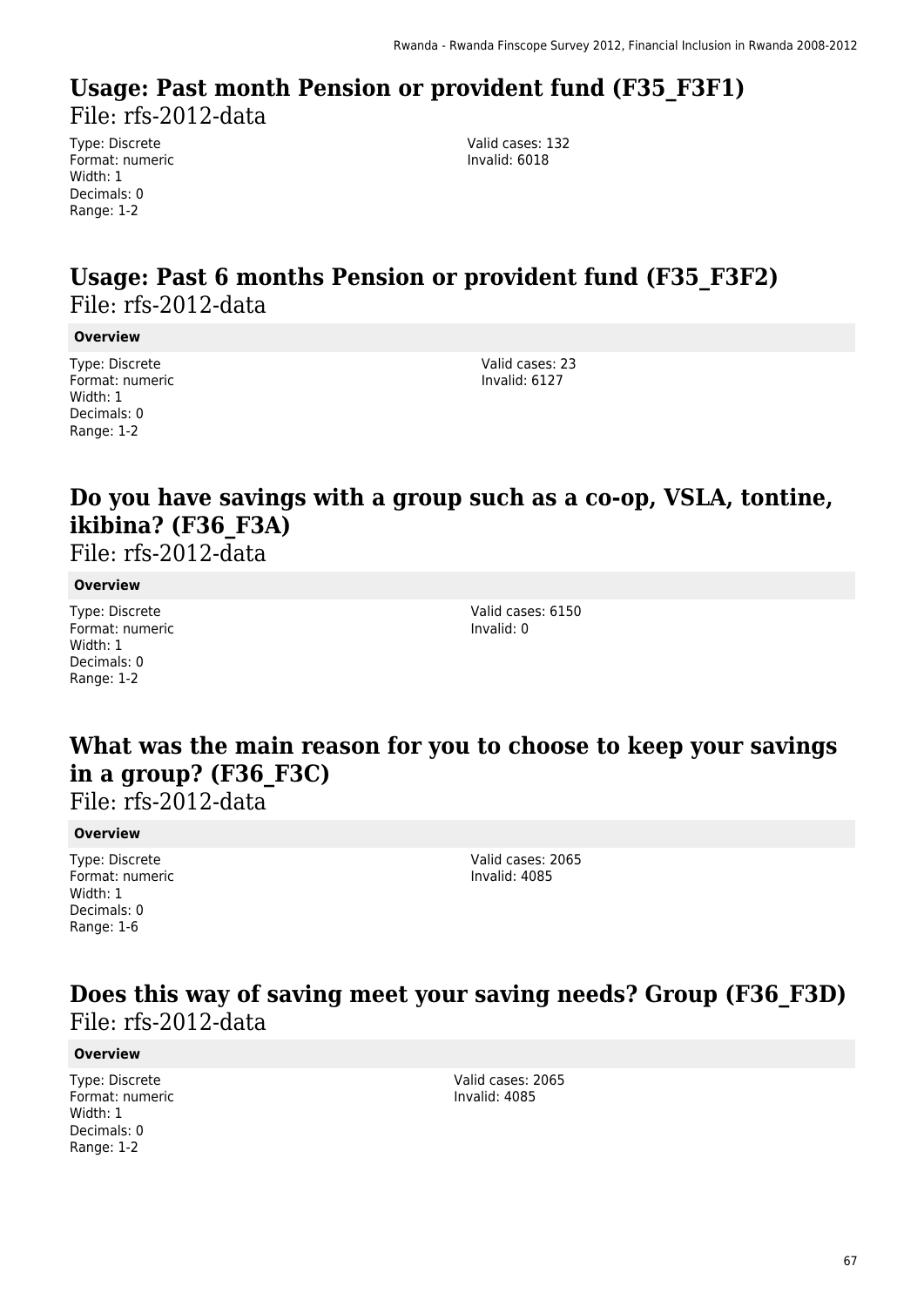## **If not, what is the main reason for it not meeting your need? Group (F36\_F3E)**

File: rfs-2012-data

#### **Overview**

Type: Discrete Format: numeric Width: 1 Decimals: 0 Range: 1-4

Valid cases: 115 Invalid: 6035

# **Usage: Past month Group (F36\_F3F1)**

File: rfs-2012-data

#### **Overview**

Type: Discrete Format: numeric Width: 1 Decimals: 0 Range: 1-2

Valid cases: 2065 Invalid: 4085

### **Usage: Past 6 months Group (F36\_F3F2)**

File: rfs-2012-data

### **Overview**

Type: Discrete Format: numeric Width: 1 Decimals: 0 Range: 1-2

Valid cases: 246 Invalid: 5904

### **Do you have savings with someone in community who keeps it safe for you? (F37\_F3A)**  File: rfs-2012-data

#### **Overview**

Type: Discrete Format: numeric Width: 1 Decimals: 0 Range: 1-2

Valid cases: 6150 Invalid: 0

### **What was the main reason for you to choose to keep your savings with someone in community? (F37\_F3C)**

File: rfs-2012-data

### **Overview**

Type: Discrete Format: numeric Width: 1 Decimals: 0 Range: 1-6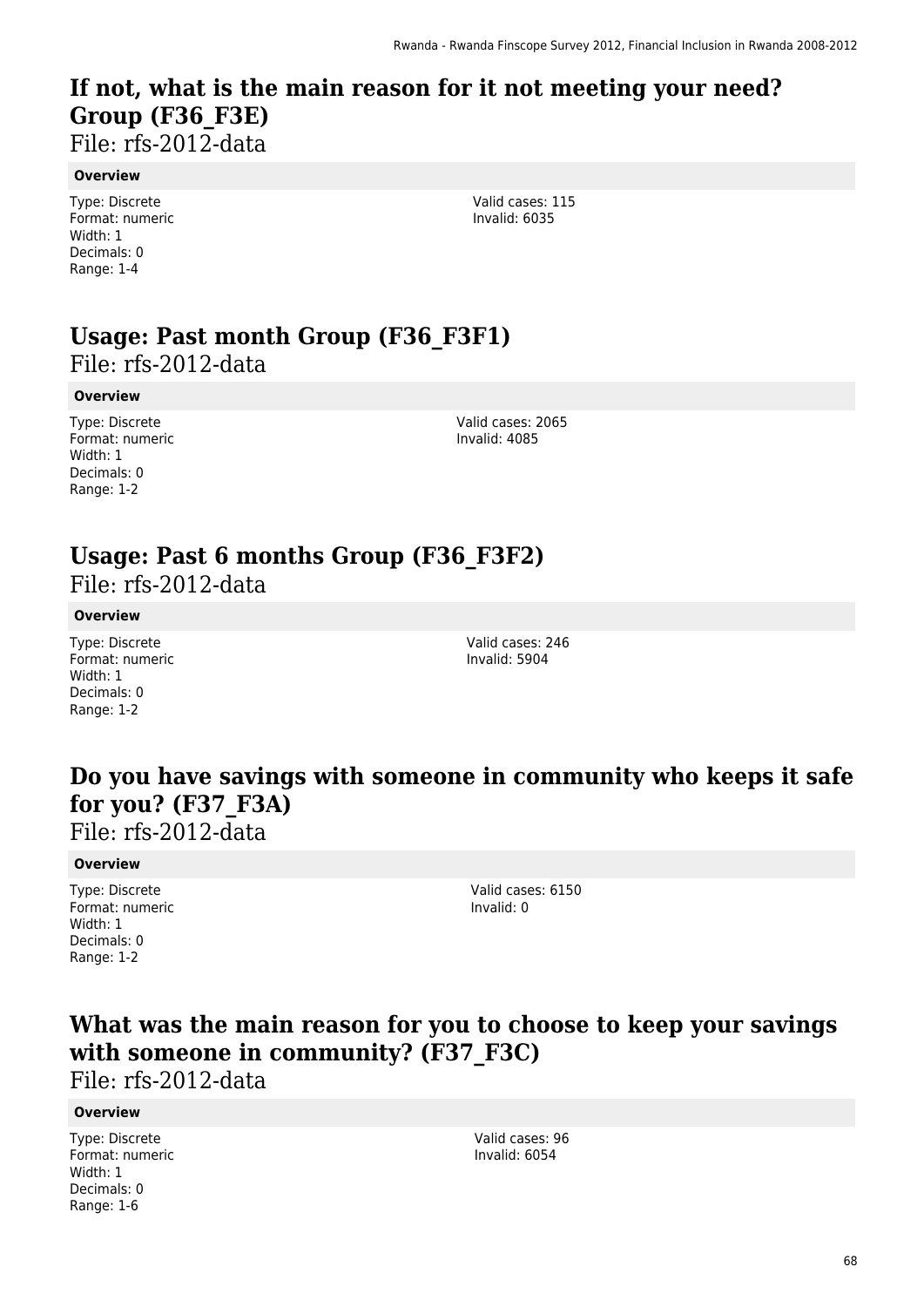## **Does this way of saving meet your saving needs? Someone in community (F37\_F3D)**

File: rfs-2012-data

### **Overview**

Type: Discrete Format: numeric Width: 1 Decimals: 0 Range: 1-2

Valid cases: 96 Invalid: 6054

## **If not, what is the main reason for it not meeting your need? Someone in community (F37\_F3E)**

File: rfs-2012-data

### **Overview**

Type: Discrete Format: numeric Width: 1 Decimals: 0 Range: 1-4

Valid cases: 15 Invalid: 6135

### **Usage: Past month Someone in the community (F37\_F3F1)**  File: rfs-2012-data

### **Overview**

Type: Discrete Format: numeric Width: 1 Decimals: 0 Range: 1-2

Valid cases: 96 Invalid: 6054

### **Usage: Past 6 months Someone in the community (F37\_F3F2)**  File: rfs-2012-data

### **Overview**

Type: Discrete Format: numeric Width: 1 Decimals: 0 Range: 1-2

Valid cases: 41 Invalid: 6109

### **Do you have savings with someone in household or family who keeps it safe for you? (F38\_F3A)**

File: rfs-2012-data

### **Overview**

Type: Discrete Format: numeric Width: 1 Decimals: 0 Range: 1-2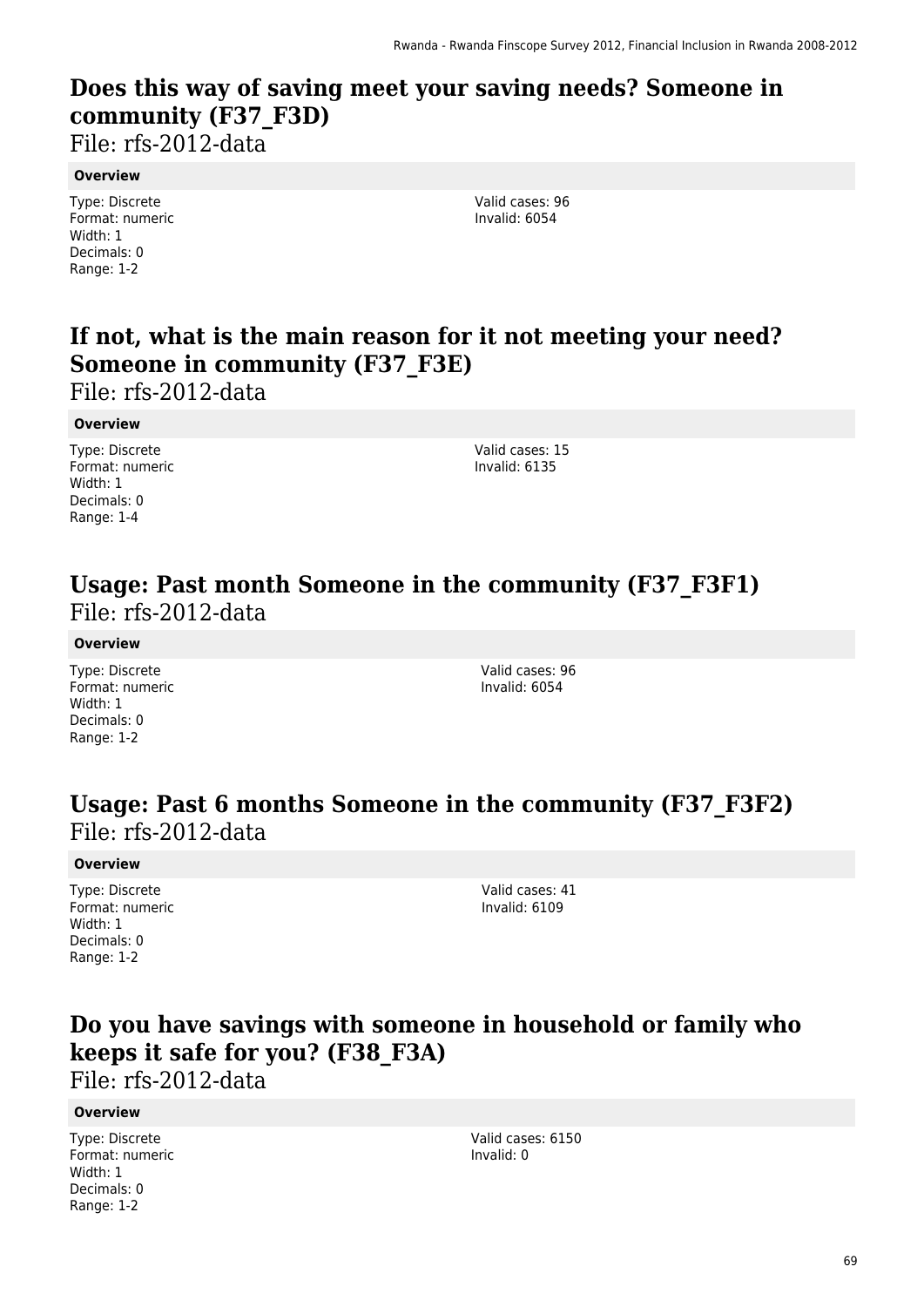## **What was the main reason for you to choose to keep your savings with someone in household or family? (F38\_F3C)**

File: rfs-2012-data

### **Overview**

Type: Discrete Format: numeric Width: 1 Decimals: 0 Range: 1-6

Valid cases: 491 Invalid: 5659

## **Does this way of saving meet your saving needs? Household or family member (F38\_F3D)**

File: rfs-2012-data

### **Overview**

Type: Discrete Format: numeric Width: 1 Decimals: 0 Range: 1-2

Valid cases: 491 Invalid: 5659

### **If not, what is the main reason for it not meeting your need? Household or family member (F38\_F3E)**

File: rfs-2012-data

### **Overview**

Type: Discrete Format: numeric Width: 1 Decimals: 0 Range: 1-4

Valid cases: 47 Invalid: 6103

### **Usage: Past month Someone in household or family (F38\_F3F1)**  File: rfs-2012-data

### **Overview**

Type: Discrete Format: numeric Width: 1 Decimals: 0 Range: 1-2

Valid cases: 491 Invalid: 5659

### **Usage: Past 6 months Someone in the household or family (F38\_F3F2)**  File: rfs-2012-data

**Overview**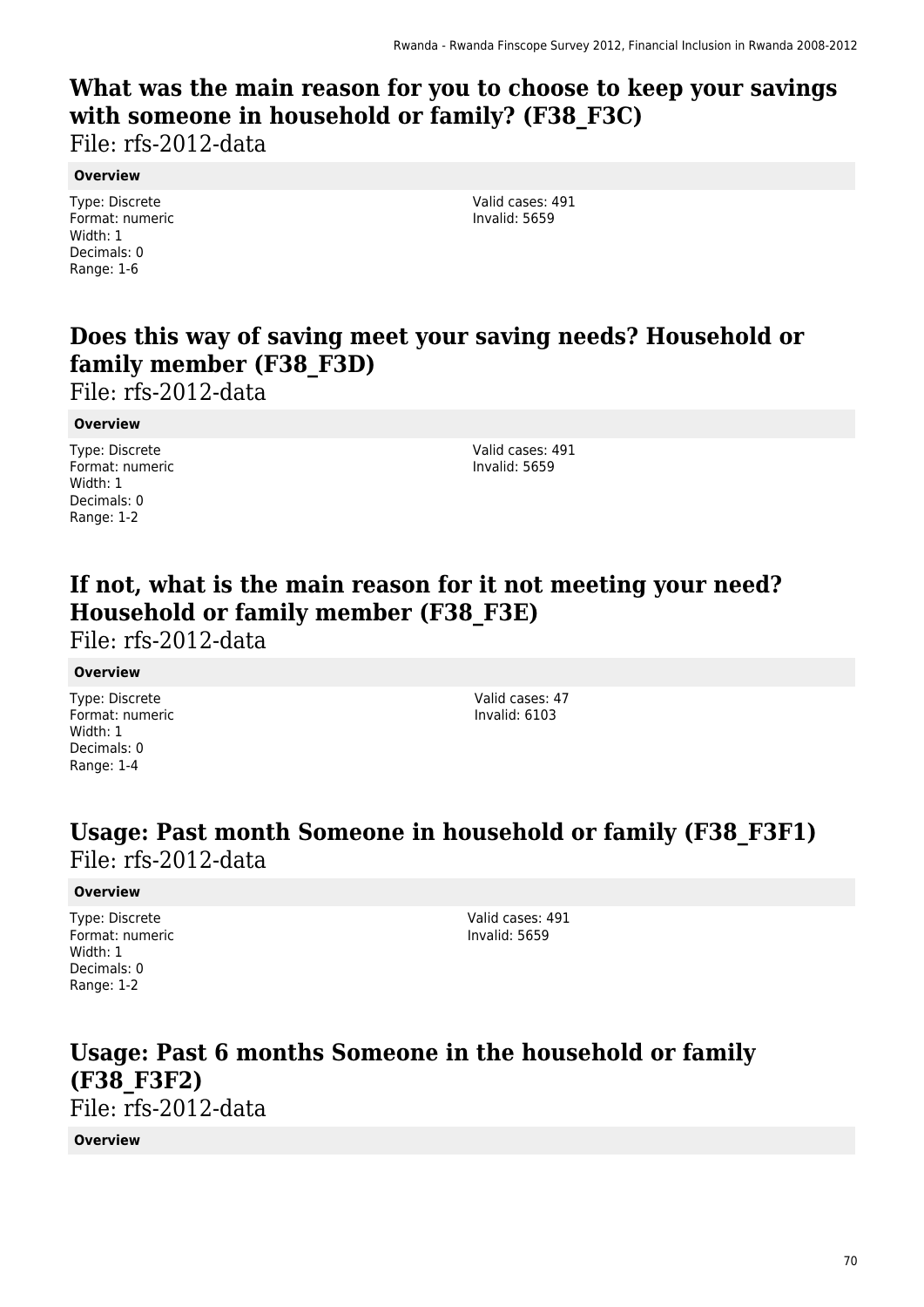### **Usage: Past 6 months Someone in the household or family (F38\_F3F2)**  File: rfs-2012-data

Type: Discrete Format: numeric Width: 1 Decimals: 0

Valid cases: 175 Invalid: 5975

### **Do you buy things to sell later as a form of savings? (F39\_F3A)**  File: rfs-2012-data

#### **Overview**

Range: 1-2

Type: Discrete Format: numeric Width: 1 Decimals: 0 Range: 1-2

Valid cases: 6150 Invalid: 0

### **What was the main reason for you to choose to save in this way? (F39\_F3C)**

File: rfs-2012-data

### **Overview**

Type: Discrete Format: numeric Width: 1 Decimals: 0 Range: 1-6

Valid cases: 1348 Invalid: 4802

### **Does this way of saving meet your saving needs? Buy assets (F39\_F3D)**

File: rfs-2012-data

### **Overview**

Type: Discrete Format: numeric Width: 1 Decimals: 0 Range: 1-2

Valid cases: 1348 Invalid: 4802

### **If not, what is the main reason for it not meeting your need? Buy assets (F39\_F3E)**

File: rfs-2012-data

#### **Overview**

Type: Discrete Format: numeric Width: 1 Decimals: 0 Range: 1-4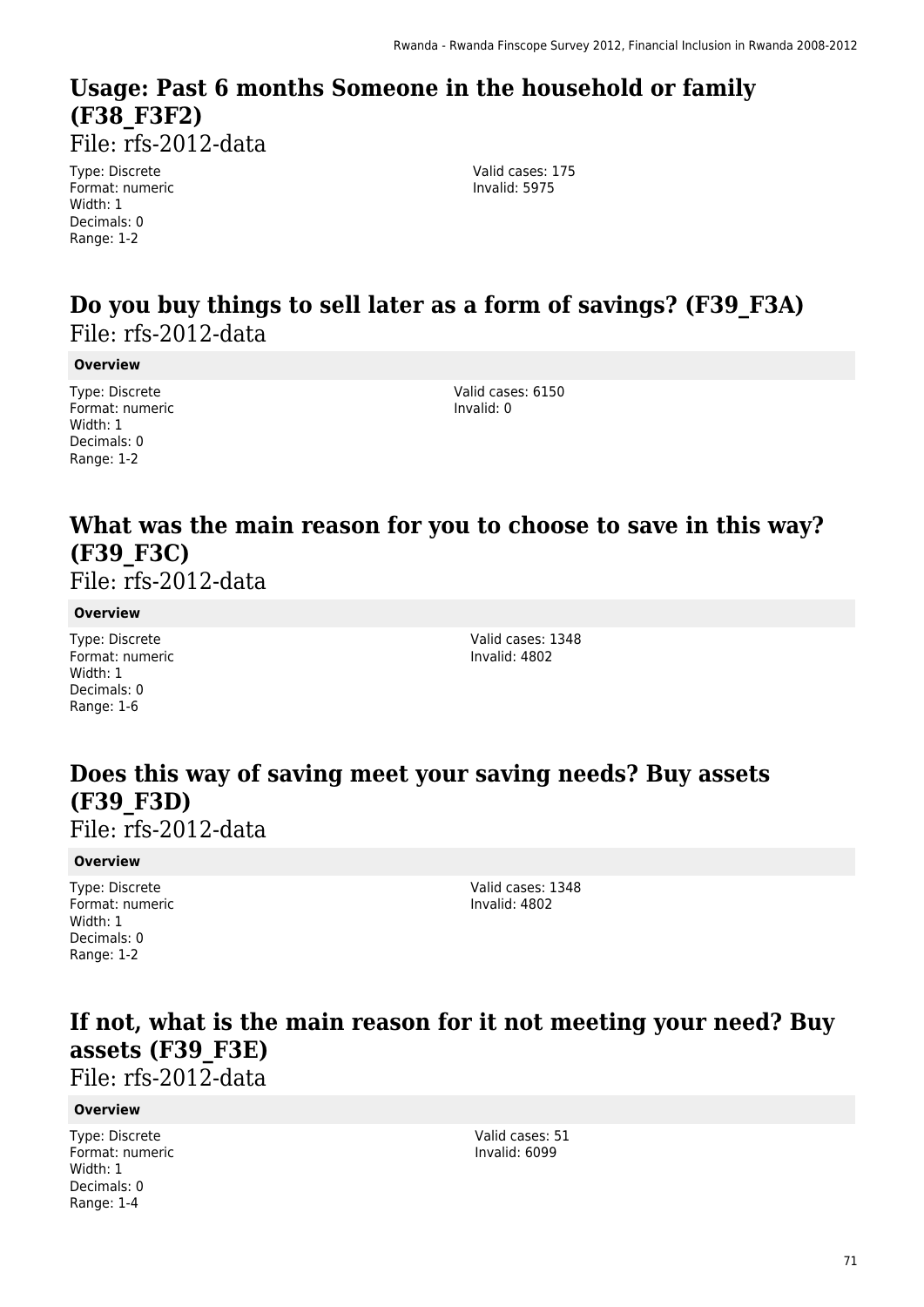# **Usage: Past month Buying assets (F39\_F3F1)**

File: rfs-2012-data

### **Overview**

Type: Discrete Format: numeric Width: 1 Decimals: 0 Range: 1-2

Valid cases: 1348 Invalid: 4802

### **Usage: Past 6 months Buying assets (F39\_F3F2)**  File: rfs-2012-data

### **Overview**

Type: Discrete Format: numeric Width: 1 Decimals: 0 Range: 1-2

Valid cases: 731 Invalid: 5419

### **Do you have savings in a secret place at home? (F310\_F3A)**  File: rfs-2012-data

### **Overview**

Type: Discrete Format: numeric Width: 1 Decimals: 0 Range: 1-2

Valid cases: 6150 Invalid: 0

### **What was the main reason for you to choose to keep your savings at home? (F310\_F3C)**

File: rfs-2012-data

#### **Overview**

Type: Discrete Format: numeric Width: 1 Decimals: 0 Range: 1-6

Valid cases: 1272 Invalid: 4878

### **Does this way of saving meet your saving needs? Home (F310\_F3D)**  File: rfs-2012-data

#### **Overview**

Type: Discrete Format: numeric Width: 1 Decimals: 0 Range: 1-2

Valid cases: 1272 Invalid: 4878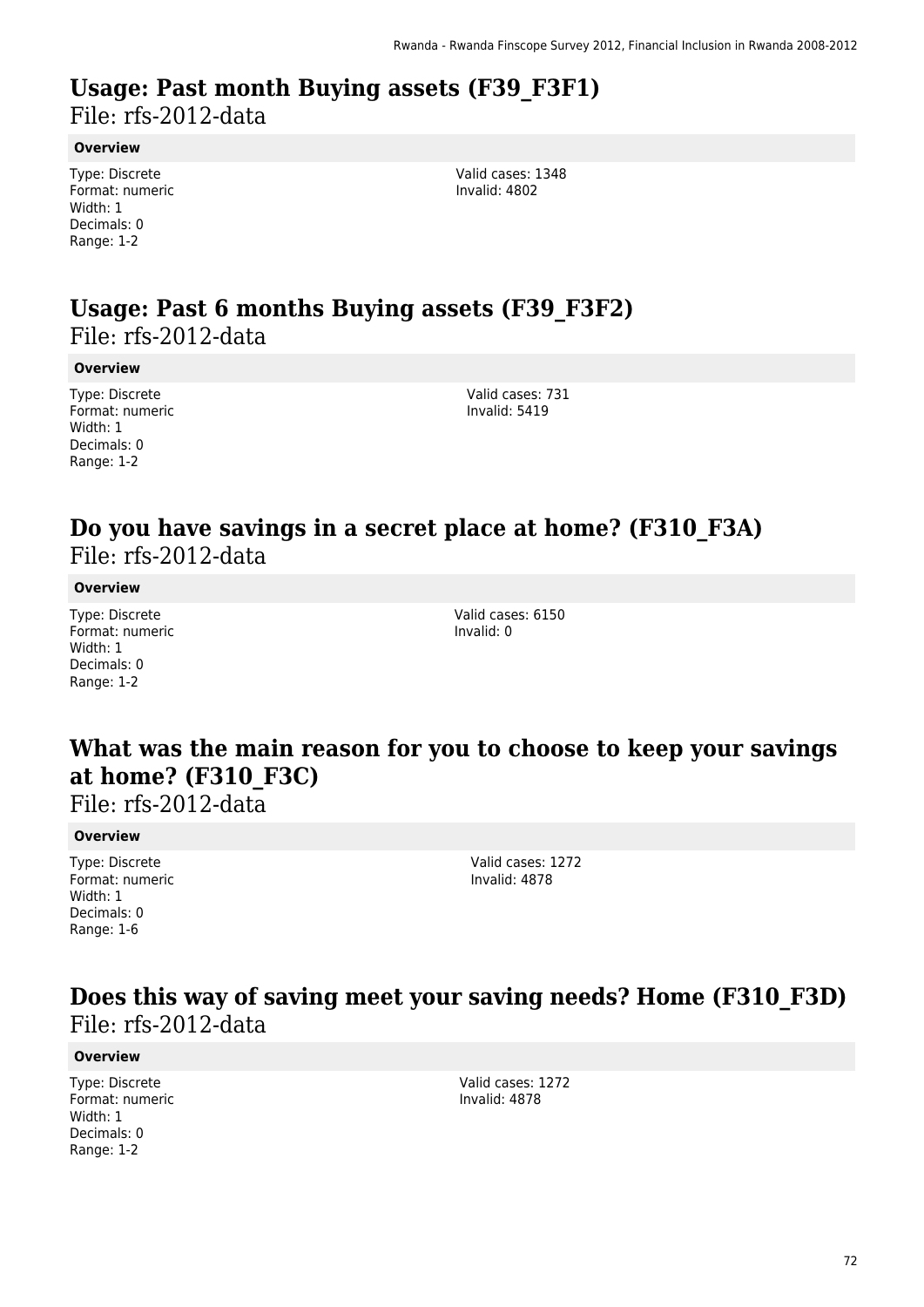# **If not, what is the main reason for it not meeting your need? Home (F310\_F3E)**

File: rfs-2012-data

#### **Overview**

Type: Discrete Format: numeric Width: 1 Decimals: 0 Range: 1-4

Valid cases: 165 Invalid: 5985

### **Usage: Past month Home savings (F310\_F3F1)**  File: rfs-2012-data

#### **Overview**

Type: Discrete Format: numeric Width: 1 Decimals: 0 Range: 1-2

Valid cases: 1272 Invalid: 4878

# **Usage: Past 6 months Home savings (F310\_F3F2)**

File: rfs-2012-data

#### **Overview**

Type: Discrete Format: numeric Width: 1 Decimals: 0 Range: 1-2

Valid cases: 365 Invalid: 5785

### **Do you have any other savings mechanism not mentioned? (F311\_F3A)**  File: rfs-2012-data

#### **Overview**

Type: Discrete Format: numeric Width: 1 Decimals: 0 Range: 1-2

Valid cases: 6150 Invalid: 0

### **What was the main reason for you to choose to keep your savings in this way? (F311\_F3C)**

File: rfs-2012-data

#### **Overview**

Type: Discrete Format: numeric Width: 1 Decimals: 0 Range: 1-6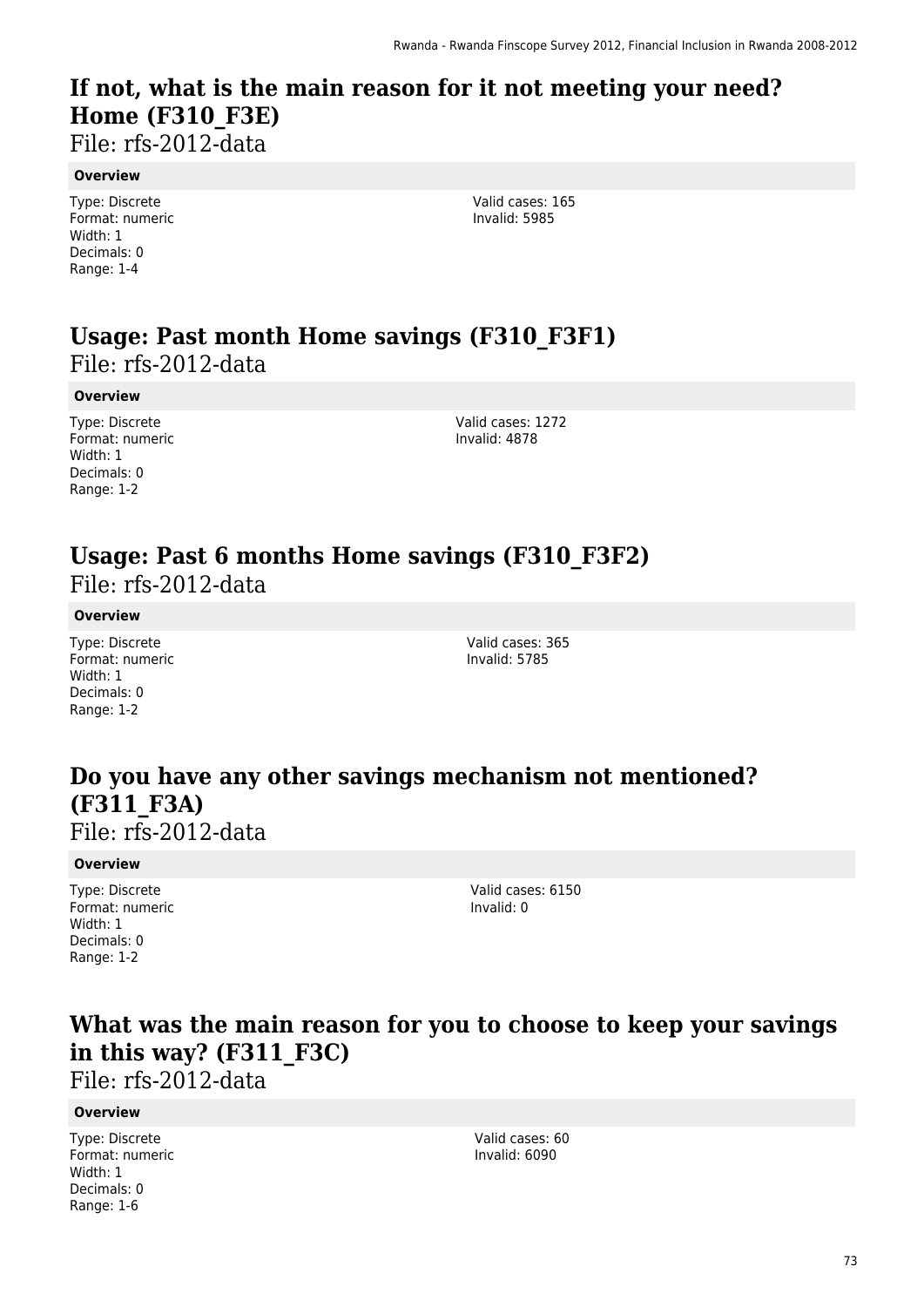### **Does this way of saving meet your saving needs? Other (F311\_F3D)**  File: rfs-2012-data

#### **Overview**

Type: Discrete Format: numeric Width: 1 Decimals: 0 Range: 1-2

Valid cases: 60 Invalid: 6090

# **If not, what is the main reason for it not meeting your need? Other (F311\_F3E)**

File: rfs-2012-data

#### **Overview**

Type: Discrete Format: numeric Width: 1 Decimals: 0 Range: 1-4

Valid cases: 8 Invalid: 6142

### **Usage: Past month Other (F311\_F3F1)**

File: rfs-2012-data

#### **Overview**

Type: Discrete Format: numeric Width: 1 Decimals: 0 Range: 1-2

Valid cases: 60 Invalid: 6090

### **Usage: Past 6 months Other (F311\_F3F2)**

File: rfs-2012-data

#### **Overview**

Type: Discrete Format: numeric Width: 1 Decimals: 0 Range: 1-2

Valid cases: 16 Invalid: 6134

### **What are you mainly saving or putting money away for? (F4)**  File: rfs-2012-data

#### **Overview**

Type: Discrete Format: numeric Width: 2 Decimals: 0 Range: 1-14

Valid cases: 4153 Invalid: 1997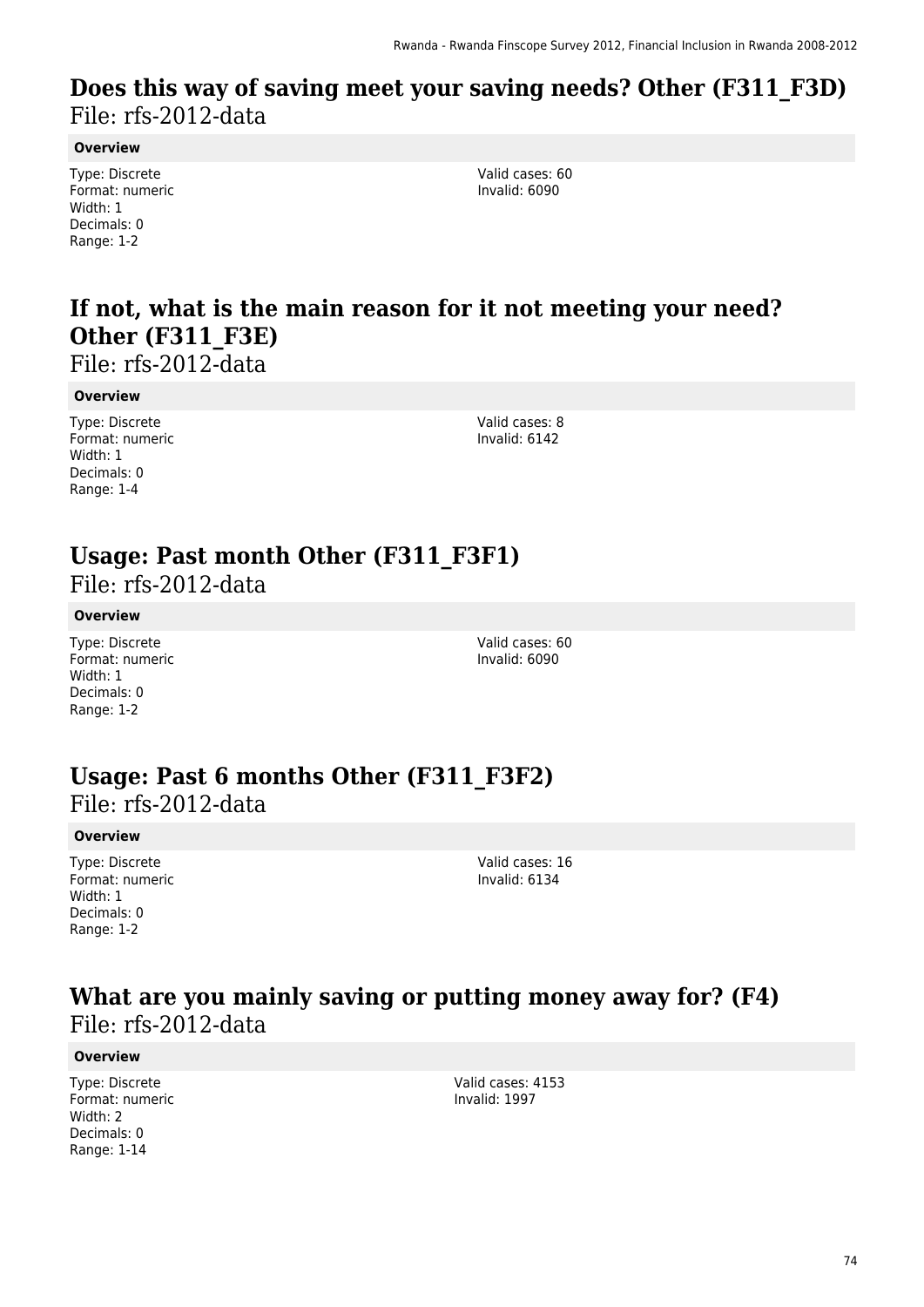# **You avoid borrowing money if you can (G1A)**

File: rfs-2012-data

#### **Overview**

Type: Discrete Format: numeric Width: 1 Decimals: 0 Range: 1-2

Valid cases: 6150 Invalid: 0

# **You prefer to save money for something rather than borrow to pay for it (G1B)**

File: rfs-2012-data

#### **Overview**

Type: Discrete Format: numeric Width: 1 Decimals: 0 Range: 1-2

Valid cases: 6150 Invalid: 0

# **Without borrowing money you would not be able to pay for your children's education (G1C)**

File: rfs-2012-data

#### **Overview**

Type: Discrete Format: numeric Width: 1 Decimals: 0 Range: 1-2

Valid cases: 6150 Invalid: 0

# **If you borrow money it is okay to pay it a bit later than agreed (G1D)**

File: rfs-2012-data

#### **Overview**

Type: Discrete Format: numeric Width: 1 Decimals: 0 Range: 1-2

Valid cases: 6150 Invalid: 0

### **It is okay to borrow money to pay back outstanding debt (G1E)**  File: rfs-2012-data

#### **Overview**

Type: Discrete Format: numeric Width: 1 Decimals: 0 Range: 1-2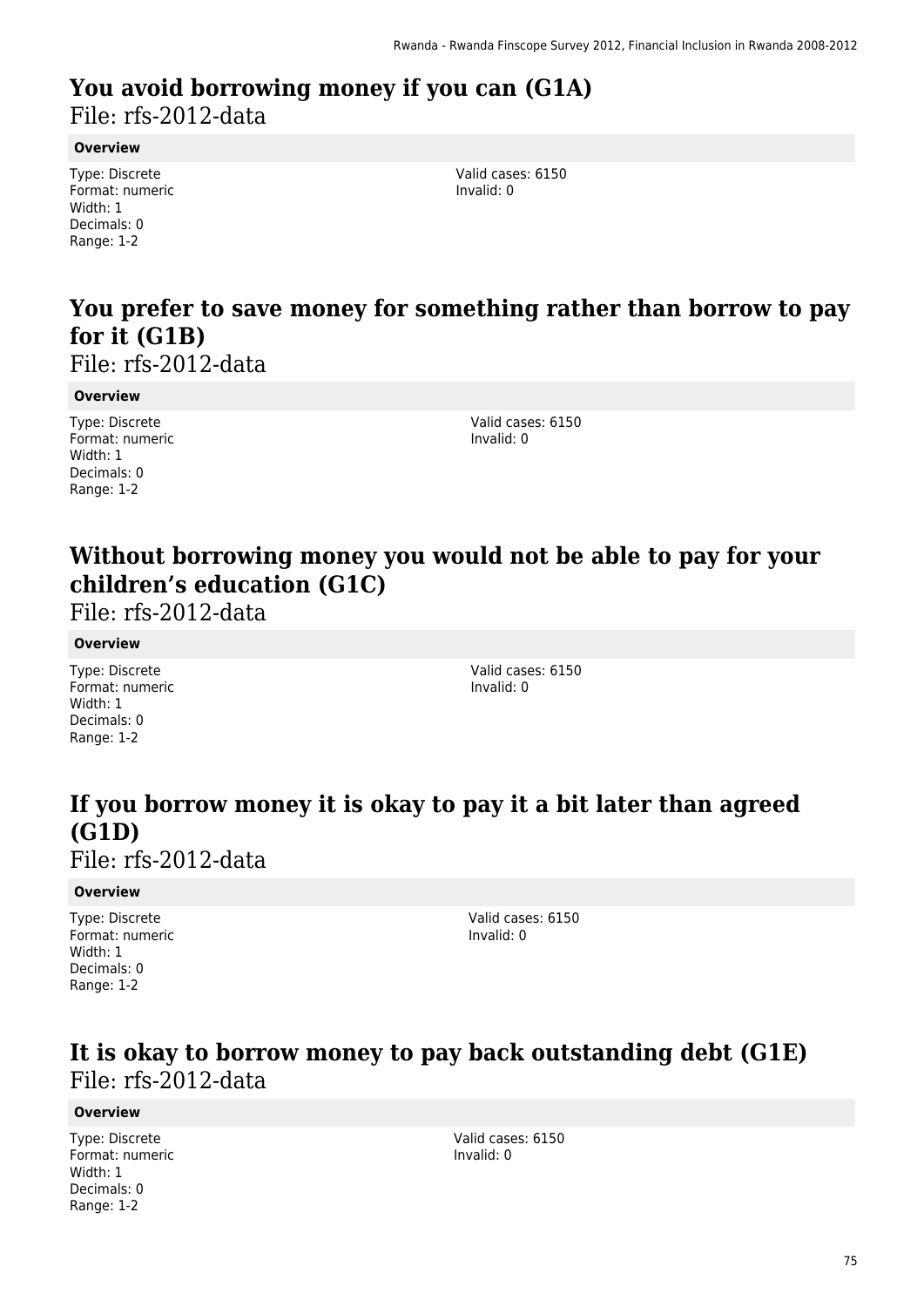# **Being able to borrow money when you need it is more important than the amount of money you have to pay back (G1F)**

File: rfs-2012-data

#### **Overview**

Type: Discrete Format: numeric Width: 1 Decimals: 0 Range: 1-2

Valid cases: 6150 Invalid: 0

# **It is better to remain with debt than to sell something to pay it (G1G)**

File: rfs-2012-data

#### **Overview**

Type: Discrete Format: numeric Width: 1 Decimals: 0 Range: 1-2

Valid cases: 6150 Invalid: 0

### **It is better to keep savings than to use it to pay a debt (G1H)**  File: rfs-2012-data

#### **Overview**

Type: Discrete Format: numeric Width: 1 Decimals: 0 Range: 1-2

Valid cases: 6150 Invalid: 0

### **You would be ashamed/embarrassed to admit that you need to borrow money to meet your needs (G1I)**

File: rfs-2012-data

#### **Overview**

Type: Discrete Format: numeric Width: 1 Decimals: 0 Range: 1-2

Valid cases: 6150 Invalid: 0

# **You would be ashamed/embarrassed if you were not able to pay back money that you owe (G1J)**

File: rfs-2012-data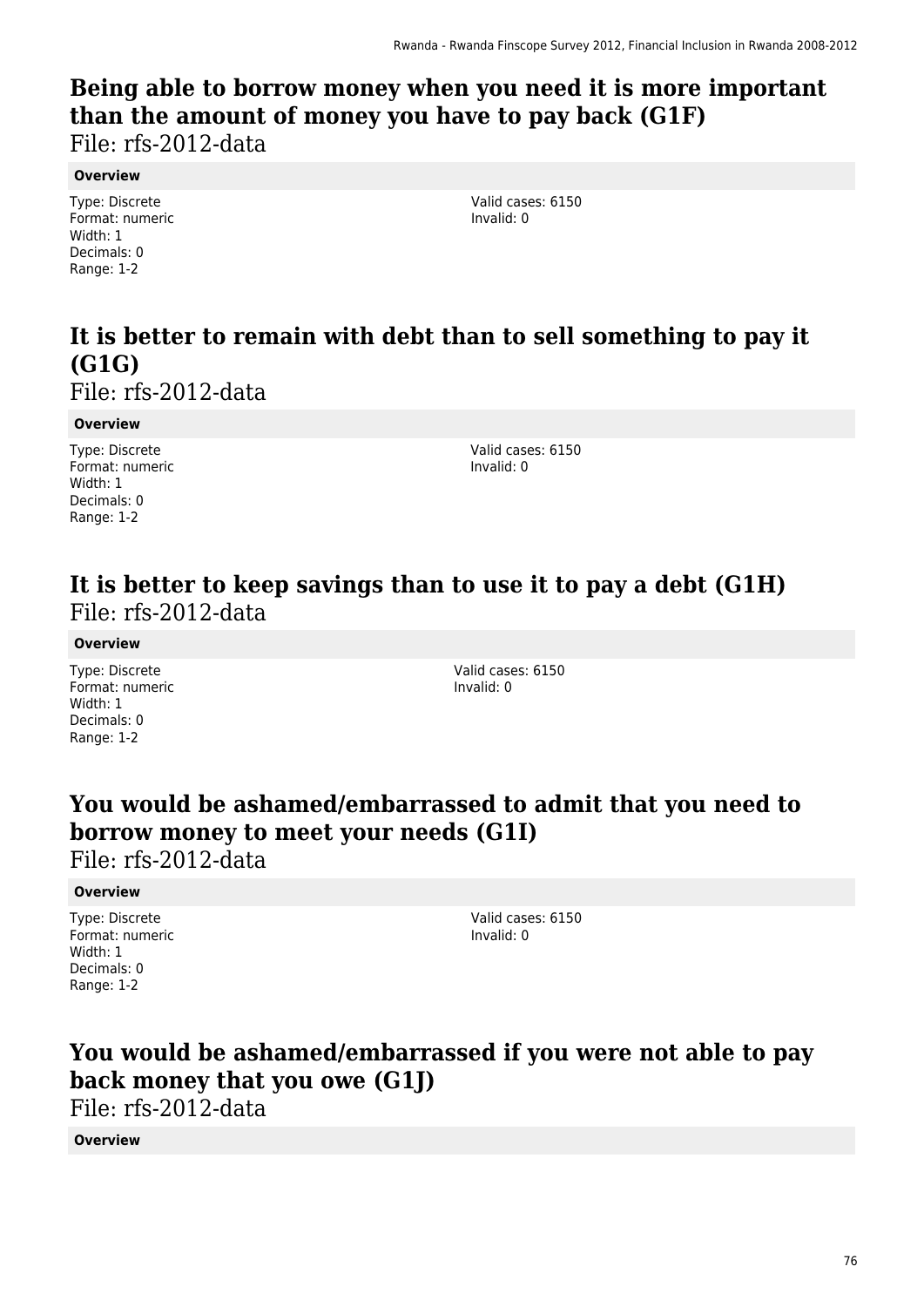# **You would be ashamed/embarrassed if you were not able to pay back money that you owe (G1J)**

File: rfs-2012-data

Type: Discrete Format: numeric Width: 1 Decimals: 0 Range: 1-2

Valid cases: 6150 Invalid: 0

### **Did you borrow money from anybody or any institution during the past 12 months? (G2A)**

File: rfs-2012-data

#### **Overview**

Type: Discrete Format: numeric Width: 1 Decimals: 0 Range: 1-2

Valid cases: 6150 Invalid: 0

# **Have you, in the past 12 months, been paying back money that you borrowed from anybody or any institution? (G2B)**

File: rfs-2012-data

#### **Overview**

Type: Discrete Format: numeric Width: 1 Decimals: 0 Range: 1-2

Valid cases: 6150 Invalid: 0

# **During the past 12 months, did you get any goods/services in advance and had to for pay it later? (G2C)**

File: rfs-2012-data

#### **Overview**

Type: Discrete Format: numeric Width: 1 Decimals: 0 Range: 1-2

Valid cases: 6150 Invalid: 0

## **Non-borrowers: What is the main reason why you have not borrowed money? (G3)**

File: rfs-2012-data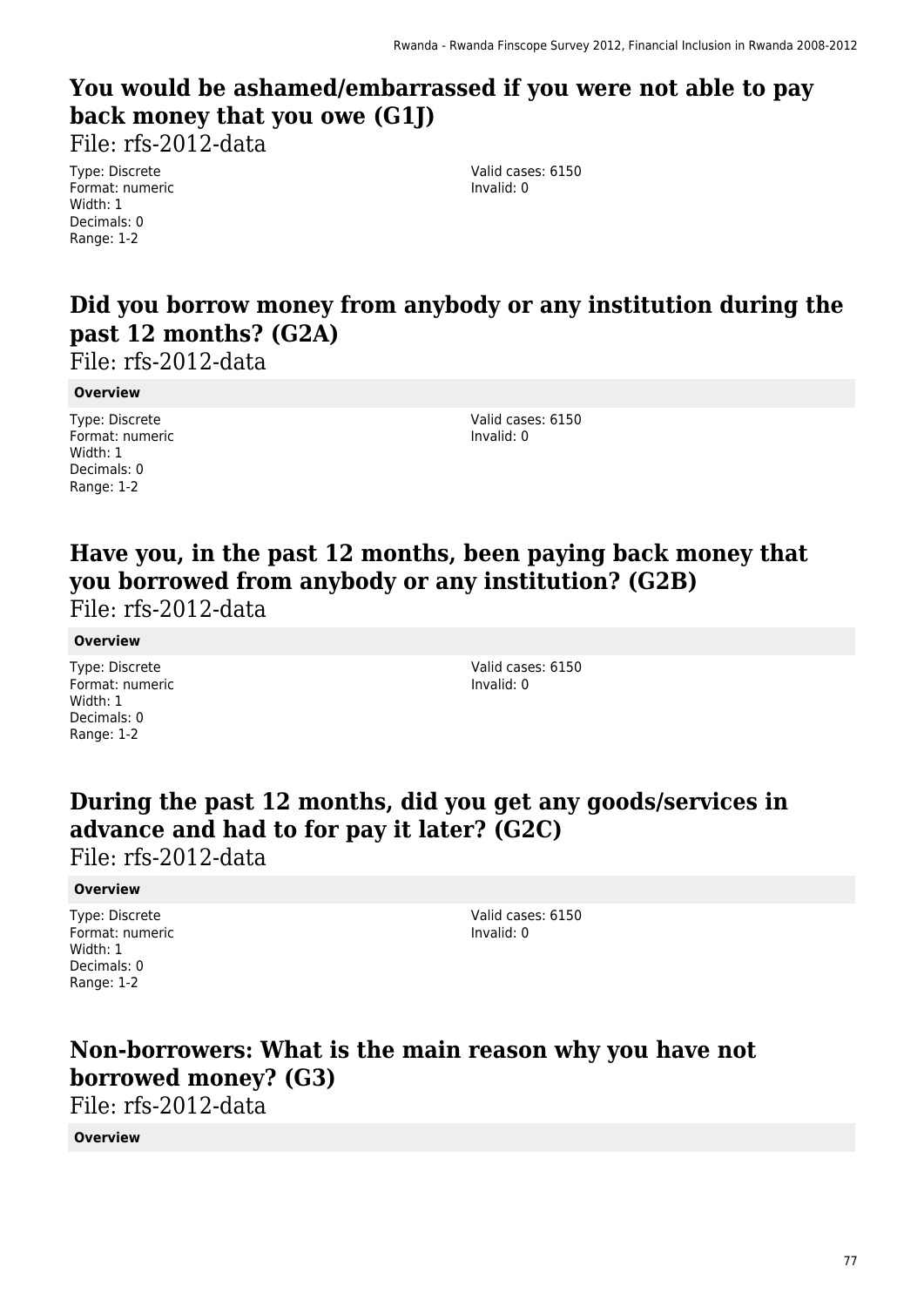# **Non-borrowers: What is the main reason why you have not borrowed money? (G3)**

File: rfs-2012-data

Type: Discrete Format: numeric Width: 2 Decimals: 0 Range: 1-11

Valid cases: 3826 Invalid: 2324

# **Borrowed money from a bank (G41\_G4A)**

File: rfs-2012-data

#### **Overview**

Type: Discrete Format: numeric Width: 1 Decimals: 0 Range: 1-2

Valid cases: 6150 Invalid: 0

# **With which institution(s)? (G41\_G4B1)**

File: rfs-2012-data

#### **Overview**

Type: Discrete Format: numeric Width: 2 Decimals: 0 Range: 1-15

Valid cases: 124 Invalid: 6026

### **With which institution(s)? (G41\_G4B2)**

File: rfs-2012-data

#### **Overview**

Type: Discrete Format: numeric Width: 2 Decimals: 0 Range: 1-99

Valid cases: 124 Invalid: 6026

# **Borrowed money from a MFI or a non-umurenge SACCO (G42\_G4A)**

File: rfs-2012-data

#### **Overview**

Type: Discrete Format: numeric Width: 1 Decimals: 0 Range: 1-2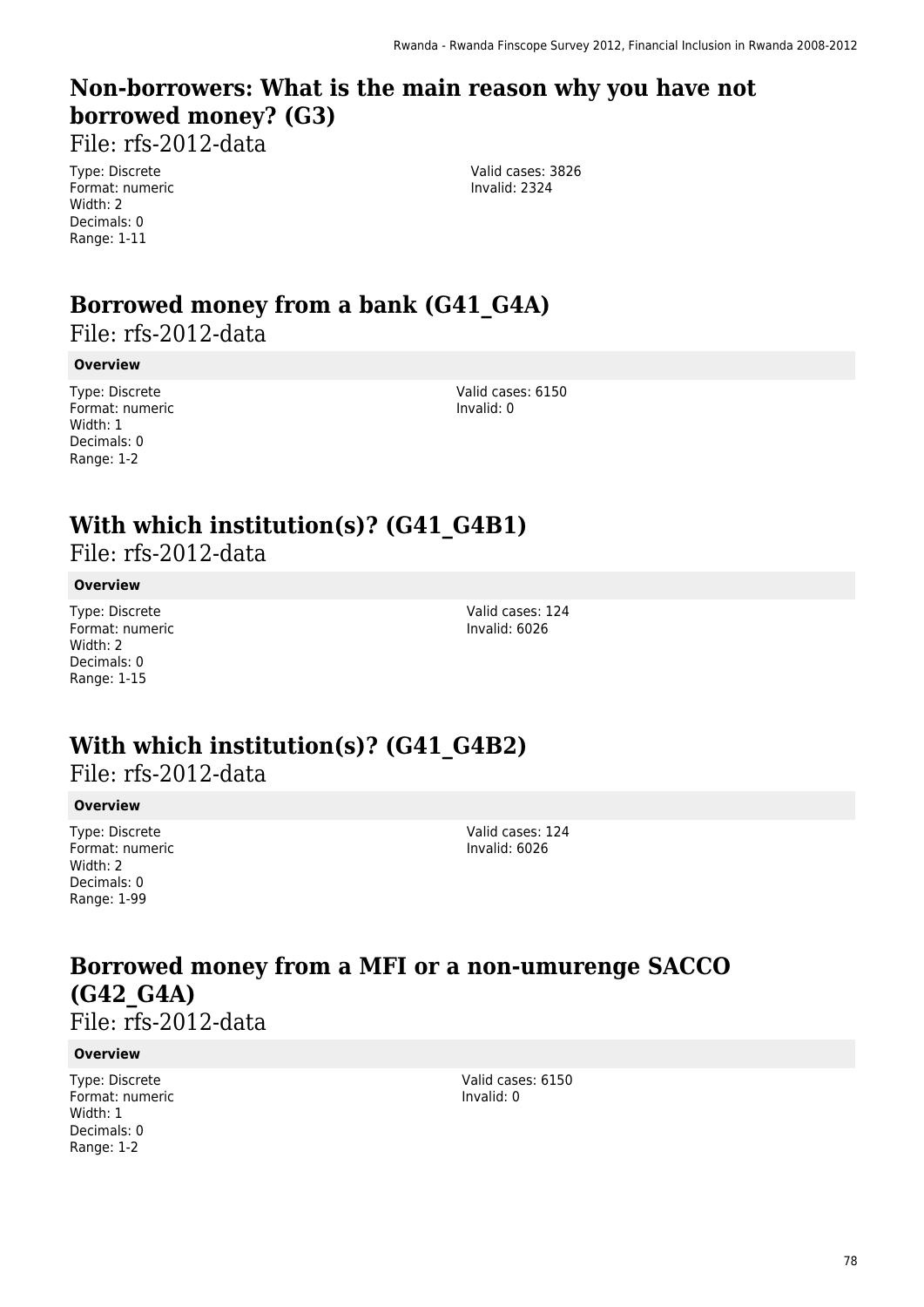# **With which institution(s)? (G42\_G4B1)**

File: rfs-2012-data

#### **Overview**

Type: Discrete Format: numeric Width: 2 Decimals: 0 Range: 1-99

Valid cases: 46 Invalid: 6104

# **With which institution(s)? (G42\_G4B2)**

File: rfs-2012-data

#### **Overview**

Type: Discrete Format: numeric Width: 2 Decimals: 0 Range: 2-99

Valid cases: 46 Invalid: 6104

# **Borrowed from an umurenge SACCO (G43\_G4A)**

File: rfs-2012-data

#### **Overview**

Type: Discrete Format: numeric Width: 1 Decimals: 0 Range: 1-2

Valid cases: 6150 Invalid: 0

### **Got a loan from Government (Ubudehe credit scheme/VUP loan) (G44\_G4A)**

File: rfs-2012-data

#### **Overview**

Type: Discrete Format: numeric Width: 1 Decimals: 0 Range: 1-2

Valid cases: 6150 Invalid: 0

# **Borrowed money from your employer (G45\_G4A)**

File: rfs-2012-data

#### **Overview**

Type: Discrete Format: numeric Width: 1 Decimals: 0 Range: 1-2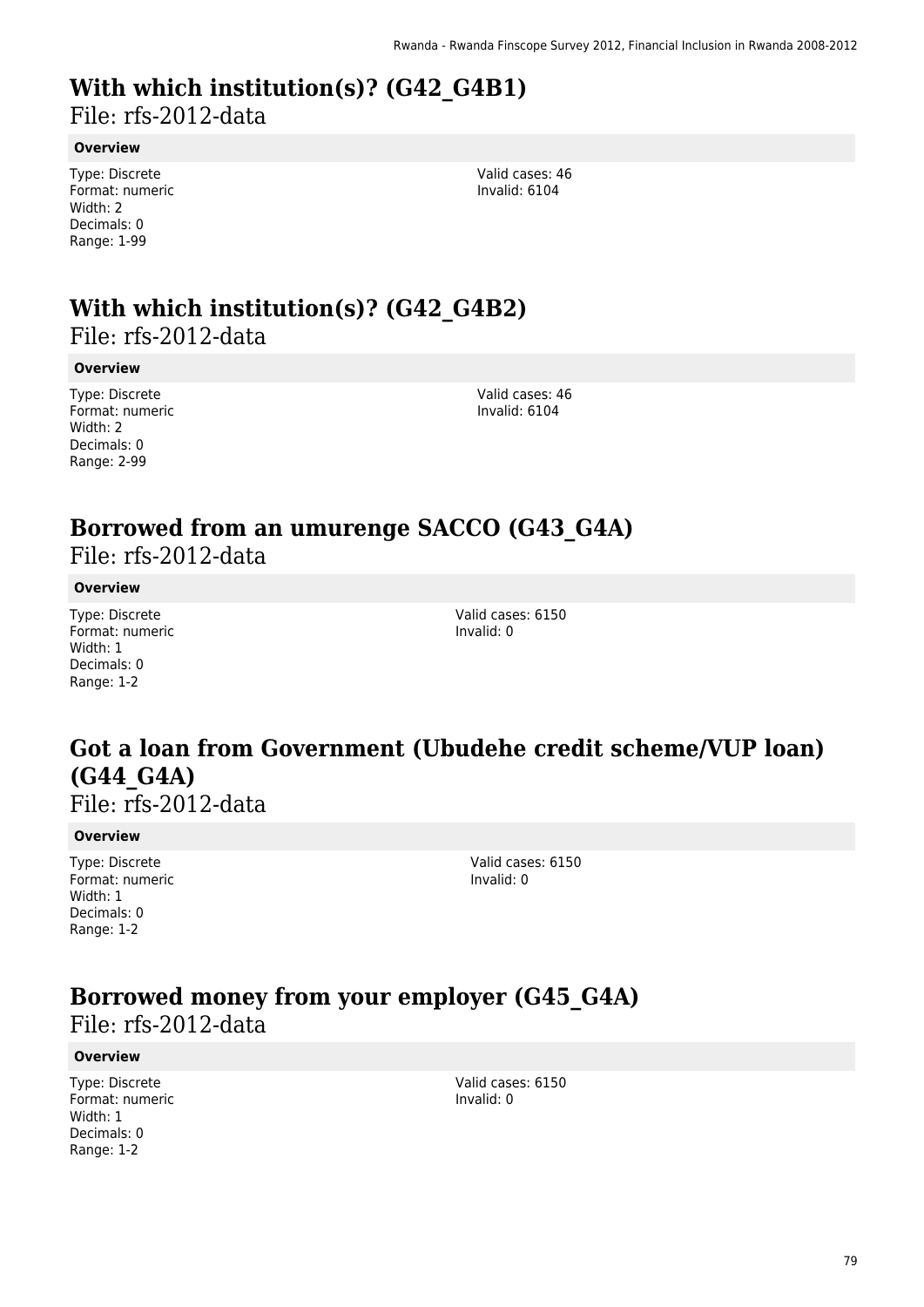# **Borrowed money from a group such as a co-op, VLSA, tontine, ikibina (G46\_G4A)**

File: rfs-2012-data

#### **Overview**

Type: Discrete Format: numeric Width: 1 Decimals: 0 Range: 1-2

Valid cases: 6150 Invalid: 0

# **Borrowed money from a money lender in the community (G47\_G4A)**

File: rfs-2012-data

#### **Overview**

Type: Discrete Format: numeric Width: 1 Decimals: 0 Range: 1-2

Valid cases: 6150 Invalid: 0

### **Borrowed money or got goods in advance from an agricultural buyer or a farmers organisation (G48\_G4A)**

File: rfs-2012-data

#### **Overview**

Type: Discrete Format: numeric Width: 1 Decimals: 0 Range: 1-2

Valid cases: 6150 Invalid: 0

# **Borrowed money from a church or other community based organisation (G49\_G4A)**

File: rfs-2012-data

#### **Overview**

Type: Discrete Format: numeric Width: 1 Decimals: 0 Range: 1-2

Valid cases: 6150 Invalid: 0

# **Borrowed money from family/friends that you had to pay back (G410\_G4A)**

File: rfs-2012-data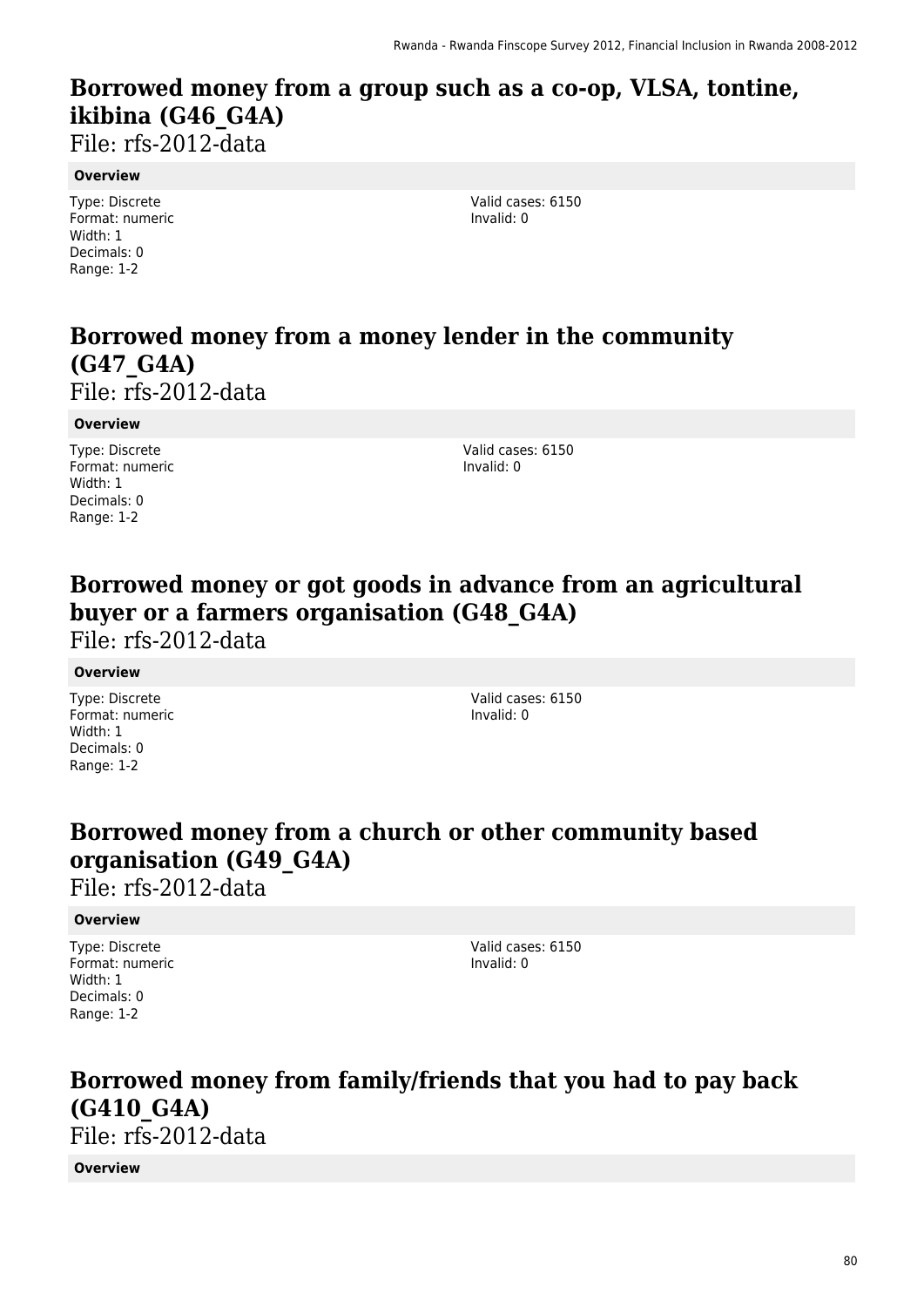# **Borrowed money from family/friends that you had to pay back (G410\_G4A)**

File: rfs-2012-data

Type: Discrete Format: numeric Width: 1 Decimals: 0 Range: 1-2

Valid cases: 6150 Invalid: 0

# **Got money from family/friends that you did not have to pay back (G411\_G4A)**

File: rfs-2012-data

#### **Overview**

Type: Discrete Format: numeric Width: 1 Decimals: 0 Range: 1-2

Valid cases: 6150 Invalid: 0

# **Got goods in advance from a shop/store and had to pay back later (G412\_G4A)**

File: rfs-2012-data

#### **Overview**

Type: Discrete Format: numeric Width: 1 Decimals: 0 Range: 1-2

Valid cases: 6150 Invalid: 0

### **Borrowed from other sources (G413\_G4A)**

File: rfs-2012-data

#### **Overview**

Type: Discrete Format: numeric Width: 1 Decimals: 0 Range: 1-2

Valid cases: 6150 Invalid: 0

# **More than one lender: Who did you borrow the most money from? (G4\_G4C)**

File: rfs-2012-data

#### **Overview**

Type: Discrete Format: numeric Width: 2 Decimals: 0 Range: 1-13

Valid cases: 3195 Invalid: 2955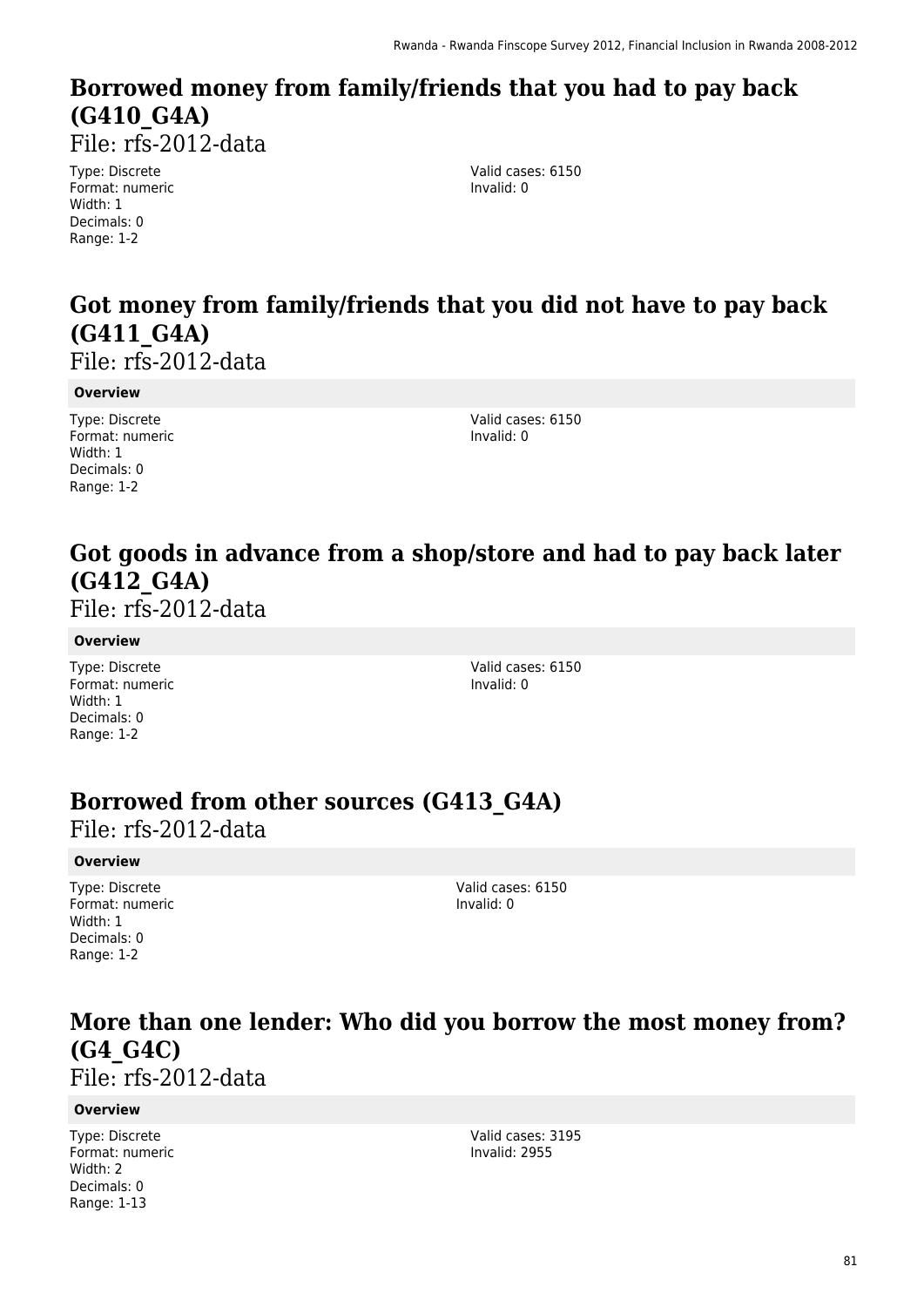### **Borrowers: What did you borrow the most money for? (G5)**  File: rfs-2012-data

#### **Overview**

Type: Discrete Format: numeric Width: 2 Decimals: 0 Range: 1-12

Valid cases: 3213 Invalid: 2937

**What is the most important thing you take into account when you choose who to borrow from when you want to borrow money? (G6)**  File: rfs-2012-data

**Overview**

Type: Discrete Format: numeric Width: 1 Decimals: 0 Range: 1-9

Valid cases: 6150 Invalid: 0

### **In the past 6 months, have you been refused a loan by a bank or SACCO or MFI? (G7A)**

File: rfs-2012-data

#### **Overview**

Type: Discrete Format: numeric Width: 1 Decimals: 0 Range: 1-3

Valid cases: 6150 Invalid: 0

## **Those refused a loan:What was the main reason given for the refusal? (G7B)**

File: rfs-2012-data

#### **Overview**

Type: Discrete Format: numeric Width: 1 Decimals: 0 Range: 1-9

Valid cases: 76 Invalid: 6074

### **Experienced: Increase in household size (H11\_H1A)**  File: rfs-2012-data

#### **Overview**

Type: Discrete Format: numeric Width: 1 Decimals: 0 Range: 1-2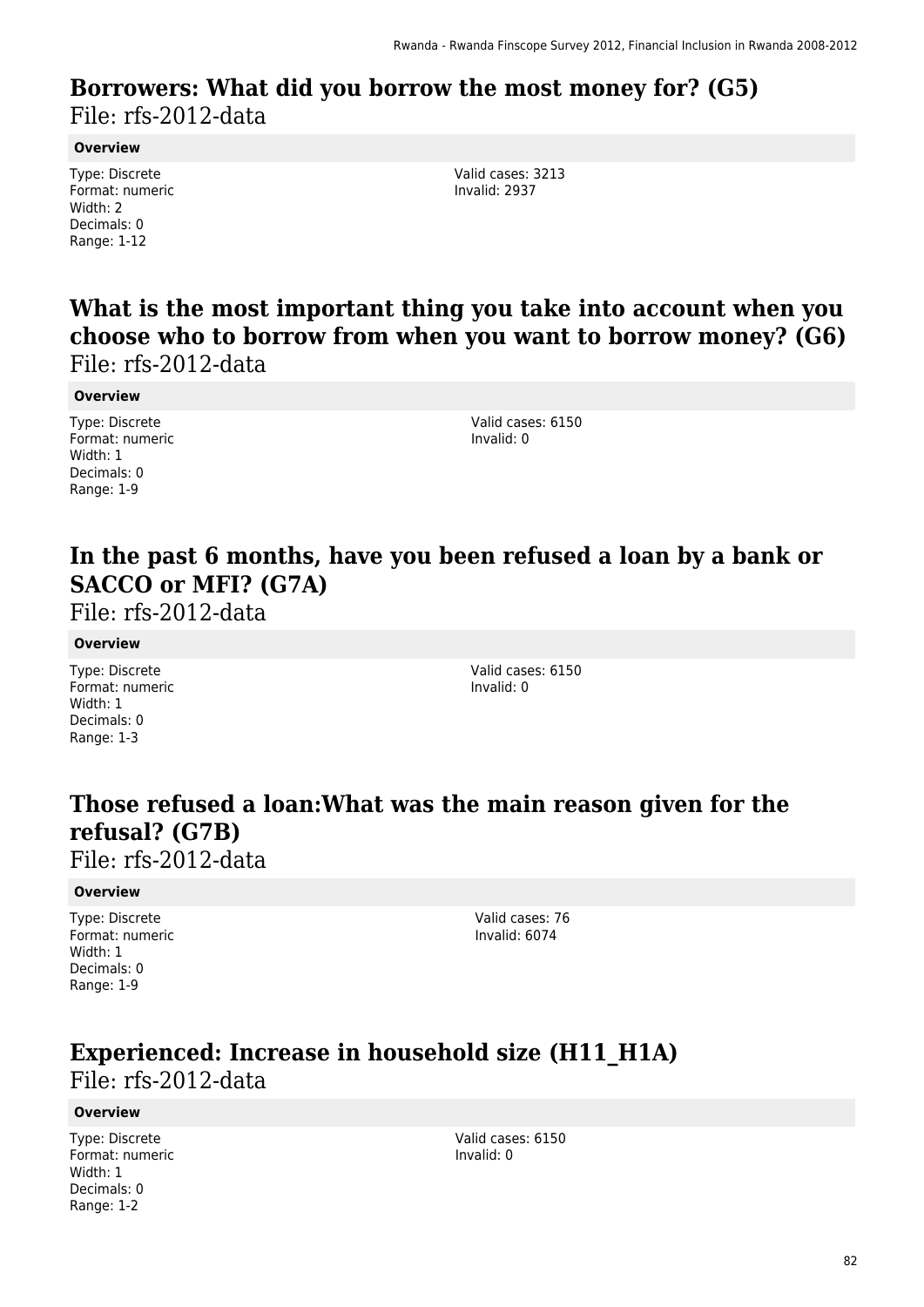# **Those experienced: How did you cope financially? Increase in household size (H11\_H1B)**

File: rfs-2012-data

#### **Overview**

Type: Discrete Format: numeric Width: 1 Decimals: 0 Range: 1-6

Valid cases: 719 Invalid: 5431

# **Experienced: A household member who used to bring in cash for the household does not bring in cash anymore (H12\_H1A)**

File: rfs-2012-data

#### **Overview**

Type: Discrete Format: numeric Width: 1 Decimals: 0 Range: 1-2

Valid cases: 6150 Invalid: 0

# **Those experienced: How did you cope financially? A household** member does not bring in cash anymore (H12 H1B)

File: rfs-2012-data

#### **Overview**

Type: Discrete Format: numeric Width: 1 Decimals: 0 Range: 1-6

Valid cases: 628 Invalid: 5522

## **Experienced: Having to pay unforeseen expenses such as medical/funeral/school fees (H13\_H1A)**

File: rfs-2012-data

#### **Overview**

Type: Discrete Format: numeric Width: 1 Decimals: 0 Range: 1-2

Valid cases: 6150 Invalid: 0

# **Those experienced: How did you cope financially? Having to pay unforeseen expenses such as medical/funeral/school fees (H13\_H1B)**

File: rfs-2012-data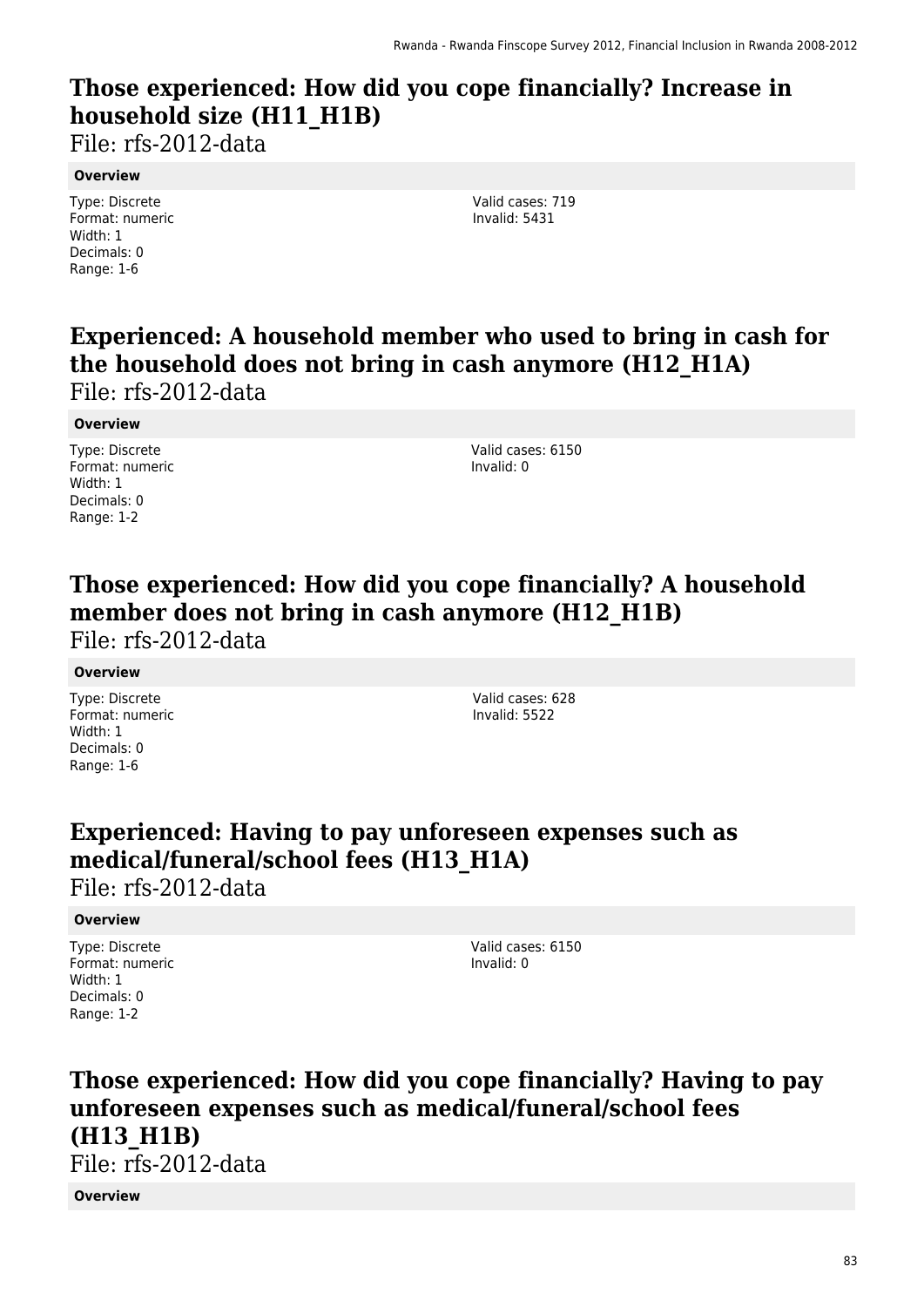# **Those experienced: How did you cope financially? Having to pay unforeseen expenses such as medical/funeral/school fees (H13\_H1B)**

File: rfs-2012-data

Type: Discrete Format: numeric Width: 1 Decimals: 0 Range: 1-6

Valid cases: 2061 Invalid: 4089

### **Experienced: Unexpected rise in prices of goods, fuel (H14\_H1A)**  File: rfs-2012-data

#### **Overview**

Type: Discrete Format: numeric Width: 1 Decimals: 0 Range: 1-2

Valid cases: 6150 Invalid: 0

# **Those experienced: How did you cope financially? Unexpected rise in prices of goods, fuel (H14\_H1B)**

File: rfs-2012-data

#### **Overview**

Type: Discrete Format: numeric Width: 1 Decimals: 0 Range: 1-6

Valid cases: 2812 Invalid: 3338

# **Experienced: Running out of money to meet household expenses (H15\_H1A)**

File: rfs-2012-data

#### **Overview**

Type: Discrete Format: numeric Width: 1 Decimals: 0 Range: 1-2

Valid cases: 6150 Invalid: 0

# **Those experienced: How did you cope financially? Running out of money to meet household expenses (H15\_H1B)**

File: rfs-2012-data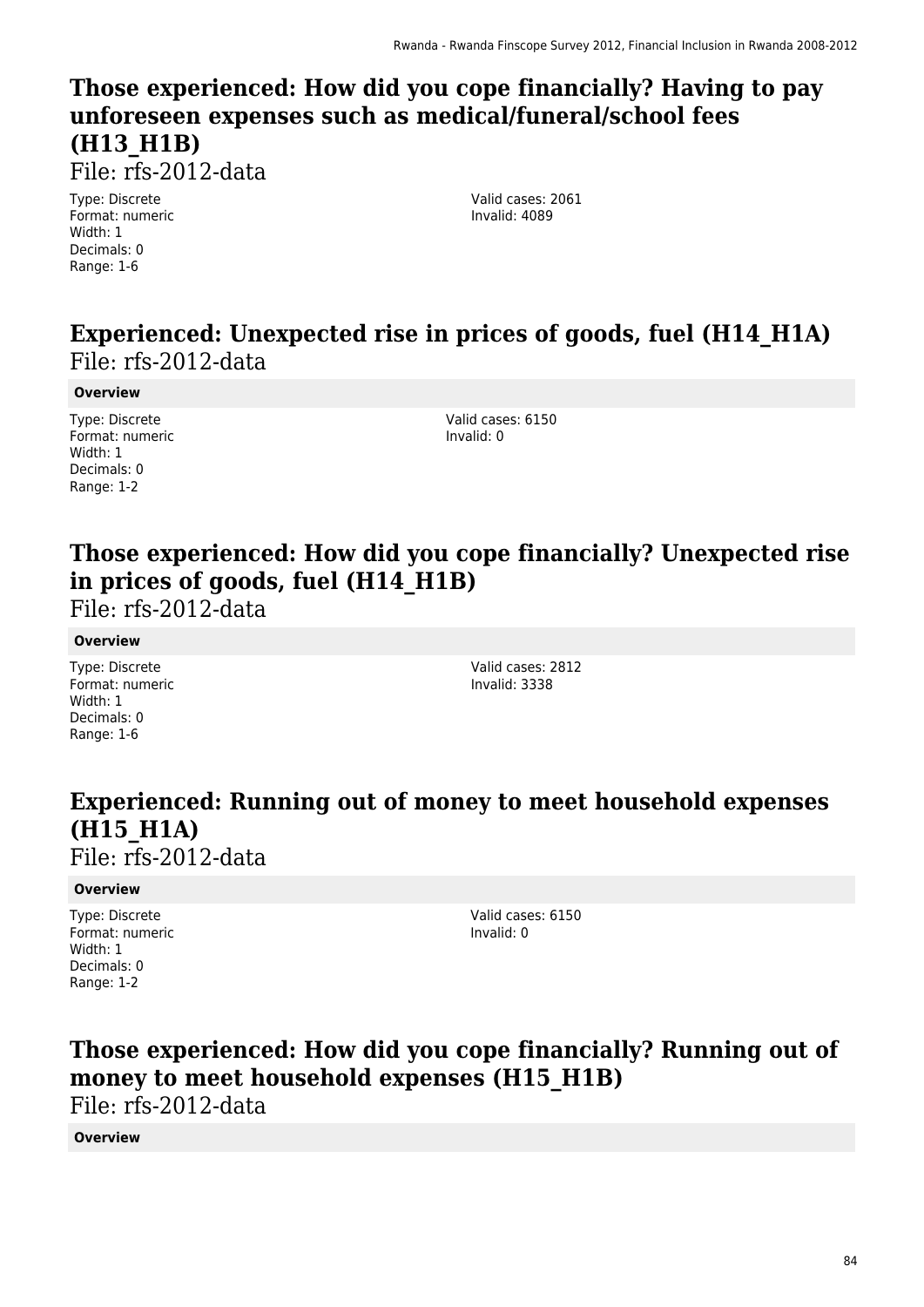# **Those experienced: How did you cope financially? Running out of money to meet household expenses (H15\_H1B)**

File: rfs-2012-data

Type: Discrete Format: numeric Width: 1 Decimals: 0 Range: 1-6

Valid cases: 4481 Invalid: 1669

### **Experienced: Harvest/livestock loss (H16\_H1A)**  File: rfs-2012-data

#### **Overview**

Type: Discrete Format: numeric Width: 1 Decimals: 0 Range: 1-2

Valid cases: 6150 Invalid: 0

# **Those experienced: How did you cope financially? Harvest/livestock loss (H16\_H1B)**

File: rfs-2012-data

#### **Overview**

Type: Discrete Format: numeric Width: 1 Decimals: 0 Range: 1-6

Valid cases: 2849 Invalid: 3301

### **Experienced: Loss of an asset/dwelling/land (H17\_H1A)**  File: rfs-2012-data

#### **Overview**

Type: Discrete Format: numeric Width: 1 Decimals: 0 Range: 1-2

Valid cases: 6150 Invalid: 0

# **Those experienced: How did you cope financially? Loss of an asset/dwelling/land (H17\_H1B)**

File: rfs-2012-data

#### **Overview**

Type: Discrete Format: numeric Width: 1 Decimals: 0 Range: 1-6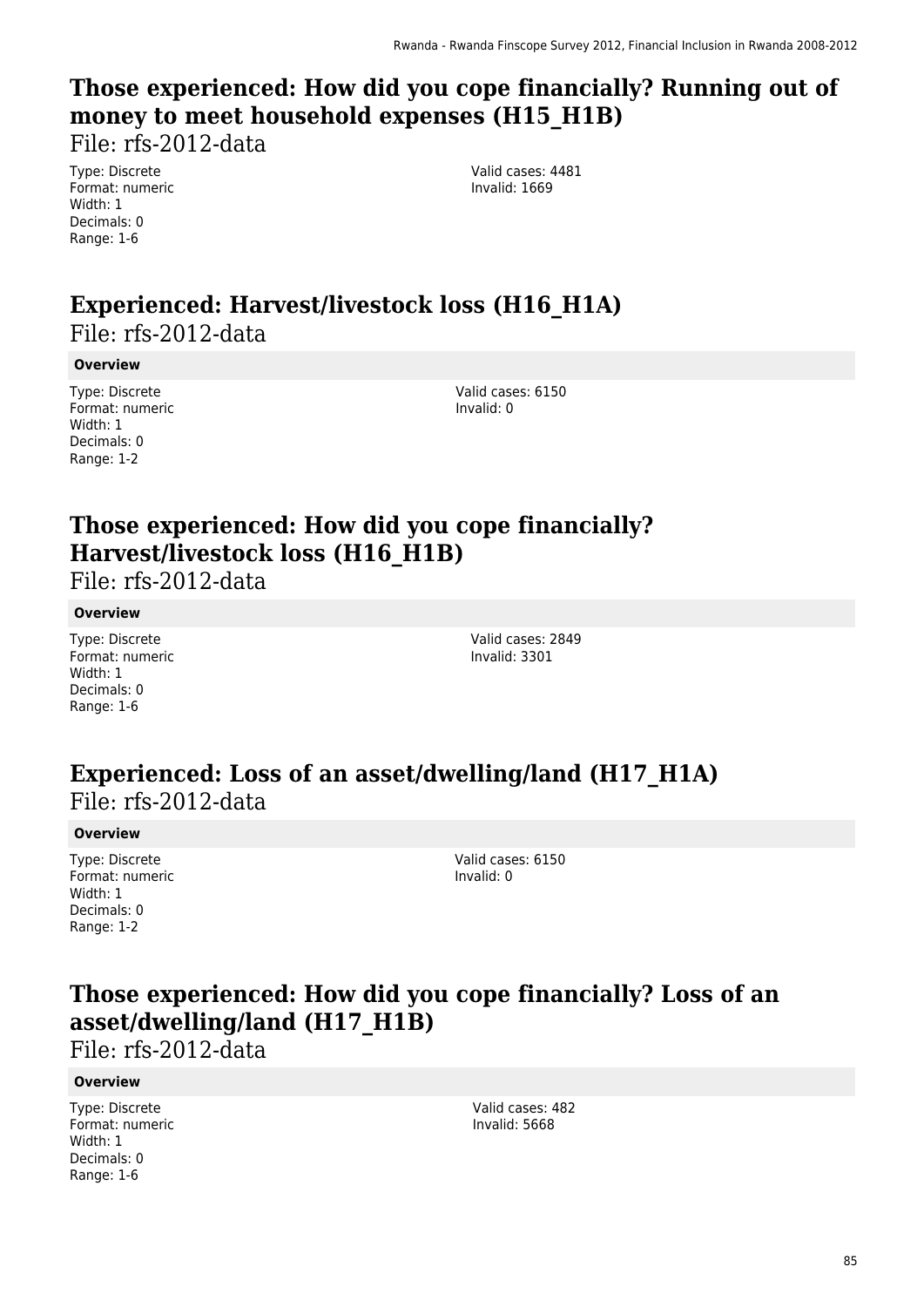### **Insurance is not a way of saving because they never pay out (H2A)**  File: rfs-2012-data

#### **Overview**

Type: Discrete Format: numeric Width: 1 Decimals: 0 Range: 1-3

Valid cases: 6150 Invalid: 0

### **Having insurance is a good way of protecting yourself for when things go wrong (H2B)**

File: rfs-2012-data

#### **Overview**

Type: Discrete Format: numeric Width: 1 Decimals: 0 Range: 1-3

Valid cases: 6150 Invalid: 0

## **It is better to have savings to fall back on when you suffer a loss rather than to have insurance (H2C)**

File: rfs-2012-data

#### **Overview**

Type: Discrete Format: numeric Width: 1 Decimals: 0 Range: 1-3

Valid cases: 6150 Invalid: 0

### **You understand how insurance works (H2D)**

File: rfs-2012-data

#### **Overview**

Type: Discrete Format: numeric Width: 1 Decimals: 0 Range: 1-3

Valid cases: 6150 Invalid: 0

### **You are responsible to make arrangements for the costs associated with your funeral before you die (H2E)**

File: rfs-2012-data

#### **Overview**

Type: Discrete Format: numeric Width: 1 Decimals: 0 Range: 1-2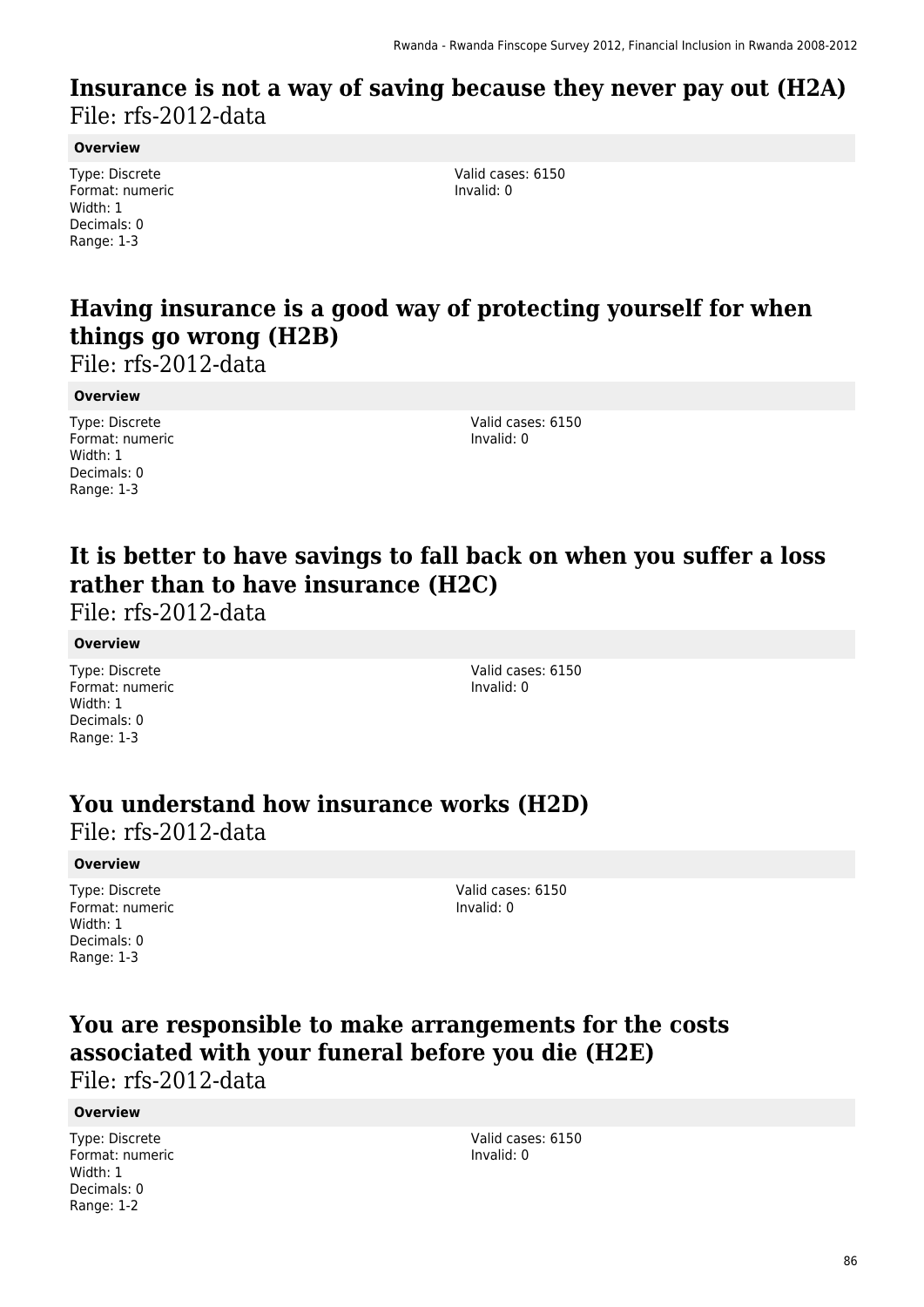### **Medical insurance (including RAMA, MMI) (H31\_H3A)**  File: rfs-2012-data

#### **Overview**

Type: Discrete Format: numeric Width: 1 Decimals: 0 Range: 1-2

Valid cases: 6150 Invalid: 0

### **If not self covered: Are you covered by someone else's insurance? Medical insurance (H31\_H3B)**

File: rfs-2012-data

#### **Overview**

Type: Discrete Format: numeric Width: 1 Decimals: 0 Range: 1-3

Valid cases: 6150 Invalid: 0

# **Mutuelle de Sante (MdS) (H32\_H3A)**

File: rfs-2012-data

#### **Overview**

Type: Discrete Format: numeric Width: 1 Decimals: 0 Range: 1-2

Valid cases: 6150 Invalid: 0

### **If not self covered: Are you covered by someone else's insurance? Mutuelle de Sante (H32\_H3B)**

File: rfs-2012-data

#### **Overview**

Type: Discrete Format: numeric Width: 1 Decimals: 0 Range: 1-3

Valid cases: 6150 Invalid: 0

# **Third party insurance (H41)**

File: rfs-2012-data

#### **Overview**

Type: Discrete Format: numeric Width: 1 Decimals: 0 Range: 1-2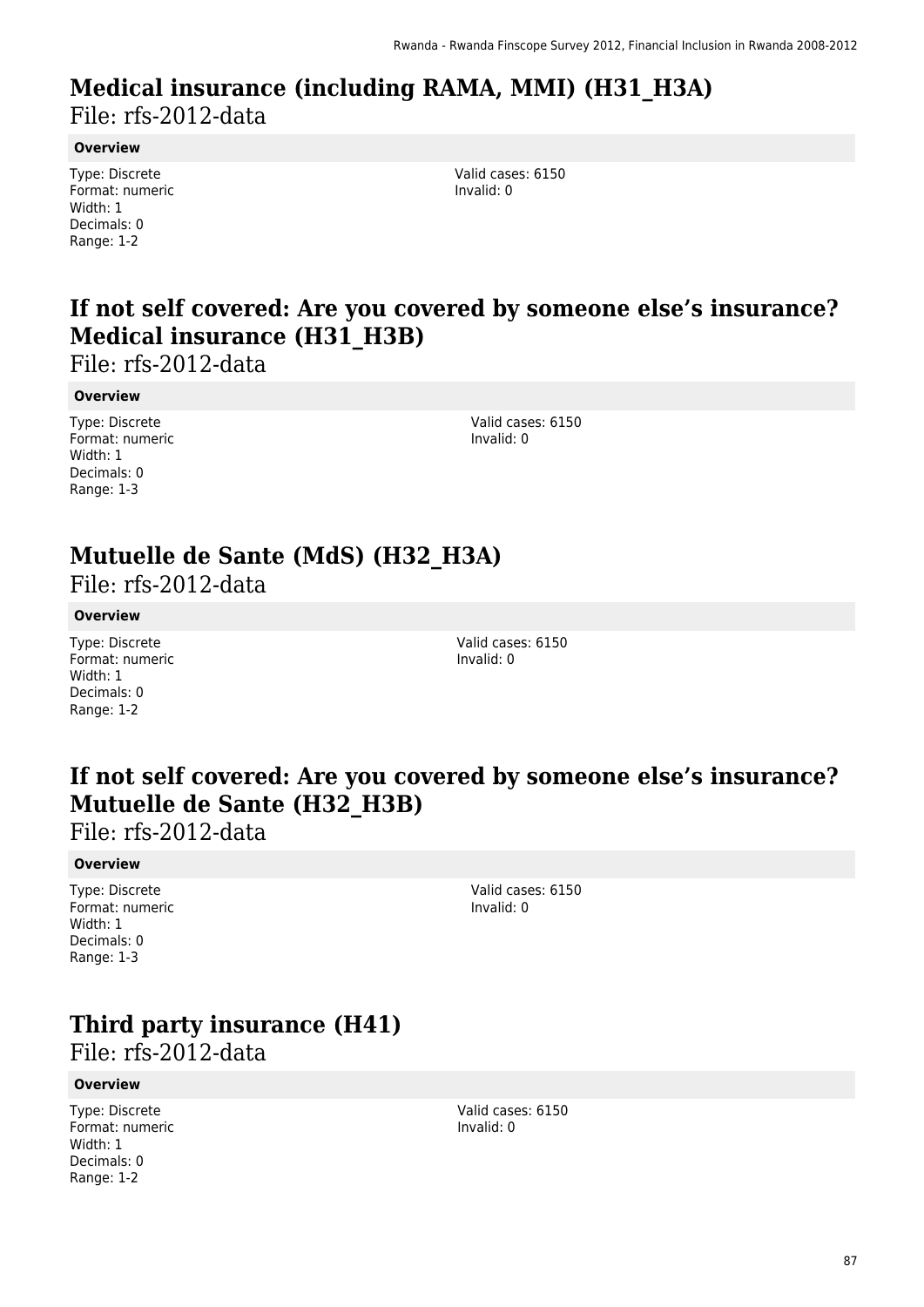# **Household insurance (H42)**

File: rfs-2012-data

#### **Overview**

Type: Discrete Format: numeric Width: 1 Decimals: 0 Range: 1-2

# **Life insurance (H43)**

File: rfs-2012-data

#### **Overview**

Type: Discrete Format: numeric Width: 1 Decimals: 0 Range: 1-2

Valid cases: 6150 Invalid: 0

Valid cases: 6150

Invalid: 0

# **Credit life (insurance linked to a loan) (H44)**

File: rfs-2012-data

#### **Overview**

Type: Discrete Format: numeric Width: 1 Decimals: 0 Range: 1-2

Valid cases: 6150 Invalid: 0

### **Caisse Sociale du Rwanda/Rwanda Social Security Board (H45)**  File: rfs-2012-data

#### **Overview**

Type: Discrete Format: numeric Width: 1 Decimals: 0 Range: 1-2

Valid cases: 6150 Invalid: 0

### **Other insurance (H46)**

File: rfs-2012-data

#### **Overview**

Type: Discrete Format: numeric Width: 1 Decimals: 0 Range: 1-2

Valid cases: 6150 Invalid: 0

### **Uninsured: Main reason for not having insurance (H5)**  File: rfs-2012-data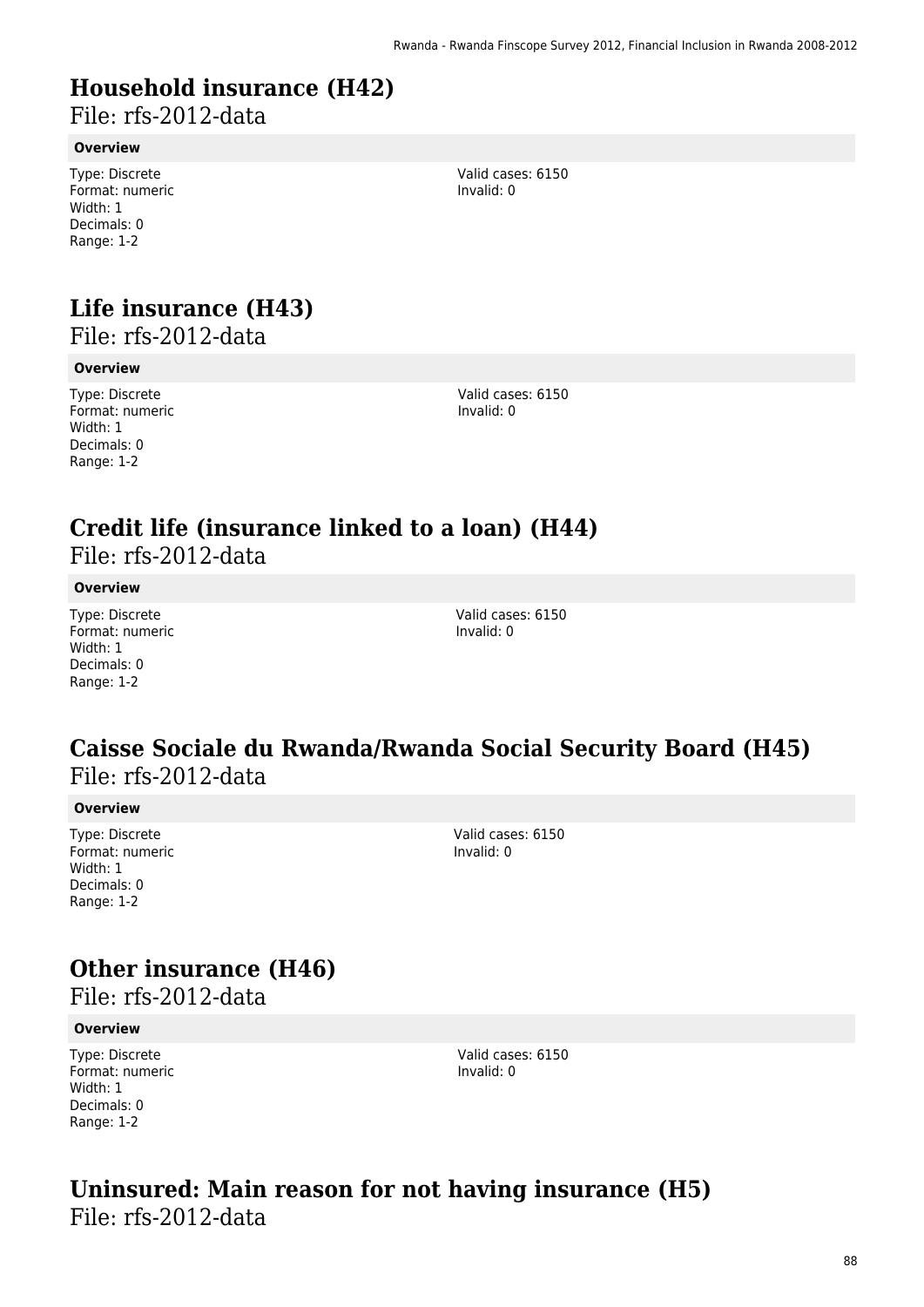### **Uninsured: Main reason for not having insurance (H5)**  File: rfs-2012-data

**Overview**

Type: Discrete Format: numeric Width: 1 Decimals: 0 Range: 1-9

Valid cases: 6009 Invalid: 141

### **Who will pay the costs associated with your funeral? (H6)**  File: rfs-2012-data

**Overview**

Type: Discrete Format: numeric Width: 1 Decimals: 0 Range: 1-5

Valid cases: 6150 Invalid: 0

### **In the past 6 months, have you sent money to someone in a different place within the country? (I1A)**

File: rfs-2012-data

#### **Overview**

Type: Discrete Format: numeric Width: 1 Decimals: 0 Range: 1-2

Valid cases: 6150 Invalid: 0

### **In the past 6 months, have you sent money to someone outside the country? (I1B)**

File: rfs-2012-data

#### **Overview**

Type: Discrete Format: numeric Width: 1 Decimals: 0 Range: 1-2

Valid cases: 6150 Invalid: 0

### **Who did you send money to? Spouse (I21\_I2A)**  File: rfs-2012-data

#### **Overview**

Type: Discrete Format: numeric Width: 1 Decimals: 0 Range: 1-2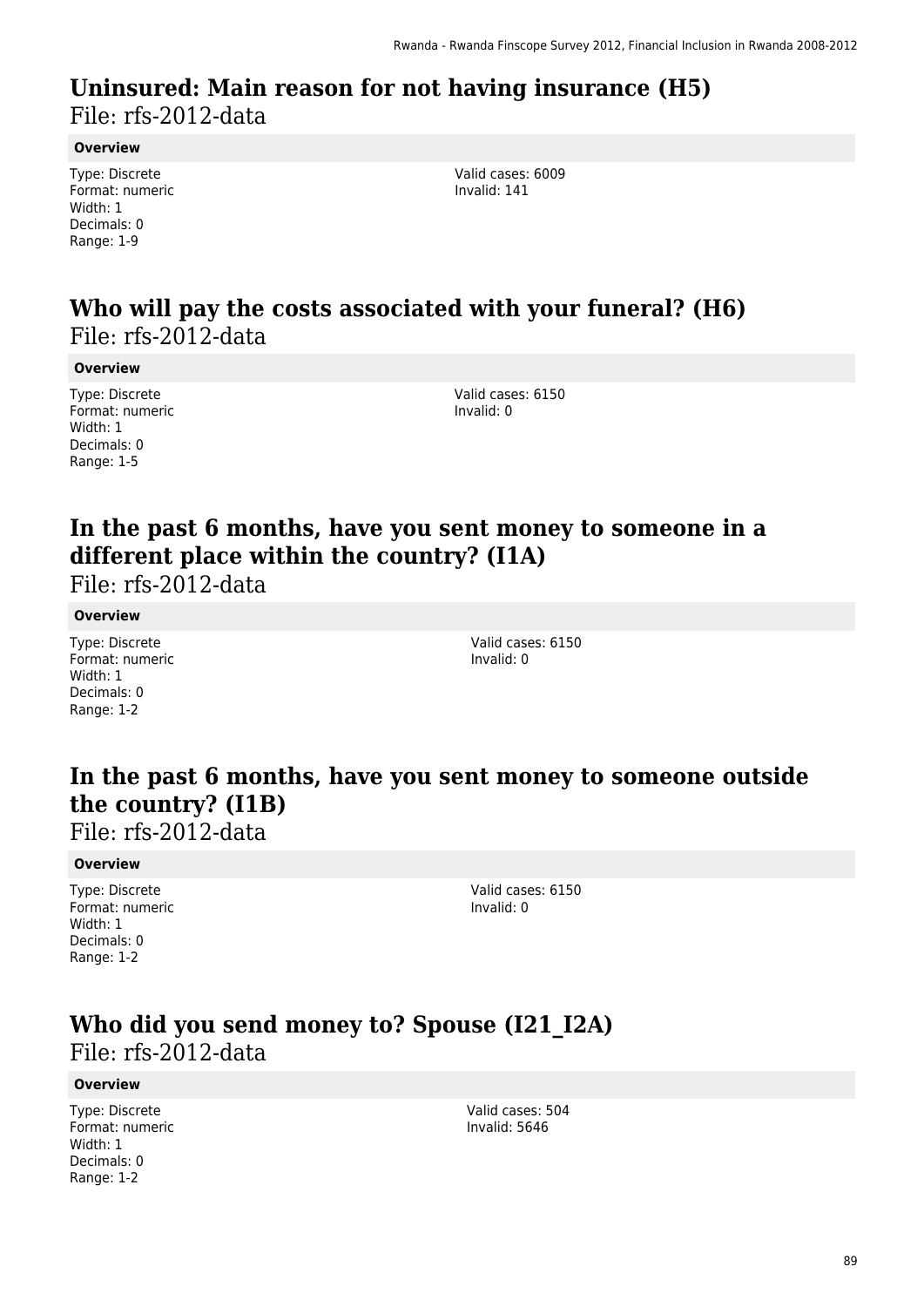### **Where were you sending the money? Spouse (I21\_I2B)**  File: rfs-2012-data

#### **Overview**

Type: Discrete Format: numeric Width: 1 Decimals: 0 Range: 1-3

Valid cases: 27 Invalid: 6123

### **How often do you send money? Spouse (I21\_I2C)**  File: rfs-2012-data

#### **Overview**

Type: Discrete Format: numeric Width: 1 Decimals: 0 Range: 1-6

Valid cases: 27 Invalid: 6123

### **How do you mostly send money? Spouse (I21\_I2D)**  File: rfs-2012-data

**Overview**

Type: Discrete Format: numeric Width: 1 Decimals: 0 Range: 1-7

Valid cases: 27 Invalid: 6123

### **How much did you send the last time? Spouse (I21\_I2E)**  File: rfs-2012-data

#### **Overview**

Type: Discrete Format: numeric Width: 6 Decimals: 0 Range: 500-300000 Valid cases: 27 Invalid: 6123

### **Who did you send money to? Child (I22\_I2A)**

File: rfs-2012-data

#### **Overview**

Type: Discrete Format: numeric Width: 1 Decimals: 0 Range: 1-2

Valid cases: 504 Invalid: 5646

### **Where were you sending the money? Child (I22\_I2B)**  File: rfs-2012-data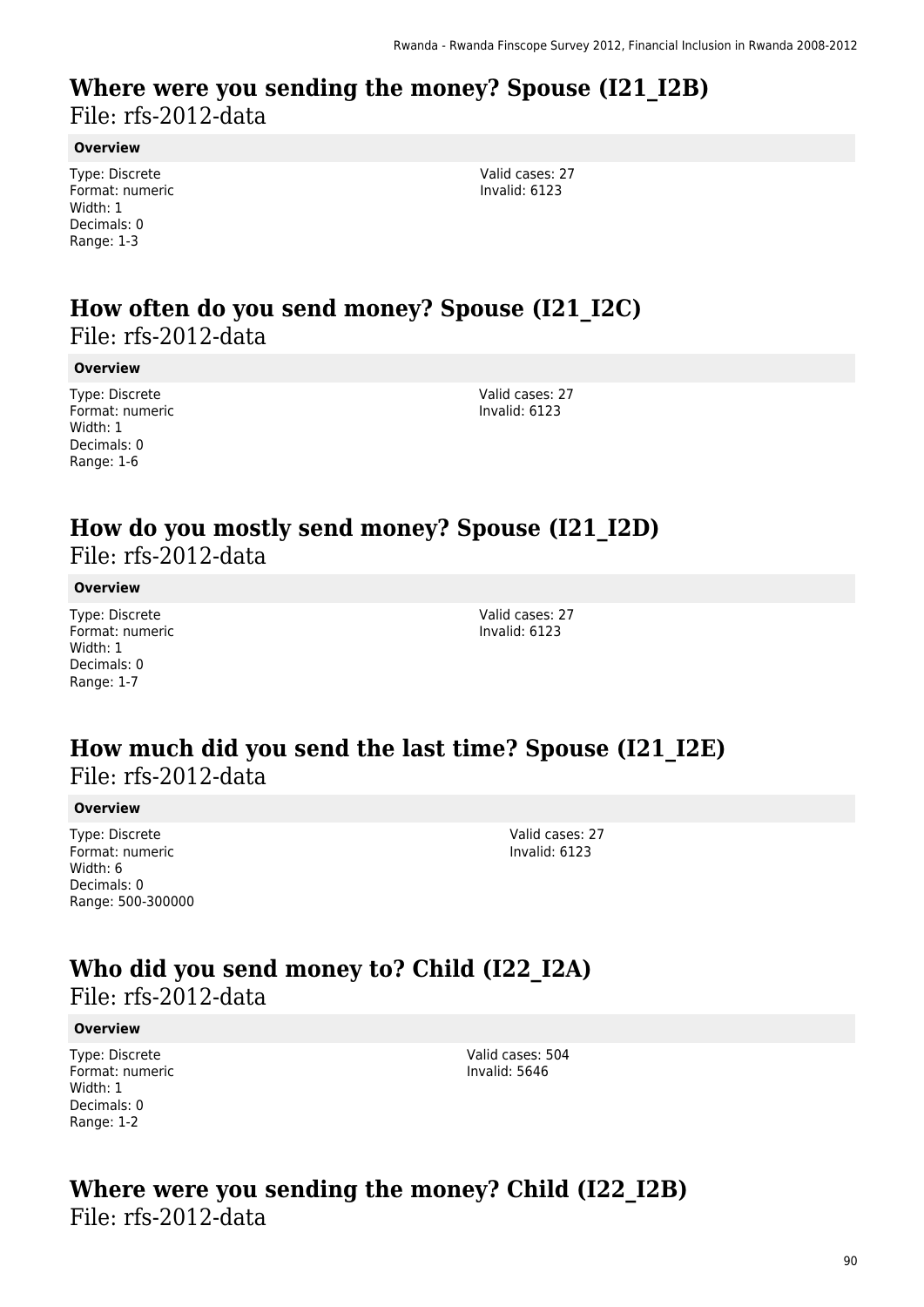### **Where were you sending the money? Child (I22\_I2B)**  File: rfs-2012-data

#### **Overview**

Type: Discrete Format: numeric Width: 1 Decimals: 0 Range: 1-3

Valid cases: 138 Invalid: 6012

### **How often do you send money? Child (I22\_I2C)**  File: rfs-2012-data

#### **Overview**

Type: Discrete Format: numeric Width: 1 Decimals: 0 Range: 1-6

Valid cases: 138 Invalid: 6012

### **How do you mostly send money? Child (I22\_I2D)**  File: rfs-2012-data

#### **Overview**

Type: Discrete Format: numeric Width: 1 Decimals: 0 Range: 1-7

Valid cases: 138 Invalid: 6012

### **How much did you send the last time? Child (I22\_I2E)**  File: rfs-2012-data

#### **Overview**

Type: Continuous Format: numeric Width: 7 Decimals: 0 Range: 1000-8000000

Valid cases: 138 Invalid: 6012 Minimum: 1000 Maximum: 8000000 Mean: 166418.8 Standard deviation: 861056.2

### **Who did you send money to? Parent (I23\_I2A)**  File: rfs-2012-data

#### **Overview**

Type: Discrete Format: numeric Width: 1 Decimals: 0 Range: 1-2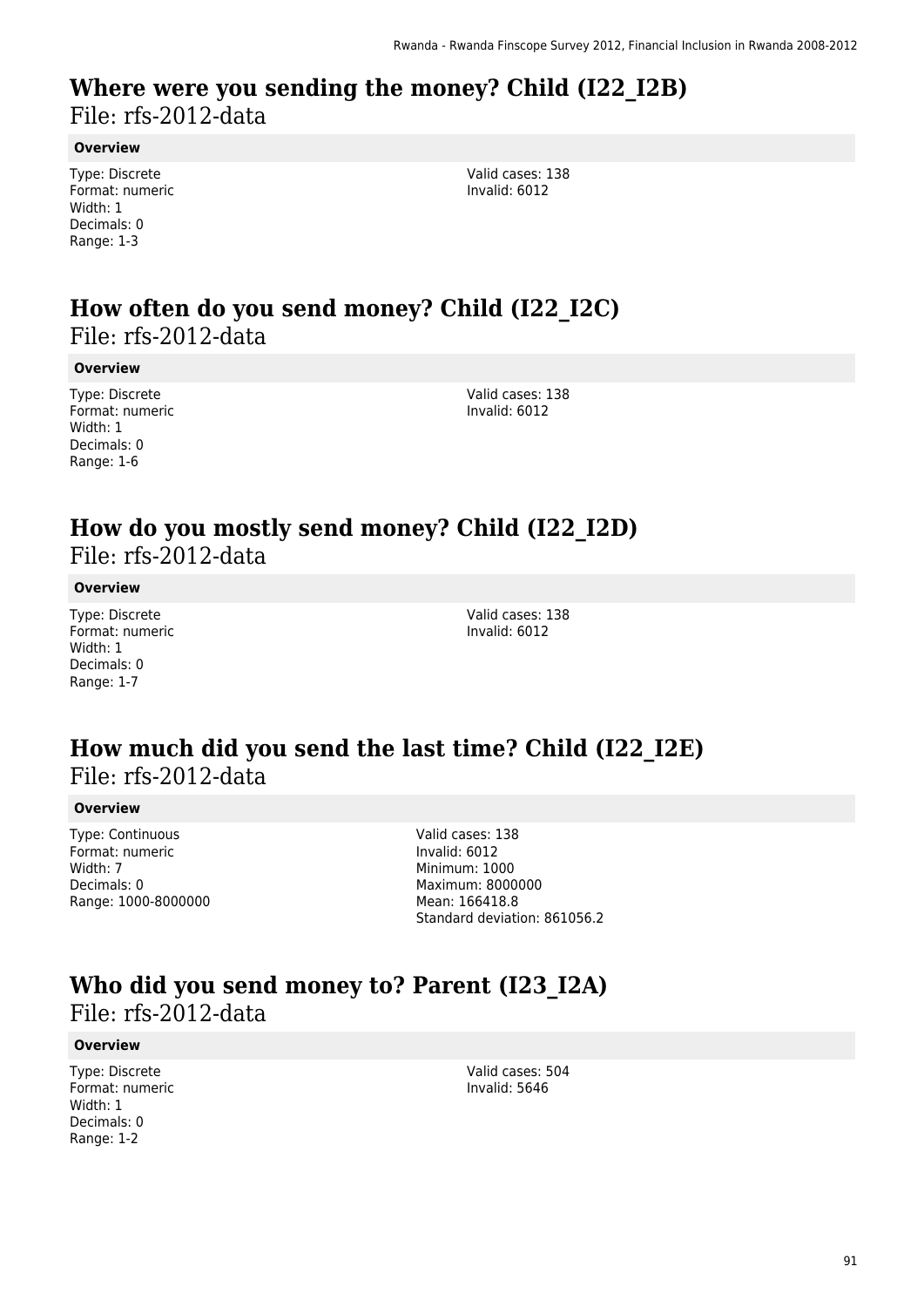### **Where were you sending the money? Parent (I23\_I2B)**  File: rfs-2012-data

#### **Overview**

Type: Discrete Format: numeric Width: 1 Decimals: 0 Range: 1-3

Valid cases: 56 Invalid: 6094

### **How often do you send money? Parent (I23\_I2C)**  File: rfs-2012-data

#### **Overview**

Type: Discrete Format: numeric Width: 1 Decimals: 0 Range: 1-6

Valid cases: 56 Invalid: 6094

### **How do you mostly send money? Parent (I23\_I2D)**  File: rfs-2012-data

#### **Overview**

Type: Discrete Format: numeric Width: 1 Decimals: 0 Range: 1-7

Valid cases: 56 Invalid: 6094

### **How much did you send the last time? Parent (I23\_I2E)**  File: rfs-2012-data

#### **Overview**

Type: Discrete Format: numeric Width: 6 Decimals: 0 Range: 1000-400000

Valid cases: 56 Invalid: 6094

### **Who did you send money to? Other family member (I24\_I2A)**  File: rfs-2012-data

#### **Overview**

Type: Discrete Format: numeric Width: 1 Decimals: 0 Range: 1-2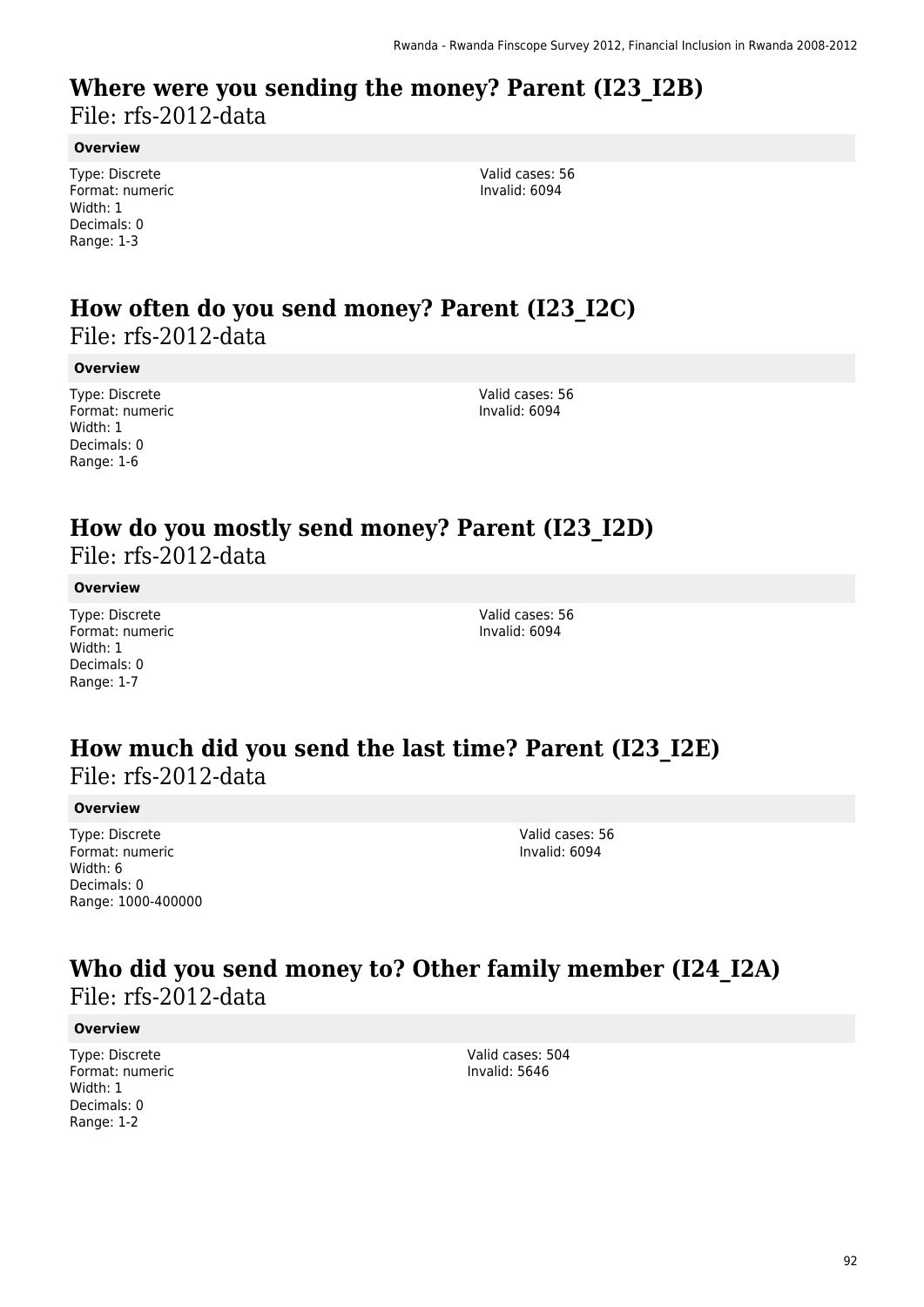### **Where were you sending the money? Other family member (I24\_I2B)**  File: rfs-2012-data

**Overview**

Type: Discrete Format: numeric Width: 1 Decimals: 0 Range: 1-3

Valid cases: 193 Invalid: 5957

### **How often do you send money? Other family member (I24\_I2C)**  File: rfs-2012-data

#### **Overview**

Type: Discrete Format: numeric Width: 1 Decimals: 0 Range: 1-6

Valid cases: 193 Invalid: 5957

### **How do you mostly send money? Other family member (I24\_I2D)**  File: rfs-2012-data

#### **Overview**

Type: Discrete Format: numeric Width: 1 Decimals: 0 Range: 1-7

Valid cases: 193 Invalid: 5957

# **How much did you send the last time? Other family member (I24\_I2E)**

File: rfs-2012-data

#### **Overview**

Type: Continuous Format: numeric Width: 7 Decimals: 0 Range: 500-5000000 Valid cases: 193 Invalid: 5957 Minimum: 500 Maximum: 5000000 Mean: 86697.4 Standard deviation: 484989.1

### **Who did you send money to? Friend (I25\_I2A)**  File: rfs-2012-data

#### **Overview**

Type: Discrete Format: numeric Width: 1 Decimals: 0 Range: 1-2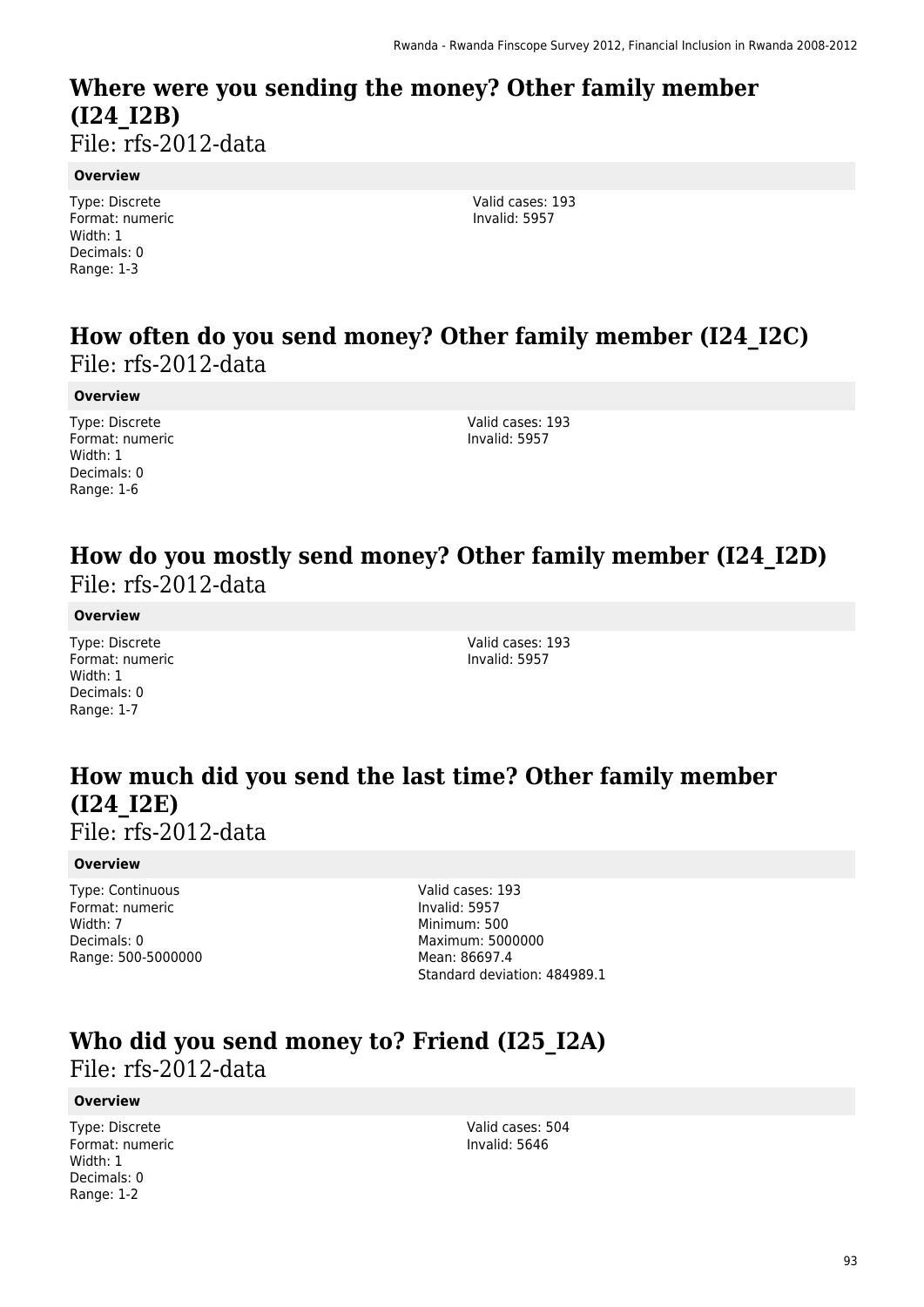### **Where were you sending the money? Friend (I25\_I2B)**  File: rfs-2012-data

#### **Overview**

Type: Discrete Format: numeric Width: 1 Decimals: 0 Range: 1-3

Valid cases: 76 Invalid: 6074

### **How often do you send money? Friend (I25\_I2C)**  File: rfs-2012-data

#### **Overview**

Type: Discrete Format: numeric Width: 1 Decimals: 0 Range: 1-6

Valid cases: 76 Invalid: 6074

### **How do you mostly send money? Friend (I25\_I2D)**  File: rfs-2012-data

#### **Overview**

Type: Discrete Format: numeric Width: 1 Decimals: 0 Range: 1-7

Valid cases: 76 Invalid: 6074

### **How much did you send the last time? Friend (I25\_I2E)**  File: rfs-2012-data

#### **Overview**

Type: Continuous Format: numeric Width: 6 Decimals: 0 Range: 500-500000 Valid cases: 76 Invalid: 6074 Minimum: 500 Maximum: 500000 Mean: 27434.2 Standard deviation: 63078.5

### **Who did you send money to? Supplier or business (I26\_I2A)**  File: rfs-2012-data

#### **Overview**

Type: Discrete Format: numeric Width: 1 Decimals: 0 Range: 1-2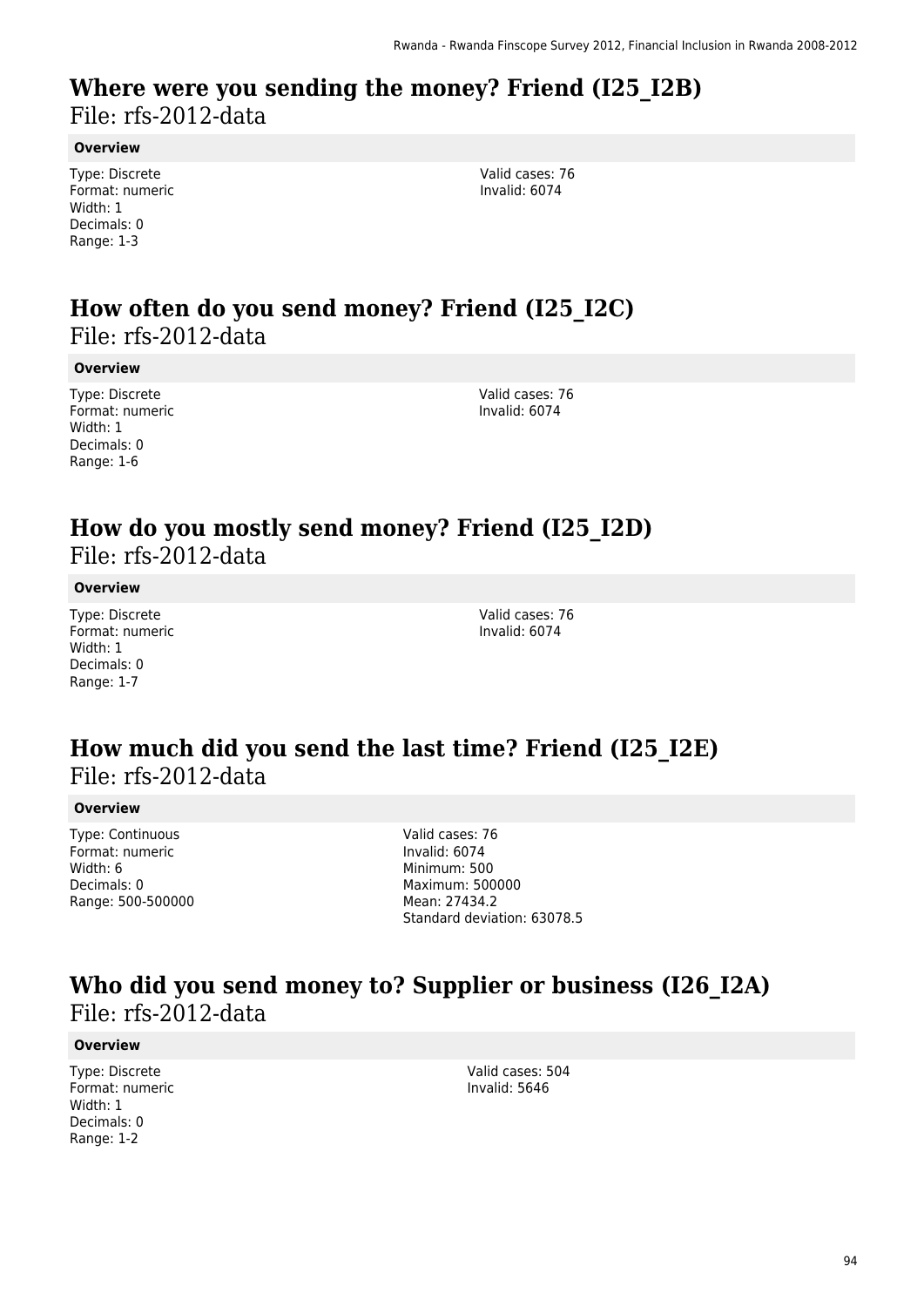# **Where were you sending the money? Supplier or business (I26\_I2B)**

File: rfs-2012-data

#### **Overview**

Type: Discrete Format: numeric Width: 1 Decimals: 0 Range: 1-3

Valid cases: 18 Invalid: 6132

### **How often do you send money? Supplier or business (I26\_I2C)**  File: rfs-2012-data

#### **Overview**

Type: Discrete Format: numeric Width: 1 Decimals: 0 Range: 1-6

Valid cases: 18 Invalid: 6132

### **How do you mostly send money? Supplier or business (I26\_I2D)**  File: rfs-2012-data

#### **Overview**

Type: Discrete Format: numeric Width: 1 Decimals: 0 Range: 1-7

Valid cases: 18 Invalid: 6132

# **How much did you send the last time? Supplier or business (I26\_I2E)**

File: rfs-2012-data

#### **Overview**

Type: Discrete Format: numeric Width: 7 Decimals: 0 Range: 500-5000000 Valid cases: 18 Invalid: 6132

### **Who did you send money to? Someone borrowed from (I27\_I2A)**  File: rfs-2012-data

#### **Overview**

Type: Discrete Format: numeric Width: 1 Decimals: 0 Range: 1-2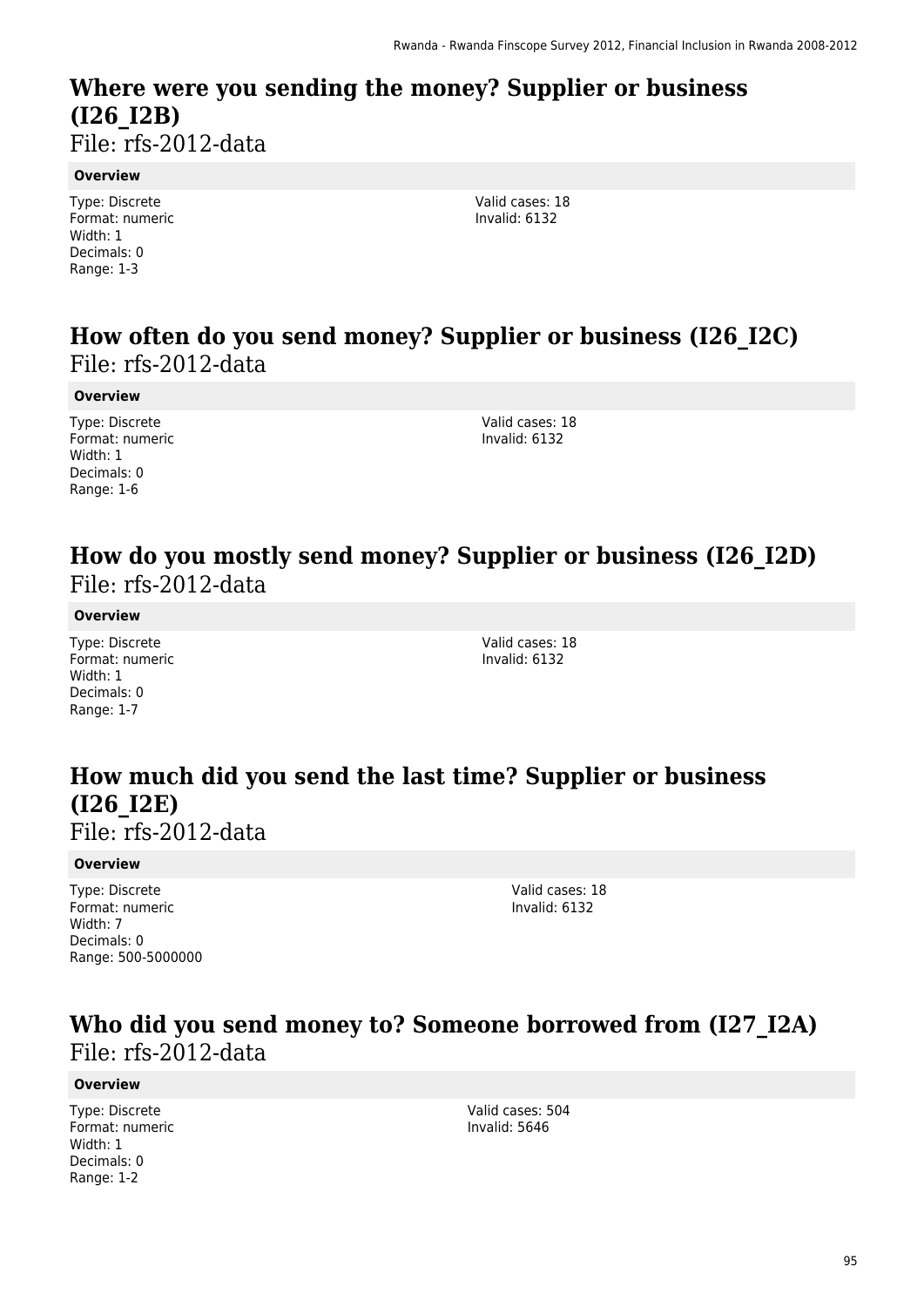### **Where were you sending the money? Someone borrowed from (I27\_I2B)**  File: rfs-2012-data

#### **Overview**

Type: Discrete Format: numeric Width: 1 Decimals: 0 Range: 1-3

Valid cases: 4 Invalid: 6146

### **How often do you send money? Someone borrowed from (I27\_I2C)**  File: rfs-2012-data

#### **Overview**

Type: Discrete Format: numeric Width: 1 Decimals: 0 Range: 1-6

Valid cases: 4 Invalid: 6146

# **How do you mostly send money? Someone borrowed from (I27\_I2D)**

File: rfs-2012-data

#### **Overview**

Type: Discrete Format: numeric Width: 1 Decimals: 0 Range: 1-7

Valid cases: 4 Invalid: 6146

# **How much did you send the last time? Someone borrowed from (I27\_I2E)**

File: rfs-2012-data

#### **Overview**

Type: Discrete Format: numeric Width: 6 Decimals: 0 Range: 10000-380000 Valid cases: 4 Invalid: 6146

### **Who did you send money to? School, college, university (I28\_I2A)**  File: rfs-2012-data

#### **Overview**

Type: Discrete Format: numeric Width: 1 Decimals: 0 Range: 1-2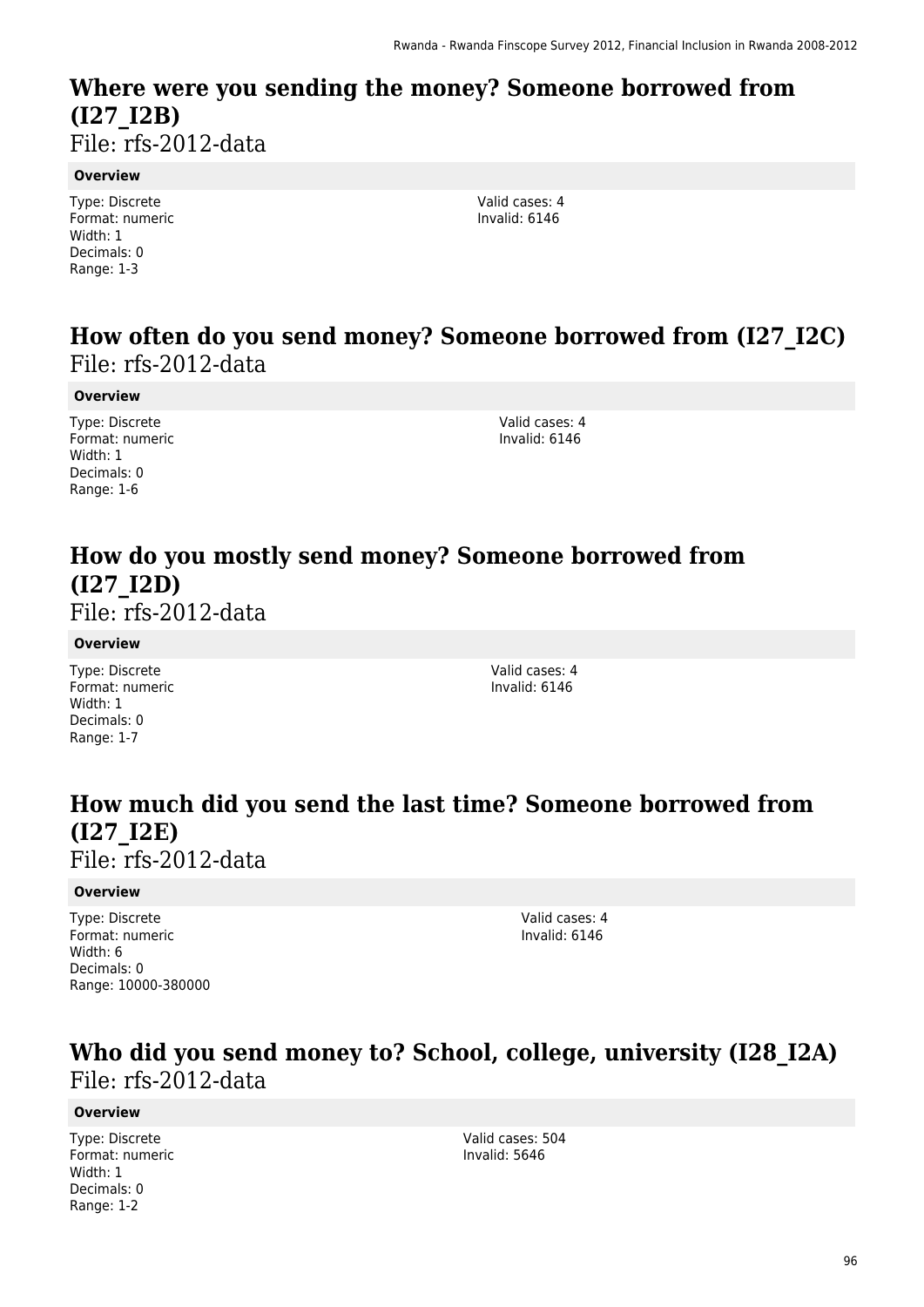# **Where were you sending the money? School, college, university (I28\_I2B)**

File: rfs-2012-data

#### **Overview**

Type: Discrete Format: numeric Width: 1 Decimals: 0 Range: 1-3

Valid cases: 8 Invalid: 6142

# **How often do you send money? School, college, university (I28\_I2C)**

File: rfs-2012-data

#### **Overview**

Type: Discrete Format: numeric Width: 1 Decimals: 0 Range: 1-6

Valid cases: 8 Invalid: 6142

# **How do you mostly send money? School, college, university (I28\_I2D)**

File: rfs-2012-data

#### **Overview**

Type: Discrete Format: numeric Width: 1 Decimals: 0 Range: 1-7

Valid cases: 8 Invalid: 6142

# **How much did you send the last time? School, college, university (I28\_I2E)**

File: rfs-2012-data

#### **Overview**

Type: Discrete Format: numeric Width: 7 Decimals: 0 Range: 20000-1600000 Valid cases: 8 Invalid: 6142

# **Who did you send money to? Other (I29\_I2A)**

File: rfs-2012-data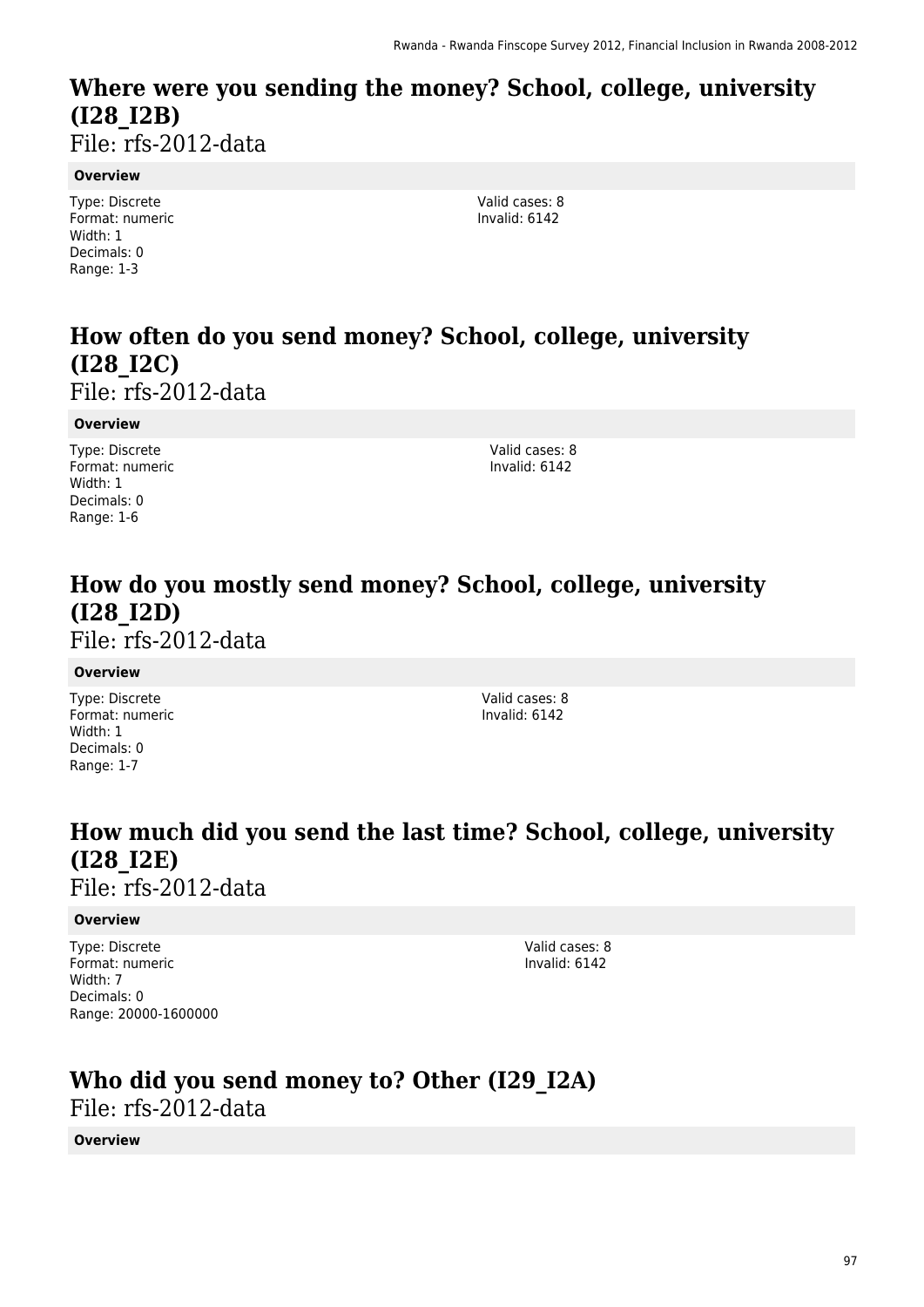# **Who did you send money to? Other (I29\_I2A)**

File: rfs-2012-data

Type: Discrete Format: numeric Width: 1 Decimals: 0 Range: 1-2

Valid cases: 504 Invalid: 5646

# **Where were you sending the money? Other (I29\_I2B)**  File: rfs-2012-data

#### **Overview**

Type: Discrete Format: numeric Width: 1 Decimals: 0 Range: 1-3

Valid cases: 8 Invalid: 6142

### **How often do you send money? Other (I29\_I2C)**  File: rfs-2012-data

#### **Overview**

Type: Discrete Format: numeric Width: 1 Decimals: 0 Range: 1-6

Valid cases: 8 Invalid: 6142

### **How do you mostly send money? Other (I29\_I2D)**  File: rfs-2012-data

#### **Overview**

Type: Discrete Format: numeric Width: 1 Decimals: 0 Range: 1-7

Valid cases: 8 Invalid: 6142

### **How much did you send the last time? Other (I29\_I2E)**  File: rfs-2012-data

#### **Overview**

Type: Discrete Format: numeric Width: 7 Decimals: 0 Range: 1500-1000000 Valid cases: 8 Invalid: 6142

# **In the past 6 months, have you received money from someone in a different place within the country? (I3A)**

File: rfs-2012-data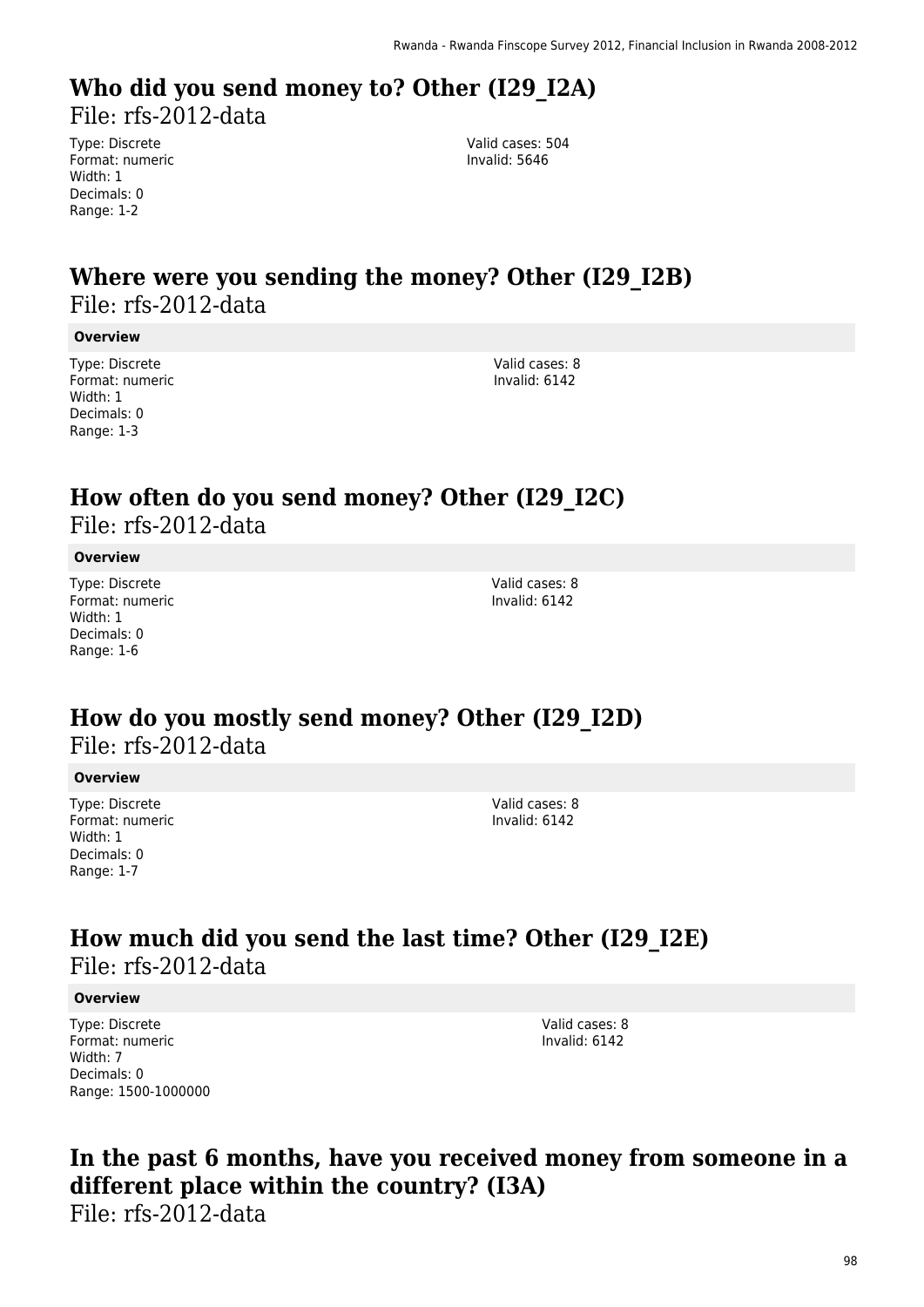# **In the past 6 months, have you received money from someone in a different place within the country? (I3A)**

File: rfs-2012-data

#### **Overview**

Type: Discrete Format: numeric Width: 1 Decimals: 0 Range: 1-2

Valid cases: 6150 Invalid: 0

## **In the past 6 months, have you received money from someone outside the country? (I3B)**

File: rfs-2012-data

#### **Overview**

Type: Discrete Format: numeric Width: 1 Decimals: 0 Range: 1-2

Valid cases: 6150 Invalid: 0

### **From whom did you receive money? Spouse (I41\_I4A)**  File: rfs-2012-data

#### **Overview**

Type: Discrete Format: numeric Width: 1 Decimals: 0 Range: 1-2

Valid cases: 470 Invalid: 5680

### **Where did they send the money from? Spouse (I41\_I4B)**  File: rfs-2012-data

#### **Overview**

Type: Discrete Format: numeric Width: 1 Decimals: 0 Range: 1-3

Valid cases: 56 Invalid: 6094

### **How often did they send you money? Spouse (I41\_I4C)**  File: rfs-2012-data

#### **Overview**

Type: Discrete Format: numeric Width: 1 Decimals: 0 Range: 1-6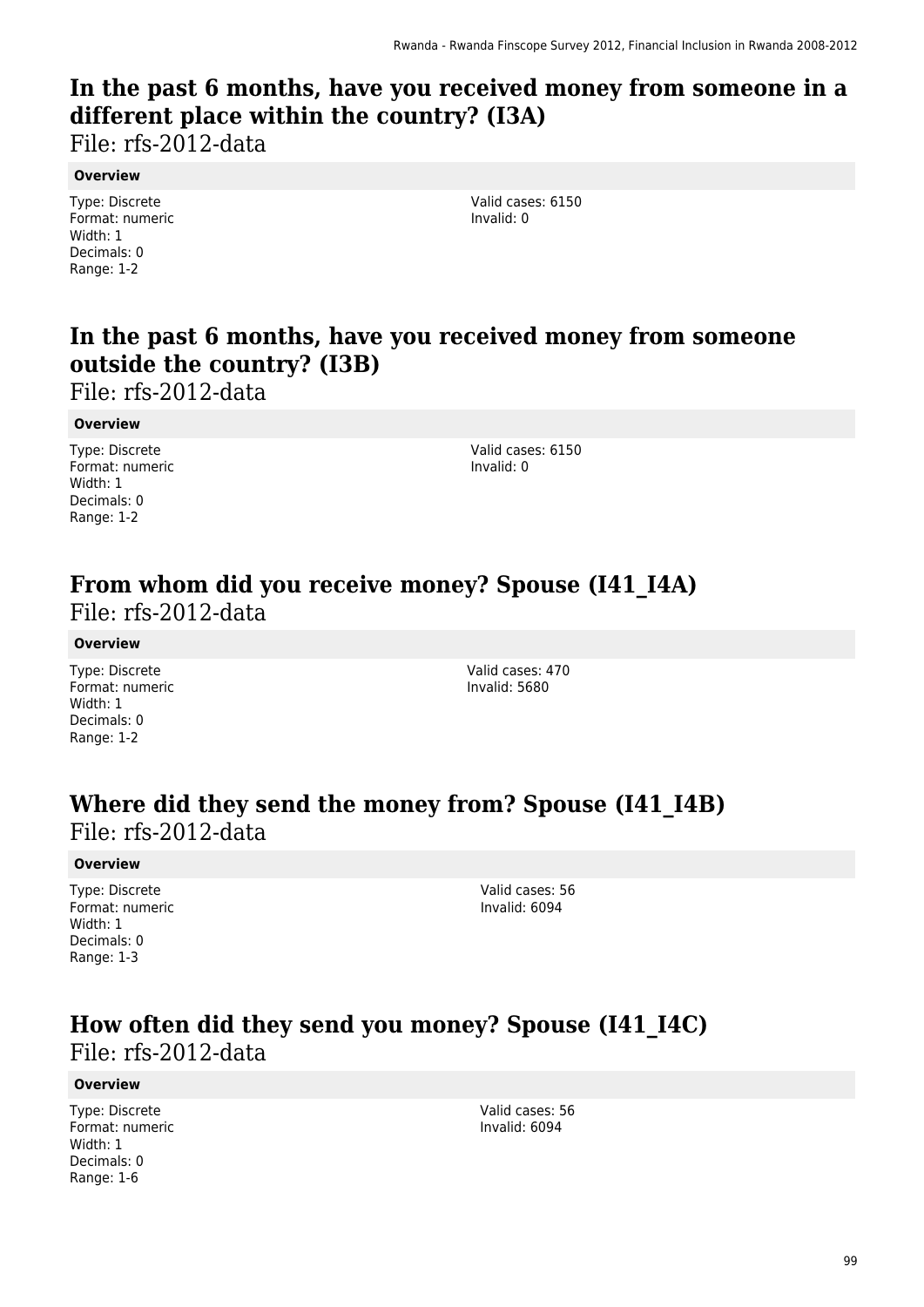### **How do they mostly send the money to you? Spouse (I41\_I4D)**  File: rfs-2012-data

#### **Overview**

Type: Discrete Format: numeric Width: 1 Decimals: 0 Range: 1-7

Valid cases: 56 Invalid: 6094

# **What did you use most of the money they sent you for? Spouse (I41\_I4E)**

File: rfs-2012-data

#### **Overview**

Type: Discrete Format: numeric Width: 1 Decimals: 0 Range: 1-5

Valid cases: 56 Invalid: 6094

# **From whom did you receive money? Child (I42\_I4A)**

File: rfs-2012-data

#### **Overview**

Type: Discrete Format: numeric Width: 1 Decimals: 0 Range: 1-2

Valid cases: 470 Invalid: 5680

### **Where did they send the money from? Child (I42\_I4B)**  File: rfs-2012-data

#### **Overview**

Type: Discrete Format: numeric Width: 1 Decimals: 0 Range: 1-3

Valid cases: 72 Invalid: 6078

# **How often did they send you money? Child (I42\_I4C)**

File: rfs-2012-data

#### **Overview**

Type: Discrete Format: numeric Width: 1 Decimals: 0 Range: 1-6

Valid cases: 72 Invalid: 6078

100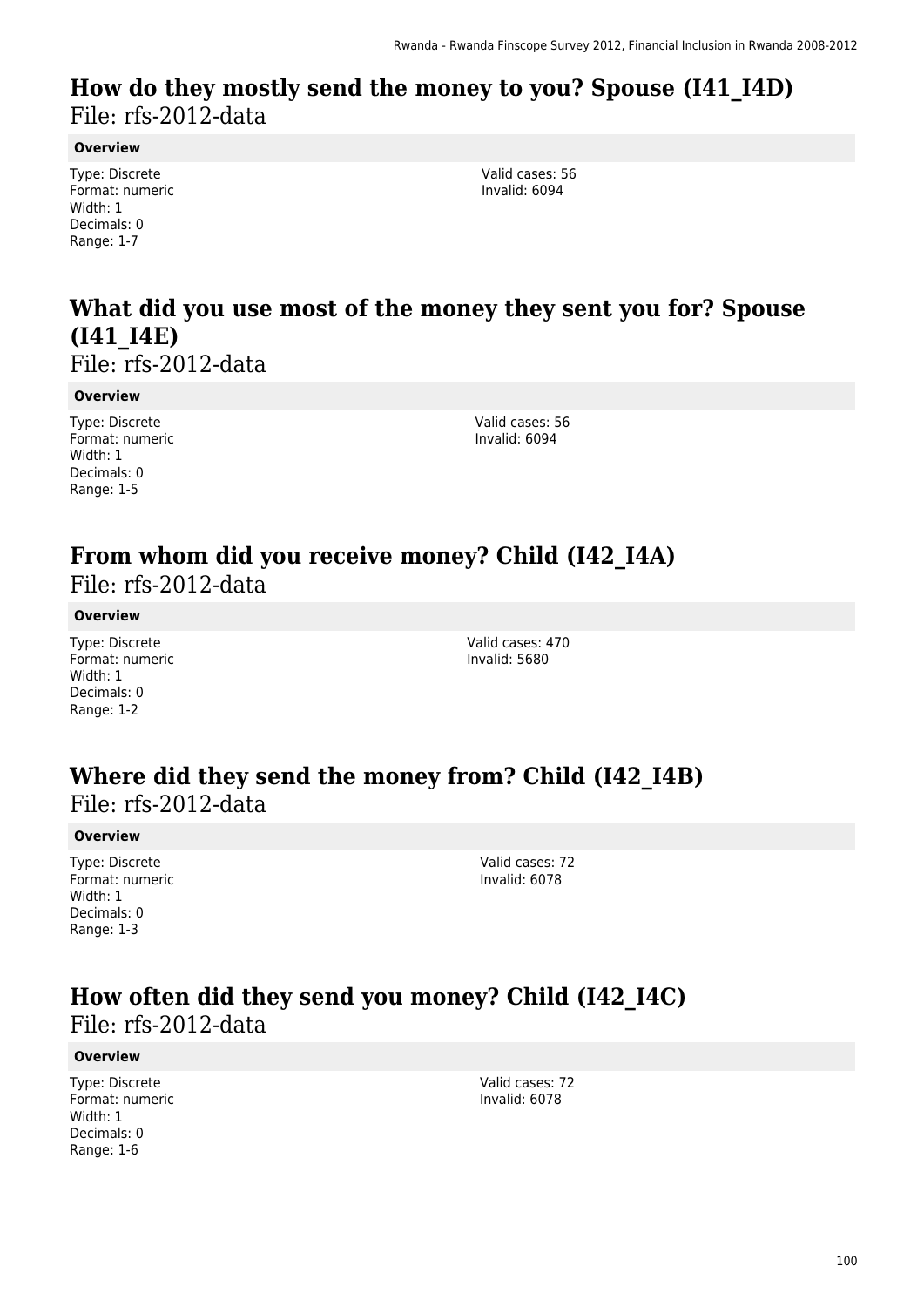### **How do they mostly send the money to you? Child (I42\_I4D)**  File: rfs-2012-data

#### **Overview**

Type: Discrete Format: numeric Width: 1 Decimals: 0 Range: 1-7

Valid cases: 72 Invalid: 6078

# **What did you use most of the money they sent you for? Child (I42\_I4E)**

File: rfs-2012-data

#### **Overview**

Type: Discrete Format: numeric Width: 1 Decimals: 0 Range: 1-5

Valid cases: 72 Invalid: 6078

# **From whom did you receive money? Parent (I43\_I4A)**

File: rfs-2012-data

#### **Overview**

Type: Discrete Format: numeric Width: 1 Decimals: 0 Range: 1-2

Valid cases: 470 Invalid: 5680

### **Where did they send the money from? Parent (I43\_I4B)**  File: rfs-2012-data

#### **Overview**

Type: Discrete Format: numeric Width: 1 Decimals: 0 Range: 1-3

Valid cases: 16 Invalid: 6134

# **How often did they send you money? Parent (I43\_I4C)**

File: rfs-2012-data

#### **Overview**

Type: Discrete Format: numeric Width: 1 Decimals: 0 Range: 1-6

Valid cases: 16 Invalid: 6134

101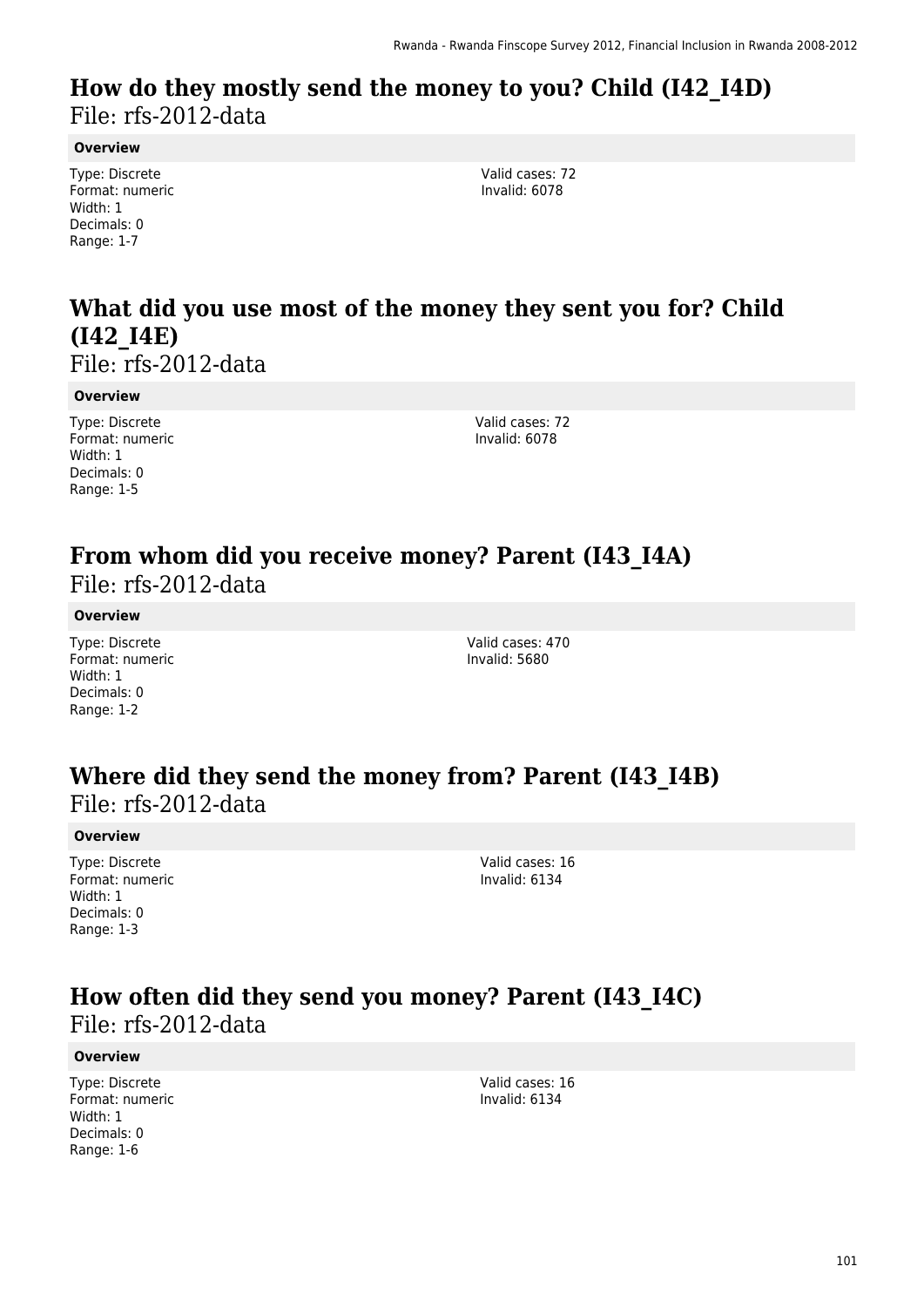### **How do they mostly send the money to you? Parent (I43\_I4D)**  File: rfs-2012-data

#### **Overview**

Type: Discrete Format: numeric Width: 1 Decimals: 0 Range: 1-7

Valid cases: 16 Invalid: 6134

# **What did you use most of the money they sent you for? Parent (I43\_I4E)**

File: rfs-2012-data

#### **Overview**

Type: Discrete Format: numeric Width: 1 Decimals: 0 Range: 1-5

Valid cases: 16 Invalid: 6134

# **From whom did you receive money? Other family member (I44\_I4A)**

File: rfs-2012-data

#### **Overview**

Type: Discrete Format: numeric Width: 1 Decimals: 0 Range: 1-2

Valid cases: 470 Invalid: 5680

## **Where did they send the money from? Other family member (I44\_I4B)**

File: rfs-2012-data

#### **Overview**

Type: Discrete Format: numeric Width: 1 Decimals: 0 Range: 1-3

Valid cases: 183 Invalid: 5967

### **How often did they send you money? Other family member (I44\_I4C)**  File: rfs-2012-data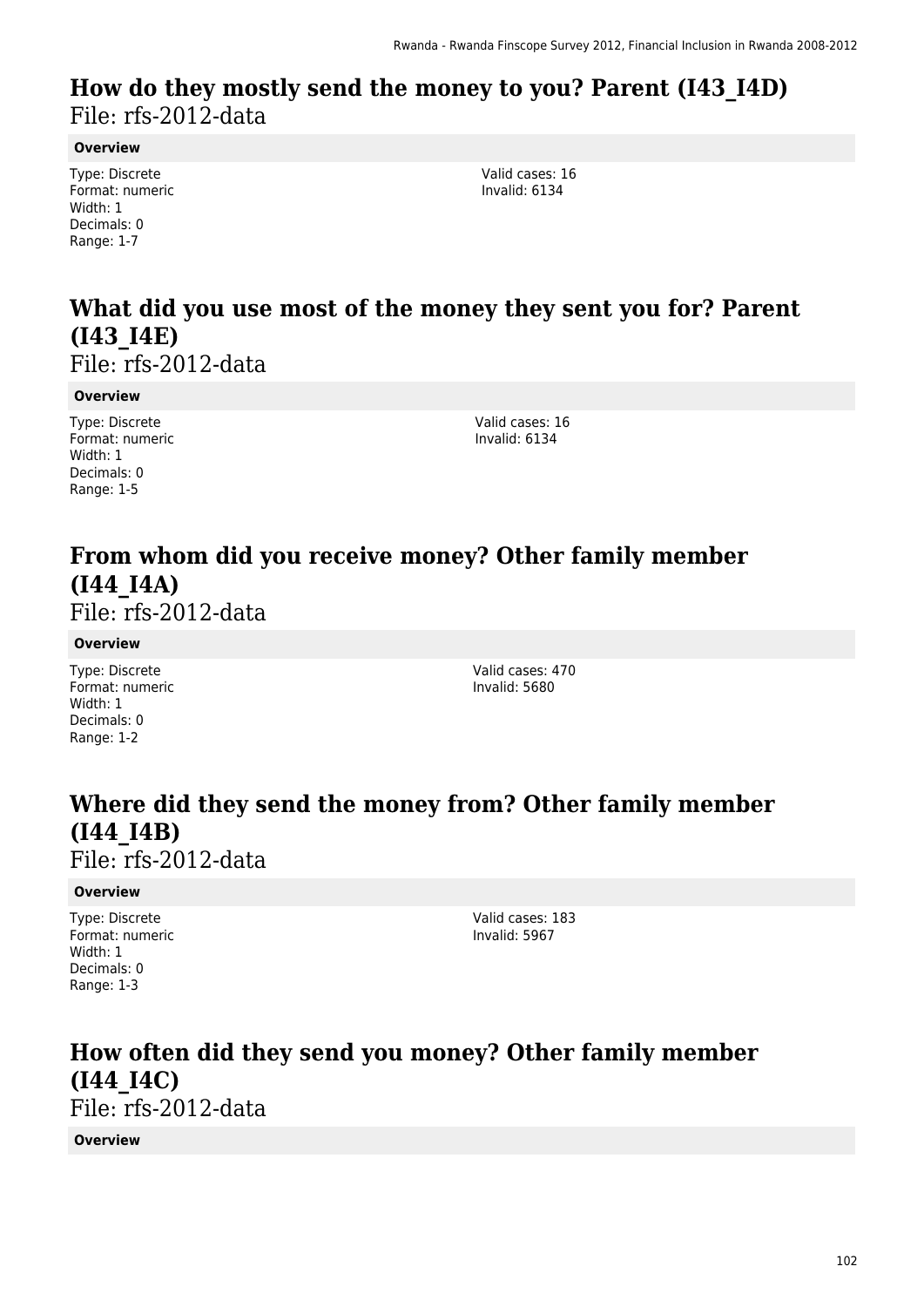# **How often did they send you money? Other family member (I44\_I4C)**

File: rfs-2012-data

Type: Discrete Format: numeric Width: 1 Decimals: 0 Range: 1-6

Valid cases: 183 Invalid: 5967

# **How do they mostly send the money to you? Other family member (I44\_I4D)**

File: rfs-2012-data

#### **Overview**

Type: Discrete Format: numeric Width: 1 Decimals: 0 Range: 1-7

Valid cases: 183 Invalid: 5967

### **What did you use most of the money they sent you for? Other family member (I44\_I4E)**

File: rfs-2012-data

#### **Overview**

Type: Discrete Format: numeric Width: 1 Decimals: 0 Range: 1-5

Valid cases: 183 Invalid: 5967

### **From whom did you receive money? Friend (I45\_I4A)**  File: rfs-2012-data

#### **Overview**

Type: Discrete Format: numeric Width: 1 Decimals: 0 Range: 1-2

Valid cases: 470 Invalid: 5680

### **Where did they send the money from? Friend (I45\_I4B)**  File: rfs-2012-data

#### **Overview**

Type: Discrete Format: numeric Width: 1 Decimals: 0 Range: 1-3

Valid cases: 112 Invalid: 6038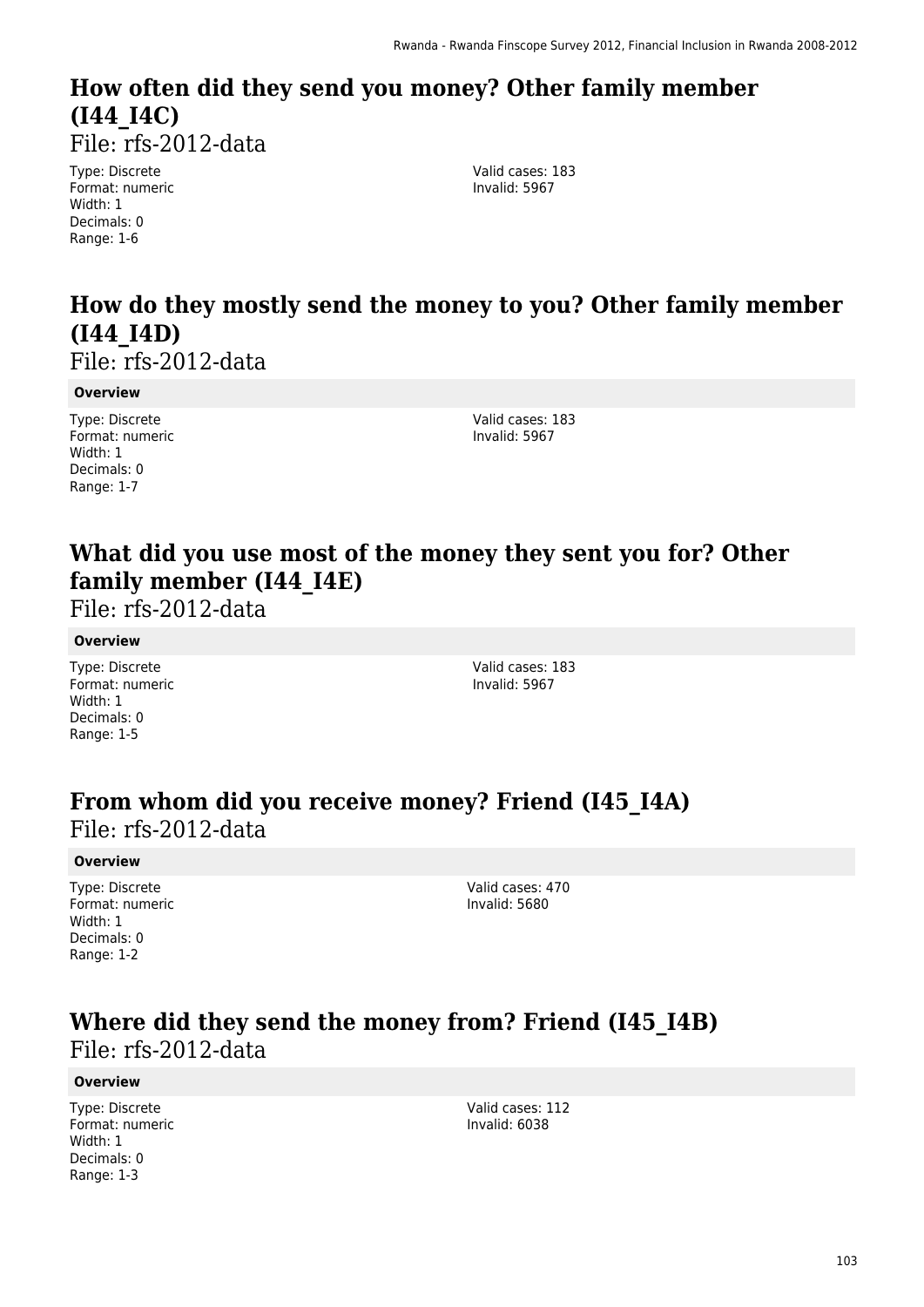### **How often did they send you money? Friend (I45\_I4C)**  File: rfs-2012-data

#### **Overview**

Type: Discrete Format: numeric Width: 1 Decimals: 0 Range: 1-6

Valid cases: 112 Invalid: 6038

### **How do they mostly send the money to you? Friend (I45\_I4D)**  File: rfs-2012-data

**Overview**

Type: Discrete Format: numeric Width: 1 Decimals: 0 Range: 1-7

Valid cases: 112 Invalid: 6038

### **What did you use most of the money they sent you for? Friend (I45\_I4E)**

File: rfs-2012-data

#### **Overview**

Type: Discrete Format: numeric Width: 1 Decimals: 0 Range: 1-5

Valid cases: 112 Invalid: 6038

# **From whom did you receive money? Customer (I46\_I4A)**

File: rfs-2012-data

#### **Overview**

Type: Discrete Format: numeric Width: 1 Decimals: 0 Range: 1-2

Valid cases: 470 Invalid: 5680

### **Where did they send the money from? Customer (I46\_I4B)**  File: rfs-2012-data

#### **Overview**

Type: Discrete Format: numeric Width: 1 Decimals: 0 Range: 1-3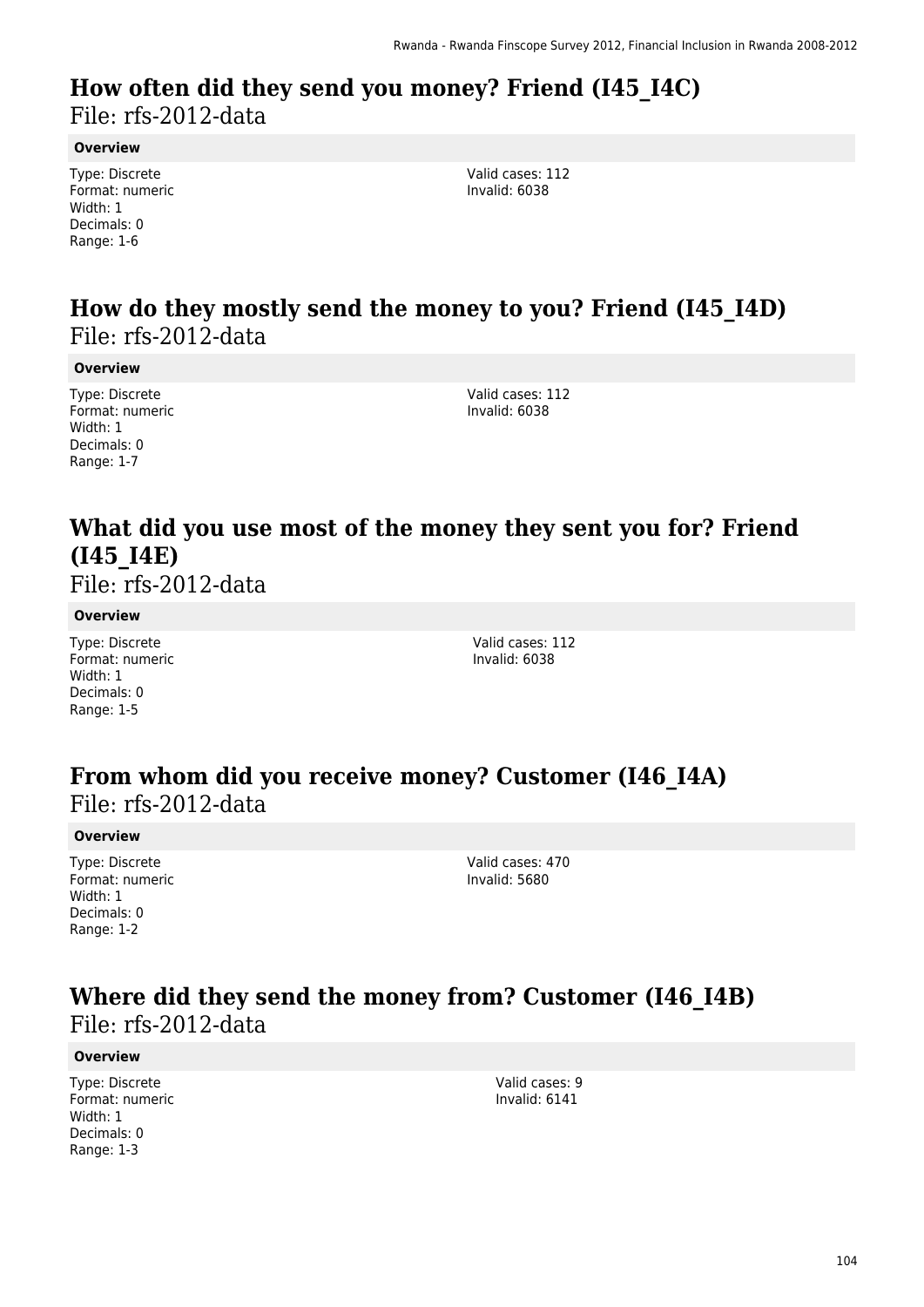### **How often did they send you money? Customer (I46\_I4C)**  File: rfs-2012-data

#### **Overview**

Type: Discrete Format: numeric Width: 1 Decimals: 0 Range: 1-6

Valid cases: 9 Invalid: 6141

### **How do they mostly send the money to you? Customer (I46\_I4D)**  File: rfs-2012-data

#### **Overview**

Type: Discrete Format: numeric Width: 1 Decimals: 0 Range: 1-7

Valid cases: 9 Invalid: 6141

### **What did you use most of the money they sent you for? Customer (I46\_I4E)**

File: rfs-2012-data

#### **Overview**

Type: Discrete Format: numeric Width: 1 Decimals: 0 Range: 1-5

Valid cases: 9 Invalid: 6141

# **From whom did you receive money? Someone you lent money to (I47\_I4A)**

File: rfs-2012-data

#### **Overview**

Type: Discrete Format: numeric Width: 1 Decimals: 0 Range: 1-2

Valid cases: 470 Invalid: 5680

### **Where did they send the money from? Someone you lent money to (I47\_I4B)**

File: rfs-2012-data

#### **Overview**

Type: Discrete Format: numeric Width: 1 Decimals: 0 Range: 1-3

Valid cases: 11 Invalid: 6139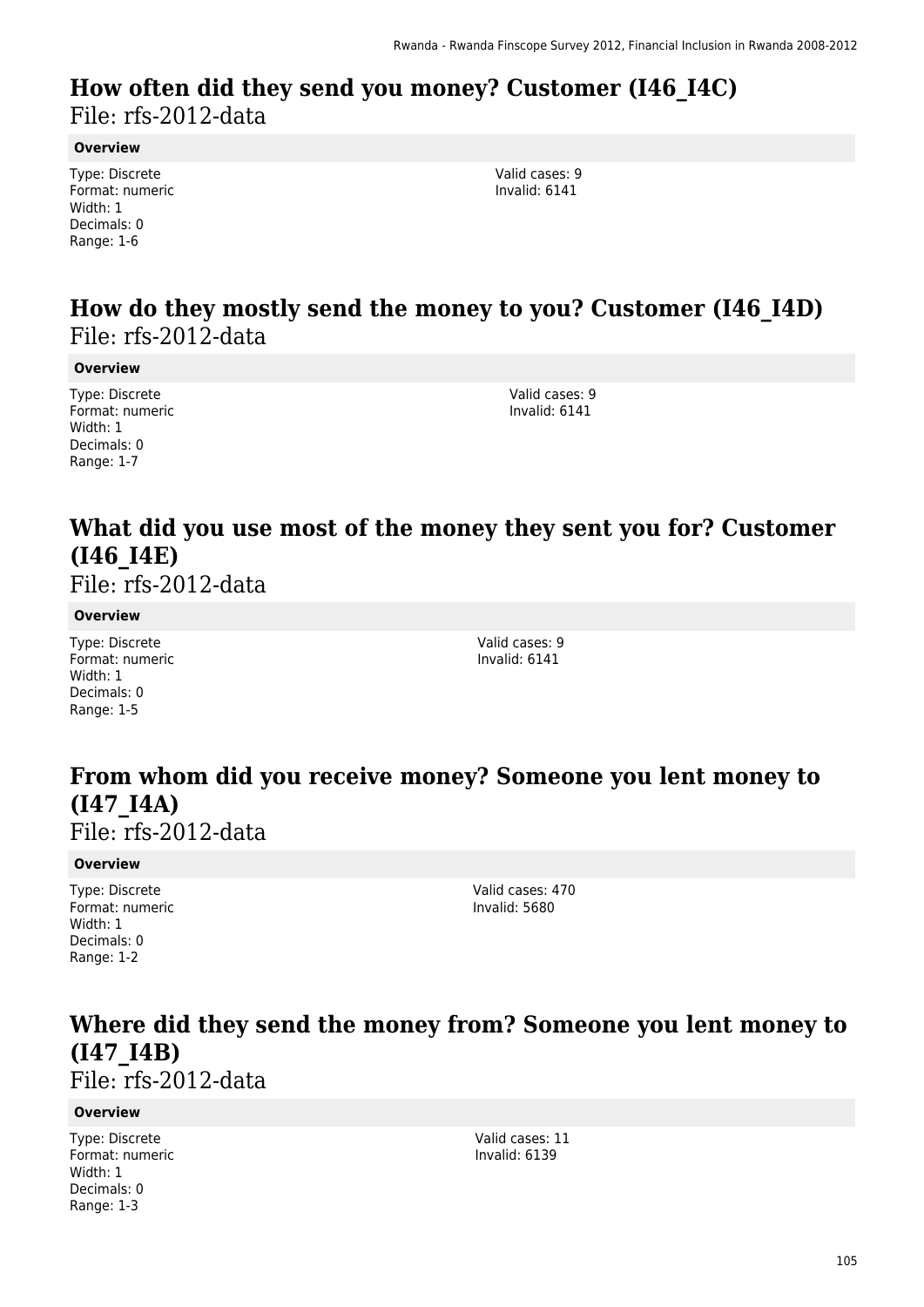# **How often did they send you money? Someone you lent money to (I47\_I4C)**

File: rfs-2012-data

#### **Overview**

Type: Discrete Format: numeric Width: 1 Decimals: 0 Range: 1-6

Valid cases: 11 Invalid: 6139

# **How do they mostly send the money to you? Someone you lent money to (I47\_I4D)**

File: rfs-2012-data

#### **Overview**

Type: Discrete Format: numeric Width: 1 Decimals: 0 Range: 1-7

Valid cases: 11 Invalid: 6139

### **What did you use most of the money they sent you for? Someone you lent money to (I47\_I4E)**

File: rfs-2012-data

#### **Overview**

Type: Discrete Format: numeric Width: 1 Decimals: 0 Range: 1-5

Valid cases: 11 Invalid: 6139

### **From whom did you receive money? Other (I48\_I4A)**  File: rfs-2012-data

#### **Overview**

Type: Discrete Format: numeric Width: 1 Decimals: 0 Range: 1-2

Valid cases: 470 Invalid: 5680

# **Where did they send the money from? Other (I48\_I4B)**

File: rfs-2012-data

#### **Overview**

Type: Discrete Format: numeric Width: 1 Decimals: 0 Range: 1-3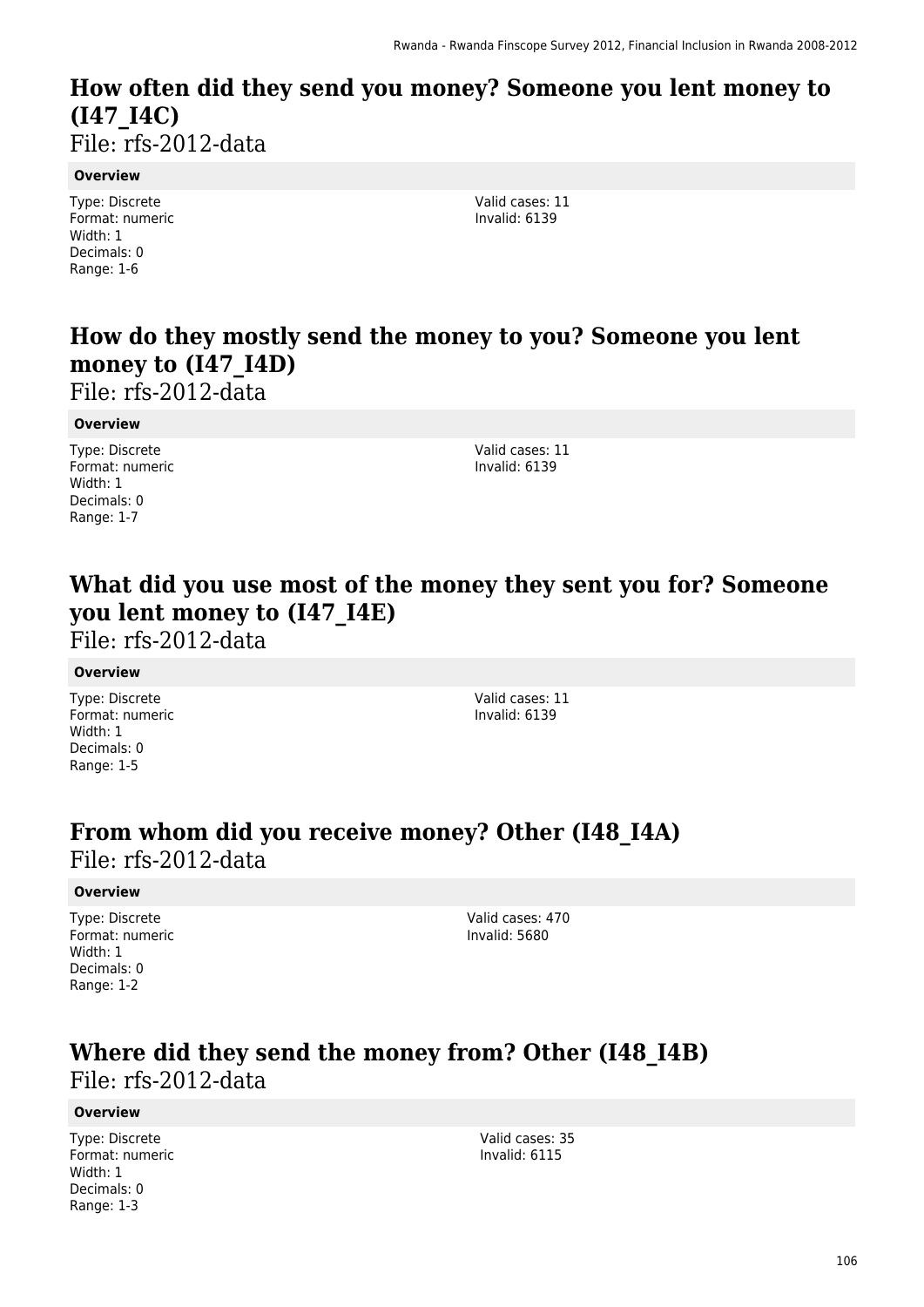### **How often did they send you money? Other (I48\_I4C)**  File: rfs-2012-data

#### **Overview**

Type: Discrete Format: numeric Width: 1 Decimals: 0 Range: 1-6

Valid cases: 35 Invalid: 6115

### **How do they mostly send the money to you? Other (I48\_I4D)**  File: rfs-2012-data

#### **Overview**

Type: Discrete Format: numeric Width: 1 Decimals: 0 Range: 1-7

Valid cases: 35 Invalid: 6115

### **What did you use most of the money they sent you for? Other (I48\_I4E)**

File: rfs-2012-data

#### **Overview**

Type: Discrete Format: numeric Width: 1 Decimals: 0 Range: 1-5

Valid cases: 35 Invalid: 6115

### **Have you received money using a mobile phone? (I5A1)**  File: rfs-2012-data

#### **Overview**

Type: Discrete Format: numeric Width: 1 Decimals: 0 Range: 2-3

Valid cases: 470 Invalid: 5680

### **Have you sent money using a mobile phone? (I5A2)**  File: rfs-2012-data

#### **Overview**

Type: Discrete Format: numeric Width: 1 Decimals: 0 Range: 1-3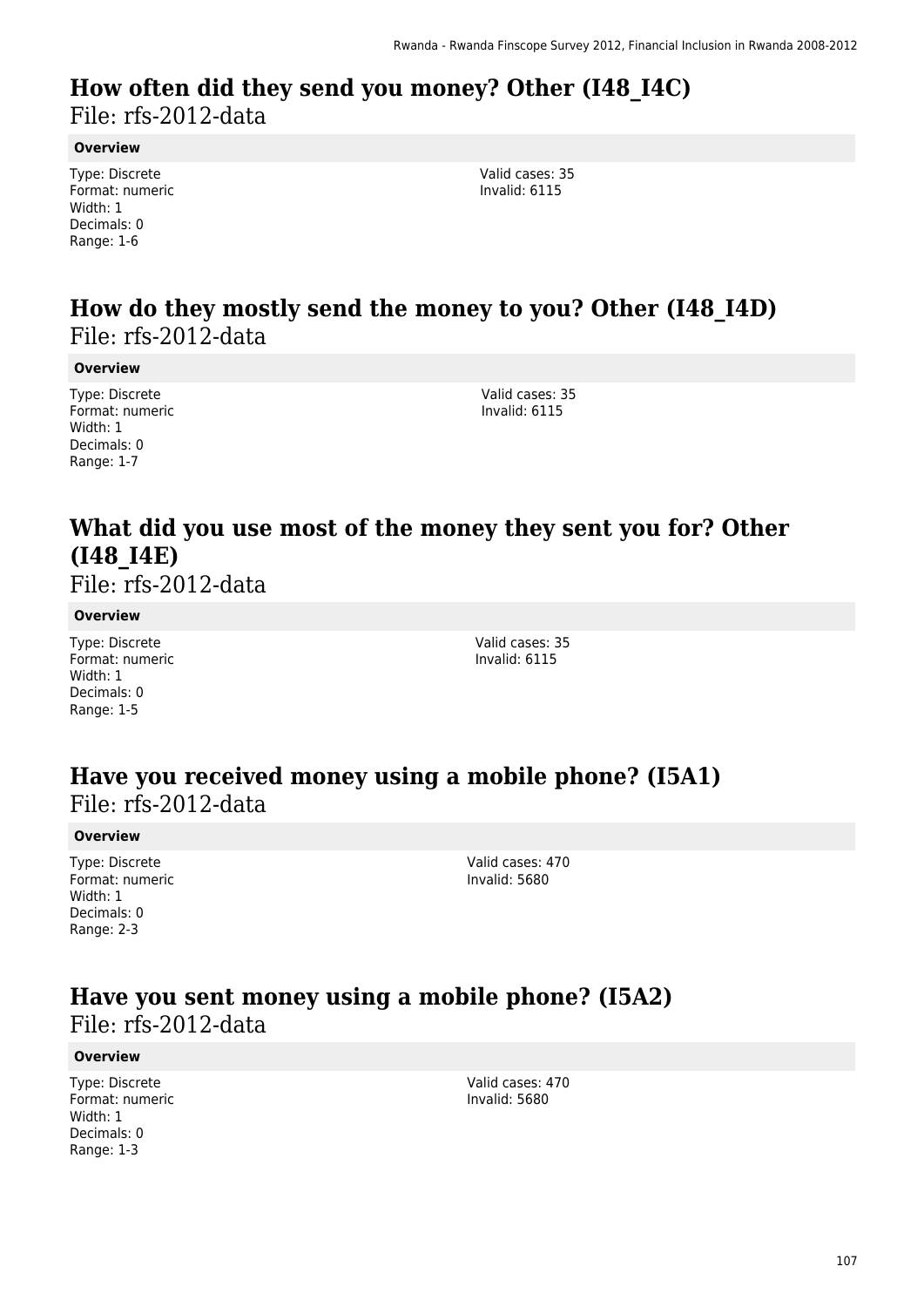# **In the past 6 months have you sent money using a mobile phone? (I5B1)**

File: rfs-2012-data

#### **Overview**

Type: Discrete Format: numeric Width: 1 Decimals: 0 Range: 2-3

Valid cases: 316 Invalid: 5834

# **In the past 6 months have you received money using a mobile phone? (I5B2)**

File: rfs-2012-data

#### **Overview**

Type: Discrete Format: numeric Width: 1 Decimals: 0 Range: 1-3

Valid cases: 316 Invalid: 5834

# **Non-use in QI5: Would you use a mobile phone to send money? (I6A)**

File: rfs-2012-data

#### **Overview**

Type: Discrete Format: numeric Width: 1 Decimals: 0 Range: 1-2

Valid cases: 452 Invalid: 5698

# **QI6A=no: What is the most important reason why you would not use a mobile phone to send money? (I6B)**

File: rfs-2012-data

#### **Overview**

Type: Discrete Format: numeric Width: 1 Decimals: 0 Range: 1-9

Valid cases: 99 Invalid: 6051

### **If you are not employed you cannot open a bank account (J1A)**  File: rfs-2012-data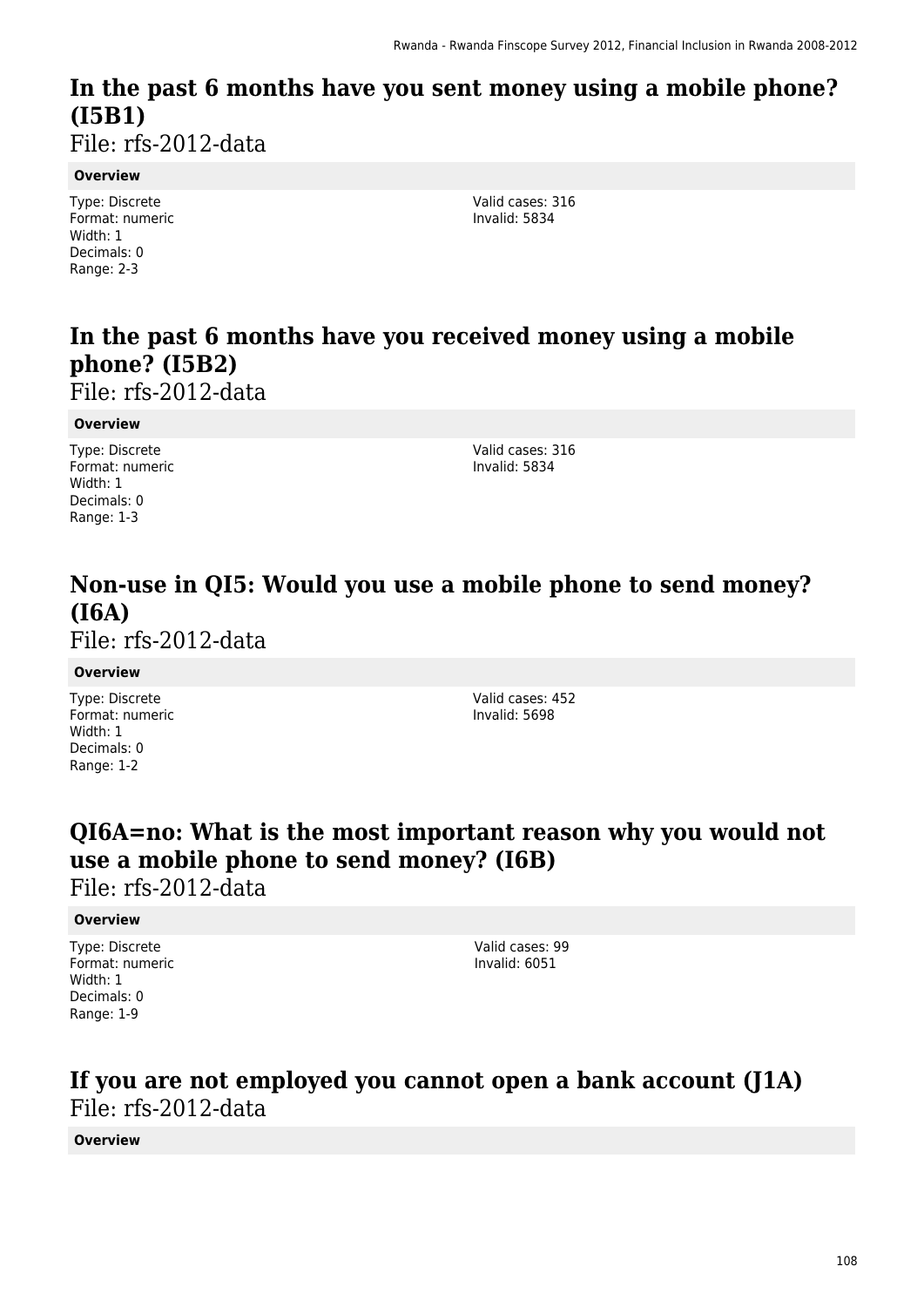### **If you are not employed you cannot open a bank account (J1A)**  File: rfs-2012-data

Type: Discrete Format: numeric Width: 1 Decimals: 0 Range: 1-3

Valid cases: 6150 Invalid: 0

## **Having a bank account makes it easier to get credit (J1B)**  File: rfs-2012-data

#### **Overview**

Type: Discrete Format: numeric Width: 1 Decimals: 0 Range: 1-3

Valid cases: 6150 Invalid: 0

## **You can easily live your life without a bank account (J1C)**  File: rfs-2012-data

#### **Overview**

Type: Discrete Format: numeric Width: 1 Decimals: 0 Range: 1-3

Valid cases: 6150 Invalid: 0

### **Most services from banks are also offered elsewhere (J1D)**  File: rfs-2012-data

#### **Overview**

Type: Discrete Format: numeric Width: 1 Decimals: 0 Range: 1-3

Valid cases: 6150 Invalid: 0

## **You trust banks with your money (J1E)**

File: rfs-2012-data

#### **Overview**

Type: Discrete Format: numeric Width: 1 Decimals: 0 Range: 1-3

Valid cases: 6150 Invalid: 0

### **Banking is for people like me (J1F)**

File: rfs-2012-data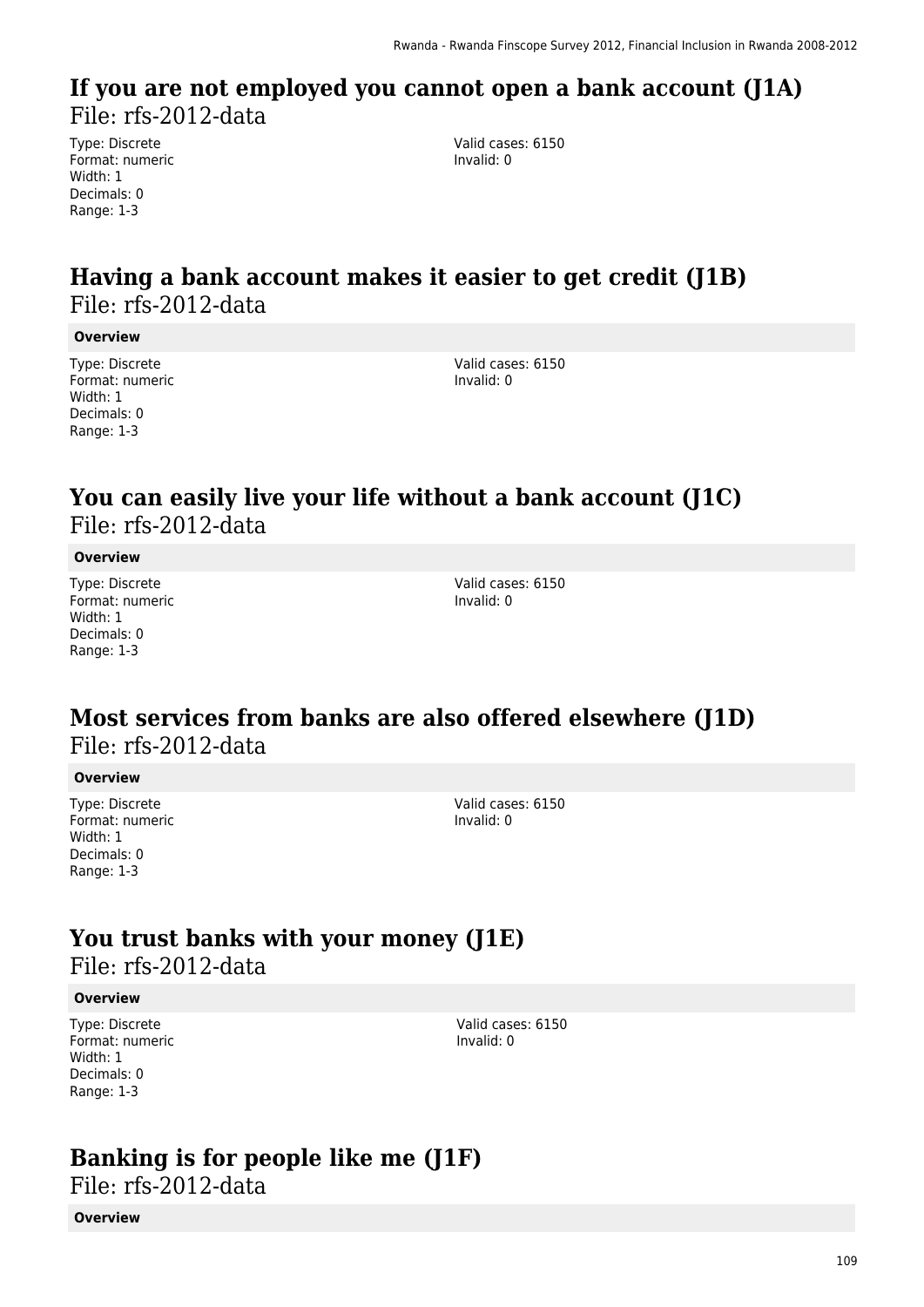# **Banking is for people like me (J1F)**

File: rfs-2012-data

Type: Discrete Format: numeric Width: 1 Decimals: 0 Range: 1-3

Valid cases: 6150 Invalid: 0

# **Banks treat people with respect (J1G)**

File: rfs-2012-data

#### **Overview**

Type: Discrete Format: numeric Width: 1 Decimals: 0 Range: 1-3

Valid cases: 6150 Invalid: 0

## **Savings account at a bank – can deposit and withdraw as you wish (J21A)**

File: rfs-2012-data

#### **Overview**

Type: Discrete Format: numeric Width: 1 Decimals: 0 Range: 1-2

Valid cases: 6150 Invalid: 0

## **At which bank? Savings account (J21B1)**

File: rfs-2012-data

#### **Overview**

Type: Discrete Format: numeric Width: 2 Decimals: 0 Range: 1-15

Valid cases: 879 Invalid: 5271

## **At which bank? Savings account (J21B2)**  File: rfs-2012-data

#### **Overview**

Type: Discrete Format: numeric Width: 2 Decimals: 0 Range: 1-99

Valid cases: 879 Invalid: 5271

### **Usage in past month: Savings account (J21CI)**  File: rfs-2012-data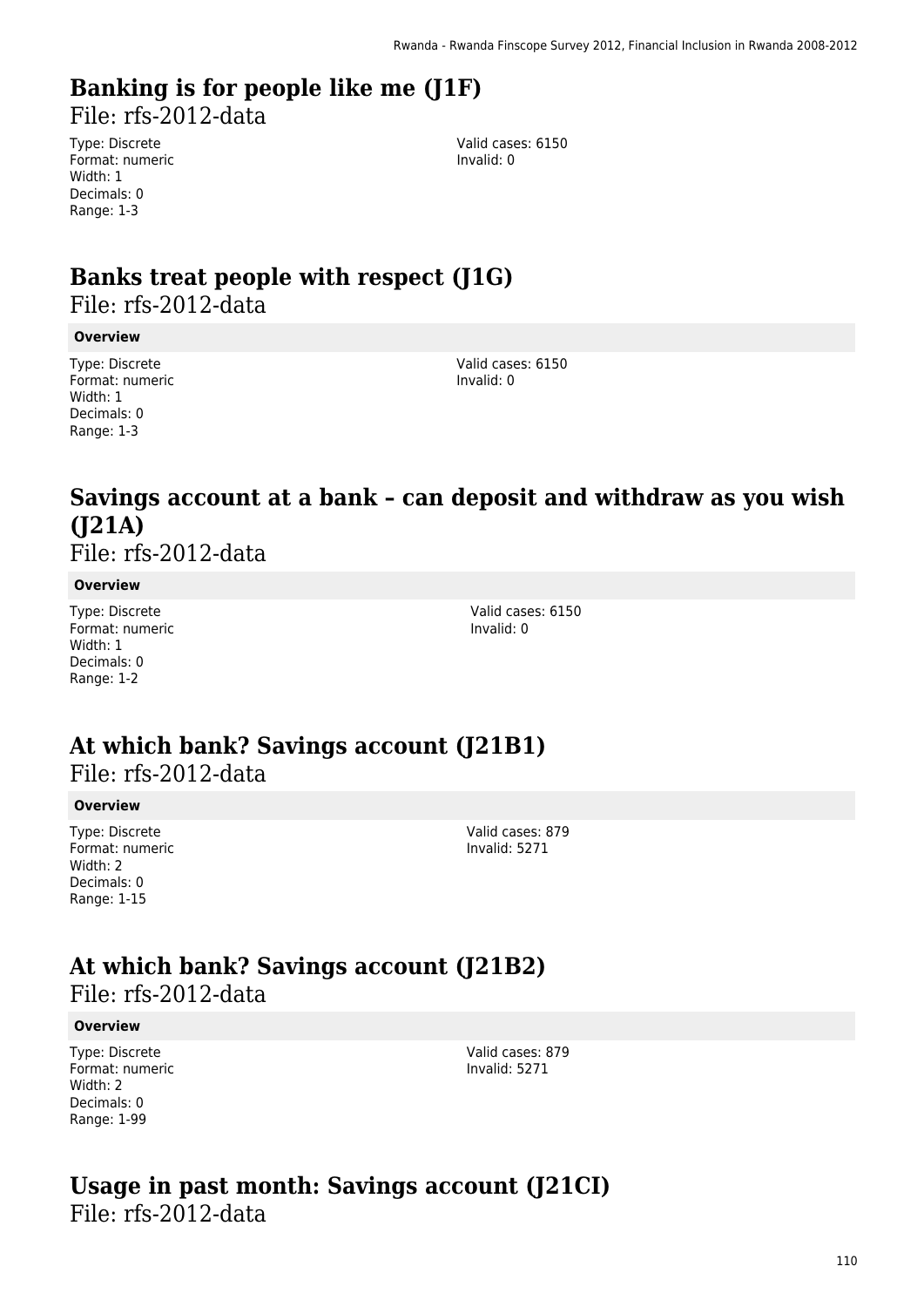### **Usage in past month: Savings account (J21CI)**  File: rfs-2012-data

#### **Overview**

Type: Discrete Format: numeric Width: 1 Decimals: 0 Range: 1-2

Valid cases: 879 Invalid: 5271

### **Usage in past 6 months: Savings account (J21CII)**  File: rfs-2012-data

#### **Overview**

Type: Discrete Format: numeric Width: 1 Decimals: 0 Range: 1-2

Valid cases: 391 Invalid: 5759

### **Non-users: Main reason for not using: Savings account (J21D)**  File: rfs-2012-data

#### **Overview**

Type: Discrete Format: numeric Width: 1 Decimals: 0 Range: 1-6

Valid cases: 185 Invalid: 5965

## **Savings account at a bank with rules about deposits and withdrawals (J22A)**

File: rfs-2012-data

#### **Overview**

Type: Discrete Format: numeric Width: 1 Decimals: 0 Range: 1-2

Valid cases: 6150 Invalid: 0

## **At which bank? Fixed deposit (J22B1)**

File: rfs-2012-data

#### **Overview**

Type: Discrete Format: numeric Width: 2 Decimals: 0 Range: 1-99

Valid cases: 245 Invalid: 5905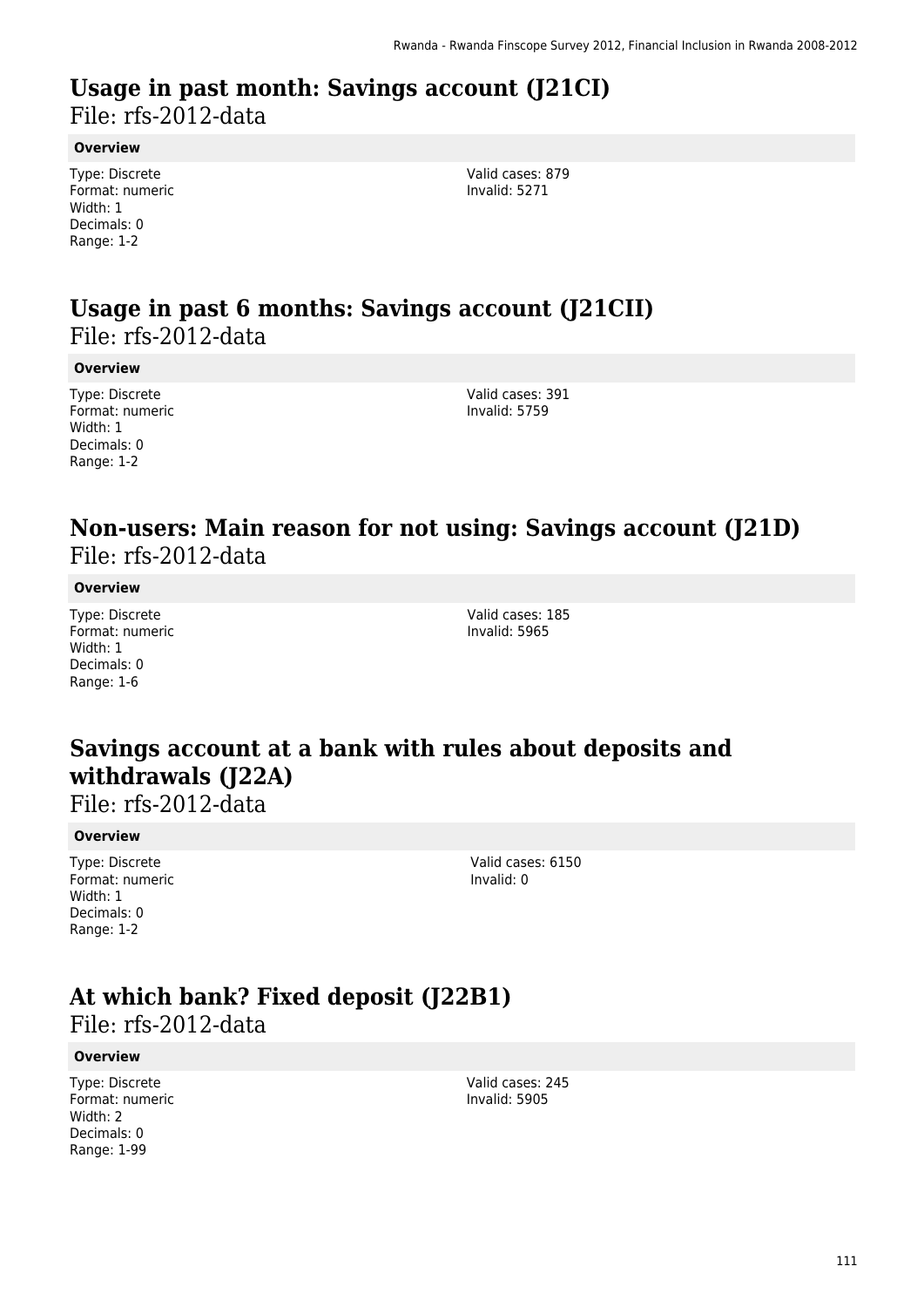# **At which bank? Fixed deposit (J22B2)**

File: rfs-2012-data

#### **Overview**

Type: Discrete Format: numeric Width: 2 Decimals: 0 Range: 1-99

Valid cases: 245 Invalid: 5905

### **Usage in past month: Fixed deposit (J22CI)**  File: rfs-2012-data

#### **Overview**

Type: Discrete Format: numeric Width: 1 Decimals: 0 Range: 1-2

Valid cases: 245 Invalid: 5905

### **Usage in past 6 months: Fixed deposit (J22CII)**  File: rfs-2012-data

#### **Overview**

Type: Discrete Format: numeric Width: 1 Decimals: 0 Range: 1-2

Valid cases: 94 Invalid: 6056

### **Non-users: Main reason for not using: Fixed deposit (J22D)**  File: rfs-2012-data

#### **Overview**

Type: Discrete Format: numeric Width: 1 Decimals: 0 Range: 1-6

## **Loan with a bank (J23A)**

File: rfs-2012-data

#### **Overview**

Type: Discrete Format: numeric Width: 1 Decimals: 0 Range: 1-2

# **At which bank? (J23B1)**

File: rfs-2012-data

Valid cases: 44 Invalid: 6106

Valid cases: 6150

Invalid: 0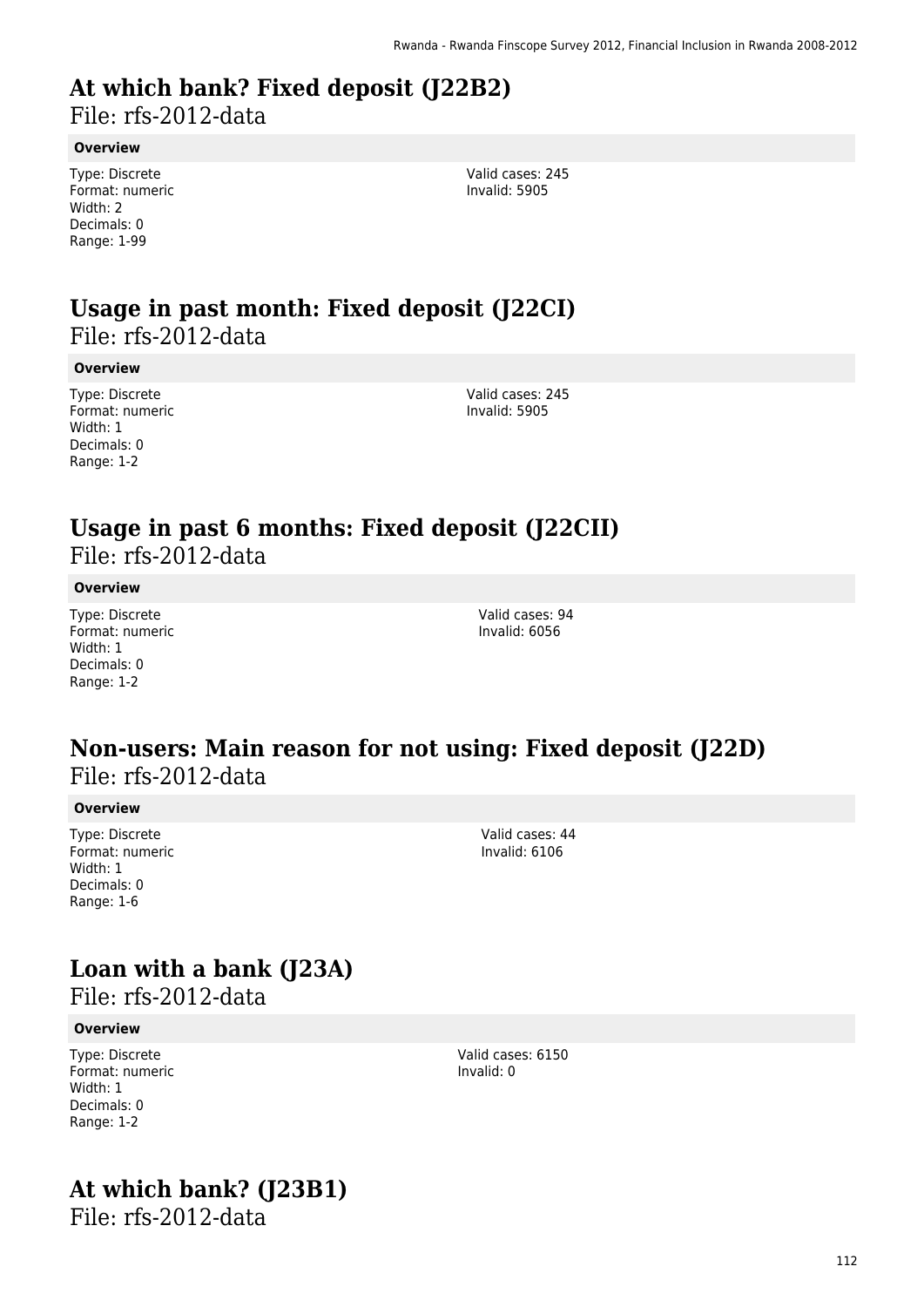## **At which bank? (J23B1)**

File: rfs-2012-data

#### **Overview**

Type: Discrete Format: numeric Width: 2 Decimals: 0 Range: 1-14

## **At which bank? (J23B2)**

File: rfs-2012-data

#### **Overview**

Type: Discrete Format: numeric Width: 2 Decimals: 0 Range: 1-99

Valid cases: 128 Invalid: 6022

Valid cases: 128 Invalid: 6022

## **ATM/Debit card (J24A)**

File: rfs-2012-data

#### **Overview**

Type: Discrete Format: numeric Width: 1 Decimals: 0 Range: 1-2

Valid cases: 6150 Invalid: 0

### **At which bank? ATM or Debit card (J24B1)**  File: rfs-2012-data

#### **Overview**

Type: Discrete Format: numeric Width: 2 Decimals: 0 Range: 1-99

Valid cases: 119 Invalid: 6031

### **At which bank? ATM or Debit card (J24B2)**  File: rfs-2012-data

#### **Overview**

Type: Discrete Format: numeric Width: 2 Decimals: 0 Range: 1-99

Valid cases: 119 Invalid: 6031

### **Usage in past month: ATM or Debit card (J24CI)**  File: rfs-2012-data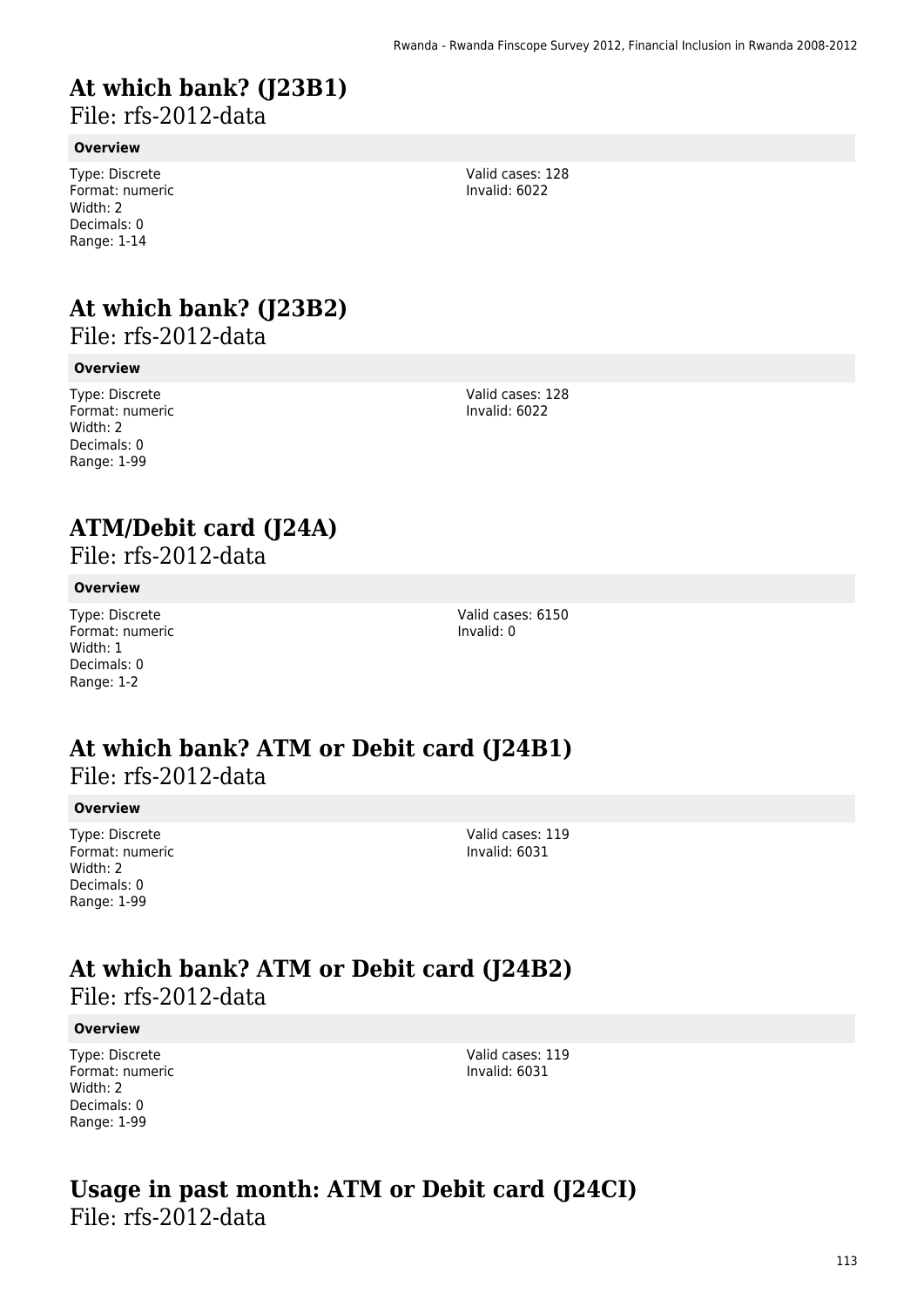### **Usage in past month: ATM or Debit card (J24CI)**  File: rfs-2012-data

**Overview**

Type: Discrete Format: numeric Width: 1 Decimals: 0 Range: 1-2

Valid cases: 119 Invalid: 6031

## **Usage in past 6 months: ATM or Debit card (J24CII)**  File: rfs-2012-data

#### **Overview**

Type: Discrete Format: numeric Width: 1 Decimals: 0 Range: 1-2

Valid cases: 44 Invalid: 6106

### **Non-users: Main reason for not using: ATM or Debit card (J24D)**  File: rfs-2012-data

#### **Overview**

Type: Discrete Format: numeric Width: 1 Decimals: 0 Range: 1-6

Valid cases: 21 Invalid: 6129

## **Current or Cheque account (J25A)**

File: rfs-2012-data

#### **Overview**

Type: Discrete Format: numeric Width: 1 Decimals: 0 Range: 1-2

Valid cases: 6150 Invalid: 0

### **At which bank? Current or Cheque account (J25B1)**  File: rfs-2012-data

#### **Overview**

Type: Discrete Format: numeric Width: 2 Decimals: 0 Range: 1-99

Valid cases: 716 Invalid: 5434

### **At which bank? Current or Cheque account (J25B2)**  File: rfs-2012-data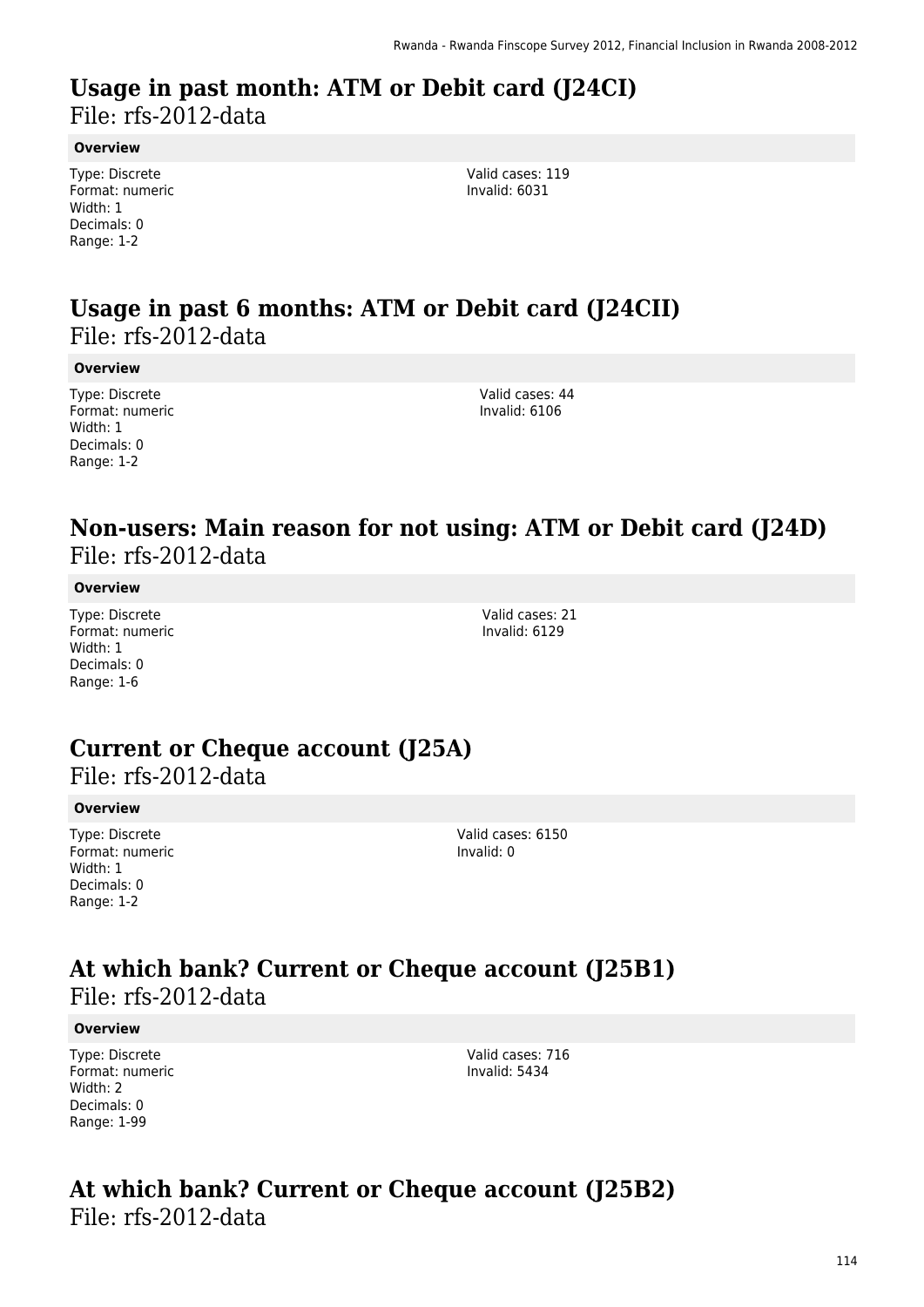### **At which bank? Current or Cheque account (J25B2)**  File: rfs-2012-data

#### **Overview**

Type: Discrete Format: numeric Width: 2 Decimals: 0 Range: 1-99

Valid cases: 716 Invalid: 5434

### **Usage in past month: Current or Cheque account (J25CI)**  File: rfs-2012-data

#### **Overview**

Type: Discrete Format: numeric Width: 1 Decimals: 0 Range: 1-2

Valid cases: 716 Invalid: 5434

### **Usage in past 6 months: Current or Cheque account (J25CII)**  File: rfs-2012-data

#### **Overview**

Type: Discrete Format: numeric Width: 1 Decimals: 0 Range: 1-2

Valid cases: 333 Invalid: 5817

## **Non-users: Main reason for not using: Current or Cheque account (J25D)**

File: rfs-2012-data

#### **Overview**

Type: Discrete Format: numeric Width: 1 Decimals: 0 Range: 1-6

Valid cases: 146 Invalid: 6004

## **Overdraft facilities (J26A)**

File: rfs-2012-data

#### **Overview**

Type: Discrete Format: numeric Width: 1 Decimals: 0 Range: 1-2

Valid cases: 6150 Invalid: 0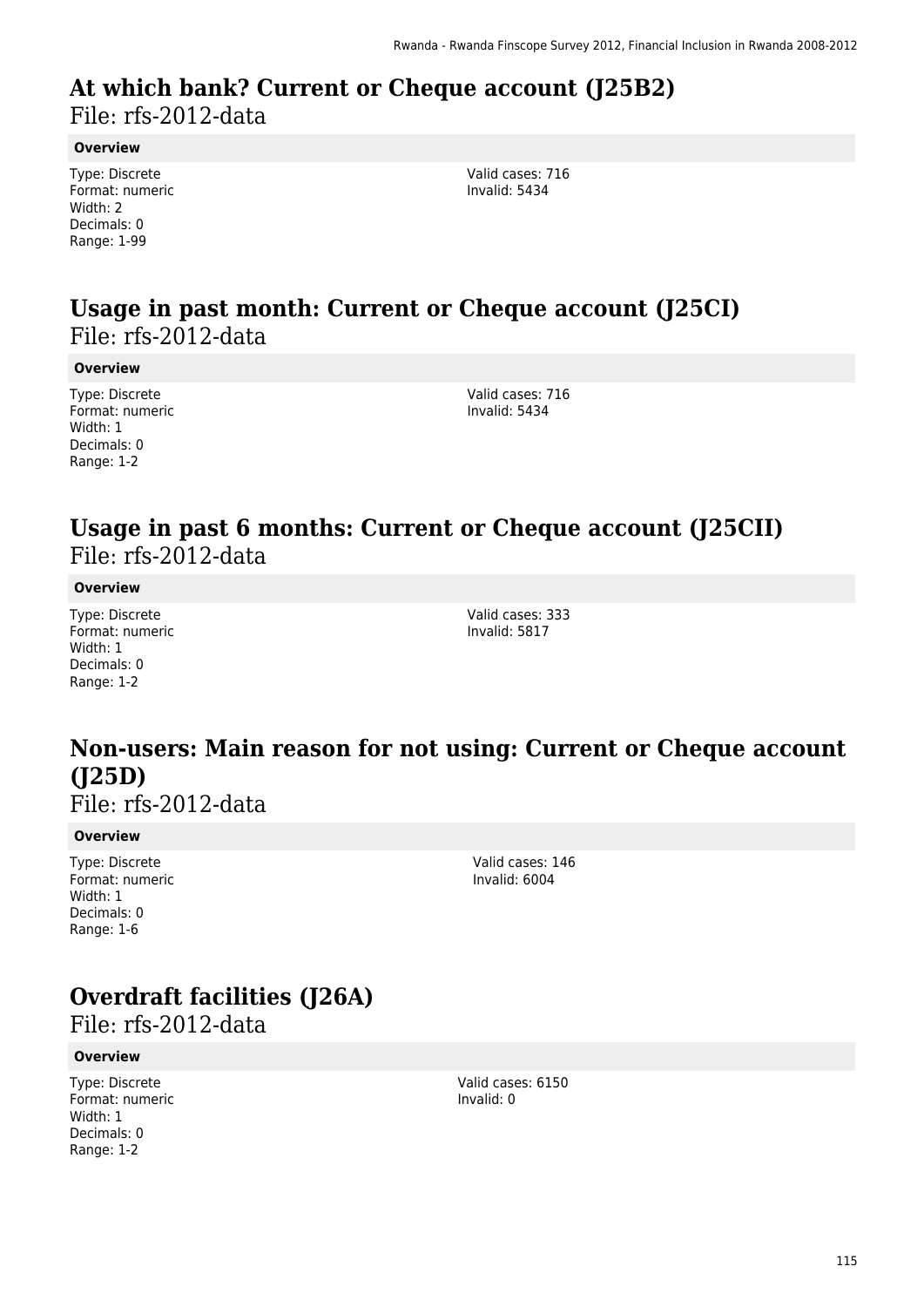## **At which bank? Overdraft facilities (J26B1)**

File: rfs-2012-data

#### **Overview**

Type: Discrete Format: numeric Width: 2 Decimals: 0 Range: 1-99

Valid cases: 23 Invalid: 6127

### **At which bank? Overdraft facilities (J26B2)**  File: rfs-2012-data

#### **Overview**

Type: Discrete Format: numeric Width: 2 Decimals: 0 Range: 1-99

Valid cases: 23 Invalid: 6127

### **Usage in past month: Overdraft facilities (J26CI)**  File: rfs-2012-data

#### **Overview**

Type: Discrete Format: numeric Width: 1 Decimals: 0 Range: 1-2

Valid cases: 23 Invalid: 6127

### **Usage in past 6 months: Overdraft facilities (J26CII)**  File: rfs-2012-data

#### **Overview**

Type: Discrete Format: numeric Width: 1 Decimals: 0 Range: 1-2

Valid cases: 4 Invalid: 6146

> Valid cases: 7 Invalid: 6143

### **Non-users: Main reason for not using: Overdraft facilities (J26D)**  File: rfs-2012-data

#### **Overview**

Type: Discrete Format: numeric Width: 1 Decimals: 0 Range: 1-6

# **Credit Card (J27A)**

File: rfs-2012-data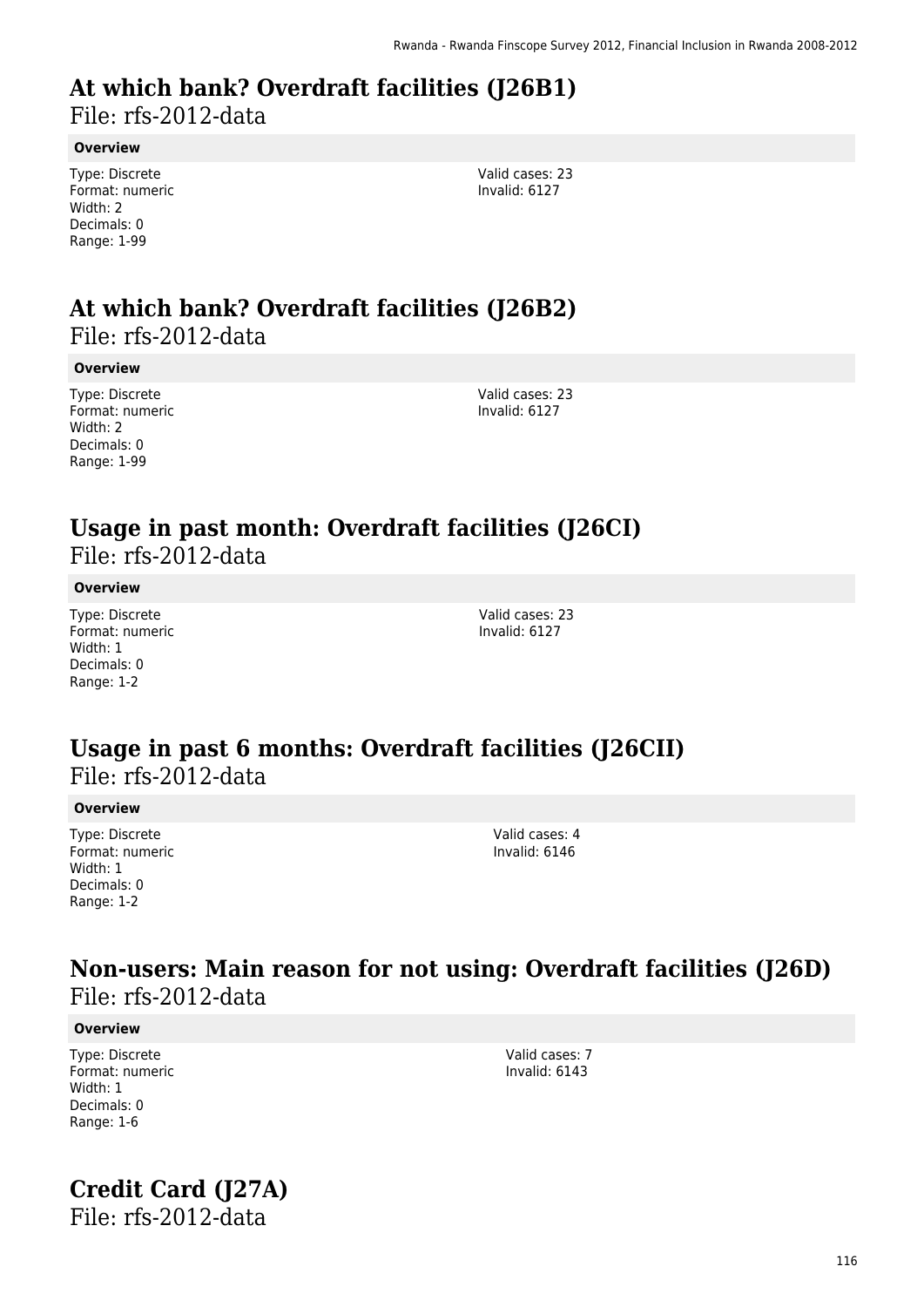### **Credit Card (J27A)**  File: rfs-2012-data

#### **Overview**

Type: Discrete Format: numeric Width: 1 Decimals: 0 Range: 1-2

# **At which bank? Credit Card (J27B1)**

File: rfs-2012-data

#### **Overview**

Type: Discrete Format: numeric Width: 2 Decimals: 0 Range: 1-99

Valid cases: 3 Invalid: 6147

Valid cases: 3 Invalid: 6147

Valid cases: 6150

Invalid: 0

## **At which bank? Credit Card (J27B2)**

File: rfs-2012-data

#### **Overview**

Type: Discrete Format: numeric Width: 2 Decimals: 0 Range: 1-99

### **Usage in past month: Credit Card (J27CI)**  File: rfs-2012-data

#### **Overview**

Type: Discrete Format: numeric Width: 1 Decimals: 0 Range: 1-2

Valid cases: 3 Invalid: 6147

### **Usage in past 6 months: Credit Card (J27CII)**  File: rfs-2012-data

#### **Overview**

Type: Discrete Format: numeric Width: 1 Decimals: 0 Range: 1-2

Valid cases: 0 Invalid: 6150

### **Non-users: Main reason for not using: Credit Card (J27D)**  File: rfs-2012-data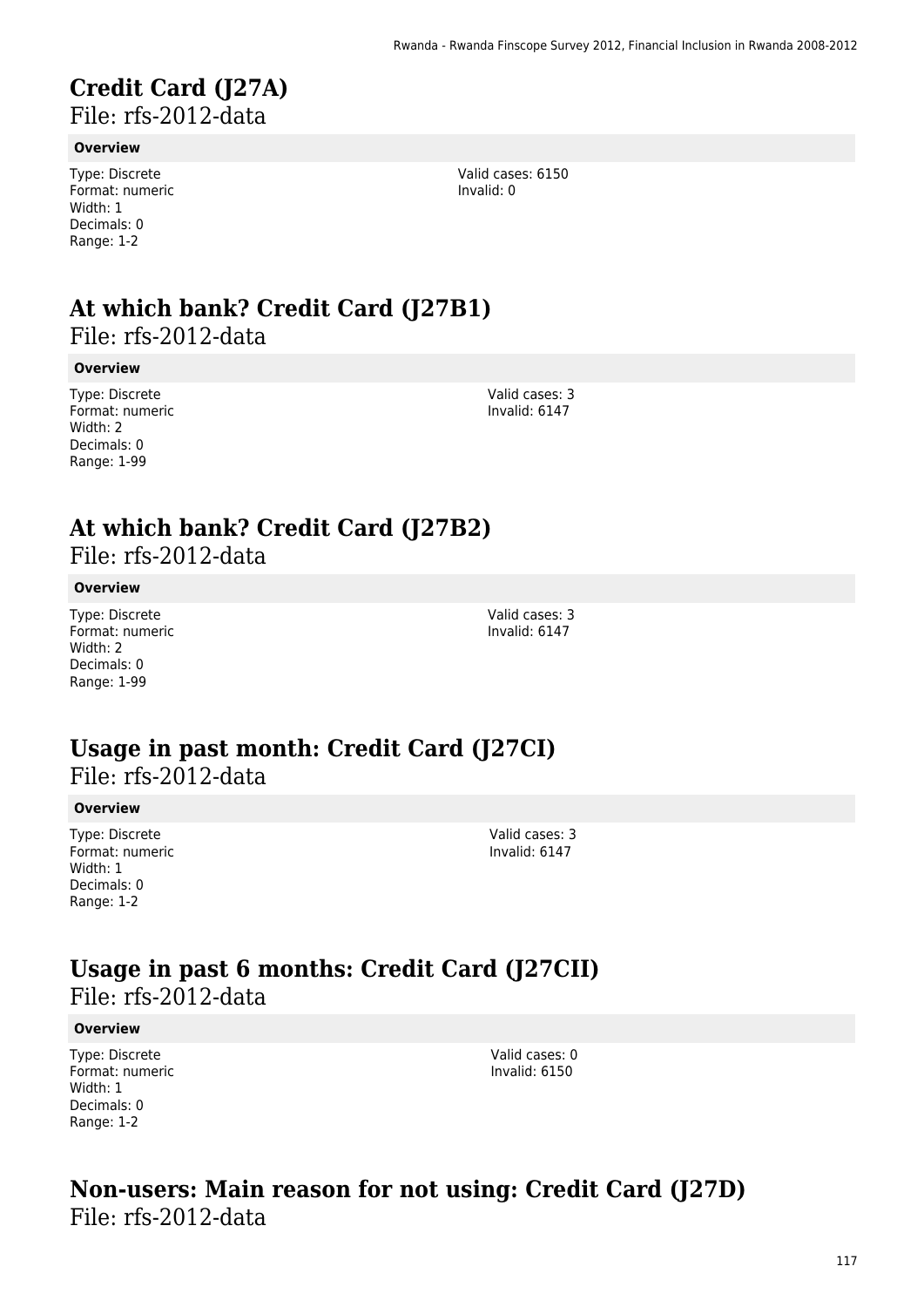### **Non-users: Main reason for not using: Credit Card (J27D)**  File: rfs-2012-data

#### **Overview**

Type: Discrete Format: numeric Width: 1 Decimals: 0 Range: 1-6

Valid cases: 2 Invalid: 6148

## **Foreign bank account (J28A)**

File: rfs-2012-data

#### **Overview**

Type: Discrete Format: numeric Width: 1 Decimals: 0 Range: 1-2

Valid cases: 6150 Invalid: 0

### **At which bank? Foreign bank account (J28B1)**  File: rfs-2012-data

**Overview**

Type: Discrete

Format: numeric Width: 2 Decimals: 0 Range: 1-99

Valid cases: 2 Invalid: 6148

### **At which bank? Foreign bank account (J28B2)**  File: rfs-2012-data

#### **Overview**

Type: Discrete Format: numeric Width: 2 Decimals: 0 Range: 1-99

Valid cases: 2 Invalid: 6148

### **Usage in past month: Foreign bank account (J28CI)**  File: rfs-2012-data

#### **Overview**

Type: Discrete Format: numeric Width: 1 Decimals: 0 Range: 1-2

Valid cases: 2 Invalid: 6148

### **Usage in past 6 months: Foreign bank account (J28CII)**  File: rfs-2012-data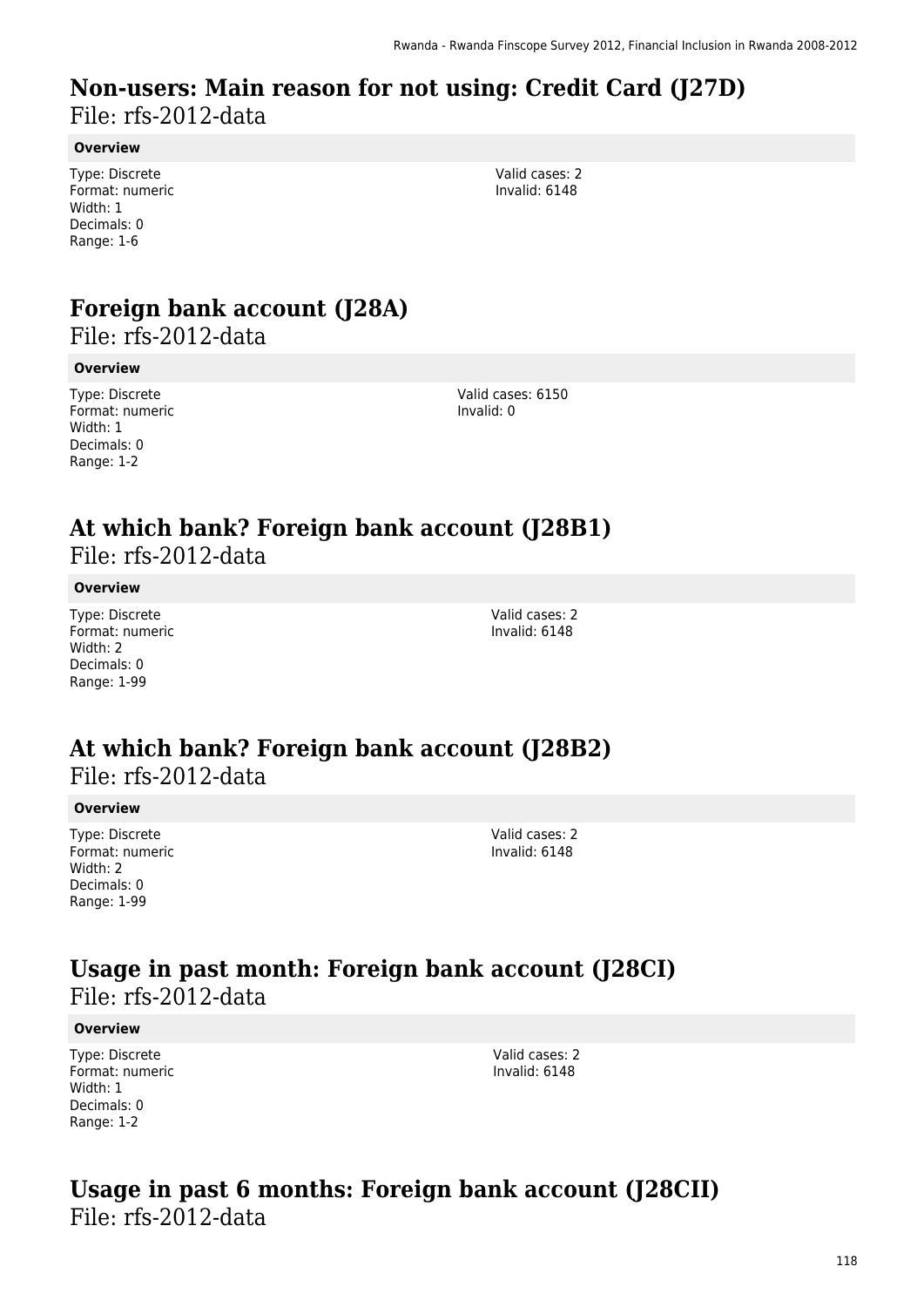### **Usage in past 6 months: Foreign bank account (J28CII)**  File: rfs-2012-data

#### **Overview**

Type: Discrete Format: numeric Width: 1 Decimals: 0 Range: 1-2

Valid cases: 1 Invalid: 6149

## **Non-users: Main reason for not using: Foreign bank account (J28D)**

File: rfs-2012-data

#### **Overview**

Type: Discrete Format: numeric Width: 1 Decimals: 0 Range: 1-6

Valid cases: 0 Invalid: 6150

## **Other bank product (J29A)**

File: rfs-2012-data

#### **Overview**

Type: Discrete Format: numeric Width: 1 Decimals: 0 Range: 1-2

Valid cases: 6150 Invalid: 0

## **At which bank? Other (J29B1)**

File: rfs-2012-data

#### **Overview**

Type: Discrete Format: numeric Width: 2 Decimals: 0 Range: 1-99

Invalid: 6150

Valid cases: 0

## **At which bank? Other (J29B2)**

File: rfs-2012-data

#### **Overview**

Type: Discrete Format: numeric Width: 2 Decimals: 0 Range: 1-99

Valid cases: 0 Invalid: 6150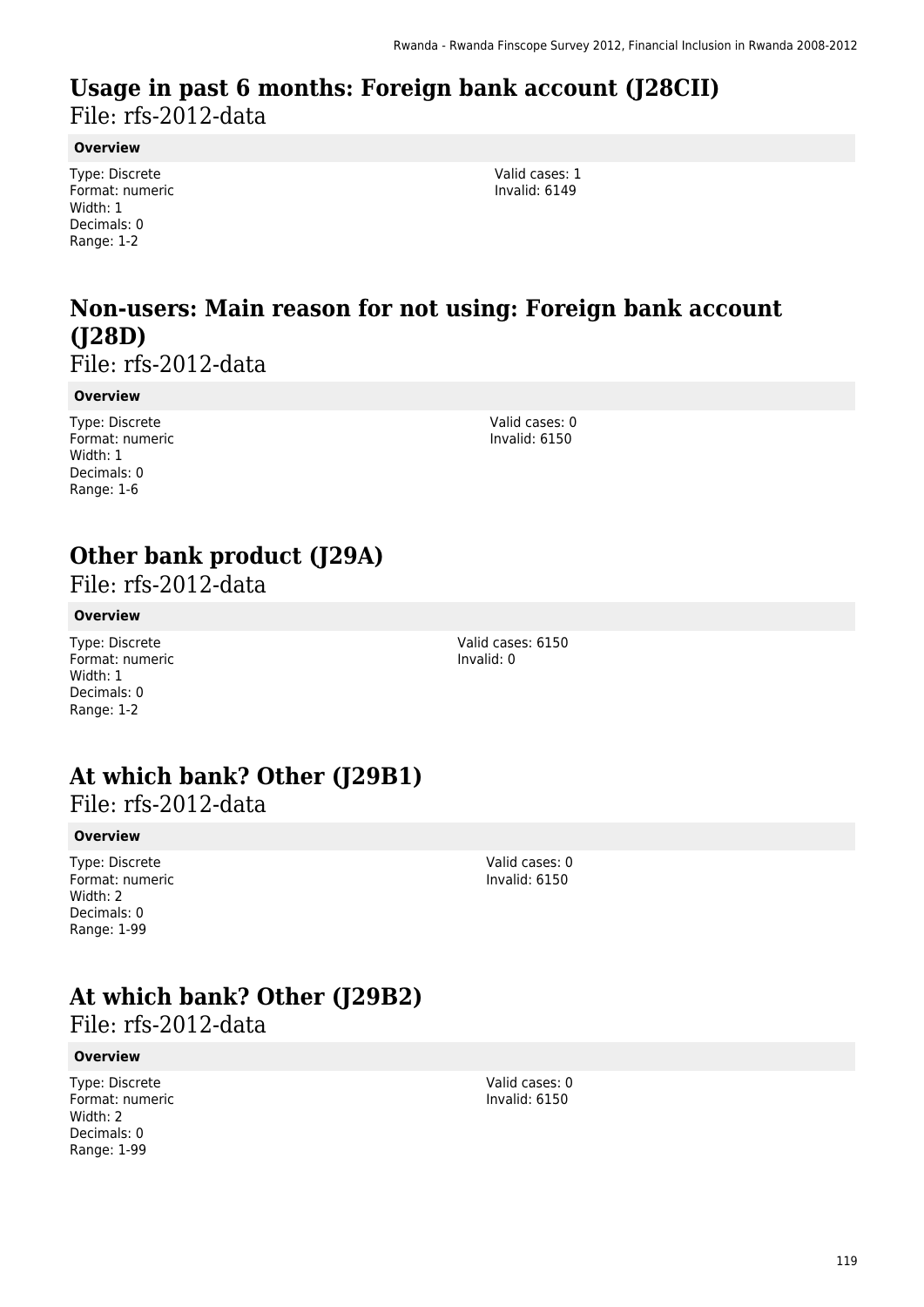# **Usage in past month: Other (J29CI)**

File: rfs-2012-data

#### **Overview**

Type: Discrete Format: numeric Width: 1 Decimals: 0 Range: 1-2

Valid cases: 0 Invalid: 6150

### **Usage in past 6 months: Other (J29CII)**  File: rfs-2012-data

**Overview**

Type: Discrete Format: numeric Width: 1 Decimals: 0 Range: 1-2

Valid cases: 0 Invalid: 6150

### **Non-users: Main reason for not using: Other (J29D)**  File: rfs-2012-data

**Overview**

Type: Discrete Format: numeric Width: 1 Decimals: 0 Range: 1-6

Valid cases: 0 Invalid: 6150

### **Do you have a bank account in your name? (J3A)**  File: rfs-2012-data

#### **Overview**

Type: Discrete Format: numeric Width: 1 Decimals: 0 Range: 1-2

Valid cases: 6150 Invalid: 0

### **Can you use/access your bank account when you want to? (J3B)**  File: rfs-2012-data

#### **Overview**

Type: Discrete Format: numeric Width: 1 Decimals: 0 Range: 1-2

Valid cases: 803 Invalid: 5347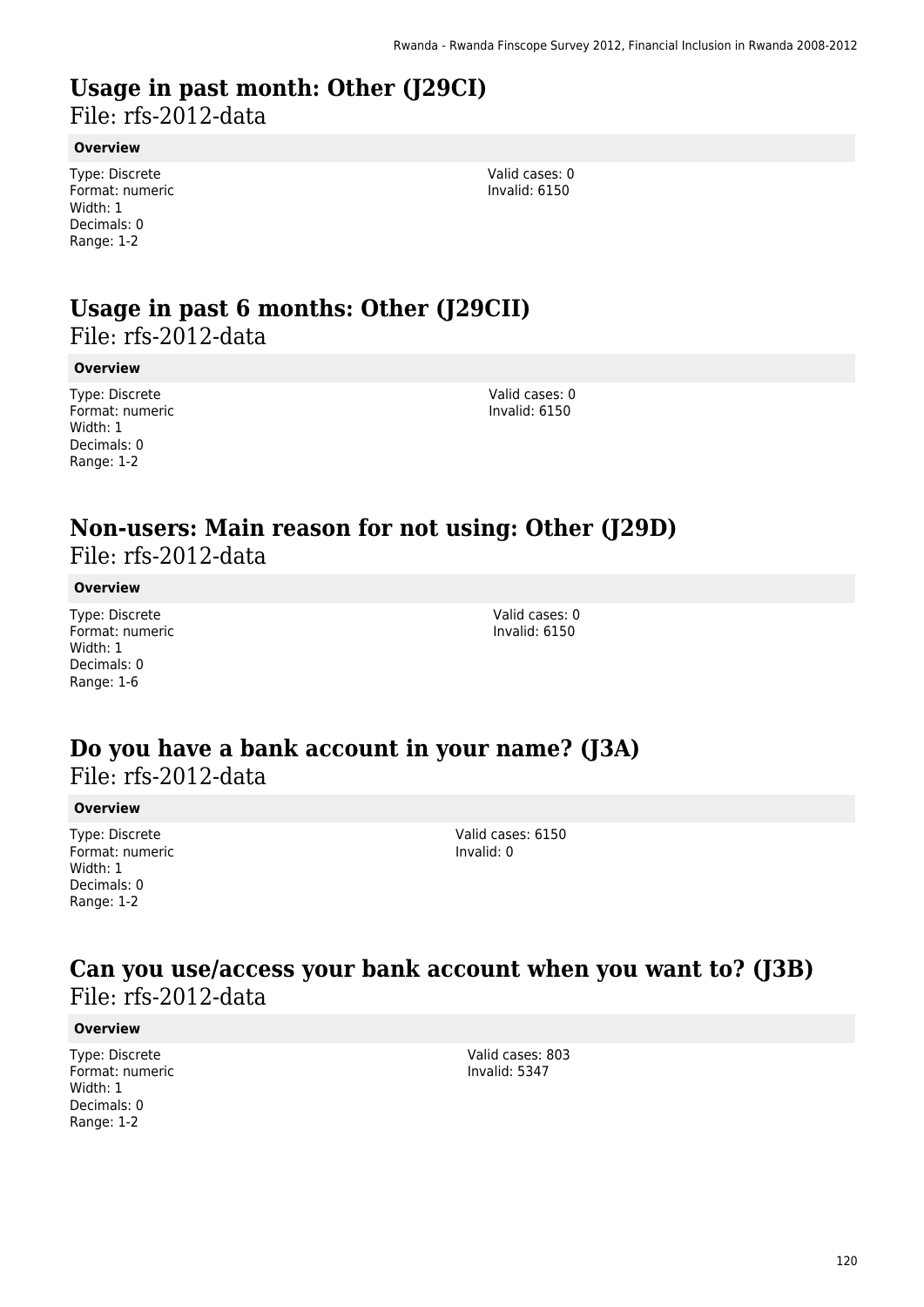### **Those who can't access/use:What is the main reason you are not able to use/access your account when you want to? (J3C)**  File: rfs-2012-data

#### **Overview**

Type: Discrete Format: numeric Width: 1 Decimals: 0 Range: 1-6

Valid cases: 29 Invalid: 6121

## **For approximately how long have you had a bank account? (J3D)**  File: rfs-2012-data

#### **Overview**

Type: Discrete Format: numeric Width: 1 Decimals: 0 Range: 1-5

Valid cases: 803 Invalid: 5347

### **What was the main reason you opened a bank account? (J3E)**  File: rfs-2012-data

#### **Overview**

Type: Discrete Format: numeric Width: 1 Decimals: 0 Range: 1-6

Valid cases: 803 Invalid: 5347

## **When you first opened a bank account, did you have an account with a SACCO or MFI? (J3F)**

File: rfs-2012-data

#### **Overview**

Type: Discrete Format: numeric Width: 1 Decimals: 0 Range: 1-2

Valid cases: 803 Invalid: 5347

## **J3F=Yes: Did you close any of these when you opened your bank account? (J3G)**

File: rfs-2012-data

#### **Overview**

Type: Discrete Format: numeric Width: 1 Decimals: 0 Range: 1-2

Valid cases: 59 Invalid: 6091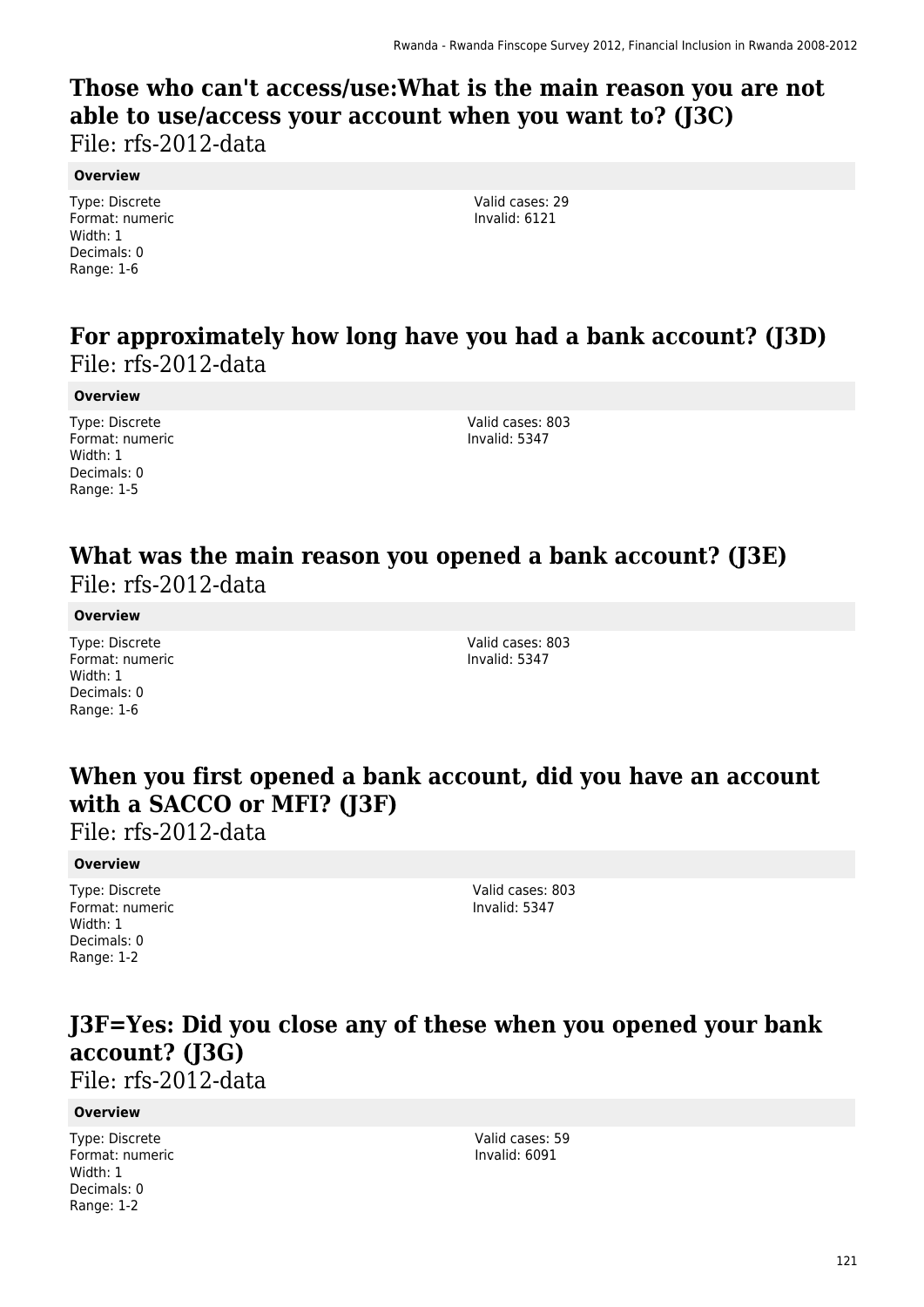## **When you first opened a bank account, were you member of a group such as a savings and loan group or a savings club/tontine? (J3H)**

File: rfs-2012-data

#### **Overview**

Type: Discrete Format: numeric Width: 1 Decimals: 0 Range: 1-2

Valid cases: 803 Invalid: 5347

## **J3H=Yes: Did you give up your membership with any of these when you opened your bank account? (J3I)**

File: rfs-2012-data

#### **Overview**

Type: Discrete Format: numeric Width: 1 Decimals: 0 Range: 1-2

Valid cases: 226 Invalid: 5924

### **Are you using someone else's bank account? (J4A)**  File: rfs-2012-data

#### **Overview**

Type: Discrete Format: numeric Width: 1 Decimals: 0 Range: 1-2

Valid cases: 6150 Invalid: 0

### **J4A=Yes: Can you use/access this bank account when you want to? (J4B)**  File: rfs-2012-data

#### **Overview**

Type: Discrete Format: numeric Width: 1 Decimals: 0 Range: 1-2

Valid cases: 299 Invalid: 5851

## **J4B=No: What is the main reason you are not able to use/access your account when you want to? (J4C)**

File: rfs-2012-data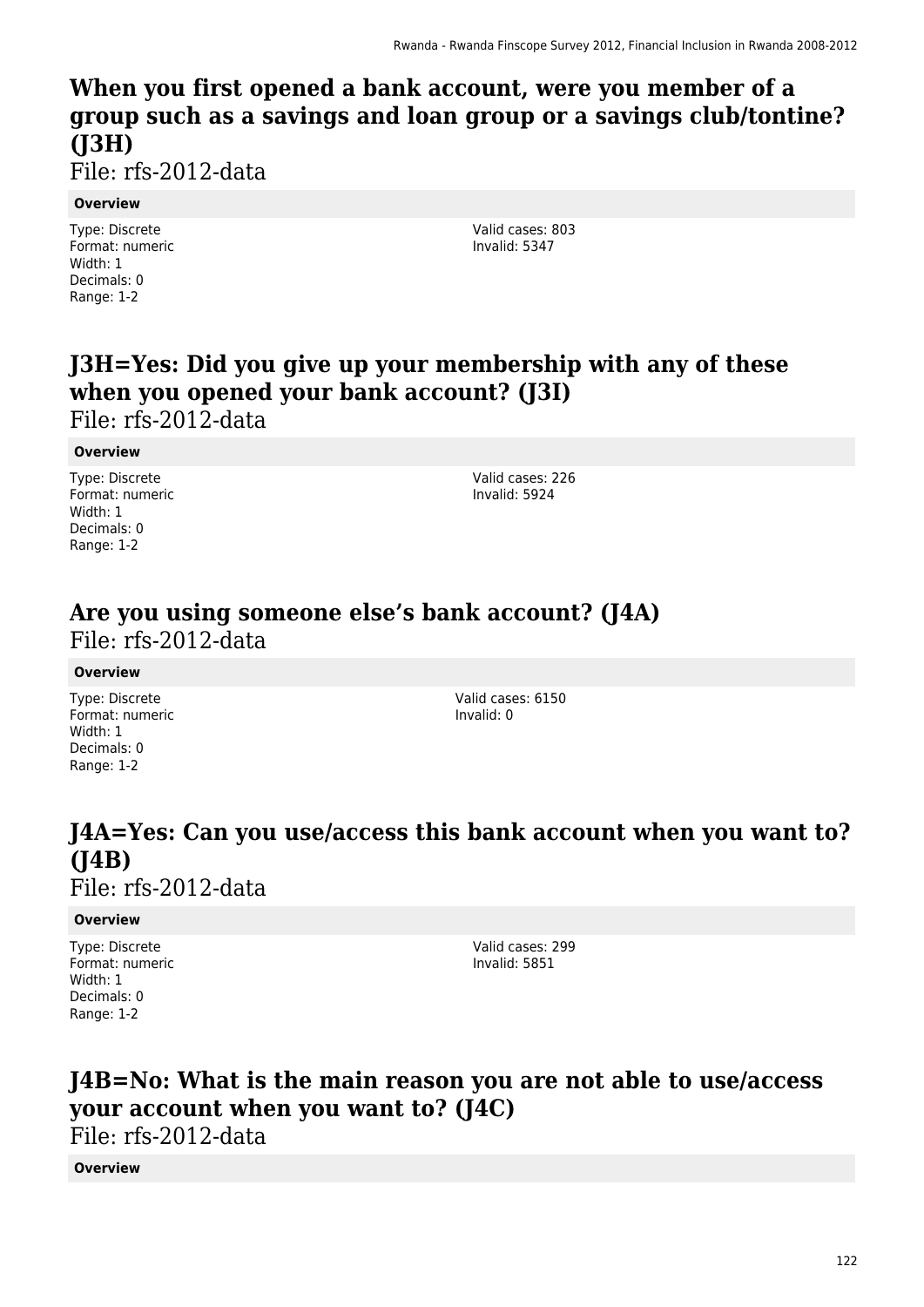## **J4B=No: What is the main reason you are not able to use/access your account when you want to? (J4C)**

File: rfs-2012-data

Type: Discrete Format: numeric Width: 1 Decimals: 0 Range: 1-6

Valid cases: 67 Invalid: 6083

### **Whose account(s) are you using? Spouse or partner (J4D1)**  File: rfs-2012-data

#### **Overview**

Type: Discrete Format: numeric Width: 1 Decimals: 0 Range: 1-9

Valid cases: 232 Invalid: 5918

# **Whose account(s) are you using? Child (J4D2)**

File: rfs-2012-data

#### **Overview**

Type: Discrete Format: numeric Width: 1 Decimals: 0 Range: 2-9

Valid cases: 232 Invalid: 5918

### **Whose account(s) are you using? Parent (J4D3)**  File: rfs-2012-data

#### **Overview**

Type: Discrete Format: numeric Width: 1 Decimals: 0 Range: 3-9

Valid cases: 232 Invalid: 5918

### **Whose account(s) are you using? Other family member (J4D4)**  File: rfs-2012-data

#### **Overview**

Type: Discrete Format: numeric Width: 1 Decimals: 0 Range: 4-9

Valid cases: 232 Invalid: 5918

### **Whose account(s) are you using? Neighbour or friend (J4D5)**  File: rfs-2012-data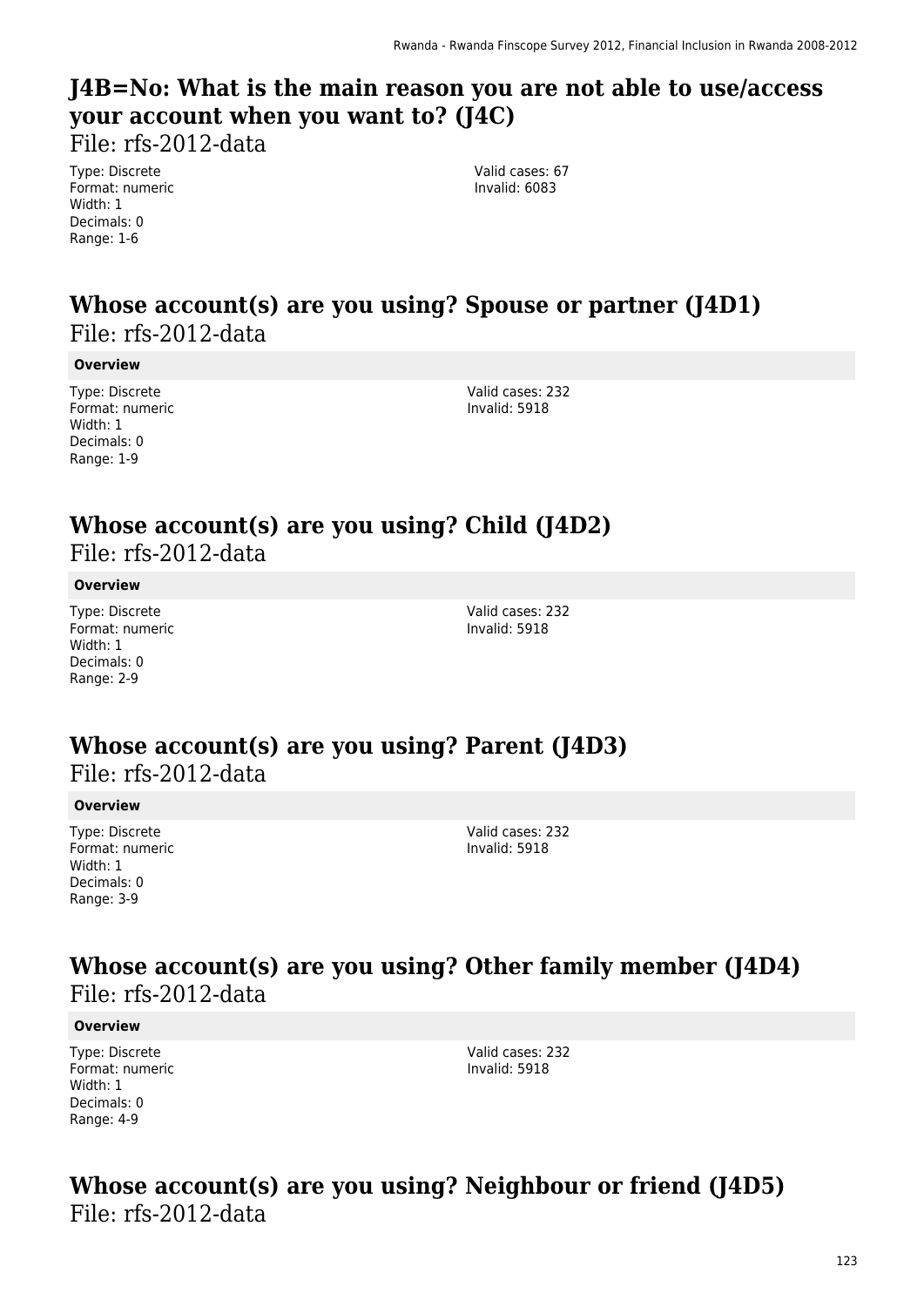### **Whose account(s) are you using? Neighbour or friend (J4D5)**  File: rfs-2012-data

#### **Overview**

Type: Discrete Format: numeric Width: 1 Decimals: 0 Range: 5-9

Valid cases: 232 Invalid: 5918

### **Whose account(s) are you using? Savings club (J4D6)**  File: rfs-2012-data

#### **Overview**

Type: Discrete Format: numeric Width: 1 Decimals: 0 Range: 6-9

Valid cases: 232 Invalid: 5918

### **Whose account(s) are you using? Community organisation (J4D7)**  File: rfs-2012-data

#### **Overview**

Type: Discrete Format: numeric Width: 1 Decimals: 0 Range: 7-9

Valid cases: 232 Invalid: 5918

### **Whose account(s) are you using? Other (J4D8)**  File: rfs-2012-data

#### **Overview**

Type: Discrete Format: numeric Width: 1 Decimals: 0 Range: 8-9

Valid cases: 232 Invalid: 5918

## **What is the main reason why you are using someone else's account? (J4E)**

File: rfs-2012-data

#### **Overview**

Type: Discrete Format: numeric Width: 1 Decimals: 0 Range: 1-6

Valid cases: 232 Invalid: 5918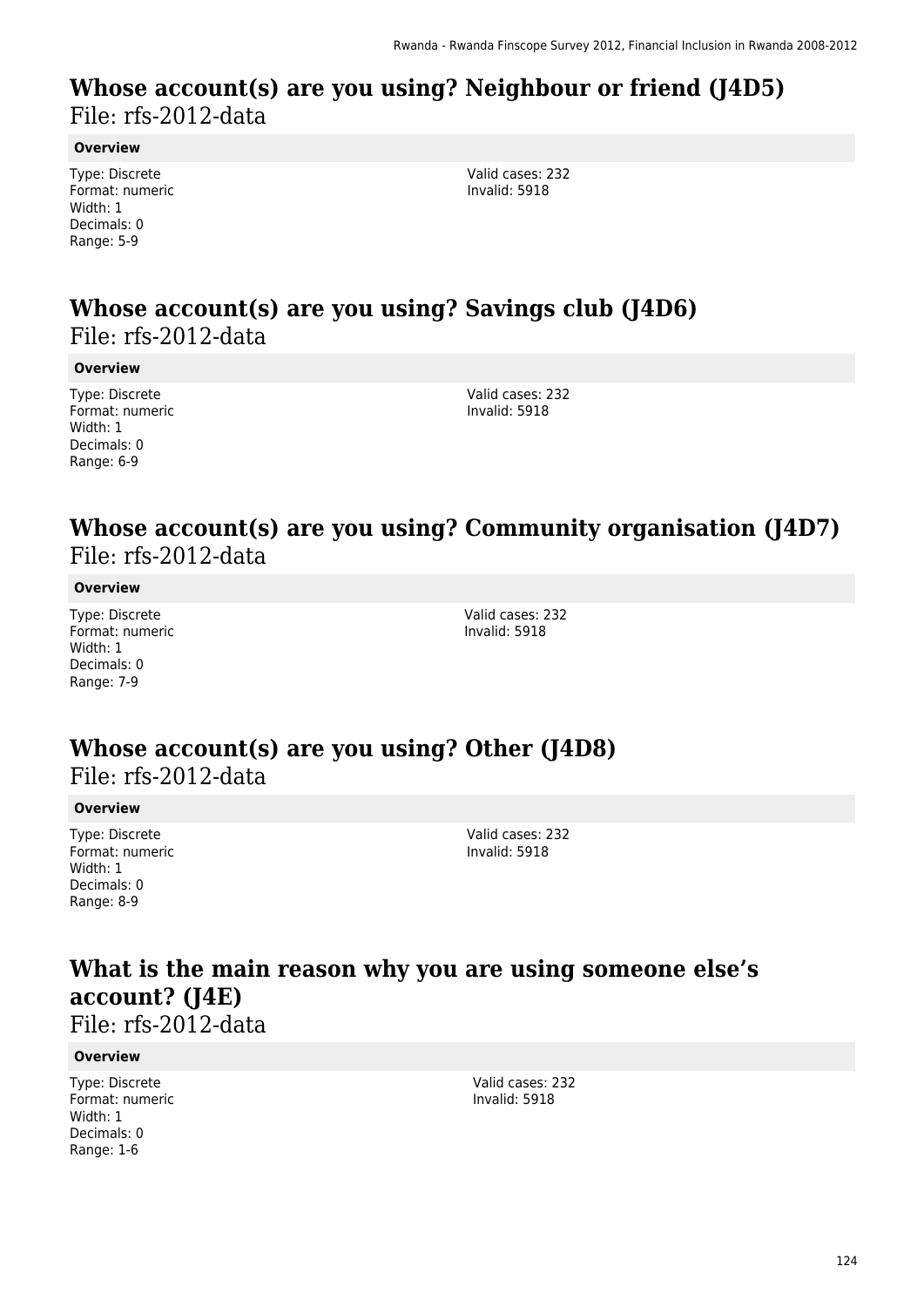# **Done in past 6 months: Cash a cheque (J51)**

File: rfs-2012-data

#### **Overview**

Type: Discrete Format: numeric Width: 1 Decimals: 0 Range: 1-2

Valid cases: 6150 Invalid: 0

### **Done in past 6 months: Deposit cash into a bank account (J52)**  File: rfs-2012-data

#### **Overview**

Type: Discrete Format: numeric Width: 1 Decimals: 0 Range: 1-2

Valid cases: 6150 Invalid: 0

### **Done in past 6 months: Deposit a cheque into a bank account (J53)**  File: rfs-2012-data

#### **Overview**

Type: Discrete Format: numeric Width: 1 Decimals: 0 Range: 1-2

Valid cases: 6150 Invalid: 0

## **Done in past 6 months: Cash withdrawal from a bank account (J54A)**

File: rfs-2012-data

#### **Overview**

Type: Discrete Format: numeric Width: 1 Decimals: 0 Range: 1-2

Valid cases: 6150 Invalid: 0

## **From branch or ATM? Cash withdrawal from a bank account (J54B)**  File: rfs-2012-data

#### **Overview**

Type: Discrete Format: numeric Width: 1 Decimals: 0 Range: 1-3

Valid cases: 643 Invalid: 5507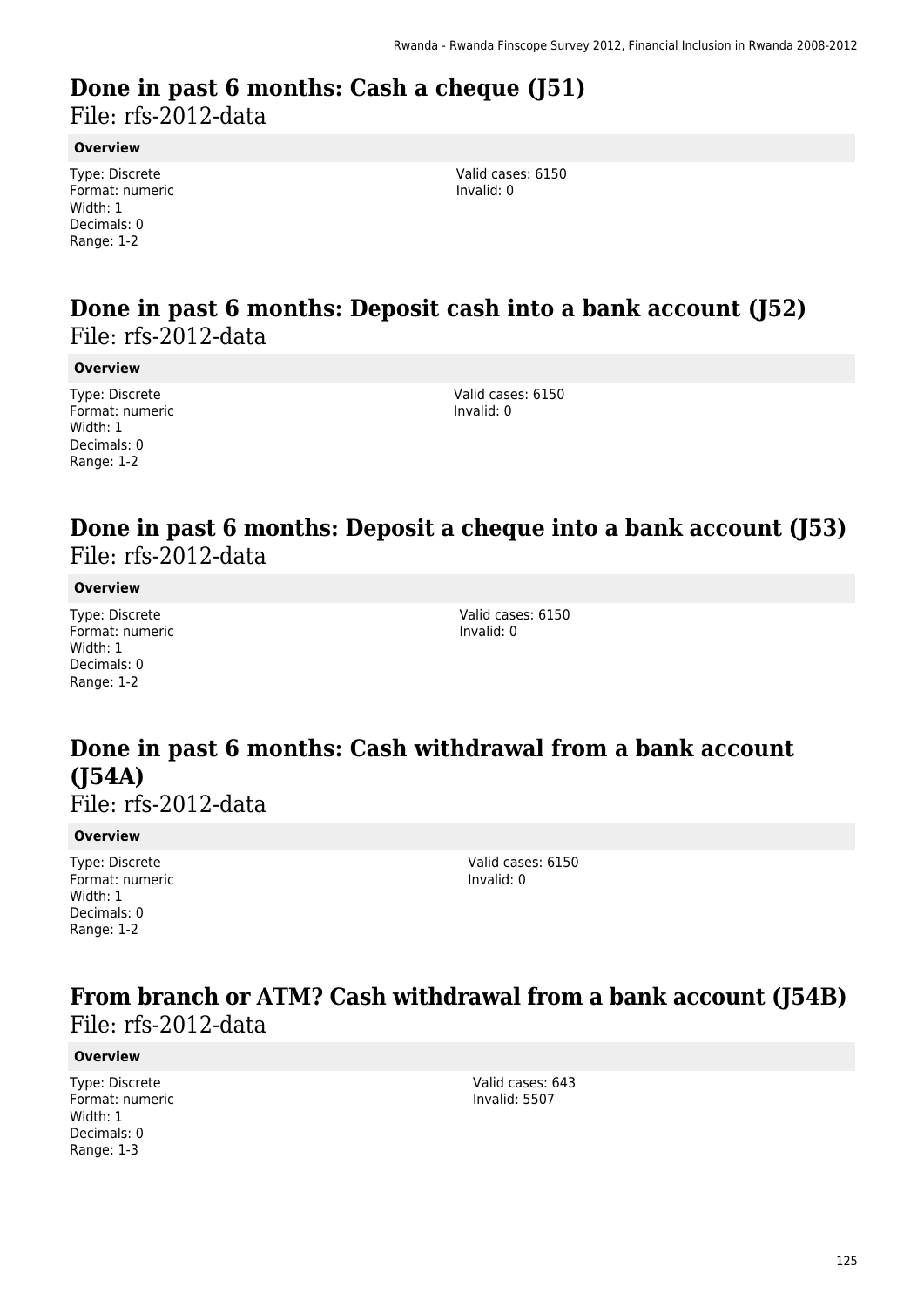### **Done in past 6 months: Paid people or bills using a cheque (J55)**  File: rfs-2012-data

#### **Overview**

Type: Discrete Format: numeric Width: 1 Decimals: 0 Range: 1-2

Valid cases: 6150 Invalid: 0

## **Done in past 6 months: Money transfers between your own bank accounts (J56)**

File: rfs-2012-data

#### **Overview**

Type: Discrete Format: numeric Width: 1 Decimals: 0 Range: 1-2

Valid cases: 6150 Invalid: 0

## **Done in past 6 months: Money transfer to another person's bank account (J57)**

File: rfs-2012-data

#### **Overview**

Type: Discrete Format: numeric Width: 1 Decimals: 0 Range: 1-2

Valid cases: 6150 Invalid: 0

## **Done in past 6 months: Received money from someone into a bank account (J58)**

File: rfs-2012-data

#### **Overview**

Type: Discrete Format: numeric Width: 1 Decimals: 0 Range: 1-2

Valid cases: 6150 Invalid: 0

# **Done in past 6 months: Get a bank statement (J59)**

File: rfs-2012-data

#### **Overview**

Type: Discrete Format: numeric Width: 1 Decimals: 0 Range: 1-2

Valid cases: 6150 Invalid: 0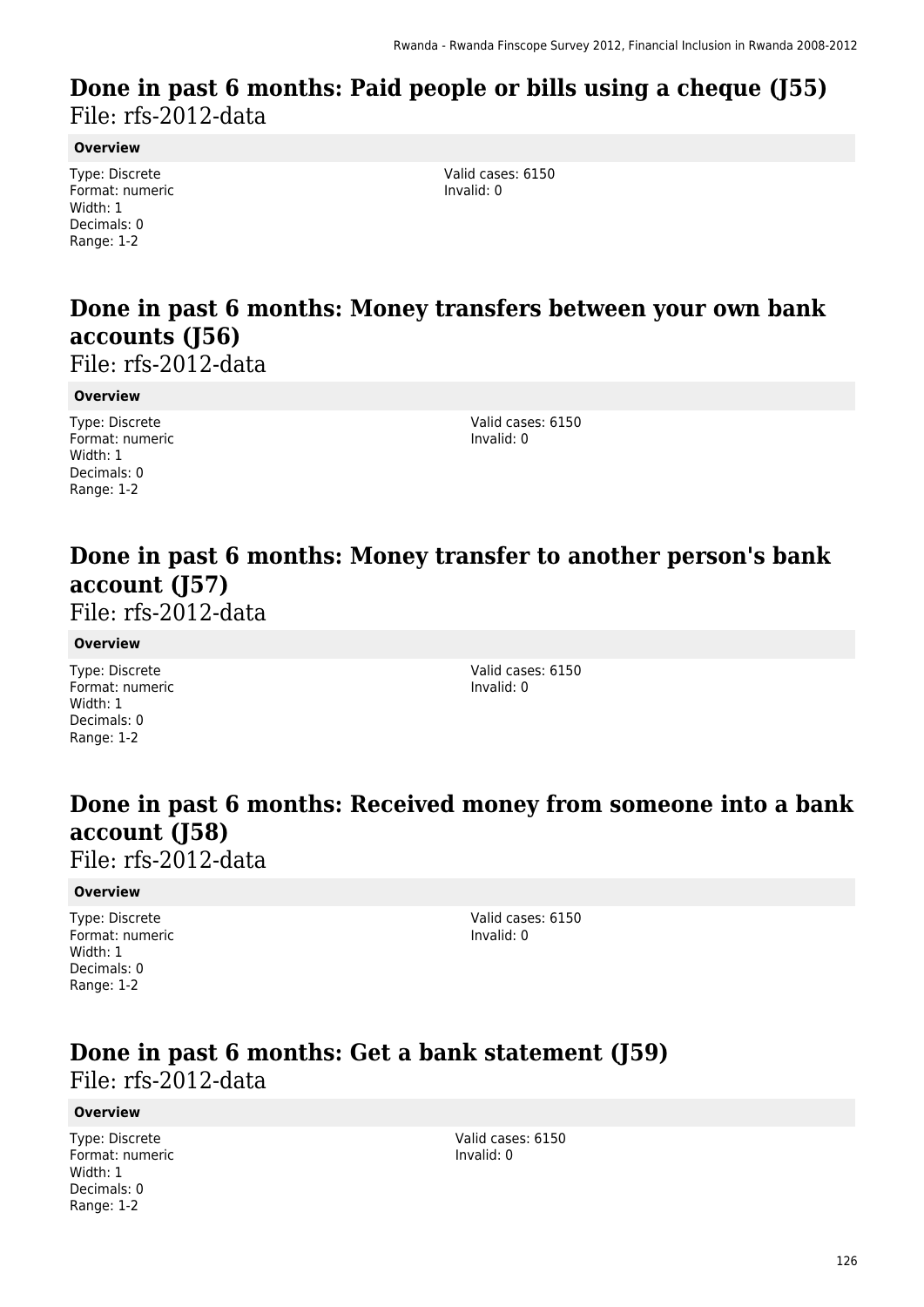### **Done in past 6 months: Internet banking transaction (J510)**  File: rfs-2012-data

**Overview**

Type: Discrete Format: numeric Width: 1 Decimals: 0 Range: 1-2

Valid cases: 6150 Invalid: 0

### **Done in past 6 months: Mobile banking transaction (J511)**  File: rfs-2012-data

**Overview**

Type: Discrete Format: numeric Width: 1 Decimals: 0 Range: 1-2

Valid cases: 6150 Invalid: 0

## **Unbanked:What is the main reason why do you not have a bank account? (J6)**

File: rfs-2012-data

#### **Overview**

Type: Discrete Format: numeric Width: 2 Decimals: 0 Range: 1-13

Valid cases: 5187 Invalid: 963

## **Do you have a MFI account? (J7A)**

File: rfs-2012-data

#### **Overview**

Type: Discrete Format: numeric Width: 1 Decimals: 0 Range: 1-2

Valid cases: 6150 Invalid: 0

### **Have you used your MFI account in the past month? (J7B1)**  File: rfs-2012-data

#### **Overview**

Type: Discrete Format: numeric Width: 1 Decimals: 0 Range: 1-2

Valid cases: 198 Invalid: 5952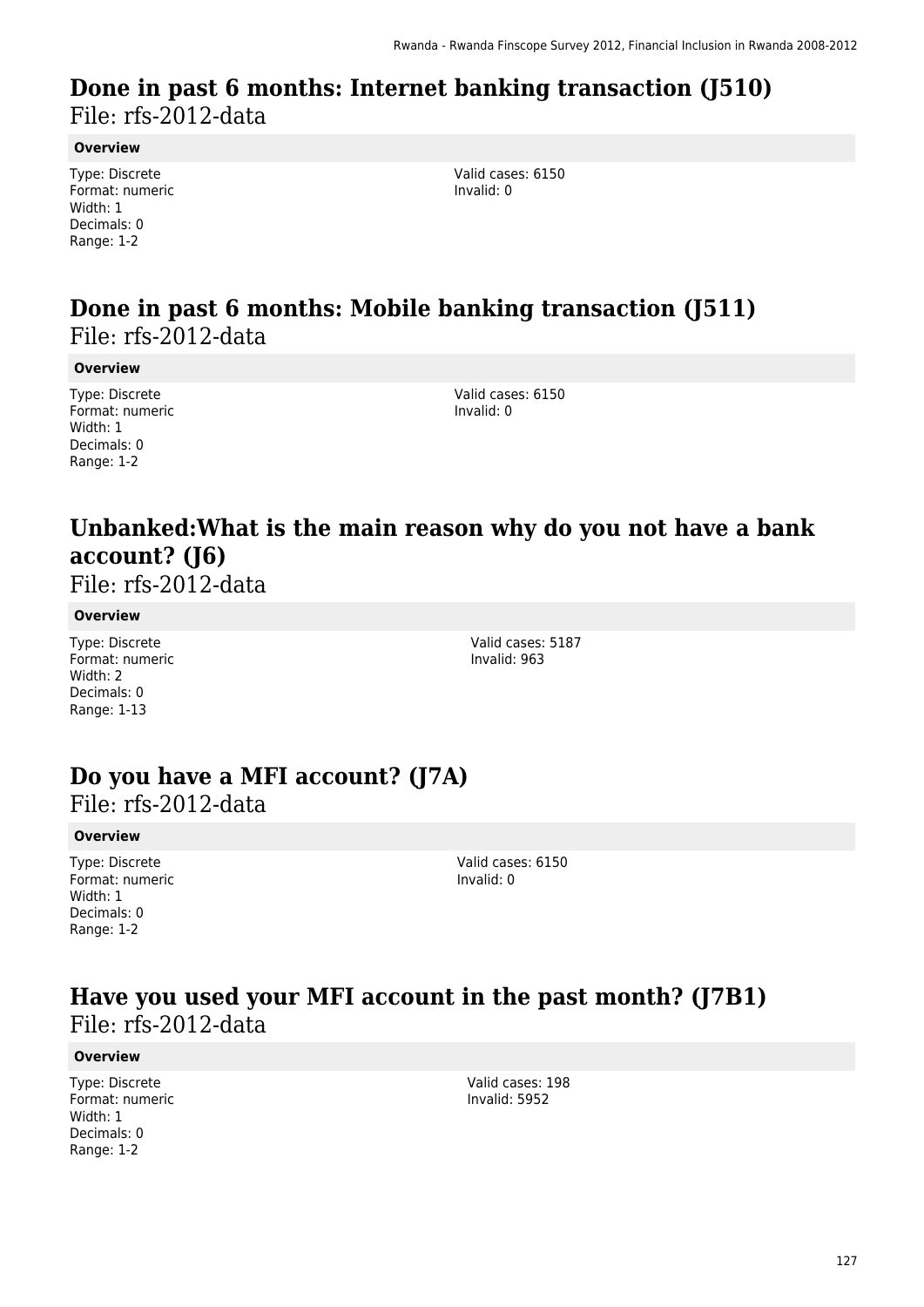### **Have you used your MFI account this year? (J7B2)**  File: rfs-2012-data

**Overview**

Type: Discrete Format: numeric Width: 1 Decimals: 0 Range: 1-2

Valid cases: 106 Invalid: 6044

## **Non users: What is the main reason for you not using your MFI account? (J7C)**

File: rfs-2012-data

#### **Overview**

Type: Discrete Format: numeric Width: 1 Decimals: 0 Range: 1-6

Valid cases: 106 Invalid: 6044

### **What do you usually use your MFI account for? Saving (J7D1)**  File: rfs-2012-data

#### **Overview**

Type: Discrete Format: numeric Width: 1 Decimals: 0 Range: 1-9

Valid cases: 198 Invalid: 5952

### **What do you usually use your MFI account for? Credit (J7D2)**  File: rfs-2012-data

#### **Overview**

Type: Discrete Format: numeric Width: 1 Decimals: 0 Range: 2-9

Valid cases: 198 Invalid: 5952

### **What do you usually use your MFI account for? Other (J7D3)**  File: rfs-2012-data

#### **Overview**

Type: Discrete Format: numeric Width: 1 Decimals: 0 Range: 3-9

Valid cases: 198 Invalid: 5952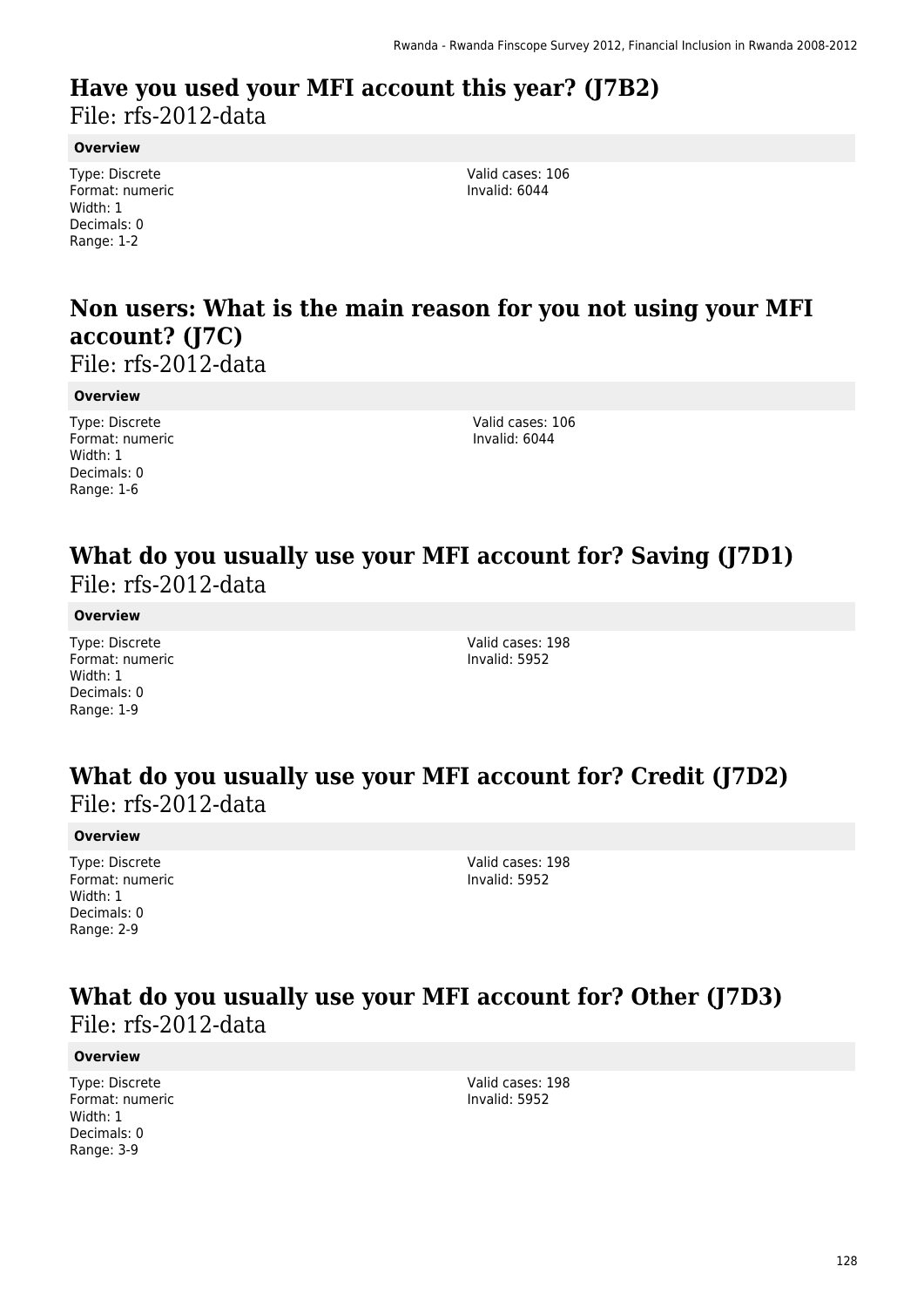### **For approximately how long have you had an account with a MFI? (J7E)**  File: rfs-2012-data

#### **Overview**

Type: Discrete Format: numeric Width: 1 Decimals: 0 Range: 1-5

Valid cases: 198 Invalid: 5952

## **Why did you mainly open a MFI account? (J7F)**  File: rfs-2012-data

#### **Overview**

Type: Discrete Format: numeric Width: 1 Decimals: 0 Range: 1-3

Valid cases: 198 Invalid: 5952

## **When you first opened a MFI account, did you have an account with a bank or a SACCO? (J7G)**

File: rfs-2012-data

#### **Overview**

Type: Discrete Format: numeric Width: 1 Decimals: 0 Range: 1-2

Valid cases: 198 Invalid: 5952

## **J7G=Yes: Did you close any of these when you opened your MFI account? (J7H)**

File: rfs-2012-data

#### **Overview**

Type: Discrete Format: numeric Width: 1 Decimals: 0 Range: 1-2

Valid cases: 47 Invalid: 6103

## **When you first opened a MFI account, were you member of a group such as a savings and loan group or a savings club/tontine? (J7I)**

File: rfs-2012-data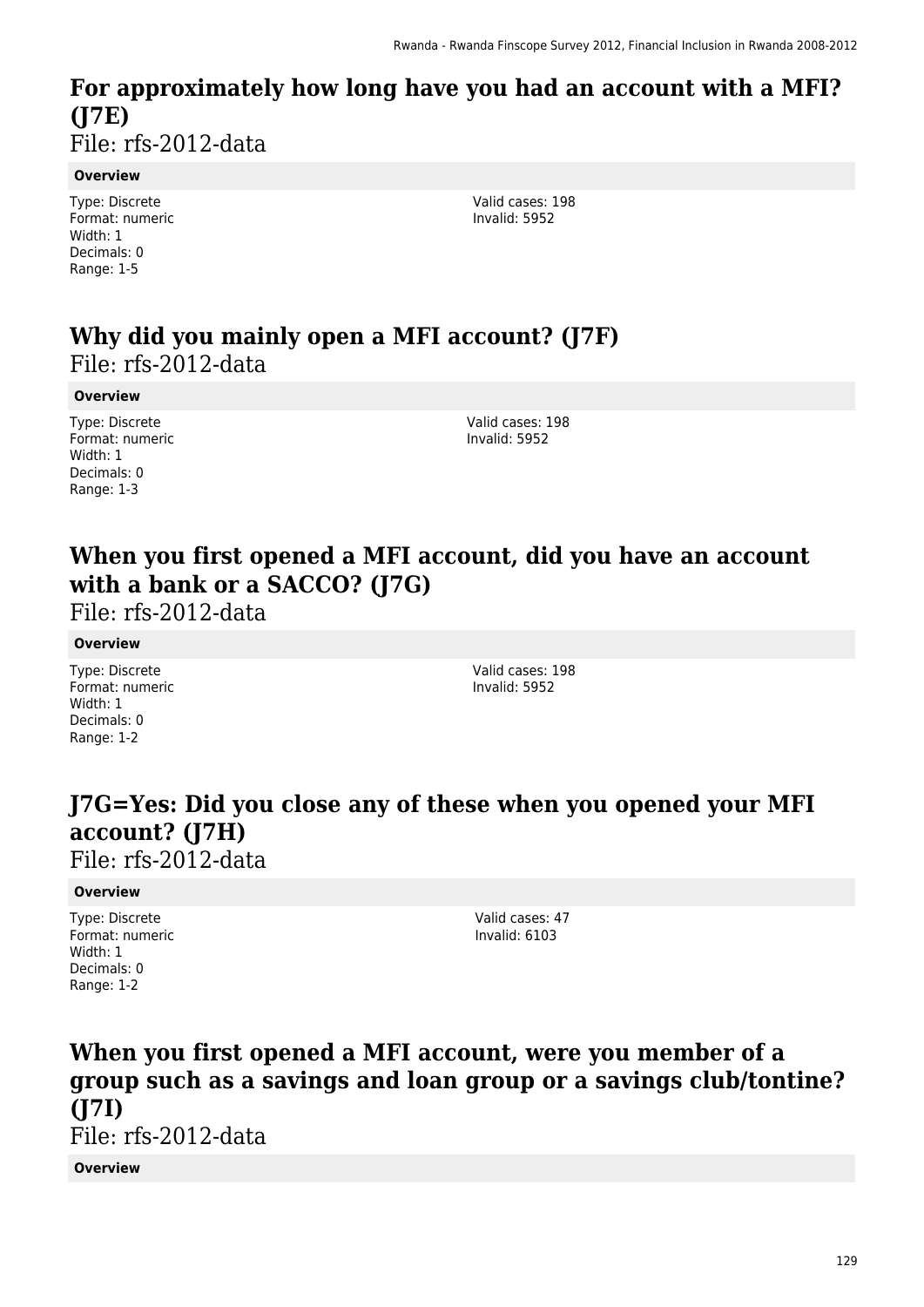## **When you first opened a MFI account, were you member of a group such as a savings and loan group or a savings club/tontine? (J7I)**

File: rfs-2012-data

Type: Discrete Format: numeric Width: 1 Decimals: 0 Range: 1-2

Valid cases: 198 Invalid: 5952

## **J7I=Yes: Did you give up your membership with any of these when you opened your MFI account? (J7J)**

File: rfs-2012-data

#### **Overview**

Type: Discrete Format: numeric Width: 1 Decimals: 0 Range: 1-2

Valid cases: 64 Invalid: 6086

## **Are you a member of an umurenge SACCO or do you have an umurenge SACCO account? (J8A)**

File: rfs-2012-data

#### **Overview**

Type: Discrete Format: numeric Width: 1 Decimals: 0 Range: 1-2

Valid cases: 6150 Invalid: 0

## **Have you used your umurenge SACCO account in the past month? (J8B1)**

File: rfs-2012-data

#### **Overview**

Type: Discrete Format: numeric Width: 1 Decimals: 0 Range: 1-2

Valid cases: 1264 Invalid: 4886

### **Have you used your umurenge SACCO account this year? (J8B2)**  File: rfs-2012-data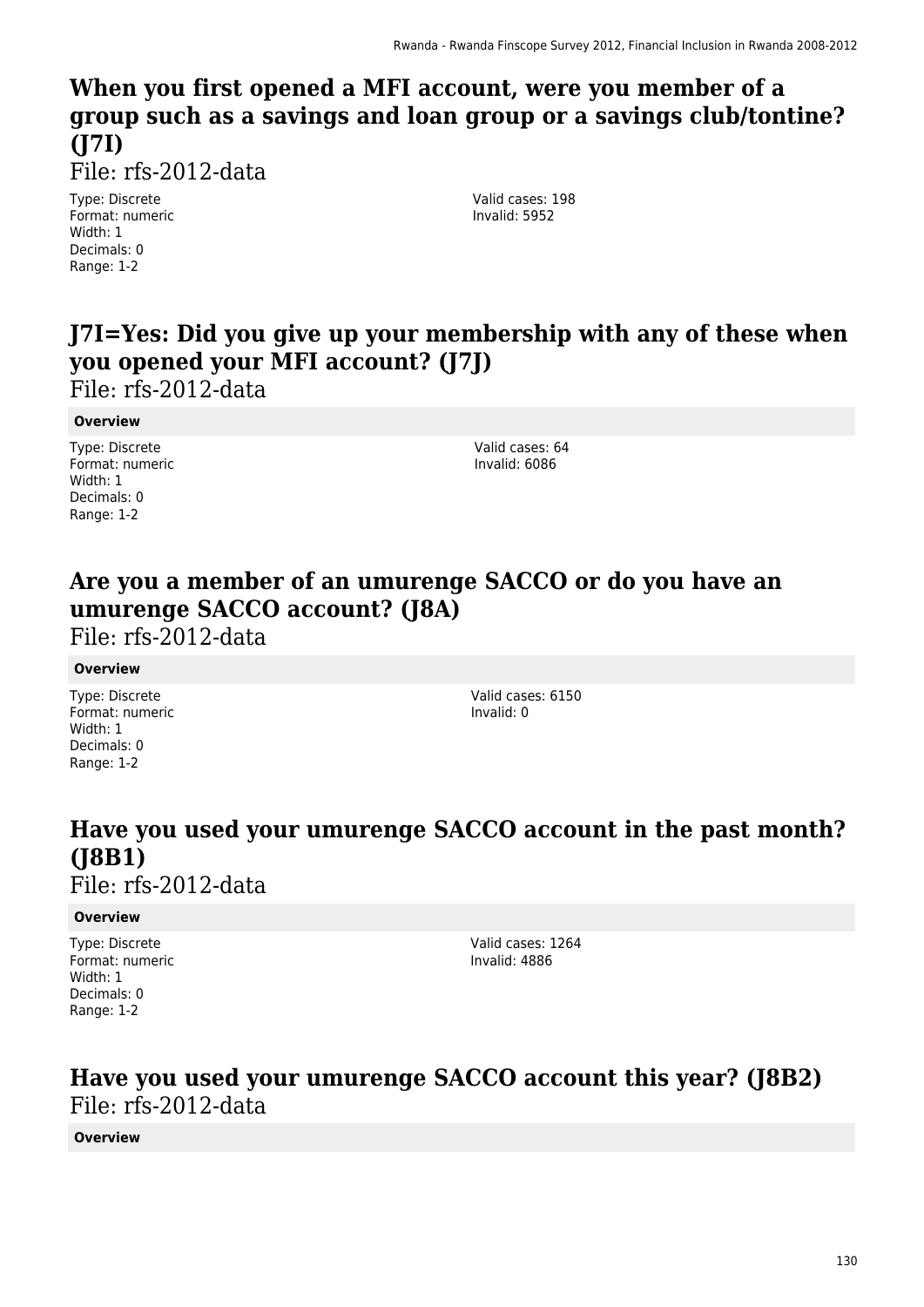### **Have you used your umurenge SACCO account this year? (J8B2)**  File: rfs-2012-data

Type: Discrete Format: numeric Width: 1 Decimals: 0 Range: 1-2

Valid cases: 649 Invalid: 5501

## **Non-users: What is the main reason for you not using your SACCO account? (J8C)**

File: rfs-2012-data

#### **Overview**

Type: Discrete Format: numeric Width: 1 Decimals: 0 Range: 1-6

Valid cases: 232 Invalid: 5918

## **What do you usually use your umurenge SACCO account for? Savings (J8D1)**

File: rfs-2012-data

#### **Overview**

Type: Discrete Format: numeric Width: 1 Decimals: 0 Range: 1-9

Valid cases: 1264 Invalid: 4886

## **What do you usually use your umurenge SACCO account for? Credit (J8D2)**

File: rfs-2012-data

#### **Overview**

Type: Discrete Format: numeric Width: 1 Decimals: 0 Range: 2-9

Valid cases: 1264 Invalid: 4886

## **What do you usually use your umurenge SACCO account for? Other (J8D3)**

File: rfs-2012-data

#### **Overview**

Type: Discrete Format: numeric Width: 1 Decimals: 0 Range: 3-9

Valid cases: 1264 Invalid: 4886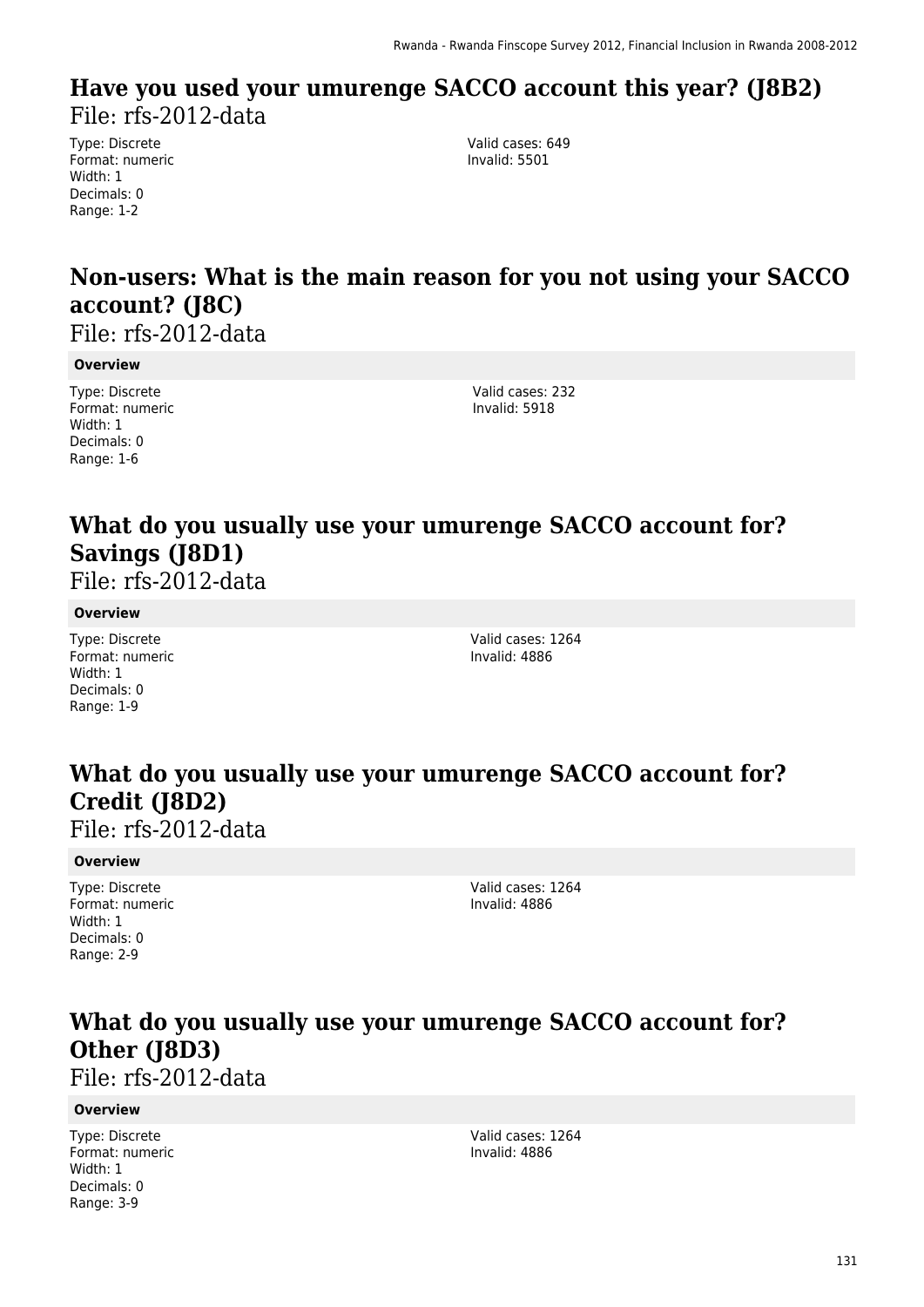## **For approximately how long have you been a member of an umurenge SACCO? (J8E)**

File: rfs-2012-data

#### **Overview**

Type: Discrete Format: numeric Width: 1 Decimals: 0 Range: 1-5

Valid cases: 1264 Invalid: 4886

### **Why did you mainly become a member? (J8F)**  File: rfs-2012-data

#### **Overview**

Type: Discrete Format: numeric Width: 1 Decimals: 0 Range: 1-5

Valid cases: 1264 Invalid: 4886

### **When you first became a member/opened your umurenge SACCO account, did you have an account with a bank or a MFI? (J8G)**  File: rfs-2012-data

#### **Overview**

Type: Discrete Format: numeric Width: 1 Decimals: 0 Range: 1-2

Valid cases: 1264 Invalid: 4886

## **J8G=Yes: Did you close any of these when you opened your umurenge SACCO account/became a member? (J8H)**

File: rfs-2012-data

#### **Overview**

Type: Discrete Format: numeric Width: 1 Decimals: 0 Range: 1-2

Valid cases: 283 Invalid: 5867

## **When you first became a member/opened your umurenge SACCO account, were you member of a group such as a savings and loan group or a savings club/tontine? (J8I)**

File: rfs-2012-data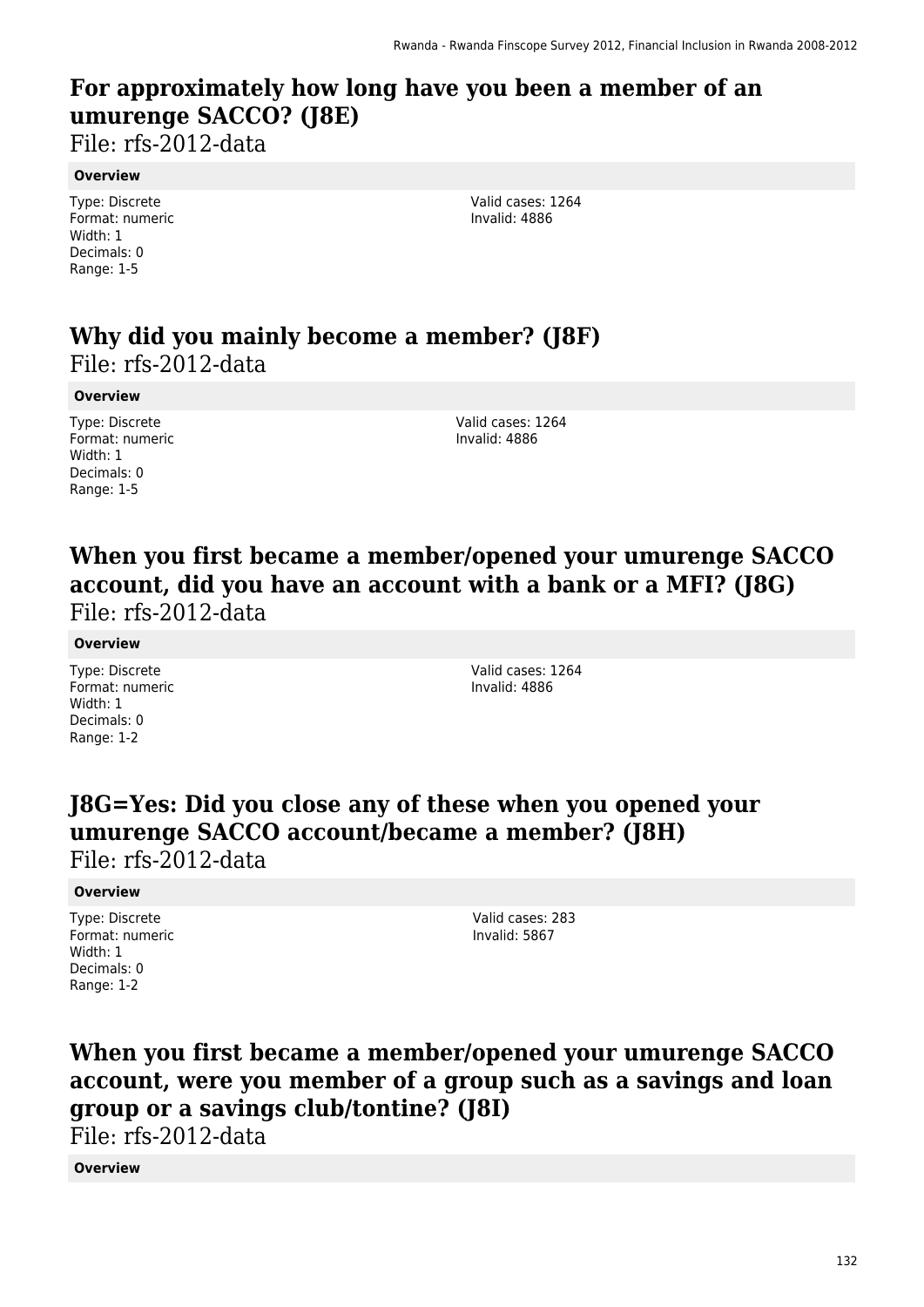## **When you first became a member/opened your umurenge SACCO account, were you member of a group such as a savings and loan group or a savings club/tontine? (J8I)**

File: rfs-2012-data

Type: Discrete Format: numeric Width: 1 Decimals: 0 Range: 1-2

Valid cases: 1264 Invalid: 4886

## **J8I=Yes: Did you give up your membership with any of these when you became a member/opened your umurenge SACCO account? (J8J)**

File: rfs-2012-data

#### **Overview**

Type: Discrete Format: numeric Width: 1 Decimals: 0 Range: 1-2

Valid cases: 551 Invalid: 5599

## **Do you belong to a savings groups such as a VSLA, SILC, tontine, ikibina? (K1A)**

File: rfs-2012-data

#### **Overview**

Type: Discrete Format: numeric Width: 1 Decimals: 0 Range: 1-2

Valid cases: 6150 Invalid: 0

### **Which of the following do you do with the group? Save (K1B1)**  File: rfs-2012-data

#### **Overview**

Type: Discrete Format: numeric Width: 1 Decimals: 0 Range: 1-9

Valid cases: 2262 Invalid: 3888

### **Which of the following do you do with the group? Borrow (K1B2)**  File: rfs-2012-data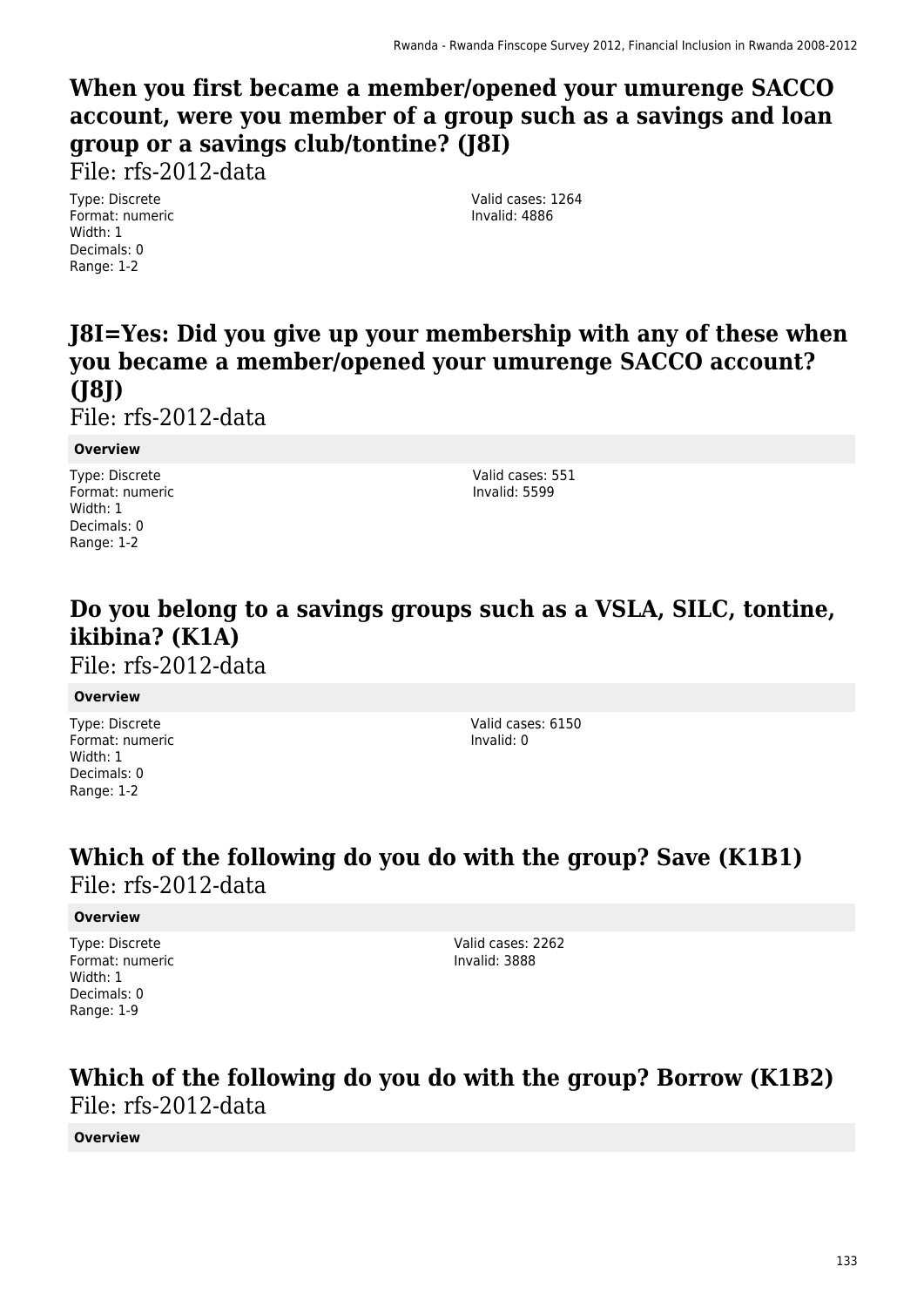### **Which of the following do you do with the group? Borrow (K1B2)**  File: rfs-2012-data

Type: Discrete Format: numeric Width: 1 Decimals: 0 Range: 2-9

Valid cases: 2262 Invalid: 3888

## **Which of the following do you do with the group? Other (K1B3)**  File: rfs-2012-data

#### **Overview**

Type: Discrete Format: numeric Width: 1 Decimals: 0 Range: 3-9

Valid cases: 2262 Invalid: 3888

## **For approximately how long have you been a member of such a group? (K1C)**

File: rfs-2012-data

#### **Overview**

Type: Discrete Format: numeric Width: 1 Decimals: 0 Range: 1-5

Valid cases: 2262 Invalid: 3888

### **Club activities: Lend money out to members when they need the money (K2A)**

File: rfs-2012-data

#### **Overview**

Type: Discrete Format: numeric Width: 1 Decimals: 0 Range: 1-3

Valid cases: 2262 Invalid: 3888

## **Club activities: Lend out money to non-members when they want to borrow (K2B)**

File: rfs-2012-data

#### **Overview**

Type: Discrete Format: numeric Width: 1 Decimals: 0 Range: 1-3

Valid cases: 2262 Invalid: 3888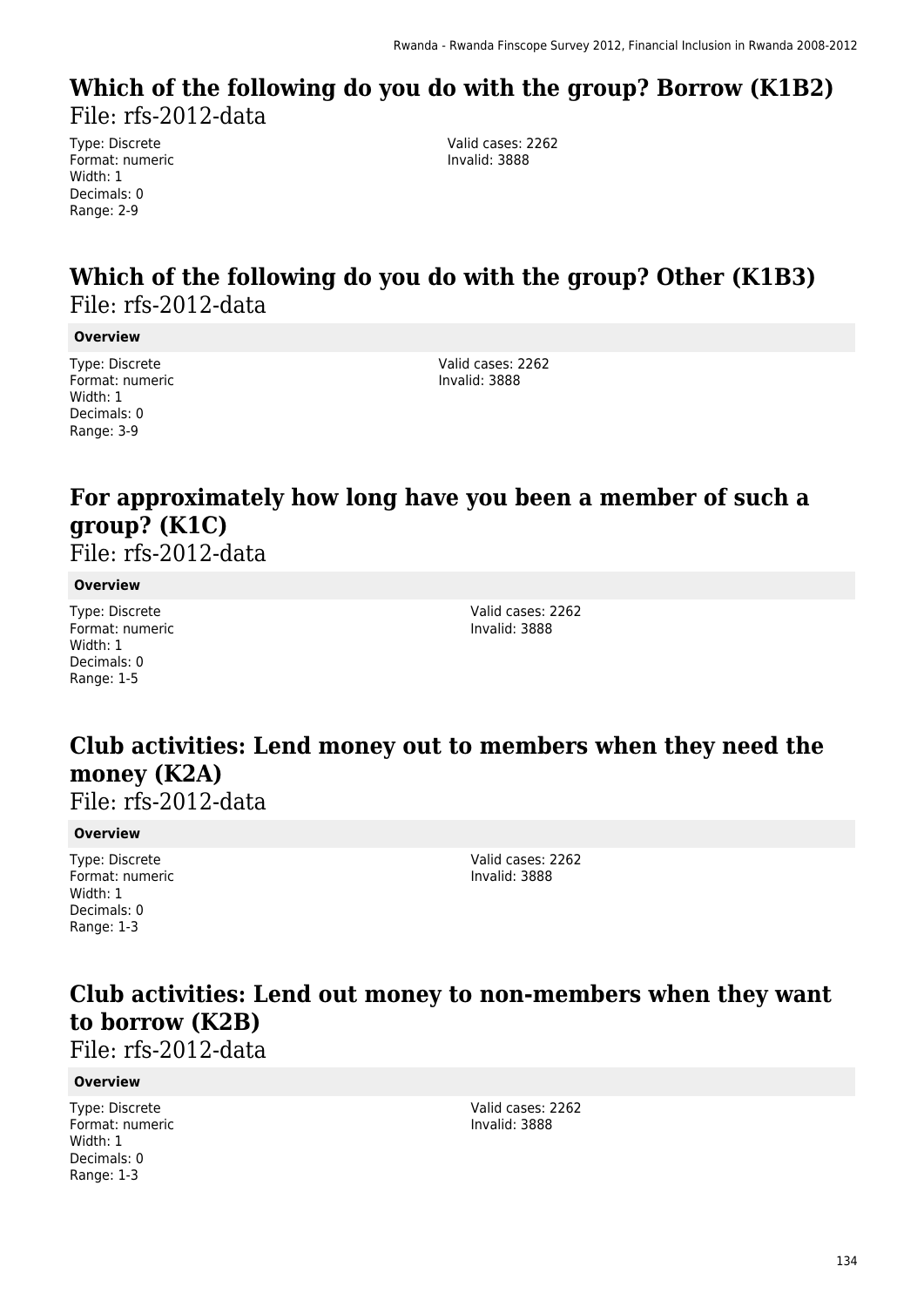# **Club activities: Give collected money to one member every month (K2C)**

File: rfs-2012-data

#### **Overview**

Type: Discrete Format: numeric Width: 1 Decimals: 0 Range: 1-3

Valid cases: 2262 Invalid: 3888

### **Club activities: Keep the collected money for members and members can withdraw this money when they need it (K2D)**  File: rfs-2012-data

#### **Overview**

Type: Discrete Format: numeric Width: 1 Decimals: 0 Range: 1-3

Valid cases: 2262 Invalid: 3888

## **Club activities: Keep the collected money for members and give to members after a certain period of time (K2E)**

File: rfs-2012-data

#### **Overview**

Type: Discrete Format: numeric Width: 1 Decimals: 0 Range: 1-3

Valid cases: 2262 Invalid: 3888

# **Club activities: Buy assets as a group (K2F)**

File: rfs-2012-data

#### **Overview**

Type: Discrete Format: numeric Width: 1 Decimals: 0 Range: 1-3

Valid cases: 2262 Invalid: 3888

### **Club activities: Buy assets for individual members (K2G)**  File: rfs-2012-data

#### **Overview**

Type: Discrete Format: numeric Width: 1 Decimals: 0 Range: 1-3

Valid cases: 2262 Invalid: 3888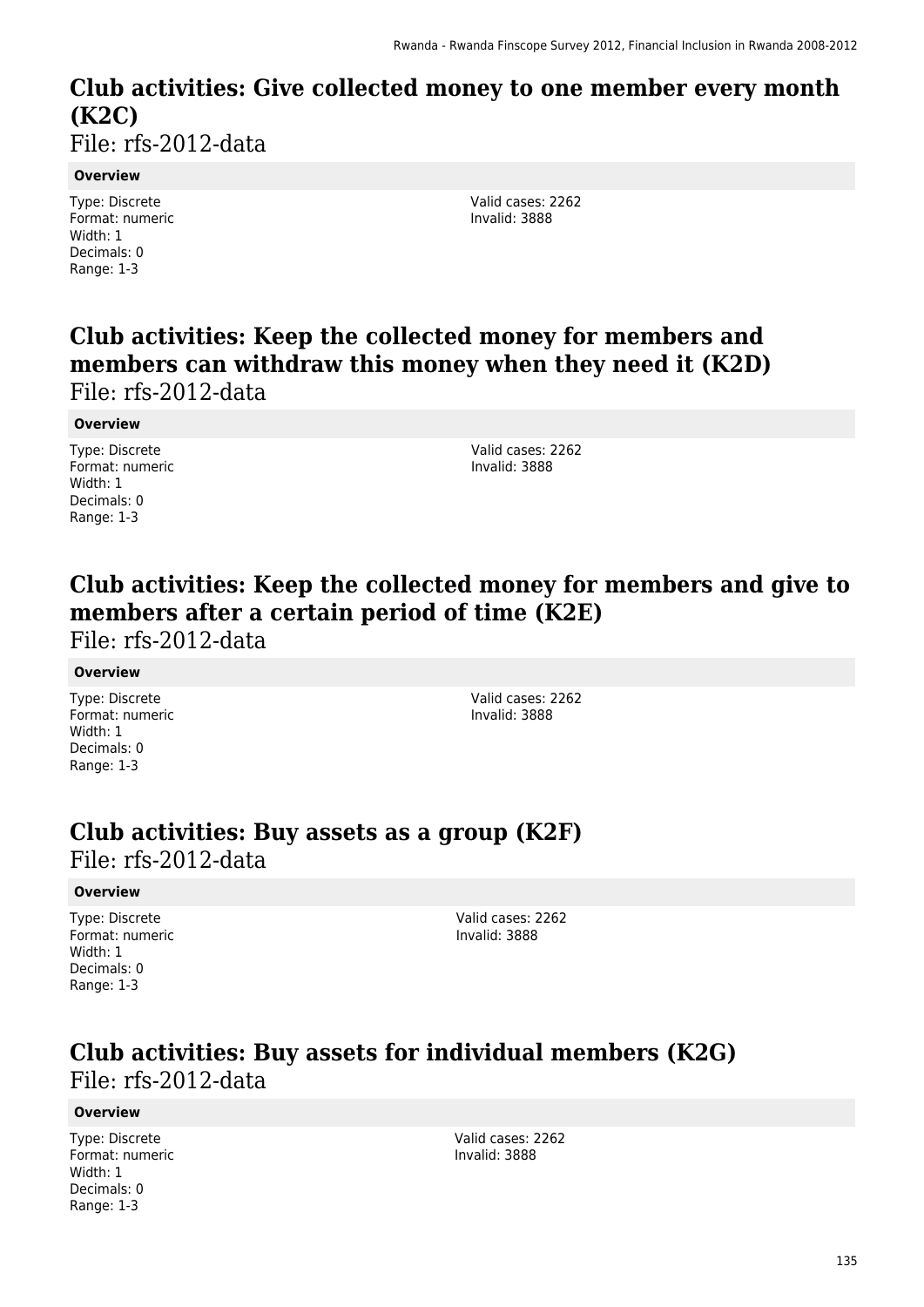## **Club activities: Raise or save money for funerals for group members (K2H)**

File: rfs-2012-data

#### **Overview**

Type: Discrete Format: numeric Width: 1 Decimals: 0 Range: 1-3

Valid cases: 2262 Invalid: 3888

## **Club activities: Raise or save money for other emergencies for group members (K2I)**

File: rfs-2012-data

#### **Overview**

Type: Discrete Format: numeric Width: 1 Decimals: 0 Range: 1-3

Valid cases: 2262 Invalid: 3888

## **Club activities: Act as guarantor when members want to borrow money somewhere else (K2J)**

File: rfs-2012-data

#### **Overview**

Type: Discrete Format: numeric Width: 1 Decimals: 0 Range: 1-3

Valid cases: 2262 Invalid: 3888

### **What is the main reason why you belong to a group? (K3A)**  File: rfs-2012-data

#### **Overview**

Type: Discrete Format: numeric Width: 2 Decimals: 0 Range: 1-10

Valid cases: 2262 Invalid: 3888

### **I have more discipline in saving with a group than any other way (K3B1)**  File: rfs-2012-data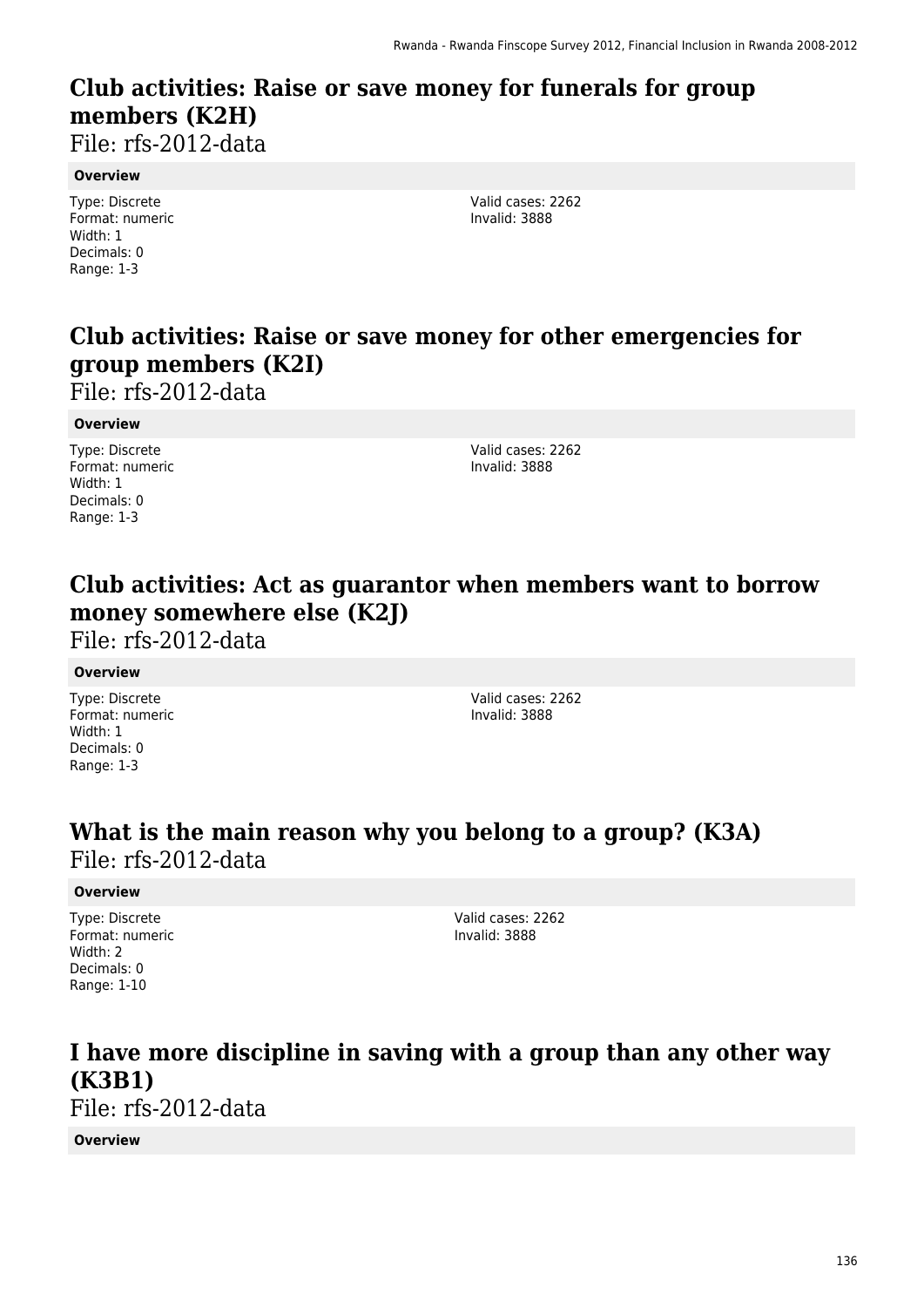## **I have more discipline in saving with a group than any other way (K3B1)**

File: rfs-2012-data

Type: Discrete Format: numeric Width: 1 Decimals: 0 Range: 1-3

Valid cases: 2262 Invalid: 3888

## **I have more discipline paying back money borrowed from a group (K3B2)**

File: rfs-2012-data

#### **Overview**

Type: Discrete Format: numeric Width: 1 Decimals: 0 Range: 1-3

Valid cases: 2262 Invalid: 3888

### **Are you a member of any other group or organisation? (K4A)**  File: rfs-2012-data

#### **Overview**

Type: Discrete Format: numeric Width: 1 Decimals: 0 Range: 1-2

Valid cases: 6150 Invalid: 0

### **What type of group/organisation? Business organisation (K4B1)**  File: rfs-2012-data

#### **Overview**

Type: Discrete Format: numeric Width: 1 Decimals: 0 Range: 1-9

Valid cases: 1151 Invalid: 4999

### **What type of group/organisation? Farmer's association (K4B2)**  File: rfs-2012-data

#### **Overview**

Type: Discrete Format: numeric Width: 1 Decimals: 0 Range: 2-9

Valid cases: 1151 Invalid: 4999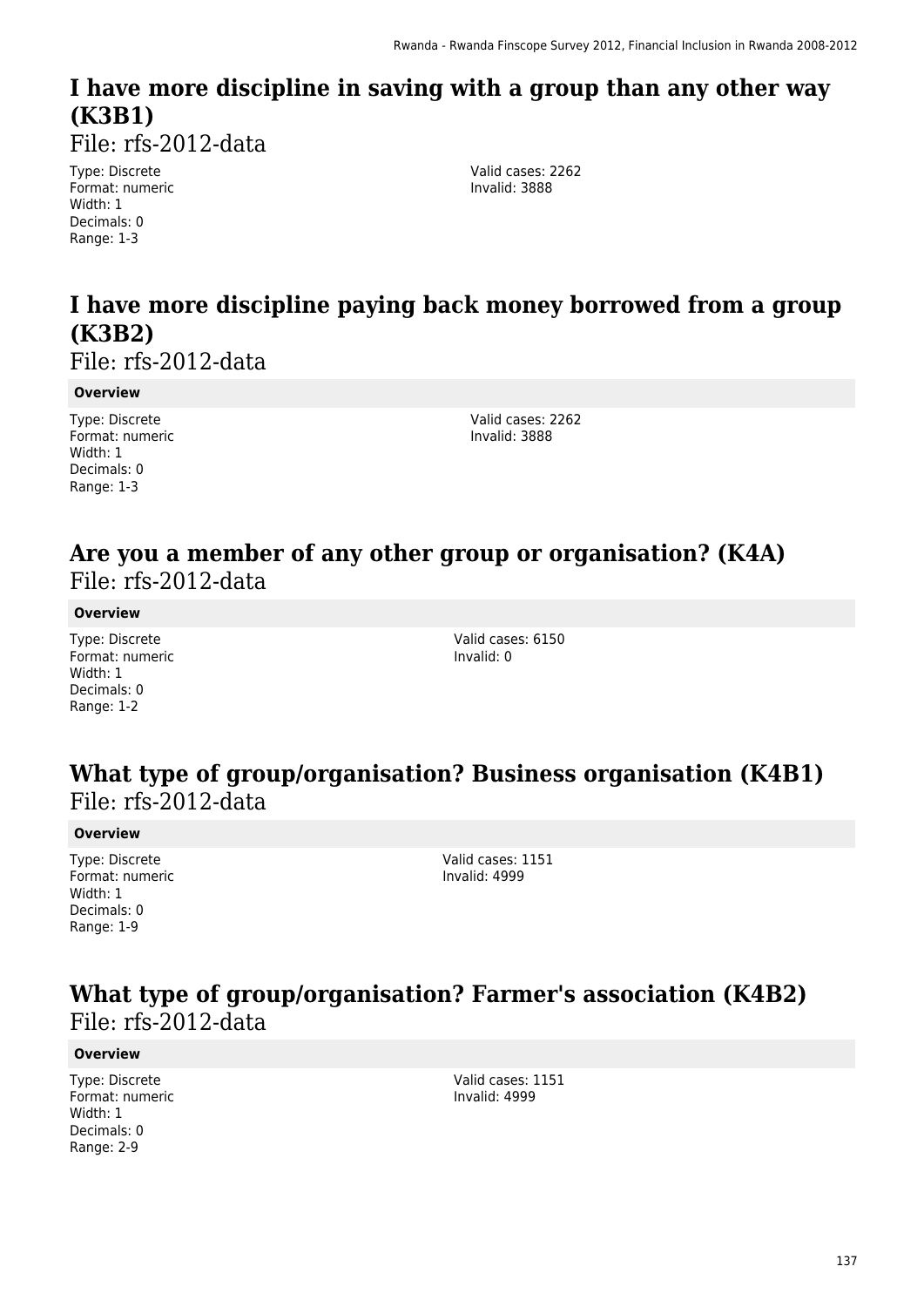# **What type of group/organisation? Market/traders association (K4B3)**

File: rfs-2012-data

#### **Overview**

Type: Discrete Format: numeric Width: 1 Decimals: 0 Range: 3-9

Valid cases: 1151 Invalid: 4999

## **What type of group/organisation? Cooperative (K4B4)**  File: rfs-2012-data

#### **Overview**

Type: Discrete Format: numeric Width: 1 Decimals: 0 Range: 4-9

Valid cases: 1151 Invalid: 4999

### **What type of group/organisation? Church/religious group (K4B5)**  File: rfs-2012-data

#### **Overview**

Type: Discrete Format: numeric Width: 1 Decimals: 0 Range: 5-9

Valid cases: 1151 Invalid: 4999

### **What type of group/organisation? Women's/men's group (K4B6)**  File: rfs-2012-data

#### **Overview**

Type: Discrete Format: numeric Width: 1 Decimals: 0 Range: 6-9

Valid cases: 1151 Invalid: 4999

## **What type of group/organisation? Other (K4B7)**

File: rfs-2012-data

#### **Overview**

Type: Discrete Format: numeric Width: 1 Decimals: 0 Range: 7-9

Valid cases: 1151 Invalid: 4999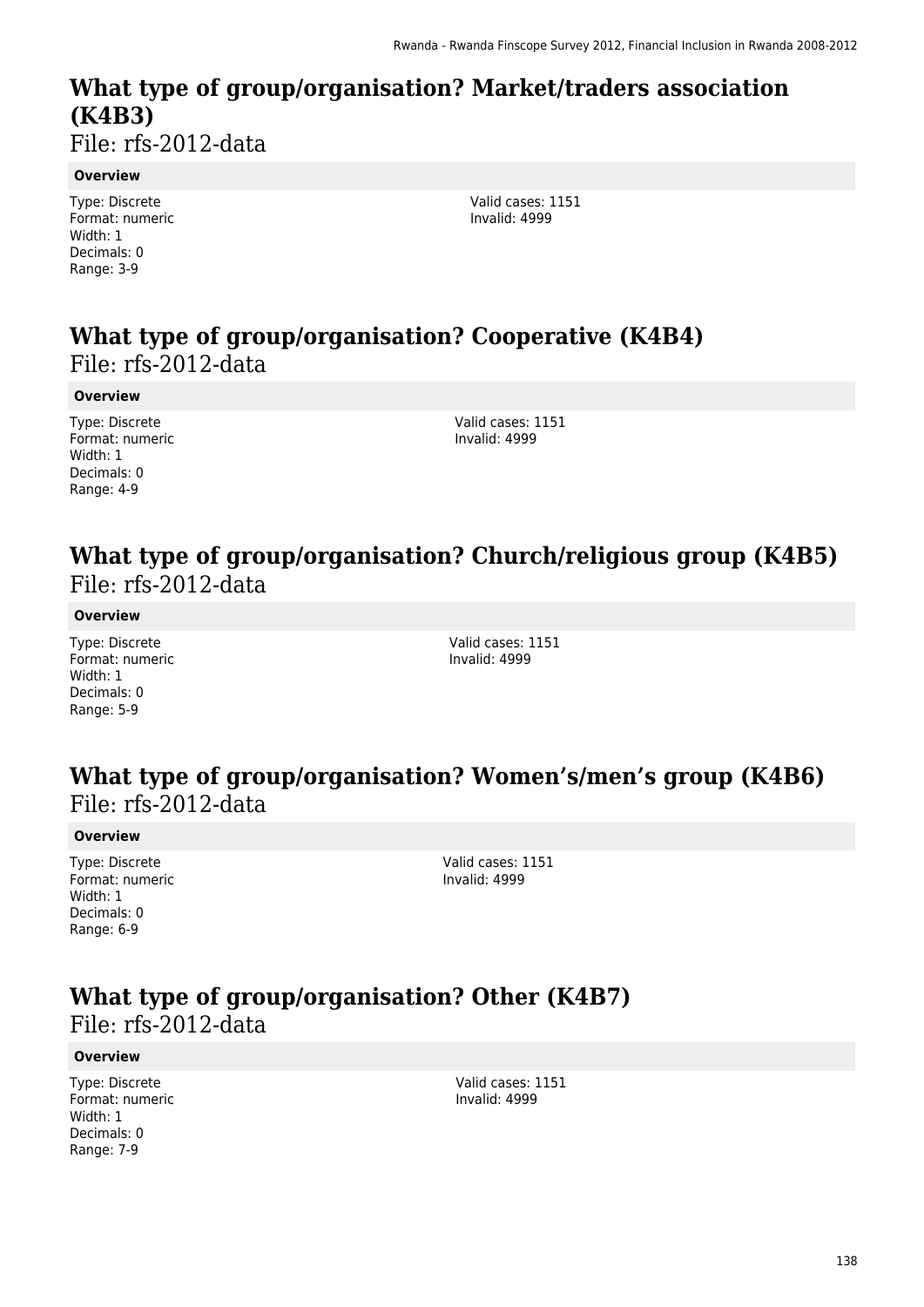## **Household involvement in farming (L1)**

File: rfs-2012-data

#### **Overview**

Type: Discrete Format: numeric Width: 1 Decimals: 0 Range: 1-3

Valid cases: 6150 Invalid: 0

# **Farming activities: Cattle (L21)**

File: rfs-2012-data

#### **Overview**

Type: Discrete Format: numeric Width: 1 Decimals: 0 Range: 1-9

Valid cases: 5410 Invalid: 740

# **Farming activities: Goats, sheep, pigs, etc (L22)**

File: rfs-2012-data

#### **Overview**

Type: Discrete Format: numeric Width: 1 Decimals: 0 Range: 2-9

Valid cases: 5410 Invalid: 740

## **Farming activities: Other livestock such as chickens, rabbits, etc (L23)**

File: rfs-2012-data

#### **Overview**

Type: Discrete Format: numeric Width: 1 Decimals: 0 Range: 3-9

Valid cases: 5410 Invalid: 740

### **Farming activities: Cash crops – tea, coffee, pyrethrum (L24)**  File: rfs-2012-data

#### **Overview**

Type: Discrete Format: numeric Width: 1 Decimals: 0 Range: 4-9

Valid cases: 5410 Invalid: 740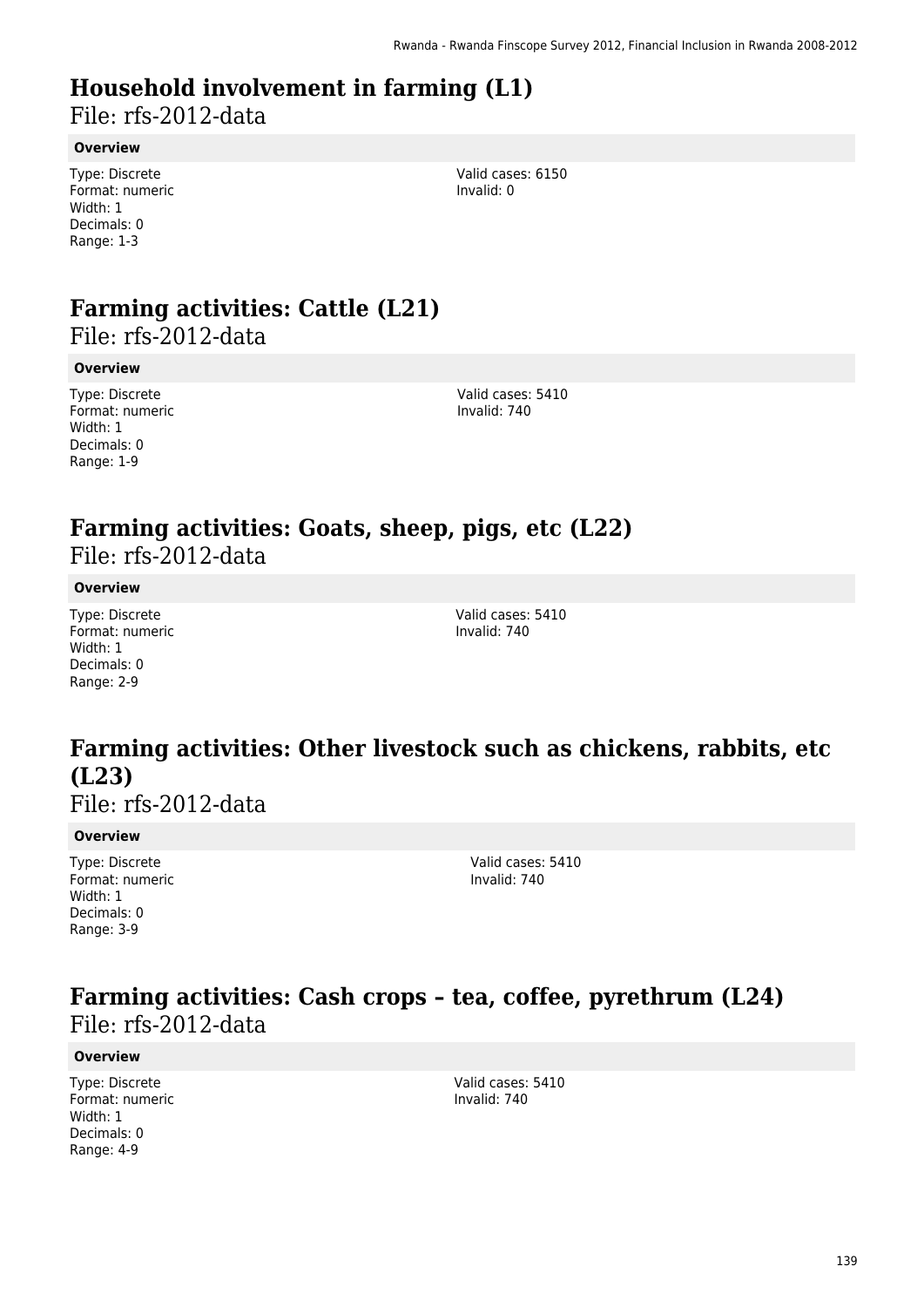## **Farming activities: Fruit – such as bananas, pineapple, avocado, pepper, papaya, passion fruit (L25)**

File: rfs-2012-data

#### **Overview**

Type: Discrete Format: numeric Width: 1 Decimals: 0 Range: 5-9

Valid cases: 5410 Invalid: 740

## **Farming activities: Vegetables – tomatoes, carrots, onions, cabbages, etc (L26)**

File: rfs-2012-data

#### **Overview**

Type: Discrete Format: numeric Width: 1 Decimals: 0 Range: 6-9

Valid cases: 5410 Invalid: 740

## **Farming activities: Grains (L27)**

File: rfs-2012-data

#### **Overview**

Type: Discrete Format: numeric Width: 1 Decimals: 0 Range: 7-9

Valid cases: 5410 Invalid: 740

## **Farming activities: Roots (L28)**

File: rfs-2012-data

#### **Overview**

Type: Discrete Format: numeric Width: 1 Decimals: 0 Range: 8-9

Valid cases: 5410 Invalid: 740

### **Farming activities: Beans, peas, ground nuts (L29)**  File: rfs-2012-data

#### **Overview**

Type: Discrete Format: numeric Width: 2 Decimals: 0 Range: 9-99

Valid cases: 5410 Invalid: 740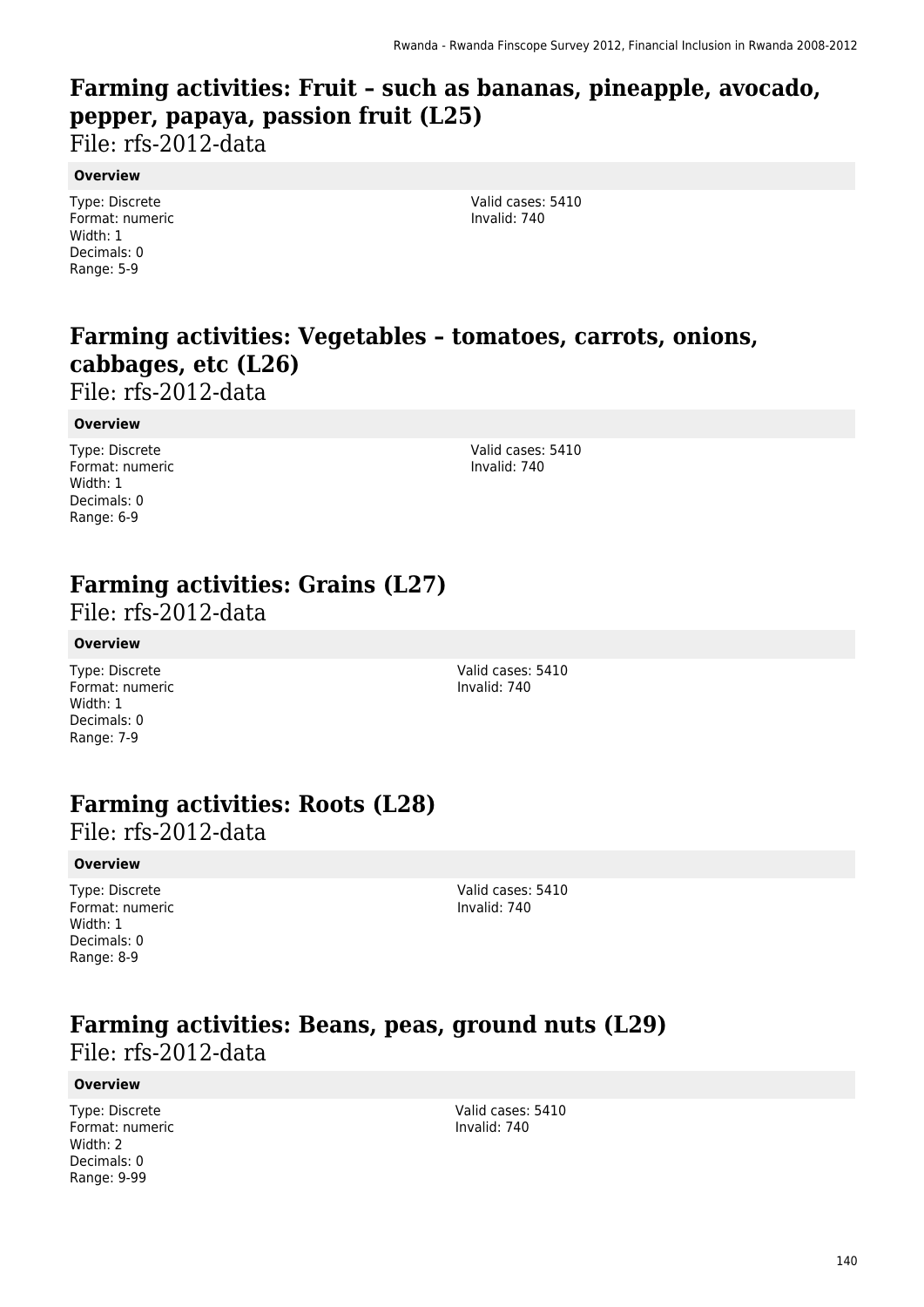## **Farming activities: Banana (L210)**

File: rfs-2012-data

#### **Overview**

Type: Discrete Format: numeric Width: 2 Decimals: 0 Range: 10-99

Valid cases: 5410 Invalid: 740

# **Farming activities: Other (L211)**

File: rfs-2012-data

#### **Overview**

Type: Discrete Format: numeric Width: 2 Decimals: 0 Range: 11-99

Valid cases: 5410 Invalid: 740

## **Livestock owners: Your household will never sell your livestock (L3A)**

File: rfs-2012-data

#### **Overview**

Type: Discrete Format: numeric Width: 1 Decimals: 0 Range: 1-3

Valid cases: 3325 Invalid: 2825

### **Livestock owners: Your household will use your livestock as security when you need to borrow money (L3B)**  File: rfs-2012-data

#### **Overview**

Type: Discrete Format: numeric Width: 1 Decimals: 0 Range: 1-3

Valid cases: 3325 Invalid: 2825

## **Livestock owners: Your household regards your livestock as a form of savings (L3C)**

File: rfs-2012-data

#### **Overview**

Type: Discrete Format: numeric Width: 1 Decimals: 0 Range: 1-3

Valid cases: 3325 Invalid: 2825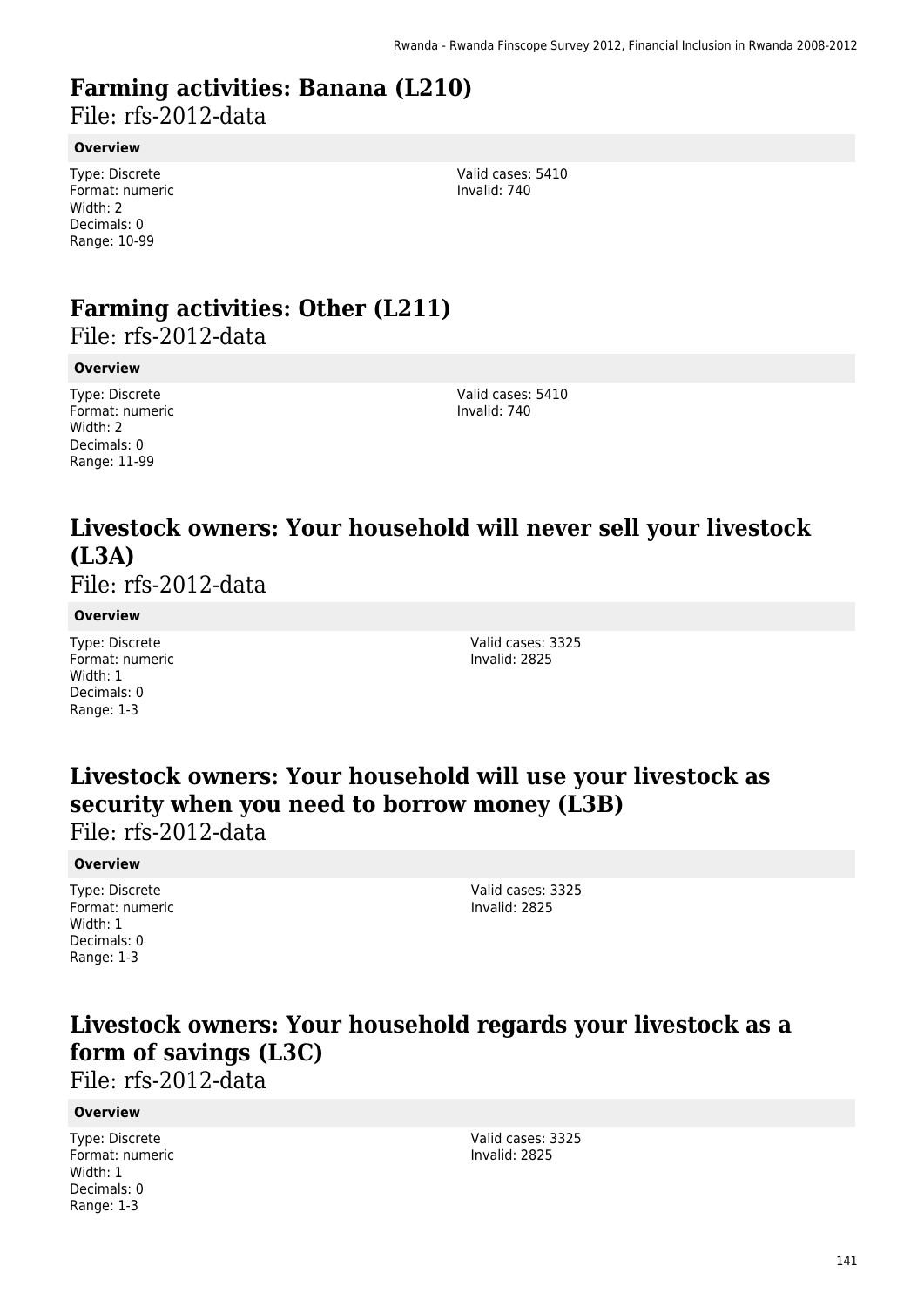## **Livestock owners: Your household will sell some of your livestock to get cash when you need cash (L3D)**

File: rfs-2012-data

#### **Overview**

Type: Discrete Format: numeric Width: 1 Decimals: 0 Range: 1-3

Valid cases: 3325 Invalid: 2825

## **Do you/your household farm mostly for consumption or selling? (L4)**

File: rfs-2012-data

#### **Overview**

Type: Discrete Format: numeric Width: 1 Decimals: 0 Range: 1-3

Valid cases: 5410 Invalid: 740

### **Where do you mainly get the money for inputs? (L5)**  File: rfs-2012-data

#### **Overview**

Type: Discrete Format: numeric Width: 2 Decimals: 0 Range: 1-16

Valid cases: 5410 Invalid: 740

### **How do you usually pay for food/groceries? (M1\_M1A)**  File: rfs-2012-data

#### **Overview**

Type: Discrete Format: numeric Width: 1 Decimals: 0 Range: 1-8

Valid cases: 6150 Invalid: 0

## **How do you usually pay for clothes? (M1\_M1B)**  File: rfs-2012-data

#### **Overview**

Type: Discrete Format: numeric Width: 1 Decimals: 0 Range: 1-8

Valid cases: 6150 Invalid: 0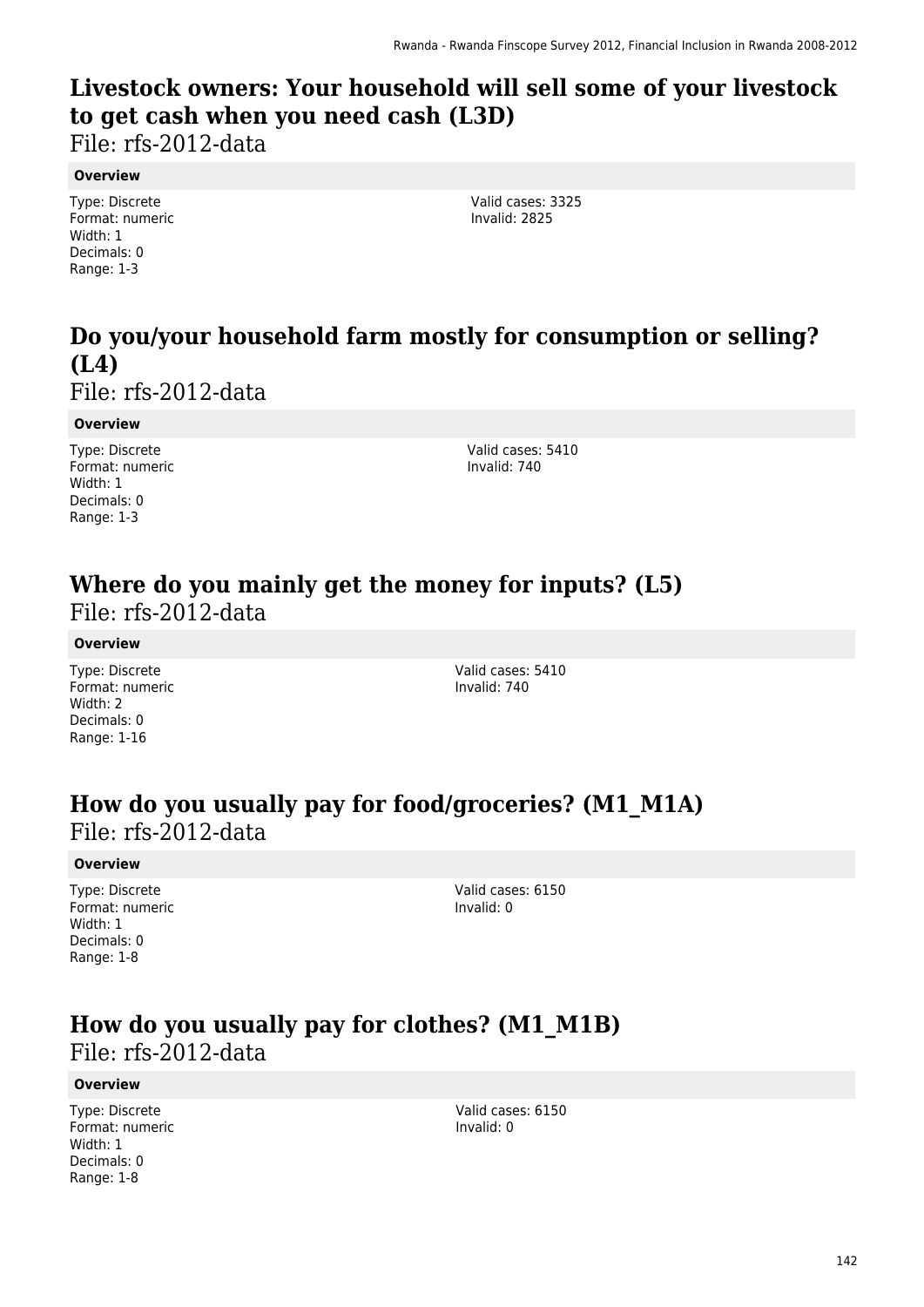### **How would you pay for larger goods/appliances? (M1\_M1C)**  File: rfs-2012-data

**Overview**

Type: Discrete Format: numeric Width: 1 Decimals: 0 Range: 1-8

Valid cases: 6150 Invalid: 0

### **Income source: Salary or wages from Government (M21\_M2A)**  File: rfs-2012-data

**Overview**

Type: Discrete Format: numeric Width: 1 Decimals: 0 Range: 1-9

Valid cases: 6150 Invalid: 0

## **How often do you usually receive money from: Salary or wages from Government (M21\_M2B)**

File: rfs-2012-data

#### **Overview**

Type: Discrete Format: numeric Width: 1 Decimals: 0 Range: 1-8

Valid cases: 210 Invalid: 5940

## **How do you receive the money from: Salary or wages from Government (M21\_M2C1)**

File: rfs-2012-data

#### **Overview**

Type: Discrete Format: numeric Width: 1 Decimals: 0 Range: 1-5

Valid cases: 210 Invalid: 5940

## **How do you receive the money from: Salary or wages from Government (M21\_M2C2)**

File: rfs-2012-data

#### **Overview**

Type: Discrete Format: numeric Width: 1 Decimals: 0 Range: 1-9

Valid cases: 210 Invalid: 5940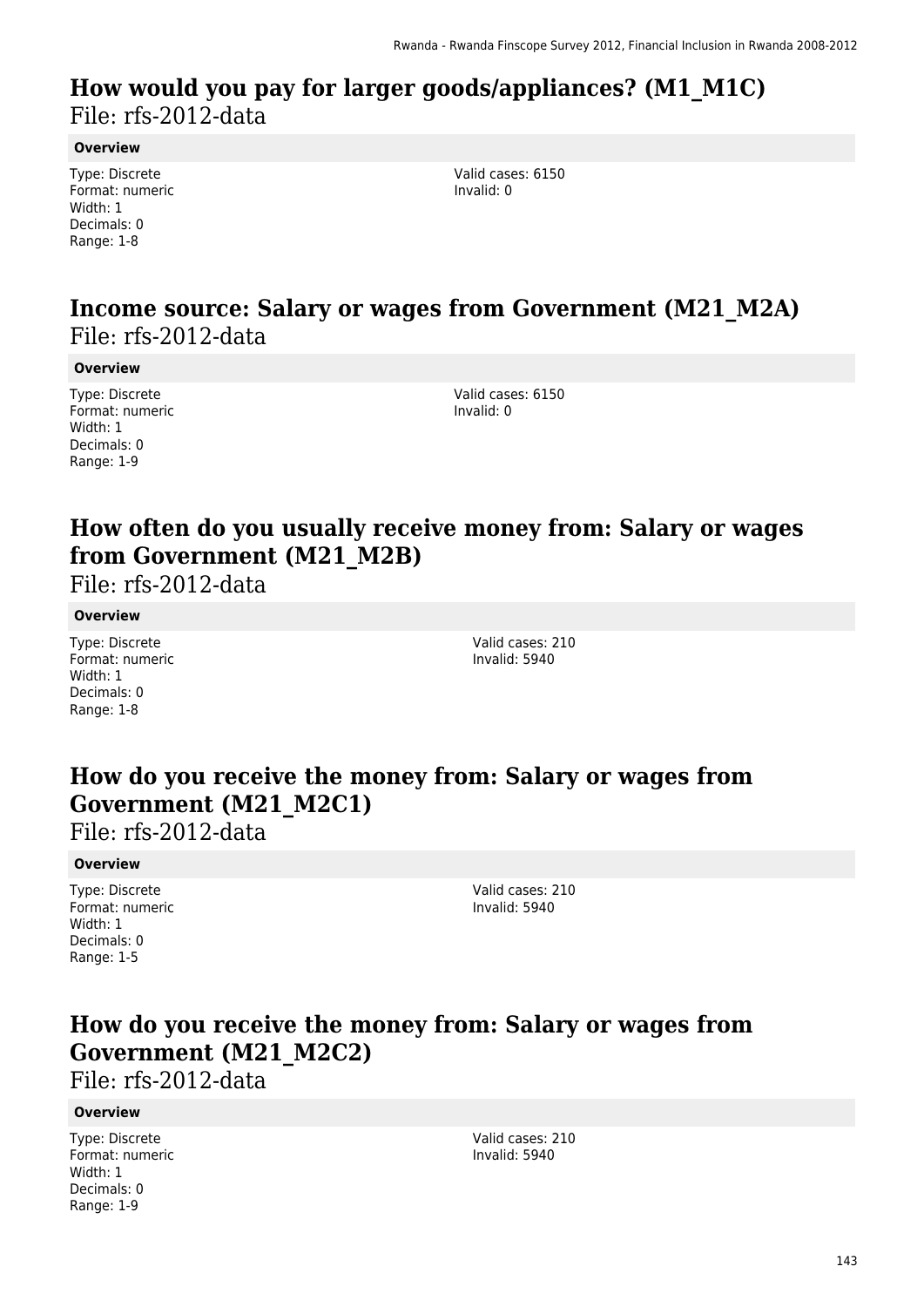## **How do you receive the money from: Salary or wages from Government (M21\_M2C3)**

File: rfs-2012-data

#### **Overview**

Type: Discrete Format: numeric Width: 1 Decimals: 0 Range: 1-9

Valid cases: 210 Invalid: 5940

## **Income source: Salary or wages from a business or company (M22\_M2A)**

File: rfs-2012-data

#### **Overview**

Type: Discrete Format: numeric Width: 1 Decimals: 0 Range: 2-9

Valid cases: 6150 Invalid: 0

## **How often do you usually receive money from: Salary or wages from a business or company (M22\_M2B)**

File: rfs-2012-data

#### **Overview**

Type: Discrete Format: numeric Width: 1 Decimals: 0 Range: 1-8

Valid cases: 259 Invalid: 5891

## **How do you receive the money from: Salary or wages from a business or company (M22\_M2C1)**

File: rfs-2012-data

#### **Overview**

Type: Discrete Format: numeric Width: 1 Decimals: 0 Range: 1-5

Valid cases: 259 Invalid: 5891

## **How do you receive the money from: Salary or wages from a business or company (M22\_M2C2)**

File: rfs-2012-data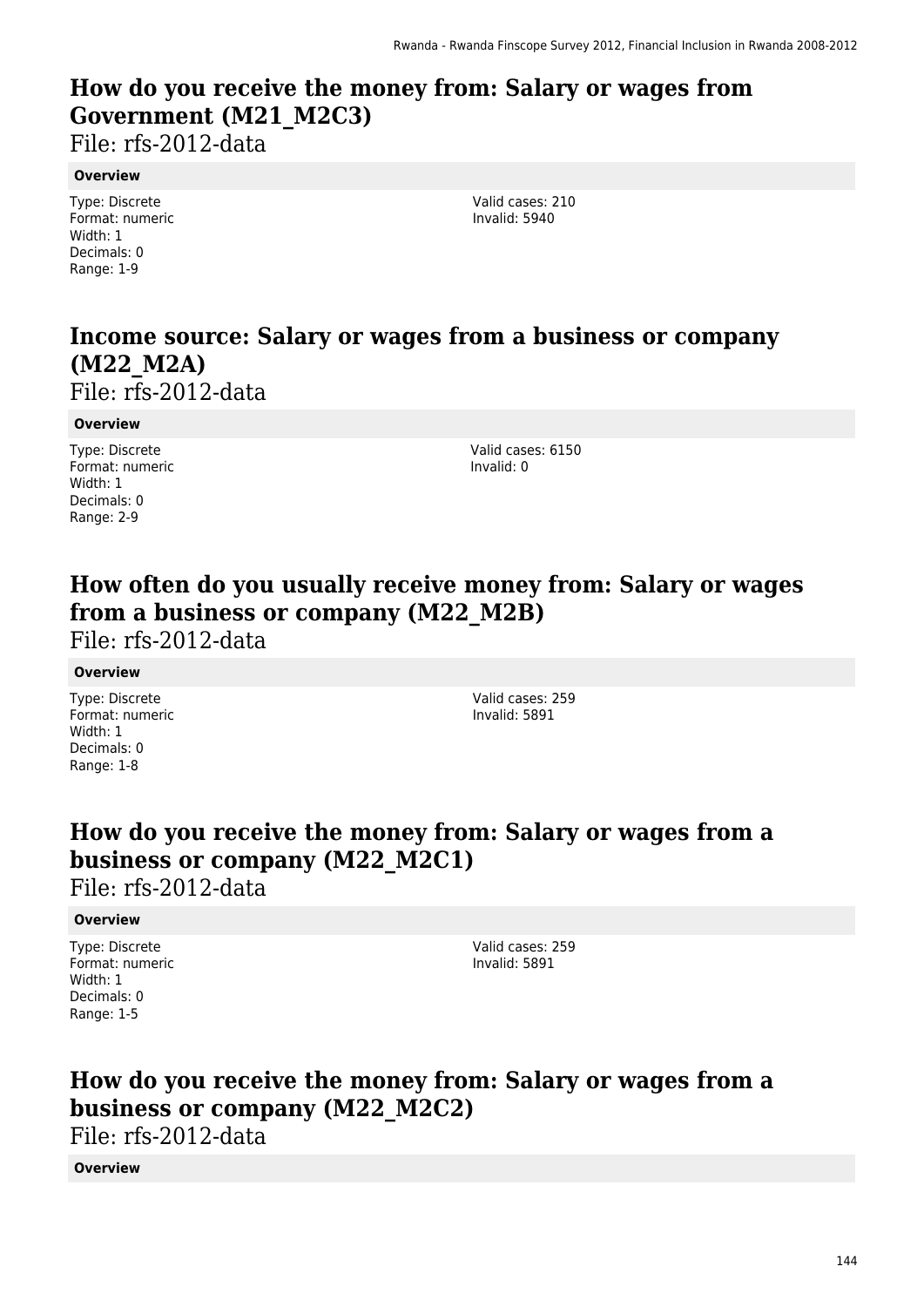## **How do you receive the money from: Salary or wages from a business or company (M22\_M2C2)**

File: rfs-2012-data

Type: Discrete Format: numeric Width: 1 Decimals: 0 Range: 1-9

Valid cases: 259 Invalid: 5891

## **How do you receive the money from: Salary or wages from a business or company (M22\_M2C3)**

File: rfs-2012-data

#### **Overview**

Type: Discrete Format: numeric Width: 1 Decimals: 0 Range: 1-9

Valid cases: 259 Invalid: 5891

### **Income source: Salary or wages from a farmer (M23\_M2A)**  File: rfs-2012-data

#### **Overview**

Type: Discrete Format: numeric Width: 1 Decimals: 0 Range: 3-9

Valid cases: 6150 Invalid: 0

### **How often do you usually receive money from: Salary or wages from a farmer (M23\_M2B)**

File: rfs-2012-data

#### **Overview**

Type: Discrete Format: numeric Width: 1 Decimals: 0 Range: 1-8

Valid cases: 970 Invalid: 5180

### **How do you receive the money from: Salary or wages from a farmer (M23\_M2C1)**

File: rfs-2012-data

#### **Overview**

Type: Discrete Format: numeric Width: 1 Decimals: 0 Range: 1-5

Valid cases: 970 Invalid: 5180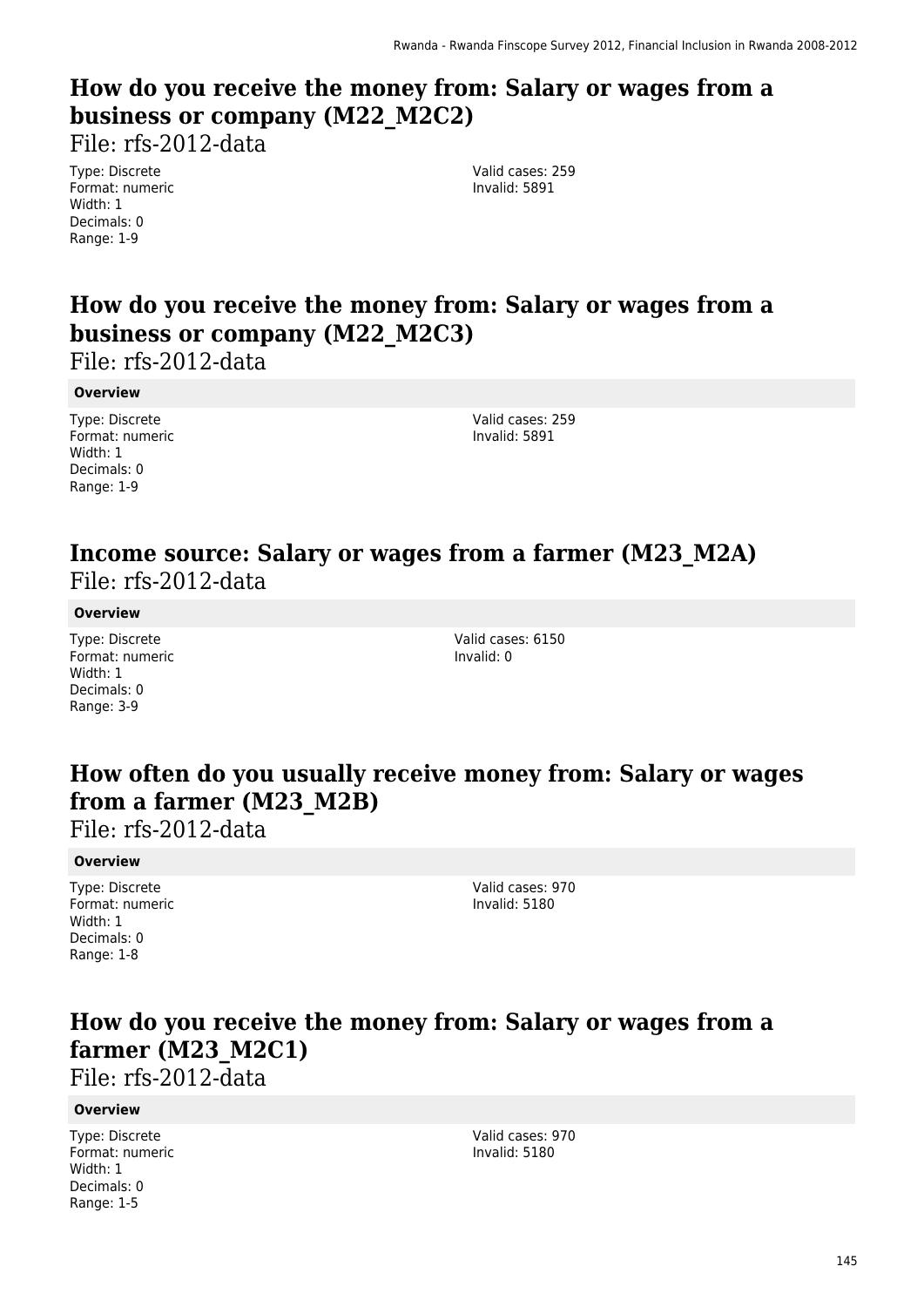## **How do you receive the money from: Salary or wages from a farmer (M23\_M2C2)**

File: rfs-2012-data

#### **Overview**

Type: Discrete Format: numeric Width: 1 Decimals: 0 Range: 1-9

Valid cases: 970 Invalid: 5180

## **How do you receive the money from: Salary or wages from a farmer (M23\_M2C3)**

File: rfs-2012-data

#### **Overview**

Type: Discrete Format: numeric Width: 1 Decimals: 0 Range: 1-9

Valid cases: 970 Invalid: 5180

### **Income source: Salary or wages from an individual (M24\_M2A)**  File: rfs-2012-data

#### **Overview**

Type: Discrete Format: numeric Width: 1 Decimals: 0 Range: 4-9

Valid cases: 6150 Invalid: 0

### **How often do you usually receive money from: Salary or wages from an individual (M24\_M2B)**

File: rfs-2012-data

#### **Overview**

Type: Discrete Format: numeric Width: 1 Decimals: 0 Range: 1-8

Valid cases: 206 Invalid: 5944

## **How do you receive the money from: Salary or wages from an individual (M24\_M2C1)**

File: rfs-2012-data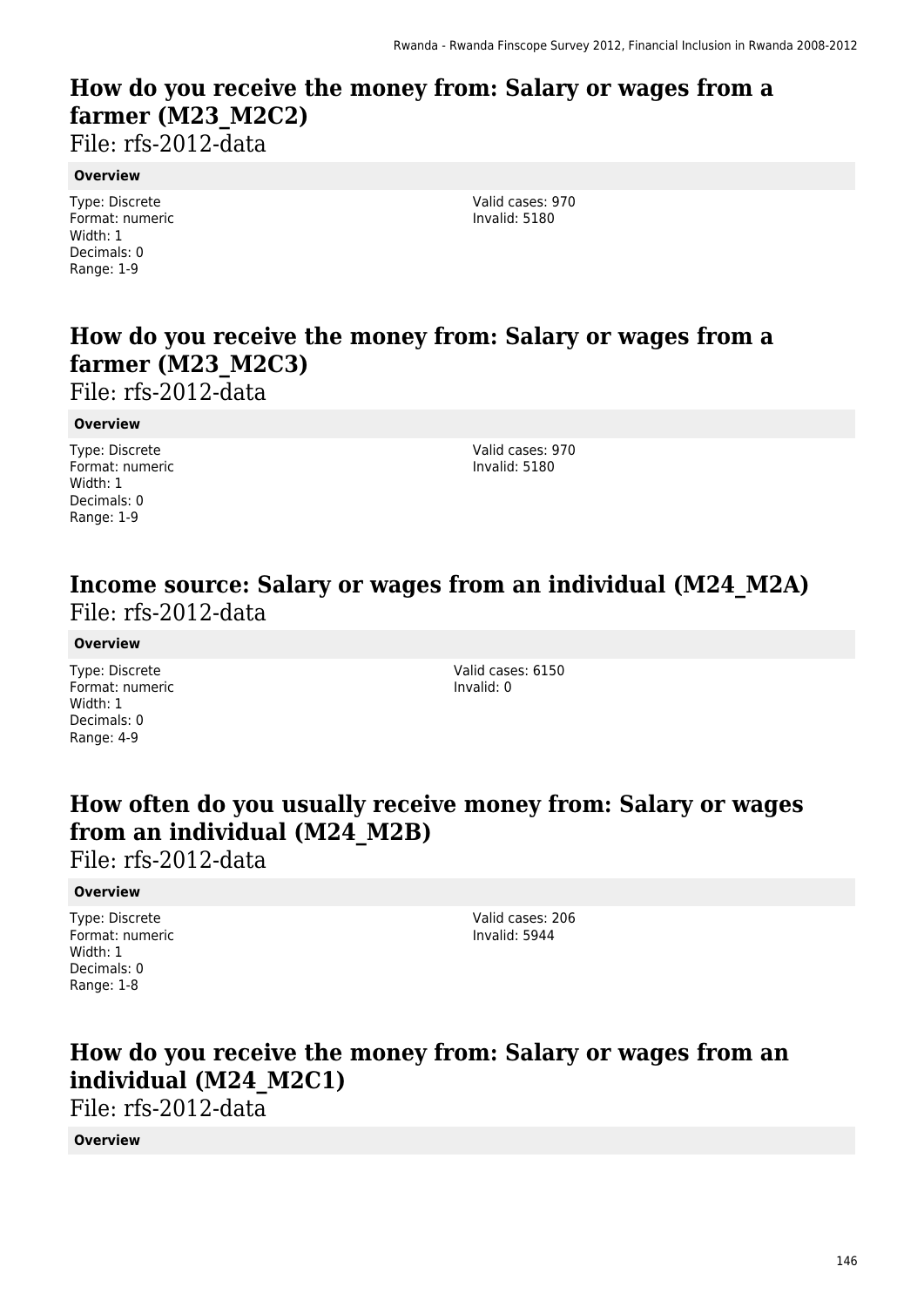## **How do you receive the money from: Salary or wages from an individual (M24\_M2C1)**

File: rfs-2012-data

Type: Discrete Format: numeric Width: 1 Decimals: 0 Range: 1-5

Valid cases: 206 Invalid: 5944

## **How do you receive the money from: Salary or wages from an individual (M24\_M2C2)**

File: rfs-2012-data

#### **Overview**

Type: Discrete Format: numeric Width: 1 Decimals: 0 Range: 1-9

Valid cases: 206 Invalid: 5944

## **How do you receive the money from: Salary or wages from an individual (M24\_M2C3)**

File: rfs-2012-data

#### **Overview**

Type: Discrete Format: numeric Width: 1 Decimals: 0 Range: 1-9

Valid cases: 206 Invalid: 5944

### **Income source: Self-employed (have own business) (M25\_M2A)**  File: rfs-2012-data

#### **Overview**

Type: Discrete Format: numeric Width: 1 Decimals: 0 Range: 5-9

Valid cases: 6150 Invalid: 0

### **How often do you usually receive money from: Self-employed (have own business) (M25\_M2B)**

File: rfs-2012-data

#### **Overview**

Type: Discrete Format: numeric Width: 1 Decimals: 0 Range: 1-8

Valid cases: 516 Invalid: 5634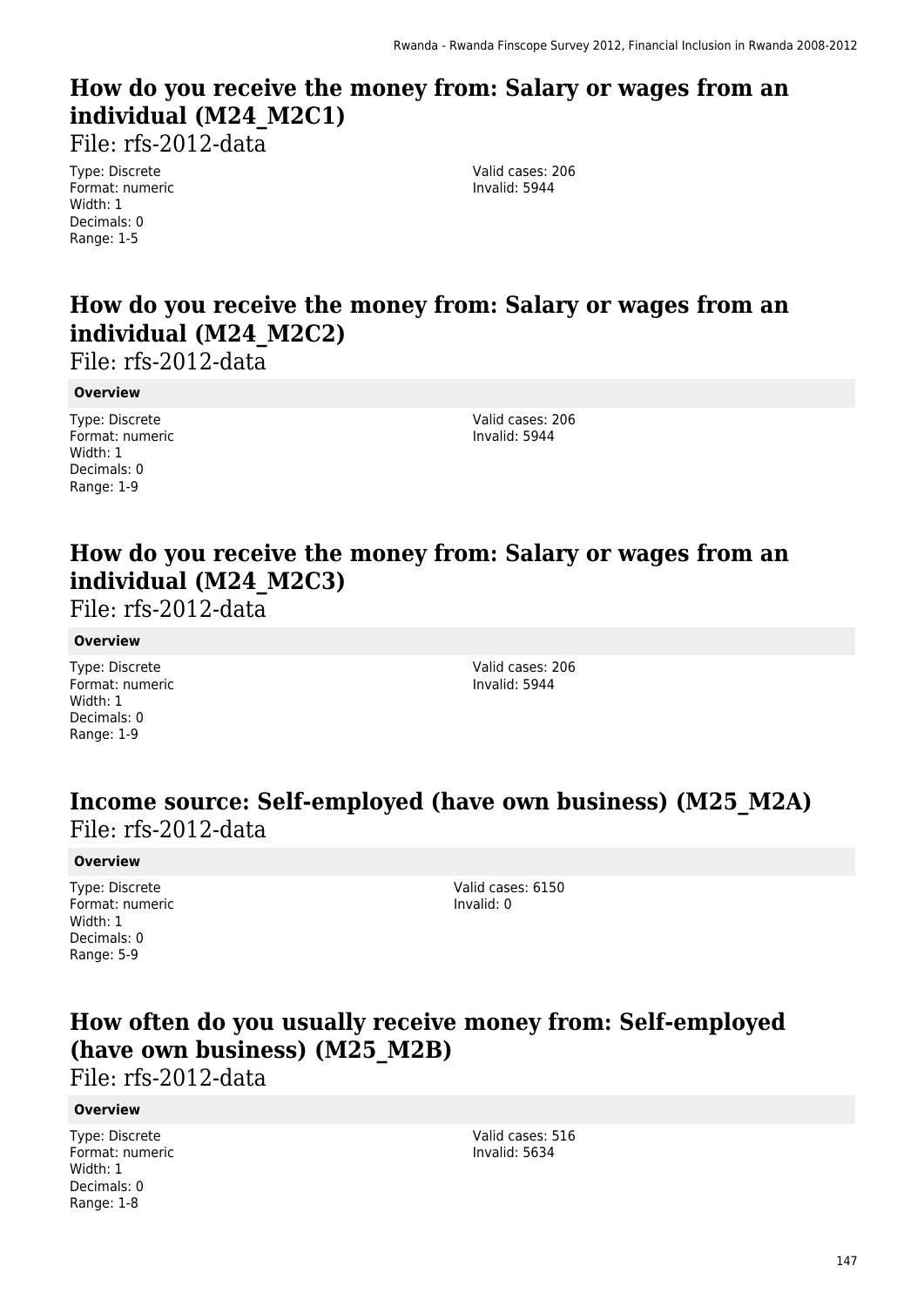## **How do you receive the money from: Self-employed (have own business) (M25\_M2C1)**

File: rfs-2012-data

#### **Overview**

Type: Discrete Format: numeric Width: 1 Decimals: 0 Range: 1-5

Valid cases: 516 Invalid: 5634

## **How do you receive the money from: Self-employed (have own business) (M25\_M2C2)**

File: rfs-2012-data

#### **Overview**

Type: Discrete Format: numeric Width: 1 Decimals: 0 Range: 1-9

Valid cases: 516 Invalid: 5634

### **How do you receive the money from: Self-employed (have own business) (M25\_M2C3)**

File: rfs-2012-data

#### **Overview**

Type: Discrete Format: numeric Width: 1 Decimals: 0 Range: 1-9

Valid cases: 516 Invalid: 5634

### **Income source: Money from farming (M26\_M2A)**

File: rfs-2012-data

#### **Overview**

Type: Discrete Format: numeric Width: 1 Decimals: 0 Range: 6-9

Valid cases: 6150 Invalid: 0

## **How often do you usually receive money from: Money from farming (M26\_M2B)**

File: rfs-2012-data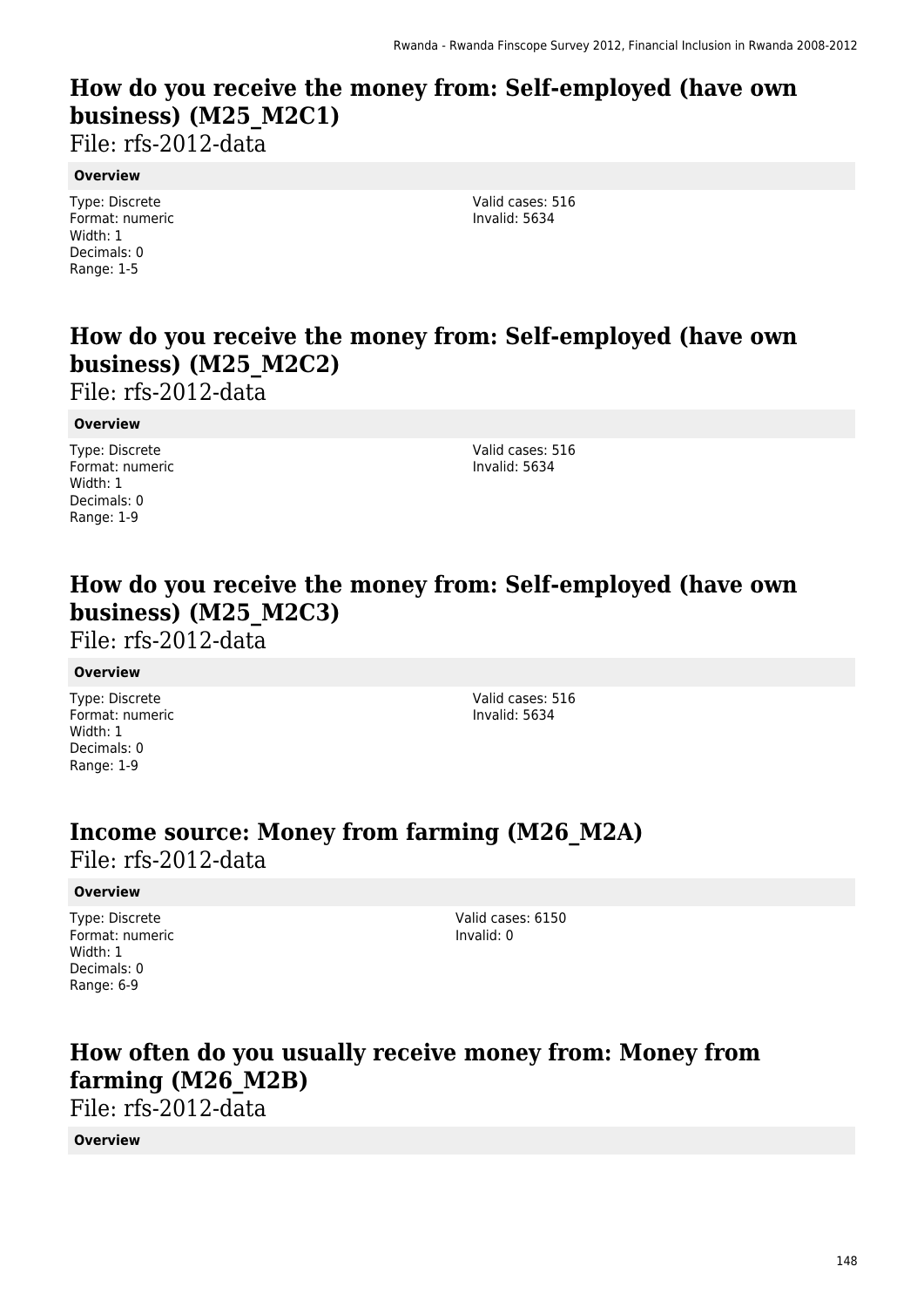## **How often do you usually receive money from: Money from farming (M26\_M2B)**

File: rfs-2012-data

Type: Discrete Format: numeric Width: 1 Decimals: 0 Range: 1-8

Valid cases: 2889 Invalid: 3261

## **How do you receive the money from: Money from farming (M26\_M2C1)**

File: rfs-2012-data

#### **Overview**

Type: Discrete Format: numeric Width: 1 Decimals: 0 Range: 1-5

Valid cases: 2889 Invalid: 3261

## **How do you receive the money from: Money from farming (M26\_M2C2)**

File: rfs-2012-data

#### **Overview**

Type: Discrete Format: numeric Width: 1 Decimals: 0 Range: 1-9

Valid cases: 2889 Invalid: 3261

## **How do you receive the money from: Money from farming (M26\_M2C3)**

File: rfs-2012-data

#### **Overview**

Type: Discrete Format: numeric Width: 1 Decimals: 0 Range: 1-9

Valid cases: 2889 Invalid: 3261

### **Income source: Money from fishing (M27\_M2A)**  File: rfs-2012-data

#### **Overview**

Type: Discrete Format: numeric Width: 1 Decimals: 0 Range: 7-9

Valid cases: 6150 Invalid: 0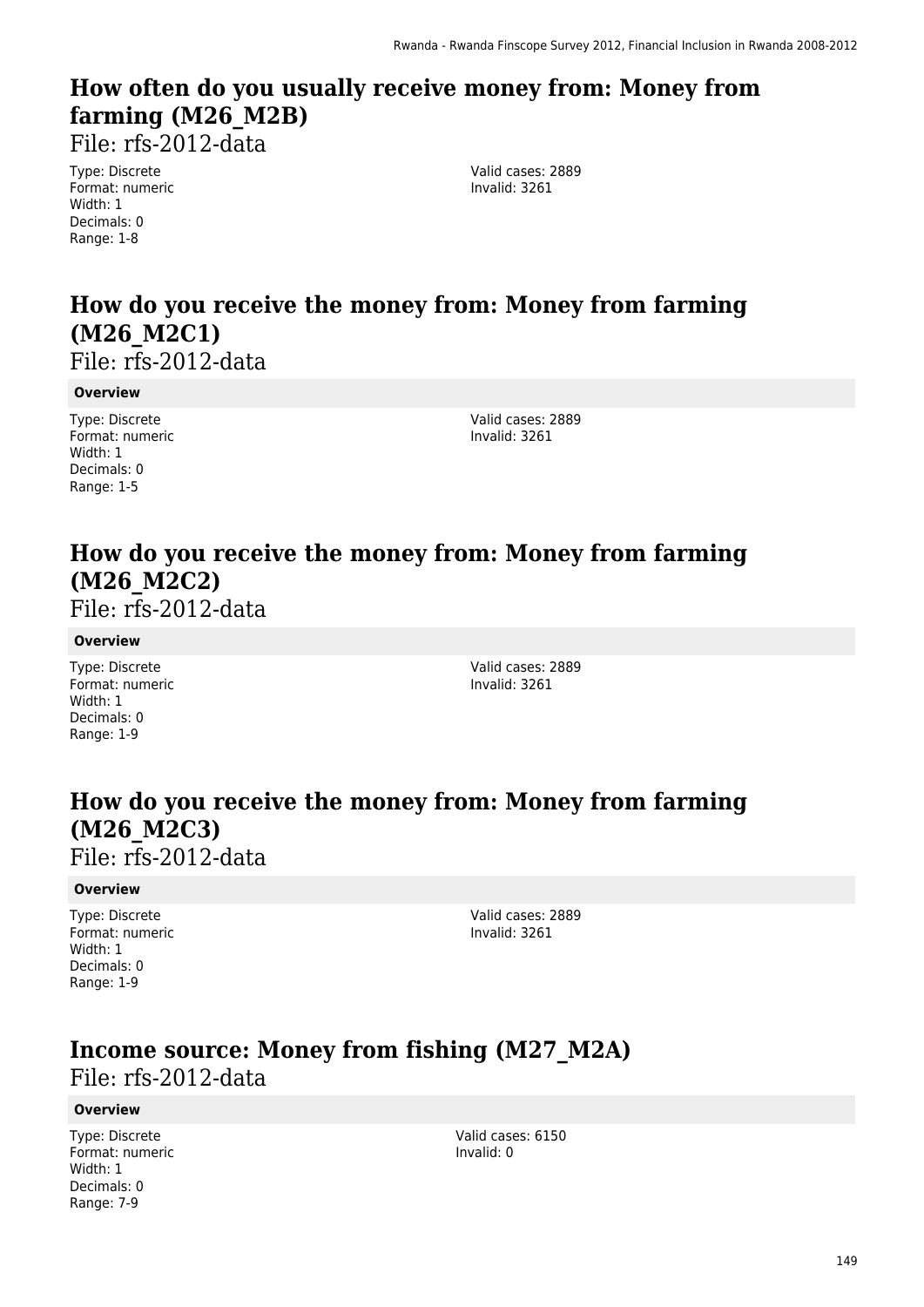## **How often do you usually receive money from: Money from fishing (M27\_M2B)**

File: rfs-2012-data

#### **Overview**

Type: Discrete Format: numeric Width: 1 Decimals: 0 Range: 1-8

Valid cases: 20 Invalid: 6130

## **How do you receive the money from: Money from fishing (M27\_M2C1)**

File: rfs-2012-data

#### **Overview**

Type: Discrete Format: numeric Width: 1 Decimals: 0 Range: 1-5

Valid cases: 20 Invalid: 6130

## **How do you receive the money from: Money from fishing (M27\_M2C2)**

File: rfs-2012-data

#### **Overview**

Type: Discrete Format: numeric Width: 1 Decimals: 0 Range: 1-9

Valid cases: 20 Invalid: 6130

### **How do you receive the money from: Money from fishing (M27\_M2C3)**  File: rfs-2012-data

#### **Overview**

Type: Discrete Format: numeric Width: 1 Decimals: 0 Range: 1-9

Valid cases: 20 Invalid: 6130

## **Income source: Rental income (M28\_M2A)**

File: rfs-2012-data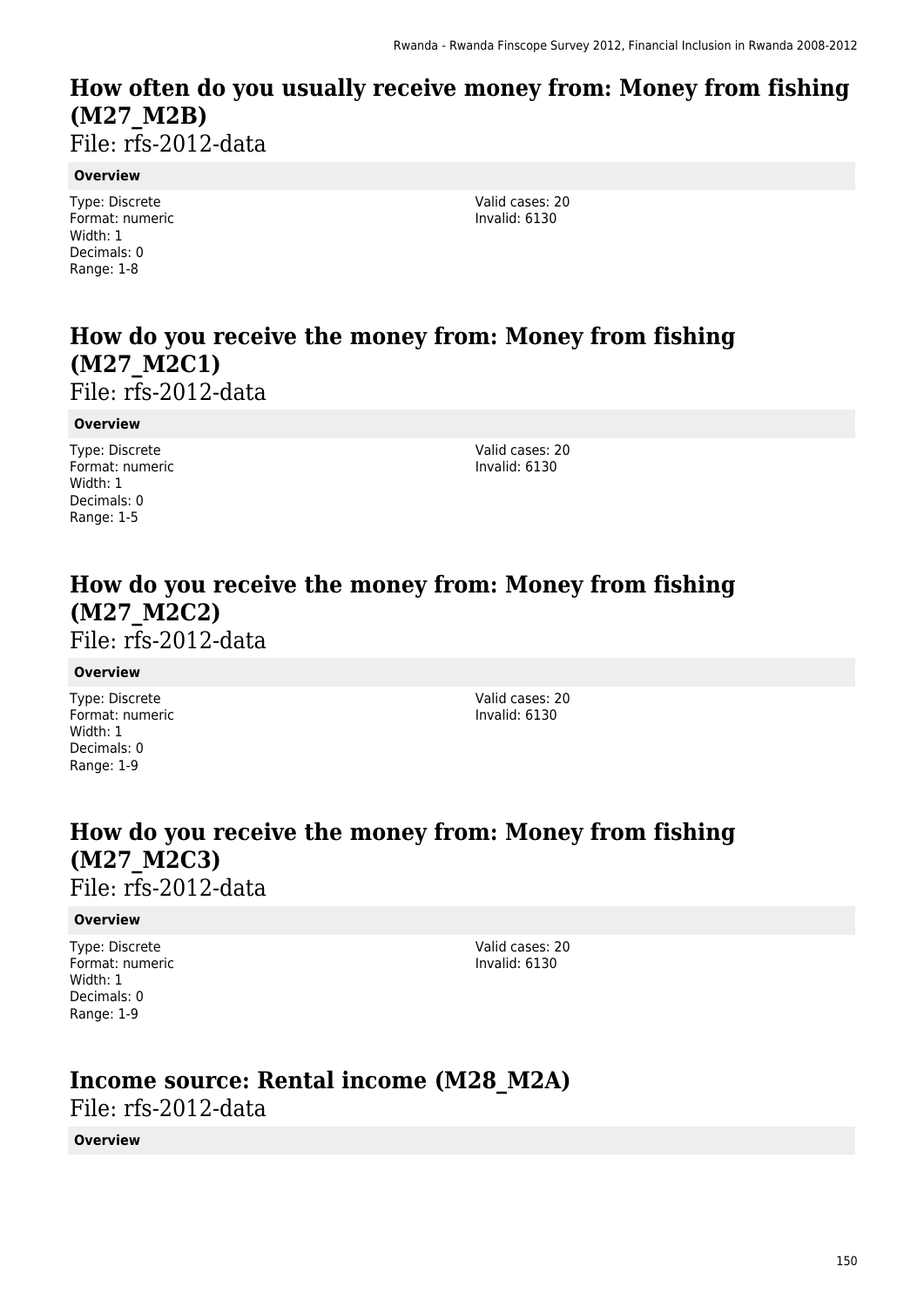## **Income source: Rental income (M28\_M2A)**

File: rfs-2012-data

Type: Discrete Format: numeric Width: 1 Decimals: 0 Range: 8-9

Valid cases: 6150 Invalid: 0

## **How often do you usually receive money from: Rental income (M28\_M2B)**

File: rfs-2012-data

#### **Overview**

Type: Discrete Format: numeric Width: 1 Decimals: 0 Range: 1-8

Valid cases: 127 Invalid: 6023

### **How do you receive the money from: Rental income (M28\_M2C1)**  File: rfs-2012-data

#### **Overview**

Type: Discrete Format: numeric Width: 1 Decimals: 0 Range: 1-5

Valid cases: 127 Invalid: 6023

### **How do you receive the money from: Rental income (M28\_M2C2)**  File: rfs-2012-data

#### **Overview**

Type: Discrete Format: numeric Width: 1 Decimals: 0 Range: 1-9

Valid cases: 127 Invalid: 6023

### **How do you receive the money from: Rental income (M28\_M2C3)**  File: rfs-2012-data

#### **Overview**

Type: Discrete Format: numeric Width: 1 Decimals: 0 Range: 1-9

Valid cases: 127 Invalid: 6023

# **Income source: Private pension (M29\_M2A)**

File: rfs-2012-data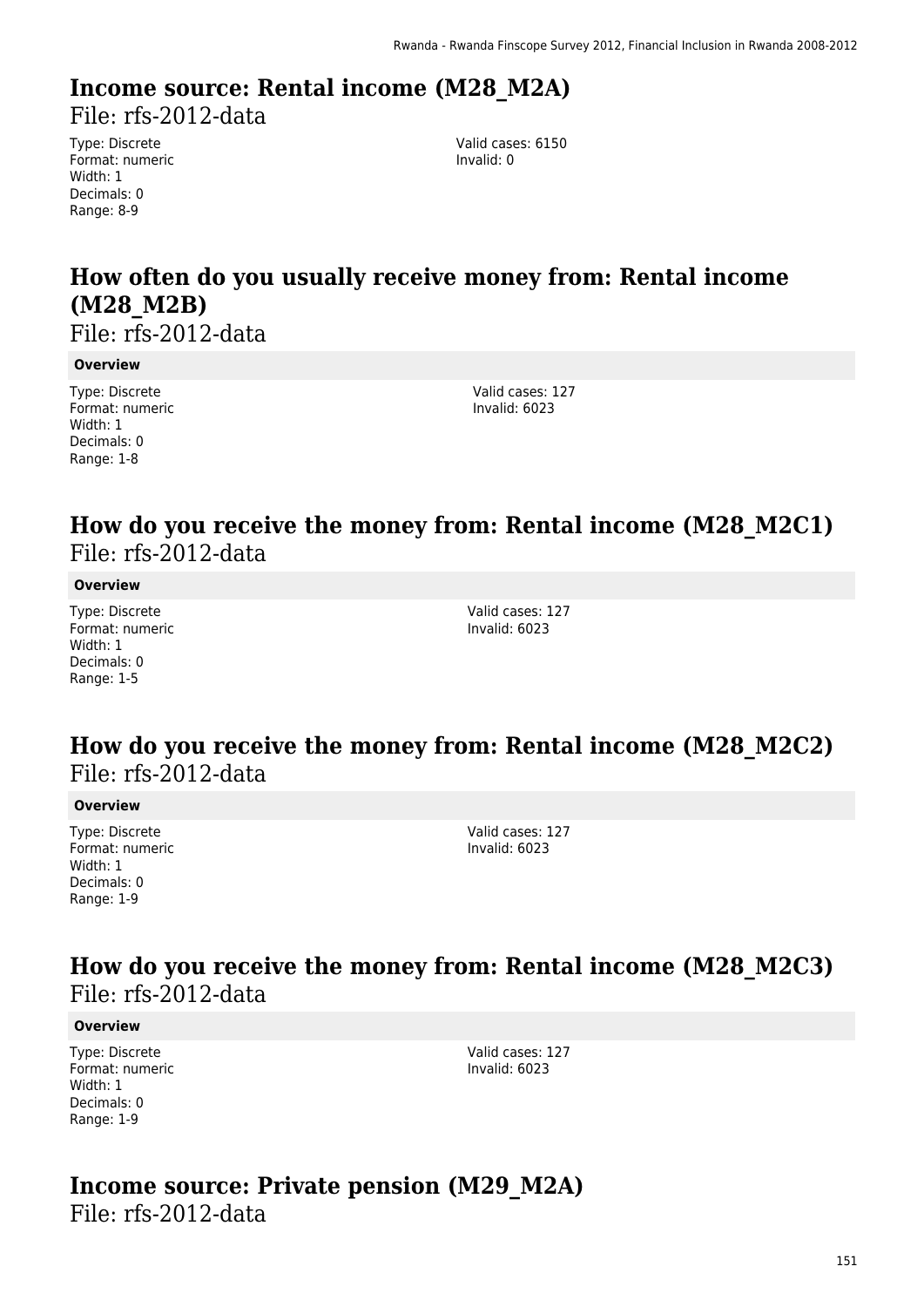# **Income source: Private pension (M29\_M2A)**

File: rfs-2012-data

#### **Overview**

Type: Discrete Format: numeric Width: 2 Decimals: 0 Range: 9-99

Valid cases: 6150 Invalid: 0

## **How often do you usually receive money from: Private pension (M29\_M2B)**

File: rfs-2012-data

#### **Overview**

Type: Discrete Format: numeric Width: 1 Decimals: 0 Range: 1-8

Valid cases: 227 Invalid: 5923

### **How do you receive the money from: Private pension (M29\_M2C1)**  File: rfs-2012-data

#### **Overview**

Type: Discrete Format: numeric Width: 1 Decimals: 0 Range: 1-5

Valid cases: 227 Invalid: 5923

### **How do you receive the money from: Private pension (M29\_M2C2)**  File: rfs-2012-data

#### **Overview**

Type: Discrete Format: numeric Width: 1 Decimals: 0 Range: 1-9

Valid cases: 227 Invalid: 5923

### **How do you receive the money from: Private pension (M29\_M2C3)**  File: rfs-2012-data

#### **Overview**

Type: Discrete Format: numeric Width: 1 Decimals: 0 Range: 1-9

Valid cases: 227 Invalid: 5923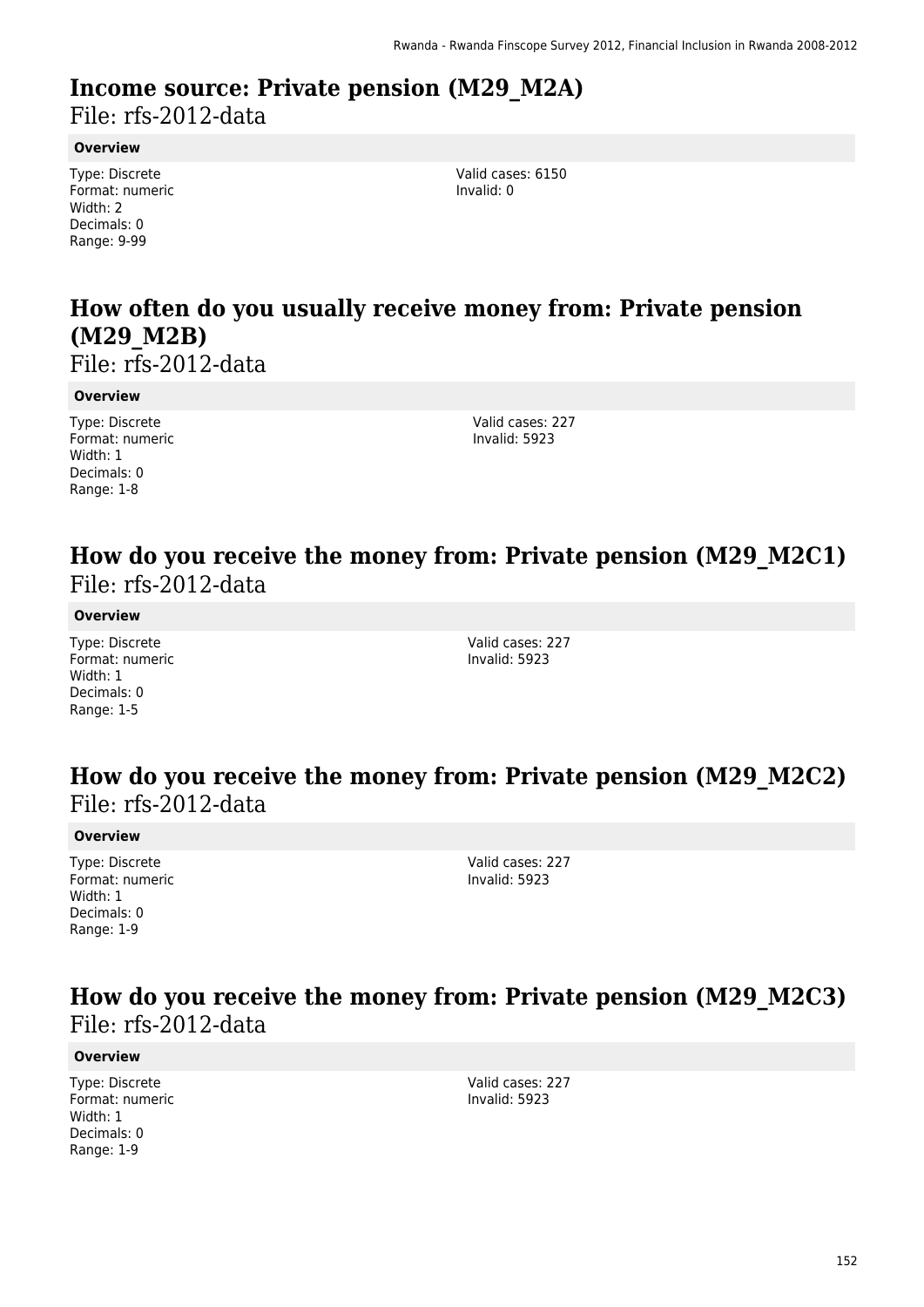### **Income source: Government pension (M210\_M2A)**  File: rfs-2012-data

#### **Overview**

Type: Discrete Format: numeric Width: 2 Decimals: 0 Range: 10-99

Valid cases: 6150 Invalid: 0

## **How often do you usually receive money from: Government pension (M210\_M2B)**

File: rfs-2012-data

#### **Overview**

Type: Discrete Format: numeric Width: 1 Decimals: 0 Range: 1-8

Valid cases: 24 Invalid: 6126

## **How do you receive the money from: Government pension (M210\_M2C1)**

File: rfs-2012-data

#### **Overview**

Type: Discrete Format: numeric Width: 1 Decimals: 0 Range: 1-5

Valid cases: 24 Invalid: 6126

## **How do you receive the money from: Government pension (M210\_M2C2)**

File: rfs-2012-data

#### **Overview**

Type: Discrete Format: numeric Width: 1 Decimals: 0 Range: 1-9

Valid cases: 24 Invalid: 6126

### **How do you receive the money from: Government pension (M210\_M2C3)**  File: rfs-2012-data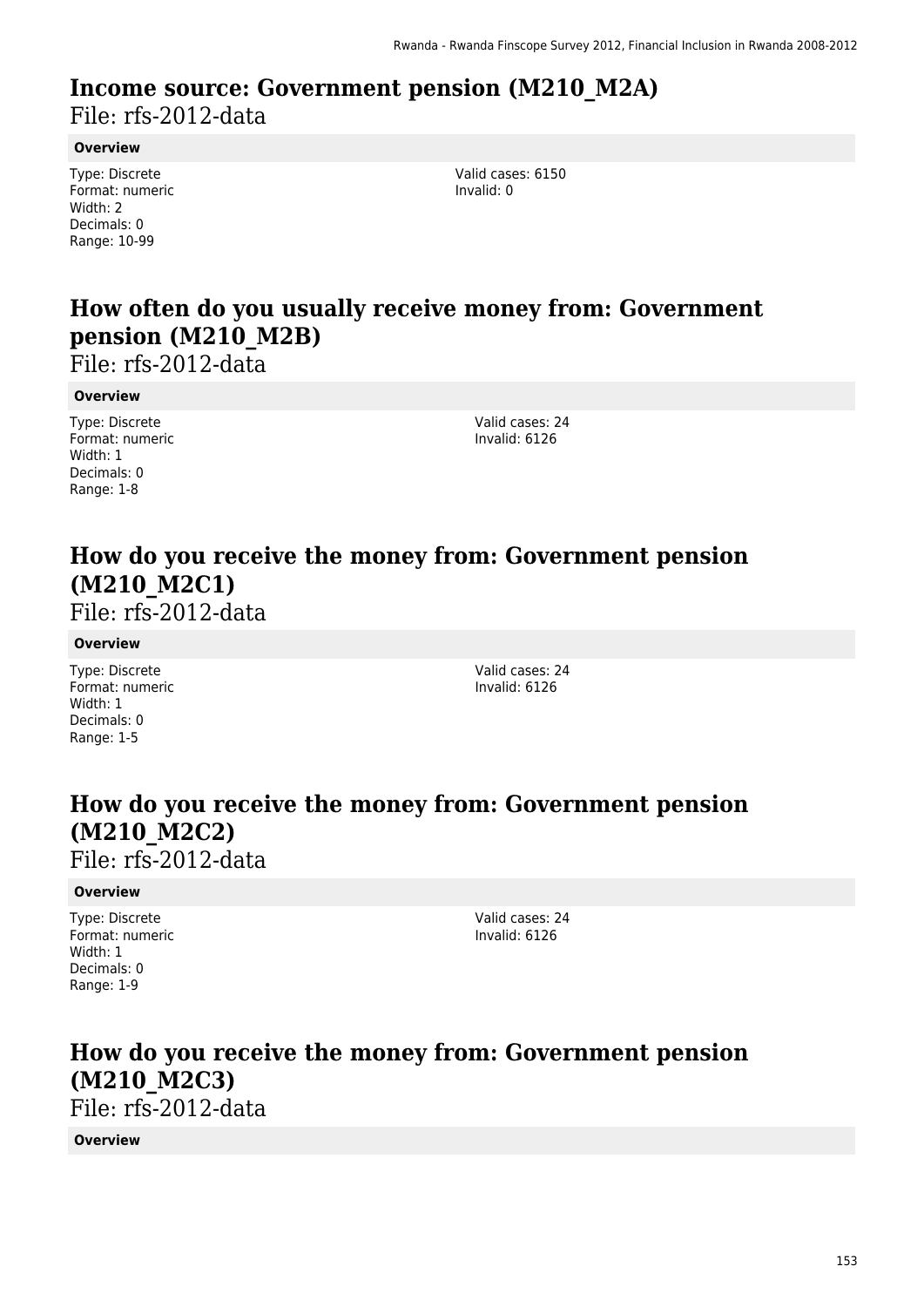## **How do you receive the money from: Government pension (M210\_M2C3)**

File: rfs-2012-data

Type: Discrete Format: numeric Width: 1 Decimals: 0 Range: 1-9

Valid cases: 24 Invalid: 6126

### **Income source: Government or state grant or VUP grant or VUP cash transfer (M211\_M2A)**

File: rfs-2012-data

#### **Overview**

Type: Discrete Format: numeric Width: 2 Decimals: 0 Range: 11-99

Valid cases: 6150 Invalid: 0

### **How often do you usually receive money from: Government or state grant or VUP grant or VUP cash transfer (M211\_M2B)**  File: rfs-2012-data

#### **Overview**

Type: Discrete Format: numeric Width: 1 Decimals: 0 Range: 1-8

Valid cases: 48 Invalid: 6102

### **How do you receive the money from: Government or state grant or VUP grant or VUP cash transfer (M211\_M2C1)**

File: rfs-2012-data

#### **Overview**

Type: Discrete Format: numeric Width: 1 Decimals: 0 Range: 1-5

Valid cases: 48 Invalid: 6102

## **How do you receive the money from: Government or state grant or VUP grant or VUP cash transfer (M211\_M2C2)**

File: rfs-2012-data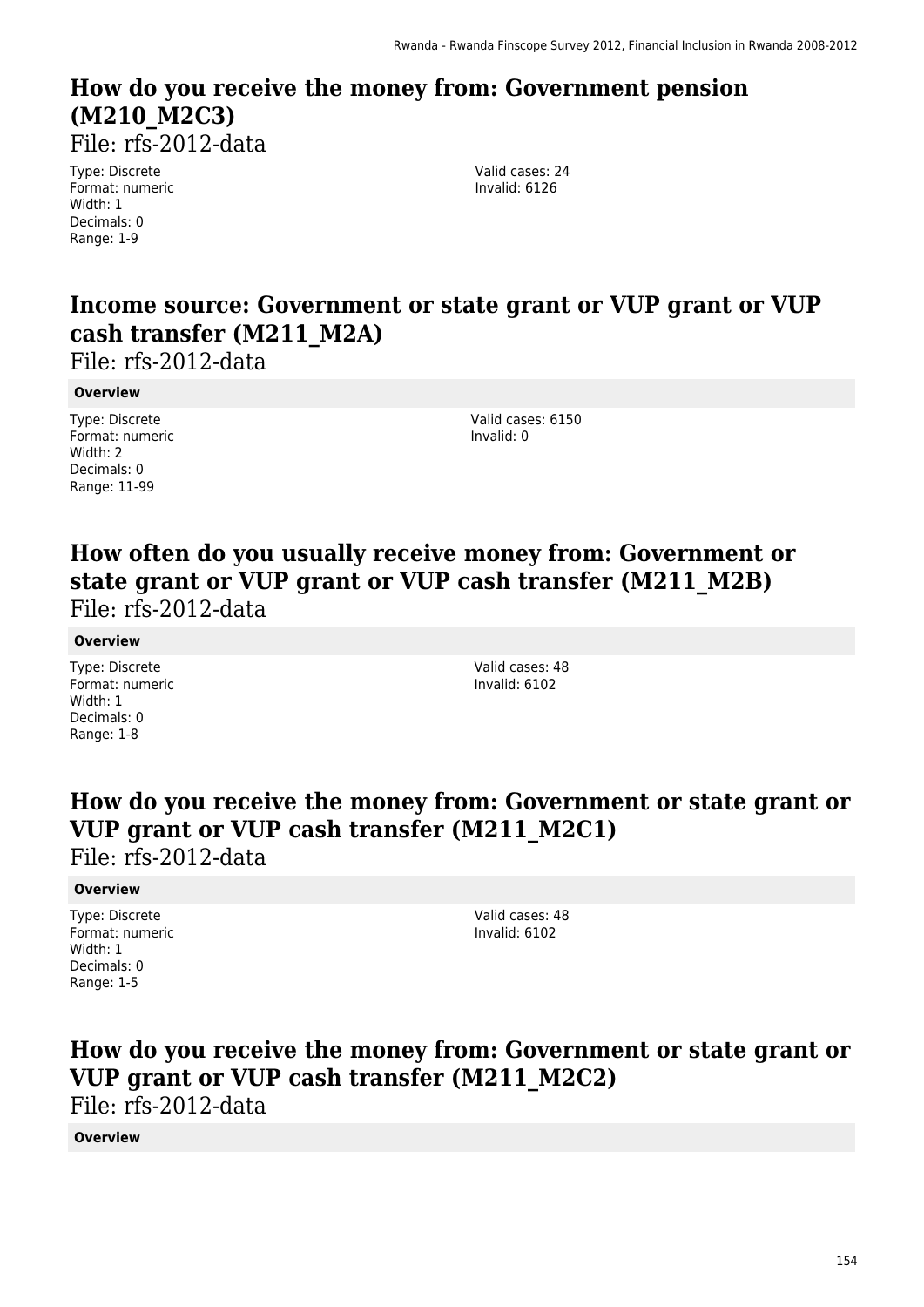## **How do you receive the money from: Government or state grant or VUP grant or VUP cash transfer (M211\_M2C2)**

File: rfs-2012-data

Type: Discrete Format: numeric Width: 1 Decimals: 0 Range: 1-9

Valid cases: 48 Invalid: 6102

## **How do you receive the money from: Government or state grant or VUP grant or VUP cash transfer (M211\_M2C3)**

File: rfs-2012-data

#### **Overview**

Type: Discrete Format: numeric Width: 1 Decimals: 0 Range: 1-9

Valid cases: 48 Invalid: 6102

## **Income source: Maintenance money (M212\_M2A)**

File: rfs-2012-data

#### **Overview**

Type: Discrete Format: numeric Width: 2 Decimals: 0 Range: 12-99

Valid cases: 6150 Invalid: 0

## **How often do you usually receive money from: Maintenance money (M212\_M2B)**

File: rfs-2012-data

#### **Overview**

Type: Discrete Format: numeric Width: 1 Decimals: 0 Range: 1-8

Valid cases: 11 Invalid: 6139

## **How do you receive the money from: Maintenance money (M212\_M2C1)**

File: rfs-2012-data

#### **Overview**

Type: Discrete Format: numeric Width: 1 Decimals: 0 Range: 1-5

Valid cases: 11 Invalid: 6139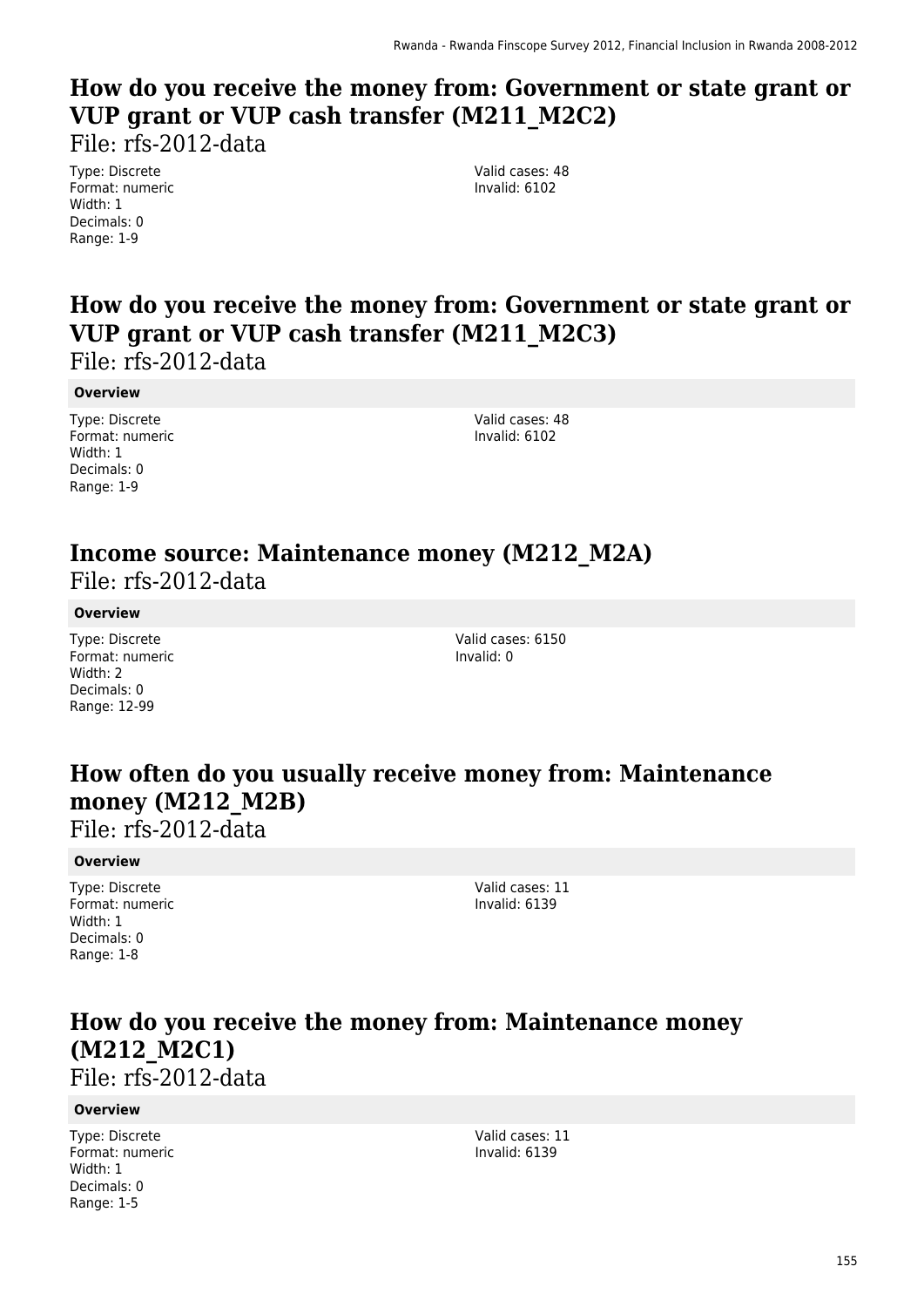### **How do you receive the money from: Maintenance money (M212\_M2C2)**  File: rfs-2012-data

**Overview**

Type: Discrete Format: numeric Width: 1 Decimals: 0 Range: 1-9

Valid cases: 11 Invalid: 6139

## **How do you receive the money from: Maintenance money (M212\_M2C3)**

File: rfs-2012-data

#### **Overview**

Type: Discrete Format: numeric Width: 1 Decimals: 0 Range: 1-9

Valid cases: 11 Invalid: 6139

## **Income source: Remittances (money from friends or family) (M213\_M2A)**

File: rfs-2012-data

#### **Overview**

Type: Discrete Format: numeric Width: 2 Decimals: 0 Range: 13-99

Valid cases: 6150 Invalid: 0

## **How often do you usually receive money from: Remittances (money from friends or family) (M213\_M2B)**

File: rfs-2012-data

#### **Overview**

Type: Discrete Format: numeric Width: 1 Decimals: 0 Range: 1-8

Valid cases: 292 Invalid: 5858

## **How do you receive the money from: Remittances (money from friends or family) (M213\_M2C1)**

File: rfs-2012-data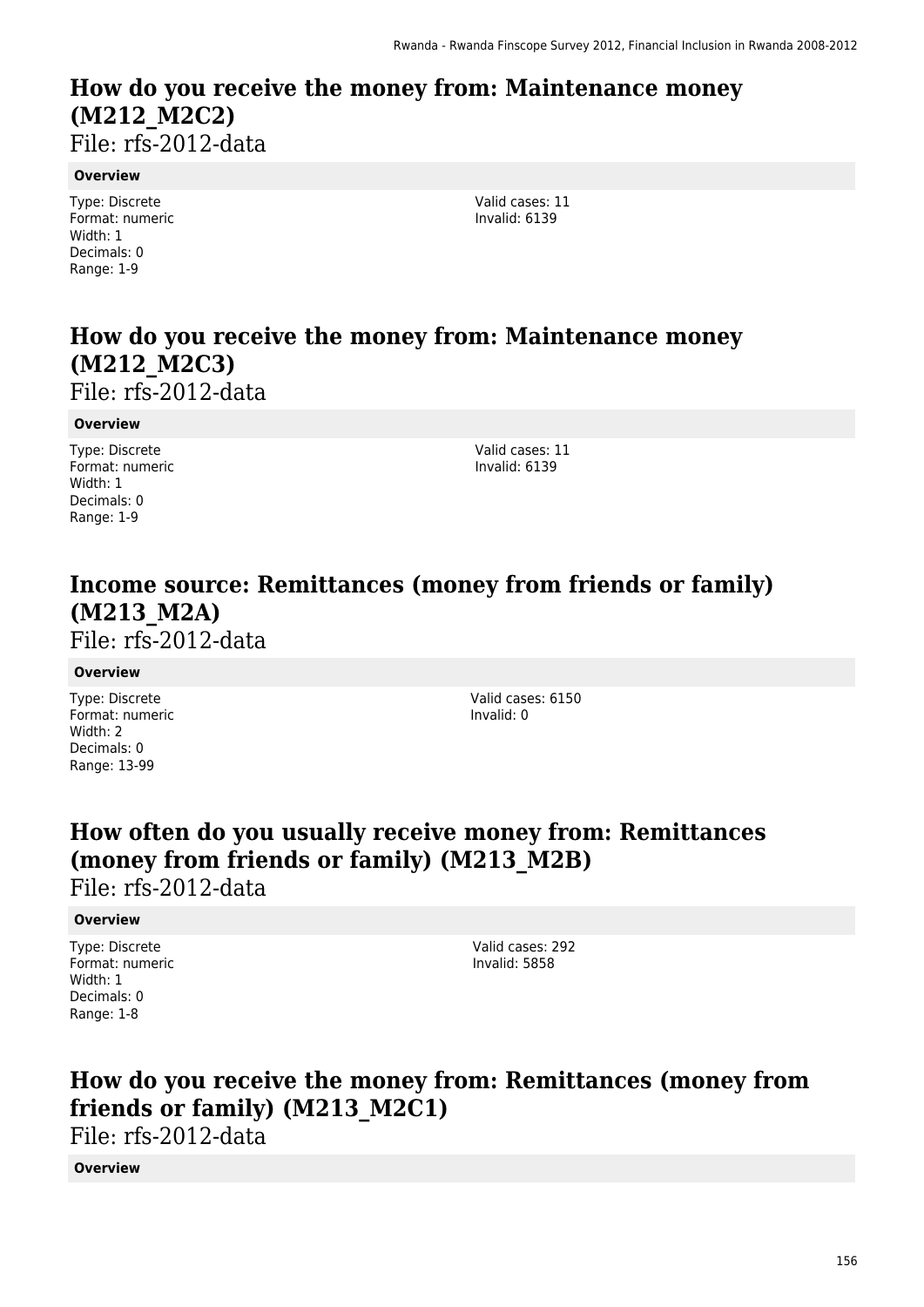## **How do you receive the money from: Remittances (money from friends or family) (M213\_M2C1)**

File: rfs-2012-data

Type: Discrete Format: numeric Width: 1 Decimals: 0 Range: 1-5

Valid cases: 292 Invalid: 5858

## **How do you receive the money from: Remittances (money from friends or family) (M213\_M2C2)**

File: rfs-2012-data

**Overview**

Type: Discrete Format: numeric Width: 1 Decimals: 0 Range: 1-9

Valid cases: 292 Invalid: 5858

## **How do you receive the money from: Remittances (money from friends or family) (M213\_M2C3)**

File: rfs-2012-data

#### **Overview**

Type: Discrete Format: numeric Width: 1 Decimals: 0 Range: 1-9

Valid cases: 292 Invalid: 5858

### **Income source: Get money from household member (M214\_M2A)**  File: rfs-2012-data

#### **Overview**

Type: Discrete Format: numeric Width: 2 Decimals: 0 Range: 14-99

Valid cases: 6150 Invalid: 0

### **How often do you usually receive money from: Get money from household member (M214\_M2B)**

File: rfs-2012-data

#### **Overview**

Type: Discrete Format: numeric Width: 1 Decimals: 0 Range: 1-8

Valid cases: 339 Invalid: 5811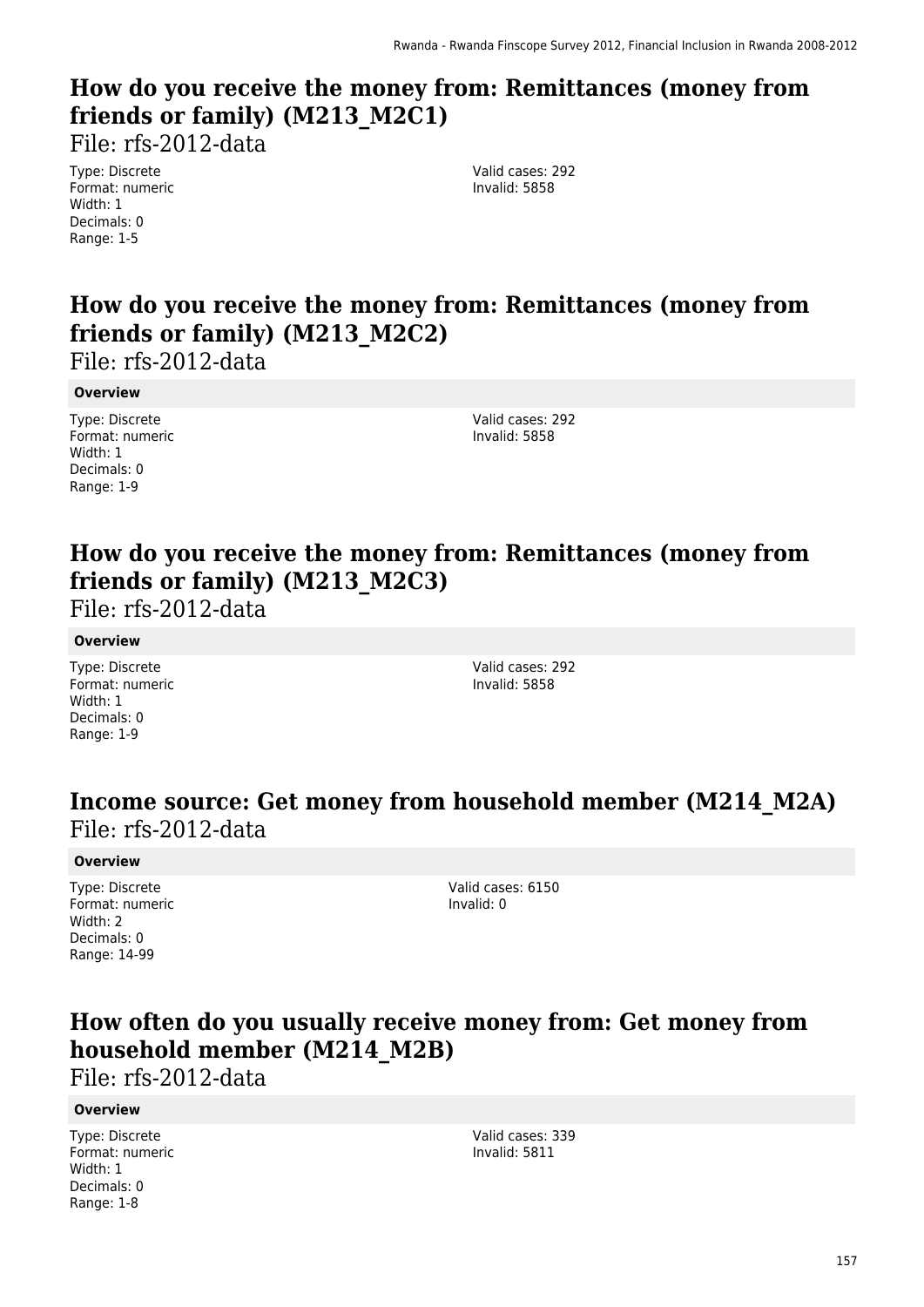## **How do you receive the money from: Get money from household member (M214\_M2C1)**

File: rfs-2012-data

#### **Overview**

Type: Discrete Format: numeric Width: 1 Decimals: 0 Range: 1-5

Valid cases: 339 Invalid: 5811

## **How do you receive the money from: Get money from household member (M214\_M2C2)**

File: rfs-2012-data

#### **Overview**

Type: Discrete Format: numeric Width: 1 Decimals: 0 Range: 1-9

Valid cases: 339 Invalid: 5811

### **How do you receive the money from: Get money from household member (M214\_M2C3)**

File: rfs-2012-data

#### **Overview**

Type: Discrete Format: numeric Width: 1 Decimals: 0 Range: 1-9

Valid cases: 339 Invalid: 5811

### **Income source: Household member pays expenses (M215\_M2A)**  File: rfs-2012-data

#### **Overview**

Type: Discrete Format: numeric Width: 2 Decimals: 0 Range: 15-99

Valid cases: 6150 Invalid: 0

## **How often do you usually receive money from: Household member pays expenses (M215\_M2B)**

File: rfs-2012-data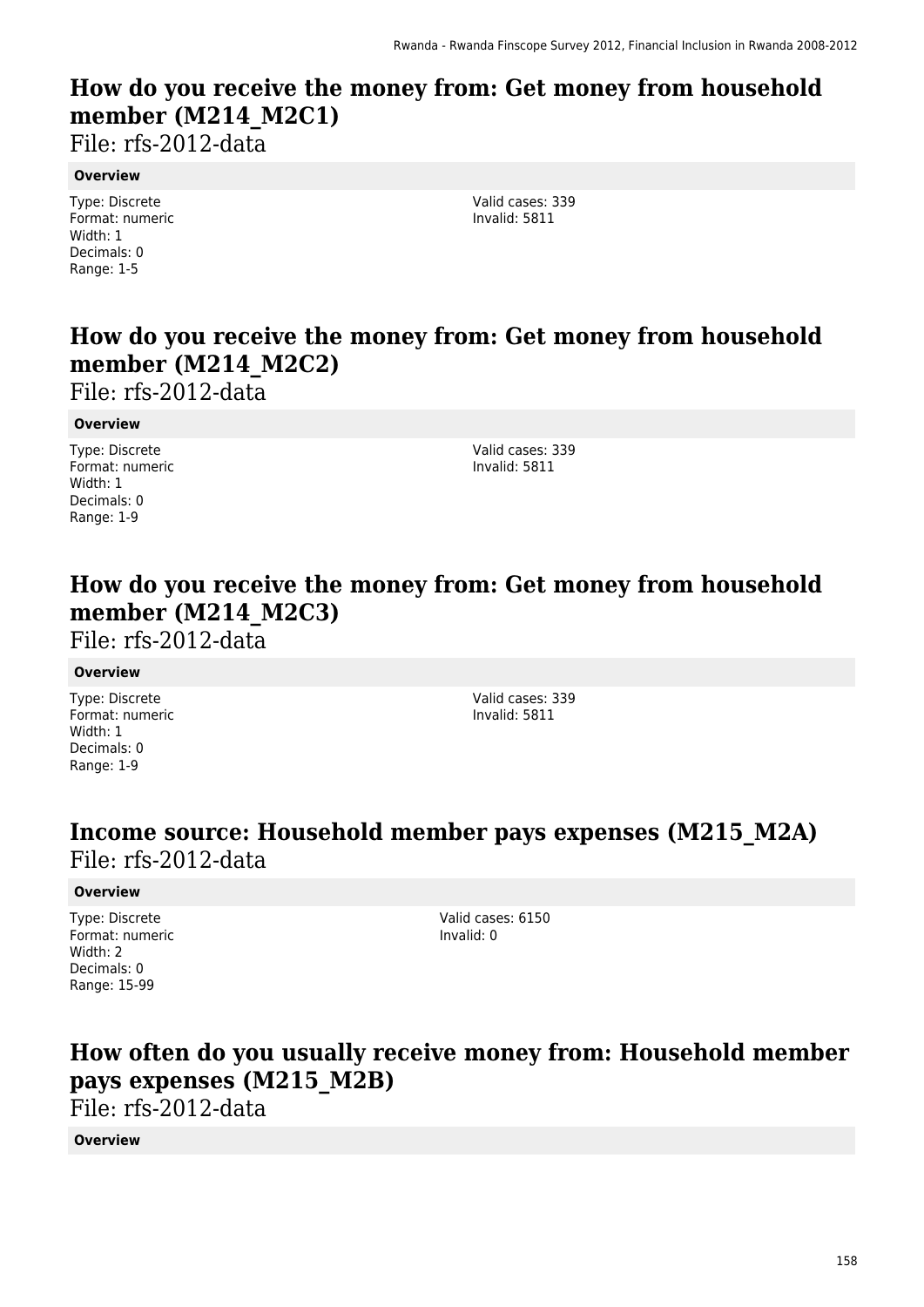## **How often do you usually receive money from: Household member pays expenses (M215\_M2B)**

File: rfs-2012-data

Type: Discrete Format: numeric Width: 1 Decimals: 0 Range: 1-8

Valid cases: 83 Invalid: 6067

## **How do you receive the money from: Household member pays expenses (M215\_M2C1)**

File: rfs-2012-data

#### **Overview**

Type: Discrete Format: numeric Width: 1 Decimals: 0 Range: 1-5

Valid cases: 83 Invalid: 6067

### **How do you receive the money from: Household member pays expenses (M215\_M2C2)**

File: rfs-2012-data

#### **Overview**

Type: Discrete Format: numeric Width: 1 Decimals: 0 Range: 1-9

Valid cases: 83 Invalid: 6067

### **How do you receive the money from: Household member pays expenses (M215\_M2C3)**

File: rfs-2012-data

#### **Overview**

Type: Discrete Format: numeric Width: 1 Decimals: 0 Range: 1-9

Valid cases: 83 Invalid: 6067

### **Income source: Piece work (M216\_M2A)**  File: rfs-2012-data

#### **Overview**

Type: Discrete Format: numeric Width: 2 Decimals: 0 Range: 16-99

Valid cases: 6150 Invalid: 0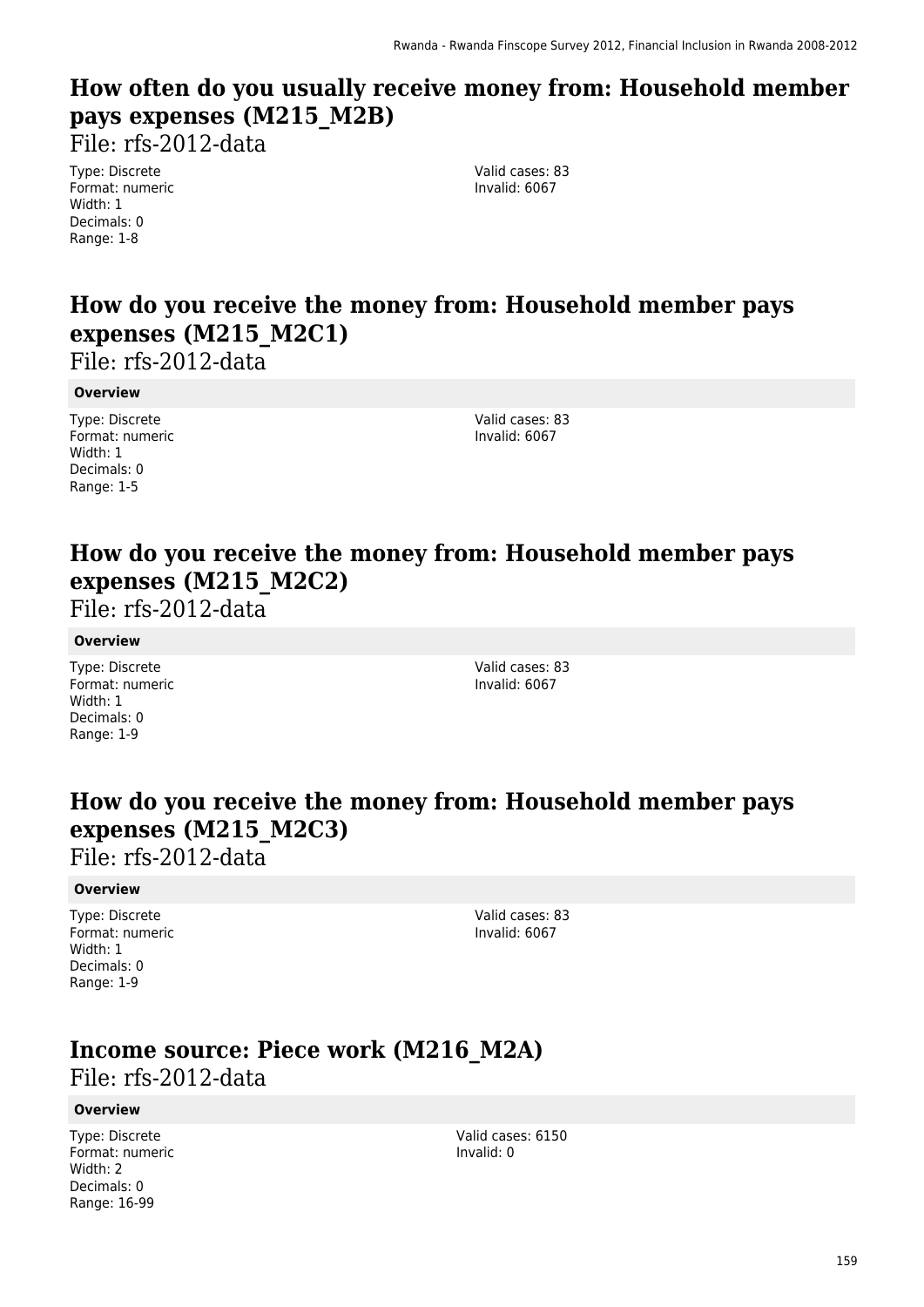## **How often do you usually receive money from: Piece work (M216\_M2B)**

File: rfs-2012-data

#### **Overview**

Type: Discrete Format: numeric Width: 1 Decimals: 0 Range: 1-8

Valid cases: 2006 Invalid: 4144

### **How do you receive the money from: Piece work (M216\_M2C1)**  File: rfs-2012-data

#### **Overview**

Type: Discrete Format: numeric Width: 1 Decimals: 0 Range: 1-5

Valid cases: 2006 Invalid: 4144

### **How do you receive the money from: Piece work (M216\_M2C2)**  File: rfs-2012-data

#### **Overview**

Type: Discrete Format: numeric Width: 1 Decimals: 0 Range: 1-9

Valid cases: 2005 Invalid: 4145

### **How do you receive the money from: Piece work (M216\_M2C3)**  File: rfs-2012-data

#### **Overview**

Type: Discrete Format: numeric Width: 1 Decimals: 0 Range: 1-9

Valid cases: 2004 Invalid: 4146

### **Income source: VUP public works (M217\_M2A)**  File: rfs-2012-data

#### **Overview**

Type: Discrete Format: numeric Width: 2 Decimals: 0 Range: 17-99

Valid cases: 6150 Invalid: 0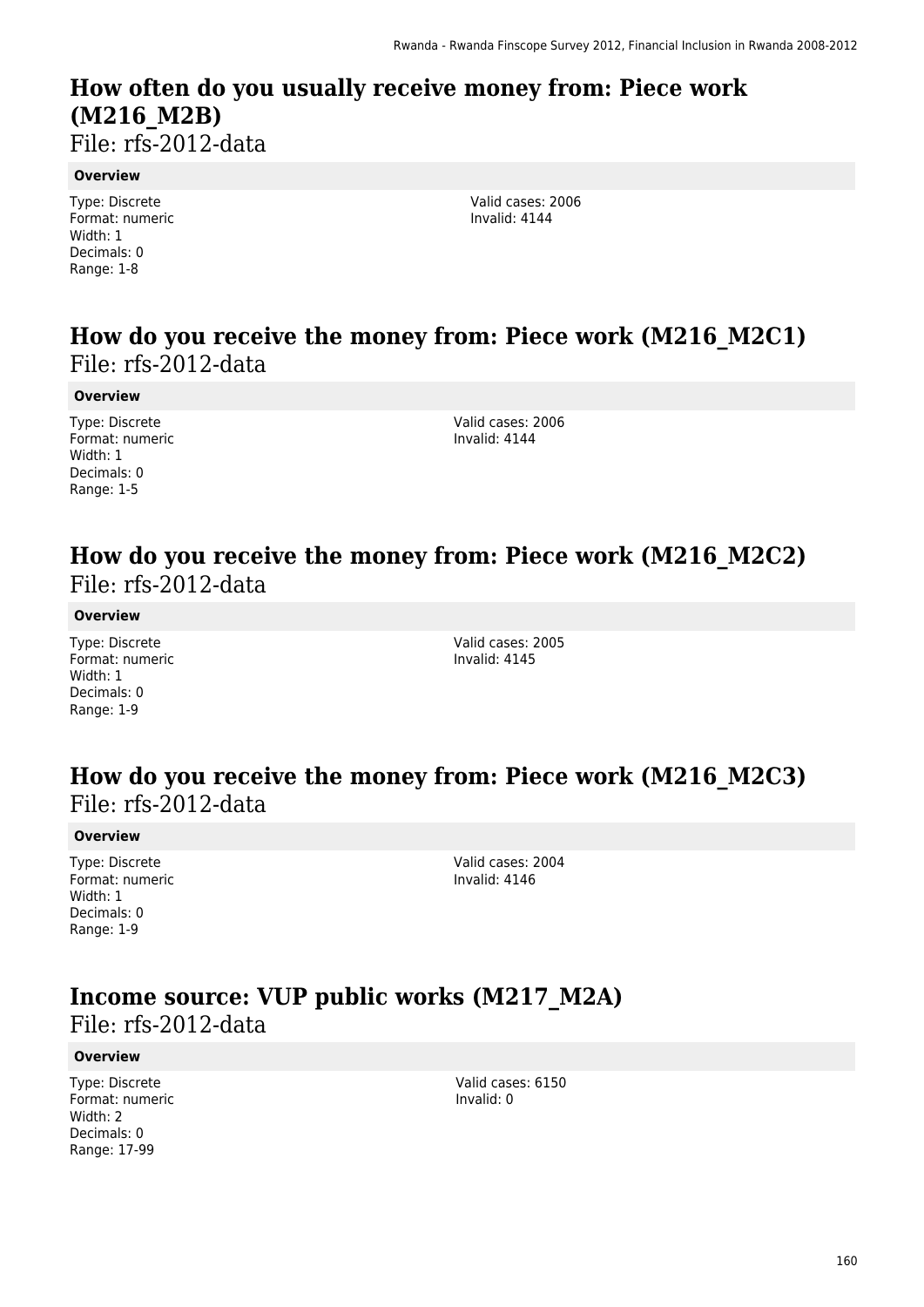## **How often do you usually receive money from: VUP public works (M217\_M2B)**

File: rfs-2012-data

#### **Overview**

Type: Discrete Format: numeric Width: 1 Decimals: 0 Range: 1-8

Valid cases: 63 Invalid: 6087

## **How do you receive the money from: VUP public works (M217\_M2C1)**

File: rfs-2012-data

#### **Overview**

Type: Discrete Format: numeric Width: 1 Decimals: 0 Range: 1-5

Valid cases: 63 Invalid: 6087

## **How do you receive the money from: VUP public works (M217\_M2C2)**

File: rfs-2012-data

#### **Overview**

Type: Discrete Format: numeric Width: 1 Decimals: 0 Range: 1-9

Valid cases: 63 Invalid: 6087

### **How do you receive the money from: VUP public works (M217\_M2C3)**  File: rfs-2012-data

#### **Overview**

Type: Discrete Format: numeric Width: 1 Decimals: 0 Range: 1-9

Valid cases: 63 Invalid: 6087

### **Income source: Make goods to sell (M218\_M2A)**  File: rfs-2012-data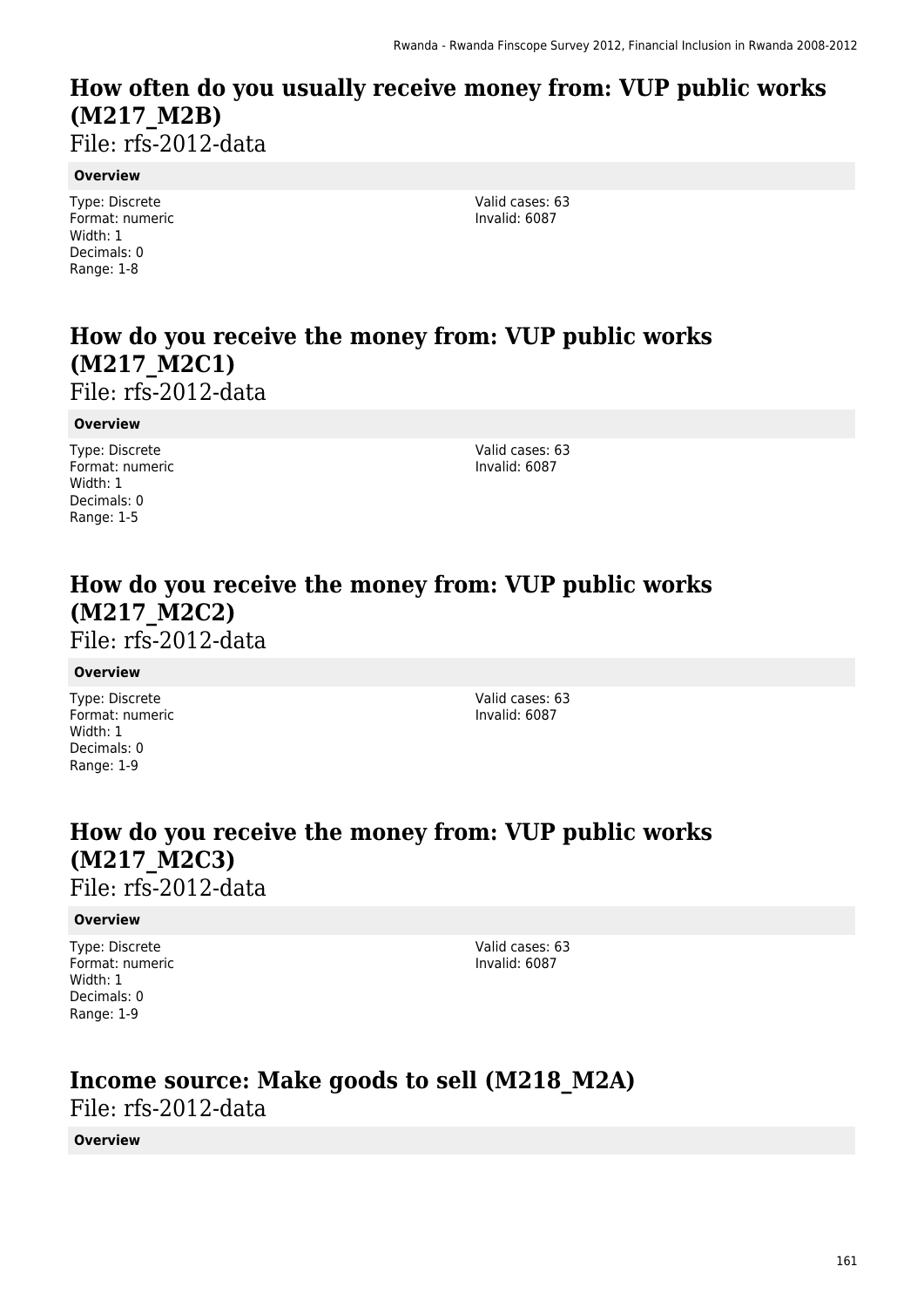# **Income source: Make goods to sell (M218\_M2A)**

File: rfs-2012-data

Type: Discrete Format: numeric Width: 2 Decimals: 0 Range: 18-99

Valid cases: 6150 Invalid: 0

## **How often do you usually receive money from: Make goods to sell (M218\_M2B)**

File: rfs-2012-data

#### **Overview**

Type: Discrete Format: numeric Width: 1 Decimals: 0 Range: 1-8

Valid cases: 78 Invalid: 6072

## **How do you receive the money from: Make goods to sell (M218\_M2C1)**

File: rfs-2012-data

#### **Overview**

Type: Discrete Format: numeric Width: 1 Decimals: 0 Range: 1-5

Valid cases: 78 Invalid: 6072

## **How do you receive the money from: Make goods to sell (M218\_M2C2)**

File: rfs-2012-data

#### **Overview**

Type: Discrete Format: numeric Width: 1 Decimals: 0 Range: 1-9

Valid cases: 78 Invalid: 6072

## **How do you receive the money from: Make goods to sell (M218\_M2C3)**

File: rfs-2012-data

#### **Overview**

Type: Discrete Format: numeric Width: 1 Decimals: 0 Range: 1-9

Valid cases: 78 Invalid: 6072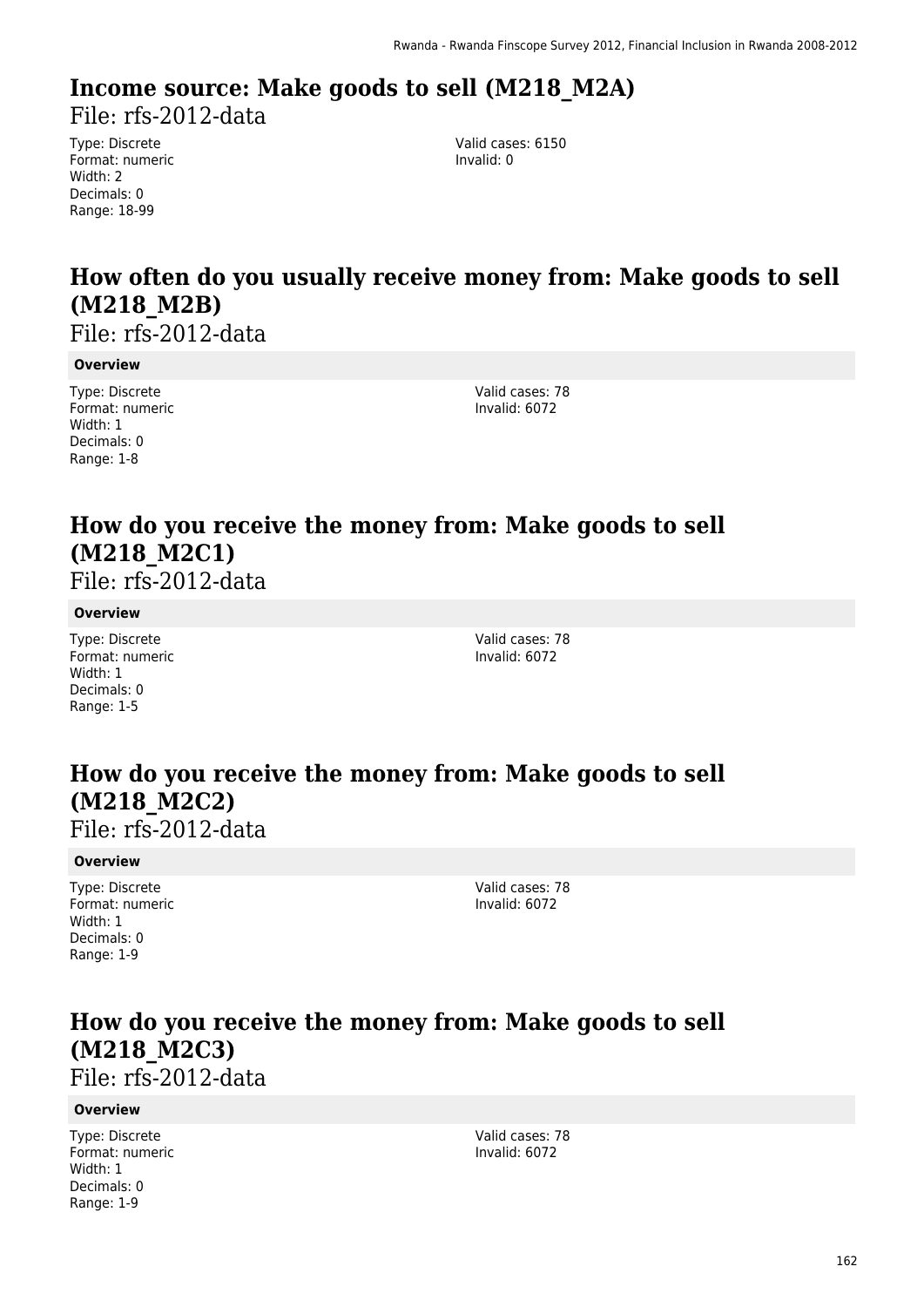### **Income source: Sell something I grow (M219\_M2A)**  File: rfs-2012-data

#### **Overview**

Type: Discrete Format: numeric Width: 2 Decimals: 0 Range: 19-99

Valid cases: 6150 Invalid: 0

## **How often do you usually receive money from: Sell something I grow (M219\_M2B)**

File: rfs-2012-data

#### **Overview**

Type: Discrete Format: numeric Width: 1 Decimals: 0 Range: 1-8

Valid cases: 1566 Invalid: 4584

## **How do you receive the money from: Sell something I grow (M219\_M2C1)**

File: rfs-2012-data

#### **Overview**

Type: Discrete Format: numeric Width: 1 Decimals: 0 Range: 1-5

Valid cases: 1566 Invalid: 4584

## **How do you receive the money from: Sell something I grow (M219\_M2C2)**

File: rfs-2012-data

#### **Overview**

Type: Discrete Format: numeric Width: 1 Decimals: 0 Range: 1-9

Valid cases: 1565 Invalid: 4585

### **How do you receive the money from: Sell something I grow (M219\_M2C3)**  File: rfs-2012-data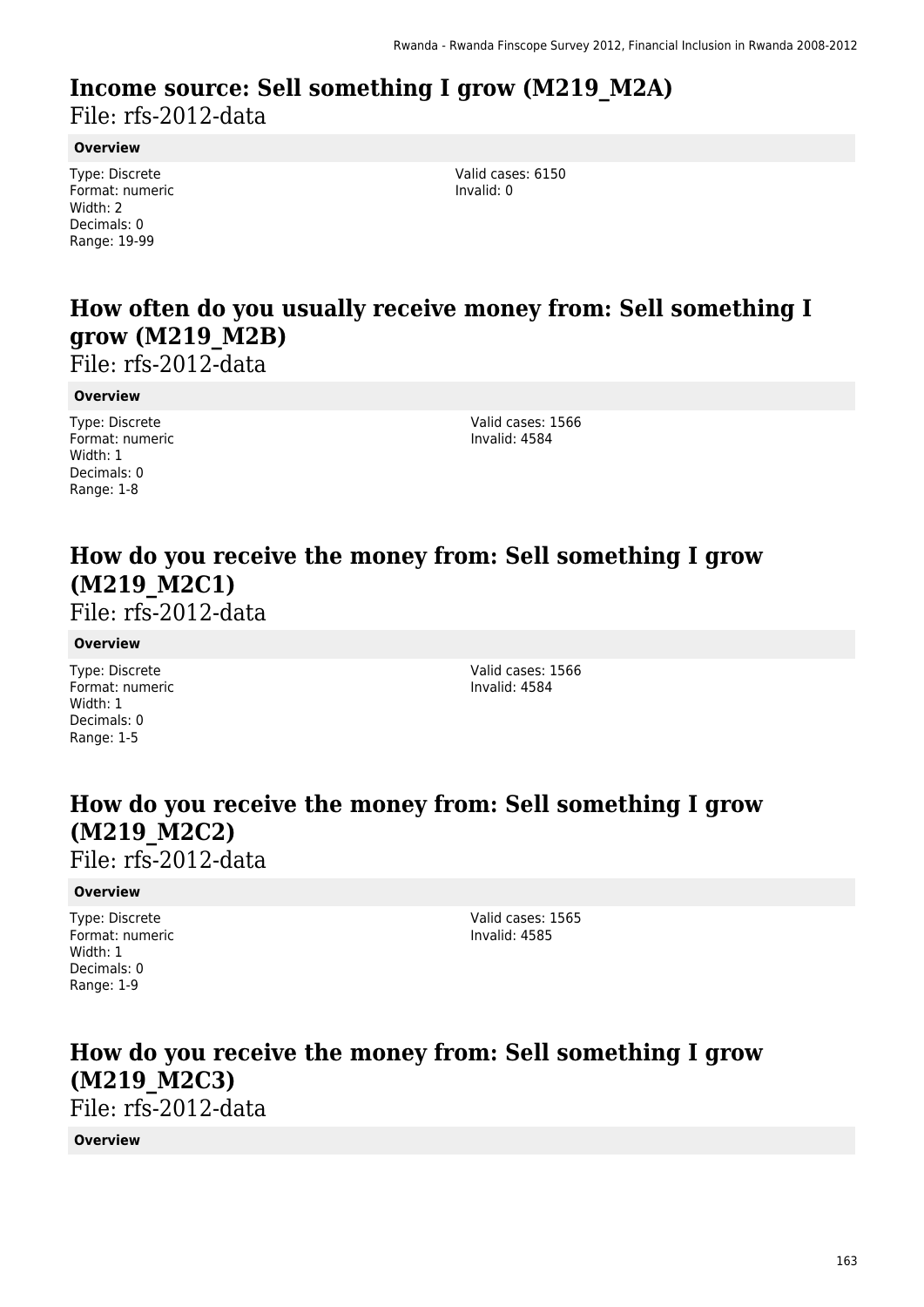## **How do you receive the money from: Sell something I grow (M219\_M2C3)**

File: rfs-2012-data

Type: Discrete Format: numeric Width: 1 Decimals: 0 Range: 1-9

Valid cases: 1564 Invalid: 4586

### **Income source: Sell something I collect from nature (M220\_M2A)**  File: rfs-2012-data

#### **Overview**

Type: Discrete Format: numeric Width: 2 Decimals: 0 Range: 20-99

Valid cases: 6150 Invalid: 0

## **How often do you usually receive money from: Sell something I collect from nature (M220\_M2B)**

File: rfs-2012-data

#### **Overview**

Type: Discrete Format: numeric Width: 1 Decimals: 0 Range: 1-8

Valid cases: 99 Invalid: 6051

### **How do you receive the money from: Sell something I collect from nature (M220\_M2C1)**

File: rfs-2012-data

#### **Overview**

Type: Discrete Format: numeric Width: 1 Decimals: 0 Range: 1-5

Valid cases: 99 Invalid: 6051

### **How do you receive the money from: Sell something I collect from nature (M220\_M2C2)**

File: rfs-2012-data

#### **Overview**

Type: Discrete Format: numeric Width: 1 Decimals: 0 Range: 1-9

Valid cases: 99 Invalid: 6051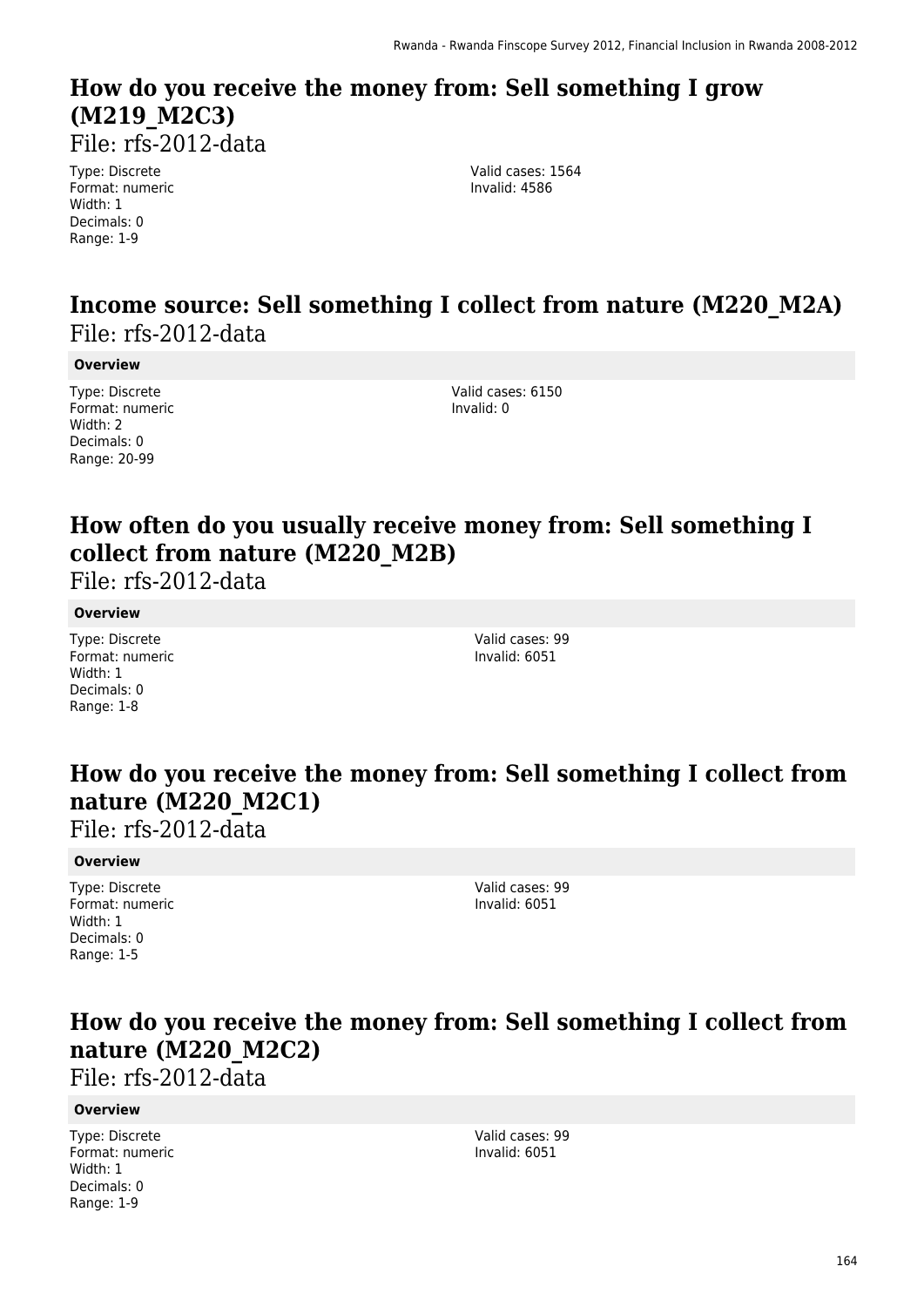## **How do you receive the money from: Sell something I collect from nature (M220\_M2C3)**

File: rfs-2012-data

#### **Overview**

Type: Discrete Format: numeric Width: 1 Decimals: 0 Range: 1-9

Valid cases: 99 Invalid: 6051

## **Income source: Other (M221\_M2A)**

File: rfs-2012-data

#### **Overview**

Type: Discrete Format: numeric Width: 2 Decimals: 0 Range: 21-99

Valid cases: 6150 Invalid: 0

### **How often do you usually receive money from: Other (M221\_M2B)**  File: rfs-2012-data

#### **Overview**

Type: Discrete Format: numeric Width: 1 Decimals: 0 Range: 1-8

Valid cases: 74 Invalid: 6076

### **How do you receive the money from: Other (M221\_M2C1)**  File: rfs-2012-data

#### **Overview**

Type: Discrete Format: numeric Width: 1 Decimals: 0 Range: 1-5

Valid cases: 74 Invalid: 6076

### **How do you receive the money from: Other (M221\_M2C2)**  File: rfs-2012-data

#### **Overview**

Type: Discrete Format: numeric Width: 1 Decimals: 0 Range: 1-9

Valid cases: 74 Invalid: 6076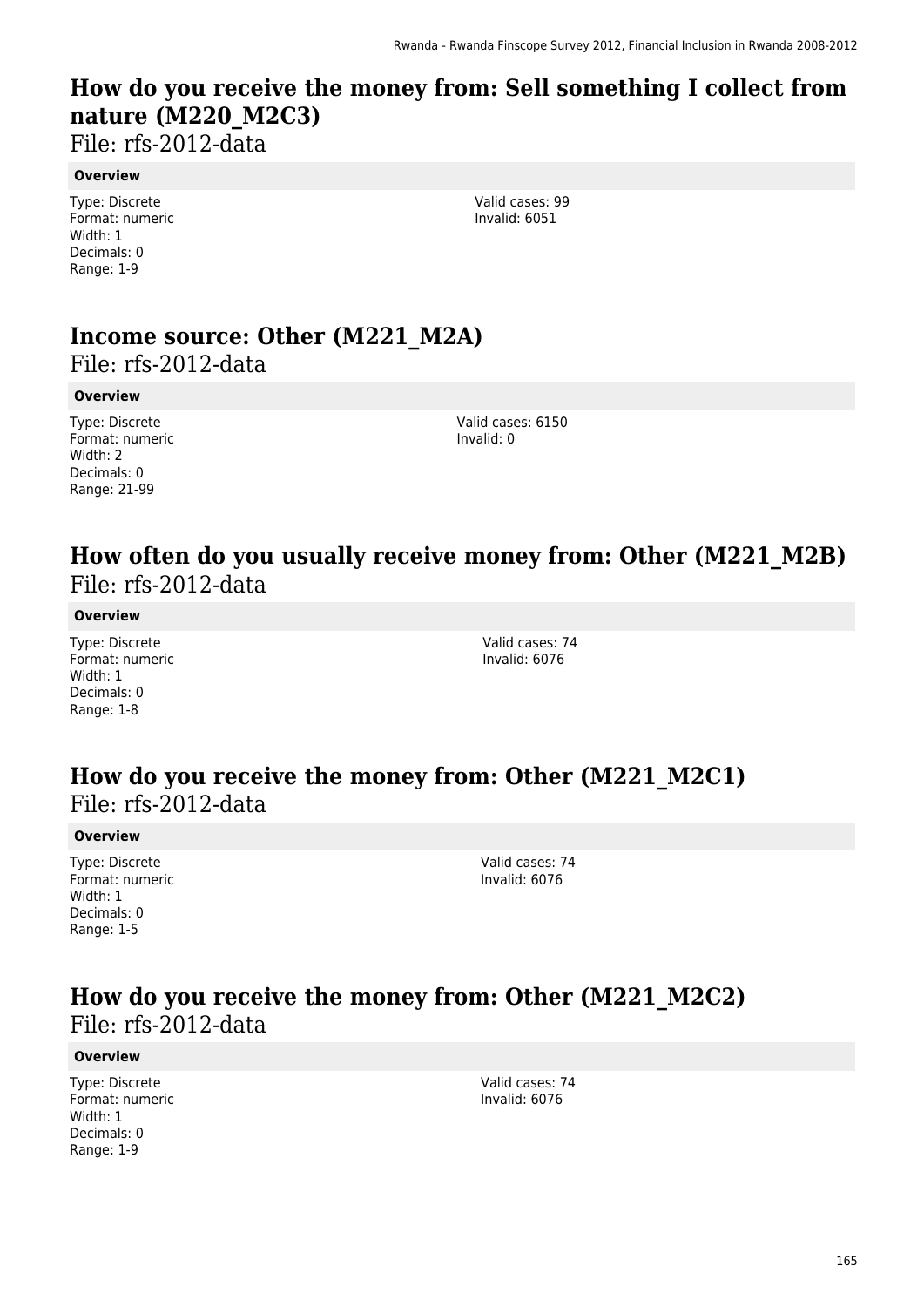### **How do you receive the money from: Other (M221\_M2C3)**  File: rfs-2012-data

#### **Overview**

Type: Discrete Format: numeric Width: 1 Decimals: 0 Range: 1-9

Valid cases: 74 Invalid: 6076

## **Main source of income (M2\_M2D)**

File: rfs-2012-data

#### **Overview**

Type: Discrete Format: numeric Width: 2 Decimals: 0 Range: 1-21

Valid cases: 2823 Invalid: 3327

### **Get money from HH member: Spouse (M2F1)**

File: rfs-2012-data

#### **Overview**

Type: Discrete Format: numeric Width: 1 Decimals: 0 Range: 1-9

Valid cases: 411 Invalid: 5739

### **Get money from HH member: Parent (M2F2)**  File: rfs-2012-data

#### **Overview**

Type: Discrete Format: numeric Width: 1 Decimals: 0 Range: 2-9

Valid cases: 411 Invalid: 5739

### **Get money from HH member: Child (M2F3)**

File: rfs-2012-data

#### **Overview**

Type: Discrete Format: numeric Width: 1 Decimals: 0 Range: 3-9

Valid cases: 411 Invalid: 5739

### **Get money from HH member: Other relative (M2F4)**  File: rfs-2012-data

166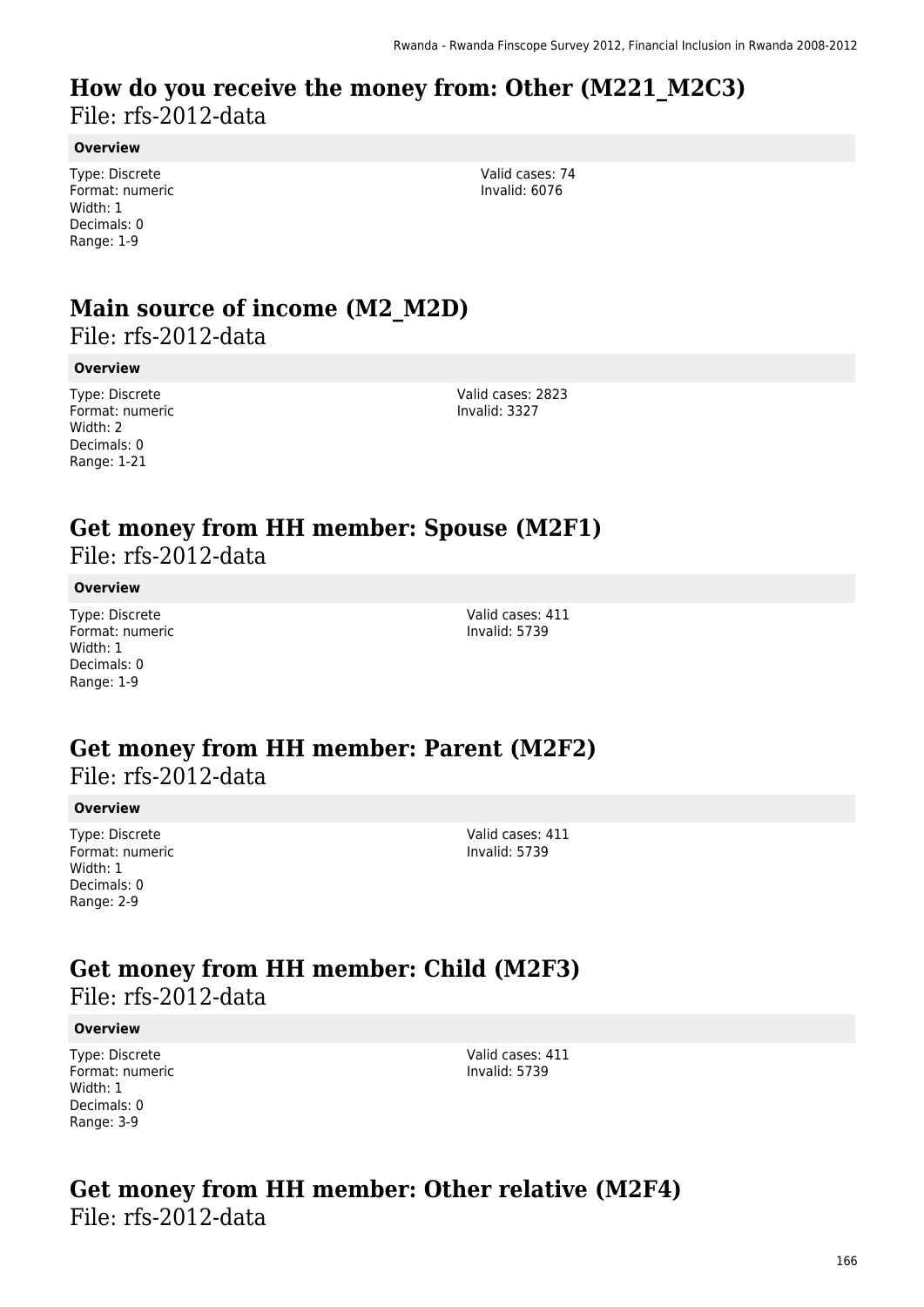### **Get money from HH member: Other relative (M2F4)**  File: rfs-2012-data

#### **Overview**

Type: Discrete Format: numeric Width: 1 Decimals: 0 Range: 4-9

Valid cases: 411 Invalid: 5739

### **Get money from HH member: Other (M2F5)**  File: rfs-2012-data

#### **Overview**

Type: Discrete Format: numeric Width: 1 Decimals: 0 Range: 5-9

Valid cases: 411 Invalid: 5739

### **Do you have money of your own that you can do with as you wish? (M3A)**

File: rfs-2012-data

#### **Overview**

Type: Discrete Format: numeric Width: 1 Decimals: 0 Range: 1-3

Valid cases: 6150 Invalid: 0

## **M3a=No:Why not? (M3B1)**

File: rfs-2012-data

#### **Overview**

Type: Discrete Format: numeric Width: 1 Decimals: 0 Range: 1-9

Valid cases: 2855 Invalid: 3295

## **M3a=No:Why not? (M3B2)**

File: rfs-2012-data

#### **Overview**

Type: Discrete Format: numeric Width: 1 Decimals: 0 Range: 2-9

Valid cases: 2855 Invalid: 3295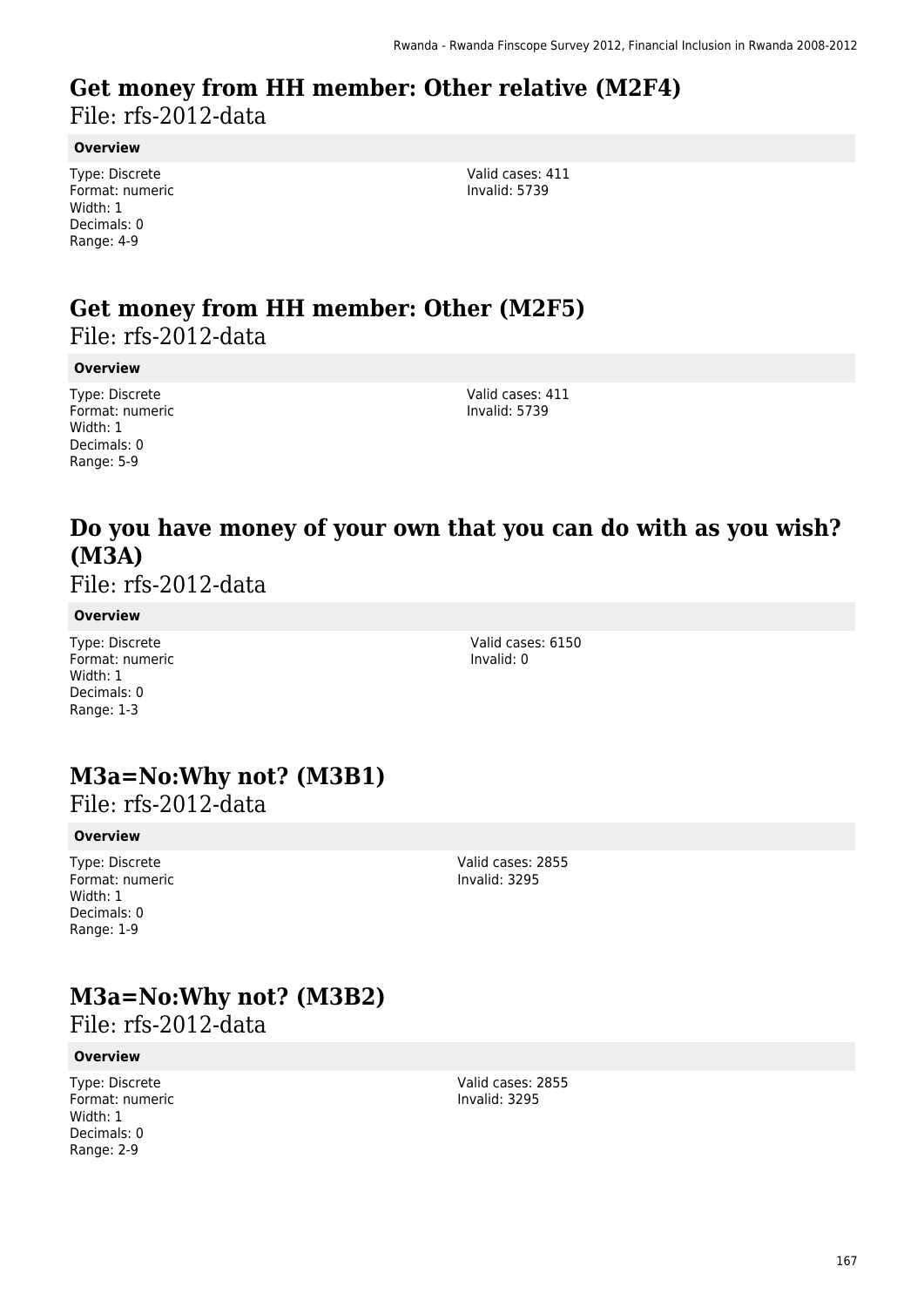## **M3a=No:Why not? (M3B3)**

File: rfs-2012-data

#### **Overview**

Type: Discrete Format: numeric Width: 1 Decimals: 0 Range: 3-9

Valid cases: 2855 Invalid: 3295

## **M3a=No:Why not? (M3B4)**

File: rfs-2012-data

#### **Overview**

Type: Discrete Format: numeric Width: 1 Decimals: 0 Range: 4-9

Valid cases: 2855 Invalid: 3295

### **Total income base (M4)**

File: rfs-2012-data

#### **Overview**

Type: Discrete Format: numeric Width: 1 Decimals: 0 Range: 1-4

Valid cases: 6150 Invalid: 0

## **Personal total monthly income? (M4A)**

File: rfs-2012-data

#### **Overview**

Type: Discrete Format: numeric Width: 2 Decimals: 0 Range: 1-13

Valid cases: 3566 Invalid: 2584

## **Personal total annual income? (M4B)**

File: rfs-2012-data

#### **Overview**

Type: Discrete Format: numeric Width: 2 Decimals: 0 Range: 1-14

Valid cases: 1302 Invalid: 4848

### **How would you mainly cover the costs: Wedding (M5A)**  File: rfs-2012-data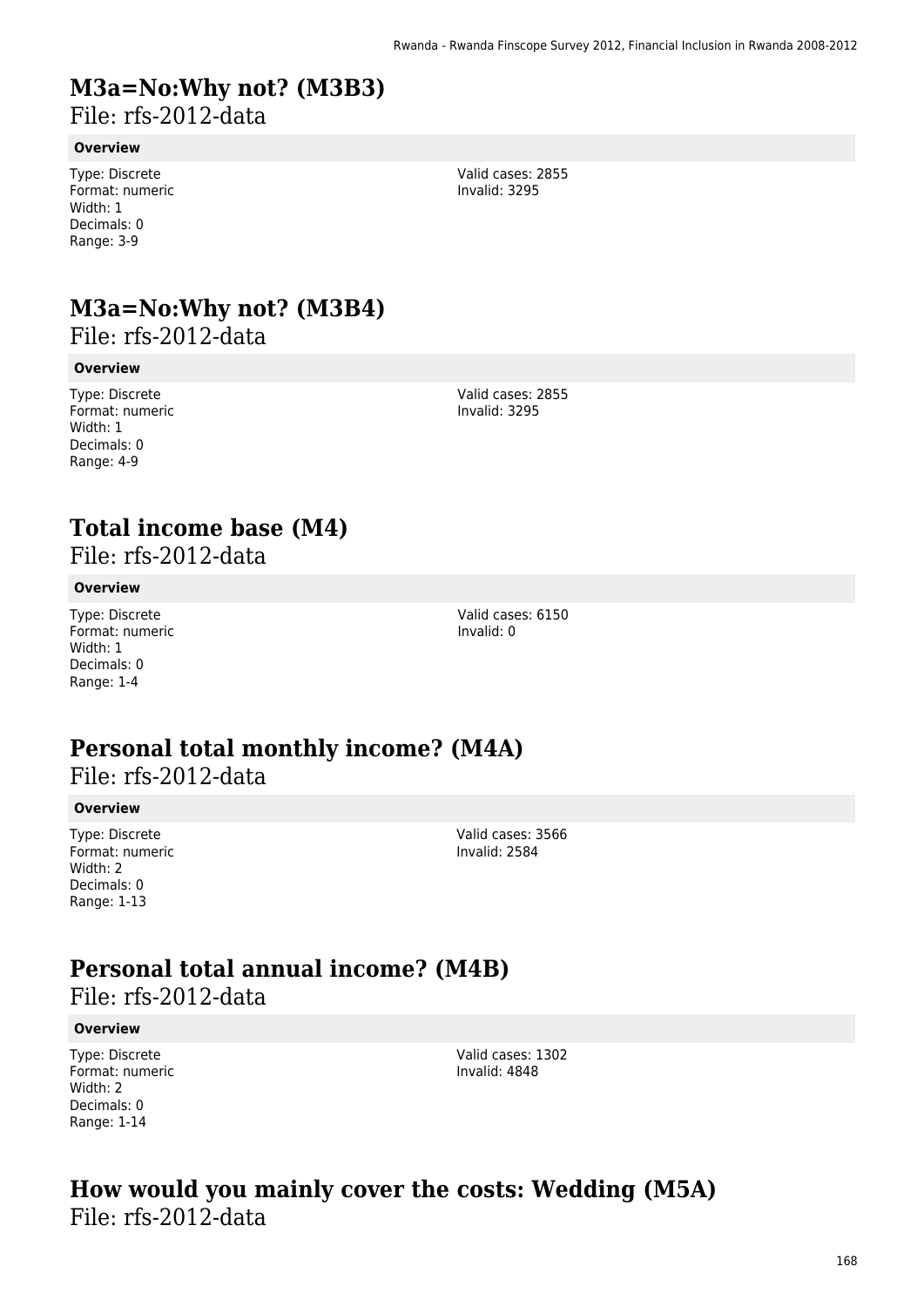### **How would you mainly cover the costs: Wedding (M5A)**  File: rfs-2012-data

**Overview**

Type: Discrete Format: numeric Width: 2 Decimals: 0 Range: 1-12

Valid cases: 6150 Invalid: 0

### **How would you mainly cover the costs: Funeral (M5B)**  File: rfs-2012-data

**Overview**

Type: Discrete Format: numeric Width: 2 Decimals: 0 Range: 1-12

Valid cases: 6150 Invalid: 0

### **How would you mainly cover the costs: Medical emergency (M5C)**  File: rfs-2012-data

**Overview**

Type: Discrete Format: numeric Width: 2 Decimals: 0 Range: 1-12

Valid cases: 6150 Invalid: 0

### **How would you mainly cover the costs: Childrens education (M5D)**  File: rfs-2012-data

#### **Overview**

Type: Discrete Format: numeric Width: 2 Decimals: 0 Range: 1-12

Valid cases: 6150 Invalid: 0

## **You have many dreams and ambitions you are working towards (N1A)**

File: rfs-2012-data

#### **Overview**

Type: Discrete Format: numeric Width: 1 Decimals: 0 Range: 1-2

Valid cases: 6150 Invalid: 0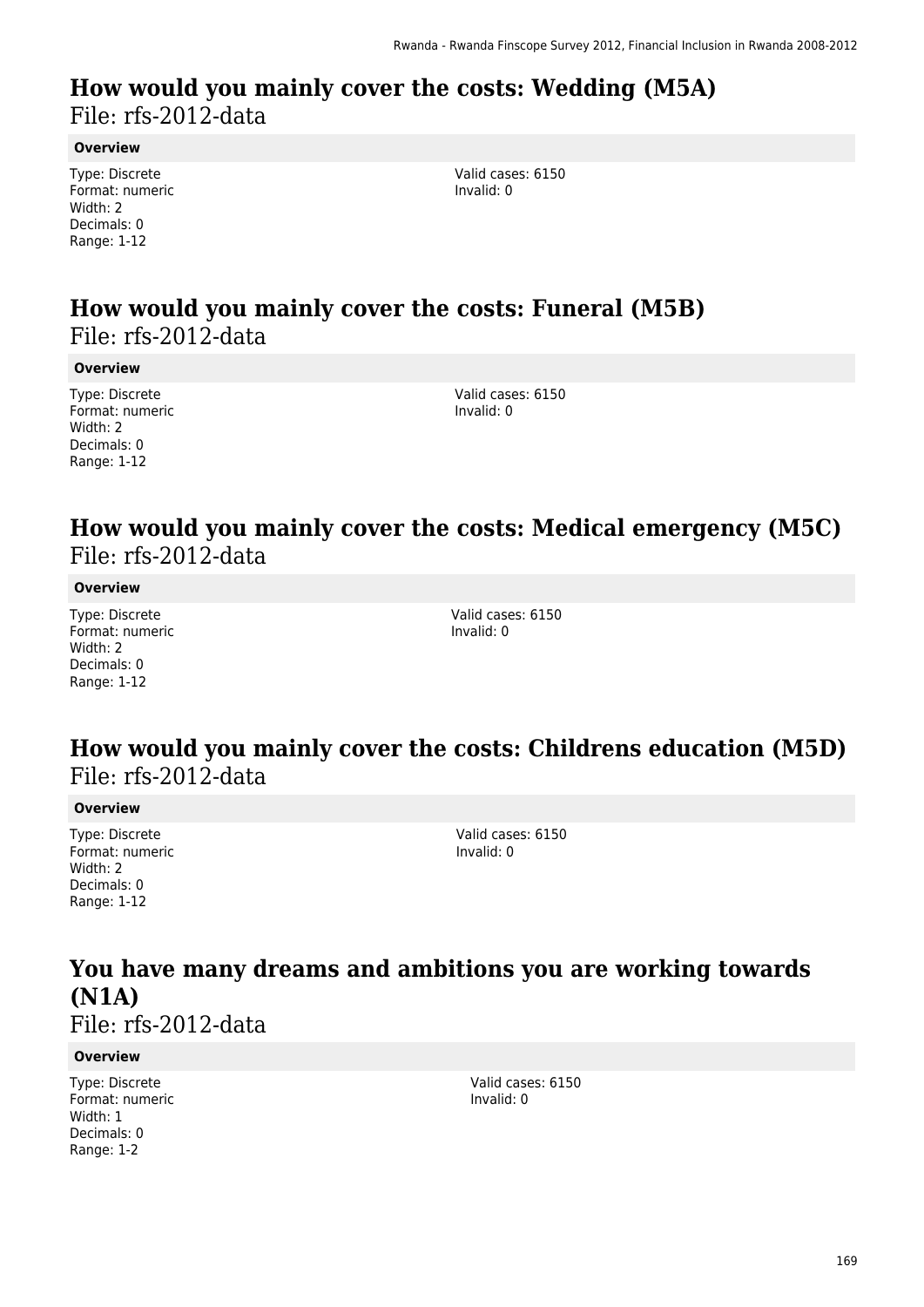## **You have people in the community that you can turn to for help if you need to (N1B)**

File: rfs-2012-data

#### **Overview**

Type: Discrete Format: numeric Width: 1 Decimals: 0 Range: 1-2

Valid cases: 6150 Invalid: 0

## **You would rather turn to strangers then people in the community if you need financial help (N1C)**

File: rfs-2012-data

#### **Overview**

Type: Discrete Format: numeric Width: 1 Decimals: 0 Range: 1-2

Valid cases: 6150 Invalid: 0

### **You want to leave your children well taken care of (N1D)**  File: rfs-2012-data

#### **Overview**

Type: Discrete Format: numeric Width: 1 Decimals: 0 Range: 1-2

Valid cases: 6150 Invalid: 0

### **It is the responsibility of government to take care of those who struggle to make a living (N1E)**

File: rfs-2012-data

#### **Overview**

Type: Discrete Format: numeric Width: 1 Decimals: 0 Range: 1-2

Valid cases: 6150 Invalid: 0

### **People in your community have a strong sense of involvement in the community, people rely on each other for support (N1F)**  File: rfs-2012-data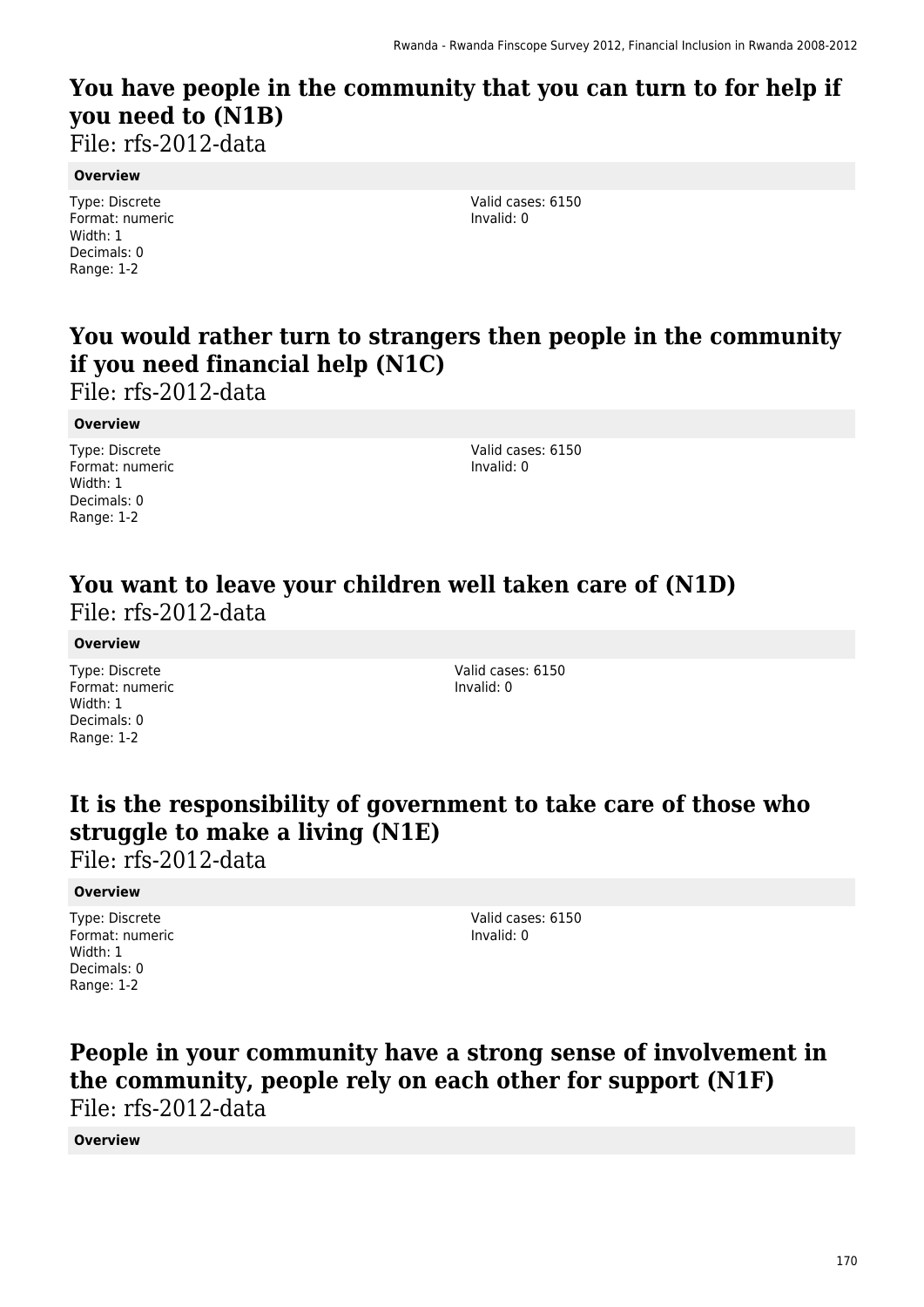# **People in your community have a strong sense of involvement in the community, people rely on each other for support (N1F)**

File: rfs-2012-data

Type: Discrete Format: numeric Width: 1 Decimals: 0 Range: 1-2

Valid cases: 6150 Invalid: 0

## **You believe that technology improves the quality of one's life and you are willing to use it (N1G)**

File: rfs-2012-data

#### **Overview**

Type: Discrete Format: numeric Width: 1 Decimals: 0 Range: 1-2

Valid cases: 6150 Invalid: 0

### **In the past year did any member of your household pass away? (N2A)**

File: rfs-2012-data

#### **Overview**

Type: Discrete Format: numeric Width: 1 Decimals: 0 Range: 1-2

Valid cases: 6150 Invalid: 0

## **Age group (N2B1)**

File: rfs-2012-data

#### **Overview**

Type: Discrete Format: numeric Width: 1 Decimals: 0 Range: 1-2

Valid cases: 521 Invalid: 5629

# **Age group (N2B2)**

File: rfs-2012-data

#### **Overview**

Type: Discrete Format: numeric Width: 1 Decimals: 0 Range: 1-2

Valid cases: 521 Invalid: 5629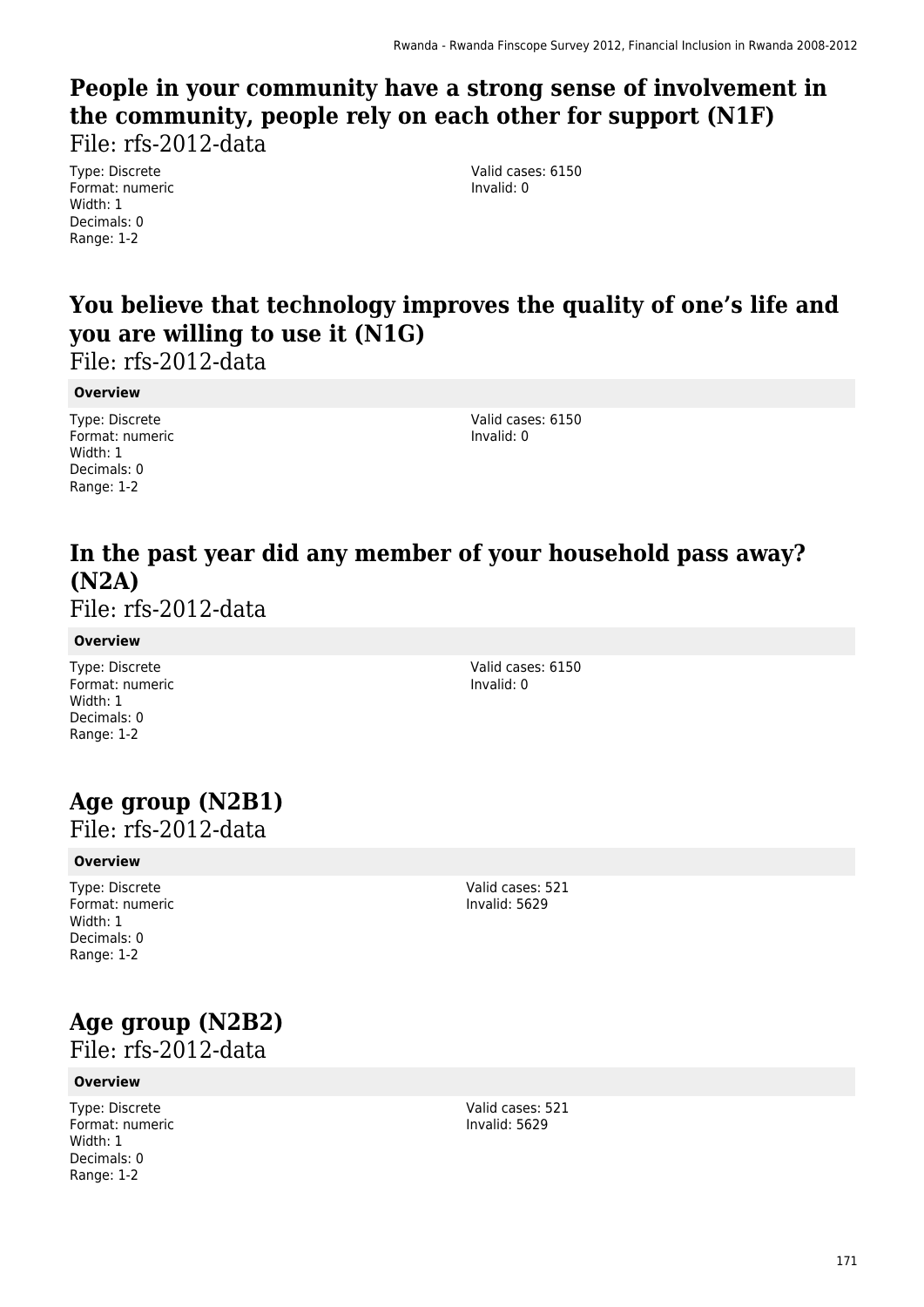### **Age group (N2B3)**  File: rfs-2012-data

#### **Overview**

Type: Discrete Format: numeric Width: 1 Decimals: 0 Range: 1-2

Valid cases: 521 Invalid: 5629

### **Did you lose the main income earner of the household? (N2C)**  File: rfs-2012-data

**Overview**

Type: Discrete Format: numeric Width: 1 Decimals: 0 Range: 1-2

Valid cases: 331 Invalid: 5819

## **Weight (WEIGHT)**

File: rfs-2012-data

#### **Overview**

Type: Continuous Format: numeric Width: 11 Decimals: 0 Range: 560.66865-1379.091518

Valid cases: 6150 Invalid: 0 Minimum: 560.7 Maximum: 1379.1 Mean: 749.6 Standard deviation: 154.7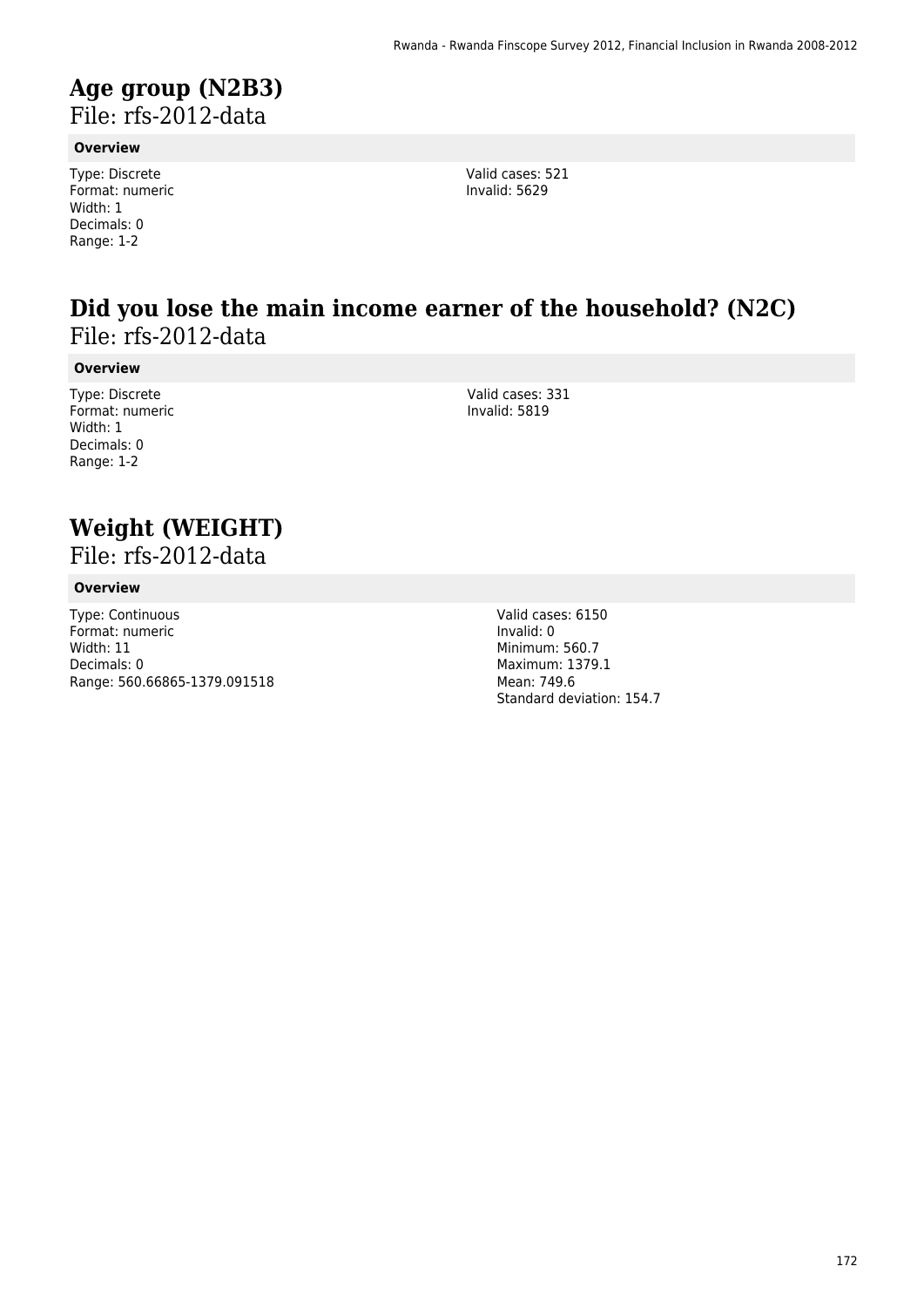# **Related Materials**

### **Questionnaires**

### FinScope rwanda 2012 Questionnaire

| Title        | FinScope rwanda 2012 Questionnaire                                                                                                                                                                                                                                                 |
|--------------|------------------------------------------------------------------------------------------------------------------------------------------------------------------------------------------------------------------------------------------------------------------------------------|
| Author(s)    | Access to Finance Rwanda (AFR)                                                                                                                                                                                                                                                     |
| Date         | 2012-01-01                                                                                                                                                                                                                                                                         |
| Country      | Rwanda                                                                                                                                                                                                                                                                             |
| Language     | English                                                                                                                                                                                                                                                                            |
|              | The following are key contributors to the development of this resource: - National Bank of Rwanda - Ministry<br>Contributor(s) of Finance and economic Planning - National Institute of Statistics of Rwanda - Yakini Development<br>Consulting - Centre for Economic nad Social S |
| Publisher(s) | Access to Finance Rwanda (AFR)                                                                                                                                                                                                                                                     |
| Description  | This is the questionnaire for FinSope 2012                                                                                                                                                                                                                                         |
| Filename     | g-rfs-2012-questionnaire-eng.pdf                                                                                                                                                                                                                                                   |

### **Reports**

### Rwanda FinScope 2012

| Title        | Rwanda FinScope 2012                                                                                                                                                                                                                                                               |
|--------------|------------------------------------------------------------------------------------------------------------------------------------------------------------------------------------------------------------------------------------------------------------------------------------|
| subtitle     | Financial Inclusion in Rwanda 2008-2012                                                                                                                                                                                                                                            |
| Author(s)    | Access to Finance Rwanda                                                                                                                                                                                                                                                           |
| Date         | 2012-01-01                                                                                                                                                                                                                                                                         |
| Country      | Rwanda                                                                                                                                                                                                                                                                             |
| Language     | English                                                                                                                                                                                                                                                                            |
|              | The following are key contributors to the development of the report: - National Bank of Rwanda - Ministry of<br>Contributor(s) Finance and economic Planning - National Institute of Statistics of Rwanda - Yakini Development Consulting -<br>Centre for Economic nad Social Stud |
| Publisher(s) | Access to finance Rwanda (AFR)                                                                                                                                                                                                                                                     |
| Description  | This is the final report for Rwanda FinScope 2012                                                                                                                                                                                                                                  |
| Filename     | rfs-2012-final-Report.pdf                                                                                                                                                                                                                                                          |

### FinScope 2012 Technical Report

| Title          | FinScope 2012 Technical Report                                                                                                                                                                                                                     |
|----------------|----------------------------------------------------------------------------------------------------------------------------------------------------------------------------------------------------------------------------------------------------|
| Author(s)      | Access to Finance Rwanda (AFR)                                                                                                                                                                                                                     |
| Date           | 2013-01-01                                                                                                                                                                                                                                         |
| Country        | Rwanda                                                                                                                                                                                                                                             |
| Language       | English                                                                                                                                                                                                                                            |
| Contributor(s) | The following are key contributors to the development of this technical report: - National Bank of Rwanda - Ministry of Finance and economic Planning - National Institute of Statistics of Rwanda - Yakini Development Consul<br>for Economic nad |
| Publisher(s)   | Access to Finance Rwanda (AFR)                                                                                                                                                                                                                     |
| Description    | This is the technical report for Rwanda FinScope 2012 survey                                                                                                                                                                                       |
|                |                                                                                                                                                                                                                                                    |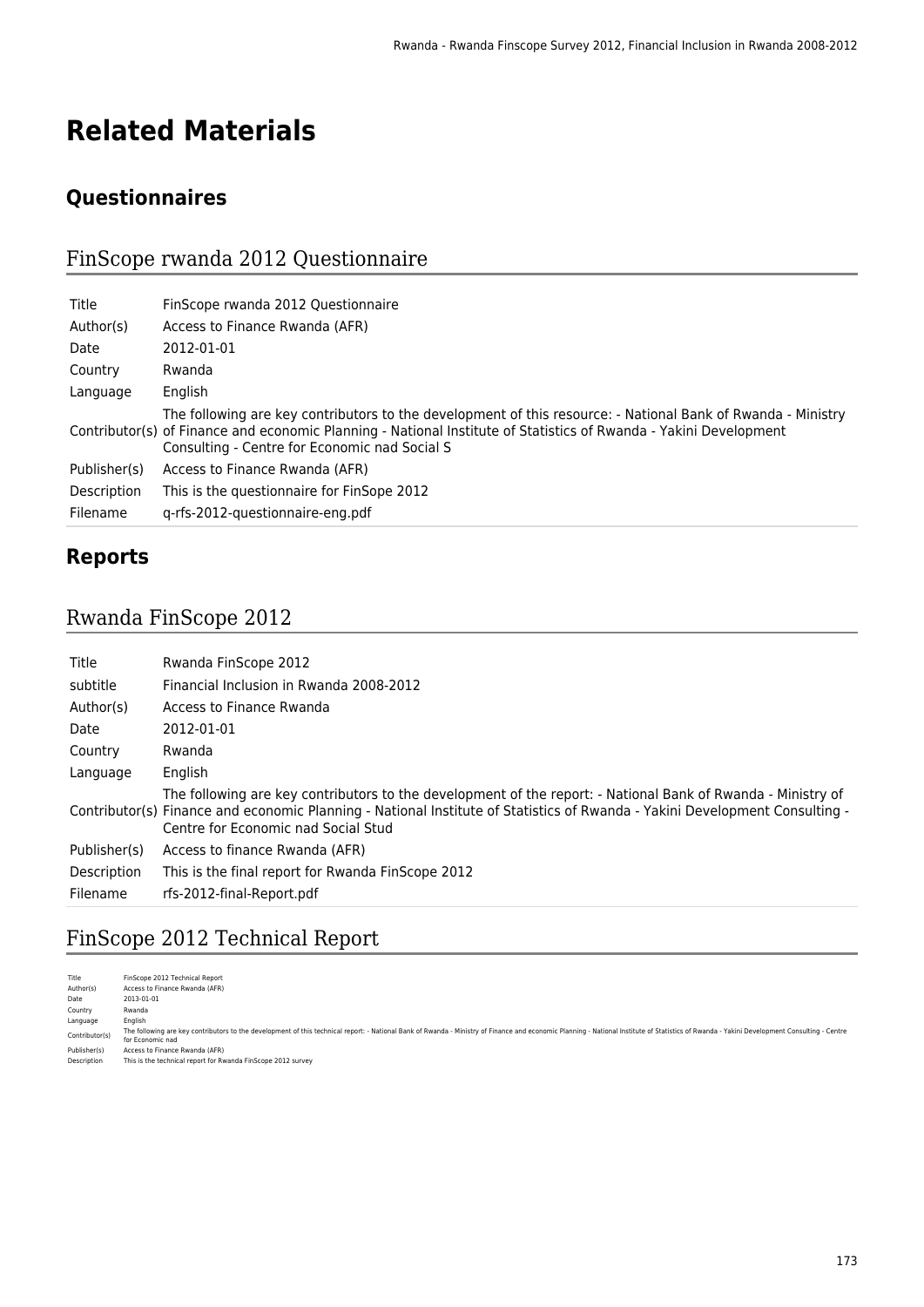Table of contents Executive Summary 1 1. Introduction 3 2. FinScope 5 3. FinScope Rwanda 6 4. FinScope Rwanda 2012 7 4.1. Survey and instrument design 7 4.2. Sampling and listing 7 4.3. Fieldwork 7 4.4. Data processing 8<br>4.5. Data analysis and reporting 8<br>4.5. Oqualitative assessment 9<br>4.7. Qualitative assessment 9<br>5. Defining Financial Inclusion 11<br>5.2. The dimensions of financial inclusion 11<br>5.2. The determinants 6. Financial Inclusion in Rwanda 12 6.1. Physical access to formal financial institutions 12 6.2. Eligibility 14<br>6.3. Eligibility 14<br>6.3. Devels of financial inclusion 15<br>6.5. Diverso fincreased levels of financial inclusion 18<br>6.5. FinScope Financial Access Strand 21<br>6.7. Usage of financial products and services 9. Non-bank Formal Product Uptake and Usage 32<br>9.1. Unicrofinance institution product uptake and usage 33<br>9.2. Umurenge SACCOs uptake and usage 35<br>9.3. Insurance and pension product uptake 38<br>10. Informal Mechanisms Used 4 11.3.1. Attitudes and perceptions about money management 44<br>11.3.1. Attitudes and perceptions about financial products and institutions 46<br>11.4. Money management practices 50<br>11.4.1. Transacting and remitting 50<br>11.4.2. Sa Figure 1: Framework of analysis 9<br>Figure 1: Framework of analysis 9<br>Figure 3: Rwandan distribution of commercial bank access points 13<br>Figure 4: Geographical distribution of commercial bank access points 13<br>Figure 5: Geogr Figure 17: Trends in uptake of products/services provided by non-bank formal institutions: 2008 – 2012 19<br>Figure 18: Trends in informal financial activities: 2008 – 2012 20<br>Figure 19: Overlaps in uptake of financial produc Figure 27: FinScope Rwanda Financial Access Strand: Ubudehe category comparison 24<br>Figure 28: Usage of formal financial products: Formally served 25<br>Figure 29: Usage of formal financial products: Rwandan adults 25<br>Figure 3 Figure 35: Bank product usage 31<br>Figure 35: Bank product usage cited by banked adults who were not using their bank products 31<br>Figure 33: ProductS/services used by adults served by non-bank formal financial institutions 3 List of Figures<br>
List of Figures (Seasons for being unwilling to use mobile money: Adults who reported they won't use mobile money 49<br>Figure 48: Reasons for both convincing Adults who did not take credit in the 12 months p Table 17: Risk events experienced by Rwandan adults in the six months prior to FinScope 2012 57<br>Table 18: Financial coping mechanisms applied by Rwandan adults when exposed to risk events in the six months<br>prior to FinScop

List of Tables